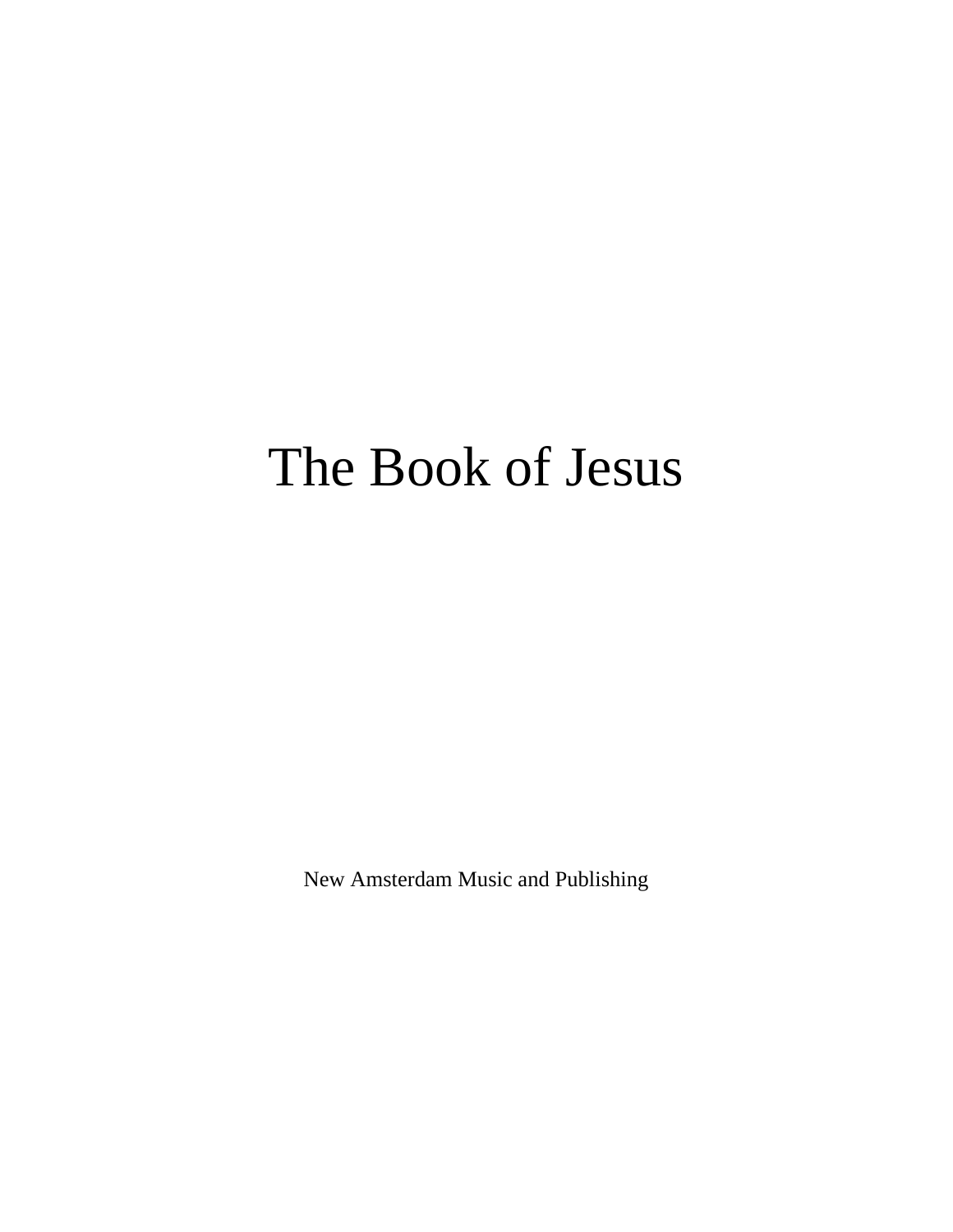## The Book of Jesus

A Chronological Harmonization of the Gospels in Easy-to-Read Narrative Format

By Dennis F. McCorkle

New Amsterdam Music and Publishing BookofJesus.com Irvington, New York USA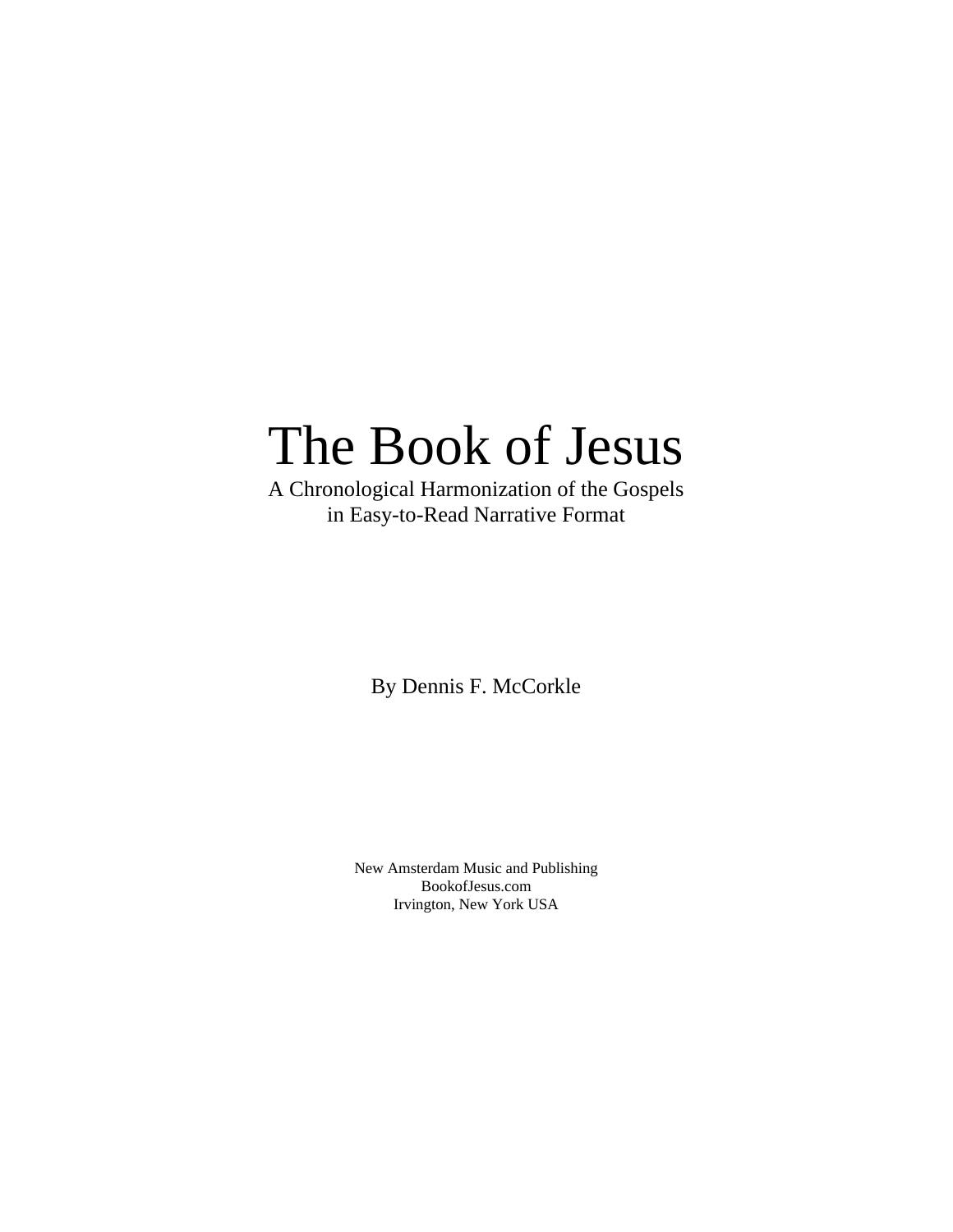Copyright © 2002 by Dennis F. McCorkle All Rights Reserved including Public Performance – International Copyright Secured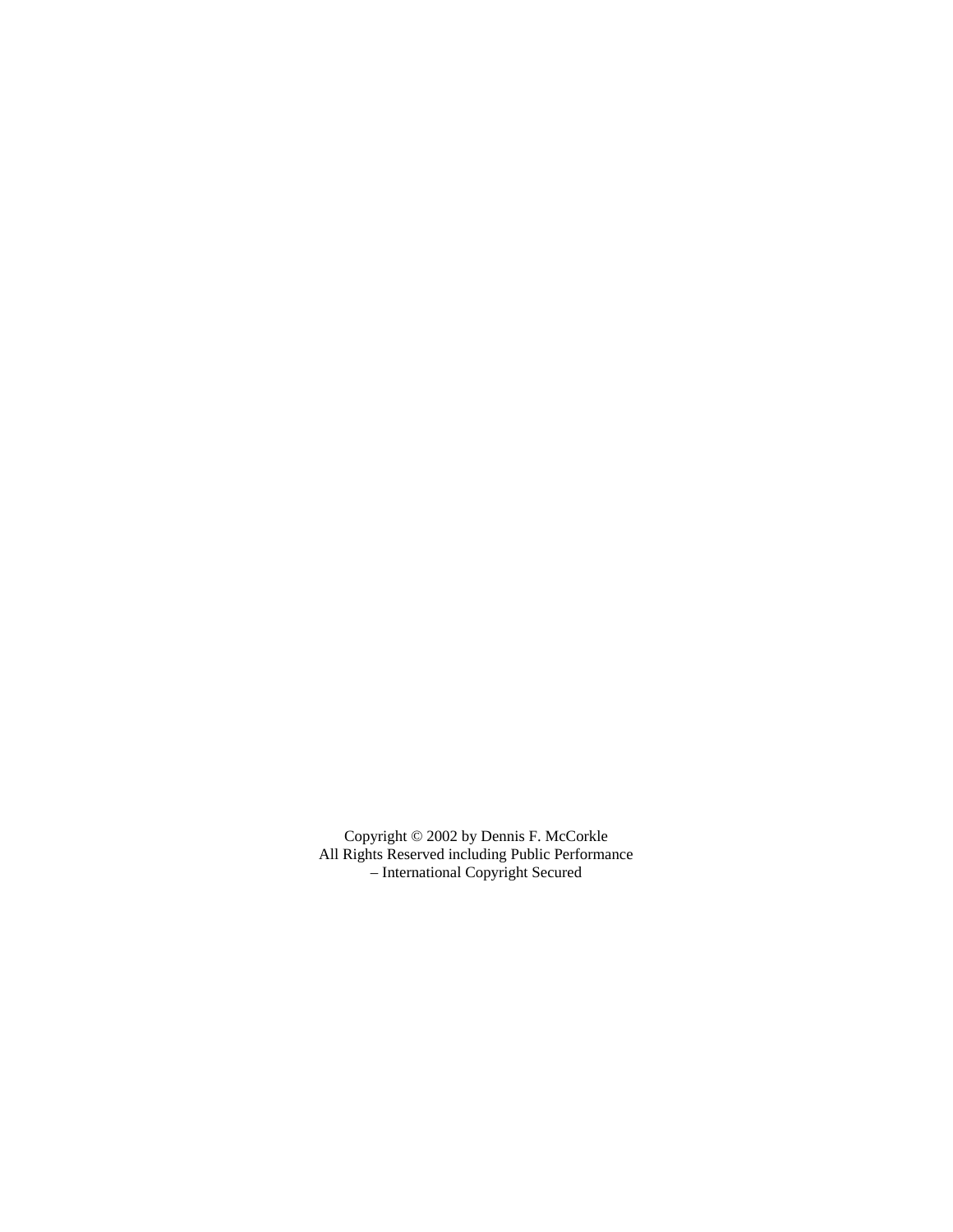"Let us wake every morning filled with your love and sing be and happy all of our days; Make our future as happy as our past was sad in those years when you were punishing us. Let your servants see what you can do for them, let their children see your glory. May the sweetness of YHWH be on us and make all we do succeed." – *Psalm 90:14–17*

> This book is dedicated to YHWH, our God and Father, to my sons Dennis and David, to Anthony Conti and to everyone who searches for the truth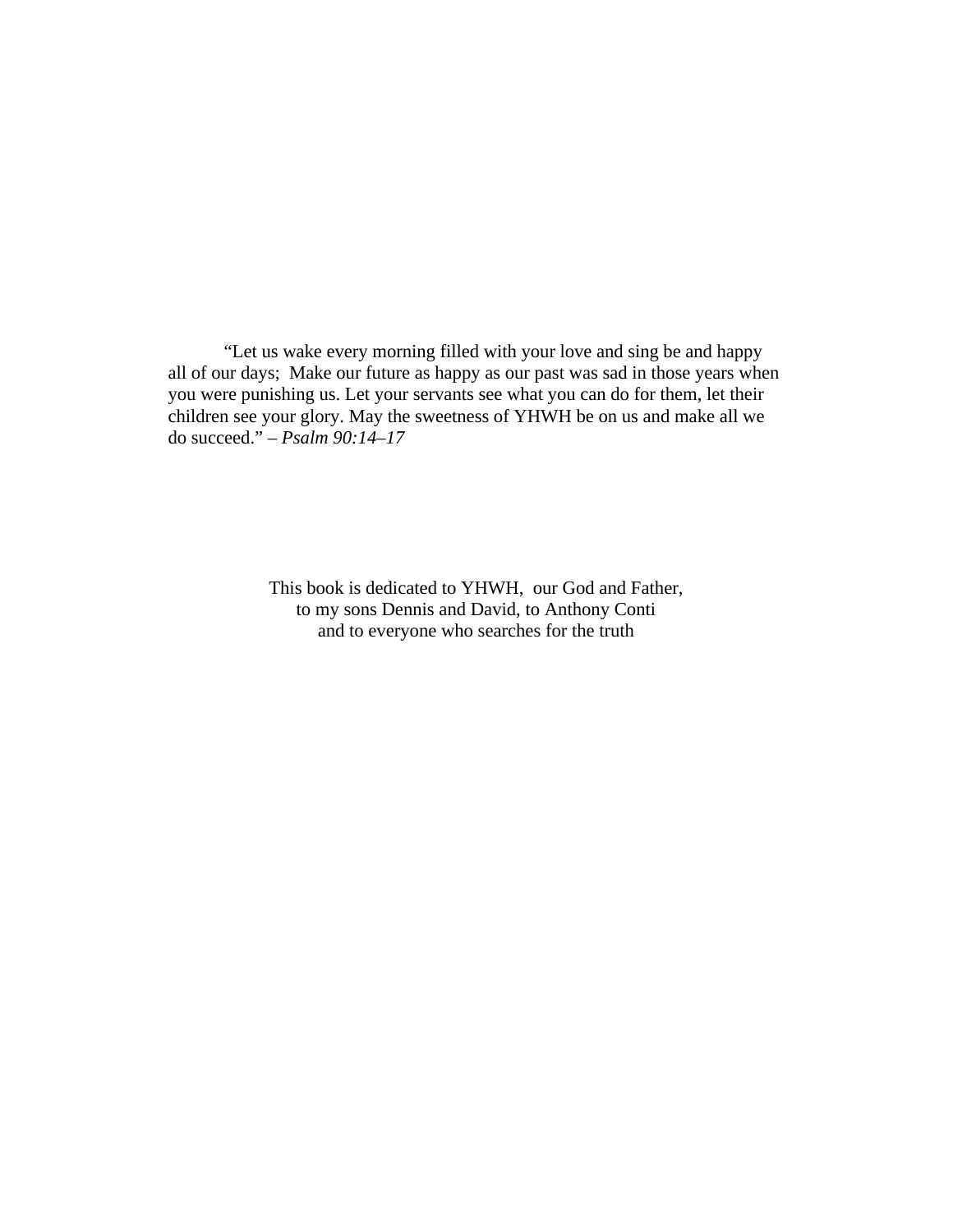## **Table of Contents**

## **Chapter One**

Word, The [JN 1:1–5] Birth of John the Baptist is Foretold, The [LK 1:5–25] Birth of Jesus Foretold, The [LK 1:26–38] Mary Visits Elizabeth [LK 1:39–56] Birth of John the Baptist, The [LK 1:57–80] Genealogy of Jesus According to Matthew, The [MT 1:1–17] Mary and Joseph [MT 1:18–25] Birth of Jesus and the Visit of the Shepherds, The [LK 2:1–21] Jesus is Presented at the Temple [LK 2:22–39...] Visit of the Wisemen, The [MT 2: 1–12] Flight Into Egypt and Return to Nazareth, The [MT 2:13–23; LK 2...39,40] Jesus Among the Teachers [LK 2:41–52]

## **Chapter Two**

Word, The (continued) [JN 1: 6–18] Preaching of John the Baptist, The [MT  $3:1-12$ ; MK  $1:1-8$ ; LK  $3:1-18$ ] Genealogy of Jesus According to Luke, The [LK 3:23–38] Baptism of Jesus, The [MT 3:13–17; MK 1: 9–11; LK 3:21,22] Temptation in the Wilderness, The [MT 4:  $1-11$ ; MK  $1:12-13$ ; LK  $4:1-13$ ] Witness of John the Baptist, The [JN 1:19–34] Lamb of God, The [JN 1:35–51] Wedding at Cana in Galilee, The [JN 2:1–12]

## **Chapter Three**

Money Changers at the Temple, The [JN 2:13–25] Nicodemus and Jesus [JN 3:1–21] Last Witness of John the Baptist, The [JN 3:22–26] Samaritan Woman at the Well, The [JN 4:1–42] Nobleman's Son is Cured, The [JN 4:43–54] Cure of a Sick Man at the Pool of Bethzatha [JN 5:1–47] John the Baptist is Imprisoned [LK 3:19,20] Jesus Returns to Galilee [MT 4:12–17; MK 1:14,15; LK 4:14,15] Jesus at the Synagogue in Nazareth [LK 4:16–30]

## **Chapter Four**

Simon, Andrew, James and John Follow Jesus [MT 4:18–22; MK 1:16–20; LK 5:1–11] Man Possessed by a Demon in Capernaum, The [MK 1:21–28; LK 4:31–37] Simon's Mother–In–Law is Cured [MT 8:14,15; MK 1:29–31; LK 4:38,39] More Cures By Jesus [MT 8:16,17; MK 1:32–34; LK 4:40,41] Jesus Leaves Capernaum and Travels Through Galilee [MT 4:23; MK 1:35–39; LK 4:42–44] Cure of a Paralyzed Man [MT 9:1–8; MK 2:1–12; LK 5:17–26]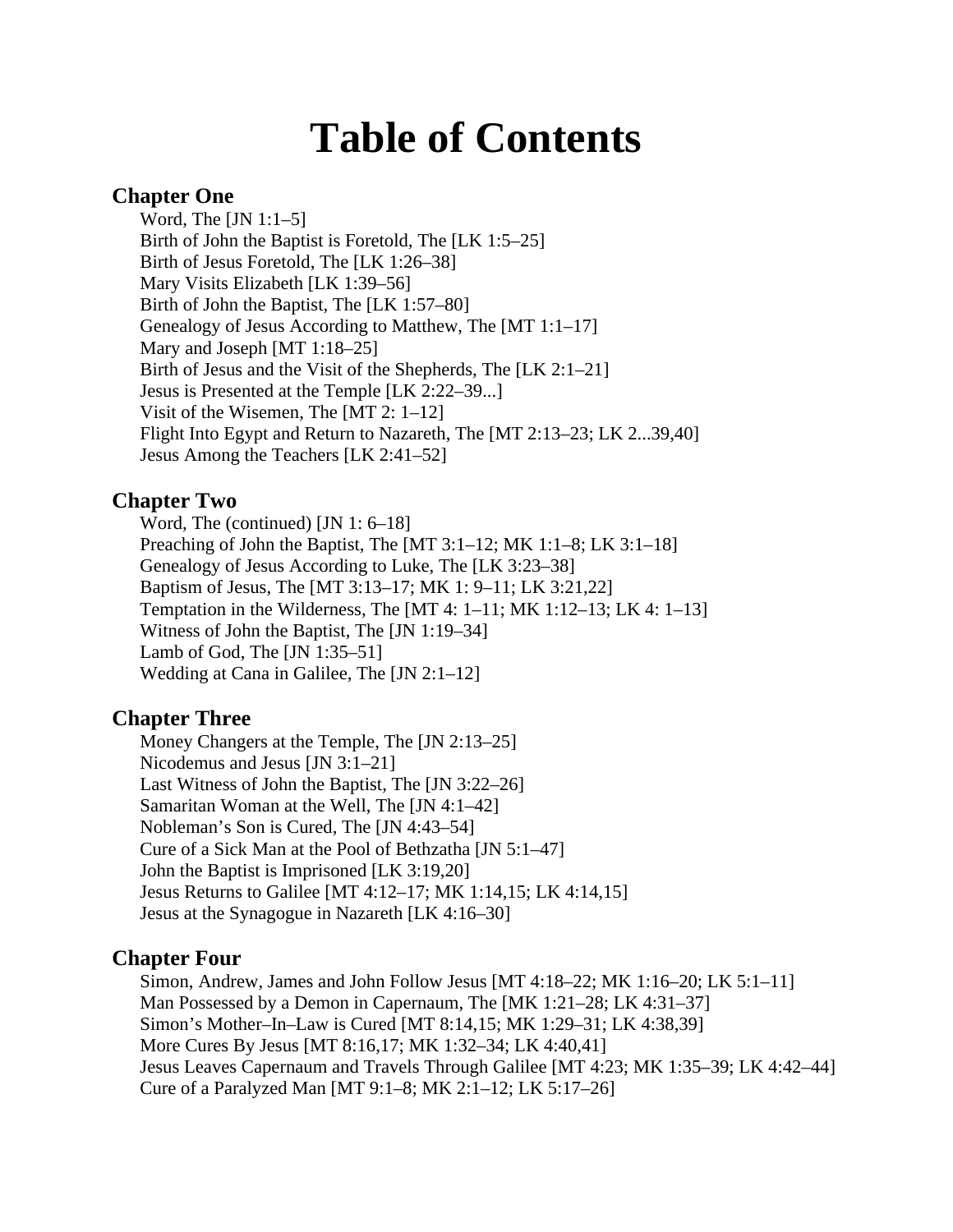Call of Matthew Levi, The [MT 9:9; MK 2:13,14; LK 5:27,28] Eating With Sinners [MT 9:10–13; MK 2:15–17; LK 5:29–32] New Wine In Old Wineskins [MT 9:14–17; MK 2:18–22; LK 5:33–39] Sabbath Was Made for Man, The [MT 12:1–9...; MK 2:23–28, LK 6:1–5] Doing Good on the Sabbath [MT 12...9–14; MK 3:1–6; LK 6:6–11] Prophecy of Isaiah, The [MT 12:15–21] Crowds Follow Jesus, The [MT 4:24,25; MK 3:7–12] Appointment of the Twelve, The [MT 5:1..., 10:2–4; MK 3:13–19; LK 6:12–16] Crowds, The [LK 6:17–19]

## **Chapter Five**

Sermon on the Mount, The [MT 5...1–48, 6:1–34, 7:1–29; LK 6:20–49, 7:1...]

## **Chapter Six**

Cure of a Leper, The [MT 8:1–4; MK 1:40–45; LK 5:12–16] Centurion's Faith, The [MT 8:5–13; LK 7: ...1–10] Widow's Son is Restored to Life, The [LK 7:11–17] Question of John the Baptist, The [MT 11:2–15; LK 7:18–30] Witness of Jesus and John the Baptist Rejected, The [MT 11:16–19; LK 7:31–35] Lake Towns Refuse To Repent, The [MT 11:20–24; LK 10:13–15] Woman Who Was a Sinner, The [LK 7:36–50] Woman Who Accompanied Jesus, The [LK 8:1–3] Concern of Jesus' Relatives, The [MK 3:20–30] Brothers and Mother of Jesus, The [MT 12:46–50; MK 3:31–35; LK 8:19–21] Parable of the Sower [MT 13:1–23; MK 4:1–20; LK 8:4–15] Parable of the Wheat and the Darnel [MT 13:24–30] Parable of the Mustard Seed [MT 13:31,32; MK 4:30–32; LK 13:18,19] Parable of the Yeast [MT 13:33; LK 13:20,21] More Parables of the Kingdom [MT 13:34,35; MK 4:21–29; LK 8:16–18] Explanation of the Parable of the Wheat [MT 13:36–43] Further Comparisons of the Kingdom [MT 13:44–53...; MK 4:33,34] Calming of the Storm, The [MT 8:18–27; MK 4:35–41; LK 8:22–25]

## **Chapter Seven**

Jesus Casts Out Legion [MT 8:28–34; MK 5:1–20; LK 8:26–39] Woman Who Touches Jesus' Cloak and The Daughter of Jairus, The [MT 9:18–26; MK 5:21–43; LK 8:40–56] Cure of the Two Blind Men [MT 9:27–31] Cure of a Mute Possessed By A Demon [MT 9:32–38] Jesus Returns To Nazareth [MT 13:...53–58; MK 6:1–6] Twelve Are Sent Out, The [MT 10:1, 10:5–16; MK 6:7–11; LK 9:1–5] Disciples Instructions, The [MT 10:17–42, 11:1; MK 6:12,13; LK 9:6] Herod and Jesus [MT 14:1,2; MK 6:14–16; LK 9:7–9] John the Baptist Beheaded [MT 14:3–12; MK 6:17–29] First Miracle of the Loaves, The [MT 14:13–21; MK 6:30–44; LK 9:10–17; JN 6:1–15...] Jesus Walks on the Water [MT 14:22–33; MK 6:45–52; JN 6:...15–21]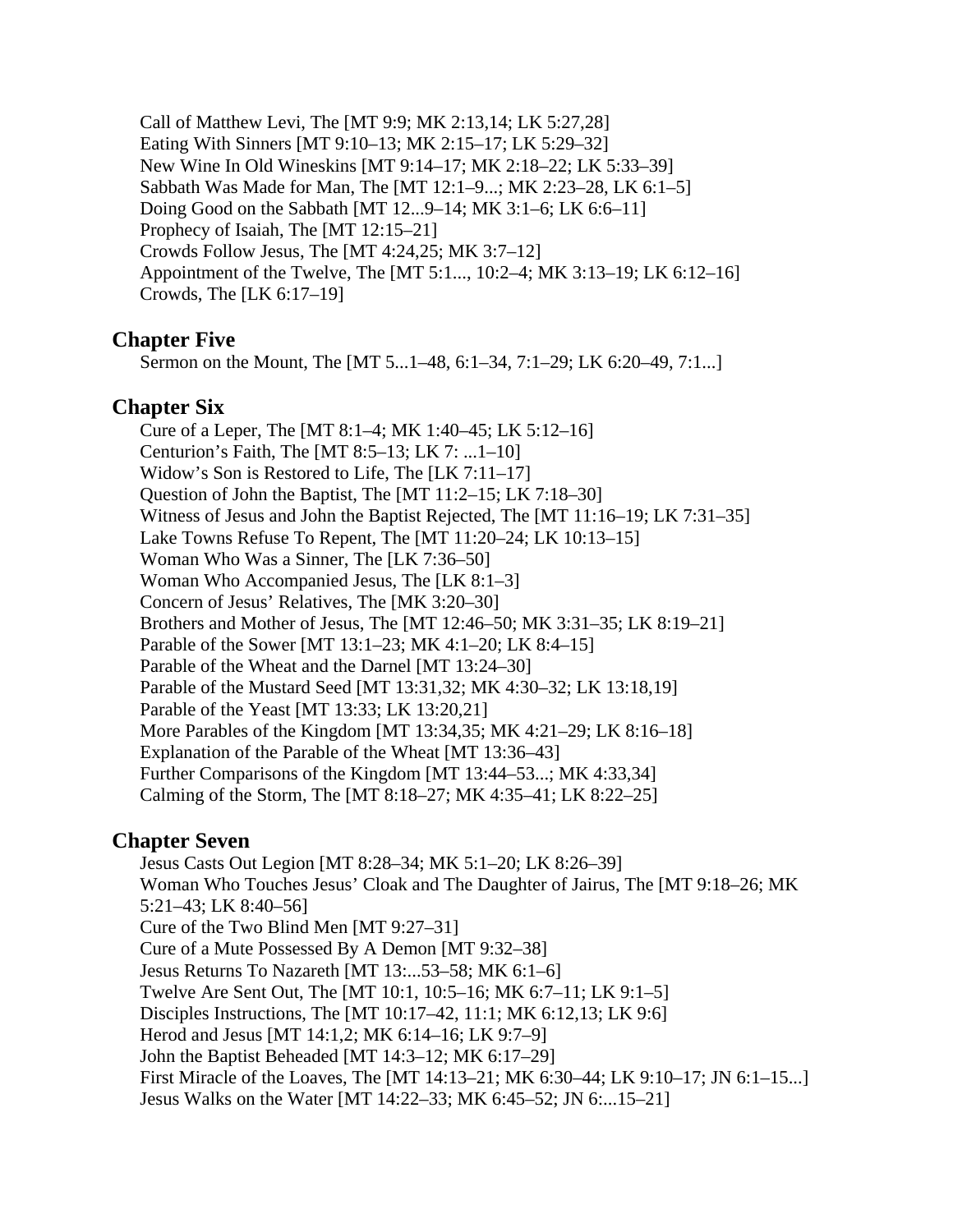Cures at Gennesaret [MT 14:34–36; MK 6:53–56] Discourse in the Capernaum Synagogue, The [JN 6:22–71]

## **Chapter Eight**

Disbelief of Jesus' Brothers, The [JN 7:1–11...] Feast of Tabernacles at Jerusalem, The [JN 7:...11–53] Woman Accused of Adultery, The [JN 8:1–12] Testimony of Jesus, The [JN 8:13–20] Unbelieving Jews are Warned, The [JN 8:21–30] Children of Abraham, The [JN 8:31–59] Blind Man is Cured, The [9:1–41] Good Shepherd, The [JN 10:1–21] Feast of Dedication, The [JN 10:22–42]

## **Chapter Nine**

Traditions of the Pharisees, The [MT 15:1–9; MK 7:1–13] Things That Make a Man Clean [MT 15:10–20; MK 7:14–23] Daughter of the Cananite Woman Healed, The [MT 15:21–28; MK 7:24–30] Deaf Man is Healed, The [MK 7:31–37] Jesus Cures the Crowds Near the Lake [MT 15:29–31] Second Miracle of the Loaves, The [MT 15:32–39; MK 8:1–10] Pharisees Ask for a Sign, The [MT  $16:1-4$ ; MK  $8:11-13$ ] Yeast of the Pharisees and Sadducees, The [MT 16:5–12; MK 8:14–21] Cure of the Blindman from Bethsaida [MK 8:22–26] Jesus Acknowledges to be the Christ [MT 16:13–20; MK 8:27–30; LK 9:18–21] Carrying Your Own Cross [MT 16:21–28; MK 8:31–38, 9:1 LK 9:22–27]

## **Chapter Ten**

Transfiguration, The [MT 17:1–13; MK 9:2–13; LK 9:28–36] Boy with Epilepsy, The [MT 17:14–23; MK 9:14–32; LK 9:37–45] Temple Tax Paid by Jesus and Peter, The [MT 17:24–27] Who is the Greatest? [MT 18:1–4; MK 9:33–40; LK 9:46–50] Leading Others To Sin [MT 18:5–11; MK 9:41–50] Parable of the Lost Sheep [MT 18:12–14] Correcting Your Brother [MT 18:15–22] Parable of the Unforgiving Debtor [MT 18:23–35, 19:1...; LK 10:1...]

## **Chapter Eleven**

Trek to Jerusalem Begins, The [LK 9:51–62] Seventy–Two Disciples Are Sent Out, The [LK 10: 1–12, 10:16–20] Jesus Rejoices [MT 11:25–30; LK 10:21–24] Good Samaritan, The [LK 10:25–37] Mary and Martha [LK 10:38–42] Persistence in Prayer [LK 11:1–13] Blasphemy Against the Holy Spirit [MT 12:22–32; LK 11:14–23] A Man is Judged by His Words [MT 12:33–37]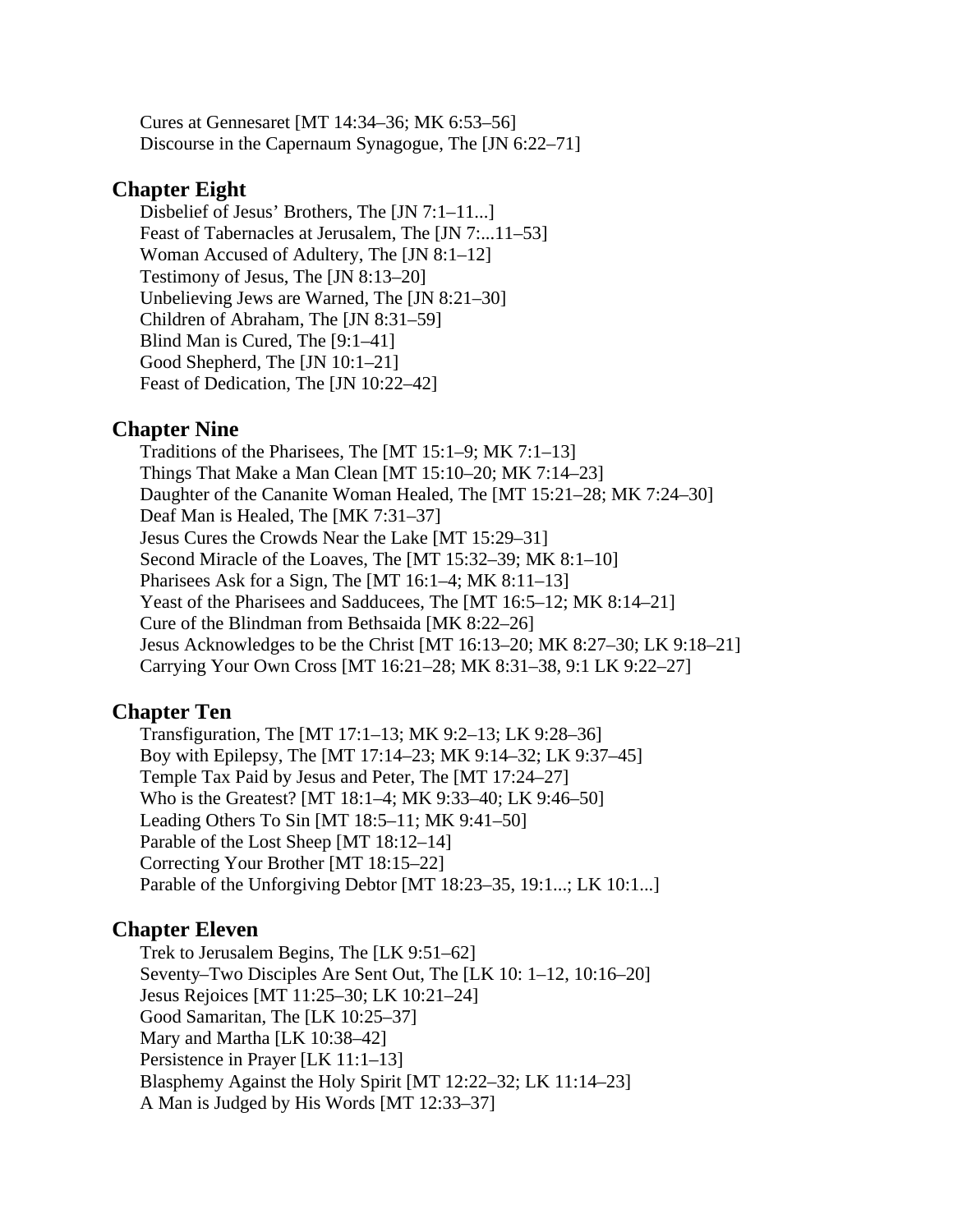Return of the Unclean Spirit [MT 12:43–45; LK 11:24–26] Truly Happy, The [LK 11:27–28] Sign of Jonah, The [MT 12:38–42; LK 11:29–32] Parable of the Lamp, The [LK 11:33–36] Pharisees and the Lawyers Attacked, The [LK 11:37–54] Open and Fearless Speech [LK 12:1–12] Storing Up Possessions [LK 12:13–21] Seek the Kingdom First [LK 12:22–34] Faithful and Wise Servant. The LK 12:35–48] Discernment of the Times [LK 12:49–59]

## **Chapter Twelve**

Repentance [LK 13:1–5] Parable of the Barren Fig Tree [LK 13:6–9] Crippled Woman Is Healed, The [LK 13:10–17] Who Will Be Saved [LK 13:22–30] Healing of the Man with Dropsy [LK 14:1–24] Renouncing All That One Has [LK 14:25–35] Lost Sheep, The  $[LK 15:1-10]$ Prodigal Son, The [LK 15:11–32] Crafty Manager, The [LK 16:1–15] Law Remains, The [LK 16:16,17] Lazarus and the Rich Man, [LK 16:19–31] Entrapping Others [LK 17:1–3] Forgiving Your Brother [LK 17:4] Power of Faith, The [LK 17:5,6] Being Humble Servants [LK 17:7–10] Ten Lepers, The [LK 17:11–19] Kingdom Comes Without Notice, The [LK 17:20,21] Days of the Son of Man, The [LK 17:22–37] Widow and the Judge, The [LK 18:1–8] Tax Collector and the Pharisee [LK 18:9–14]

## **Chapter Thirteen**

Question of Divorce, The [MT 19:...1–12; MK 10:...1–12; LK 16:18] Jesus and the Children [MT 19:13–15; MK 10:13–16; LK 18:15–17] Rich Young Man, The [MT 19:16–22; MK 10:17–22; LK 18:18–23] Danger of Riches, The [MT 19:23–26; MK 10:23–27; LK 18:24–27] Reward of Those Following Christ [MT 19:27–30; MK 10:28–30; LK 18:28–30] Parable of the Vineyard Laborers [MT 19:30–20:1–16; MK 10:31] Jesus Clarifies His Death [MT 20:17–19; MK 10:32–34; LK 18:31–34] James and John Make Their Request [MT 20:20–28; MK 10:35–45] Zacchaeus [LK 19:1–10] Parable of the Pounds [LK 19:11–27] Bartimaeus, the Blind Man [MT 20:29–34; MK 10:46–52; LK 18:35–43]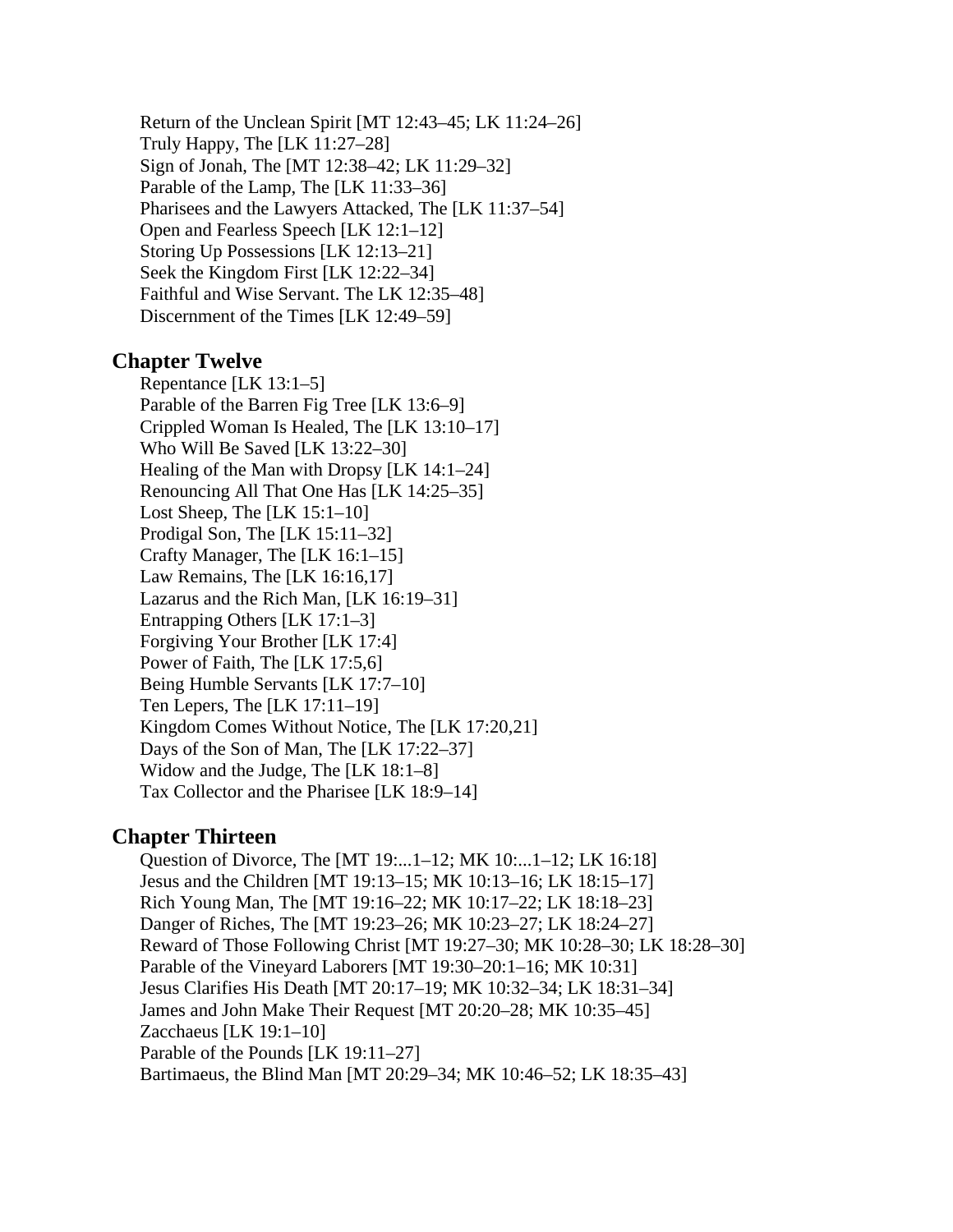## **Chapter Fourteen**

Resurrection of Lazarus, The [JN 11:1–44] Leaders Plot to Kill Jesus, The [JN 11:45–57] Jesus Is Anointed at Bethany [MT 26:6–13; MK 14:3–9; LK 19:28; JN 12:1–11] Jesus Enters Jerusalem [MT 21:1–11; MK 11:1–11; LK 19:29–44; JN 12:12–19] Walking in the Light [JN 12:20–36] Unbelief of the Jews, The [JN 12:37–50] Barren Fig Tree, The [MT 21:18,19; MK 11:12–14] Temple Merchants, The [MT 21:12–17; MK 11:15–19; LK 19:45–48] Withered Fig Tree, The [MT 21:20–22; MK 11:20–26]

## **Chapter Fifteen**

Authority of Jesus Questioned, The [MT 21:23–27; MK 11:27–33; LK 20:1–8] Parable of the Two Sons [MT 21:28–32] Parable of the Vineyard [MT 21:33–46, 22:1; MK 12:1–12; LK 20:9–19] Parable of the Wedding Feast [MT 22:2–14] Paying Taxes [MT 22:15–22; MK 12:13–17; LK 20:20–26] Resurrection of the Dead, The [MT 22:23–33; MK 12:18–27; LK 20:27–38] Greatest Commandment, The [MT 22:34–40; MK 12:28–34; LK 20:39,40] David's Lord [MT 22:41–46; MK 12:35–37; LK 20:41–44] Scribes and Pharisees Condemned, The [MT 23:1–12; MK 12:38–40; LK 20:45–47] Further Condemnation of the Scribes and Pharisees [MT 23:13–36] Message to Herod, The [LK 13:31–33] Jerusalem Admonished [MT 23:37–39; LK 13:34,35] Widow's Mite, The [MK 12:41–44; LK 21:1–4]

## **Chapter Sixteen**

Destruction of the Temple, The [MT 24:1–3; MK 13:1–4; LK 21:5–7] Beginning of the Birthpangs, The [MT 24:4–14; MK 13:5–13; LK 21:8–19] Great Tribulation of Jerusalem, The [MT 24:15–22; MK 13:14–20; LK 21:20–24] Coming of the Son of Man, The [MT 24:23–31; MK 13:21–27; LK 21:25–28] Parable of the Fig Tree, The [MT 24:32–36; MK 13:28–32; LK 21:29–33] Remain on the Alert [MT 24:37–44; MK 13:33–37; LK 21:34–36] Faithful and Wise Servant, The [MT 24:45–51] Parable of the Ten Bridesmaids [MT 25:1–13] Parable of the Talents [MT 25:14–30] Separating of Mankind, The [MT 25:31–46]

## **Chapter Seventeen**

Conspiracy Against Jesus, The [MT 24:1–5; MK 14:1,2; LK 20:37– 22:2] Judas Betrays Jesus [MT 26:14–16; MK 14:10,11; LK 22:3–6] Preparation For the Passover [MT 26:17–19; MK 14:12–16; LK 22:7–13] Last Supper, The [MT 26:26–29; MK 14:22–25; LK 22:14–20; JN 13:1] Jesus Washes the Feet of the Disciples [LK 22:24–27; JN 13:2–20] Satan Enters Judas [MT 26:20–25, MK 14:17–21, LK 22:21–23, JN 13:21–32] Reward Promised To The Disciples [LK 22:28–30]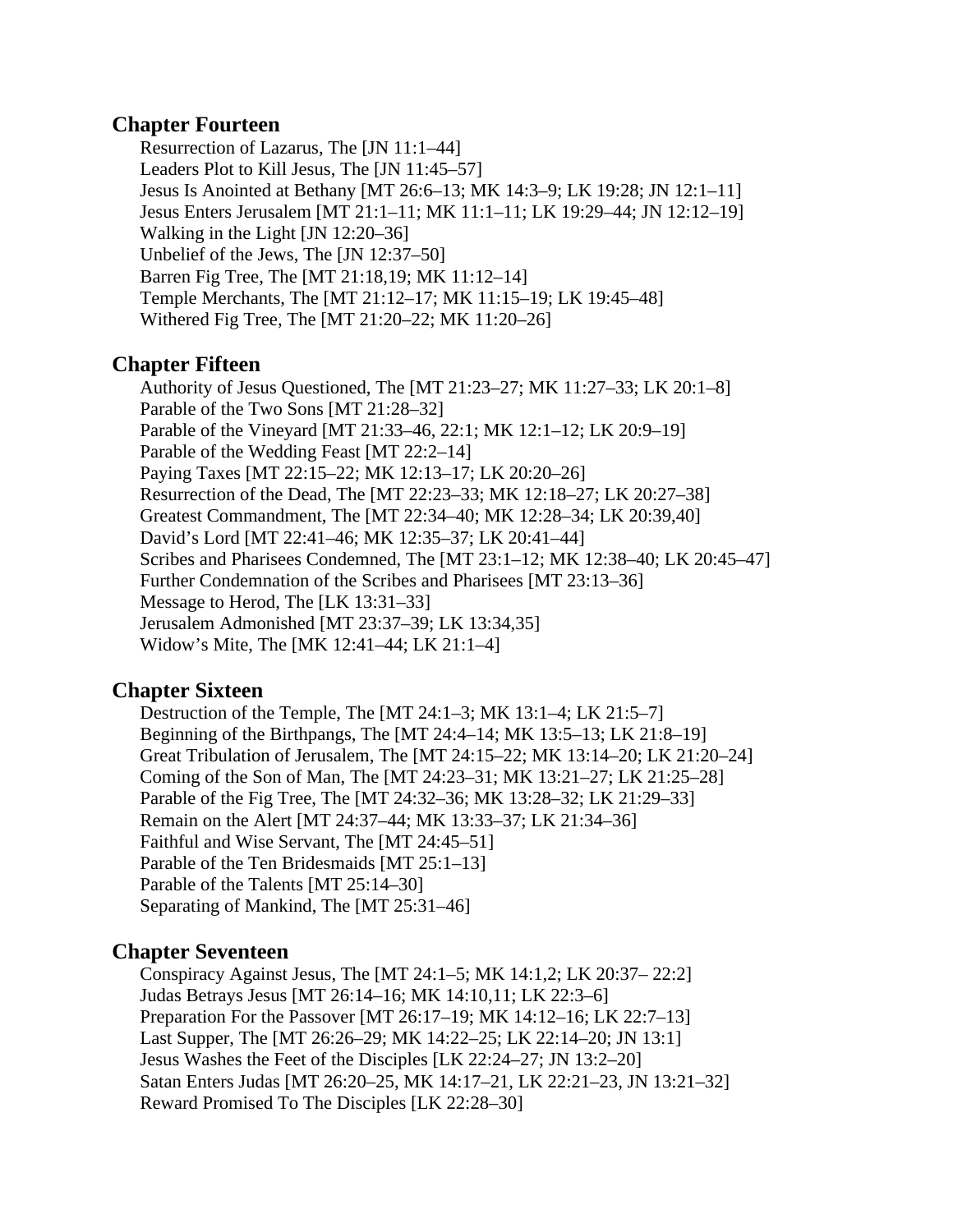Farewell Discourses [JN 13:33–14:31] True Vine, The [JN 15:1–17] Hatred of the World Towards Jesus [JN 15:18–27, 16:1–4...] Spirit of Truth to be Sent, The [JN 16:...4–15] Jesus Has Conquered the World [JN 16:16–33] Prayer of Christ, The [JN 17:1–26] Peter's Denial Foretold [MT 26:30–35; MK 14:26–31; LK 22:31–34] Preparation for the Arrest [LK 22:35–39]

## **Chapter Eighteen**

Garden of Gethsemane, The [MT 26:36–46; MK 14:32–42; LK 22:39–46; JN 18:1] Arrest of Jesus, The [MT 26:47–56; MK 14:43–52; LK 22:47–53; JN 18:2–11] Peter's Denial [MT 26:57,58, 26:69–75; MK 14:53–54,14:66–72; LK 22:54–62; JN 18:12– 17] Jesus Brought Before the Sanhedrin [MT 26:59–68; MK 14:55–65; LK 22:63–23:1...] Jesus is Delivered to Pilate [MT 27:1–10; MK 15:1; LK 23:...1] Jesus Before Pilate [MT 27:11; LK 23:2–7; JN 18:28–38] Jesus Before Herod [LK 23:8–12] Jesus Returned To Pilate [MT 27:12–13; MK 15:2–20; LK 23:13–25; JN 18:39–19:16]

## **Chapter Nineteen**

Crucifixion, The [MT 27:32–38; MK 15:21–28; LK 23:26–34, 23:38, JN 19:17–24] Jesus and His Mother [JN 19:25–27] Jesus is Mocked [MT 27:39–44; MK 15:29–32; LK 23:35–37] Repentant Thief, The [LK 23:39–43] Death of Jesus, The [MT 27:45–56; MK 15:33–44; LK 23:44–49; JN 19:28–30] Jesus is Pierced [JN 19:31–37] Burial, The [MT 27:57–61; MK 15:42–47; LK 23:50–56; JN 19:38–42] Guard at the Tomb, The [MT 27:62–66]

## **Chapter Twenty**

Empty Tomb, The [MT 28:1–10; MK 16:1–11; LK 24:1–12; JN 20:1–18] Leaders Take Precautions, The [MT 28:11–15] Jesus Appears To Cleopas [MK 16:12,13; LK 24:13–33...] Jesus Appears to the Eleven [MT 28:16–20; MK 16:14–19...; LK 24:...33–53; JN 20:19–31] Compassion of Jesus, The [MK 16:...19,20; JN 21:1–25]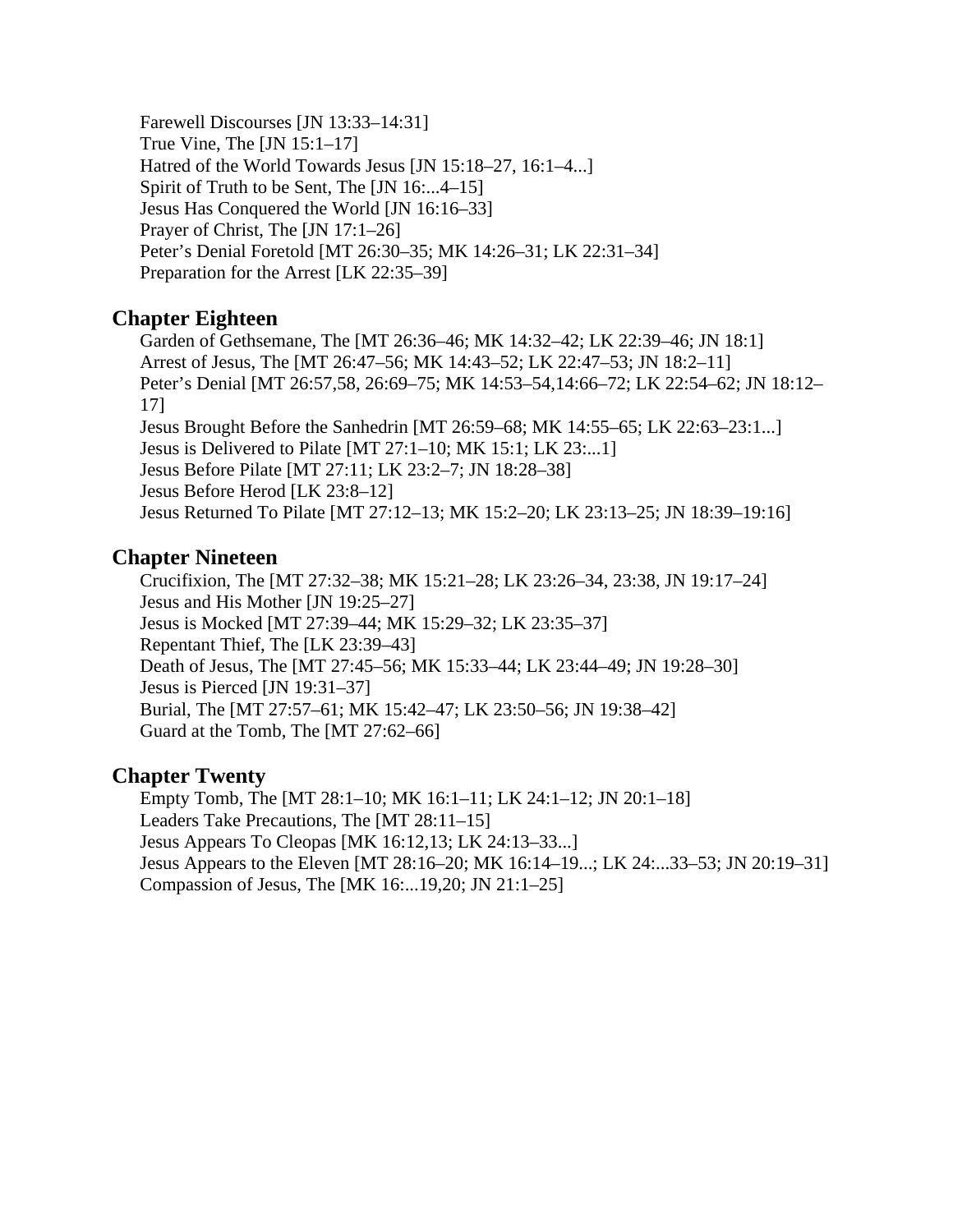## Forward

Jesus Christ, who is he! His life and words have been the source of controversy, debate and study for over 2,000 years. He has been quoted and misquoted by Presidents and dignitaries. Thousands of books have been written about him; explaining him, discrediting him and praising him. Many of the greatest artists of our world have attempted to capture pieces of his life in canvas and stone. Music in all styles has been written about and for him. The life and words of Jesus have impacted the world with such magnitude that all races, cultures and nations; Christian and non–Christian alike, have been affected by them. Whether or not you personally believe or accept the Bible record of his life and its' implications, does not negate the fact that our lives today have all been touched by the events depicted in the accounts of Matthew, Mark, Luke and John.

Many years ago on the advise of a friend, I attempted to read these four books of the Bible with the hope of finding out for myself what truths were and were not contained. The more I read, the more it became evident just how difficult it was to piece together the information covered. Questions were asked in one account and answered in another. The chronology, or time line of events, is not always presented in the same manner in each account. The circumstances leading up to and following a particular event are interwoven between all four books with each account having a necessary piece of the complete picture. In order to help fit these pieces together, this project was started.

In this book, the events set forth in the four Gospels have been harmonized into a single, chronological account. As you read, please keep in mind that this text was never intended to replace or invalidate the accounts preserved in the various Biblical records that have been preserved and translated throughout the years. It is however, one man's interpretation of how the events might have unfolded. In closing, I hope that you read this text with an open mind; deriving your own conclusions as your conscience, faith, and beliefs direct you. My sincere best wishes to you.

Dennis F. McCorkle, b.1947–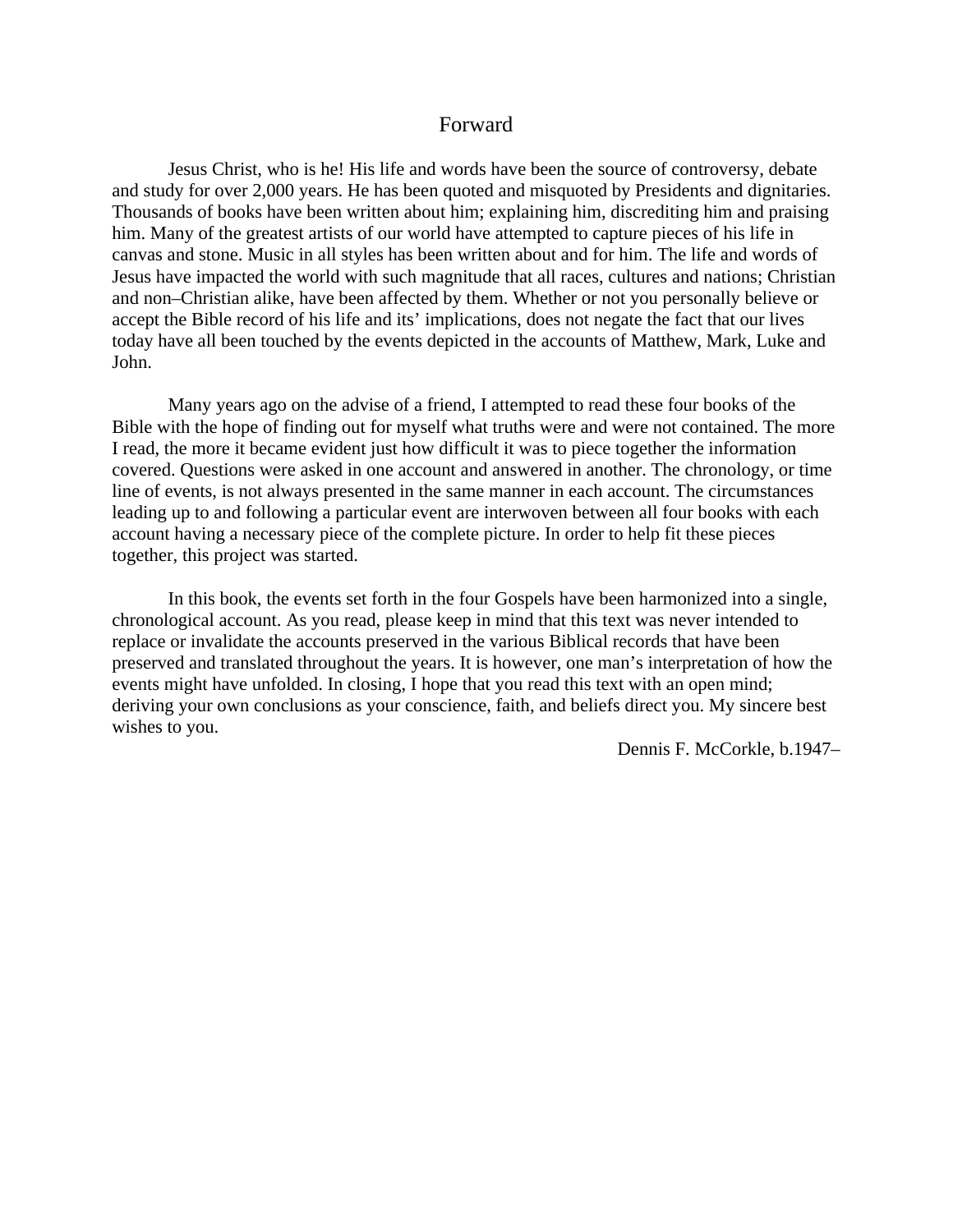## Chapter One

## **Word, The**

## *NARRATOR.*

In the beginning, was the Word and the Word was with God, and the Word was God. He was with God in the beginning and by means of him; all things came into existence. Not one thing came into existence except by means of him. In him was life; and that life was the light of men. And the Light shines in the darkness; and the darkness could not overpower it.

John 1:1–5

#### **Birth of John the Baptist is Foretold, The**

#### *NARRATOR.*

In the days of Herod, king of Judaea, there lived a priest named Zechariah. Zechariah, who was a descendant of Aaron, belonged to the division of Abijah (a section of the priest hood whose duties included serving at the sanctuary of the Lord for a one–week period every six months). His wife, whose name was Elizabeth, was also a descendant of Aaron. Both Zechariah and Elizabeth were righteous before God and carefully followed the commandments and observances of the Lord in their lives. But they never had any children, for Elizabeth was barren and at this time, they were both well along in years.

And it happened that when it was the turn of Zechariah's division to serve at the sanctuary and he was executing his priestly office before God, that it fell to him by lot to enter the sanctuary of the Lord and burn incense there. Now at the hour of incense there was a large crowd praying outside the Sanctuary. And it occurred that while Zechariah was in the sanctuary to burn incense, an angel appeared to him there, standing on the right side of the altar of incense. When Zechariah saw the angel, he was startled and became overcome with fear.

#### *GABRIEL.*

Don't be afraid Zechariah, your prayer has been heard. Your wife Elizabeth is to bear you a son and you are to name him John. You will have joy and gladness and many will rejoice at his birth, for he will be great in the sight of the Lord. He will not drink any wine or strong drink, for even from his mother's womb he will be filled with the Holy Spirit. He will cause many of the sons of Israel to turn back to the Lord their God and he will go before Him with the spirit and the power of Elijah to turn the hearts of the fathers towards their children and the disobedient ones back to the wisdom of the just. This will be done to prepare for the Lord a people fit for him.

#### *ZECHARIAH.*

How can I be sure of this? I'm an old man and my wife's old. She's getting well along in her years.

#### *GABRIEL.*

I am Gabriel and stand in the presence of God! I have been sent to speak to you and to bring you this good news. But, because you have not believed my words, which will come true at their appointed time, you will loose your power of speech and not be able to utter a word until the day that all these things are accomplished.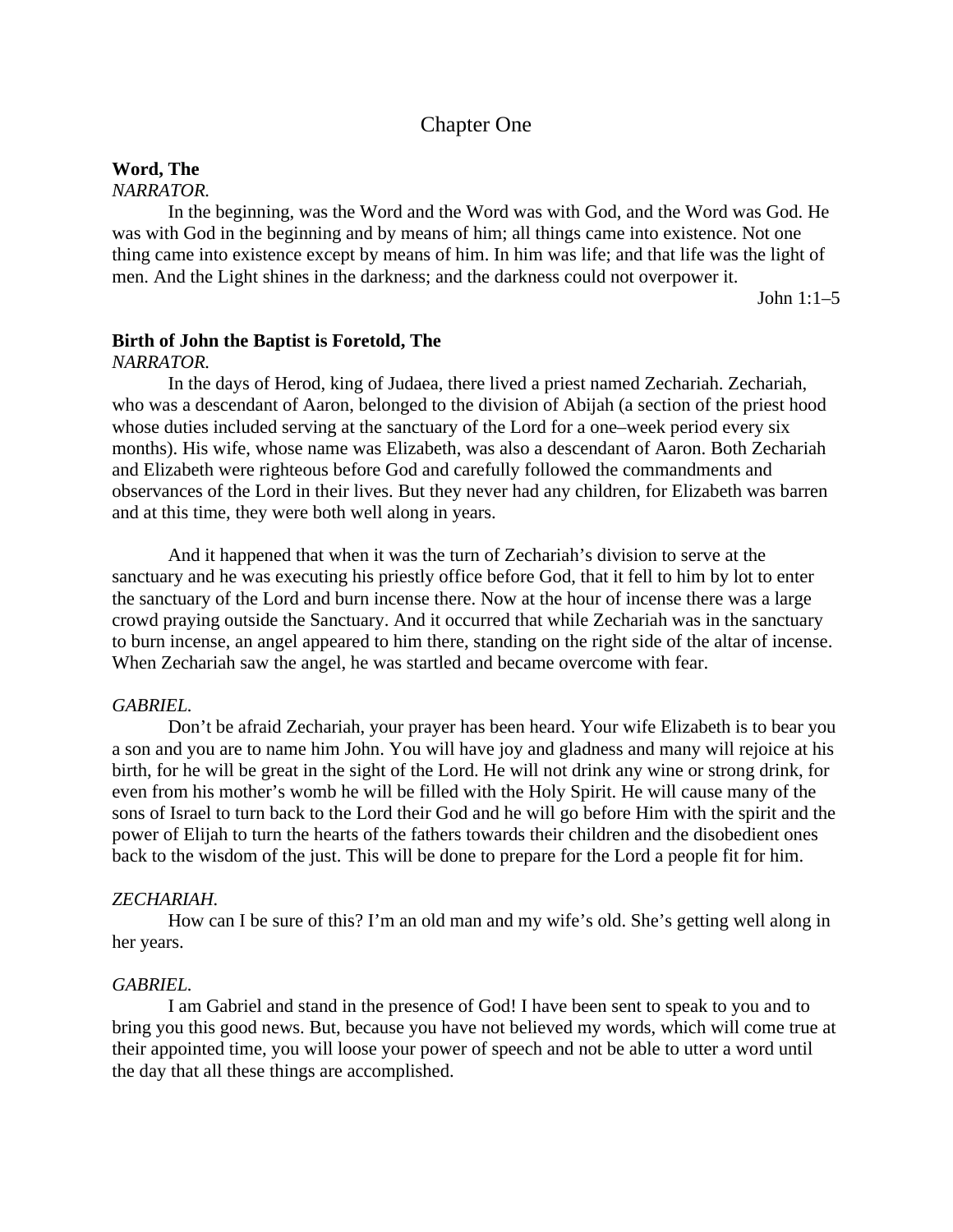#### *NARRATOR.*

Meanwhile, the crowds were waiting outside for Zechariah to appear and they began to wonder why he was staying in the sanctuary for so long. Finally he came out, but was unable to speak to them. From his gestures they realized that he had seen a vision and he remained unable to speak. Zechariah remained at the Temple and completed his tour of duty, after which he returned to his own home. Some time later, Elizabeth his wife became pregnant. Going into seclusion, she kept to herself for five months

#### *ELIZABETH.*

The Lord has done this for me. It has pleased him to take away the humiliation I have had by not being able to have children.

Luke 1:5–25

#### **Birth of Jesus Foretold, The**

#### *NARRATOR.*

In the sixth month [of Elizabeth's pregnancy] the angel Gabriel was sent from God to a virgin named Mary. Now Mary lived in Nazareth, a town in the province of Galilee and was engaged to a man named Joseph, of the house of David. Gabriel went in to her and said:

#### *GABRIEL.*

Rejoice, so highly favored! The Lord is with you.

#### *NARRATOR.*

Confused and disturbed by Gabriel's greeting she tried to figure out what this all could mean.

#### *GABRIEL.*

Don't be frightened Mary, you have found favor with God. You are going to conceive and bear a son whose name you must call Jesus. He will be great and will be called the Son of the Most High. The Lord will give him the throne of David, his ancestor and he will rule over the House of Jacob forever, his kingdom will never end.

#### *MARY.*

But how can this be, I'm a virgin?

#### *GABRIEL.*

The Holy Spirit will come upon you and the power of the Most High will cover you with its shadow. Because of this, the child will be holy and be called the Son of God.

Also, be aware of the fact that your relative Elizabeth in her old age, has conceived a son. Elizabeth whom people called barren is now in her sixth month of pregnancy, for with God nothing is impossible.

#### *MARY.*

I am the handmaid of the Lord, let it happen to me according to your word.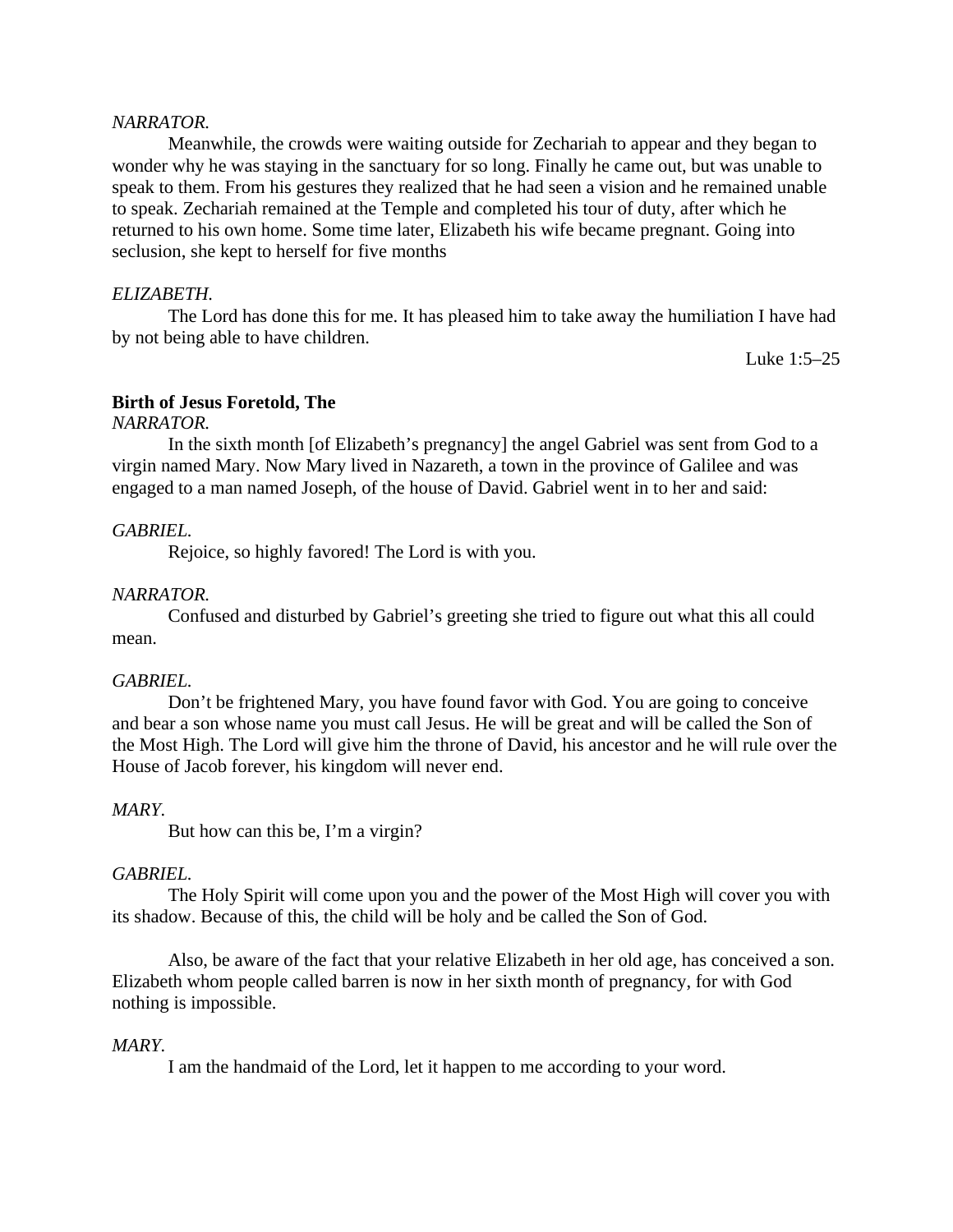#### *NARRATOR.*

And the angel left her.

## **Mary Visits Elizabeth**

#### *NARRATOR.*

In those days, Mary left Nazareth and went with great haste to a town in the hill country of Judah where Zechariah and Elizabeth lived. Going into Zechariah's house she greeted Elizabeth. Now when Elizabeth heard Mary's greeting, the child in her womb leaped. Filled with Holy Spirit Elizabeth gave a loud cry and said:

#### *ELIZABETH.*

Blessed are you among women and blessed is the fruit of your womb. Why have I been honored with a visit from the mother of my Lord? For as soon as your greeting reached my ears, the child in my womb leapt for joy. Blessed is she that believed, for all the things that have been spoken to her by the Lord will come true.

#### *MARY.*

My soul proclaims the greatness of the Lord and my spirit has rejoiced in God my savior because He has looked upon His lowly handmaid. Yes, from this time forward, all generations will call me blessed. For He that is mighty has done great things for me. Holy is His name, and His mercy is on all those who fear Him from generation to generation. He has shown the power of His arm. He has scattered the proud of heart. He has pulled down princes from their thrones and has exalted the lowly. The hungry He has filled with good things and the rich He has sent away empty. He has given hope to His servant Israel in remembrance of His mercy, as He had spoken to our fathers, to Abraham and his descendants forever.

#### *NARRATOR.*

Mary stayed with Elizabeth for about three months and then returned to her home in Nazareth.

Luke 1:39–56

#### **Birth of John the Baptist, The**

#### *NARRATOR.*

Elizabeth was now full term and when it was her time, she gave birth to a son. When her neighbors and relations heard how the Lord had shown great mercy to her, they rejoiced with her. Now when the baby was eight days old, the neighbors and relatives came to circumcise the child (this was in keeping with the Law in Leviticus requiring that all males be circumcised on the eighth day. Traditionally, on the eighth day the males were also to be given their name). Now the relatives and neighbors were going to call him Zechariah after his father, but Elizabeth spoke up:

#### *ELIZABETH.*

No, he is to be called John!

#### *RELATIVES.*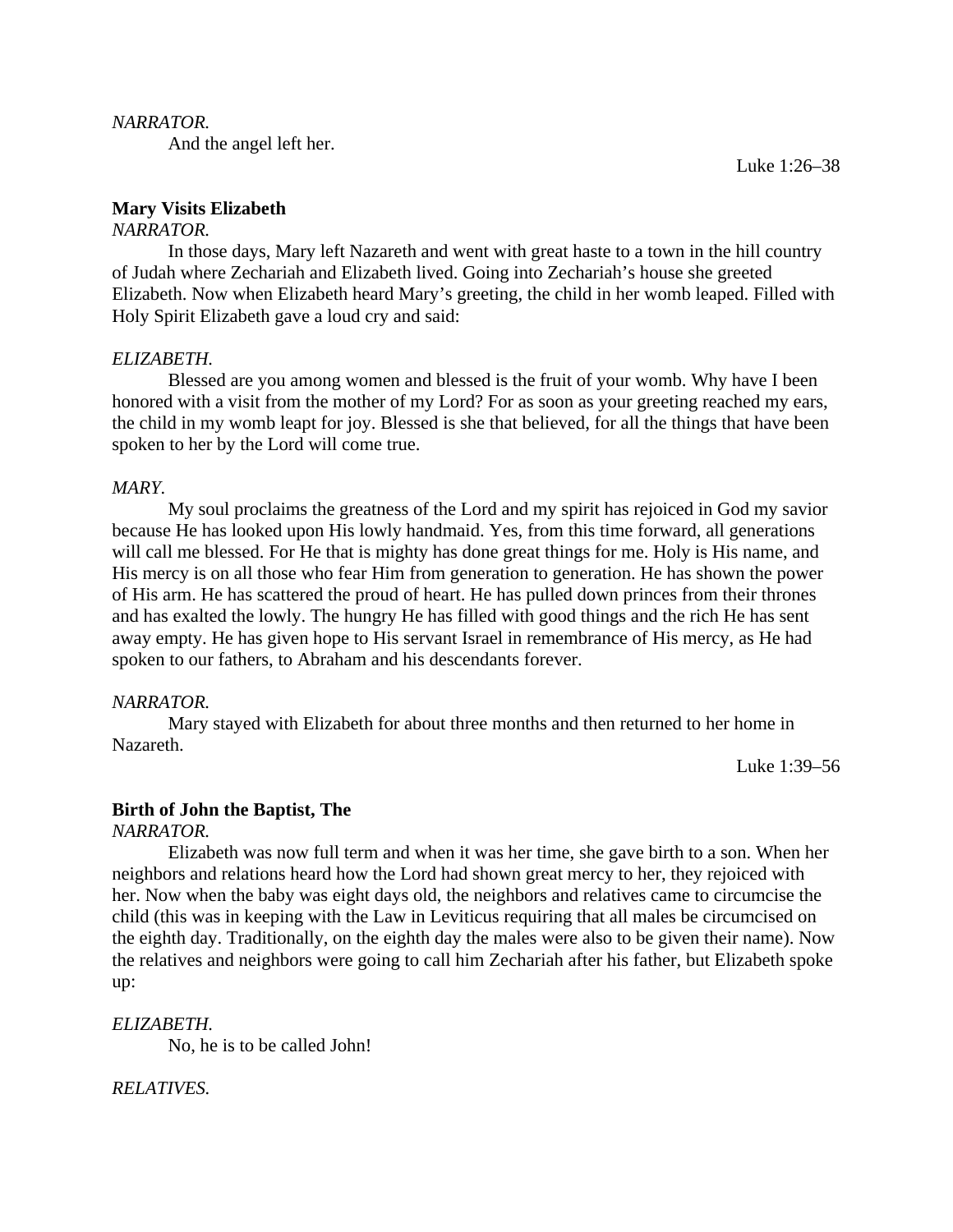But there's no one in your family named John.

#### *NARRATOR.*

Making hand signs to Zechariah, they inquired what he wanted the child to be named. Asking for a writing tablet, Zechariah wrote: "His name is John!"

They were all astonished and at that instant, his power of speech returned and he praised God. All their neighbors were filled with awe and said; "What will this child turn out to be?" The whole situation became a topic for discussion throughout the hill country of Judaea. All who heard of it, treasured the events in their hearts. And the hand of the Lord was with him. His father Zechariah, filled with the Holy Spirit spoke:

#### *ZECHARIAH.*

Blessed be the Lord, the God of Israel, for he has visited and brought redemption for his people. He has raised up a horn of salvation for us in the house of David. Even as he has spoken by the mouth of his holy prophets from ancient times that he would save us from our enemies and from the hand of all who hate us. The mercy that was promised to our ancestors is accomplished. He remembers his holy contract and the oath he swore to our father Abraham that he would grant us deliverance from our enemies and that we would be able to serve him without fear, in holiness and righteousness all the days of our lives.

And you child, shall be called the Prophet of the Most High, for you will go before the face of the Lord to prepare the way for him. To give the knowledge of salvation to his people through the forgiveness of their sins. Through the tender mercy of our God, the dayspring from on high has visited us to give light to those who sit in darkness and in the shadow of death, and to guide our feet in the way of peace.

#### *NARRATOR.*

And the child grew and became strong in spirit and lived in the wilderness until the day that he openly appeared to Israel.

Luke 1:57–80

## **Genealogy of Jesus According to Matthew, The**

*NARRATOR.*

The genealogy of Jesus Christ, the son of David, the son of Abraham:

Abraham was the father of Isaac, Isaac the father of Jacob, Jacob the father of Judah and his brothers, Judah was the father of Perez and Zerah, Tamer being their mother, Perez was the father of Hezron, Hezron the father of Ram, Ram was the father of Amminadab, Amminadab the father of Nahshon, Nahshon the father of Salmon, Salmon was the father of Boaz, Rahab being his mother,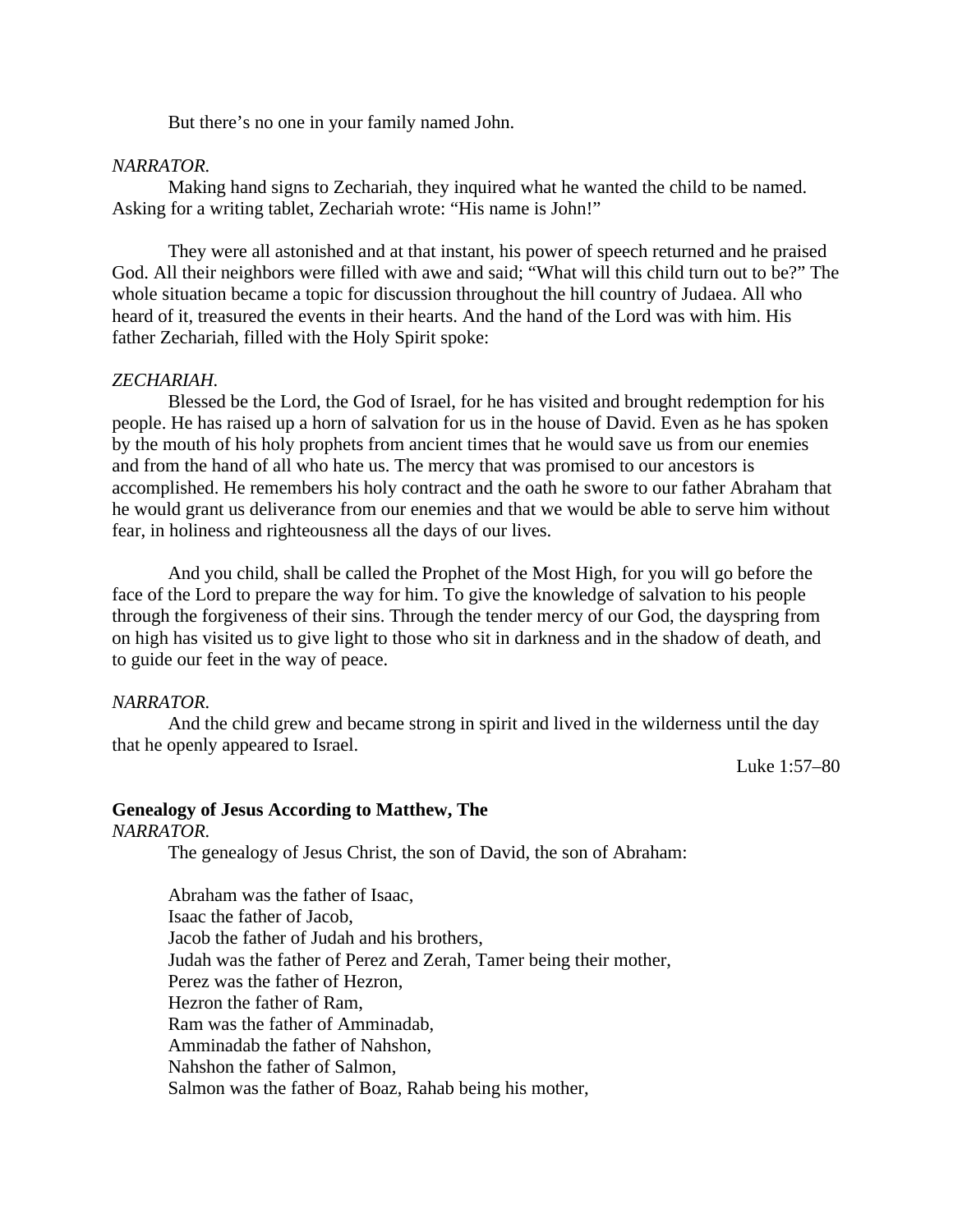Boaz was the father of Obed, Ruth being his mother, Obed was the father of Jesse; and Jesse was the father of King David. David was the father of Solomon, whose mother had been Uriah's wife, Solomon was the father of Rehoboam, Rehoboam the father of Abijah, Abijah the father of Asa, Asa was the father of Jehoshaphat, Jehoshaphat the father of Joram, Joram the father of Azariah, Azariah was the father of Jotham, Jotham the father of Ahaz, Ahaz the father of Hezekiah, Hezekiah was the father of Manasseh, Manasseh the father of Amon, Amon the father of Josiah; and Josiah was the father of Jechoniah and his brothers.

About that time, the deportation to Babylon took place. After they were carried away into Babylon: Jechoniah was the father to Shealtiel, Shealtiel the father of Zerubbabel, Zerubbabel was the father of Abiud, Abiud the father of Eliakim, Eliakim the father of Azor, Azor was the father of Zadok, Zadok the father of Achim, Achim the father of Eliud, Eliud was the father of Eleazar, Eleazar the father of Matthan, Matthan the father of Jacob; and Jacob was the father of Joseph, the husband of Mary; of her was born Jesus who is called Christ.

So the sum of generations from Abraham to David are fourteen; and from David to the carrying away into Babylon are fourteen; and from the carrying away into Babylon to Christ are fourteen.

Matthew 1:1–17

#### **Mary and Joseph**

#### *NARRATOR.*

Now the birth of Jesus Christ occurred in this manner: His mother Mary was engaged to be married to a man named Joseph. But before they came to live together, she was found to be pregnant by the Holy Spirit. Joseph her husband, being a just man and not willing to make her a public example, decided to privately divorce her. But while he was considering this, an angel of the Lord appeared to him in a dream: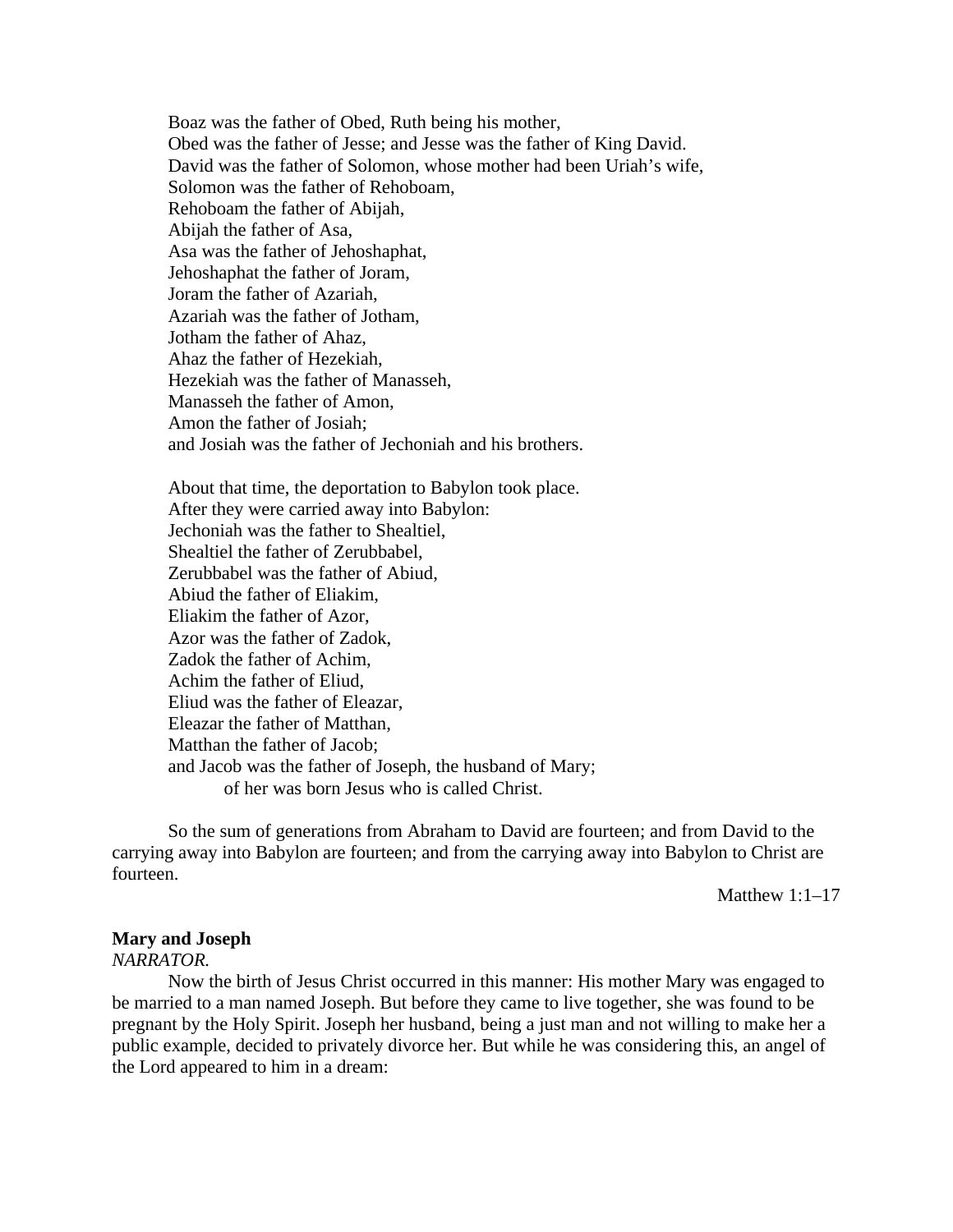#### *ANGEL.*

Joseph, son of David, do not be afraid to take Mary as your wife, because the child who has been conceived in her is of the Holy Spirit. She will give birth to a son and you must name him Jesus, for he is the one who will save his people from their sins.

#### *NARRATOR.*

Now all this took place to fulfill the words spoken by the Lord through the prophet Isaiah:

*"Listen! The virgin will conceive and give birth to a son and they will call his name Emmanuel...,"* – Isaiah 7:14 (a name which means, God is with us.)

When Joseph woke from his sleep he did as the angel of the Lord had commanded him and took Mary home as his wife. But he did not have intercourse with her until she had given birth to her firstborn son; and he named him Jesus.

Matthew 1:18–25

## **Birth of Jesus and Visit of the Shepherds, The**

*NARRATOR.*

Now about the time John the Baptist was born; Caesar Augustus, the Roman Emperor, issued a decree for a census of the whole Roman Empire to be taken. This census, which was the first, took place while Quirinius was governor of Syria. Everyone was required to return to his ancestral home to be registered. So Joseph, who was of David's house and lineage, set out from the town of Nazareth in Galilee and traveled up to Judaea, to the city of David, which is called Bethlehem, in order to be registered together with Mary, his espoused wife, who was with child and well along in her pregnancy. While they were there, the time came for her child to be born, and she gave birth to a son, her first–born. She wrapped him in cloth strips and laid him in a manger, because there was no room for them in the inn.

In the countryside near Bethlehem were shepherds who were living in the fields, keeping watch over their flocks during the night. And it occurred that the angel of the Lord appeared to them and the glory of the Lord shone round them. They were terrified, but the angel said to them:

#### *ANGEL.*

Don't be afraid. Listen! I bring you news of great joy, a joy which will be shared by all people. Today in the city of David a savior has been born to you and he is Christ the Lord. And this will be a sign for you: you will find a baby wrapped in swaddling clothes and lying in a manger.

#### *NARRATOR.*

And suddenly there with the angel was a great throne of the heavenly host, praising God and saying: "Glory to God in the highest heaven, and peace on earth for all men who enjoy his favor."

Now when the angels had gone from them into heaven, the shepherds said to one another:

#### *SHEPHERDS.*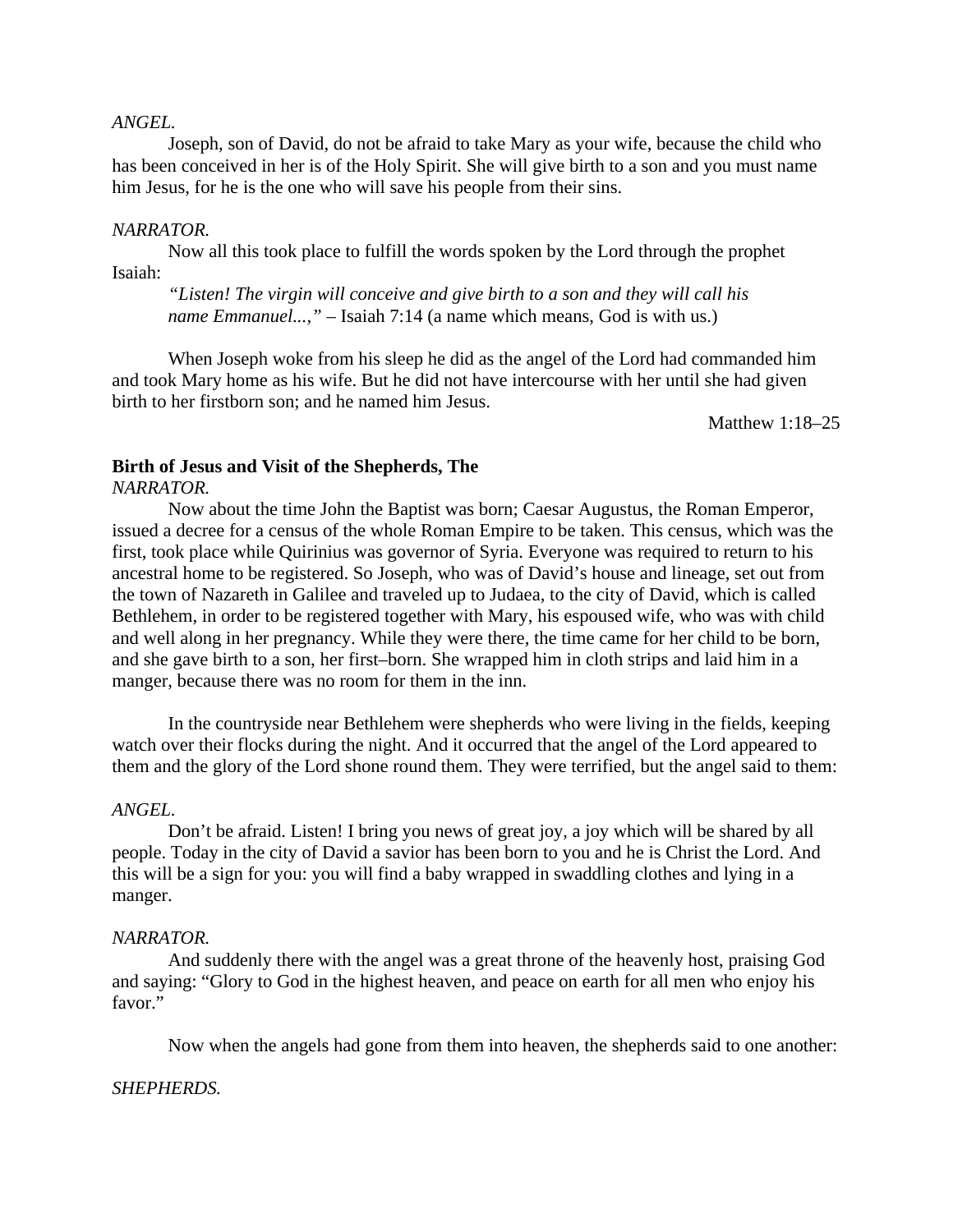Let's go to Bethlehem and see this thing that's happened which the Lord has made known to us.

#### *NARRATOR.*

So they hurried away and found Mary and Joseph, and the baby lying in the manger. When the shepherds had seen the child they made it known all over what they'd been told by the angel concerning Him. Everyone who heard it were astonished at what the shepherds had to say. As for Mary, she treasured all these things and pondered them over in her heart. And the shepherds went back glorifying and praising God for all they had heard and seen; it was exactly as they had been told by the angel when they were in the fields.

When the eighth day came and the child was to be circumcised, Mary and Joseph gave him the name Jesus, the name the angel had given him before he was conceived in Mary's womb.

Luke 2:1–21

## **Jesus is Presented at the Temple**

*NARRATOR.*

Thirty–three days after Jesus' circumcision, the day came for Mary to be purified as laid down in the Law of Moses. According to that Law in Leviticus, when the period of purification after a woman has had a child was over (in this case, thirty–three days after the circumcision), she was to bring to the priest at the entrance to the Tent of Meeting a lamb, one year old for a holocaust or burnt offering and a young pigeon or turtle dove as a sacrifice for sin. If she could not afford a lamb, she was to bring two turtledoves or two young pigeons to the priest (one for the holocaust and the other for the sacrifice of sin). The young couple not being able to afford a lamb, offered the later. Additionally in accordance with what was written in the Law of the Lord, every first born male was to be dedicated to the Lord. Hence, Mary and Joseph took Jesus up to Jerusalem to present him to the Lord and to observe the rites of purification for her.

Now in Jerusalem there was a man named Simeon. He was an upright and devout man, and looked forward to Israel's comforting and the Holy Spirit rested on him. It had been revealed to him by the Holy Spirit that he would not see death until he had seen the Christ of the Lord. Prompted by the Spirit he came to the Temple. When the parents brought in the child Jesus to do for him what the Law required, he took Jesus into his arms, blessed God and said;

#### *SIMEON.*

Lord, now you can let your servant die in peace, for just as you promised, I have seen the salvation which you have prepared for all the nations to see. A light to enlighten the Gentiles and the glory of your people Israel.

#### *NARRATOR.*

As Mary and Joseph stood there wondering at the things that were being said about him, Simeon blessed them and said to Mary his mother:

#### *SIMEON.*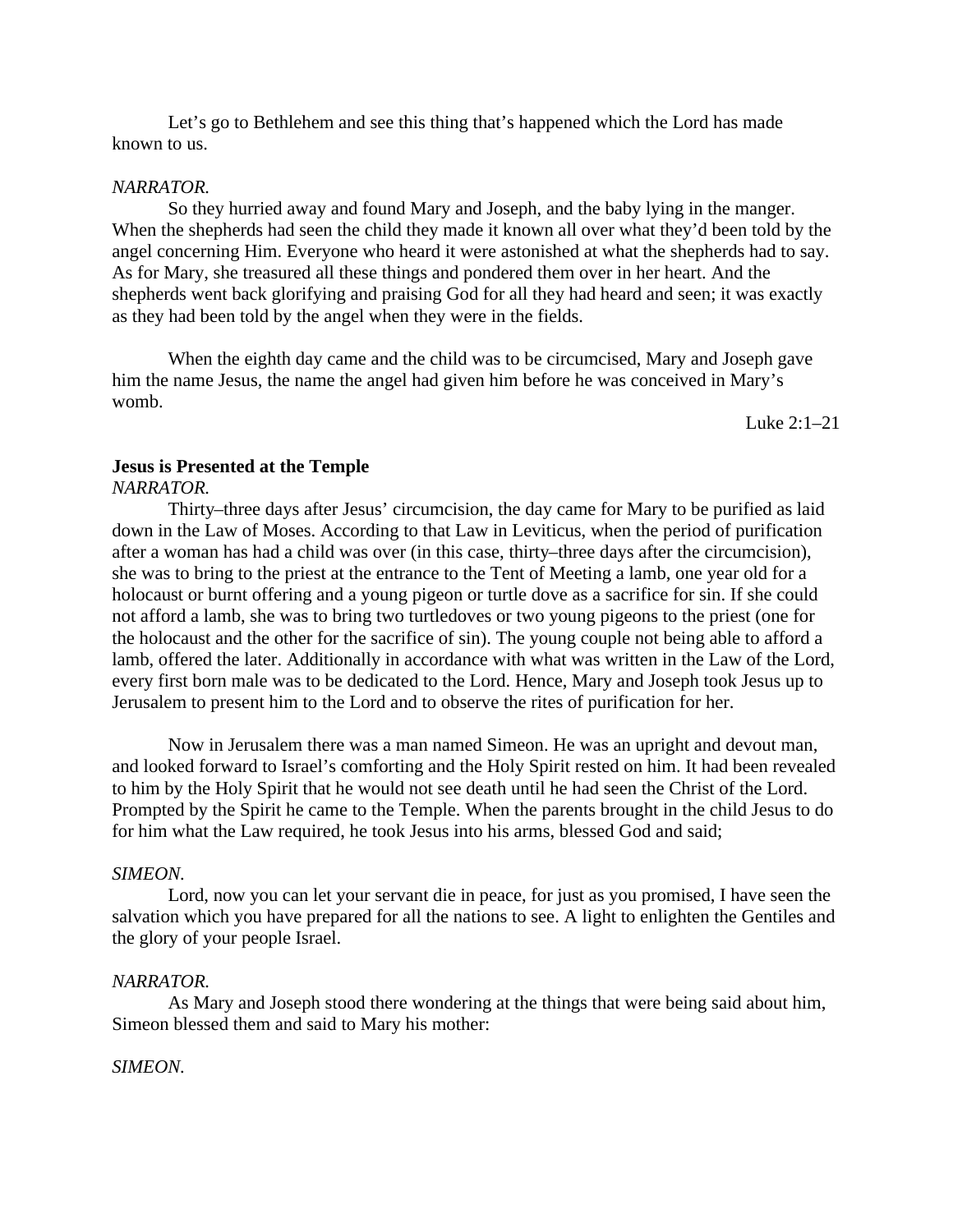You see this child: he is destined for the fall and for the rising again of many in Israel, a sign which will be rejected. And a sword will pierce your own soul also, so that the secret thoughts of many may be revealed.

#### *NARRATOR.*

Also at the Temple was a prophetess, Anna the daughter of Phanuel, of the tribe of Asher and she was quite old. She had been married for seven years from her virginity before becoming a widow. Now eighty–four years old, she never left the Temple and served God night and day with fasting and prayer. Just at that moment she came by and began to praise God and she spoke of the child to all who looked forward to the redemption of Jerusalem.

And Mary and Joseph completed everything that the Law of the Lord required.

Luke 2:22–39...

## **Visit of the Magi, The**

#### *NARRATOR.*

Now after Jesus had been born in Bethlehem of Judaea in the days of King Herod, some wisemen came from the East to Jerusalem.

#### *WISEMEN.*

Where is he that is born King of the Jews? We have seen his star in the East and have come to worship him.

#### *NARRATOR.*

When King Herod heard these things he was deeply troubled and all Jerusalem with him. He called a meeting of the Chief Priests and the Scribes of the people and enquired [demanded] of them where the Christ was to be born.

#### *CHIEF PRIESTS.*

In Bethlehem in Judaea, for this is what the prophet Micah wrote:

*"And you Bethlehem, in the land of Judah, you are by no means least among the clans of Judah, for out of you will come a Governor who will shepherd my people Israel."* – Micah 5:1

#### *NARRATOR.*

Then Herod, when he had privately called the wise men, asked them the time when the star had appeared. When he found out what he wanted to know he sent them to Bethlehem.

#### *HEROD.*

Go and find the young child and when you have found him, let me know so that I may also go and worship him.

#### *NARRATOR.*

Having heard what the king had to say, they left for Bethlehem. There in front of them was the star they had seen in the East. The star went before them and stood over the place where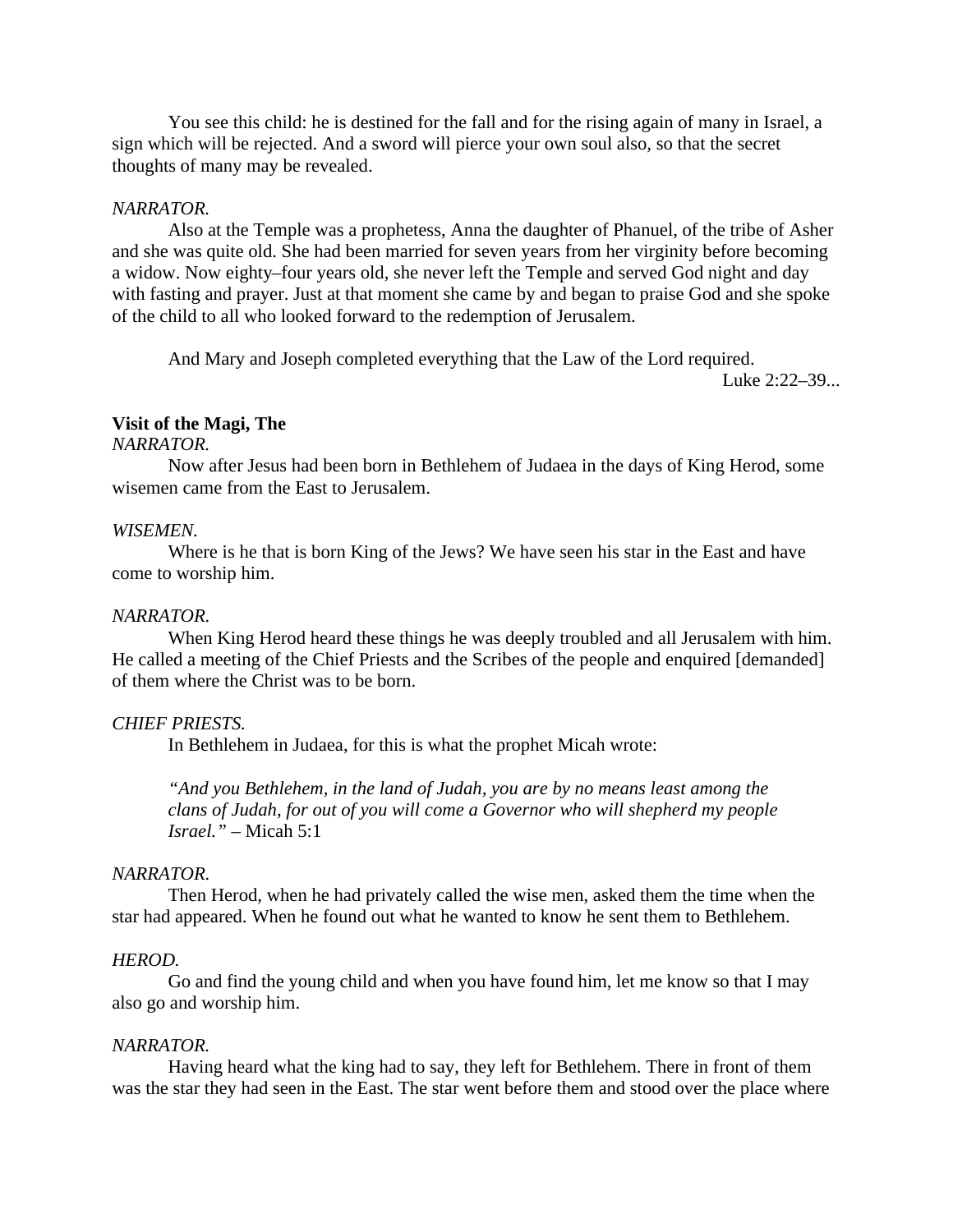the child was. When they saw the star, they were filled with great joy. Going into the house they saw the young child with his mother Mary. Falling down on their knees they worshipped him. Then, opening their treasure, they presented him gifts of gold, frankincense and myrrh. But being warned of God in a dream, they did not go back to Herod, but returned to their own country by another way.

Matthew  $2:1-12$ 

## **Flight into Egypt and Return to Nazareth, The**

#### *NARRATOR.*

When they'd left, the angel of the Lord appeared to Joseph in a dream.

#### *ANGEL.*

Get up and take the child and his mother with you and escape into Egypt. Stay there until I tell you, because Herod will search for the child to destroy him.

#### *NARRATOR.*

So Joseph got up, took the young child and his mother and left for Egypt in the night, where he stayed until Herod's death. This was to fulfill what the Lord had spoken through the prophet Hosea:

*"I called my son out of Egypt."* – Numbers 23:22; Hosea 11:1

Herod was furious when he realized that the wise men had mocked him. In Bethlehem and its surrounding districts he had all the male children killed who were two years old or under, reckoning the time from the information he had carefully extracted from the wise men as to when they had first seen the star. It was then that words of the prophet Jeremiah were fulfilled:

*"In Ramah a voice was heard, wailing, sobbing and great mourning. It was Rachel weeping for her children, refusing to be comforting because they were no more."* – Jeremiah 31:15

#### *NARRATOR.*

After Herod's death, the angel of the Lord appeared in a dream to Joseph in Egypt.

#### *ANGEL.*

Get up, take the young child and his mother and go back to the land of Israel, for those who wanted to kill the child are dead.

#### *NARRATOR.*

So Joseph got up, took the child and his mother and went back to the land of Israel. But when he heard that Herod's son, Archelaus, had succeeded his father as ruler of Judaea, he was afraid to go there. Being warned in a dream not to go to Judaea, they returned to the region of Galilee and settled there in their home town of Nazareth. In this way the words spoken through the prophets were to be fulfilled: *"He will be called a Nazarene."*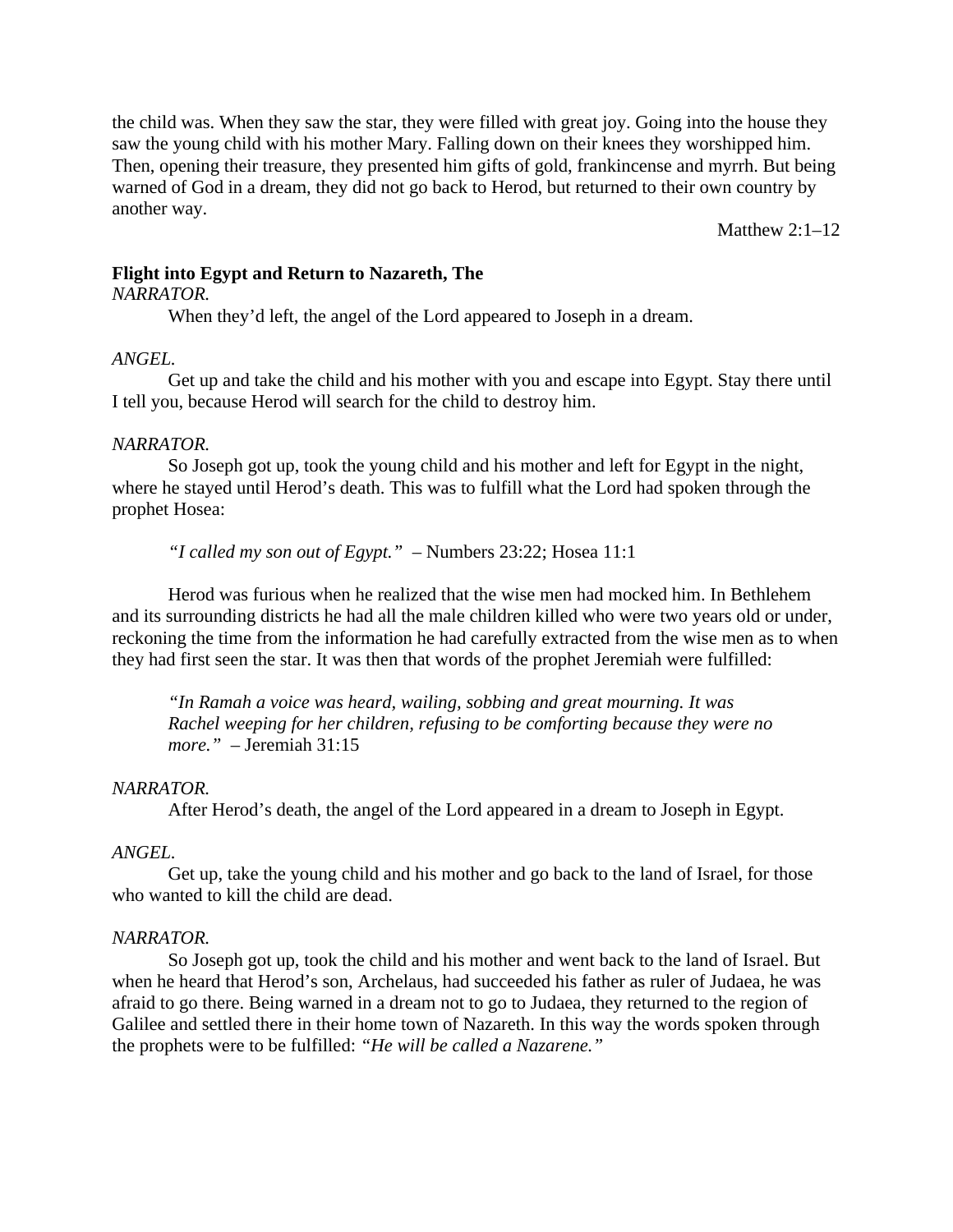Meanwhile, the child grew to maturity and was filled with wisdom and God's favor was with him.

Matthew 2:13–23, Luke 2:...39–40

## **Jesus Among the Teachers**

#### *NARRATOR.*

Now every year Mary and Joseph used to go to Jerusalem for the feast of Passover. When Jesus was twelve years old, they went up as usual for the feast. When they were on their way home after the feast, the child Jesus stayed behind in Jerusalem, this without his parents knowing it. They assumed that he was with the caravan. It was only after a day's journey that they went to look for him among their relatives and acquaintances. When they couldn't find him they went back to Jerusalem to look for him.

Three days later, they found him in the Temple, sitting among the teachers of Law, listening to them and asking them questions. All those who heard him were astonished at his understanding and answers. When Mary and Joseph found him, they didn't know what to think.

#### *MARY.*

Son, why have you done this to us? Can't you see how worried your father and I have been looking for you?

#### *JESUS.*

Why were you looking for me? Didn't you know that I would be about my Father's business?

#### *NARRATOR.*

But they didn't understand what he meant. He then went back with them and came to Nazareth and lived under their subjection. But Mary stored up all these things in her heart. And Jesus increased in wisdom, stature and in favor with God and man.

Luke 2:41–52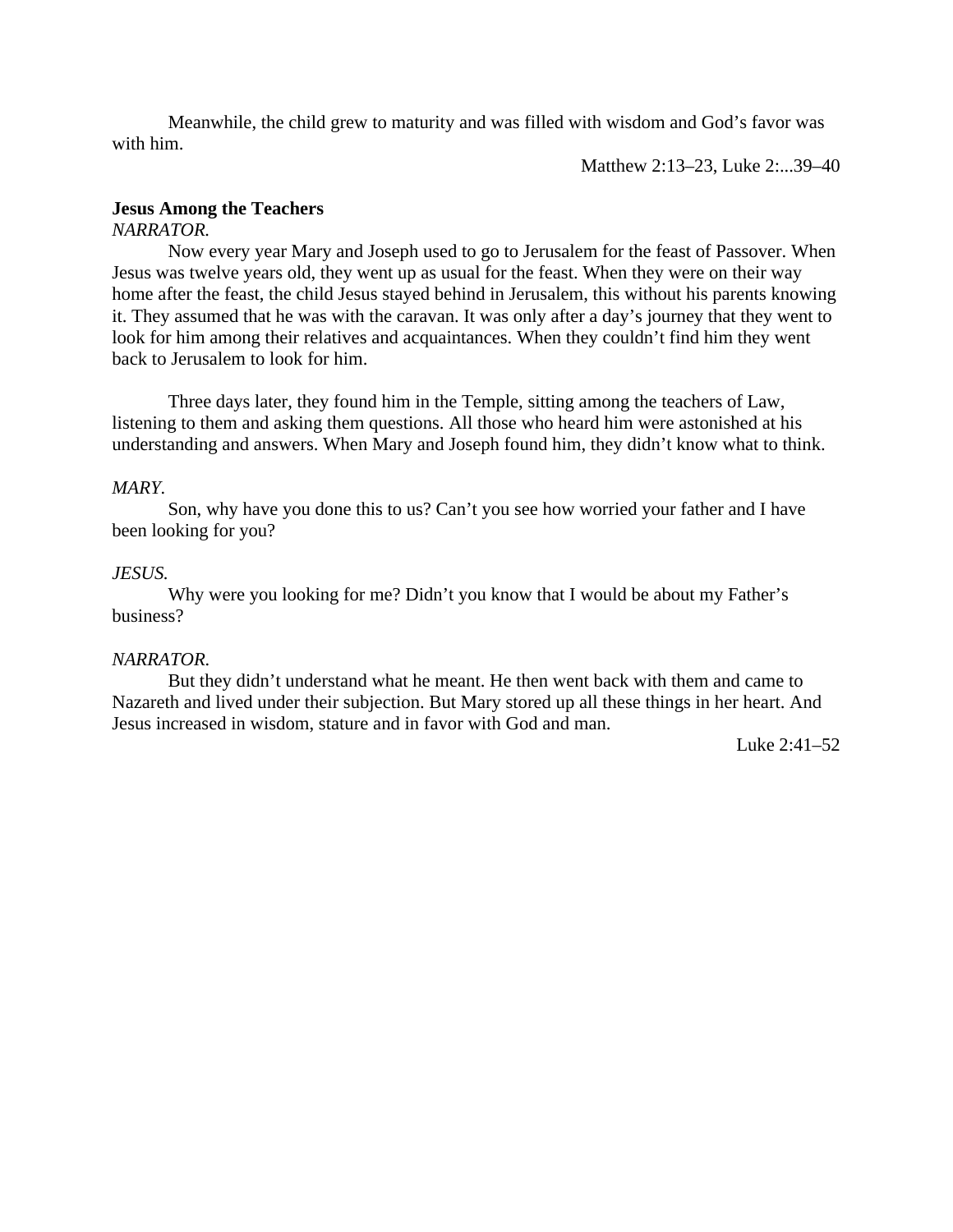## Chapter Two

#### **Word, The (continued)**

#### *NARRATOR.*

There was a man sent by God and his name was John, the Baptist. This same man came as a witness, a man to bear witness of the Light, so that everyone through him might believe. He was not the light, but was sent to bear witness of the Light. The Word was the true Light that enlightens all men and he was coming into the world. He was in the world that had its existence through him, and the world did not know him. He came to his own people and they did not accept him. But as many as did receive him, to them he gave power to become sons of God. To all who believe on his name, who were born not of blood or will of the flesh or the will of man, but of God. And the Word become flesh and lived among us. And we saw his glory, the glory that is his as the only–begotten Son of the Father, full of grace and truth. John bore witness of him and cried, saying:

#### *JOHN the BAPTIST.*

This is the one of whom I spoke. He who comes after me, ranks before me, because he existed before me.

#### *NARRATOR.*

And of his fullness we have, all of us, received grace upon grace. For though the Law was given through Moses, grace and truth have come through Jesus Christ. No man has ever seen God at any time; it is the only–begotten Son, who is in the bosom position of the Father, who has made him known.

John 1:6–18

#### **Preaching of John the Baptist, The**

## *NARRATOR.*

The beginning of the Good News of Jesus Christ, the Son of God, even as it is written in the book of the Prophet Isaiah:

*"Look I am going to send my messenger before you; and he will prepare your way."* – Isaiah 40:3

Now in the fifteenth year of Tiberius Caesar's reign, when Pontius Pilate was governor of Judaea, Herod tetrarch of Galilee, his brother Philip tetrarch of the lands of Ithuraea and of the region of Trachonitis and Lysanias the tetrarch of Abilene, during the time when Annas and Caiaphas were the high–priests; the word of God came to John, the son of Zechariah, in the wilderness. He went through the whole district of Jordan proclaiming a baptism of repentance for the forgiveness of sins, as it is written in the book of the sayings of Isaiah the Prophet. This was the man Isaiah spoke of when he said:

*"The voice of one crying in the wilderness, prepare you the way for the Lord. Make his paths straight. Every valley will be filled in and every mountain and hill brought low, and the crooked will be made straight and the rough roads made smooth. And all flesh will see the salvation of God."* – Isaiah 40:3-5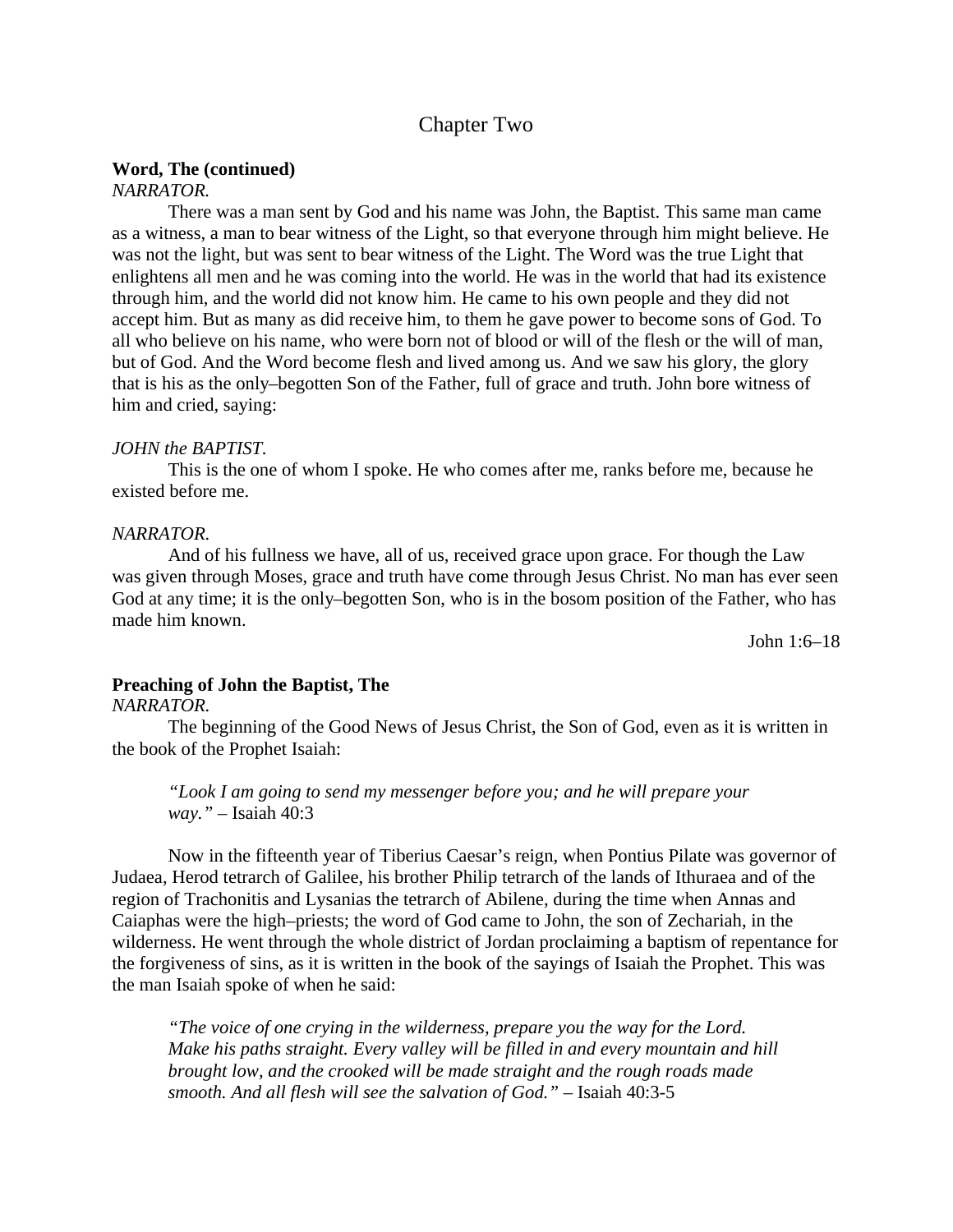And so it was that John the Baptist appeared; preaching in the wilderness of Judaea and saying: "Repent, for the Kingdom of Heaven is close at hand."

This man John wore a garment of camel–hair and a leather belt about his waist. His food was locusts and wild honey. Then Jerusalem, all Judaea and the whole district of Jordan went out to him and they confessed their sins and were baptized in the river Jordan by him. But when John saw a number of Pharisee's and Sadducees coming to his baptism he said to them:

#### *JOHN the BAPTIST.*

Oh generation of vipers, who has warned you to flee from the wrath that is coming? Therefore bring forth fruits appropriate for repentance and don't say within yourselves; "We have Abraham for our father," because I tell you, God is able to raise up children for Abraham from these stones. Yes, even now, the axe is laid to the roots of the trees, so that any tree which does not produce good fruit will be cut down and thrown into the fire.

#### *NARRATOR.*

And the people asked him:

#### *PEOPLE.*

What must we do then?

#### *JOHN the BAPTIST.*

If anyone has two coats he must give one to the man who has none, and the one with something to eat must do the same.

#### *NARRATOR.*

There also came tax collectors to be baptized by him.

### *TAX COLLECTORS.*

Master, what must we do?

#### *JOHN the BAPTIST.*

Exact no more than your rate.

#### *NARRATOR.*

Some soldiers also questioned him.

#### *SOLDIERS.*

What about us, what must we do?

#### *JOHN the BAPTIST.*

Do violence to no man, neither accuse anyone falsely, be content with your pay.

#### *NARRATOR.*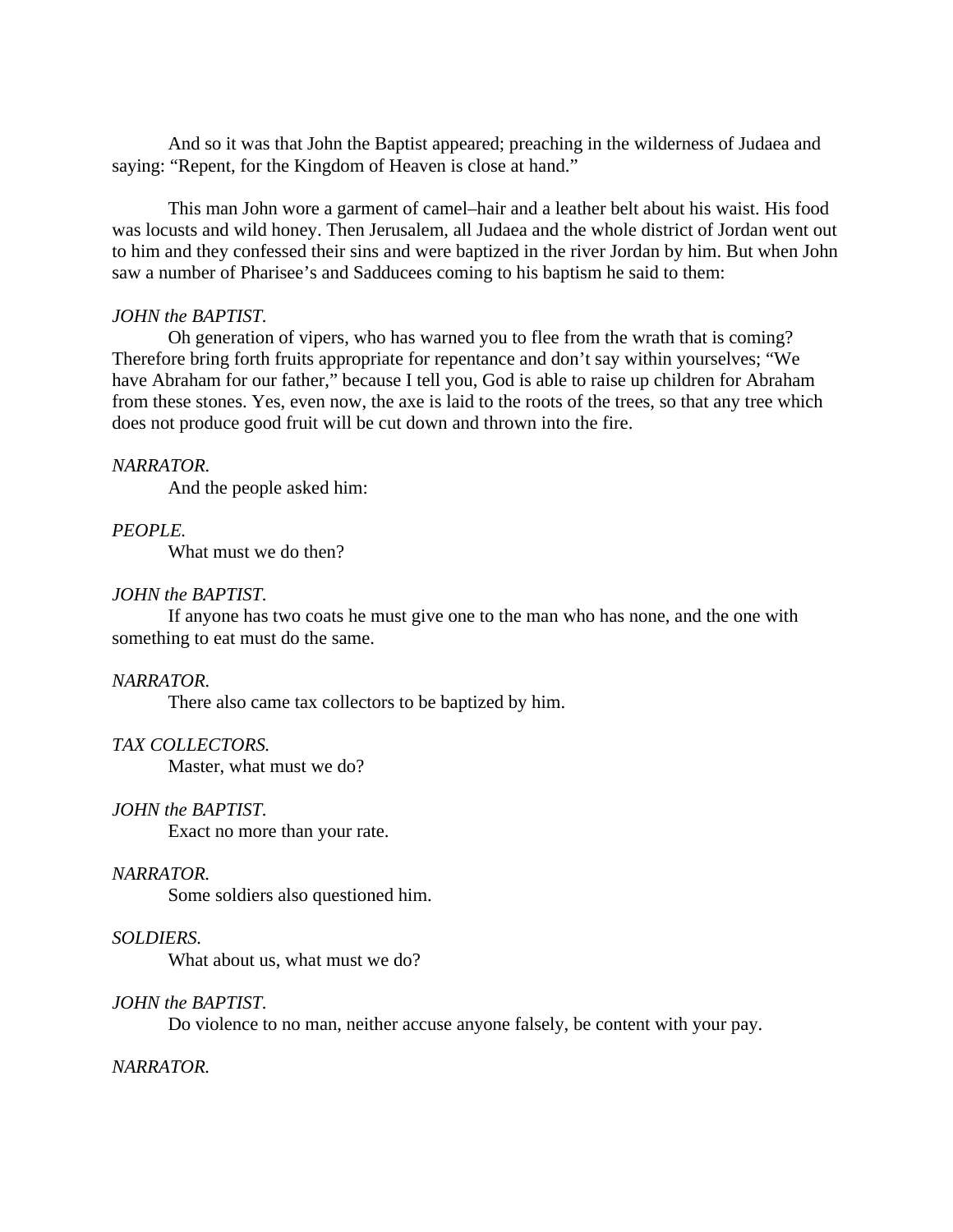As the people were in expectation of the Messiah, they started asking themselves whether John was the Christ or not. So John declared before them all:

#### *JOHN the BAPTIST.*

I indeed baptize you with water, but the one who comes after me is more powerful than I am. I am not worthy to kneel down and undo the strap of his sandals or carry them. He will baptize you with the Holy Spirit and with fire. His winnowing–fan is in his hand to purge his threshing floor. He will gather the wheat into his barn and the chaff, he will burn in a fire that will never go out.

#### *NARRATOR.*

And he preached many other things in his exhortation to the people.

Matthew 3:1–12; Mark 1:1–8; Luke 3:1–18

## **Genealogy of Jesus According to Luke, The**

## *NARRATOR.*

When Jesus was about thirty years old he began to teach. As was consensus, he was thought to be the son of Joseph:

the son of Heli, the son of Matthat, the son of Levi, the son of Melchi, the son of Jannai, the son of Joseph, the son of Mattathias, the son of Amos, the son of Nahum, the son of Esli, the son of Naggai, the son of Maath, the son of Mattathias, the son of Semein, the son of Josech, the son of Joda, the son of Joanan, the son of Rhesa, the son of Zerubbabel, the son of Shealtiel, the son of Neri, the son of Melchi, the son of Addi, the son of Cosam, the son of Elmadam, the son of Er, the son of Joshua,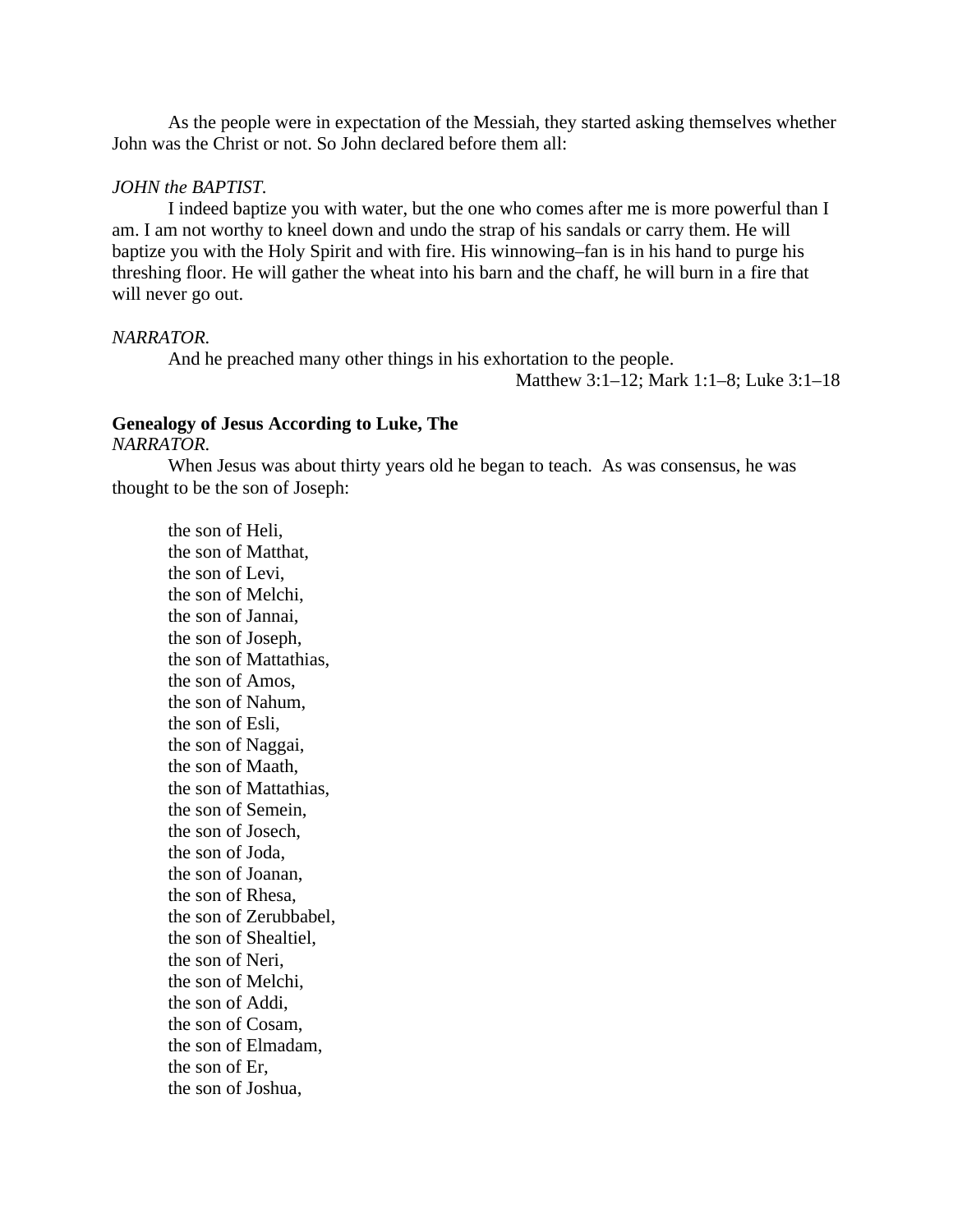the son of Eliezer, the son of Jorim, the son of Matthat, the son of Levi, the son of Symeon, the son of Judah, the son of Joseph, the son of Jonam, the son of Eliakim, the son of Melea, the son of Menna, the son of Mattatha, the son of Nathan, the son of David, the son of Jesse, the son of Obed, the son of Boaz, the son of Sala, the son of Nahshon, the son of Amminadab, the son of Admin, the son of Arni, the son of Hezron, the son of Perez, the son of Judah, the son of Jacob, the son of Isaac, the son of Abraham, the son of Terah, the son of Nahor, the son of Serug, the son of Reu, the son of Peleg, the son of Eber, the son of Shelah, the son of Cainan, the son of Arphaxad, the son of Shem, the son of Noah, the son of Lamech, the son of Methuselah, the son of Enoch, the son of Jared, the son of Mahalaleel, the son of Cainan, the son of Enos,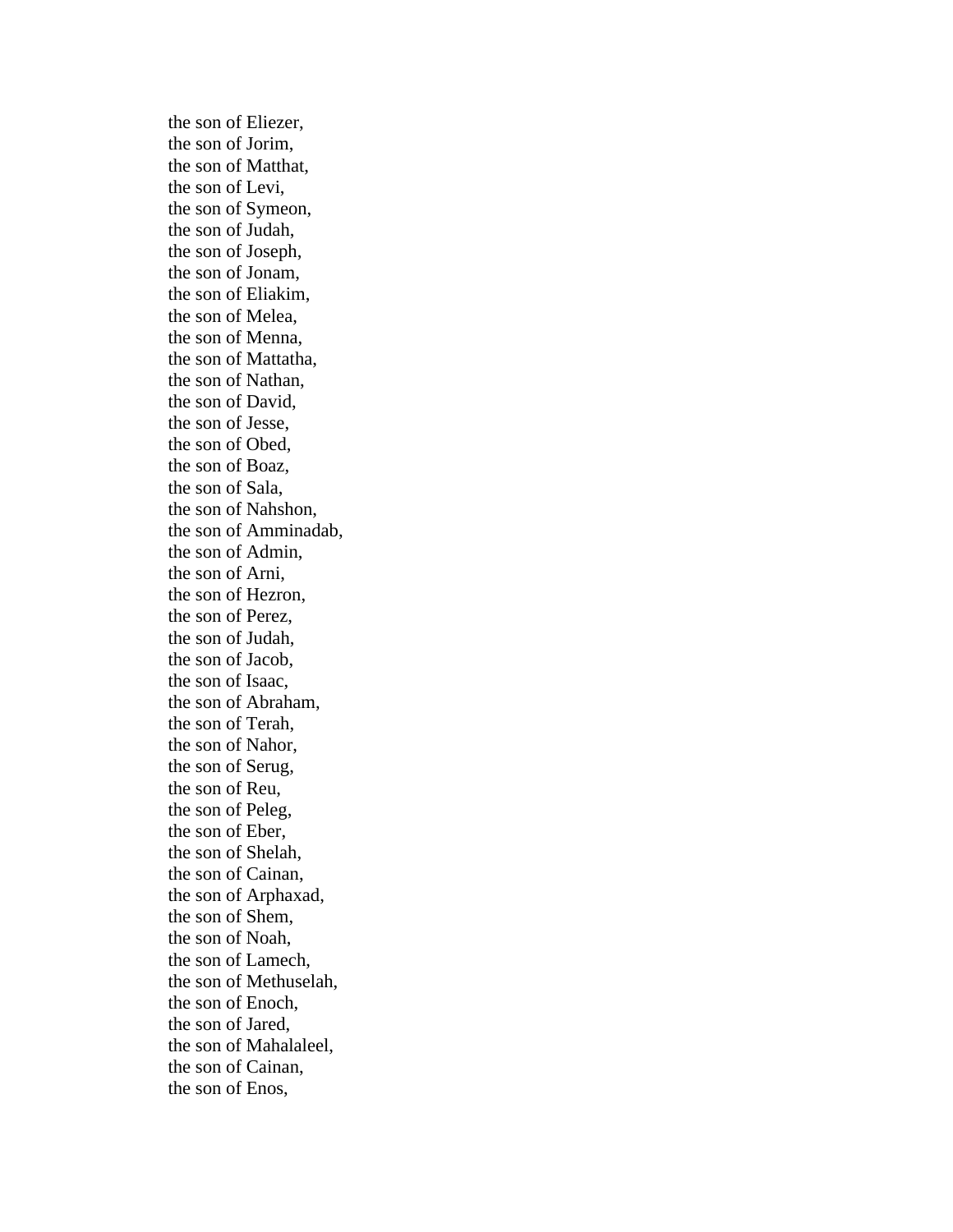the son of Seth, the son of Adam, the son of God.

Luke 3:23–38

## **Baptism Of Jesus, The**

## *NARRATOR.*

It was at this time that Jesus appeared. He came from Nazareth in Galilee to the Jordan to be baptized there by John. However, John tried to dissuade him.

## *JOHN the BAPTIST.*

It is I who need baptism from you and yet, you are coming to me!

#### *JESUS.*

Leave it like this for now, for it is proper that we should, in this way, fulfill all that righteousness requires.

#### *NARRATOR.*

At this, John gave in to him. Now when all the people had been baptized and while Jesus after his own baptism had come up from the water and was at prayer, the heavens were suddenly opened and torn apart and John saw the Spirit of God descending in bodily shape like a dove and coming down on Jesus. And a voice spoke from heaven:

*"This is my beloved Son, in whom I am well pleased."*

Matthew 3:13–17; Mark 1:9–11; Luke 3:21, 22

## **Temptation in the Wilderness, The**

#### *NARRATOR.*

Immediately after his baptism; Jesus, filled with Holy Spirit; left the Jordan and was driven out into the wilderness by the Spirit to be tempted there by the devil and he was with the wild beasts. For forty days and forty nights he ate nothing and fasted, after which he was very hungry. The tempter then came to him and said:

## *SATAN.*

If you are the Son of God, command that these stones be turned into loaves of bread.

## *JESUS.*

Scripture says:

*"Man does not live on bread alone, but on every word that proceeds from the mouth of God."* – Deuteronomy 8:3

#### *NARRATOR.*

Then the devil led him to the Holy City of Jerusalem and made him stand on the parapet of the Temple.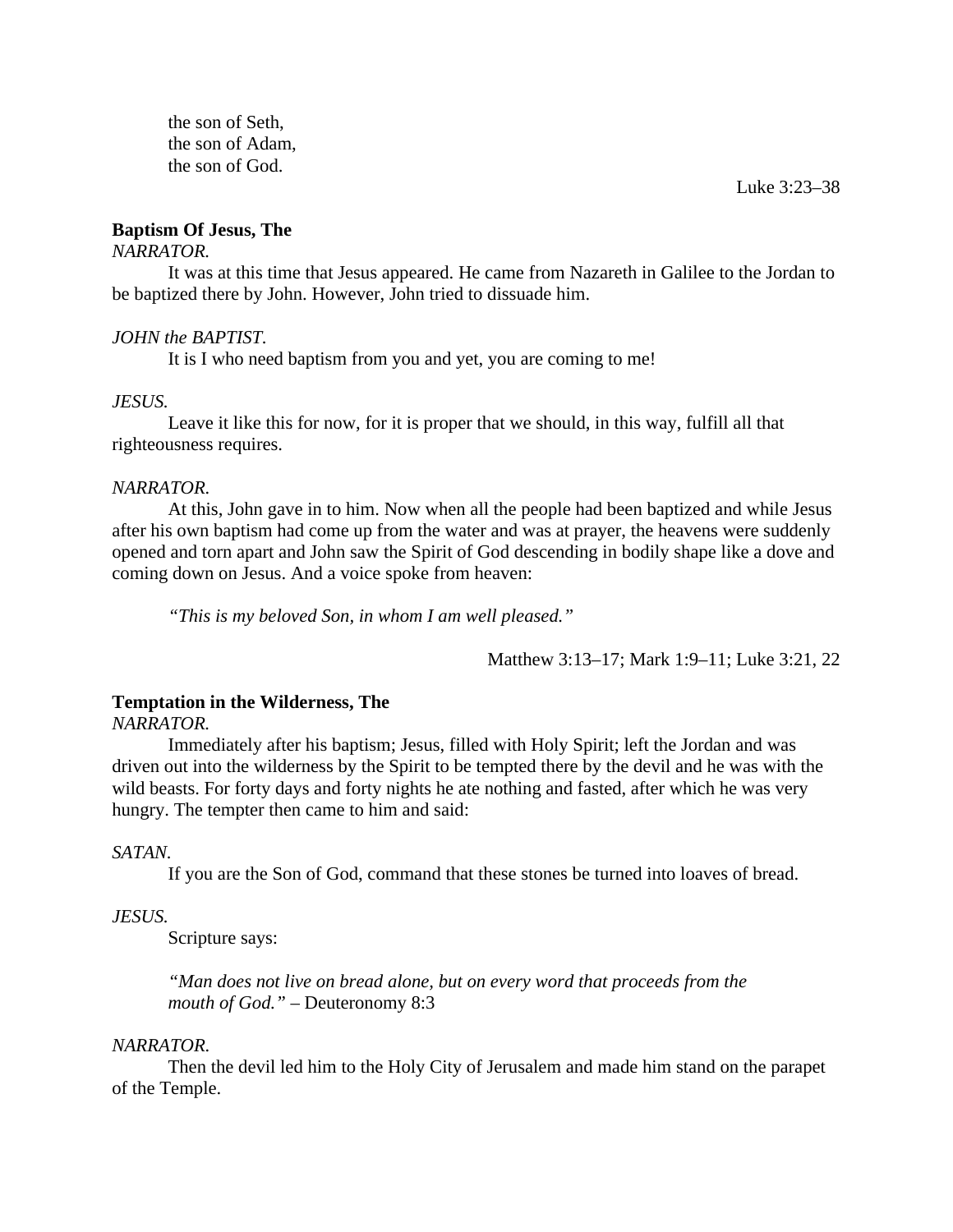#### *SATAN.*

If you are the Son of God, throw yourself down from here, for scripture says:

*"He will give his angels charge concerning you,"* – Psalm 91:11

and again:

*"On their hands they will bear you up lest you dash your foot against a stone."* – Psalm 91:12

#### JESUS.

It has also been said in the scriptures:

*"You must not put the Lord your God to the test."* – Deuteronomy 6:16

#### *NARRATOR.*

Next, taking him to a very high mountain, the devil showed him in a moment of time all the kingdoms of the world and their splendor.

#### *SATAN.*

I will give you all this power and the glory of these kingdoms, for it has been delivered to me and I can give it to anyone I choose. I will give you all these if you fall down at my feet and worship me. Worship me then, and it will all be yours.

#### *JESUS.*

Be off Satan, for it is written:

*"You must worship the Lord your God and only Him should you serve."* – Deuteronomy 6:13

#### *NARRATOR.*

Having exhausted all these ways of tempting him, the devil left him for the time being. And the angels appeared and looked after him.

Matthew 4:1–11; Mark 1:12,13; Luke 4:1–13

#### **Witness of John the Baptist, The**

#### *NARRATOR.*

This is the witness of John the Baptist when the Jews sent priests and Levities from Jerusalem asked him, "Who are you?" John answered and denied emphatically:

*JOHN the BAPTIST.*

I am not the Christ!

#### *PRIEST 1.*

Well then, are you Elijah?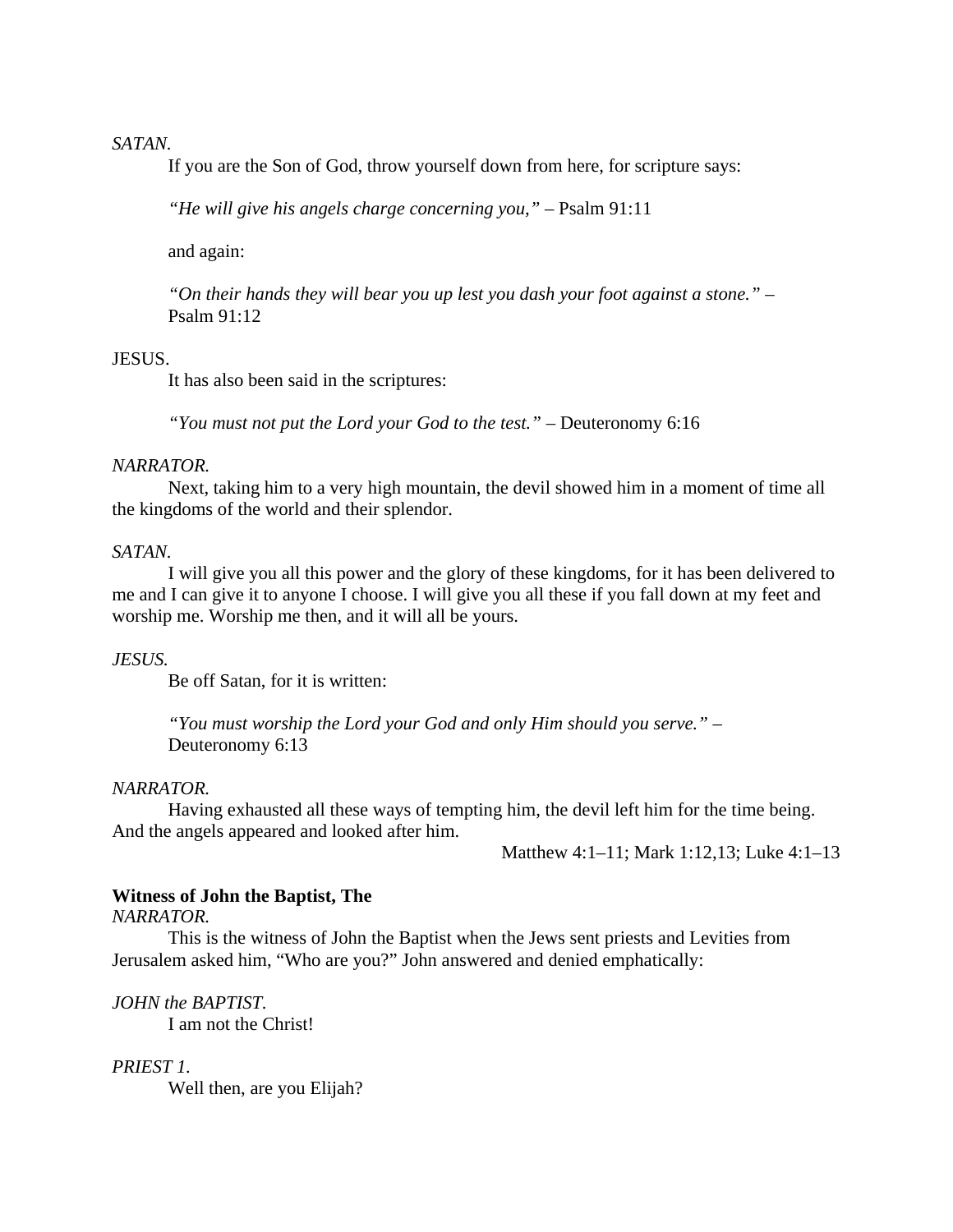#### *JOHN the BAPTIST.* I am not!

## *LEVITE 1.*

Are you the Prophet? (ref: Deuteronomy 18:16–22)

## *JOHN the BAPTIST.*

No!

## *PRIEST 2.*

Who are you, so that we can give an answer to those who sent us?

#### *LEVITE 2.*

What have you to say about yourself?

#### *JOHN the BAPTIST.*

As Isaiah the Prophet spoke:

*"I am the voice of one crying in the wilderness, make straight the way of the Lord,"* – Isaiah 40:3

#### *NARRATOR.*

Now these men had been sent by the Pharisees and questioning him further they asked:

#### *PRIEST 3.*

Why are you baptizing if you are not the Christ, not Elijah and not the Prophet?

#### *JOHN the BAPTIST.*

I baptize with water, but in the midst of you there stands one whom you do not know, the one who is coming after me, the one whose sandal strap I am unworthy to undo.

#### *NARRATOR.*

Now these things took place on the far side of the Jordan where John was baptizing. The next day John saw Jesus coming towards him.

#### *JOHN the BAPTIST.*

Behold, the Lamb of God that takes away the sin of the world. This is the one of whom I spoke when I said: "After me comes a man who ranks before me, because he existed before me."

I did not know him myself, yet, it was to reveal him to Israel that I came baptizing with water. I saw the Spirit descending from heaven like a dove and it rested on Him. I didn't know him, but He that sent me to baptize with water had said to me;

*"The man on whom you see the Spirit descending and remaining on him, this is the one who is going to baptize with the Holy Spirit."*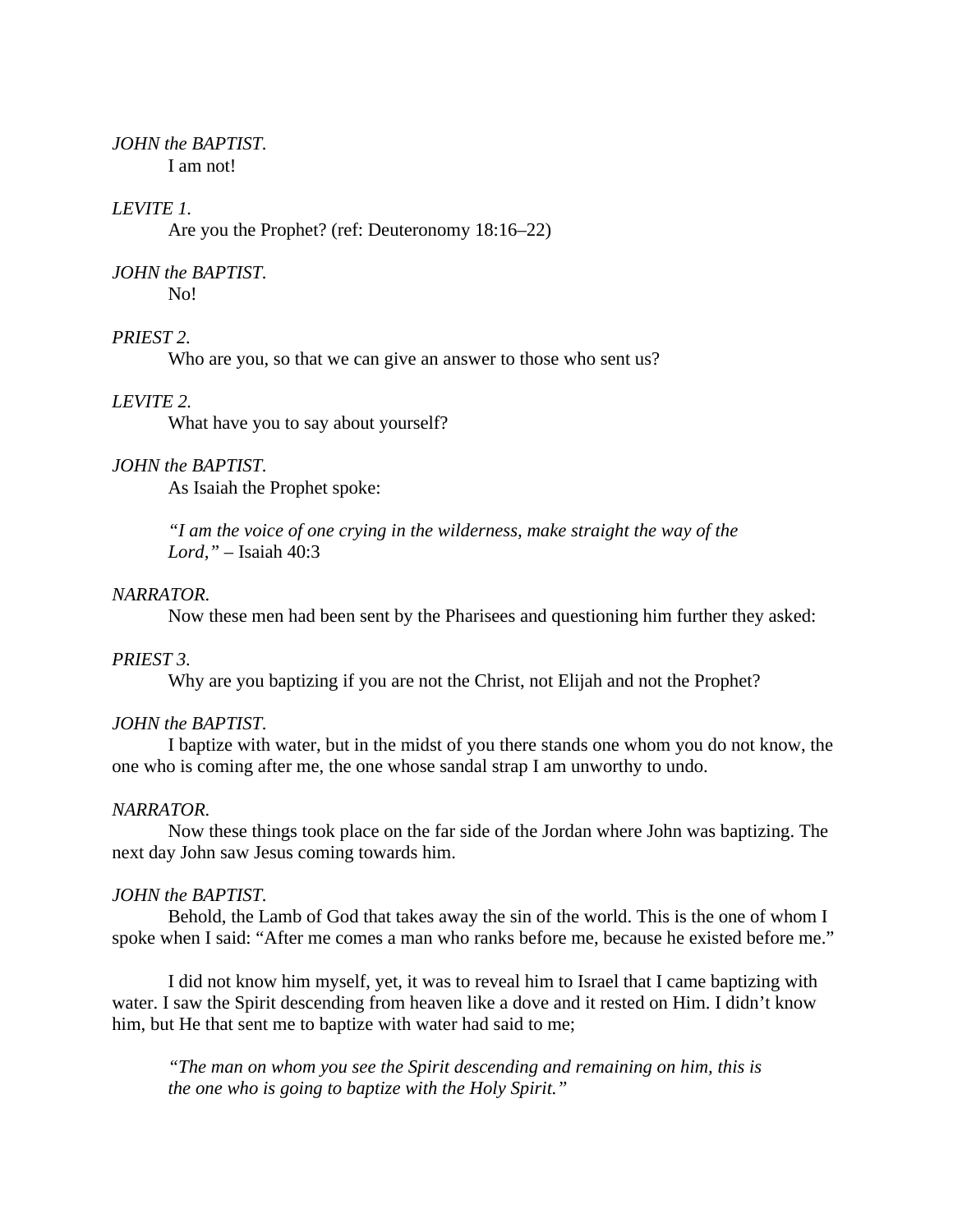And I saw, and bare witness that he is the Son of God.

#### John 1:19–34

## **Lamb of God, The**

#### *NARRATOR.*

The next day, as John stood there again with two of his disciples, he looked at Jesus as he passed and said:

#### *JOHN the BAPTIST.*

Behold, the Lamb of God.

## *NARRATOR.*

Hearing this, the two disciples followed Jesus. Jesus turning around and seeing them following him said:

#### *JESUS.*

What do you want?

## *DISCIPLES.*

Rabbi, (teacher) where do you live?

## *JESUS.*

Come and see.

#### *NARRATOR.*

So they went and saw where he lived and stayed with him that day for it was about the tenth hour. One of the two who heard John speak and followed Jesus was Andrew, the brother of Simon Peter. Andrew then found his brother Simon and said to him:

#### *ANDREW.*

We've found the Messiah, the Christ!

#### *NARRATOR.*

Andrew brought Simon to Jesus. When Jesus saw him he said:

#### *JESUS.*

You are Simon, the son of John. You are to be called Cephas.

## *NARRATOR.*

Cephas, when translated means a stone. The next day Jesus left and went into Galilee. Meeting Philip he said:

## *JESUS.*

Follow me.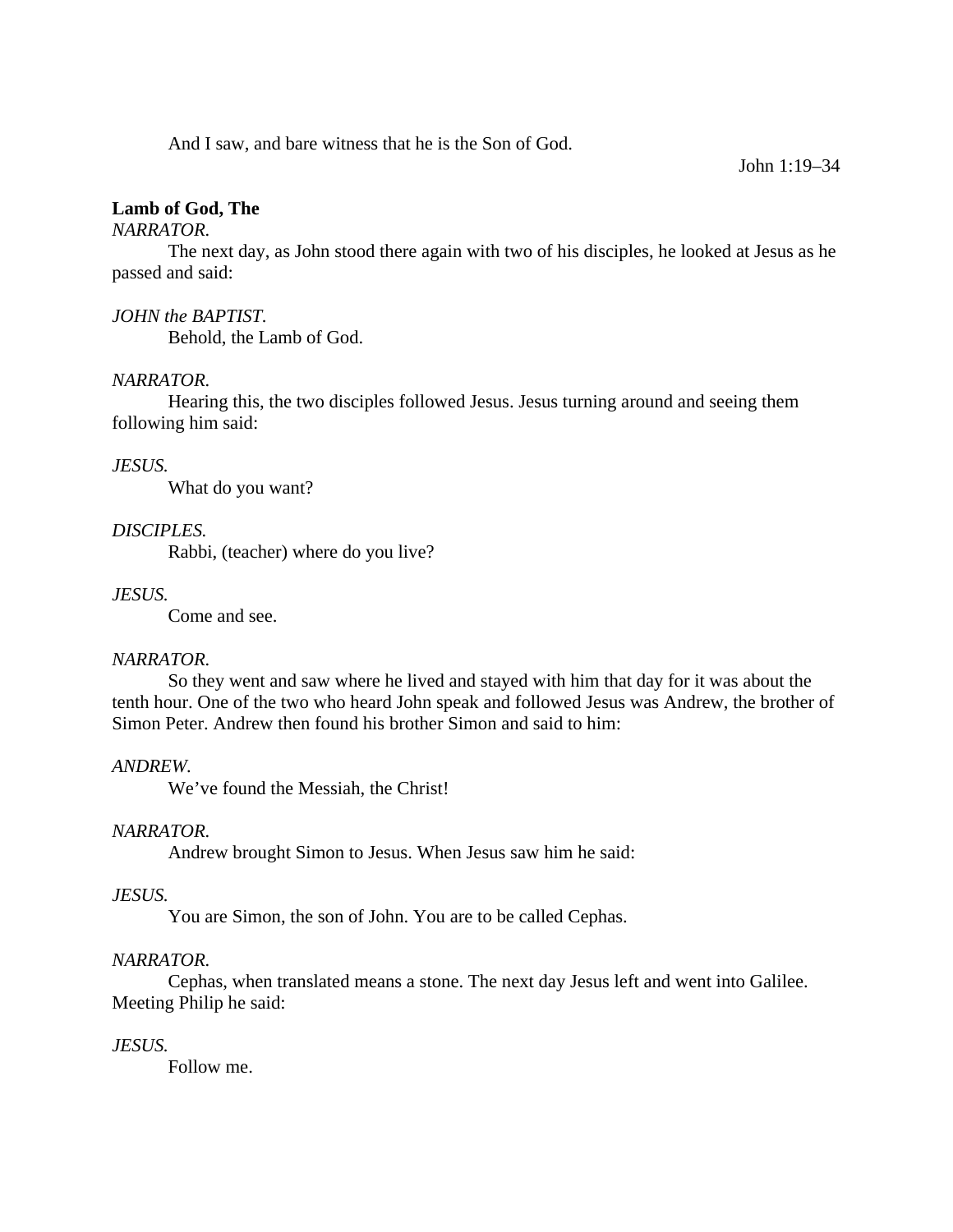#### *NARRATOR.*

Now Philip was from Bethsaida, the city of Andrew and Peter. Philip found Nathanael and said to him:

## *PHILIP.*

We have found the one Moses wrote about in the Law, the one of whom the prophets wrote: he is Jesus of Nazareth, the son of Joseph.

#### *NATHANAEL.*

Nazareth! Can anything good come from that place?

#### *PHILIP.*

Come and see.

#### *NARRATOR.*

When Jesus saw Nathanael coming he said of him:

## *JESUS.*

There is an Israelite indeed, in whom there is no deceit.

#### *NATHANAEL.*

How do you know me?

#### *JESUS.*

Before Philip called you, when you were under the fig tree, I saw you.

#### *NATHANAEL.*

Rabbi, you are the Son of God, you are the King of Israel.

#### *JESUS.*

Because I said to you that I saw you under the fig tree, you believe? You will see greater things than this. Hereafter, you will see the heaven opened and the angels of God ascending and descending upon the Son of Man.

John 1:35–51

#### **Wedding At Cana In Galilee, The**

## *NARRATOR.*

Three days later, there was a wedding at Cana in Galilee. The mother of Jesus was there and both Jesus and his disciples had been invited to the wedding. When they had run out of wine, Jesus' mother said to him:

#### *MARY.*

They don't have anymore wine.

#### *JESUS.*

Woman, why are you turning to me, my hour hasn't come yet?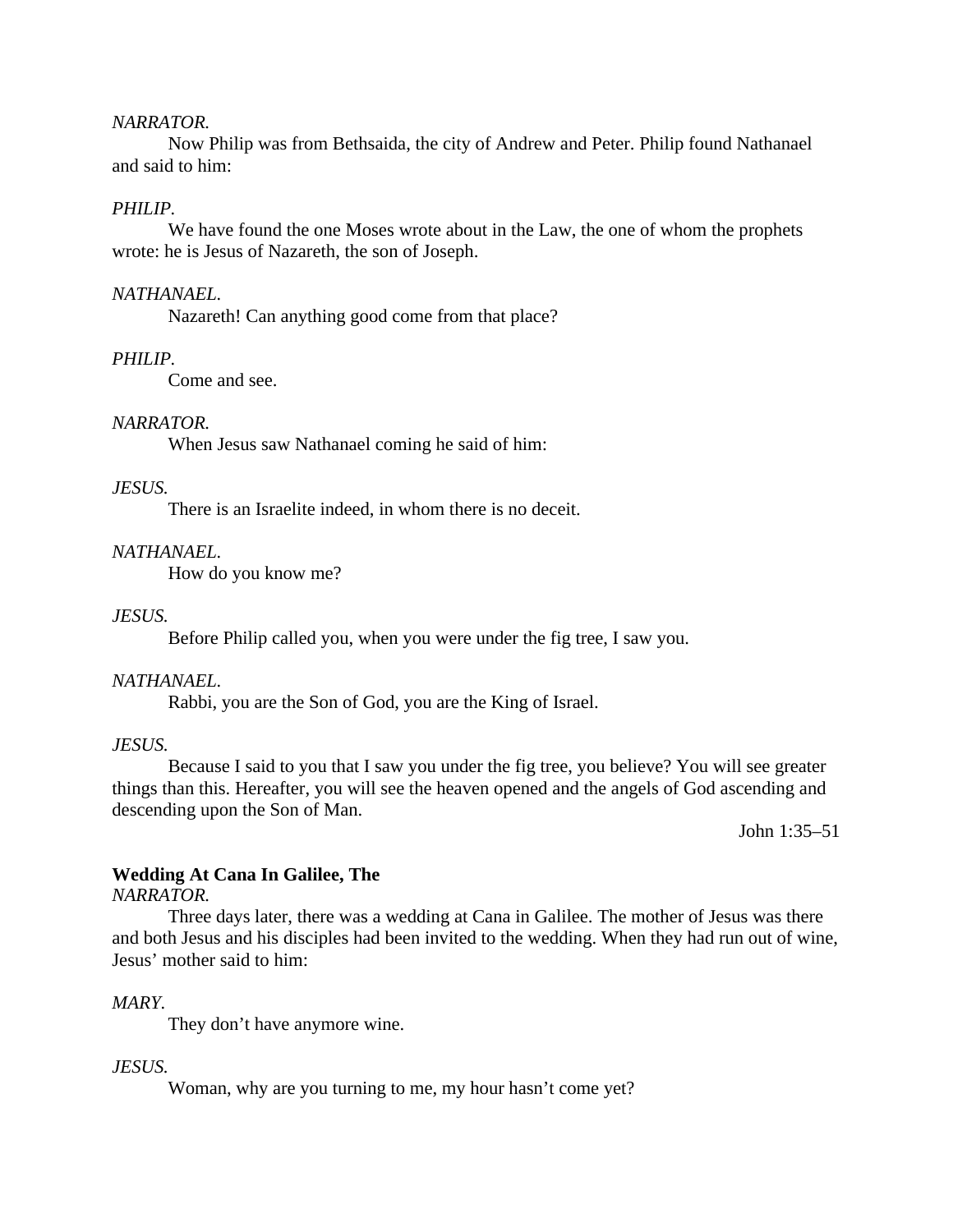#### *NARRATOR.*

His mother then said to the servants:

#### *MARY.*

Do whatever he tells you to do.

#### *NARRATOR.*

Now there were six stone water jars standing there that were customarily used by the Jews for purification and each could hold twenty or thirty gallons.

#### *JESUS.*

Fill the jars with water.

#### *NARRATOR.*

And they filled them up to the brim.

## *JESUS.*

Now draw some out and take it to the banquet manager.

#### *NARRATOR.*

They did this. When the banquet manager tasted the water which had been turned into wine, he called the bridegroom. The banquet manager however did not know where the wine had come from, but the servants who had drawn the water did. And he said to the bridegroom:

## *MANAGER.*

As a rule, people generally serve the best wine first. But when everyone has been drinking for a while they bring out the new, unaged wine. You, however, have saved the best wine until now.

#### *NARRATOR.*

This was the first of the signs given by Jesus at Cana in Galilee. He permitted his glory be seen and his disciples believed in him. After this, he went to Capernaum along with his mother, his brothers and his disciples. However, they only stayed there for a few days.

John 2:1–12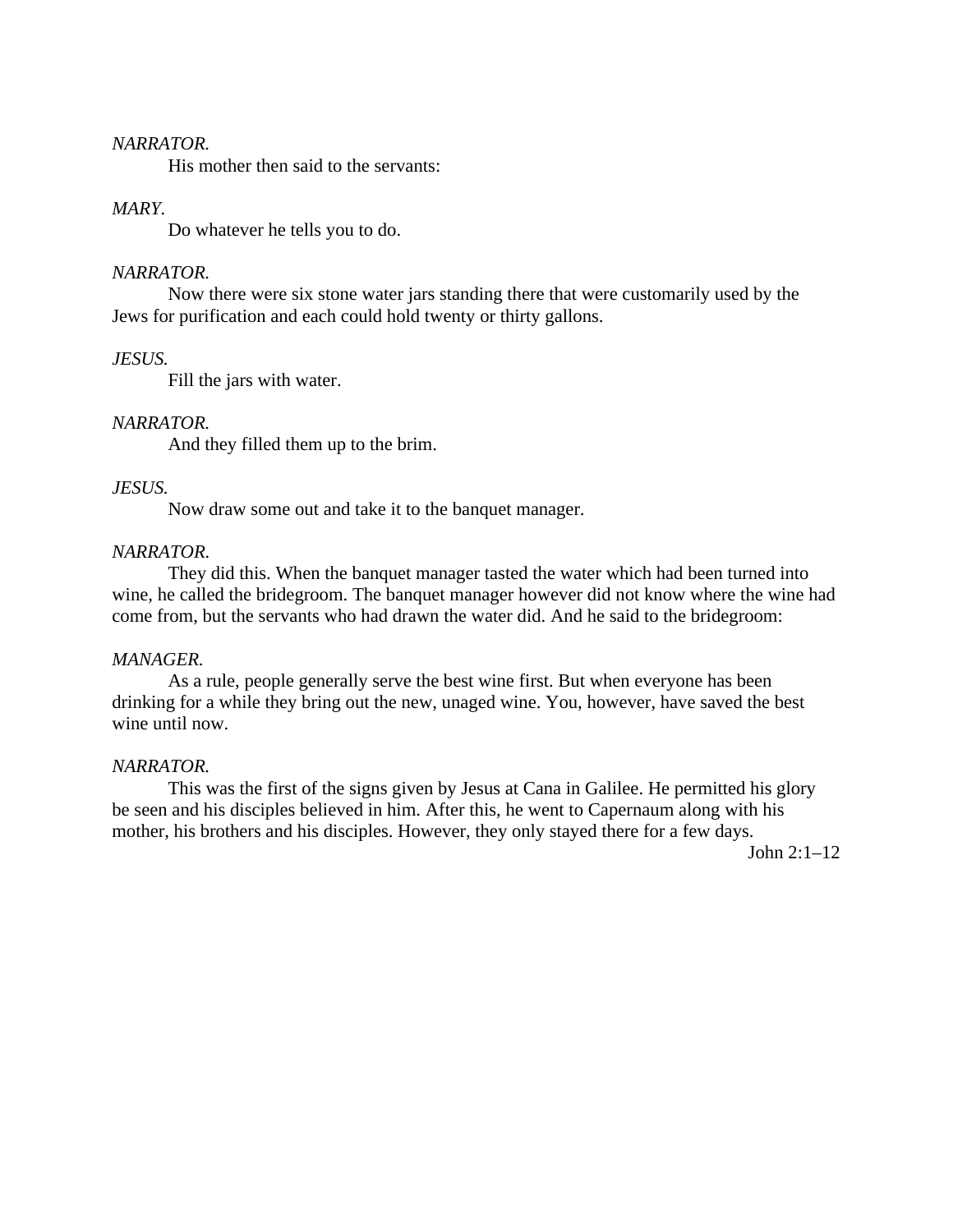## Chapter Three

## **Money Changers at the Temple, The**

## *NARRATOR.*

Just before the Jewish Passover, Jesus went up to Jerusalem. In the Temple he found merchants selling cattle, sheep and pigeons and the money changers sitting at their tables. When he had made a whip of small cords, he drove them all out of the Temple; the sheep and the cattle, scattered the changers' money and overturned their tables. He then said to the merchants who were selling the pigeons:

## *JESUS.*

Get these things out of here! Don't turn my Father's house into a store!

## *NARRATOR.*

And his disciples remembered that it had been written in the scriptures:

*"The zeal for my Father's house will devour me."* – Psalm 69:9

The Jews stepped in and said:

## *JEWS.*

What sign are you going to show us to justify all the things you've done?

## *JESUS:*

Destroy this Temple and I will raise it up in three days.

## *JEWS.*

It took forty–six years to build this Temple and you're going to raise it in three days?

## *NARRATOR.*

But Jesus was speaking of the Temple of his body. When he had risen from the dead, his disciples remembered that he had said this to them and they believed the scripture and the words which Jesus had spoken. While Jesus was in Jerusalem at the Passover, on the feast day, many believed in his name when they saw the signs he gave. But Jesus did not entrust himself to them, because he understood just how men are. He did not need another man to provide him evidence about another person, because he knew what a man had in him.

John 2:13–25

## **Nicodemus and Jesus**

## *NARRATOR.*

There was one of the Pharisees by the name of Nicodemus, one of the rulers of the Jews, who came to Jesus by night.

## *NICODEMUS.*

Rabbi, we know that you're a teacher who comes from God, because no man could perform the signs that you're doing unless God were with him.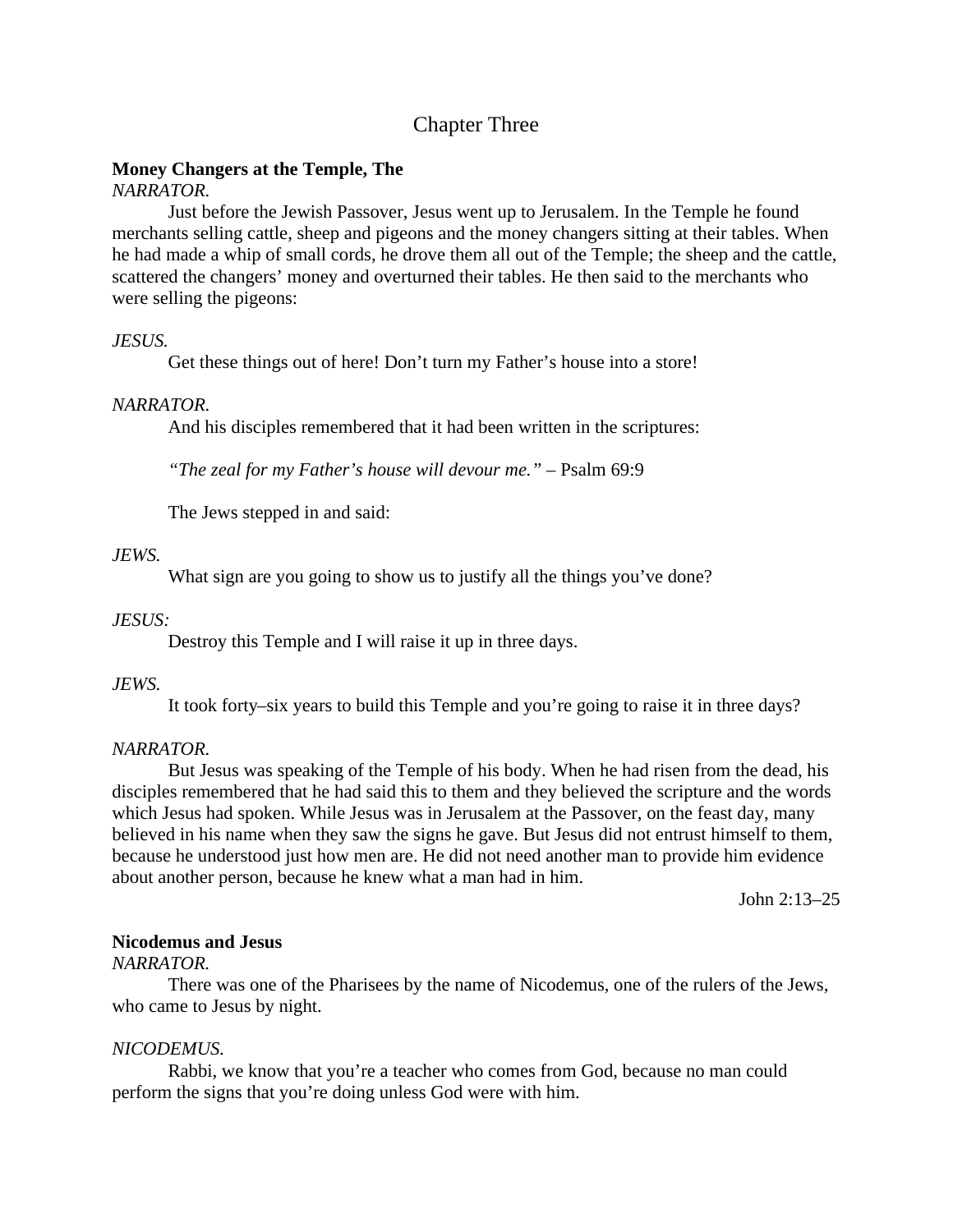#### *JESUS.*

I tell you most sincerely, unless a man is born again, he cannot see the Kingdom of God.

#### *NICODEMUS.*

How can a man be born when he is old? Can he go back into his mother's womb and be born a second time?

#### *JESUS.*

I tell you most sincerely, unless a man is born through water and of the Spirit, he cannot enter into the Kingdom of God. That which is born of flesh is flesh and that which is born of Spirit is Spirit. Don't be surprised that I am saying to you, "You must be born again." The wind blows wherever it pleases. You hear its' sound, but you cannot tell where it's coming from or where it's going. So is everyone that is born of the Spirit.

#### *NICODEMUS.*

How can this be possible?

#### *JESUS.*

Are you not a teacher in Israel and you don't know these things? I tell you most sincerely, we speak about things we know, and testify only to the things we've seen and yet you don't receive our witness. If you don't believe me when I speak to you of earthly things, how are you going to believe me when I speak to you of heavenly things? No man has ascended up to Heaven except the one who came down from Heaven, the Son of Man who is in Heaven. Just as Moses lifted up the bronze serpent in the wilderness, even so the Son of Man must be lifted up in order that anyone who believes in him should not perish, but have everlasting life.

For God loved the world so much, that he gave His only begotten Son. So that anyone who believes in him should not perish, but have everlasting life. For God did not send His Son into the world to condemn the world, but that the world through him might be saved. The person who believes on him is not condemned, but the person who doesn't believe is already condemned, because he hasn't believed in the name of the only begotten Son of God.

On these grounds is sentenced pronounced; that although light has come into the world, men loved darkness in preference to the light, because their deeds were evil. For everyone that does evil, hate the light and does not come to the light for fear that his actions will be exposed. But the person who lives by the truth, comes to the light so that his deeds may be plainly seen and that what he does, is done in God.

John 3:1–21

## **Last Witness of John the Baptist, The**

#### *NARRATOR.*

After this, Jesus and his disciples went into the countryside of Judaea and stayed there with them and baptized. John was also baptizing at Aenon near Salim where there was plenty of water and people came and were baptized. This was before John was thrown into prison. Now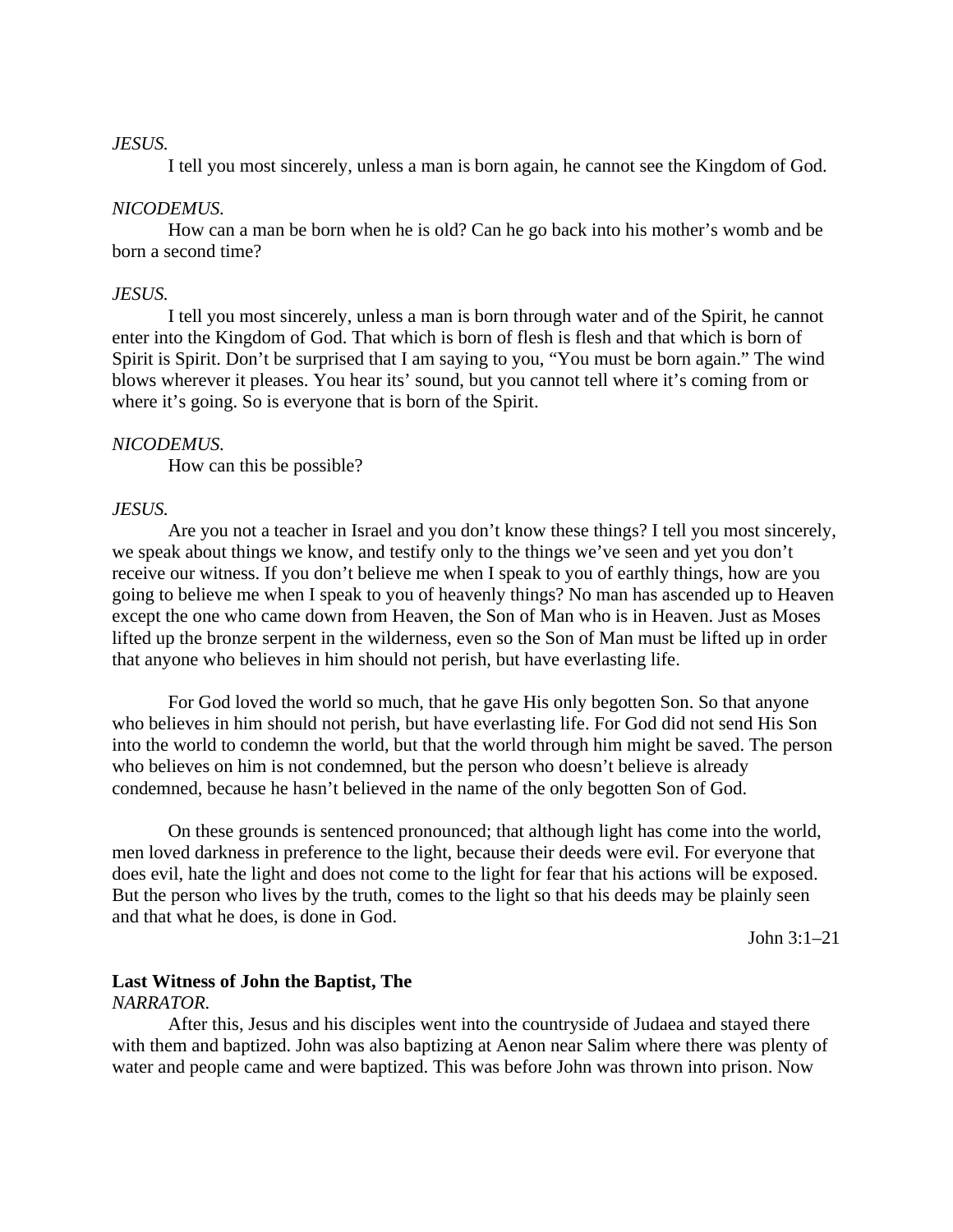there arose a question about purification between some of John's disciples and the Jews. So they went to John and said:

#### *JOHN'S DISCIPLES.*

Rabbi, the man who was with you on the far side of the Jordan, the one of whom you bore witness. Look, this same man is baptizing and everyone is going to him.

#### *JOHN the BAPTIST.*

A man cannot receive anything unless it has been given him from Heaven. You yourselves can attest to the fact that I said; "I am not the Christ, but that I am the one who has been sent before him."

The man who has the bride is the bridegroom. This, my joy, is therefore complete. He must increase, but I must decrease. He who comes from above is above all others. He who is born of the earth is earthly himself and speaks of things of the earth. He that comes from Heaven, is above everything and what he has seen and heard is what he testifies to regardless of whether his testimony is accepted or not. The person who has accepted his testimony has set his seal to the fact that God is truthful. For the one whom God has sent speaks the Words of God and God does not give the Spirit to him by measure. The Father loves the Son and has given all things into his hand. The person who believes on the Son has everlasting life. But anyone who does not believe on the Son will not see life, and the wrath of God remains on him.

John 3:22–36

#### **Samaritan Woman At The Well, The**

#### *NARRATOR.*

When Jesus heard that the Pharisees had found out that he was baptizing more disciples than John; although in fact, Jesus did not personally baptize people, but his disciples; he left Judaea and went back again into Galilee. This meant that he had to go through Samaria. On his way, he came to a city in Samaria called Sychar, near the parcel of land that Jacob had given to his son, Joseph. Jacob's well was there and Jesus, being tired from his journey, sat right down on the well. It was about noon, the sixth hour. A Samaritan woman came to draw water and Jesus said to her:

#### *JESUS.*

Give me a drink.

#### *NARRATOR.*

His disciples had gone into the city to buy food. The Samaritan woman said to him:

#### *SAMARITAN WOMAN.*

How is it that you, being a Jew are asking me, a woman of Samaria, for something to drink? The Jews don't have anything to do with the Samaritans.

#### *JESUS.*

If you knew the gift of God and who it is who is saying to you, "Give me a drink," you would have asked of him and he would have given you living water.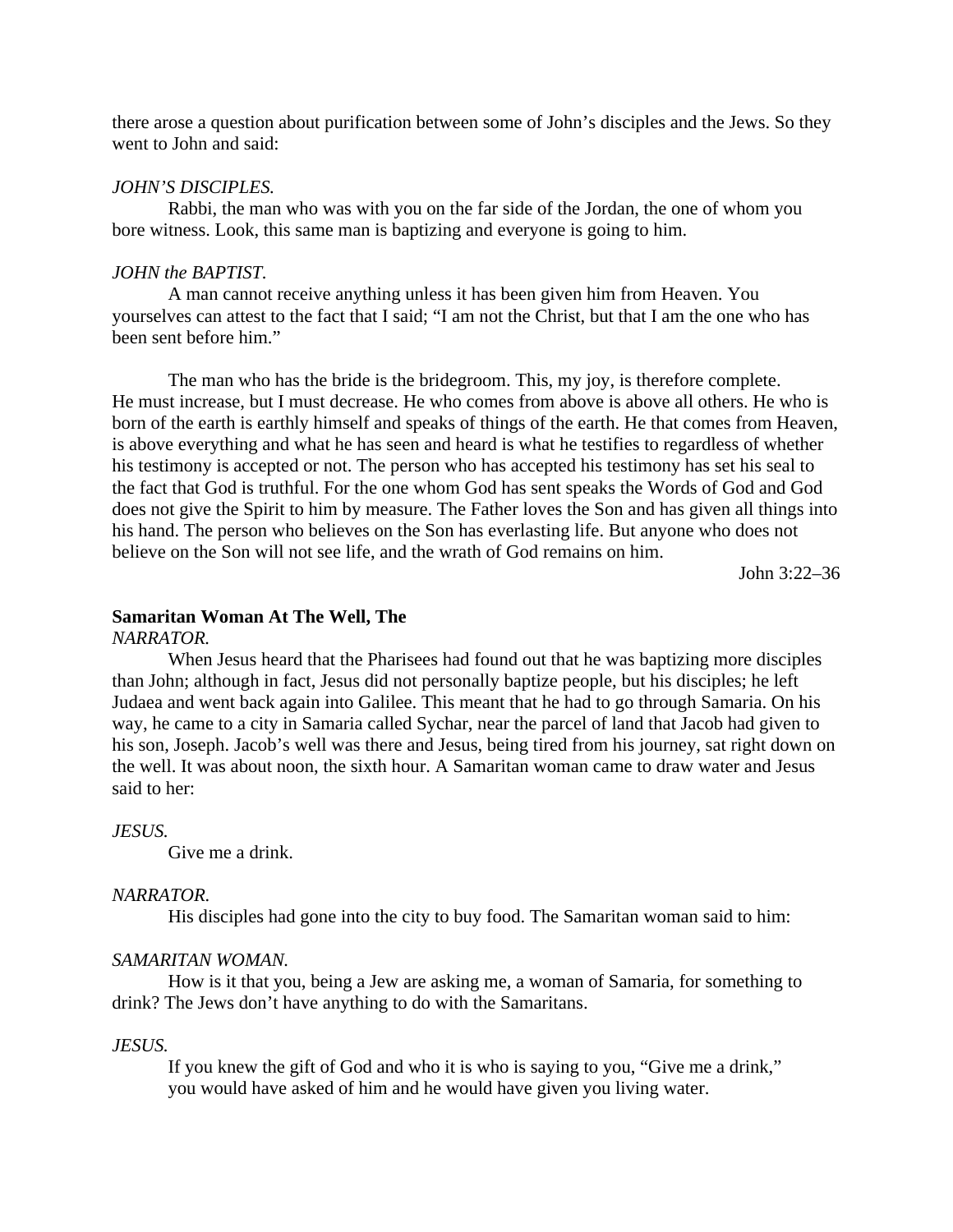#### *SAMARITAN WOMAN.*

Sir, you don't have anything to draw the water with and the well is deep. From where then do you have that living water? Are you greater than our father Jacob, who gave us this well and drank from it himself, and his children and his cattle?

## *JESUS.*

Whoever drinks of this water will get thirsty again. But anyone who drinks of the water that I will give him, will never get thirsty again. The water that I shall give him will be a well of water springing up into everlasting life.

#### *SAMARITAN WOMAN.*

Sir, give me this water so that I will never get thirsty and never have to come here to draw water.

## *JESUS.*

Go, call your husband and come back here.

## *SAMARITAN WOMAN.*

I don't have a husband.

#### *JESUS.*

You have spoken correctly when you said, "I don't have a husband."

You have had five husbands and the man you have now is not your husband, in that you spoke the truth.

## *SAMARITAN WOMAN.*

Sir, I perceive that you are a prophet. Our fathers worshipped on this mountain and yet, you say that Jerusalem is the place where one ought to worship.

#### *JESUS.*

Believe me woman, the hour is coming, when you will worship the Father neither in this mountain nor in Jerusalem. You worship what you don't know, for salvation comes from the Jews. But the hour is coming, in fact it is already here, when the true worshippers will worship the Father in Spirit and truth. For the Father looks for that type of person to worship him. God is a Spirit and those who worship him, must worship in Spirit and truth.

#### *SAMARITAN WOMAN.*

I know that Messiah, who is called Christ, is coming and when he comes, he will tell us everything.

## *JESUS.*

I who am speaking to you, I am he.

## *NARRATOR.*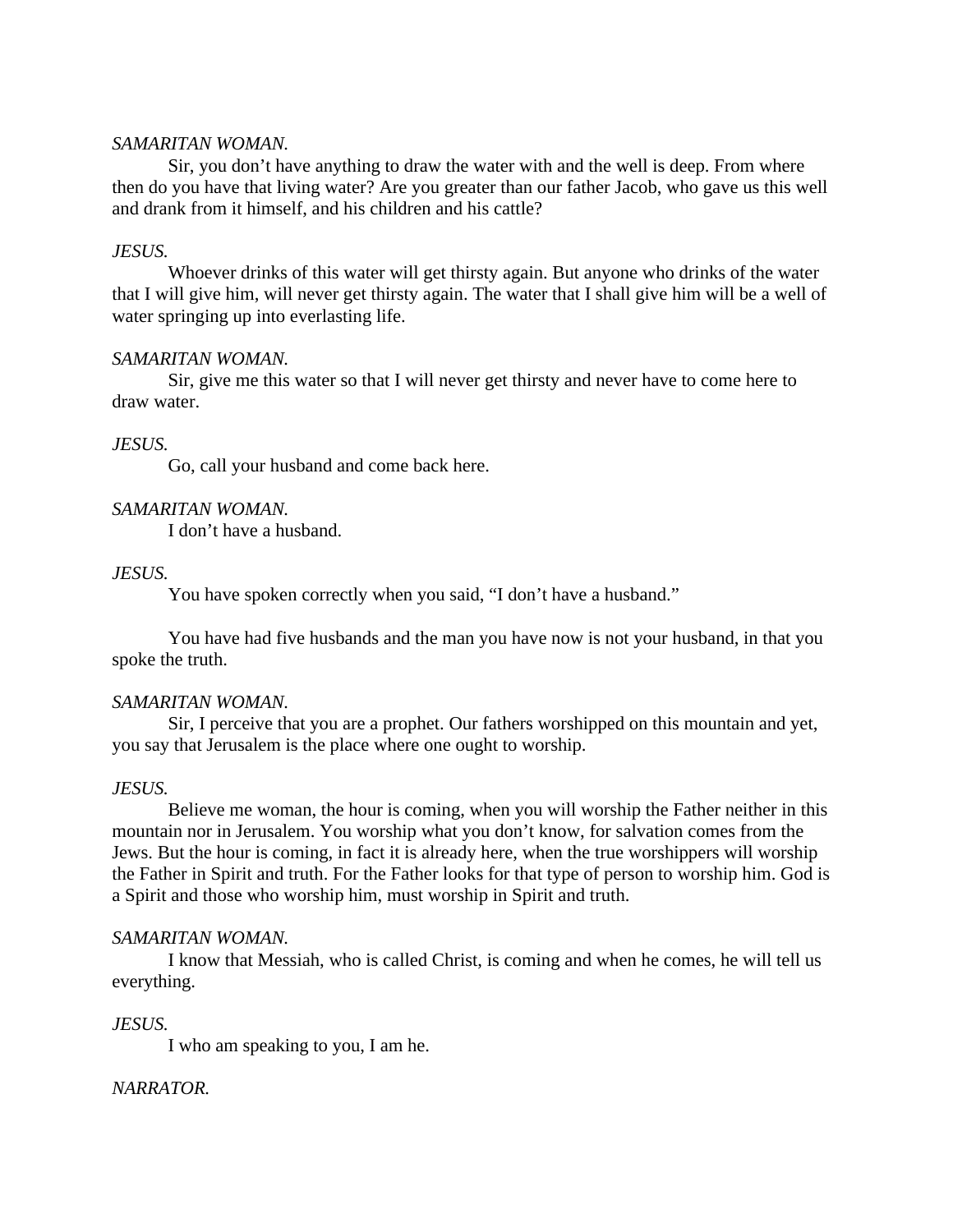At this point his disciples returned and were surprised that he was speaking to the woman. Although none of them asked; "What do you want from her?" or "Why are you talking to her?" The woman then left her water jar and went back into the city and said to the men:

#### *SAMARITAN WOMAN.*

Come and see a man who told me everything I had done, isn't this the Christ?

#### *NARRATOR.*

They immediately went out of the city and came to Jesus. Meanwhile, his disciples urged him:

#### *DISCIPLES.*

Master, have something to eat.

#### *JESUS.*

I have food to eat that you don't know of.

#### *NARRATOR.*

The disciples therefore said to one another:

#### *DISCIPLES.*

Did someone [else] bring [him] something to eat?

#### *JESUS.*

My food is to do the will of Him that sent me and to finish His work. Don't you have a saying, "There are still four months left before the harvest?"

Look, I'm telling you; lift up your eyes and look on the fields, for they are already white and ready for harvest. Already the reaper is being paid his wages and he is bringing in the grain for eternal life and thus both the person who sows and the person who reaps may rejoice together. For in this, the saying holds true, one sows and another reaps. I sent you to reap something that you had not worked for, other men labored and you are receiving the benefits of their work.

#### *NARRATOR.*

Many of the Samaritans of that city believed on him as a result of the woman's testimony, "he told me everything I had ever done." So when the Samaritans were brought to him, they begged him to stay with them a while. He stayed for two days and many more believed because of his own word and they said to the woman:

#### *PEOPLE.*

Now we believe, not because of what you said, but because we've heard him ourselves and know that this is indeed the Christ, the Savior of the world.

John 4:1–42

#### **Nobleman's Son Is Cured, The**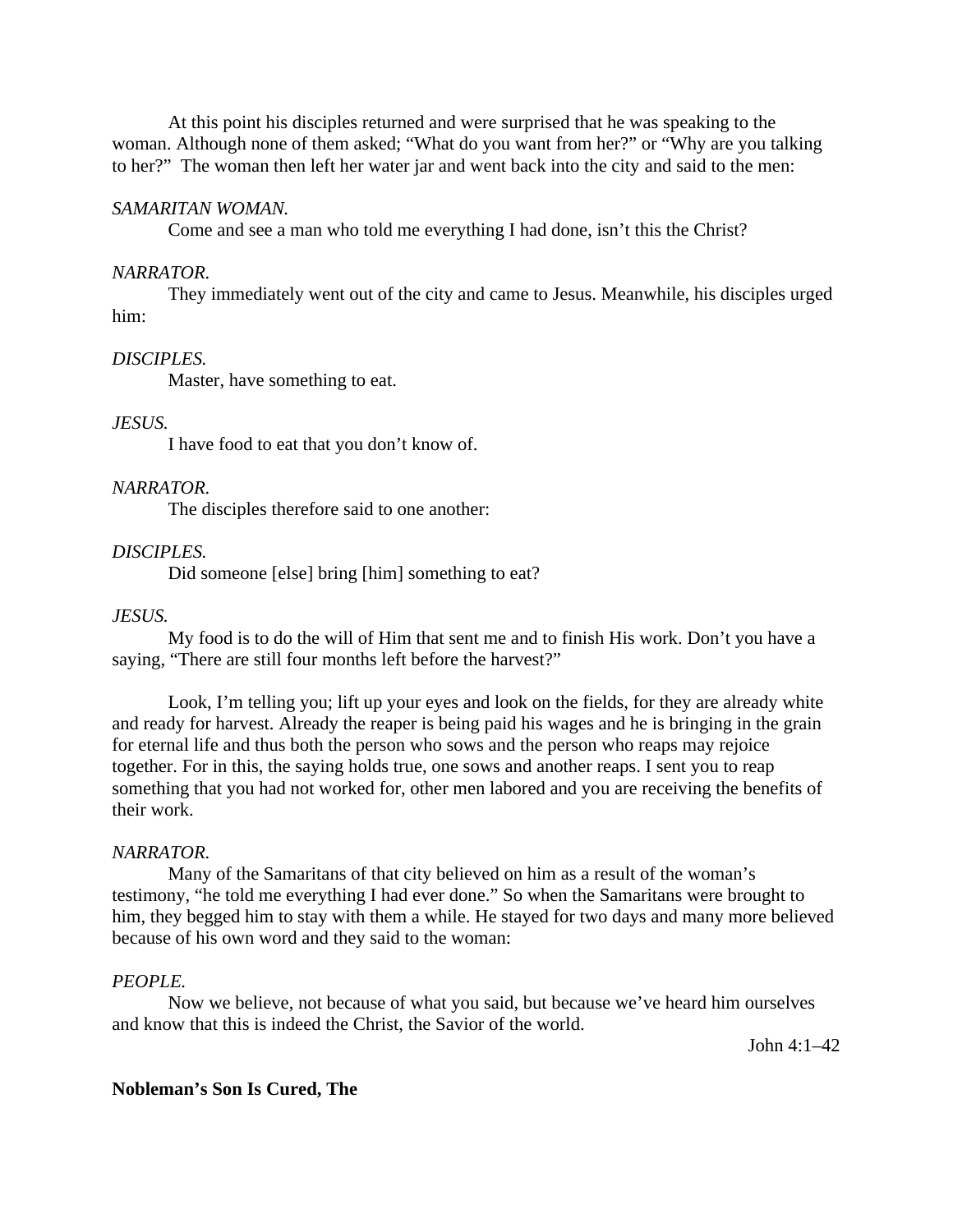#### *NARRATOR.*

Now after the two days were over, Jesus left there for Galilee. For Jesus himself had declared that a prophet has no honor in his own country. But when he arrived in Galilee, the Galileans received him well, having seen all the things that he had done at Jerusalem at the festival which they also had attended. Jesus went again to Cana in Galilee where he had changed the water into wine. Now there was a court official there whose son was ill at Capernaum and hearing that Jesus had left Judaea and was now in Galilee, he went and asked him if he would come down and cure his son as he was at the point of death.

### *JESUS*. [to the man]

Unless you see signs and omens you won't believe?

#### *OFFICIAL.*

Sir, come down or else my child will die.

#### *JESUS.*

Go home, your son lives.

#### *NARRATOR.*

The man believed what Jesus had spoken to him and started on his way home. While he was on his way back to his home the man's servants met him and said:

#### *SERVANTS.*

You son lives!

### *OFFICIAL.*

What time did my son start to recover?

### *SERVANTS.*

The fever left him yesterday at the seventh hour.

#### *NARRATOR.*

The father knew that it was at the same hour that Jesus had said to him, "Your son lives," and he and his whole household believed. This was the second miracle given by Jesus on his return from Judaea to Galilee.

John 4:43–54

# **Cure of a Sick Man at the Pool of Bethzatha, The**

*NARRATOR.*

Some time after this, there was a Jewish festival and Jesus went up to Jerusalem. Now in Jerusalem by the sheep gate there is a pool, which in Hebrew is called Bethzatha. It consisted of five porticos and under these crowds of sick people; blind, lame, and paralyzed waited for the water to move; for the angel of the Lord went down from time to time into the pool and disturbed the water. The first person to step into the pool after the water was disturbed was cured of any disease he may have had. One man there had an illness which had lasted thirty–eight years.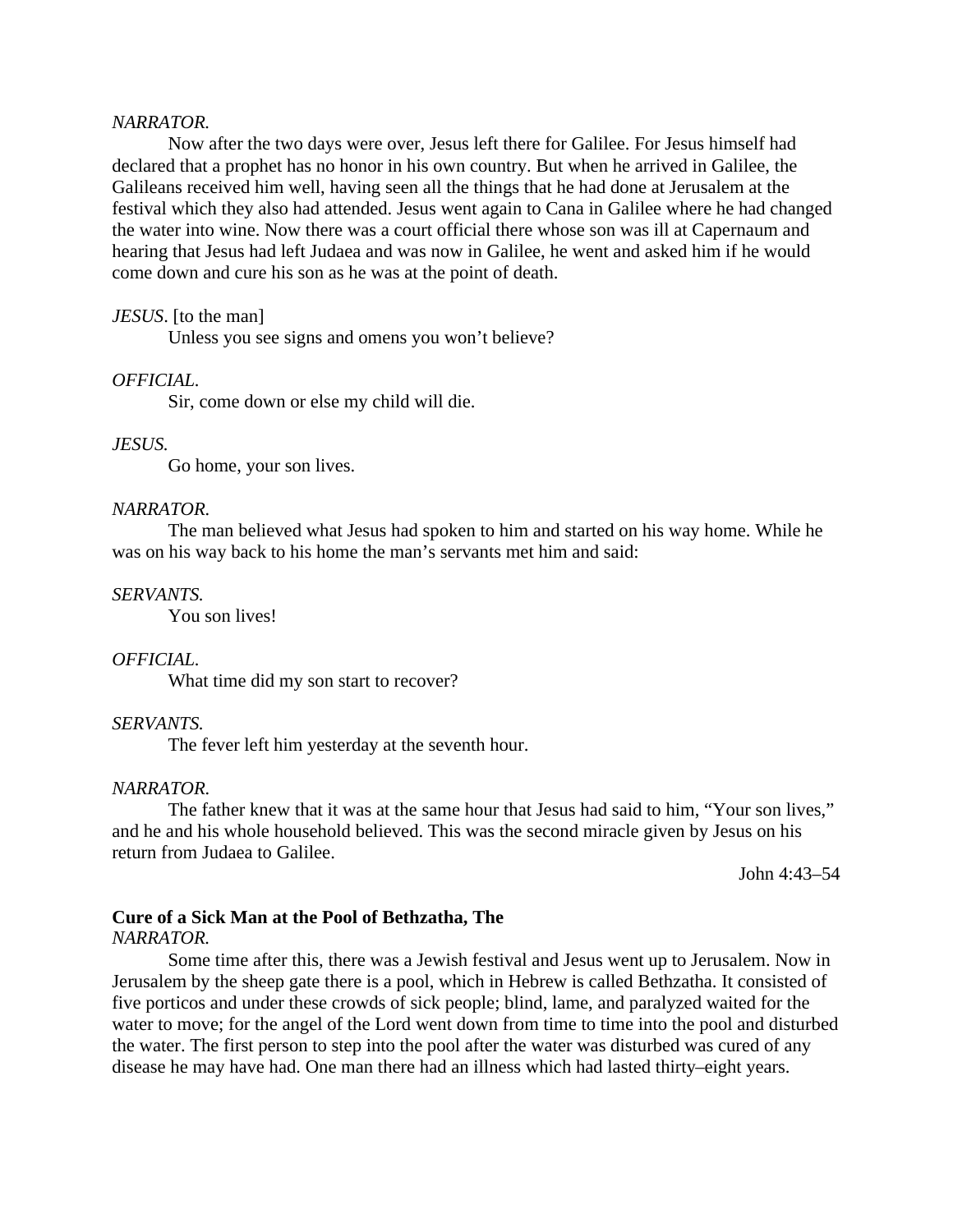When Jesus saw him lying there and knew that he had been in this condition for a long time he said:

# *JESUS.*

Would you like to get well?

# *SICK MAN.*

Sir, I don't have anyone to put me into the pool when the water is disturbed. While I am still on my way, someone else always steps in ahead of me.

# *JESUS.*

Get up, pick up your sleeping mat and walk.

# *NARRATOR.*

Immediately the man was healed. The man picked up his mat and walked away. Now this event took place on the Sabbath. The Jews therefore said to the man who had been cured:

# *JEWS.*

It is the Sabbath, you aren't allowed to carry your sleeping–mat.

# *SICK MAN.*

But the man that cured me told me, "Pick up your sleeping–mat and walk."

# *JEWS.*

Who is the man who said to you, "Pick up your mat and walk?"

# *NARRATOR.*

The man who had been healed had no idea who it was, for Jesus had disappeared into the crowd that was there in that place. Afterwards, Jesus found the man in the Temple and said to him:

# *JESUS.*

Now that you are well again, sin no more, or something worse may happen to you.

# *NARRATOR.*

The man left and told the Jews that it was Jesus who had healed him. Because he had done these things on the Sabbath the Jews persecuted him and sought to kill him. But Jesus answered them:

# *JESUS.*

My father goes on working and so do I!

# *NARRATOR.*

But this only made the Jews more intent on killing him, not only because he had broken the Sabbath, but because he said that God was his Father, making himself equal with God. To this accusation Jesus replied: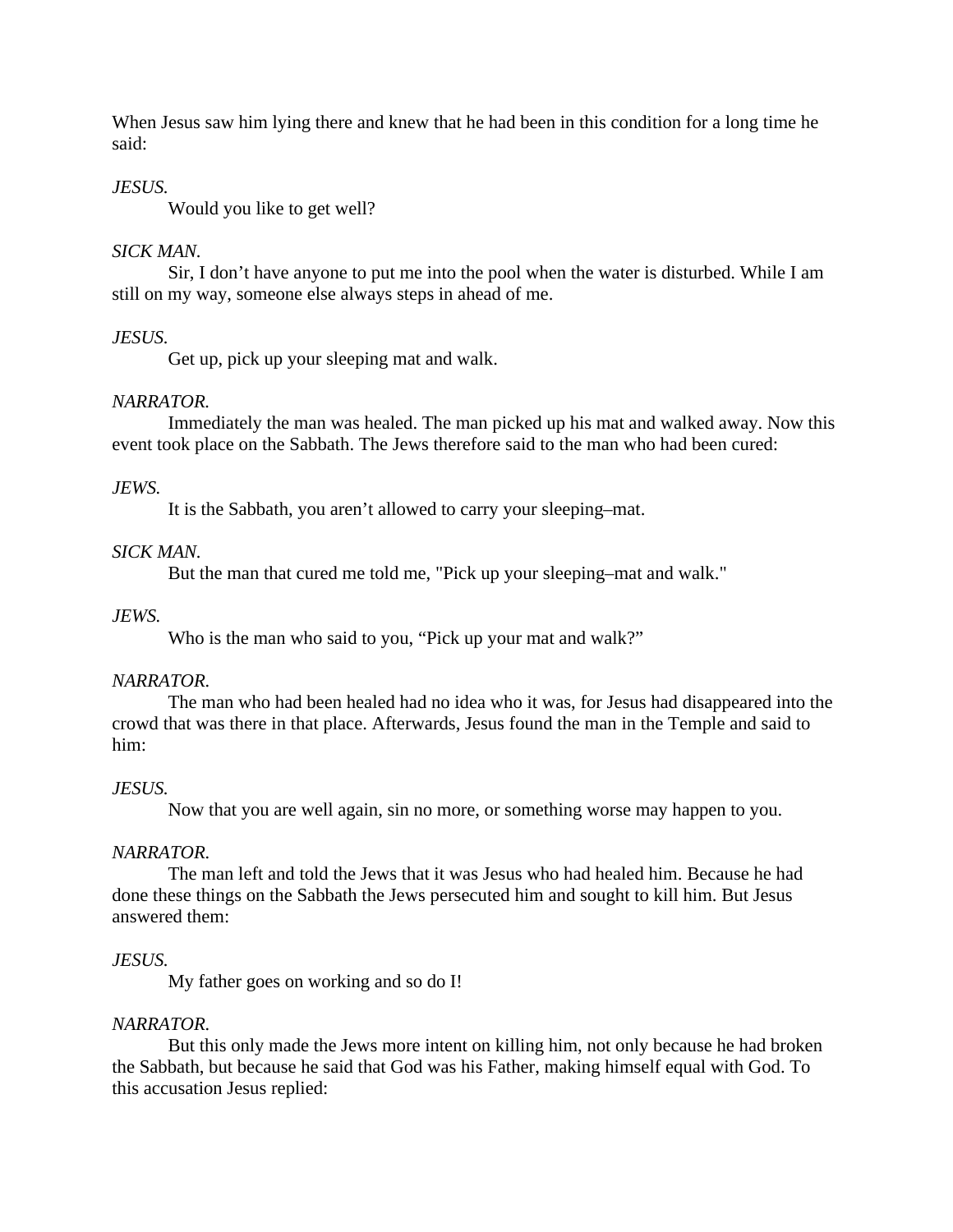#### *JESUS.*

I tell you most sincerely, the Son can do nothing of himself but what he sees the Father do. For whatever things the Father does, the Son does also. For the Father loves the Son and shows him all the things that He Himself does and He will show him [the Son] greater works than these so that you will marvel. Just as the Father raises up the dead and gives them life, so the Son gives life to whomever he will. For the Father judges no man, but has entrusted all judgement to the Son, so that all men should honor the Son even as they honor the Father. Anyone who does not honor the Son, honors not the Father who has sent him.

I tell you most sincerely, the hour is coming and is now when the dead will hear the voice of the Son of God and all who hear it will live. For as the Father has life in Himself, so has He given to the Son to have life in himself and has given him authority to execute judgment also, because he is the Son of Man. Do not marvel at this, for the hour is coming in which all that are in the graves will hear his voice and will come forth; they that have done good into the resurrection of life and they that have done evil to the resurrection of condemnation.

I can of my own self do nothing, as I hear, I judge and my judgement is just, because I do not seek my own will, but the will of the Father who has sent me. If I bear witness of myself, my witness is not true. There is another that bears witness of me and I know that the witness which He gives concerning me is true. You sent men to John and he bore witness to the truth, not that I depend on human testimony, but these things I say, so that you might be saved. He was a burning and shinning light and you were willing for a season to rejoice in his light. But I have a greater witness than that of John, for the works which the Father has given me to finish, the same works that I do bear witness of me that the Father has sent me.

The Father himself who sent me has borne witness of me. You have never heard His voice at any time, nor seen his shape and you do not have his Word living in you, because you do not believe the one whom He has sent. Search the scriptures, for in them you think you have eternal life. Now these same scriptures testify of me and yet you refuse to come to me so that you might have life. It means nothing to me to have approval from men, but I know you, you don't have the love of God in you.

I have come in my Father's name and you refuse to accept me. If someone else comes in his own name, him you will accept. How can you believe, since you look to one another for approval and do not seek the approval that comes from God only. Do not think that I will accuse you to the Father, there is one that accuses you, even Moses, in whom you trust. For had you believed Moses, you would have believed me, because he wrote of me. If you don't believe his writings, how can you believe my words?

John 5:1–47

# **John the Baptist is Imprisoned**

### *NARRATOR.*

But Herod the tetrarch, whom John reproved for his relations with his brother's wife Herodias and for all the evils which Herod had committed, added a further crime to all the rest by shutting up John in prison.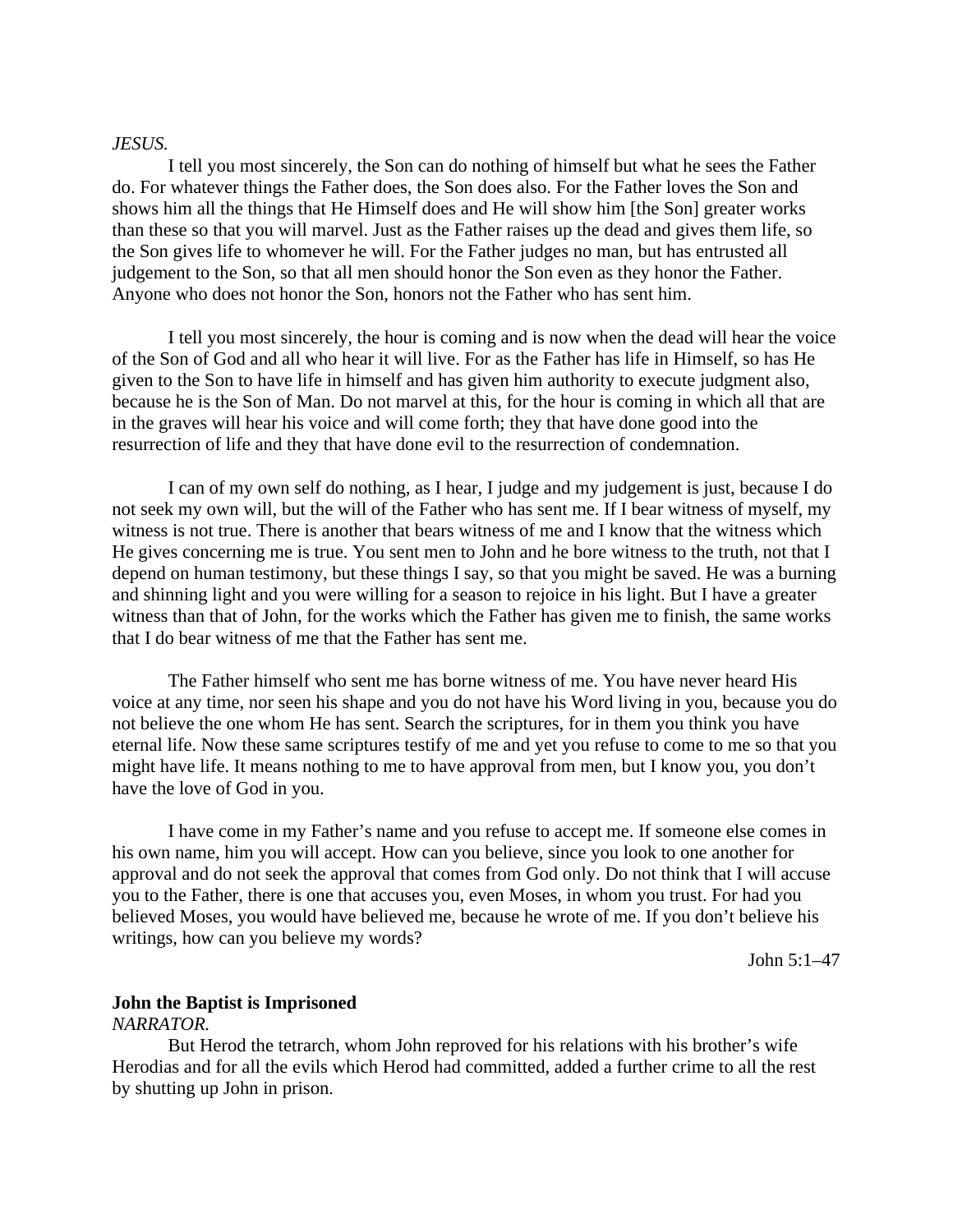# **Jesus Returns to Galilee**

# *NARRATOR.*

Now when Jesus heard that John had been put in prison, he left for Galilee. Leaving Nazareth, he went, with the power of the Spirit in Him, and settled in Capernaum, a lake side town on the borders of Zebulun and Naphtali. There he proclaimed the Good News of the Kingdom of God. In this way the prophecy of Isaiah was to be fulfilled:

*"Land of Zebulun! Land of Naphtali! Galilee of the Nations. The people who sat in darkness have seen a great light and those who dwell in the land and shadow of death, a light has sprung up (dawned)."* – Isaiah 8:23–9:1

From that moment on Jesus began his preaching with this message:

# *JESUS.*

The time has come, repent and believe the Good News, for the Kingdom of God [Heaven] is close at hand.

# *NARRATOR.*

And the word of his fame spread throughout all the surrounding territories. He taught in their synagogues and everyone praised him.

Matthew 4:12–17; Mark 1:14,15; Luke 4:14,15

# **Jesus at the Synagogue in Nazareth**

# *NARRATOR.*

He came to Nazareth where he had been brought up and went into the synagogue on the Sabbath Day as was his custom. He stood up to read and they handed him the scroll of the prophet Isaiah. Unrolling the scroll, he turned to the book of Isaiah and read:

# *JESUS.*

*"The Spirit of the Lord* YHWH *has been given to me, for* YHWH *has anointed me. He has sent me to bring Good News to the poor, to bind up hearts that are broken; to proclaim liberty to captives, Freedom to those on prison; to proclaim a year of favor from* YHWH*."* – Isaiah 61:1–2

# *NARRATOR.*

He then rolled up the scroll, gave it back to the assistant and sat down. All the eyes in the synagogue fixed on him and he began to speak:

# *JESUS.*

This text is being fulfilled today even as you listen.

# *NARRATOR.*

All who were there bore him witness and he won the approval of all who heard him. They were astonished by the gracious words that came from his lips.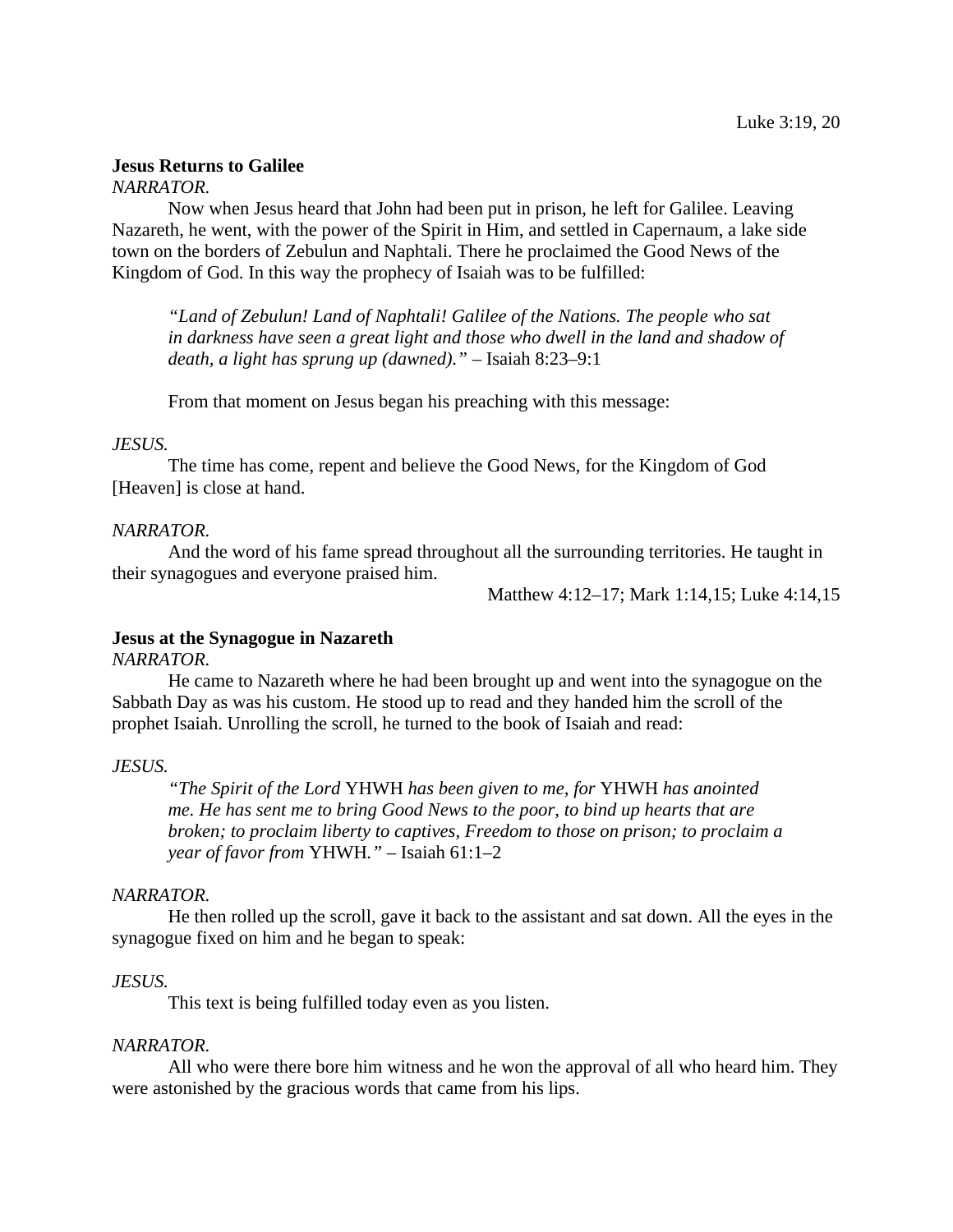### *PEOPLE.*

Isn't this Joseph's son?

## *JESUS.*

You will surely quote this proverb to me: "Physician, heal yourself. Whatever we heard was done in Capernaum, do the same in your own countryside."

I tell you most sincerely, no prophet is ever accepted in his own country. Let me tell you of a truth: There were many widows in Israel in the days of Elijah, when the heaven was shut up for three years and six months. When a great famine raged throughout all the land. But unto none of them was Elijah sent, only to a widow in Zarephath, a town in Sidon, was he sent. Also in the time of Elisha the prophet there were many lepers in Israel, but none of these were cured except Naaman, the Syrian.

### *NARRATOR.*

When they heard these things, everyone in the synagogue was enraged. They sprang to their feet and hustled him out of the city and took him to the brow of the hill on which their town was built, intending to throw him headlong off down the cliff. But he slipped through the midst of them and went his way.

Luke 4:16–30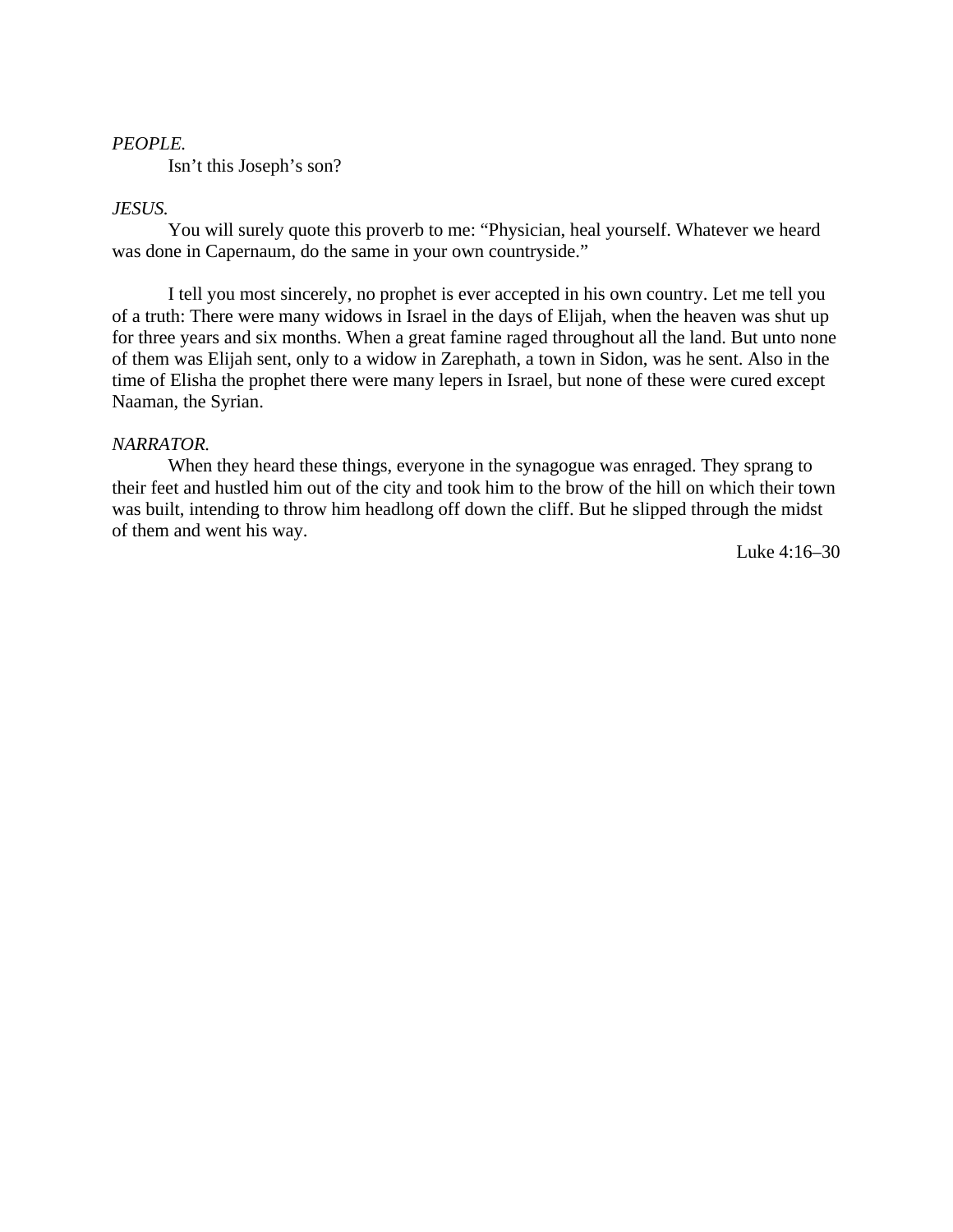# Chapter Four

# **Simon, Andrew, James, and John Follow Jesus**

# *NARRATOR.*

Now as Jesus was walking along the Sea of Galilee, which is also called Lake Gennesaret, he saw Simon, who was called Peter and his brother Andrew casting a net in the lake, for they were fisherman. Later as he was preaching by the lake, the people listening began pressing round him to hear the Word of God. Jesus saw two boats lying at the waters edge, but the fisherman had gone out of them and they were washing their nets. He boarded one of the boats, which was Simon's and asked him to put a little out from the shore. He sat down and taught the crowds from the boat. When he had finished speaking he said to Simon:

# *JESUS.*

Put out into deep water and pay out your nets for a catch.

# *SIMON.*

Master, we worked hard all night and didn't catch a thing. But if you say so, I will pay out the nets.

# *NARRATOR.*

When they had done this, they netted such a huge number of fish that their nets began to tear. So they signaled to their partners in the other boat to come and help them. When they came, they filled the two boats to the point of sinking. When Simon Peter saw this, he fell down at the knees of Jesus and said:

# *SIMON.*

Leave me Lord, for I'm a sinful man.

# *NARRATOR.*

He and all his companions were completely overcome by the catch they had made. And so were James and John, the sons of Zebedee, who were partners with Simon. But Jesus said to Simon:

# *JESUS.*

Don't be afraid, from now on it is men you will catch. Follow me and I will make you fishers of men.

# *NARRATOR.*

Then bringing their boats back to shore, they left everything and followed him. Going on a little further from there, Jesus saw James son of Zebedee and his brother John; they too were in their boat mending their nets. Immediately he called them and leaving their father Zebedee in the boat with the hired hands, they went after him.

Matthew 4:18–22; Mark 1:16–20; Luke 5:1–11

# **Man Possessed by a Demon in Capernaum, The** *NARRATOR.*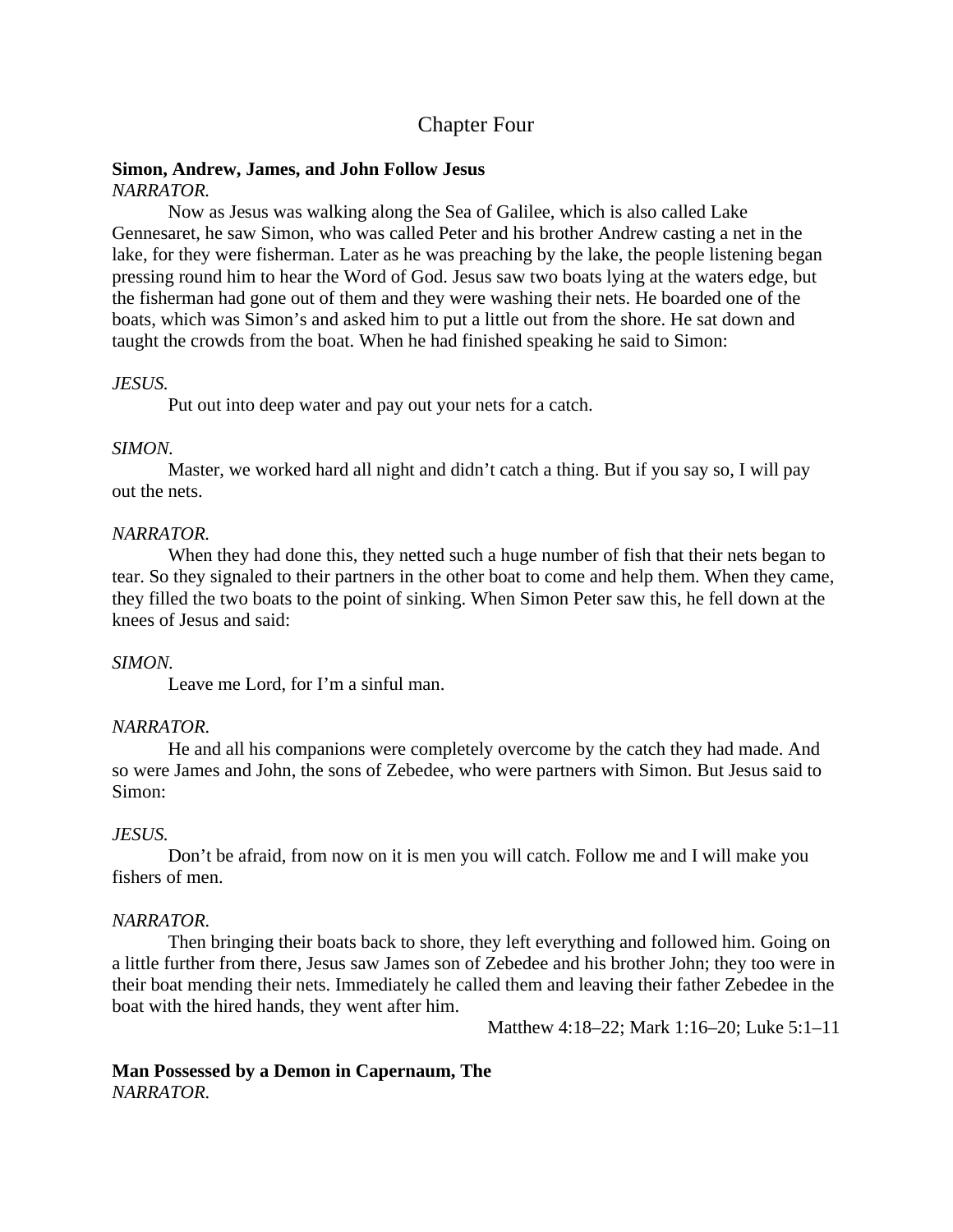They went as far as Capernaum, a town in Galilee. As soon as the Sabbath came, he went to the synagogue and began to teach. His teaching made a deep impression on them, for he taught them as one having authority and not as the Scribes. In their synagogue at that time was a man possessed by an unclean spirit and he cried out in a loud voice:

### *MAN.*

Let us alone! What have we to do with you, Jesus of Nazareth? Have you come to destroy us? I know who you are: the Holy One of God.

### *NARRATOR.*

But Jesus rebuked him sharply:

#### *JESUS.*

Be quiet and come out of him!

#### *NARRATOR.*

And in front of everyone the unclean spirit threw the man down into convulsions and with a loud cry he came out of him without hurting him at all. The people were so astonished that they began asking each other what it all meant.

#### *PEOPLE.*

What is this, a new teaching? ... He gives orders to unclean spirits and they obey him.

#### *NARRATOR.*

The report of him rapidly spread everywhere throughout all the surrounding Galilean countryside.

Mark 1:21–28, Luke 4:31–37

### **Simon's Mother–In–Law is Cured**

*NARRATOR.*

On leaving the synagogue, he went immediately with James and John to the house of Simon and Andrew. Now Simon's mother–in–law was suffering from a high fever and had gone to bed. Going into Peter's house they immediately told him about her and asked him to do something for her. He went in and found her in bed with a fever. Leaning over her he rebuked the fever, took her by the hand and helped her up. The fever left her and she immediately got up and began to wait on them.

Matthew 8:14, 15; Mark 1:29–31; Luke 4:38, 39

### **More Cures by Jesus**

### *NARRATOR.*

When evening had come, after sunset, they brought all who were suffering from various types of diseases and those possessed with devils. In fact, the whole city was gathered together at the door. He laid his hands on every one of them and cured them. Devils also came out of many people, crying out and saying: "You are the Christ, the Son of God."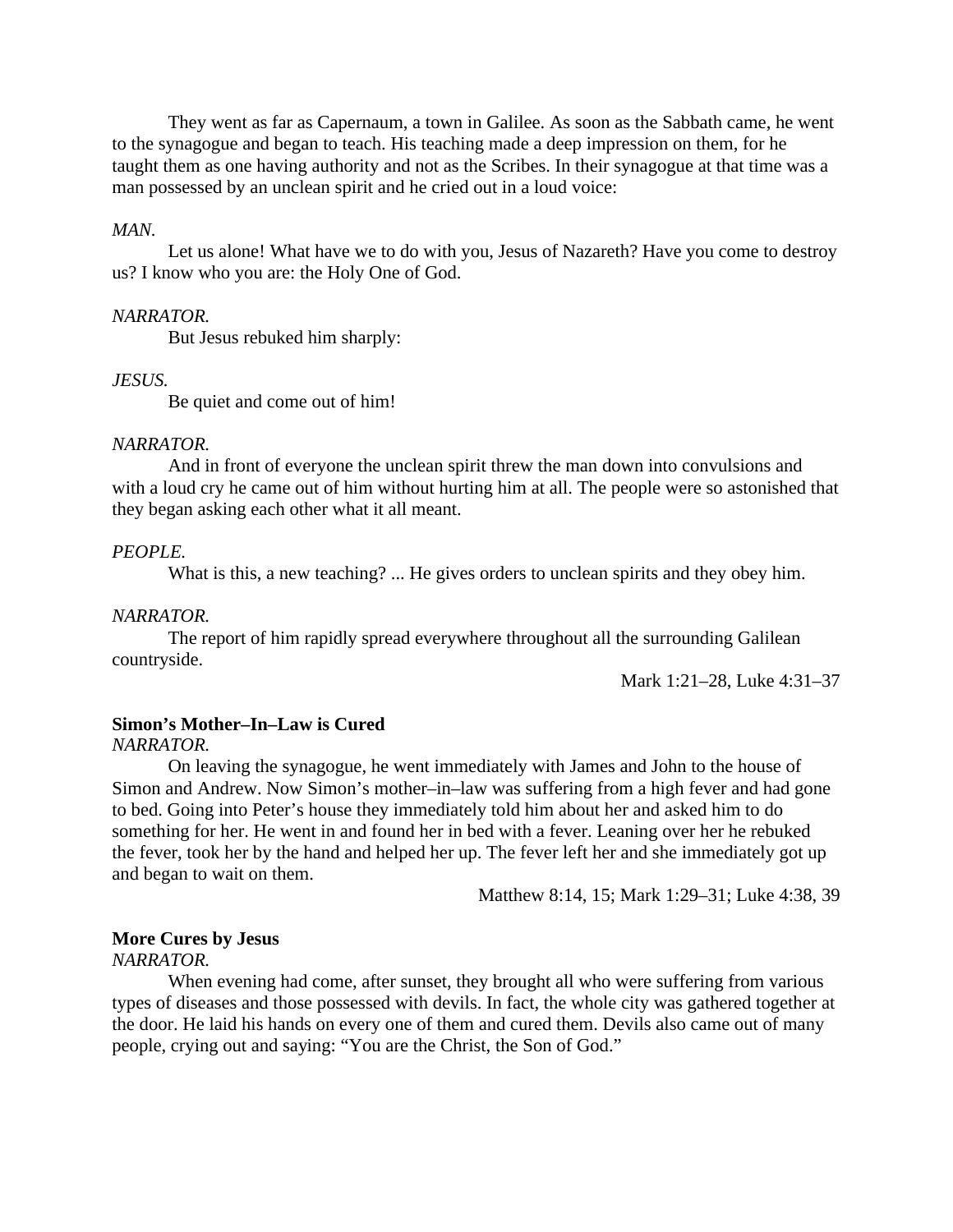But he rebuked them and would not allow them to speak because they knew that he was the Christ. He cast out the spirits with his word and cured all who were sick with various diseases. This was to fulfill the words spoken by Isaiah the prophet when he said:

"He took our sicknesses away and carried our diseases for us." Matthew 8:16, 17; Mark 1:32–34; Luke 4:40, 41

# **Jesus Leaves Capernum and Travels Through Galilee**

### *NARRATOR.*

In the morning, long before dawn, he got up, left the house and went off to a secluded place and prayed there. Simon and his companions set out in search of him. When they found him they said:

#### *SIMON.*

Everyone is looking for you.

### *JESUS.*

Let's go somewhere else, to the neighboring country towns, so that I can preach there also, because that is why I came.

#### *NARRATOR.*

The crowds went looking for him and when they caught up with him, they tried to prevent him from leaving them, but he answered:

#### *JESUS.*

I must proclaim the Good News of the Kingdom of God to the other towns also, because that is what I was sent to do.

#### *NARRATOR.*

He went throughout the whole territory of Galilee and Judaea; teaching and preaching in their synagogues, proclaiming the Good News of the Kingdom, casting out devils and curing all manner of diseases and sicknesses among the people.

Matthew 4:23, Mark 1:35–39; Luke 4:42–44

## **Cure of a Paralyzed Man**

## *NARRATOR.*

When he returned to Capernaum some time later, the word went out that he was back. So many people gathered together that there was no room left even in front of the door and he preached to them.

Now in the audience while he was teaching were Pharisees and doctors of the law who had come from every village in Galilee, Judaea and Jerusalem. He was preaching the word to them when four men appeared carrying a paralyzed man on a bed. The men were trying to bring the man in to lay down in front of him. When they could not find a way of getting him in to Jesus because of the crowd, they went up on to the roof and stripped it over the place where Jesus was. When they had made an opening in the roof, they lowered the man and his stretcher down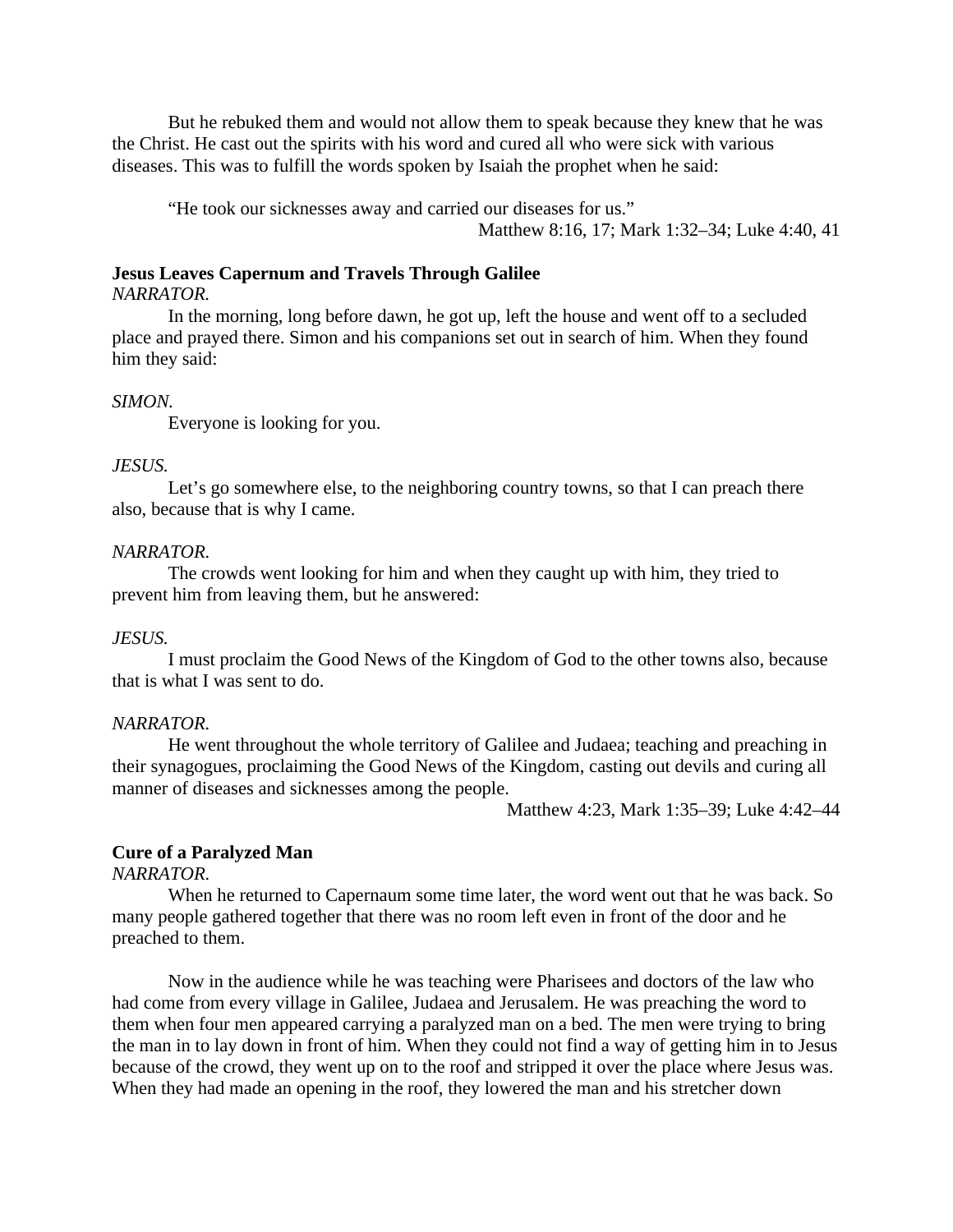through the tiles into the middle of the gathering in front of Jesus. Seeing their faith, Jesus said to the paralytic:

## *JESUS.*

Courage, my child. Your sins are forgiven you.

### *NARRATOR.*

The Scribes and the Pharisees began to say to themselves, reasoning in their hearts:

### *SCRIBES & PHARISEES.*

Who is this man talking blasphemies?... Why does this man talk like this?...This man is blaspheming!...Who can forgive sins but God alone?...

### *NARRATOR.*

Jesus, perceiving in his spirit and knowing their thoughts that they were reasoning to themselves in this manner said to them:

## *JESUS.*

Why do you reason these things in your hearts and have such wicked thoughts? Which of these is easier to say to the paralytic; "Your sins are forgiven you" or to say "Get up, pick up your stretcher and walk?"

But in order that you may know that the Son of Man has authority on earth to forgive sins: (to the paralytic) I say to you; get up pick up your stretcher and return to your house.

### *NARRATOR.*

Immediately he got up before them, picked up what he had been lying on, walked out in front of everyone and went home glorifying God. A feeling of awe came over the crowd when they saw this. They were all astounded and praised God for giving such power to men.

### *CROWD.*

We have seen strange things today!...We have never seen anything like this!... Matthew 9:1–8; Mark 2:1–12; Luke 5:17–26

# **Call of Matthew Levi, The**

### *NARRATOR.*

Jesus went out after this and again went to the shore of the lake and all the people came to him and he taught them. As he was walking on, he saw a tax collector, Matthew Levi by name, sitting by the customs house and he said to him:

### *JESUS.*

Follow me.

# *NARRATOR.*

Leaving everything, he got up and followed him.

Matthew 9:9; Mark 2:13–14; Luke 5:27–28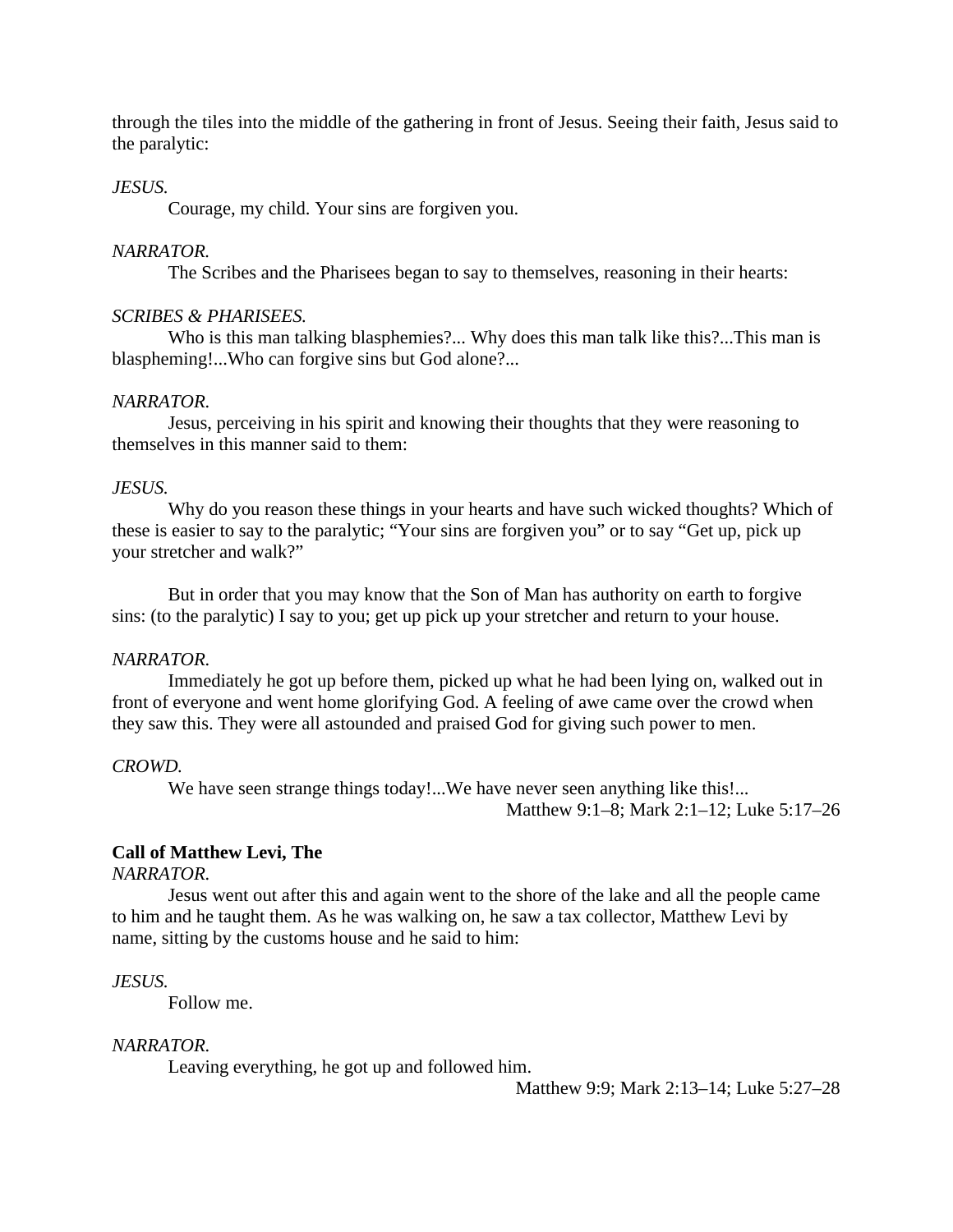### **Eating With Sinners**

## *NARRATOR.*

Matthew Levi then held a great feast in his own house. And it occurred that a number of tax collectors and sinners came to sit at the table with Jesus and his disciples, for there were many of them among his followers. When the Pharisees and their Scribes saw this they grumbled against his disciples and said to them:

# *PHARISEES.*

Why do you and your master eat and drink with tax collectors and sinners?

## *NARRATOR.*

When Jesus heard this he said to them:

## *JESUS.*

People who are healthy have no need of a physician, but the ones that are sick. Go and learn the meaning of the words, "What I want is mercy not sacrifice."

Because I didn't come to call the righteous, but sinners to repentance. Matthew 9:10–13; Mark 2:15–17; Luke 5:29–32

# **New Wine In Old Wine Skins**

*NARRATOR.*

John's disciples then came to him and said:

# *JOHN'S DISCIPLES.*

Why is it that we and the disciples of the Pharisees are always saying prayers and fasting, but your disciples eat, drink and don't fast?

### *JESUS.*

Can the children of the bridal room mourn and fast while the bridegroom is still with them? As long as they have the bridegroom with them, they can't fast. But the days will come when the bridegroom will be taken away from them. In those days, then they will fast. No man uses a new, unshrunken piece of cloth to repair an old garment. The patch will shrink and rip the garment even more. The patch, taken from new fabric, will not match the material of the old garment. Nobody puts new wine into old wineskins. If they do, the wine will burst the old wineskins and spill out. The wine will be lost and the wineskins will be ruined.

But new wine must be put into new wineskins and both the wine and their containers will be preserved. A man, when he has tasted an aged wine, does not request new wine for he says; "The old is better."

Matthew 9:14–17, Mark 2:18–22, Luke 5:33–39

## **Sabbath Was Made For Man, The** *NARRATOR.*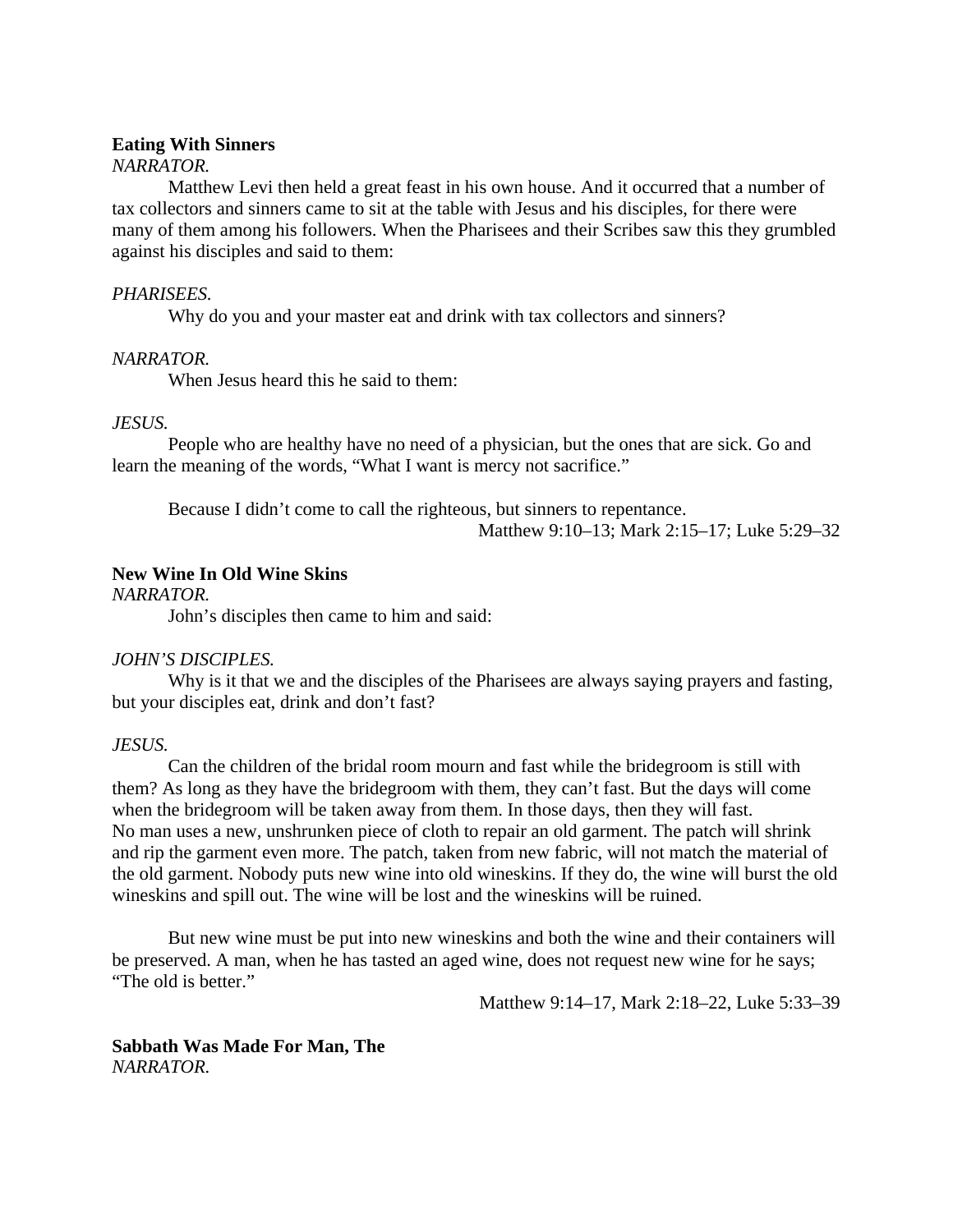Now one Sabbath day, Jesus happened to be taking a walk through the cornfields. His disciples were hungry and began to pick ears of corn, rubbing them in their hands and eating them as they walked along. But when some of the Pharisees saw what they were doing, they said to him:

### *PHARISEES.*

Look, your disciples are doing something that's forbidden to do on the Sabbath...Why are they doing something on the Sabbath that's not lawful.

#### *JESUS.*

Haven't you read as much as this; what David in his time of need did when he and his followers were hungry, how he went into the House of God in the days of Abiathar the high priest and took the loaves of offering and ate them and also gave some to the men with him? Loaves which neither he nor his followers were allowed to eat, but which were only the priests. Or haven't you read in the Law that on the Sabbath days the priests in the Temple break the Sabbath and are blameless?

Now here I tell you is someone greater than the Temple and if you had understood the meaning of the words; "What I want is mercy, not sacrifice," you would not have condemned the blameless. The Sabbath was made for man, not man for the Sabbath. So the Son of Man is master even of the Sabbath.

### *NARRATOR.*

And Jesus moved on from there.

Matthew 12:1–9..., Mark 2:23–28, Luke 6:1–5

#### **Doing Good on the Sabbath**

# *NARRATOR.*

On another Sabbath Jesus went into their synagogue and began to teach. There was a man there at that time whose right hand was withered. The Scribes and the Pharisees were watching him to see if he would cure him on the Sabbath day so that they might find something to use against and accuse him. They asked him:

# *SCRIBES & PHARISEES.*

Is it against the law to cure a man on the Sabbath day?

#### *NARRATOR.*

But he knew their thoughts and said to the man with the withered hand:

### *JESUS.*

Stand up and come out into the middle.

#### *NARRATOR.*

He came out and stood there. Jesus then said to them:

### *JESUS.*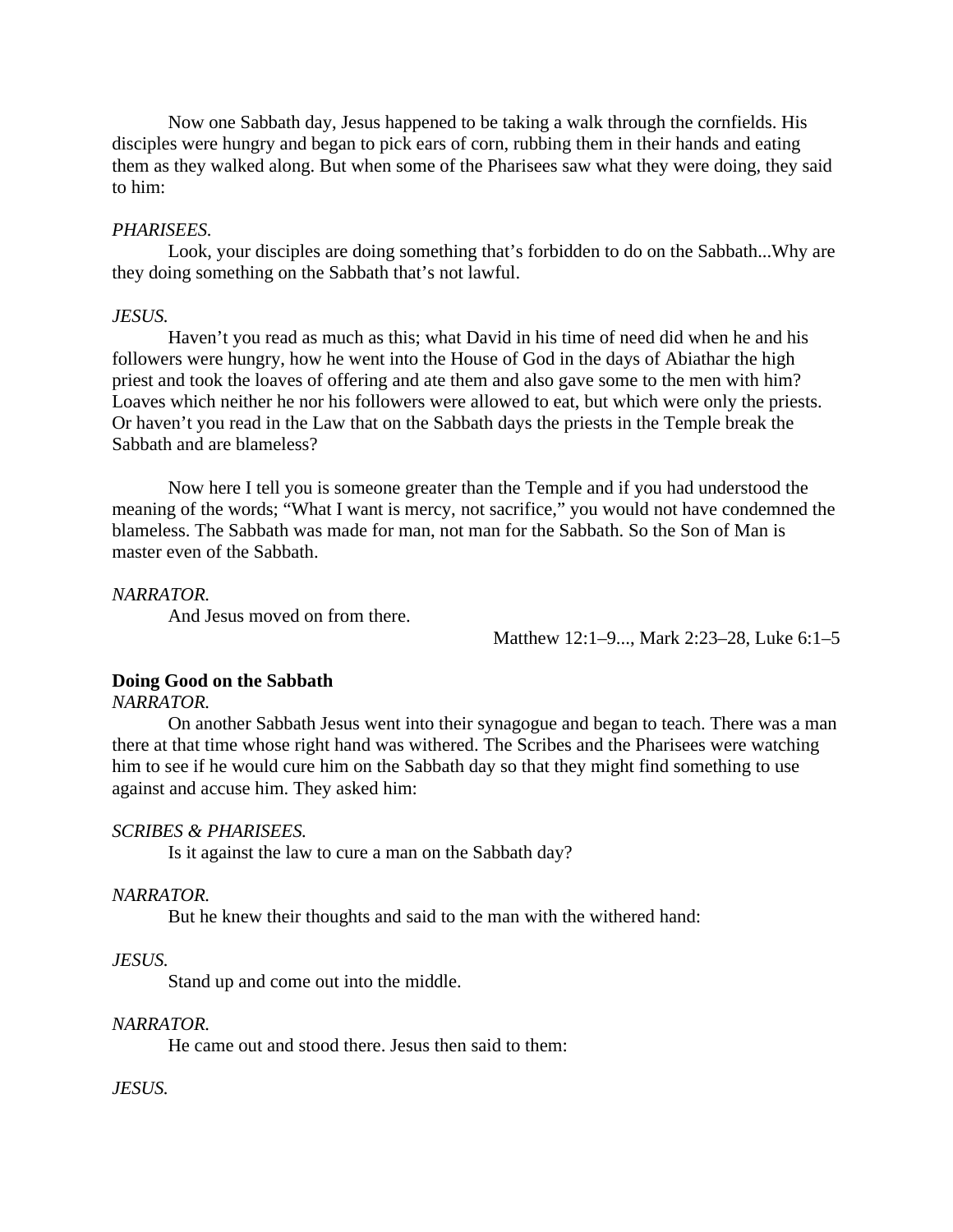I will ask you one thing; is it against the law on the Sabbath to do good or to do evil; to save life or to destroy it?

### *NARRATOR.*

But they held their peace and said nothing.

### *JESUS.*

If anyone of you here had only one sheep and it fell into a ditch on the Sabbath day, wouldn't he get hold of it and lift it out? Now a man is far more important than a sheep, so it follows that it is lawful to good on the Sabbath day.

#### *NARRATOR.*

Then grieved to find their hearts so hardened, he looked angrily round at all of them and said to the man:

#### *JESUS.*

Stretch out your hand.

#### *NARRATOR.*

He stretched it out and his hand was restored whole, as sound as the other. At this they were furious. The Pharisees went out at once and began to plot with the Herodians against him, discussing the best way of dealing with Jesus and how to destroy him.

Matthew 12:...9–14; Mark 3:1–6; Luke 6:6–11

### **Prophecy of Isaiah, The**

*NARRATOR.*

Jesus knew this and he withdrew from the district and great numbers of people followed him. He cured them all, but warned them not to make him known. This was to fulfill the prophecy of Isaiah:

*"Look at my servant whom I have chosen, my beloved, in whom I am well pleased. And he will proclaim the true faith to the nations. He will not brawl or shout, neither will anyone hear his voice in the streets. He will not break the crushed reed, nor put out the smoldering wick till he has led the truth to victory. In his name, the nations will put their hope."* – Isaiah 42:1-4

Matthew 12:15–21

# **Crowds Follow Jesus, The**

*NARRATOR.*

Jesus withdrew with his disciples to the lake side with a great crowd from Galilee following him. He spoke to his disciples and asked them to have a boat standing by for him in the eventuality that the crowds following him would get out of control and converge on him in mass. For he had cured so many, that all who were afflicted in any way were pressing forward to touch him. And the unclean spirits when they saw him, would fall down before him and shout; "You are the Son of God!" But he strongly warned them that they should not make him known.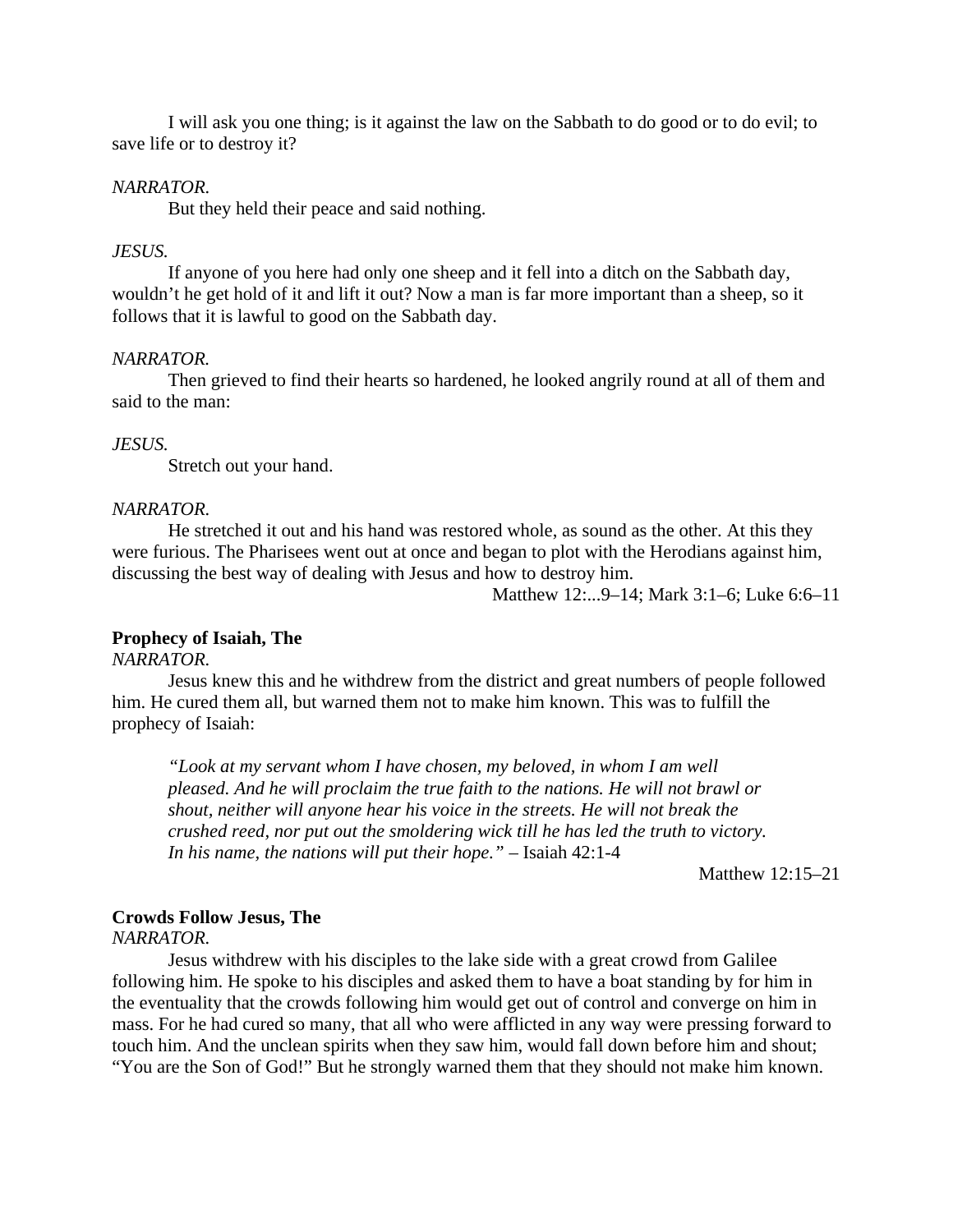His fame had spread throughout Syria. Those who were suffering from various diseases and painful conditions; the possessed, epileptics, the paralyzed, were all brought to him, and he cured them. Great numbers who had heard of all he was doing also came to him from Judaea, Jerusalem, Idumaea, Transjordania, the Decapolis, and the region of Tyre and Sidon.

Matthew 4:24,25, Mark 3:7–12

# **Appointment of the Twelve, The**

#### *NARRATOR.*

Seeing the crowds, he went out and up into the mountain to pray and spent the whole night in prayer to God. When day came, he summoned his disciples to him and picked out twelve of them and called them apostles. They were to be his companions and would be sent out to preach and would have power to heal sicknesses and to cast out devils.

The first Simon [whom he gave the name Peter] and his brother Andrew; James the son of Zebedee and his brother John, he called them *Boanerges* or *the sons of thunder*; Philip, Bartholomew, Matthew the tax collector, Thomas, James the son of Alphaeus, Simon the Zealot, Thaddaeus [who was also known as Judas the son of James] and Judas Iscariot, the man who became a traitor and was to betray him.

Matthew 5:1...,10:2–4; Mark 3:13–19; Luke 6:12–16

# **Crowds, The**

*NARRATOR.*

He then came down with them and stopped at a large level plain where there was a large gathering of his disciples and a great crowd of people from all parts of Judaea, Jerusalem and from the coastal regions of Tyre and Sidon. They had come to hear him and to be cured of their diseases. And people who were tormented by unclean spirits were also healed. Everyone in the crowd was trying to touch him, for there was power that went out from him that cured them all. Luke 6: 17–19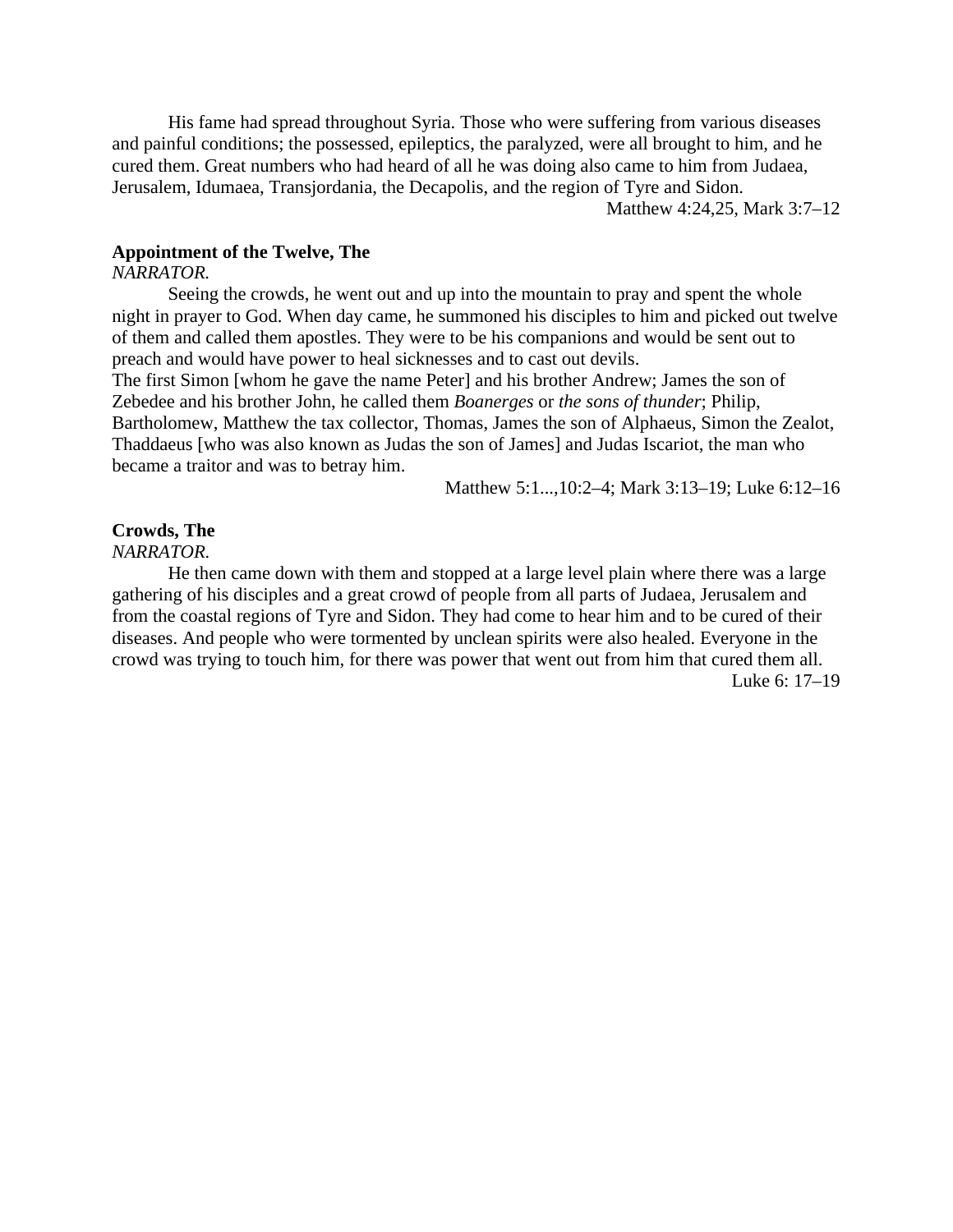# Chapter Five

# **Sermon on the Mount, The**

*NARRATOR.*

When Jesus had seated himself and his disciples had joined him, he lifted up his eyes, fixing them on his disciples and began to speak. Teaching them he said:

*JESUS.*

Happy are you who are poor, for yours' is the Kingdom of God.

Happy are the poor in spirit, for theirs' is the Kingdom of Heaven.

Happy are you that are hungry now, for you will be filled.

Happy are those who hunger and thirst after righteousness, for they will be filled.

Happy are you who weep now, for you will laugh.

Happy are those who mourn now, for they will be comforted.

Happy are the meek, for they will inherit the earth.

Happy are the merciful, for they will obtain mercy.

Happy are the pure in heart, for they will see God.

Happy are the peacemakers, for they will be called the children of God.

Happy are they who are persecuted for righteousness sake, for theirs' is the Kingdom of Heaven.

Happy are you, when men abuse you and persecute you and falsely speak all kinds of evil against you for my sake. Rejoice and be exceedingly glad, for your reward in heaven is great. For in this manner is how they persecuted the prophets before you.

Happy are you when people hate you, stop associating with you, abuse you and denounce your name as evil on account of the Son of Man. Rejoice when that day comes and leap for joy, for then your reward will be great in heaven. For in a similar manner their forefathers treated the prophets.

But woe to you who are rich, for you have received your consolation now.

Woe for you who have your fill now, for you will go hungry.

Woe for you who laugh now, for you will mourn and weep.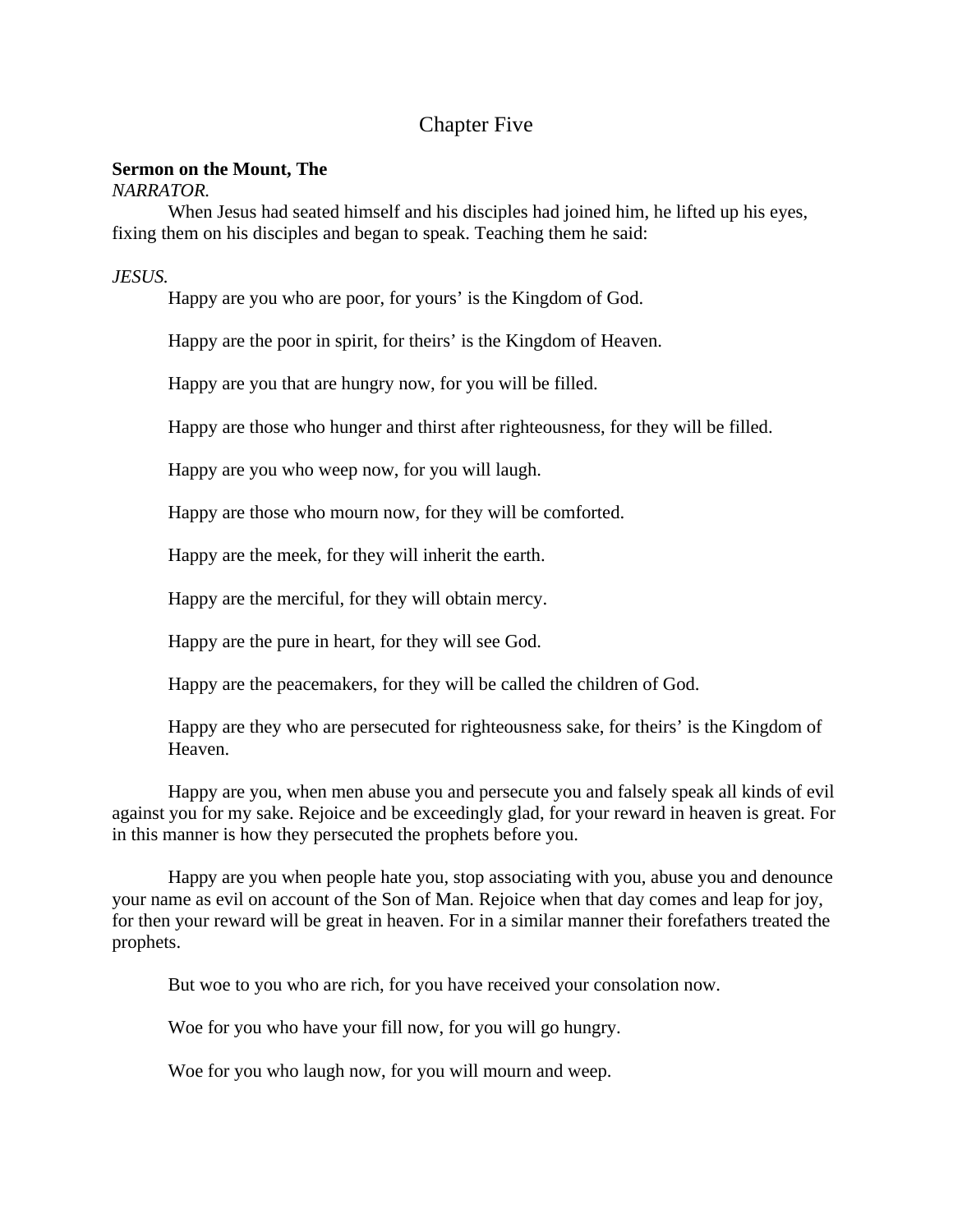Woe for you when the world speaks well of you, for this was the way their forefathers treated the false prophets.

You are the salt of the earth, but if the salt becomes tasteless, what can make it salty again? It is not usable for anything and can only be thrown out to be trampled under foot by men. You are the light of the world. A city that is built on a hilltop cannot be hidden. Neither do men light a candle only to cover it with a measuring basket. They put it on a lamp stand where it can give light for all that are in the house. In the same way, let your light shine before men so that they may see your good works and glorify your Father who is in heaven.

Do not think that I have come to do away with the Law or the prophets, I have not come to abolish but to fulfil. I tell you most sincerely, until heaven and earth disappear, not one dot, not one little stroke shall disappear from the Law until all is fulfilled. Therefore, anyone who breaks one of the least of these commandments and teaches others to do the s3ame will be called the least in the Kingdom of Heaven. But anyone who does keep them and teaches them will be called great in the Kingdom of Heaven. For I tell you, if your righteousness does not go beyond the righteousness of the Scribes and Pharisees, you will by no means enter into the Kingdom of Heaven.

You have heard that it was said by the ancients: *"You are not allowed to murder"* and "anyone who does commit murder must answer for it before the court." But I say to you, that anyone who is angry with his brother without a cause will answer for it before the court. And anyone who shall say to his brother, *fool*, will have to answer for it before the council [Sanhedrin]. But anyone who says, *you impious fool*, will be in danger of the fires of Gehenna. Therefore, if you are bringing your gift to the altar and there remember that your brother has something against you, leave your gift there before the altar, go your way and resolve the problems with your brother first. Then, come back and present your gift.

Come to an agreement with your opponent quickly while you are still on the way to the court with him or he may at any time hand you over to the judge and the judge hand you over to the bailiff and you will be thrown into prison. I tell you most sincerely, you will by no means get out until you have paid the last penny.

You have heard that is was said by the ancients, *"you are not allowed to commit adultery.*" But I say to you, that anyone who looks at a woman with the intent of having sex with her has already committed adultery with her in his heart. If your right eye should cause you to sin, poke it out and throw it away from you. For it is more profitable that one of your body members be destroyed then to have your whole body thrown into Gehenna. And if your right hand causes you to sin, cut it off and throw it away form you. For it is more profitable for you that one of your body members should be destroyed then to have your whole body thrown into Gehenna.

It has also been said, "that anyone who wants to get rid of his wife can divorce her by merely giving her a letter of dismissal." But I say to you, that anyone who divorces his wife, except in the case of fornication, causes her to commit adultery and anyone who marries a woman divorced in this manner commits adultery.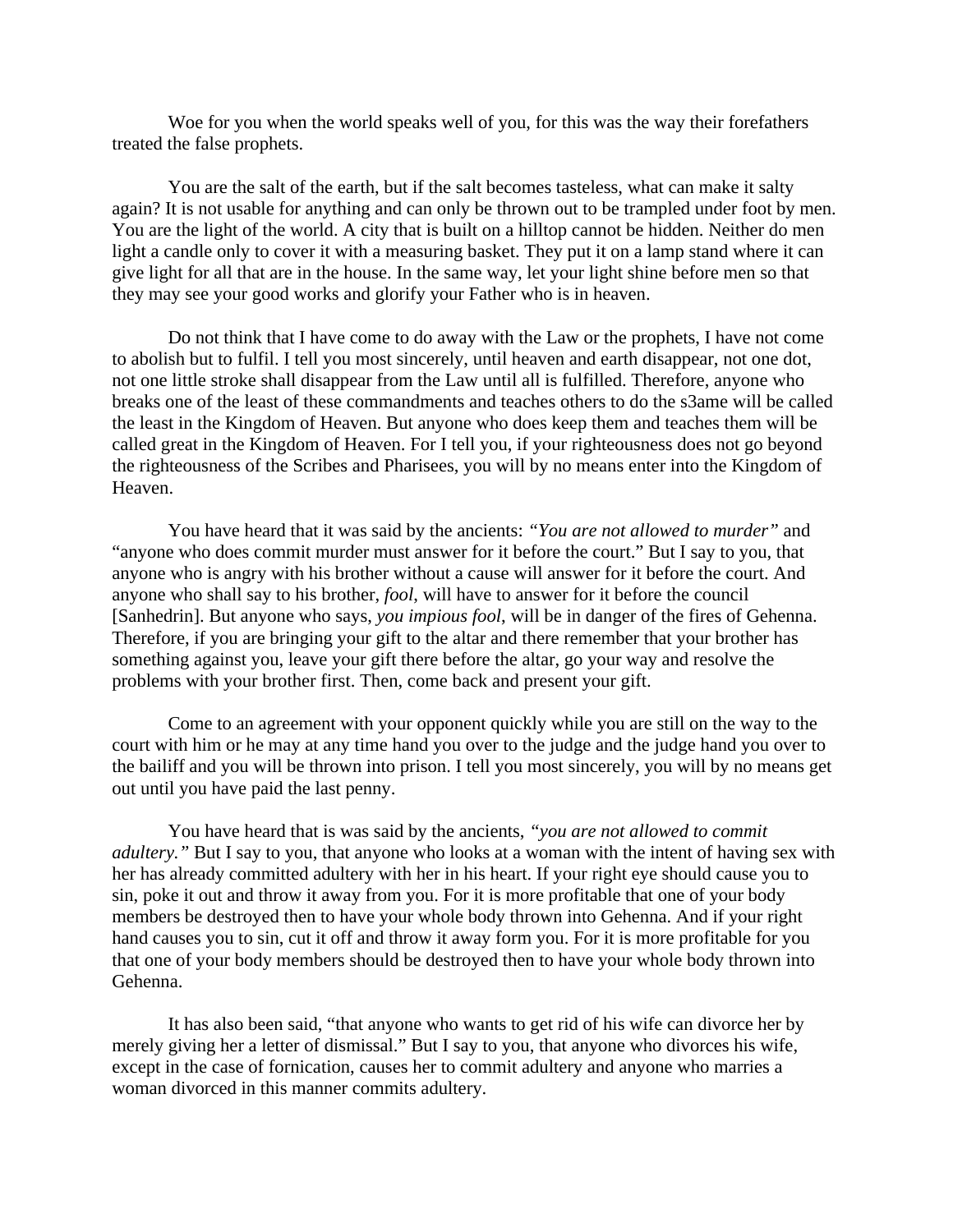Again you have heard that it has been said by the ancients, "you must not break your promises, but must fulfil your promises to the Lord." But I say to you, do not swear at all, either by heaven for it is God's throne or by the earth for it is His footstool, or by Jerusalem for it is the city of the great king. Do not swear by your own head either, because you cannot make one hair white or black. But say only this, yes, if you mean yes; no, if you mean no. For anything more than this comes from evil.

You have heard that it has been said, "An eye for an eye and a tooth for a tooth." But I say to you, offer no resistance to the wicked man. But anyone who hits you on your right cheek, turn to him the other as well. And if any man sues you in court to take away your tunic for surety, let him have your cloak as well. And if anyone orders you to go one mile, go two miles with him. Give to anyone who asks of you and do not ask for your property back from the man who robs you.

Treat others as you would like them to treat you. If you love those who love you, what thanks can you expect? For sinners also love those who love them and if you do good to those who do good to you, what thanks can you have? For even sinners do as much.

And if you lend to those of whom you hope to be repaid, what thanks can you expect? Even sinners lend to sinners to receive back the same amount. If anyone wants to borrow from you, do not turn yourself away. Lend, without the hope of being repaid again and your reward will be great and you will be the children of the Highest. For He is kind to the ungrateful and the wicked. Therefore, be merciful, as your Father is also merciful.

You have heard that it has been said, "You must love your neighbor and hate your enemy." But I say to you who are listening, love your enemies and do good to them that hate you. Bless them that curse you and pray for them who despitefully use you and persecute you, in order that you may be children of your Father who is in Heaven. For he causes his sun to rise on the evil and on the good and sends rain on the just and on the unjust. For if you love those who love you, what reward do you have? Do not even the tax collectors do as much? You must be perfect, even as your Father who is in Heaven is perfect.

Be careful not to parade your good deeds before men to be seen of them. If you do, you will have no reward from your Father who is in Heaven. Therefore, when you do good deeds, do not sound a trumpet before yourself as the hypocrites do in the synagogues and in the streets that they may get the admiration of men. I tell you, they have their reward. But when you do good deeds, don't let your left hand know what your right hand is doing in order that your good deeds may be in secret and your Father who sees all that is done in secret will reward you openly.

And when you pray, you must not be as the hypocrites are; for they love to pray standing in the synagogues and on the street corners in order to be seen by men. I tell you, they have their reward. But you, when you pray, go into your private room and when you have shut the door, pray to your Father who is in secret. And your Father who sees all that is done in secret shall reward you openly. When you pray, do not use vain repetitions as the pagans do. For they think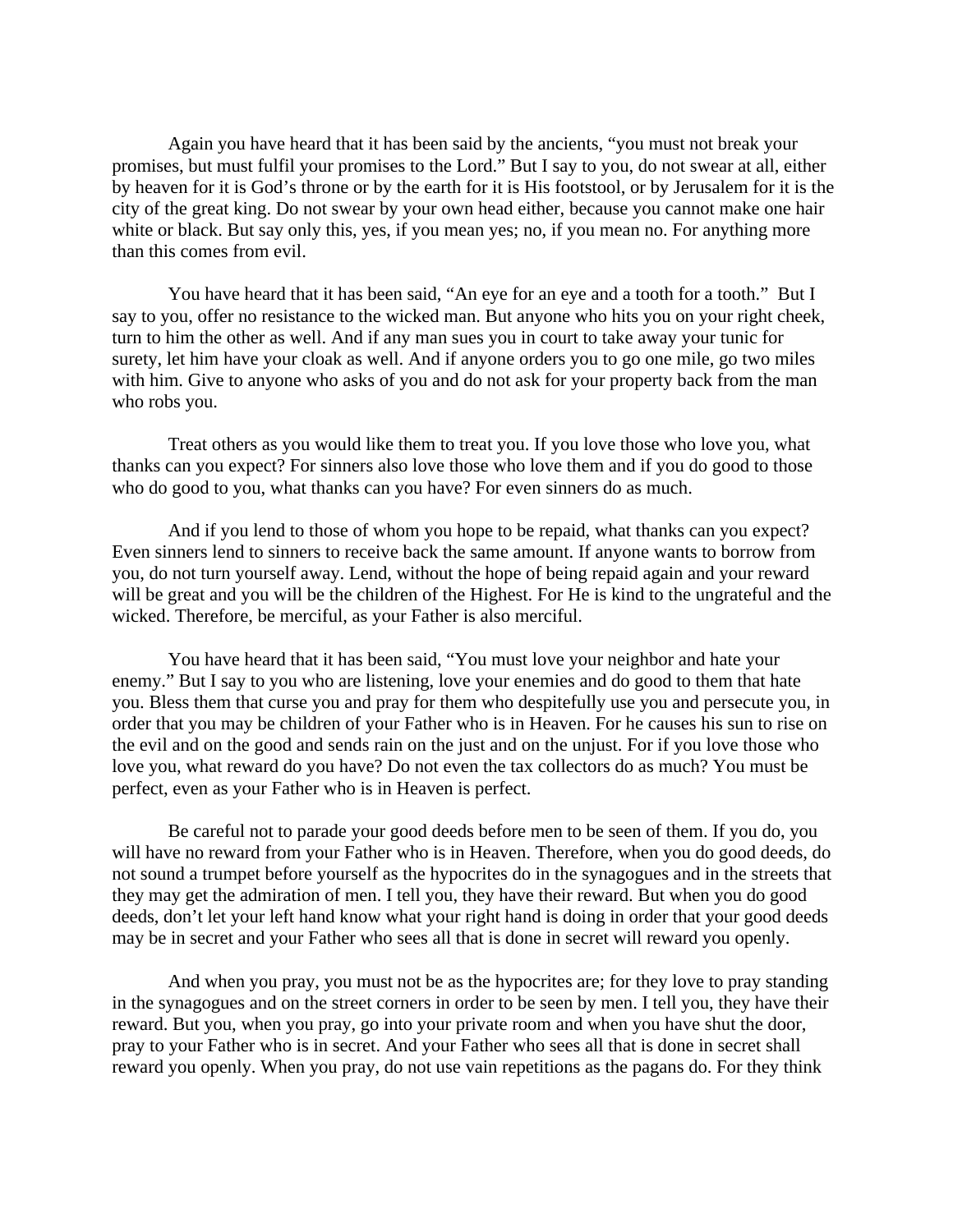that by using many words they will make themselves heard. Don't be like them! For your Father knows what you need before you ask Him. Use this as an example when you pray;

Our Father who is in Heaven, may your name be held Holy. Your Kingdom come, your will be done, on earth as it is in Heaven. Give us this day our daily bread and forgive us our trespasses as we forgive those who trespass against us. And do not put us to the test, but deliver us from evil. [For yours is the Kingdom and the power and the glory forever. Amen.]

Because if you forgive men their failings, your Heavenly Father will also forgive you. But if you don't forgive men their failings, neither will you Father forgive your failings.

When you fast, do not put on a gloomy appearance as the hypocrites do. For they disfigure their faces to let men know that they are fasting. I tell you most sincerely, they have had their reward. But you, when you fast, put oil on your head and wash your face so that no one will know that you're fasting except your Father who is in secret. And your Father, who sees all that is done in secret, will reward you openly.

Do not store up treasures for yourselves on earth, where moths and [rust] woodworms can destroy them and where thieves can break in and steal. But store up treasures for yourselves in heaven, where neither moth nor woodworms can destroy them and where thieves cannot break in and steal. For where you treasure is, there will your heart be also.

The light of the body is the eye. If therefore your eye is sound, your whole body will be filled with light. But if your eye is diseased, your whole body will be filled with darkness. If then the light that is inside you is darkness, how great that darkness will be.

No one can (serve) slave for two masters. He will either hate the first and love the second or else he will hold to the one and despise the other. You cannot serve God and money. That's why I'm telling you not to worry about your life; what you will eat or what you will drink, nor about your body and what you will wear. Isn't life more than food and the body more than clothing? Observe the birds of the air, they do not sow or reap or gather into barns, yet your Heavenly Father feeds them. Aren't you worth more than they are? Which of you by worrying can add one single cubit to his life span? And why worry about clothing! Consider the lilies of the field, how they grow; they do not work and they don't spin. And yet I say to you, that even Solomon in all his glory was not arrayed like one of these.

Now if that is how God clothes the grass of the field, which is here today and tomorrow is thrown into the oven, will he not much more clothe you, you men of little faith? So don't worry and say, "What are we going to eat or what are we going to drink or how are we to be clothed?"

It is after all these things that the people who don't know God [pagans] strive after. Your Heavenly Father knows that you need all these things. But you, seek first the Kingdom of God and His righteousness and all these things will be added to you. So don't worry about tomorrow, for tomorrow will take care of itself. [for the morrow shall take thought for the things of itself–KJ]. Each day has enough trouble of it's own.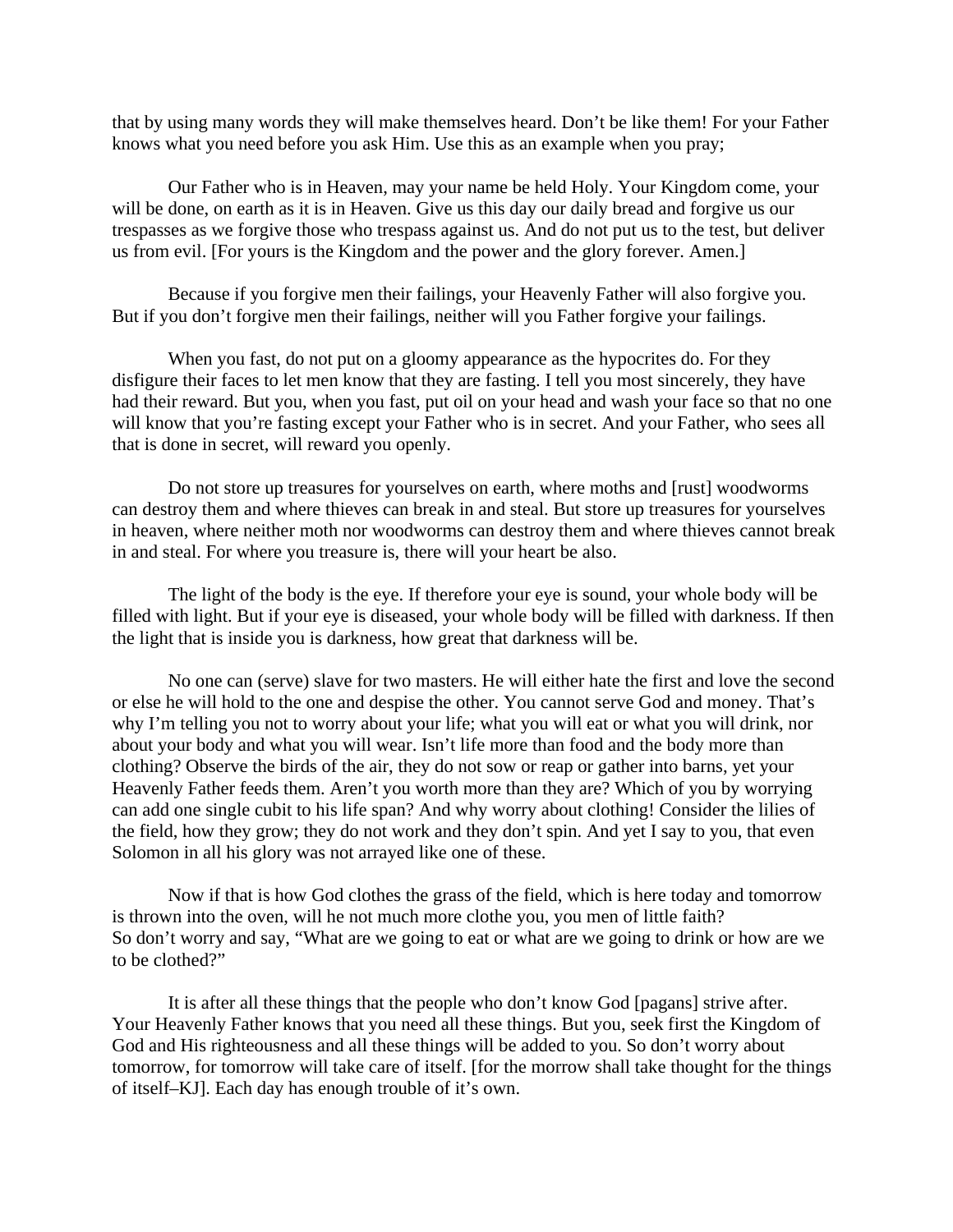Do not judge and you will not be judged. For with the type of judgment you use to judge, you will be judged. Do not condemn and you will not be condemned; forgive and you will be forgiven.

Give and it will be given you, a full measure, pressed down, shaken together and running over will be poured into your lap. For the same measure that you use to measure out is the same that will used to measure back to you again.

### *NARRATOR.*

He also spoke a parable to them:

#### *JESUS.*

Can the blind lead the blind? Will they not both fall into a ditch? The disciple is not above his teacher, but every one that is perfect, will be like his teacher. Why do you observe the splinter that's in your brother's eye, and yet don't consider the beam that's in your own eye? How can you say to your brother, "Let me pull the splinter out of your eye," when look, a beam is in your own eye. You hypocrite, remove the beam from your own eye first and then you will see clearly enough to remove the splinter from your bother's eye.

Do not give what is Holy to the dogs, neither throw your pearls in front of pigs or they may trample them under their feet and then turn on you and tear you to pieces.

Ask and it will be given you; seek and you will find, knock and the door will be opened to you. For everyone who asks, receives; the one who seeks, will find; and to the one who knocks, the door will be opened to him.

Is there a man among you who would give his son a stone if he asked for bread; or if he asked for a fish, would you give him a snake? If you then who are evil, know how to give your children what is good, how much more will your Father who is in Heaven give good things to those who ask him. Therefore, anything that you would want men to do to you, you do the same to them; for this is the Law and the Prophets.

You, enter in at the narrow gate; for the gate is wide and the road is broad that leads to destruction and there are many who enter in by that gate. But, because the gate is narrow and the road is narrow which leads to life, there are few who find it.

Beware of false prophets who come to you in sheep's clothing, but underneath, they are ravenous wolves. You will know them by their fruits, for every tree can be identified by the fruit it produces. Do men pick grapes from thorns or figs from thistles? In the same manner, a good tree produces good fruit. But a rotten tree produces diseased fruit. Neither can a rotten tree produce good fruit. Every tree that does not produce good fruit is cut down and thrown into the fire. Therefore, by their fruits you will know them.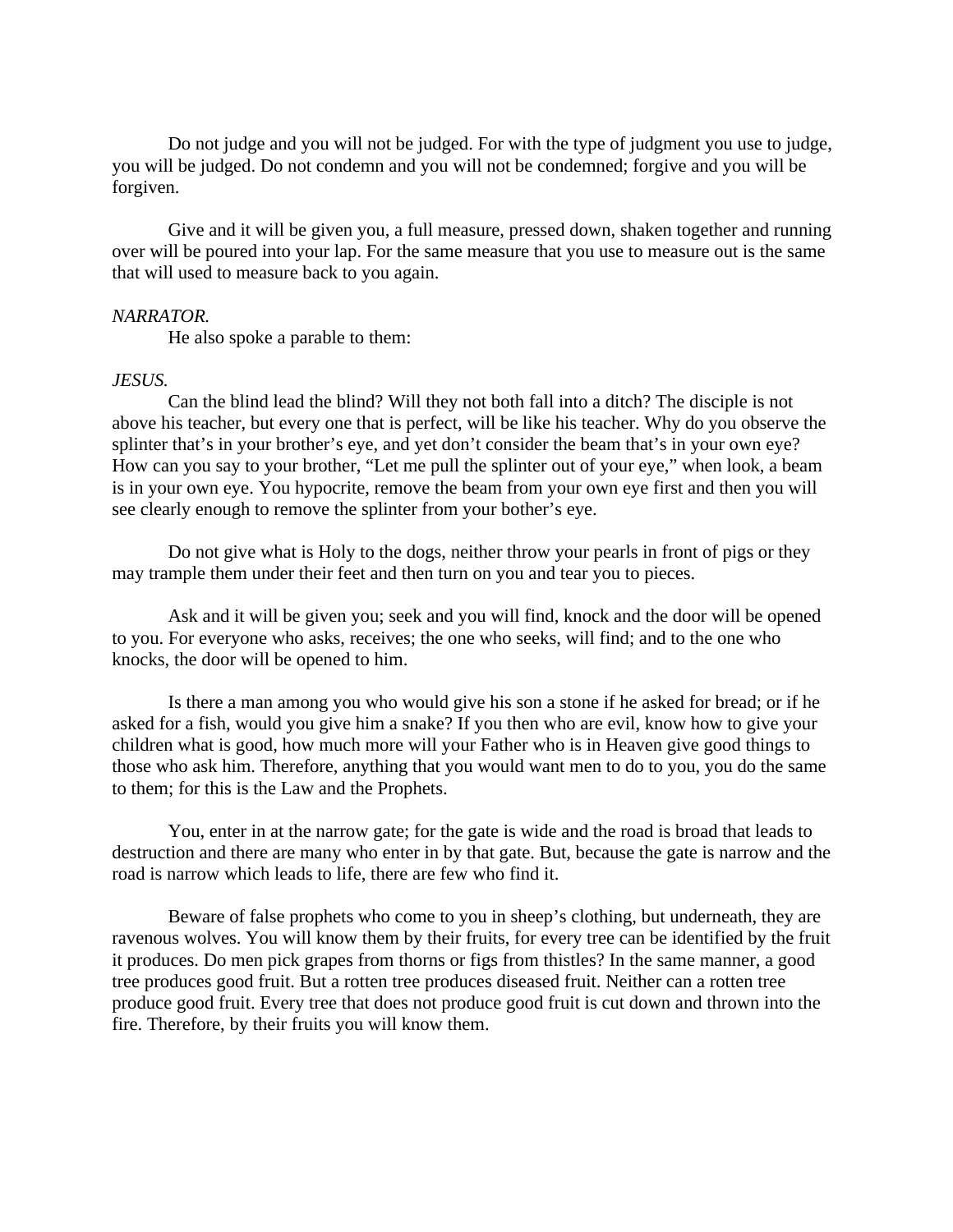A good man out of the good treasures of his heart produces that which is good and an evil man out of the evil treasure of his heart produces that which is evil. For out of the abundance of the heart his mouth speaks.

Why do you call me, "Lord, Lord" and not do the things I say? Not everyone that says to me, "Lord, Lord," will enter into the Kingdom of Heaven, but he that does the will of my Father who is in Heaven.

Many will say to me in that day, "Lord, Lord, didn't we prophesy in your name, cast out demons in your name and work many miracles in your name?" Then I will profess to them, "I never knew you, get away from me you workers of iniquity."

Therefore, everyone who comes to me and hears these words of mine and does them, I will show you what he is like:

I will compare him to a wise man who built a house, dug deep and laid the foundation on a rock. The rain fell, the waters rose, the winds blew and the flooded river beat violently against the house, but could not shake it, for it's foundation was laid on rock.

And everyone that hears these sayings of mine and does not do them shall be compared to a foolish man who built his house on the sand without a foundation. And the rain fell, the waters rose, the winds blew and the flooded river beat violently against the house and it immediately fell and the damage to that house was great.

#### *NARRATOR.*

When Jesus had finished these sayings and had come to the end of all he wanted the people to hear, the people were astonished at his instructing, for He taught as one having authority and not as the Scribes.

Matthew 5:...1–48, 6:1–34, 7:1–29; Luke 6:20–49, 7:1...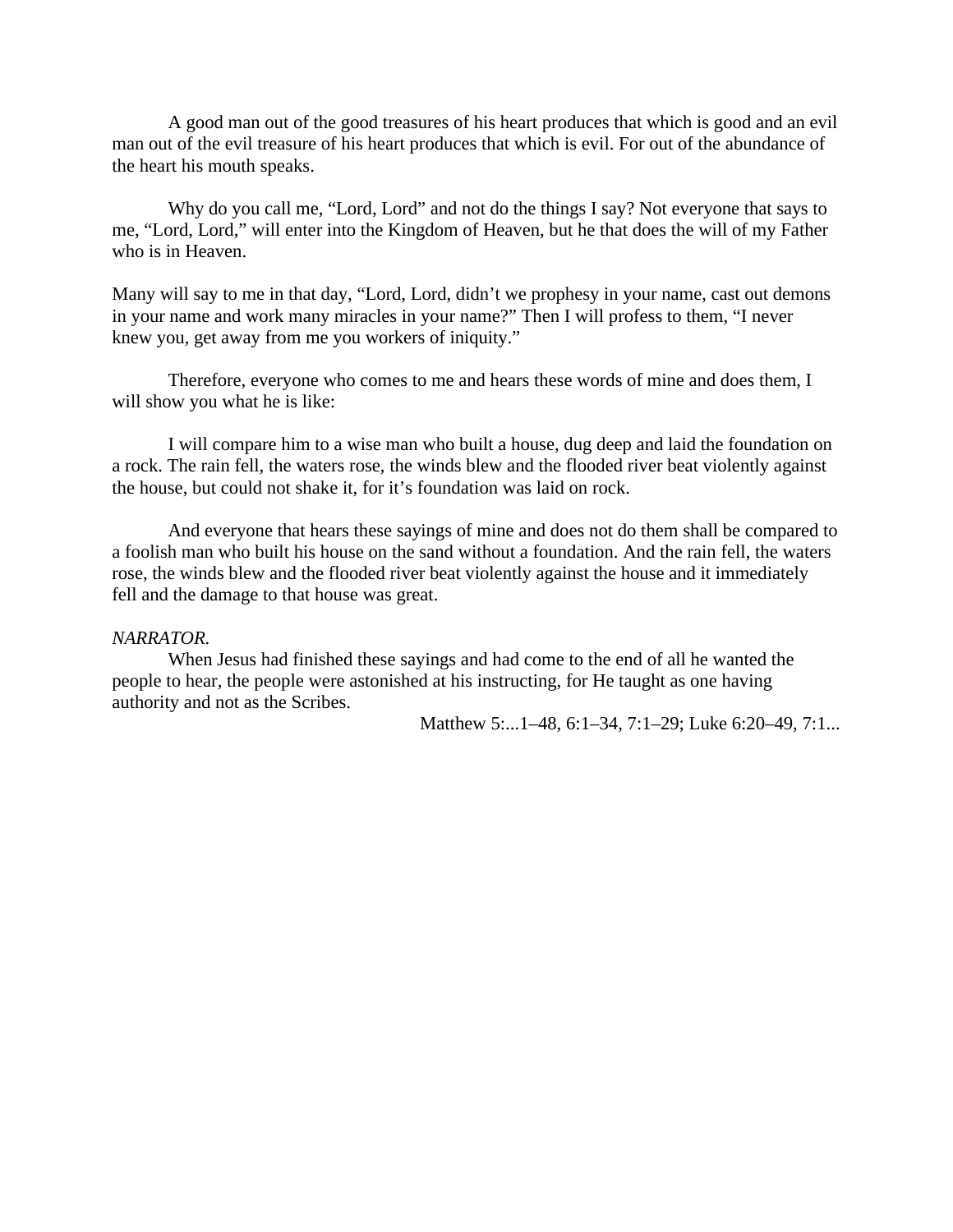# Chapter Six

# **Cure of a Leper**

# *NARRATOR.*

After he had come down from the mountain, large crowds followed Him. And it occurred that when Jesus was in one of the towns, a man appeared, covered with leprosy. Upon seeing Jesus, he fell on his face and bowed low in front of Him. Pleading on his knees, the leper implored Him:

# *LEPER.*

Lord, if you want to, you can heal me.

# *JESUS.*

I will, be healed!

## *NARRATOR.*

Feeling compassion for him, Jesus stretched out his hand and touched him. The leprosy left him at once and he was healed. Jesus immediately sent him away and ordered him sternly:

## *JESUS.*

See that you don't say anything to anyone. But go and show yourself to the priest and make the offering for your healing as Moses commanded as a witness to them.

# *NARRATOR.*

But the man went away and started talking freely about it and told the story everywhere. So much so that Jesus could no longer go openly into a city, but had to stay outside in places where no one lived. His reputation spread abroad and people from every quarter would come to him. Large crowds would gather to hear him and to be healed of their sicknesses. He then withdrew into the wilderness where he could be alone and pray.

Matthew 8:1–4; Mark 1:40–45; Luke 5:12–16

# **Centurion's Faith, The**

### *NARRATOR.*

Jesus then entered Capernaum. A Centurion there had a servant who was dear to him and this servant was sick and near to death. Having heard about Jesus, he sent some Elders of the Jews to him to entreat him to come and heal his servant. When they came to Jesus, they pleaded earnestly with him.

# *ELDERS.*

Lord, my servant (the servant of the Centurion) is lying at home paralyzed and in great pain. He deserves this of you, because he loves our people; in fact he has built a synagogue for us.

# *JESUS.*

I will come and heal him.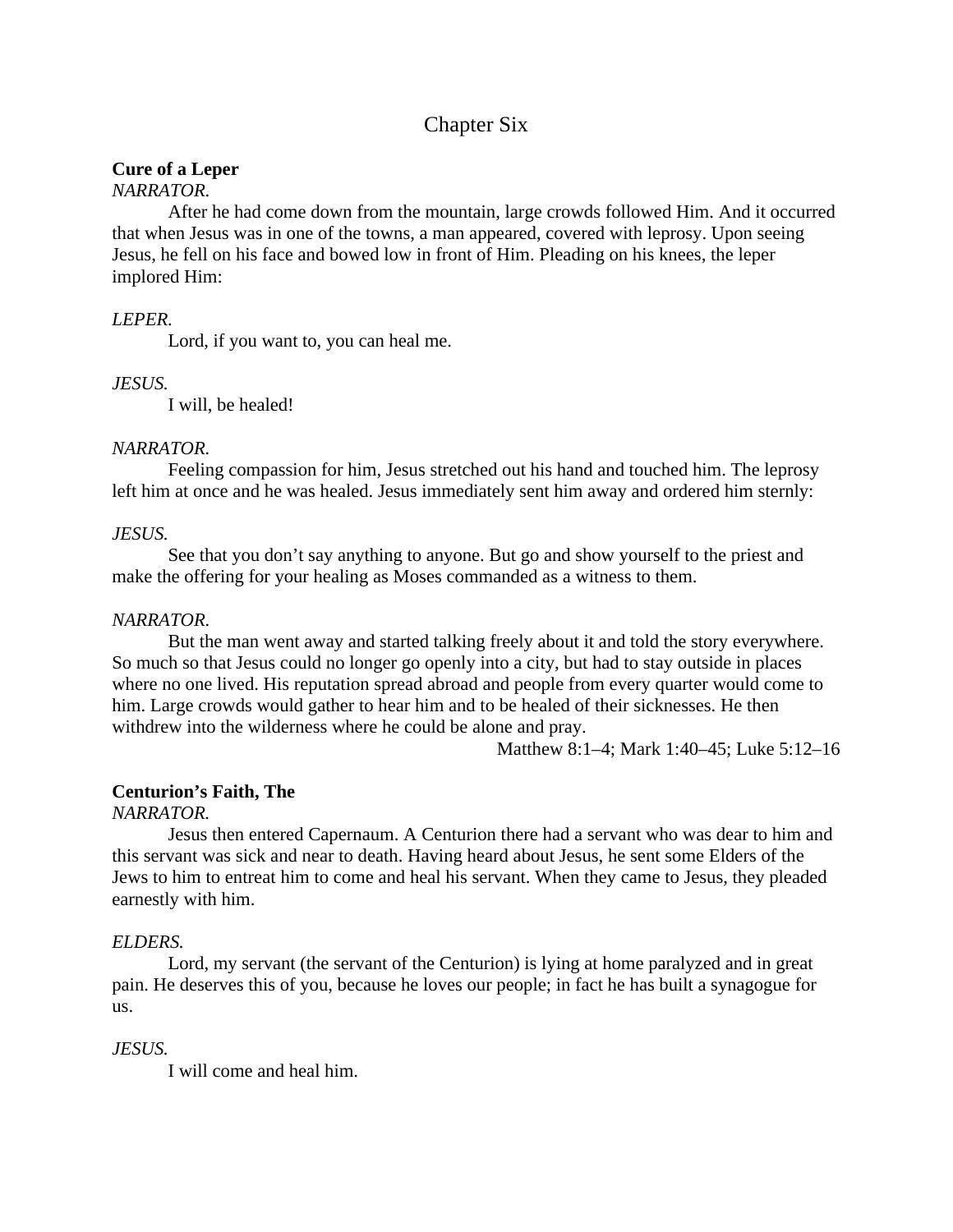### *NARRATOR.*

So Jesus went with them. Now when he was not very far from the house, the Centurion sent word to Him by some friends.

### *FRIENDS.*

Lord, don't trouble yourself; because I'm not worthy to have you enter under my roof, neither did I feel worthy to come to you myself. But just give the word and my servant will be healed. For I am also a man set under authority and have soldiers under me. I say to one man; "Go!" and he goes; to another, "Come here!" and he comes. To my servant, "Do this!" and he does it.

#### *NARRATOR.*

When Jesus heard these words he was astonished at him and turning to the crowd following Him said:

#### *JESUS.*

I tell you most sincerely, not even in Israel have I found faith like this anywhere. I tell you that many will come from the East and West and will sit down with Abraham, Isaac and Jacob in the Kingdom of Heaven. But the children of the Kingdom will be turned out into darkness outside where there will be weeping and grinding of teeth.

# *NARRATOR.*

And to the Centurion Jesus said:

#### *JESUS.*

Go back, and because you have believed, so let this be done for you.

### *NARRATOR.*

The servant was cured at that moment. And when the messengers got back to the house, they found the servant that had been sick, well again.

Matthew 8:5–13; Luke 7:...1–10

#### **Widow's Son is Restored to Life, The**

*NARRATOR.*

Now soon afterwards, he went to a town called Nain, accompanied by his disciples and a great number of people. When he drew near to the gate of the town it happened that a dead man was being carried out, the only son of his mother. She was a widow and many people from the city were with her. When the Lord saw her, he felt compassion for her:

*JESUS.*

Don't cry.

#### *NARRATOR.*

He then went up and put His hand on the bier and the ones that were bearing the dead man stood still.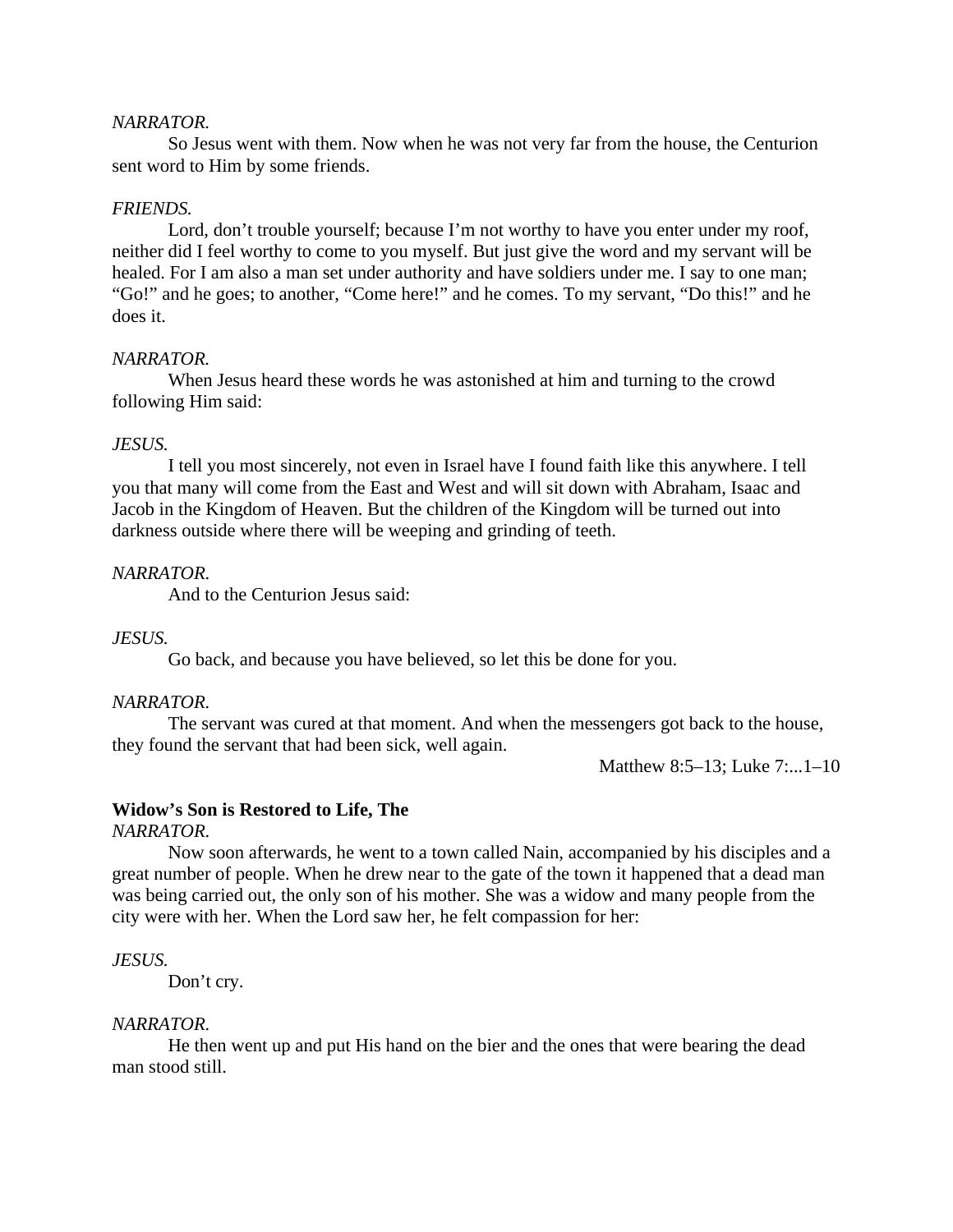### *JESUS.*

Young man, I tell you, get up!

#### *NARRATOR.*

The dead man sat up and began to speak and Jesus gave him to his mother. A fear came over them all and they praised God:

### *PEOPLE.*

A great prophet has risen up among us...God has visited His people.

#### *NARRATOR.*

This opinion of him spread throughout Judaea and all the surrounding countryside.

Luke 7:11–17

### **Question of John the Baptist, The**

*NARRATOR.*

Now when John heard in his prison, from his disciples about all these things and the works that Christ was doing, he summoned two of his disciples and sent them to Jesus. When the men reached Jesus they said:

### *JOHN'S DISCIPLES.*

Are you the one who is to come or should we look for another?

#### *NARRATOR.*

In that same hour, Jesus cured many people of diseases and afflictions and of evil spirits and gave sight to many who were blind. Jesus answered and said to them:

### *JESUS.*

Go back and tell again what you have seen and heard; the blind see again and the lame walk; lepers are cleansed, the deaf hear, the dead are raised to life, to the poor the Gospel is preached and happy is the man who is not stumbled by me.

#### *NARRATOR.*

As the messengers were leaving, Jesus began to talk to the crowd of people about John:

## *JESUS.*

What did you go out into the wilderness to see? A reed swaying in the breeze? Then what did you go out to see? A man clothed in soft raiment? Look, the ones who wear soft clothing are in the houses of kings and those who are gorgeously dressed and live luxuriously are found in the courts of kings. So then, what did you go out to see? A prophet! Yes, I tell you, and much more than a prophet. He is the one of whom it is written:

*"Look, I am going at send my messenger before your face and he will prepare the way before you."* – Malachi 3:1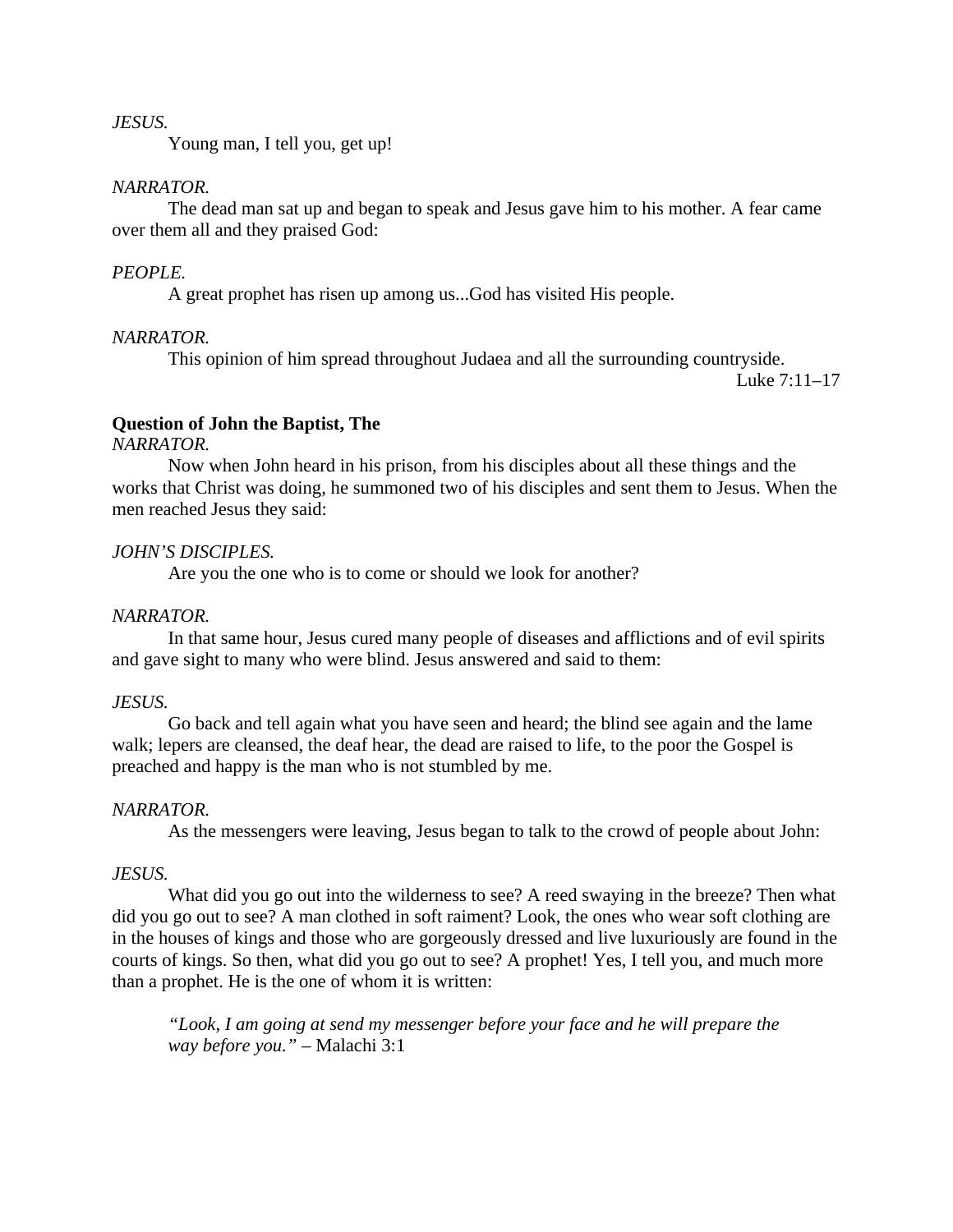I tell you most sincerely, of all the children born of women, there has not risen a greater prophet than John the Baptist. Nevertheless, the least in the Kingdom of Heaven is greater than he is. From the days of John the Baptist until now, the Kingdom of Heaven has been subjected to violence and the violent are taking it by force. For all the prophets and the Law prophesied until John and if you will accept it, this is Elijah who was to return. If anyone has ears, let him hear!

#### *NARRATOR.*

All the people and the tax collectors who heard him, acknowledged God's plan by accepting baptism from John; but the Pharisees and the lawyers rejected the counsel of God by not being baptized by him.

Matthew 11:2–15; Luke 7:18–30

# **Witness of Jesus and John The Baptist Rejected, The**

*JESUS.*

What could I compare the men of this generation with? What are they like? They're like children sitting in the marketplace and shouting to each other; "We played the pipes for you and you wouldn't dance; we sang dirges and you wouldn't cry and be mourners."

When John the Baptist came, he didn't eat bread or drink wine yet you say, "He has a demon." The Son of Man came, eating and drinking and you say, "Look, a glutton and a drunkard. A friend of tax collectors and sinners." Yet wisdom is justified by all her children! Matthew 11:16–19; Luke 7:31–35

### **Lake Towns Refuse to Repent, The**

#### *NARRATOR.*

He then began to reproach the towns in which most of his signs had been worked, because they refused to repent.

#### *JESUS.*

Alas for you Chorazin, alas for you Bethsaida. For if the miracles (signs) which had been worked in you had been done in Tyre and Sidon, they would have repented long ago, sitting in sackcloth and ashes. But I tell you, that it will be more tolerable and will not go as hard for Tyre and Sidon on the day of Judgement as [it will] for you. And you Capernaum, did you want to be exulted as high as Heaven? You will be thrown down to Hades. For if the signs worked in you had been done in Sodom, it would still be here today. I tell you, that it will be more tolerable for the land of Sodom on the day of Judgement, than for you.

Matthew 11:20–24; Luke 10:13–15

### **Woman Who Was A Sinner, The**

#### *NARRATOR.*

One of the Pharisees invited Jesus to have a meal with him. When he had entered into the Pharisee's house and sat down to the food which had been prepared, a woman came in from the city. This woman, who was a sinner, heard that Jesus was dining in the Pharisee's house and had brought an alabaster jar of ointment. She waited behind him at his feet weeping. She washed his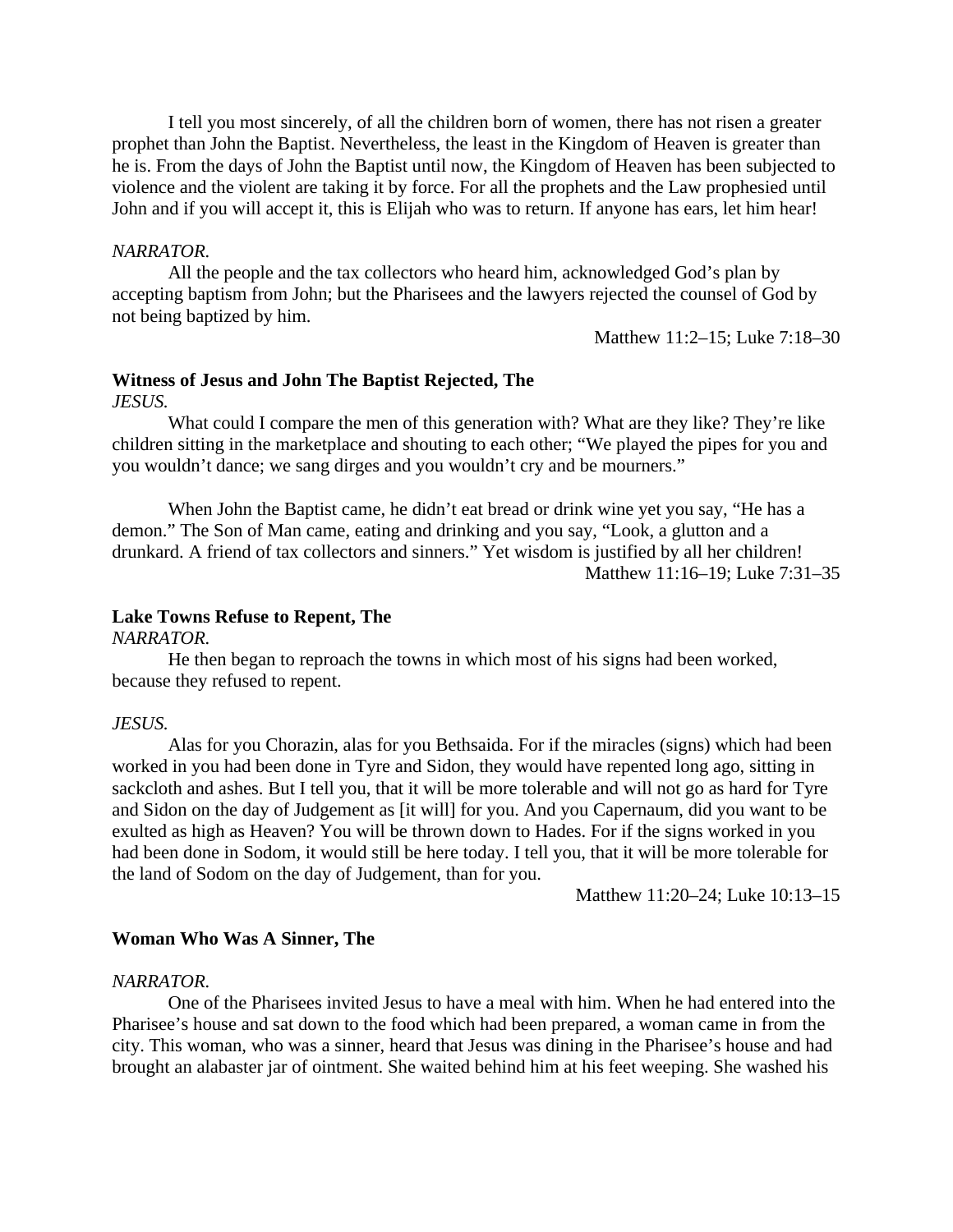feet with her tears and wiped them with her hair and kissed them and anointed them with the ointment. When the Pharisee, who had invited him saw this, he said to himself:

# *PHARISEE.*

If this man were a prophet, he would have known who this woman is that's touching him and what kind of woman she is, for she is a sinner.

# *JESUS.*

Simon, I have something to say to you.

# *SIMON.*

Master, go on.

# *JESUS.*

There was once a creditor who had two people who owed him money. The one owed him five hundred denarii and the other one, fifty. When they were unable to pay, he forgave both of them. Tell me therefore, which of them will love him more?

# *SIMON.*

I suppose, the one he had forgiven the most.

# *JESUS.*

Your conclusion is right.

# *NARRATOR.*

Turning to the woman, he said to Simon:

# *JESUS.*

Do you see this woman? I came into your house and you didn't give me water for my feet, but she has washed my feet with her tears and wiped them with the hairs of her head. You didn't give me a kiss, but this woman since the time I came in has not ceased to kiss my feet. You didn't anoint my head with oil, but this woman has anointed my feet with ointment. For this reason I tell you her sins, which have been many, are forgiven because she has shown much love. But to the one whom little is forgiven, the same one loves little. Your sins are forgiven.

# *NARRATOR.*

Those who were with him at the meal began to say within themselves:

# *PEOPLE.*

Who is this man that also forgives sins?

# *JESUS.* [To the woman]

Your faith has saved you, go in peace.

Luke 7:36–50

# **Woman Who Accompanied Jesus, The**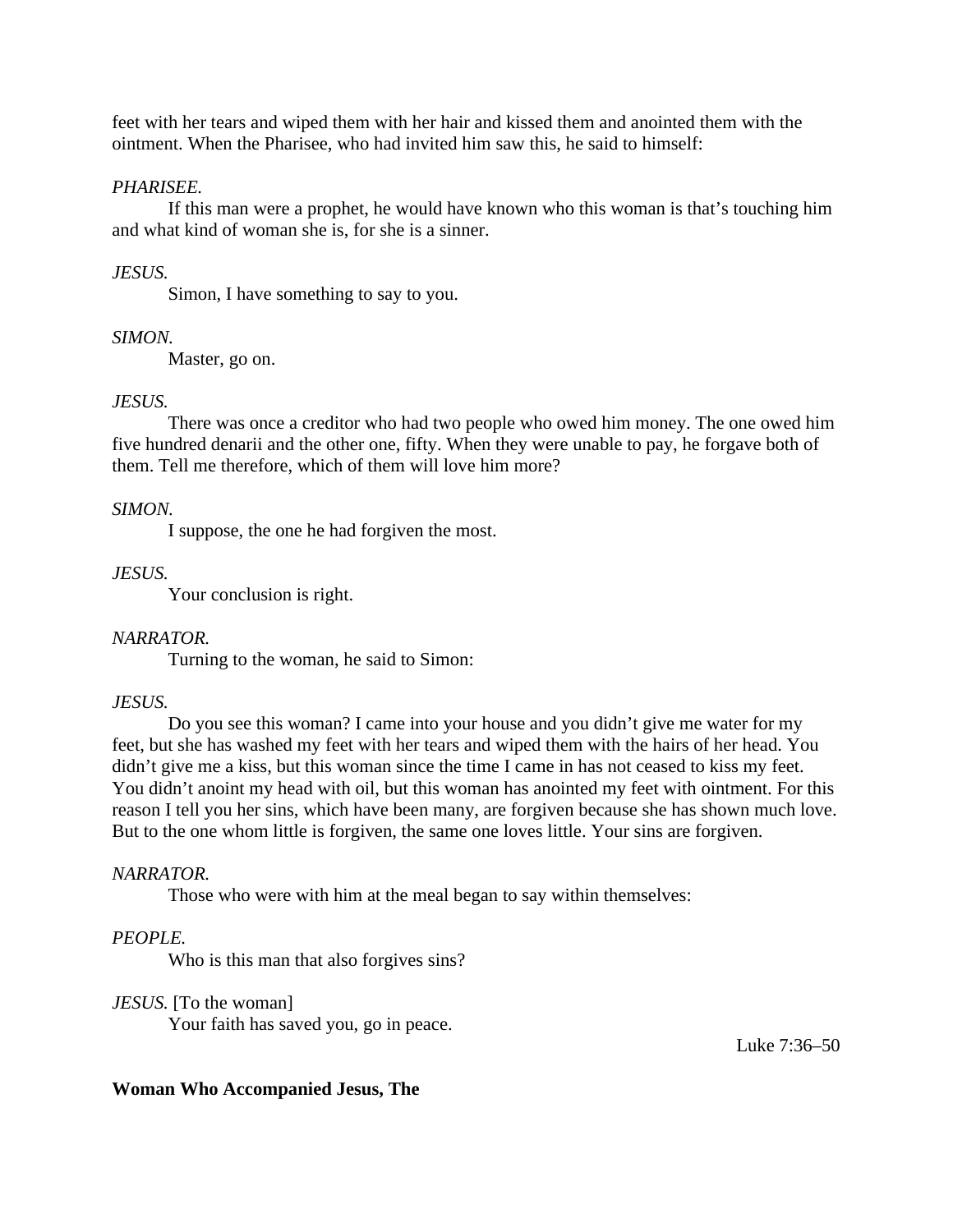### *NARRATOR.*

Now after this, he went throughout every town and village, preaching and proclaiming the Good News of the Kingdom of God. The twelve were with him along with certain woman who had been healed of evil spirits and diseases, Mary, surnamed Magdalene, from whom seven demons had gone out; Joanna, the wife of Chuza, Herod's steward; Susanna and several others, these provided for him out of their own resources.

Luke 8:1–3

## **Concern of Jesus' Relatives, The**

#### *NARRATOR.*

He went home again and once more such a large crowd came together that they couldn't even have a meal. When his relatives heard of this they set out to take charge of him, for they had said:

# *RELATIVES.*

He's out of his mind!

# *NARRATOR.*

Now the Scribes who had come down from Jerusalem were saying; "He has Beelzebub in him and it is by the prince of devils that he casts the devils out." Calling the Scribes to him, he spoke to them in parables:

### *JESUS.*

How can Satan cast out Satan? If a kingdom is divided against itself, that kingdom cannot stand. If a household is divided against itself, that household cannot stand. And if Satan rises up against himself and is divided. He cannot stand, it is the end of him. No one can make his way into a strong man's house and pillage his property unless he has first tied the strong man up. Only then can the man's house be pillaged. I tell you most sincerely, all of men's sins will be forgiven along with whatever blasphemies they might say. But the person who blasphemes against the Holy Spirit will never gain forgiveness and is in danger of eternal damnation.

### *NARRATOR.*

He said this because they were saying; "He has an unclean spirit."

Mark 3:20–30

### **Brothers and Mother of Jesus, The**

### *NARRATOR.*

While he was still speaking to the people, his mother and brothers came looking for him. On their arrival they were unable to get to him because of the crowd. Standing outside, they sent a message to him asking to see him. One of the people in the crowd that was sitting around him said to Jesus:

### *PERSON IN THE CROWD.*

Your mother and brothers are outside and they want to talk to you.

### *NARRATOR.*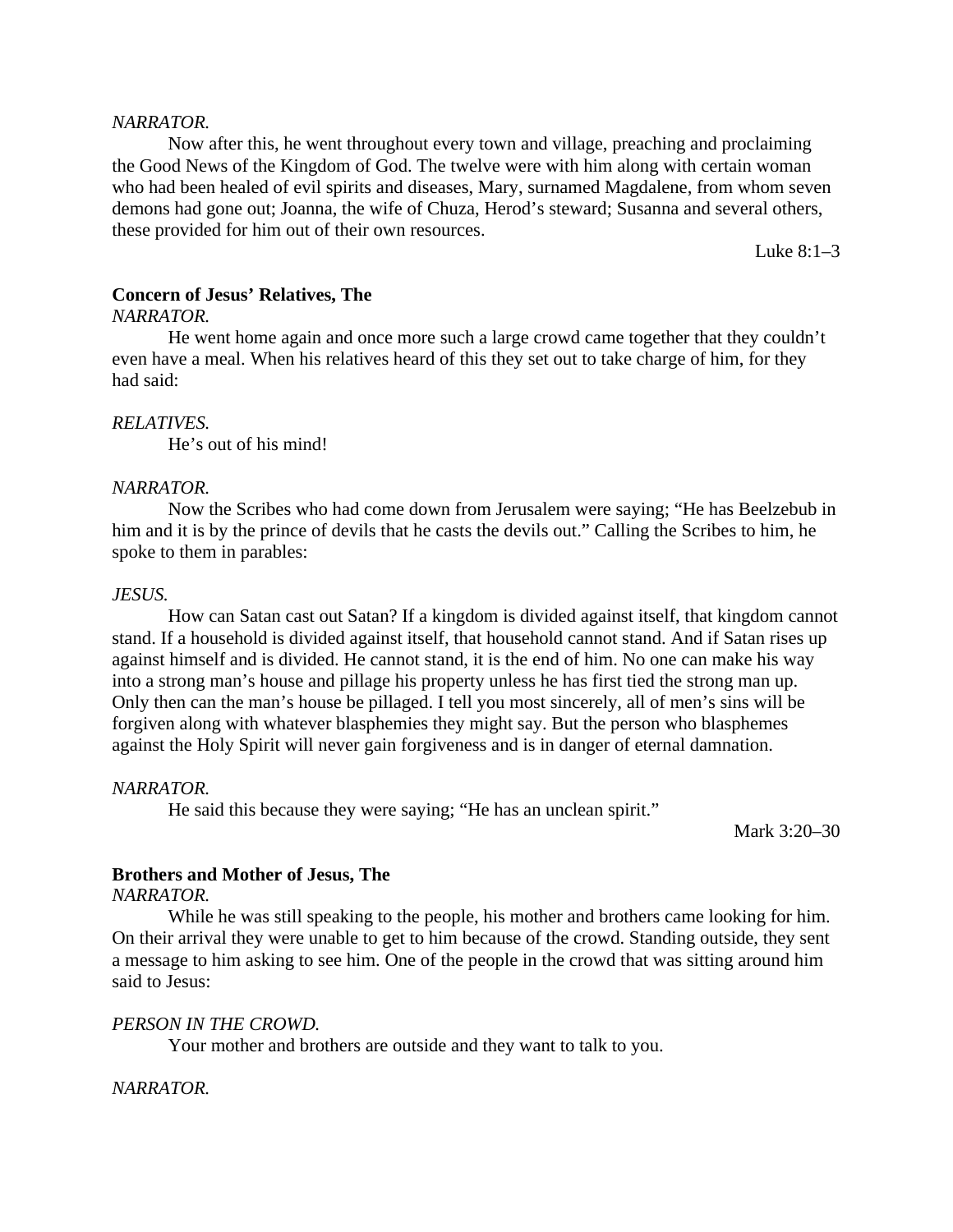He looked around at the people who were gathered about him and stretching his hand out towards his disciples he said:

#### *JESUS.*

Behold, my mother and my brothers. My mother and my brothers are these which hear the word of God and do it. Anyone, who will do the will of my Father who is in heaven, this same one is my brother and my sister and mother.

Matthew 12:46–50; Mark 3:31–35; Luke 8:19–21

# **Parable of the Sower**

#### *NARRATOR.*

The same day, Jesus left the house and sat by the lakeside and again, he began to teach there. A large crowd was gathering and people from every city were finding there way to Him. But such a great number of people gathered around Him, that he got into a boat that was on the lake and sat there. The whole crowd stood on the shore by the waters edge and he taught them many things in parables. In the course of his teaching he said to them:

# *JESUS.*

Listen! A sower went out to sow his seed and it occurred that as he sowed, some seed fell by the side of the path and it was trampled on and the birds of the air came and ate it up. Some seed fell on rocky ground, where there was no depth of earth and not much soil. The seed immediately started to sprout. When the sun came up, the seed was scorched and withered away because it lacked moisture having no root. Some fell among thorns and the thorns sprang up with the seed and choked them and the seed yielded no fruit. But other seeds fell on good soil and did yield fruit that sprang up and increased and brought forth some hundred fold, some sixty fold, some thirty fold.

#### *NARRATOR.*

When he had said these things he cried:

### *JESUS.*

Whoever has ears to hear, let him hear.

### *NARRATOR.*

When he was alone, the Twelve along with the others who were about him in his entourage came to him and asked:

#### *DISCIPLES.*

Why do you speak to them in parables? ...What does this parable mean?

#### *JESUS.*

Because, it is given to you to know the mysteries of the Kingdom of Heaven, but to them it is not given. The secrets of the Kingdom of God are revealed to you, but to those on the outside all things are shown in parables. That seeing, they may see and not perceive and hearing, they may hear and not understand. Lest at anytime they might be converted and their sins should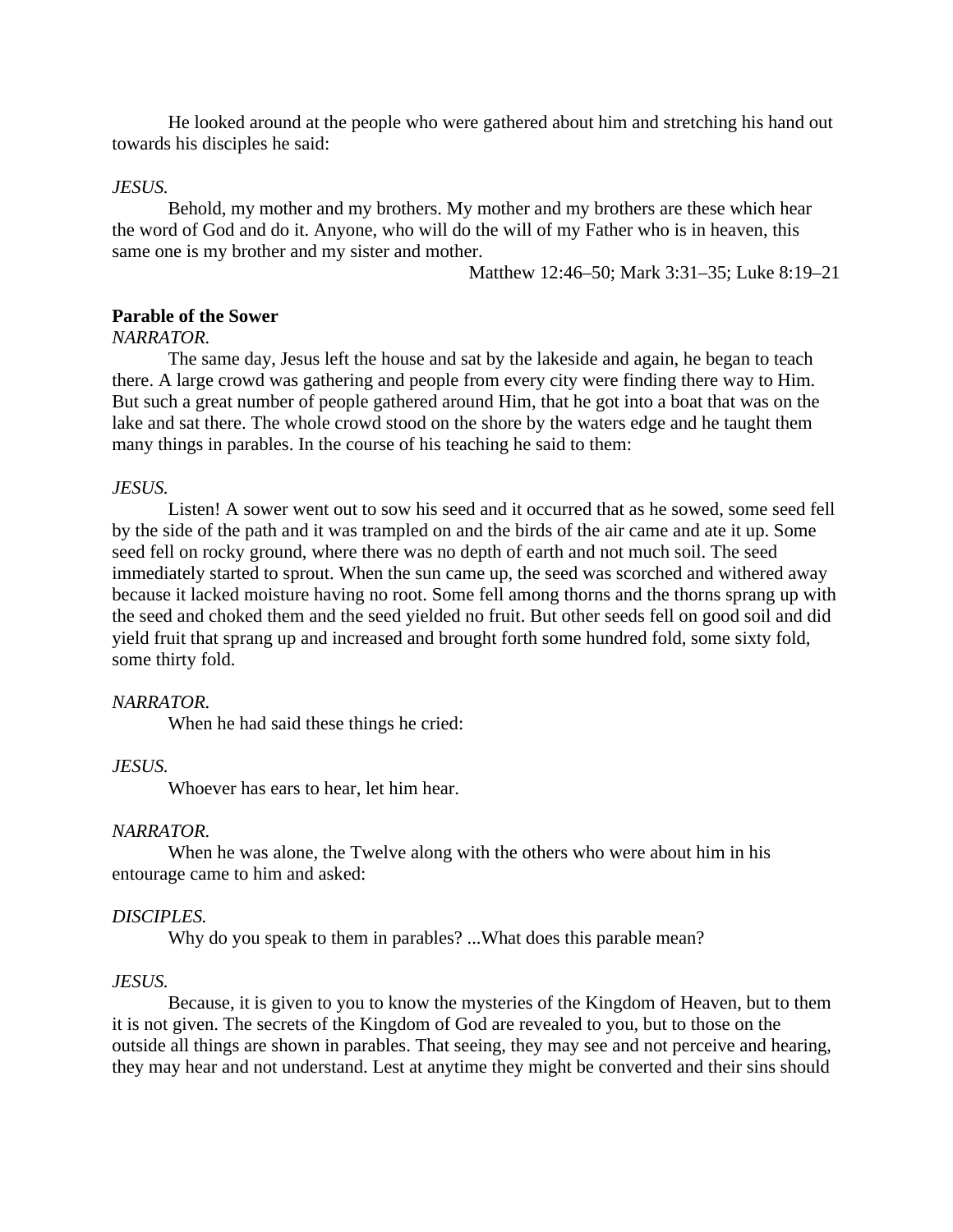be forgiven them. For anyone who has, to him more will be given and he will have more abundance. But from anyone who does not have, even what he has will be taken away. Therefore, I speak to them in parables, because they see without seeing and hear without hearing, neither do they understand. And in them the prophecy of Isaiah is being fulfilled which says:

*"By hearing, you will hear, but will not understand. And seeing, you will see, but will not perceive. For the heart of this nation (people) has grown callous. Their ears are dull of hearing and they have shut their eyes. For fear they should see with their eyes, hear with their ears and understand with their heart and be converted and I should heal them."* – Isaiah 6:9-10

But happy are your eyes, because they see and your ears, because they hear. I tell you most sincerely, many prophets and holy men desired (longed) to see those things which you see and never saw it; to hear those things which you hear and never heard it.

#### *NARRATOR.*

He said to them:

#### *JESUS.*

Don't you understand this parable? How then will you understand any of the parables? You, therefore, hear the parable of the sower. This then, is the explanation of the parable:

The seed is the Word of God, the sower is sowing the Word. Those by the edge of the path where the Word is sown are the ones who hear the Word. When a person has heard the Word of the Kingdom and does not understand it, the wicked one; the devil, Satan, comes immediately and carries off the Word that was sown in his heart, in the eventuality that they should believe and be saved. This is the man who received the seed by the edge of the path.

Similarly, those who receive the seed on rocky ground are people who, when they first hear the Word, immediately receive it with joy, but they have no root in them, they do not last. They believe for a while, but let some trial come or some persecution on account of the Word and they fall away at once and give up.

Then there are people who received the seed among thorns. These have heard the Word, but as they go on way, the worries of this world, the lure (deceitfulness) of riches and pleasures of this life come in and choke the Word and it produces and brings no fruit to maturity, the person becomes unfruitful.

And there are those who have received the seed in rich soil. They are the ones who hear the Word, understand it and accept it. They, which in an honest and good heart, having heard the Word, keep it and bear fruit and produce some a hundredfold, some sixty, some thirty through their perseverance.

Matthew 13:1–23, Mark 4:1–20, Luke 8:4–15

**Parable of the Wheat and the Darnel** *NARRATOR.*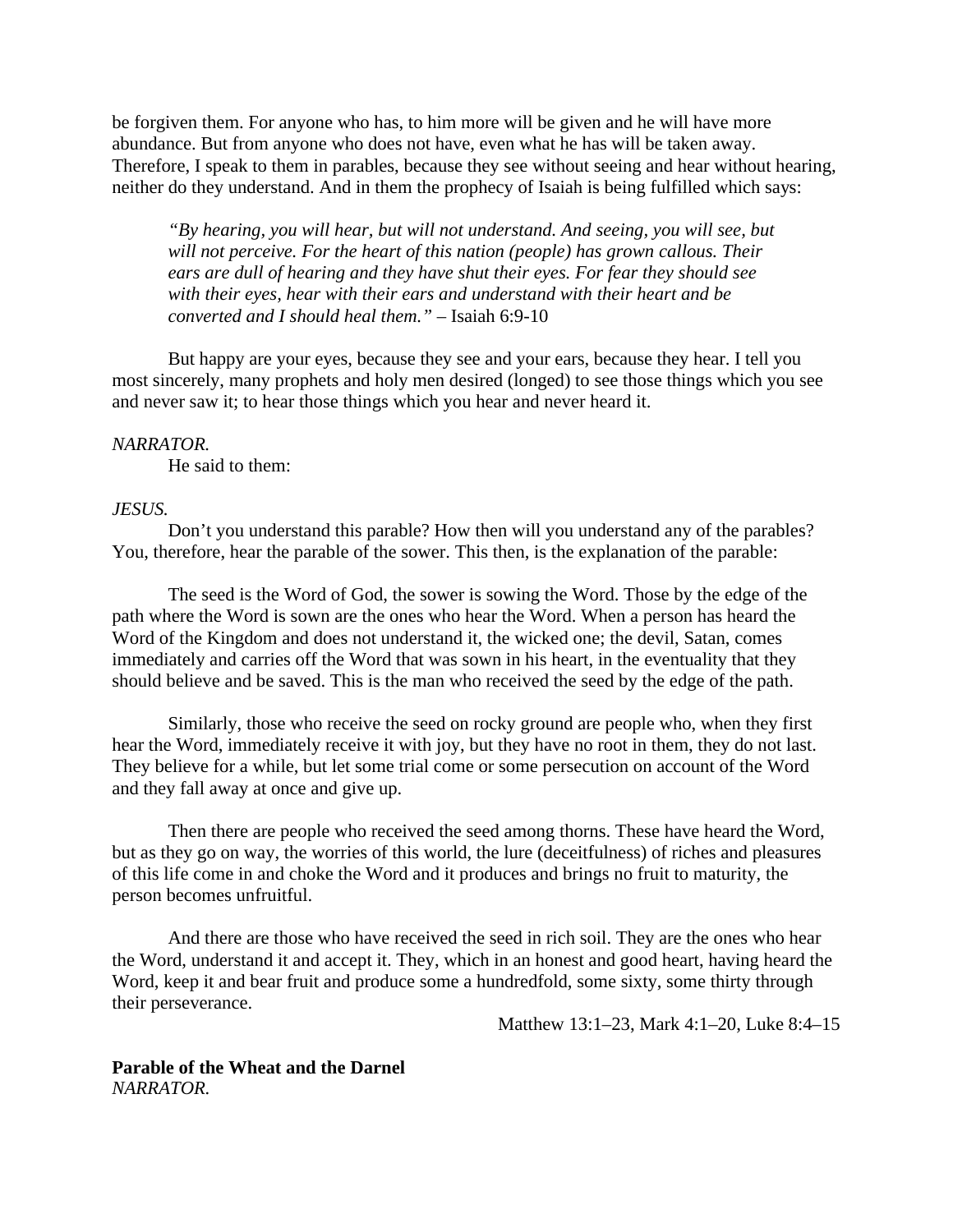He put another parable before them and said:

#### *JESUS.*

The Kingdom of Heaven may be compared to a man who sowed good seed in his field. But, while everyone slept, his enemy came and sowed false grain; darnel; (a weedy rye grass), among the wheat and made off. When the blade of the wheat sprung up, ripened and brought forth fruit, the darnel appeared also. The servants of the owner went to him and said; "Sir, didn't you sow good seed in your field? Where did the darnel come from then?" He said to them, "An enemy has done this." The said to him; "Do you want us to weed it out?" But he said; "No, because while you are weeding out the darnel, you might also uproot the wheat with it. Let them both grow together until the harvest. Then at the time of the harvest I will say to the reapers, 'First collect the darnel and tie them in bundles to burn them, then gather the wheat into my barn.'"

Matthew 13:24–30

# **Parable of the Mustard Seed**

*NARRATOR.*

He put another parable before them:

#### *JESUS.*

What can we say the Kingdom of God is like or with what comparison shall we compare it? The Kingdom of Heaven is like a mustard seed which a man took and sowed in his field (threw into his garden–LK). The mustard seed, which at the time of its sowing in the soil is the smallest of all the seeds on earth. Yet, once it is sown, it grows into the biggest among the herbs and becomes a tree. It puts forth great branches so that the birds of the air come and shelter in its branches and its shade.

Matthew 13:31,32; Mark 4:30–32; Luke 13:18,19

#### **Parable of the Yeast**

*NARRATOR.*

He told them another parable:

#### *JESUS.*

With what shall I compare the Kingdom of God with? The Kingdom of Heaven is like yeast, which a woman mixed in with three measures of flour until it was leavened throughout. Matthew 13:33; Luke 13:20,21

### **More Parables of the Kingdom**

*NARRATOR.*

He also said to them:

#### *JESUS.*

No one, when he has lighted a candle, covers it with a bowl. Is a candle brought in only to be put under a measuring basket or under a bed? No, wouldn't he surely place the candle in a lamp stand so that the people who come in may see the light. For there is nothing secret which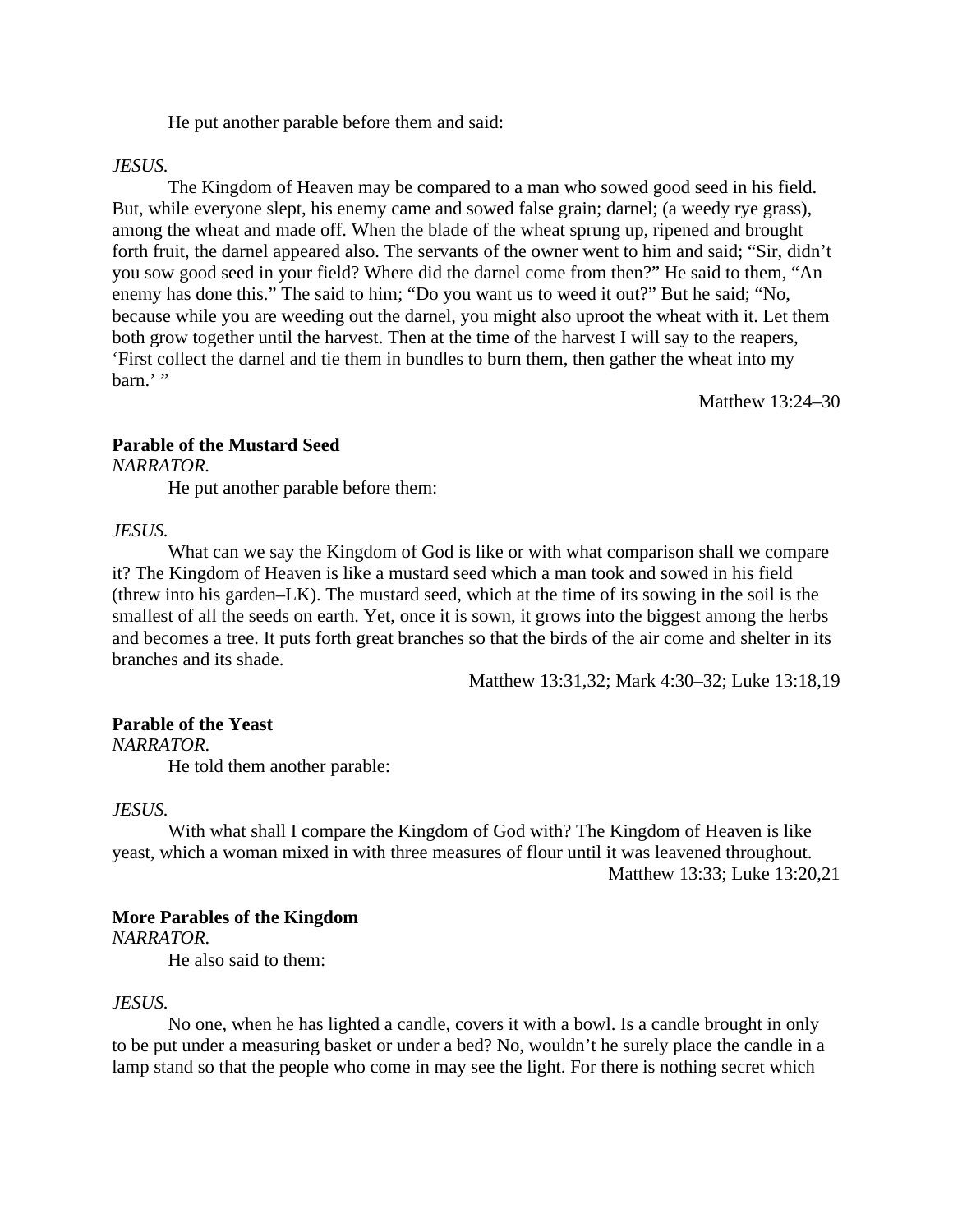will not be made known and brought to light. And nothing hidden, that will not be made clear and disclosed.

# *NARRATOR.*

He also said to them:

# *JESUS.*

Pay serious attention to what you are hearing; because the same measure you use in measuring out will be the same measure used in measuring to you. Take care how you hear; for to those of you who hear, more will be given. For the man who has, to him more will be given and from the man who doesn't have, even what he appears to have will be taken away. If anyone has ears to hear, let him hear.

The Kingdom of God is like a man who throws seed into the ground, night and day, whether he is asleep or awake, the seed is sprouting and growing and he doesn't know how. For the earth brings forth fruit of herself, first the blade, then the ear and after that, then the full corn in the ear. And when the crop is ready, he immediately puts in the sickle, because the harvest has arrived.

## *NARRATOR.*

All these things Jesus spoke to the crowds in parables. He would never speak to them except in parables in order that it might be fulfilled which was spoken by the prophet saying:

*"I will open my mouth in parables. I will speak things which have been kept secret since the foundation of the world."* – Psalm 78:2 Matthew 13:34–35; Mark 4:21–29; Luke 8:16–18

# **Explanation of the Parable of the Wheat and the Darnel**

### *NARRATOR.*

Jesus then sent the crowds away and went into the house. His disciples came to him and said:

# *DISCIPLES.*

Explain to us the meaning of the parable of the darnel in the field.

# *NARRATOR.*

He answered and said to them:

### *JESUS.*

The sower of the good seed is the Son of Man. The field is the world, the good seed are the children of the Kingdom and the false grain, the darnel, are the children of the evil one. The enemy who sowed them is the devil, the harvest is the end of the age and the reapers are the angels. Just as the darnel is gathered up and burned in the fire, so it will be at the end of the age. The Son of man will send out his angels and they will gather out of his kingdom all the snares that are set (all things that offend–KJ) and those who practice iniquity and throw them into a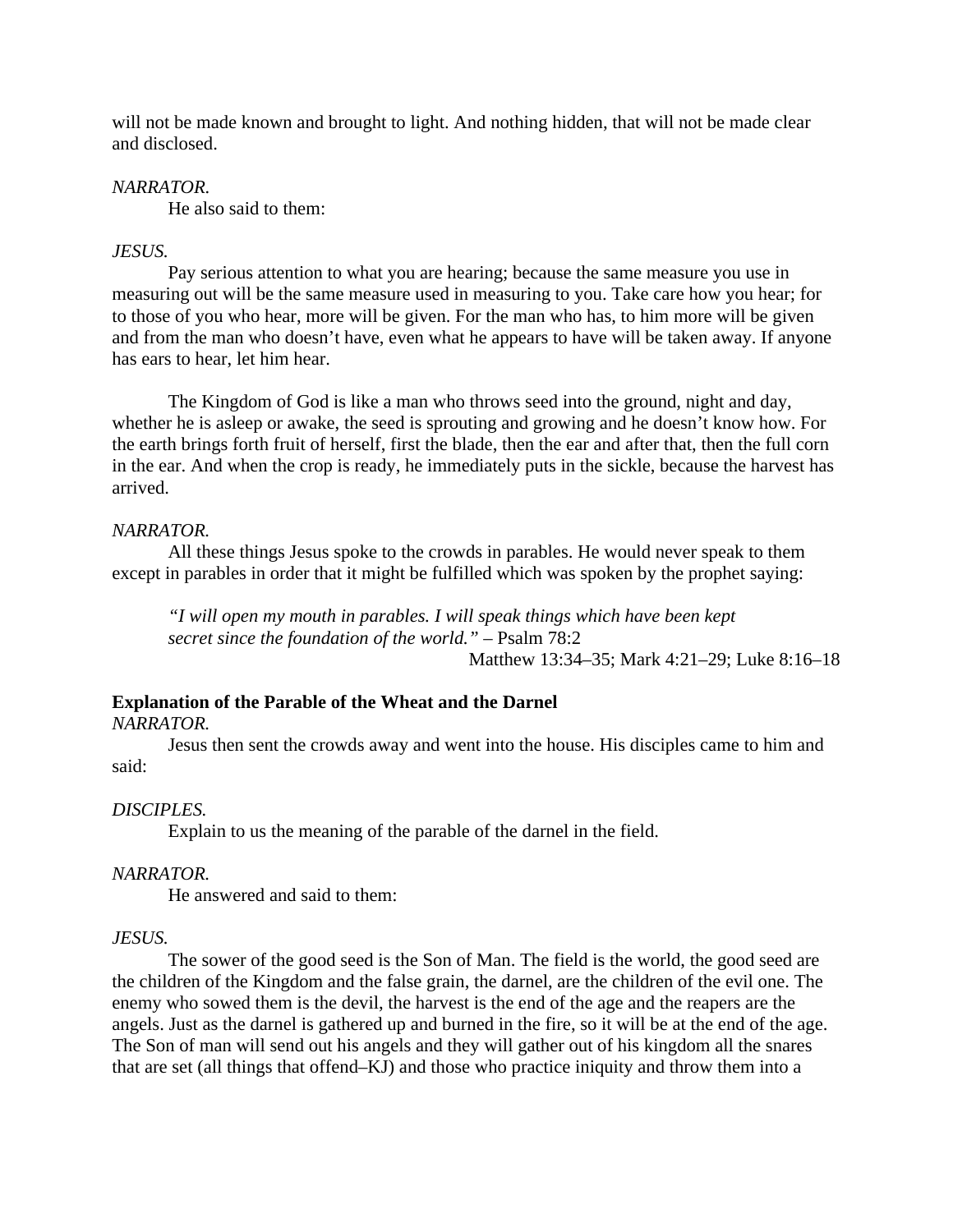blazing furnace where there will be wailing and grinding of teeth. Then the righteous will then shine like the sun in the Kingdom of their Father. Anyone who has ears to hear, let him hear. Matthew 13:36–43

# **Further Comparisons of the Kingdom**

### *NARRATOR.*

Additionally, the Kingdom of Heaven could be compared to a treasure hidden in a field. When a man found it, he hides it again and because of the happiness he has in finding the treasure, he goes off and sells everything he owns and buys the field.

Again, the Kingdom of Heaven could be compared to a merchant looking for fine pearls. The merchant when he had found one pearl of great value, went off and sold everything he owned and brought it.

The Kingdom of Heaven could also be compared to a net that was cast into the sea and netted in its' haul every kind of fish. When the net was full, the fisherman hauled it ashore, sat down and separated the good into baskets and threw the bad away. This is how it will be at the end of the age. The angels will come forth and separate the wicked from among the just and throw them into the blazing furnace where there will be wailing and grinding of teeth. Have you understood all of these things?

# *DISCIPLES.*

Yes, Lord.

# *JESUS.*

Therefore, every scribe who is instructed about the Kingdom of Heaven could be compared to a man who is a householder who brings out of his storeroom things both new and old.

# *NARRATOR.*

With many parables like these he spoke the Word to them, as they were able to hear it. He would however, only speak to them in parables. But when they were alone, he explained (expounded) all things to his disciples. And it occurred, that when Jesus had finished these parables, he left from there.

Matthew 13:44–53...; Mark 4:33–34

# **Calming of the Storm, The**

*NARRATOR.*

With the coming evening that same day and Jesus seeing the great crowds that were all about him, gave orders to leave for the other side (to the east bank of Lake Tiberias).

# *JESUS.*

Let's cross over to the other side of the lake.

# *NARRATOR.*

One of the Scribes then came up to him: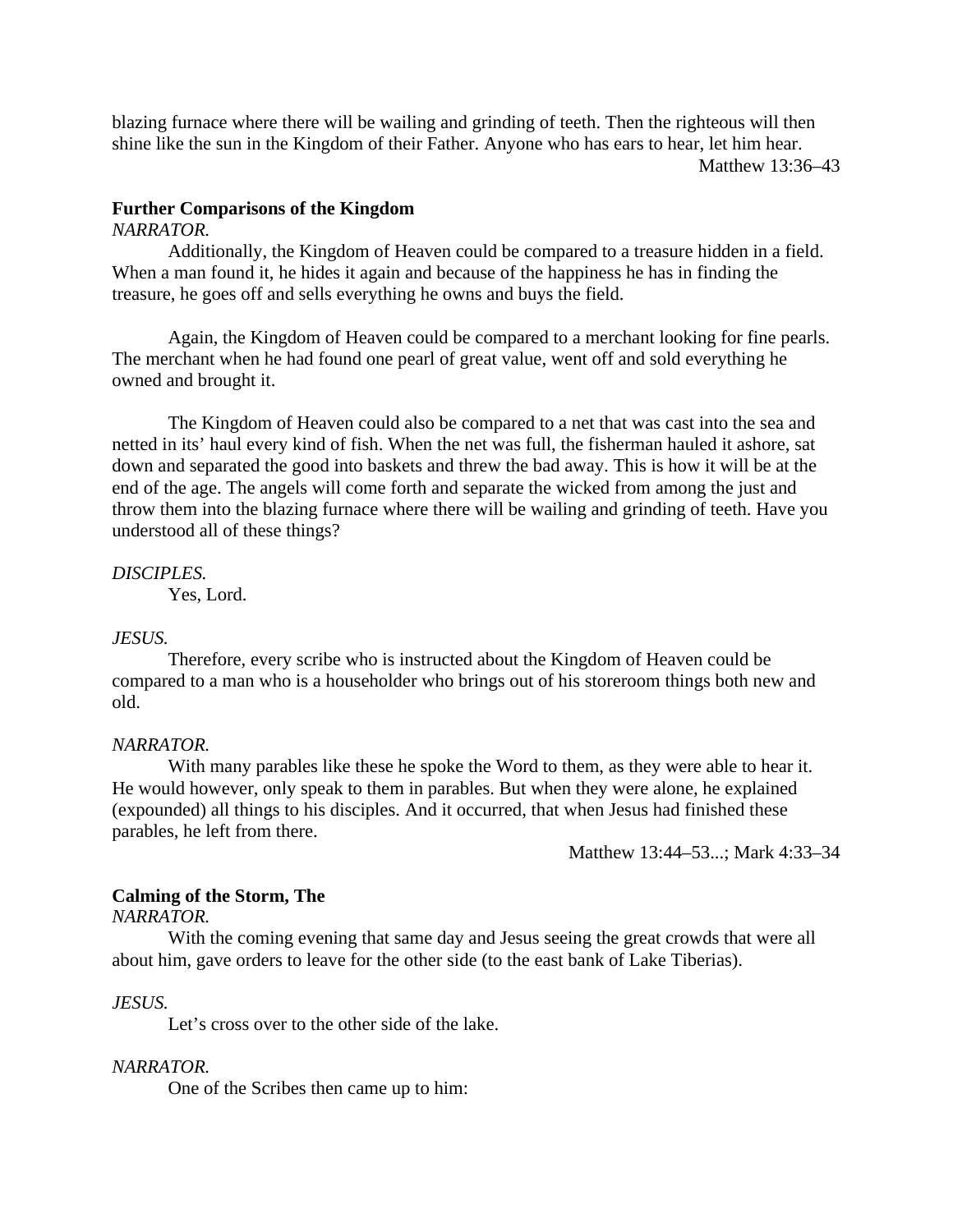### *SCRIBE.*

Master, I'll follow you wherever you go.

## *JESUS.*

The foxes have holes and the birds of the air have nests, but the Son of Man has nowhere to lay his head.

#### *NARRATOR.*

Another of his disciples said to him:

# *DISCIPLE.*

Lord, let me go and bury my father first.

#### *NARRATOR.*

When they had sent the crowds away, they took Jesus, just as he was, into the boat. They then put out to sea. There were also other little boats with them. As they sailed, Jesus fell asleep in the stern of the boat with his head on a cushion. Suddenly, a violent wind storm broke over the lake. The squall was so intense that the waves were breaking over and in the boat. They were in trouble! The boat was swamped and to the point of sinking. The disciples went to Jesus and woke him up:

#### *DISCIPLES.*

Master, master, we're going down! Don't you care that we're sinking? Save us Lord, we're sinking.

#### *JESUS.*

Why are you so scared, you men of little faith.

### *NARRATOR.*

He then stood up and rebuked the winds and said to the sea:

#### *JESUS.*

Peace, be still.

### *NARRATOR.*

The winds subsided and there was a great calm.

#### *JESUS.*

How is it that you do not have any faith? Where is your faith?

#### *NARRATOR.*

The men became exceedingly frightened and wondering, said to one another:

#### *DISCIPLES.*

What kind of a man is this? He orders even the winds and waves and they obey him.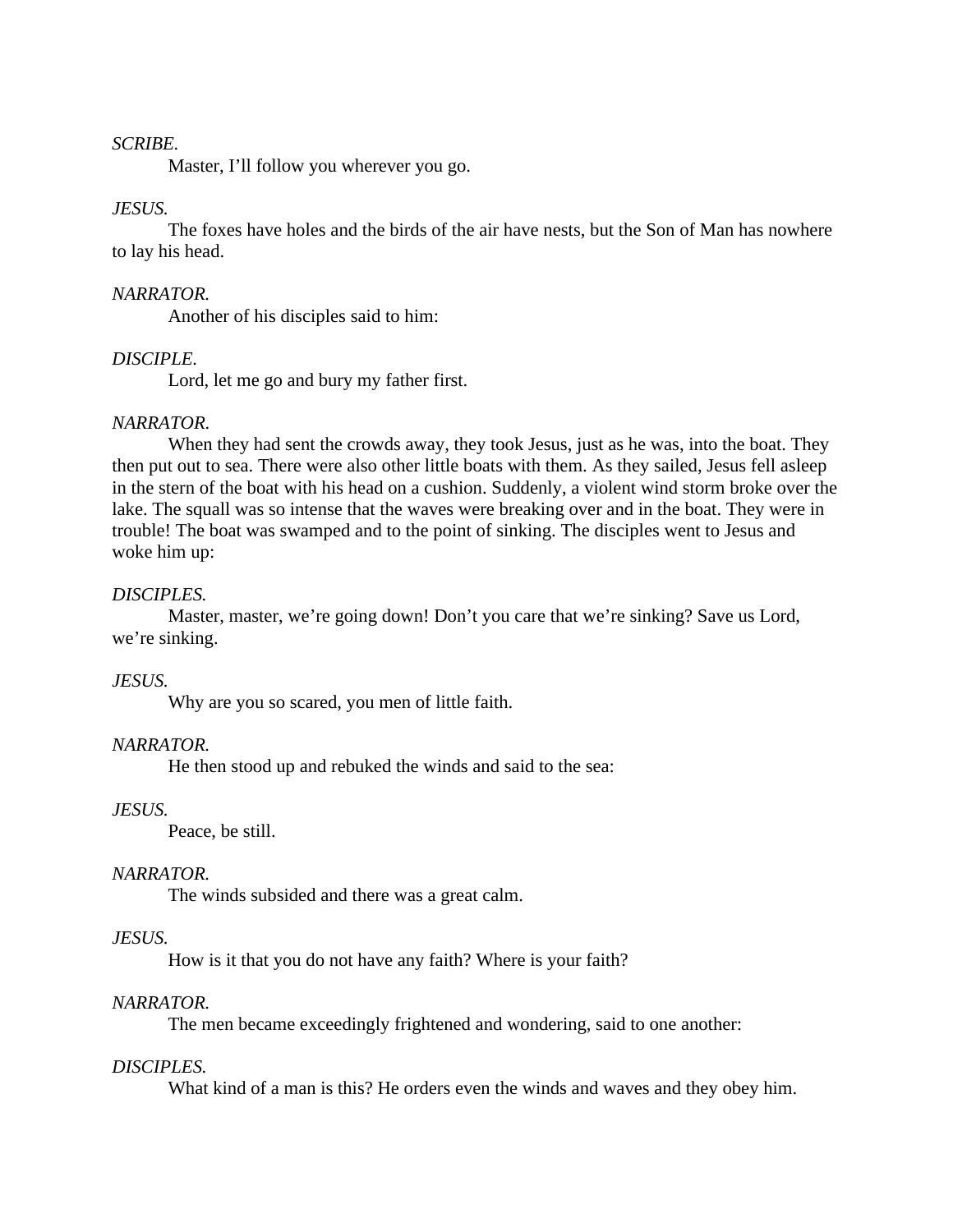Matthew 8:18–27; Mark 4:35–41; Luke 8:22–25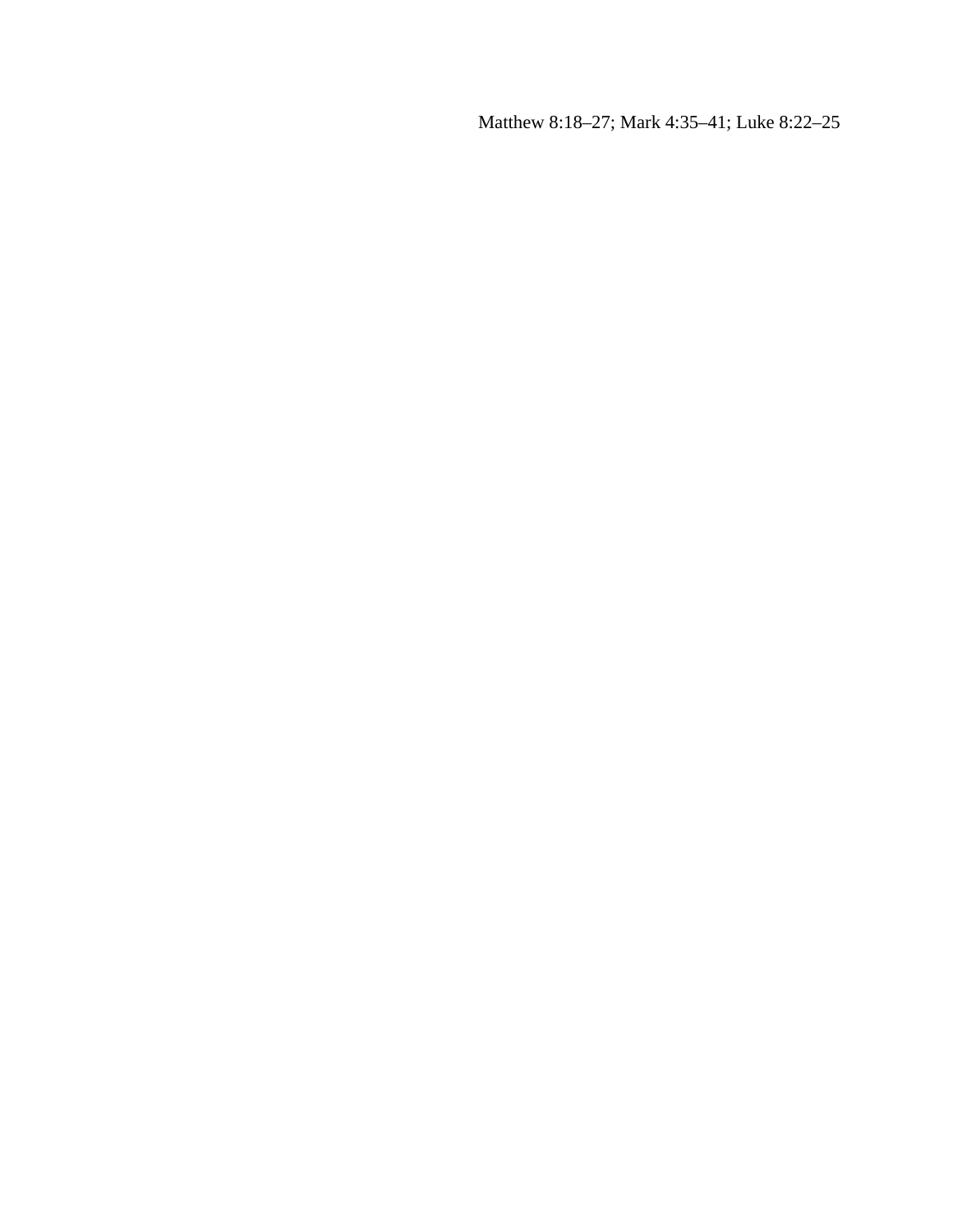# Chapter Seven

# **Jesus Casts Out Legion**

# *NARRATOR.*

They landed in the country of the Gerasenes (Gadarenes), which is on the other side of the lake opposite Galilee. No sooner had Jesus disembarked from the boat, then a man who had been possessed with demons for a long time came out of the tombs towards him. The man did not wear any clothes; did not live in a house, but in the tombs and was so fierce that no man could pass by that way. All the time, night and day, in the mountains and among the tombs he would howl and cut himself with stones. But when he saw Jesus from a distance he cried out, ran up to him and fell down before his feet in homage. Shouting at the top of his lungs he cried:

# *MAN.*

What do you want with us, Jesus, Son of the Most High God? Have you come here to torture us before the time? I beg you, don't torture me...swear by God that you won't torture me!

## *NARRATOR.*

For Jesus had ordered the unclean spirit to come out of the man. Many times, the unclean spirit would possess the man and he would have to be restrained with chains and foot shackles. But no man could restrain or tame him; no, not even with chains. He would always snap the chains and break in pieces the bands that bound his feet and the devil would drive him out into the wilderness. Jesus asked him:

# *JESUS.*

What is your name?

# *MAN.*

My name is Legion, because there are many of us.

# *NARRATOR.*

Many demons had gone into the man and they pleaded with Jesus not to send them away, out of the territory or order them to depart into the bottomless pit, the Abyss. Now on the mountainside, some distance away, was a large herd of pigs feeding. The demons pleaded with Jesus:

### *MAN.*

If you cast us out, let us go away into the herd of pigs...send us to the pigs so that we can enter into them.

# *JESUS.*

Go!

### *NARRATOR.*

Jesus, immediately permitted them and the demons came out of the man and entered into the herd of pigs. At that, the whole herd of pigs, which numbered about two–thousand, ran violently down the cliff, into the lake and drowned in the water.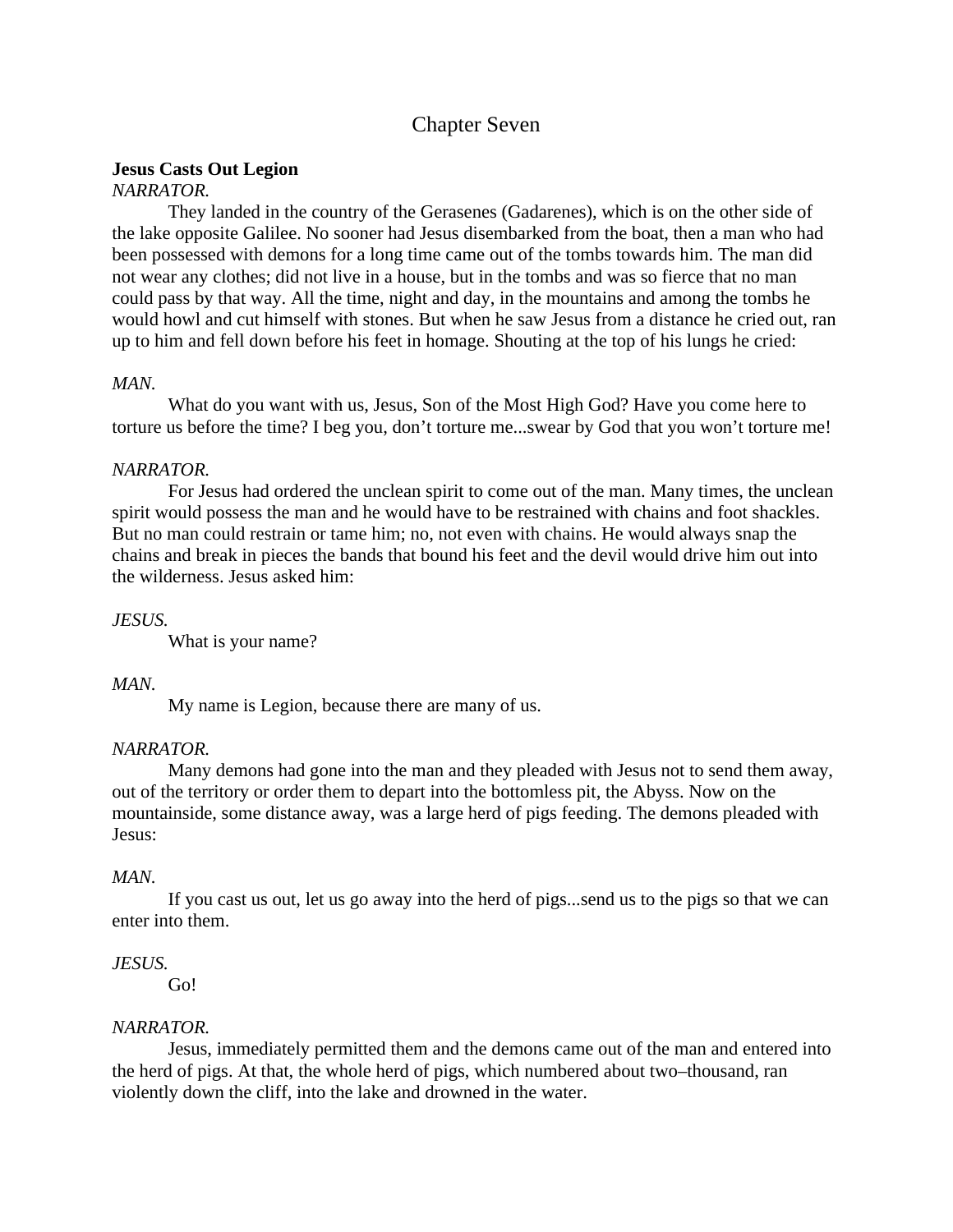When the men who kept and fed the herd of pigs saw what had happened, they ran off and made for the town. In the town and in the surrounding territory, the men related the events that had occurred and told everything, including what had happened to the man possessed of the demons. The people who heard the story, the whole town, went out to meet Jesus and to see what really happened. When the people came to Jesus, they found the man who had been possessed with the demon and had the Legion, sitting at the feet of Jesus, clothed and in his right mind. They were afraid. The man who had been eyewitnesses of the events told them how the man who had been possessed by the demons came to be healed and what had happened to the pigs. The whole population of the Gadarene territory begged Jesus to leave them and depart from their coasts, because they were overcome with great fear. Jesus returned to the boat and was boarding, when the man who had been possessed by the demon, implored Jesus to permit him to stay with him. Jesus however, would not permit it, but sent him away saying:

#### *JESUS.*

Go home to your friends and your own house. Show and tell them about all the great things that God (the Lord) in his mercy has done for you.

## *NARRATOR.*

The man departed and began to publish throughout the whole town and the Decapolis all that Jesus had done for him and everyone marveled. Jesus left and crossed back to the other side of the lake.

Matthew 8:28–34; Mark 5:1–20; Luke 8:26–39

### **Woman who Touches Jesus' Cloak and The Daughter of Jairus, The** *NARRATOR.*

When Jesus had crossed in the boat to the other side, the people welcomed his return, for they had all been waiting for him. Many people gathered around him and he stayed by the lake side. Now a man named Jairus, who was an official of the Synagogue, came up and seeing Jesus, fell at his feet and bowing low in front of him, earnestly pleaded with him to come to his house. For Jairus had only one daughter, about twelve years old and she lay dying.

#### *JAIRUS.*

My little daughter is lying at the point of death. Please, I beg you, come and lay your hands on her so that she can be healed and live.

#### *NARRATOR.*

Jesus got up and with his disciples and a large crowd of people following him, proceeded to the house of Jairus. But as Jesus went, the multitude pressed in all around, crowding him on all sides. Now there was a certain woman who had been afflicted with a flow of blood for twelve years. She had undergone extensive and painful treatment at the hands of various doctors and had spent all her living and all that she had without any improvement. She could not be cured by any of them, in fact, she was getting worse. She had heard about Jesus and coming in from behind him through the crowds, she went up and touched the hem of his garment. For she had said within herself: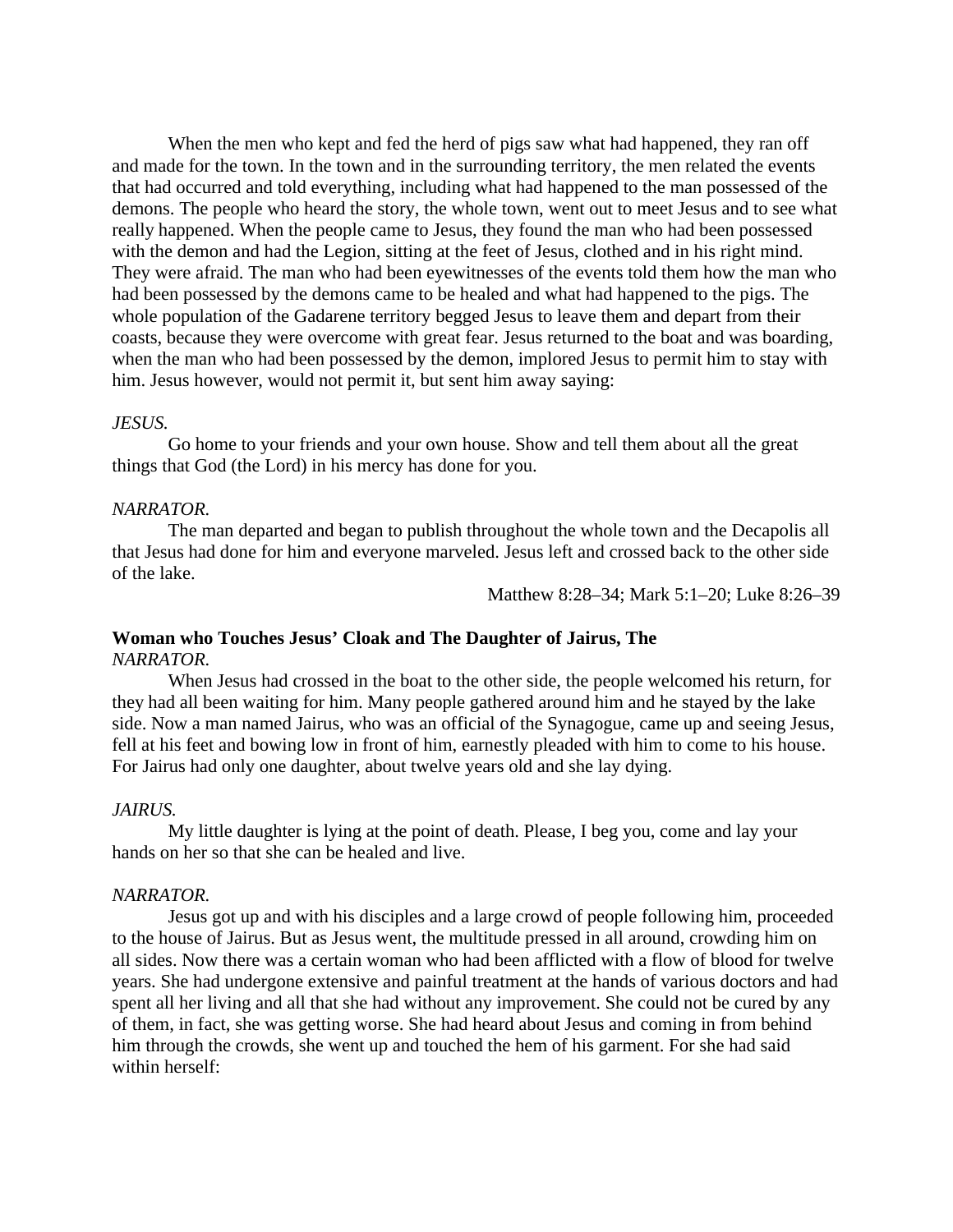## *WOMAN.*

If I could just touch his clothes, I would be healed.

## *NARRATOR.*

At once, the source of her bleeding dried up and stopped and she felt within her body that indeed she had been healed of that condition. Immediately, Jesus knowing within himself that power had gone out from him, turned around in the crowd and said:

## *JESUS.*

Who touched me...who touched my clothes?

## *NARRATOR.*

When everyone denied it, Peter and his companions said:

## *PETER/COMPANIONS:*

Master, you see how the crowds are hemming you in and crushing you. How can you say, "Who touched me?"

## *JESUS.*

Somebody has touched me, because I felt that power had gone out from me.

## *NARRATOR.*

Jesus continued to look around in order to see who had done it. The woman was frightened and was trembling because she knew what had happened in her and saw that she had not escaped notice. Trembling, she came forward and falling down before Jesus and in front of all the people, told him the whole truth and explained the reason she had touched him and how she was immediately healed. Jesus turned back and seeing her said:

### *JESUS.*

Daughter, have courage, your faith has made you whole. Go in peace and be free of your disease.

### *NARRATOR.*

From that hour, the woman was healed. While he was speaking, some people from Jairus' house arrived and coming up to Jairus said to him:

### *PEOPLE.*

Your daughter is dead! Why trouble the Master any further.

# *NARRATOR.*

But when Jesus heard what had been said, he answered him and said:

### *JESUS.*

Don't be afraid, only have faith and she will be made whole.

# *NARRATOR.*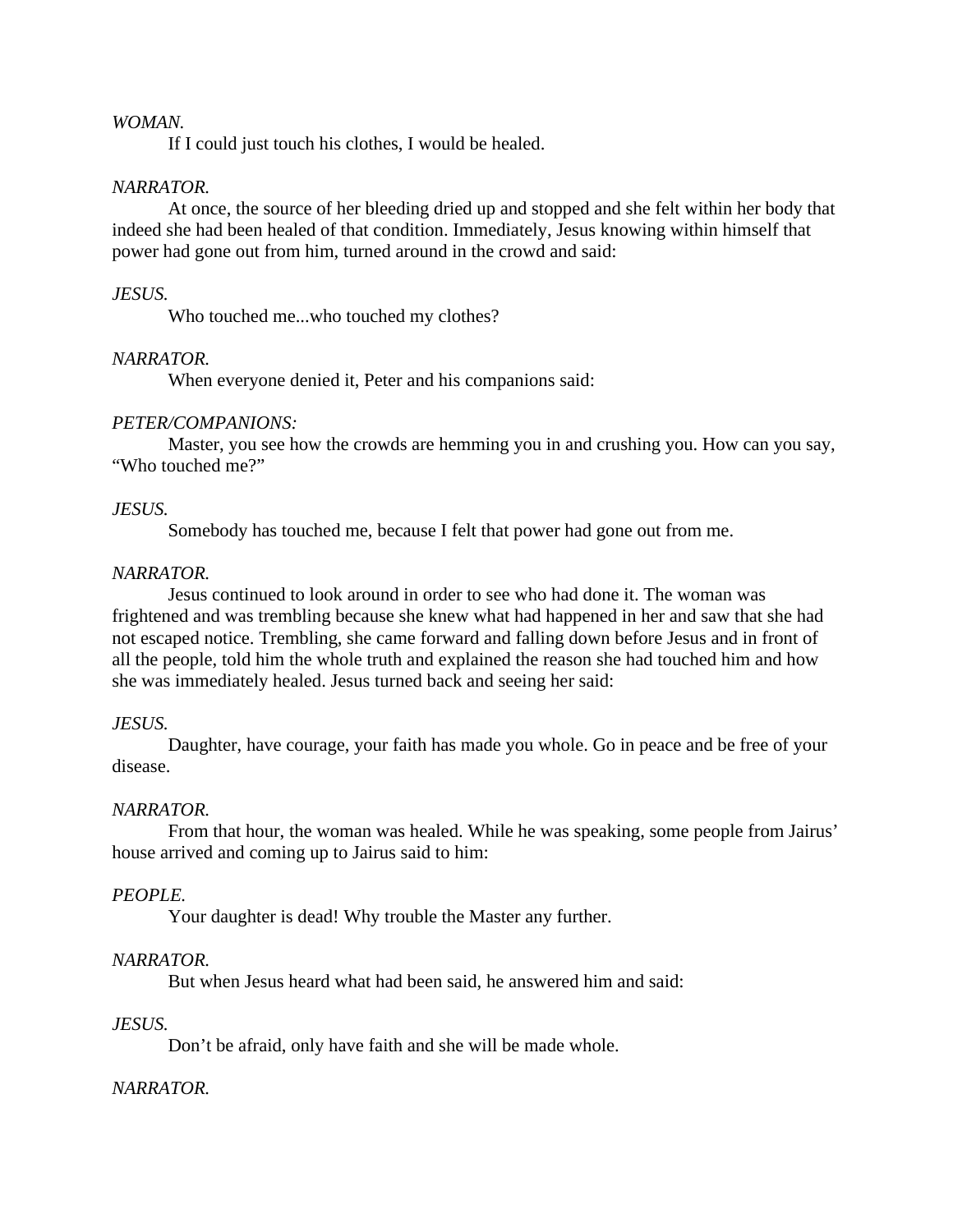Permitting no one except Peter, James and John, the brother of James to follow him, he came to Jairus' house. Going in and seeing all the commotion; the flute–players, people in unrestrained wailing, weeping and mourning for her, he said to them:

# *JESUS.*

Why all the commotion and weeping. Leave and don't weep, for the little girl isn't dead, but sleeping.

## *NARRATOR.*

They laughed at him and ridiculed him because they knew she was dead. When Jesus had put them all out, he took the father and mother of the little girl and his own companions into the place where the little girl was. He took her by the hand and calling, said to her:

## *JESUS.*

Tal–i–tha–cu–mi (Talitha Kum)

## *NARRATOR.*

Which in Aramaic means; "Little child, I tell you to get up." Her spirit returned and she immediately got up and walked, for she was twelve years old. Jesus then told them to give her something to eat. Her parents were overcome with astonishment and he ordered them strictly not to tell anyone or let anyone know about what had happened.

Matthew 9:18–26; Mark 5:21–43; Luke 8:40–56

# **Cure of the Blind Men**

### *NARRATOR.*

As Jesus went on his way from there, two blind men followed him shouting:

# *BLIND MEN.*

Son of David, take pity on us!

### *NARRATOR.*

When Jesus had gone into the house, the blind men came to him and Jesus said to them:

### *JESUS.*

Do you believe that I can do this?

### *BLIND MEN.*

Yes, Lord.

# *NARRATOR.*

He then touched their eyes saying:

### *JESUS.*

According to your faith, let it be done for you.

### *NARRATOR.*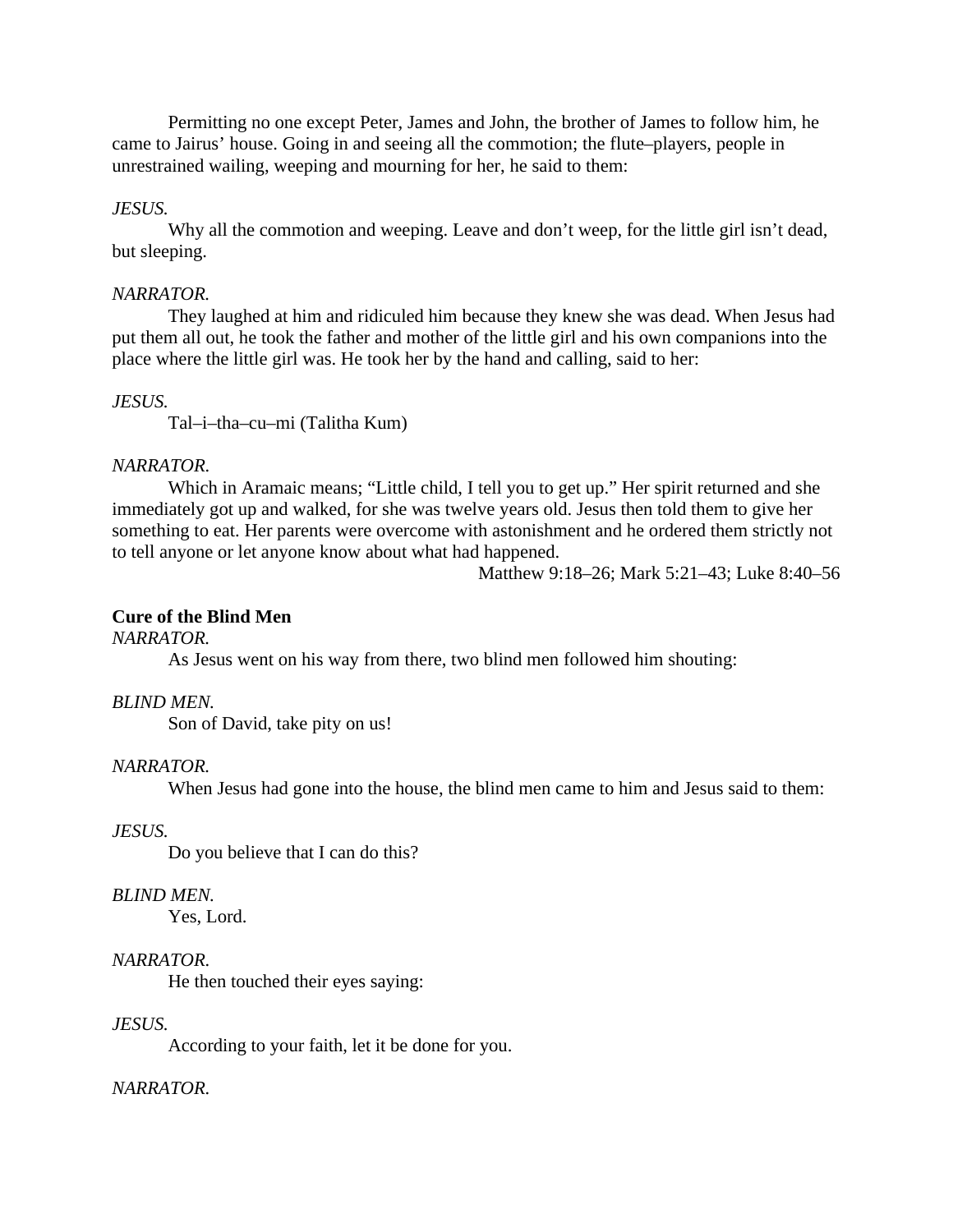Their sight returned and Jesus sternly warned them:

### *JESUS.*

Take care that no one knows about this?

### *NARRATOR.*

But the men, when they had left, talked about him all over the countryside.

Matthew 9:27–31

## **Cure of a Mute Possessed by a Demon**

#### *NARRATOR.*

As they were leaving, a man who was possessed by a demon and could not speak was brought to him. When the demon was cast out, the man who was dumb spoke and the crowds were amazed.

## *PEOPLE.*

Nothing like this has ever been seen in Israel.

### *NARRATOR.*

But the Pharisees said:

## *PHARISEES.*

He casts out demons through the prince of demons.

### *NARRATOR.*

Jesus went about all the towns and villages, teaching in their synagogues, preaching the Good News of the Kingdom and healing all kinds of diseases and sicknesses that were among the people. When he saw the crowds, he was moved with compassion for them because they fainted and were scattered abroad like sheep without a shepherd. He then said to his disciples:

### *JESUS.*

The harvest is indeed plentiful, but the laborers are few. Pray therefore, that the Lord of the harvest will send laborers into his harvest.

Matthew 9:32–38

### **Jesus Returns to Nazareth**

### *NARRATOR.*

He went out from there and proceeded to his home town [of Nazareth] with his disciples accompanying him. When the Sabbath day had arrived, he began teaching in the synagogue. He taught the people in the synagogue in such a way that most of them, when they heard him said:

### *PEOPLE.*

Where did this man get this wisdom from and these miracles...What's this wisdom that's been given him, that even miracles are performed by his hands...Isn't this the carpenter...Isn't this the carpenters son and his mother, the woman called Mary and his brothers; James, Joseph, Simon and Jude? His sisters also, aren't they all here with us?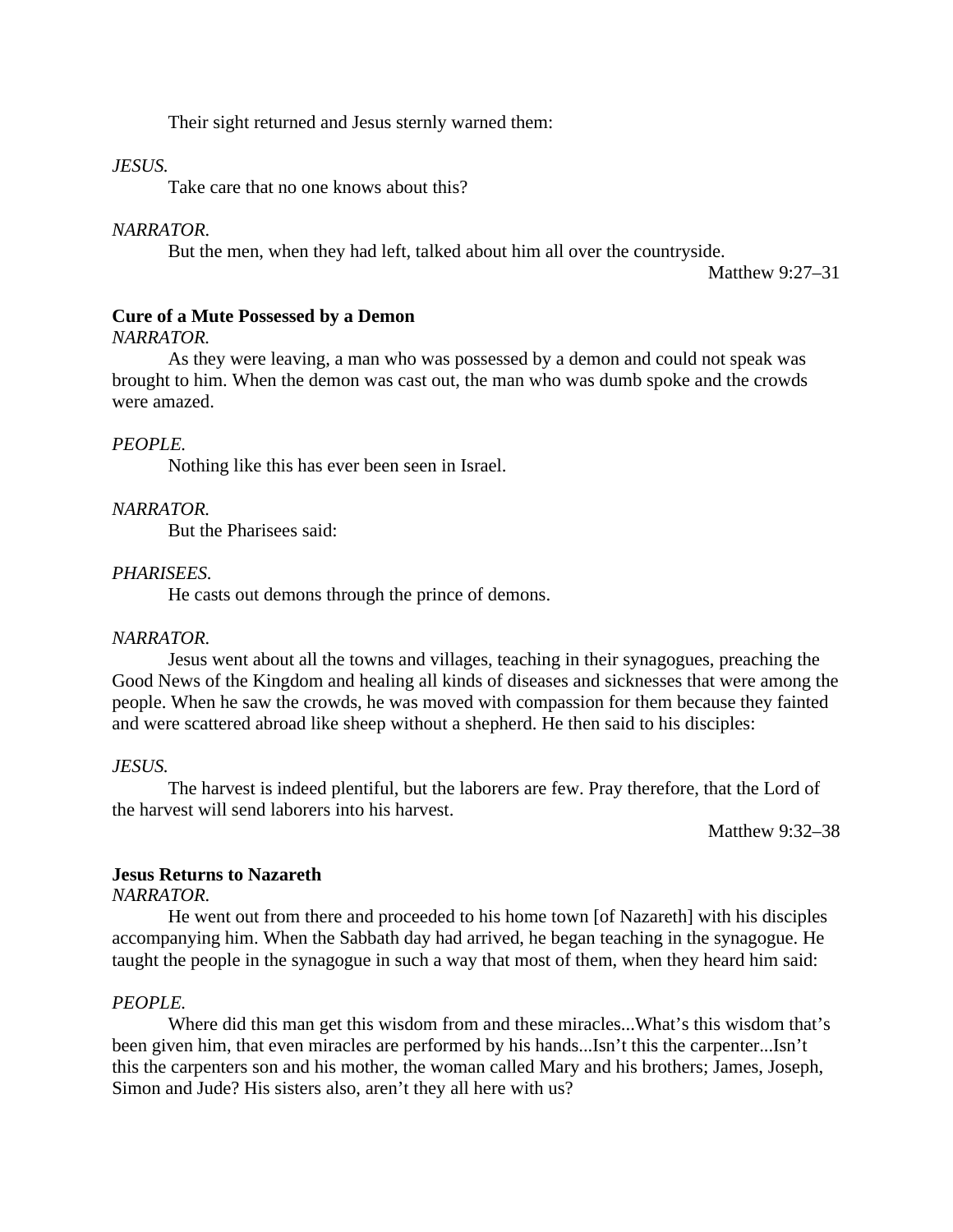#### *NARRATOR.*

But Jesus said to them:

### *JESUS.*

Only in his own country, among his relatives and in his own house is a prophet not honored.

#### *NARRATOR.*

He did not work many miracles there because of their lack of faith, although he did heal a few sick people by laying his hands on them. He was amazed at their lack of faith and made a tour round the villages and taught.

Matthew 13:...53–58; Mark 6:1–6

### **Twelve Are Sent Out, The**

### *NARRATOR.*

He then summoned the twelve to him and began to send them out in pairs, giving them power and authority to cure all kinds of diseases and over demons. These twelve Jesus sent out and instructed them:

### *JESUS.*

Do not turn your steps into pagan territory and do not enter any Samaritan city, but rather go to the lost sheep of the House of Israel. As you go, proclaim that the Kingdom of Heaven is at hand. Heal the sick, raise the dead, cleanse the lepers and cast out demons. Freely you have received, freely give.

Don't take anything for your journey except a staff and the sandals you wear. No leather pouch for food, no bread or money; no gold or silver, not even a few coppers for your purses. Don't carry spare sandals, staves or an extra tunic, because the workman is deserving of his keep.

Whatever city or village you go into, ask for someone who is deserving and stay there until you go and leave from that place. Whatever house you go into, stay there and from there, leave. As you enter his house; embrace it and if the house deserves it, let your peace descend upon it. If it does not deserve it, let your peace return to you. If anyone does not listen to what you have to say, as your leave from that house or town, shake the dust from under your feet as a testimony against them. I tell you most sincerely, it will be more tolerable for Sodom and Gomorrah than it will be for that town. Remember, I am sending you out like sheep in the midst of wolves. Therefore, be cunning as serpents and yet as harmless as doves.

Matthew 10:1,5–16; Mark 6:7–11; Luke 9:1–5

### **The Disciples Instructions**

### *JESUS.*

Beware of men; for they will hand you over to Sanhedrins and they will scourge you in their synagogues. You will be dragged before governors and kings for my sake to bear witness before them and the pagans. But when they hand you over, don't think about how or what you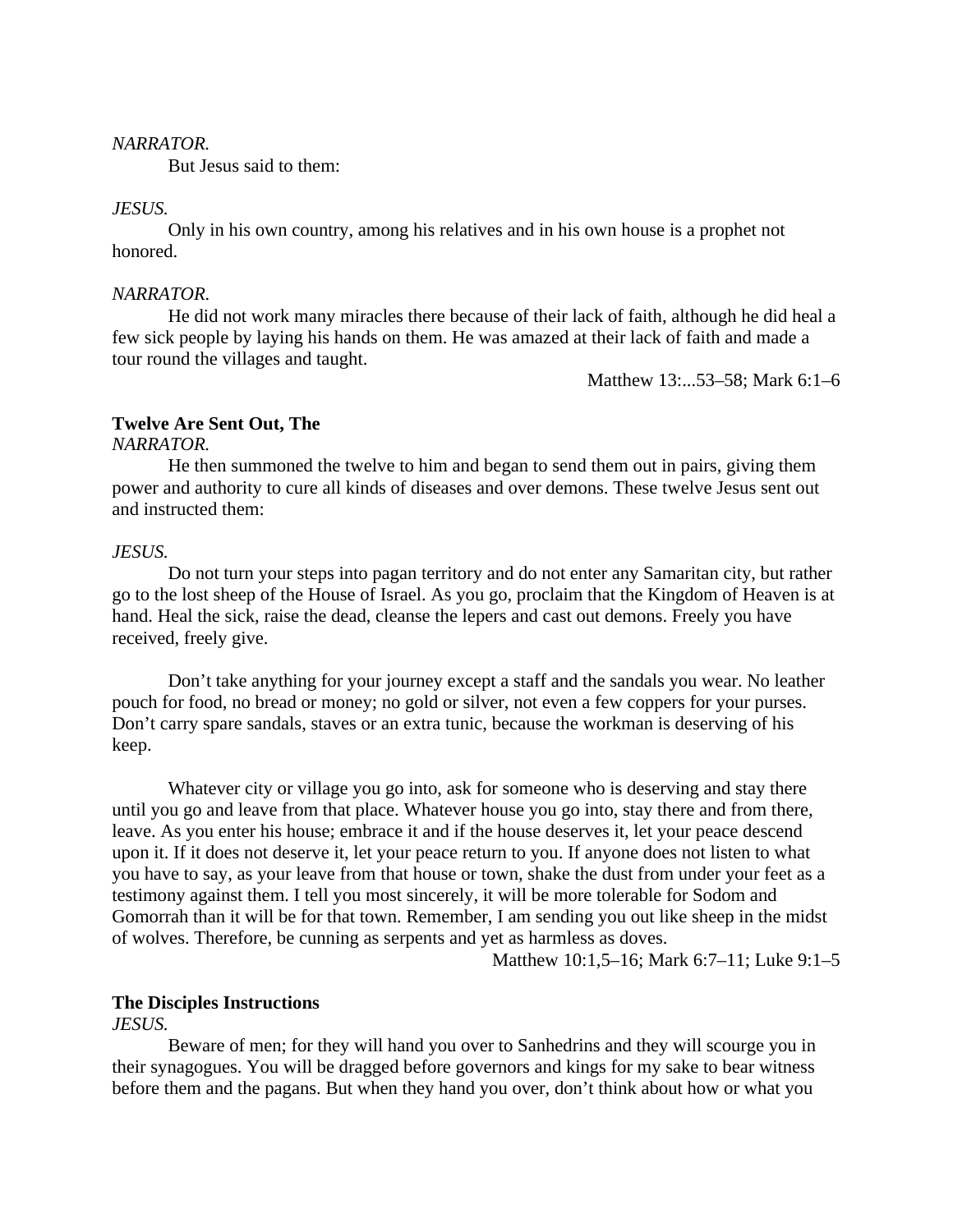will say. For what to say will be given you in that same hour. Because it is not you who will speak, but the Spirit of your Father which speaks in you.

Brother will betray brother to death and the father, his child. Children will rise against their parents and cause them to be put to death. You will be hated by all men on account of my name, but the man who has endured to the end, will be saved. When they persecute you in one town, flee into another. For truly I say to you, you will not have gone the round of the towns of Israel before the Son of Man comes.

The disciple is not superior to his teacher nor the slave to his master. It's enough that the disciple should be like his teacher and the slave his master. If they have called the master of the house, Beelzebub, how much more will they call the members of his household. Therefore, don't be afraid of them. For there's nothing that's covered, that will not be uncovered. Or hidden, that will not be made known. What I say to you in the dark, tell it in the light and what I say to you in a whisper, proclaim it from the house tops. Don't be afraid of those who can kill the body, but cannot kill the soul. Rather fear Him who's able to destroy both the body and the soul in Gehenna. You can buy two sparrows for a penny, can't you? And yet, not one of them will fall to the ground without your Heavenly Father knowing. Why even every hair on your head is numbered. So don't be afraid, you are worth more than many sparrows. Therefore, whoever declares himself for me in the presence of men, I will declare myself for him in the presence of my Father who is in Heaven. But whoever rejects me in the presence of men, that person also will I reject in the presence of my Father who is in Heaven. Do not think that I've come to bring peace to the earth. I came not to bring peace, but a sword. Because I've come to set a man against his father, a daughter against her mother and a daughter–in–law against her mother–in– law. A man's enemies will be those of his own household. The person who has more affection for his father or his mother than for me, isn't worthy of me or if he has more affection for his son or daughter than for me, isn't worthy of me either. And anyone who does not take his cross and follow in my footsteps, is not worthy of me. The person who finds his life will lose it and the person who loses his life for my sake, will find it.

Anyone who welcomes you, welcomes me and welcomes the One who sent me. Any one who welcomes a prophet because he is a prophet, will receive a prophet's reward. Anyone who receives a righteous man because he is a righteous man, will receive a righteous man's reward. And whoever will give a cup of cold water to one of these little ones because he is a disciple, I tell you most sincerely, he will in no way lose his reward.

#### *NARRATOR.*

When Jesus had finished instructing his Twelve disciples, he departed from there to teach and preach in their towns. The disciples set out and went from village to village proclaiming the Good News and preaching that men should repent. And they cast out many demons, anointed many who were sick with oil and healed them.

Matthew 10:17–42,11:1; Mark 6:12–13; Luke 9:6

**Herod and Jesus** *NARRATOR.*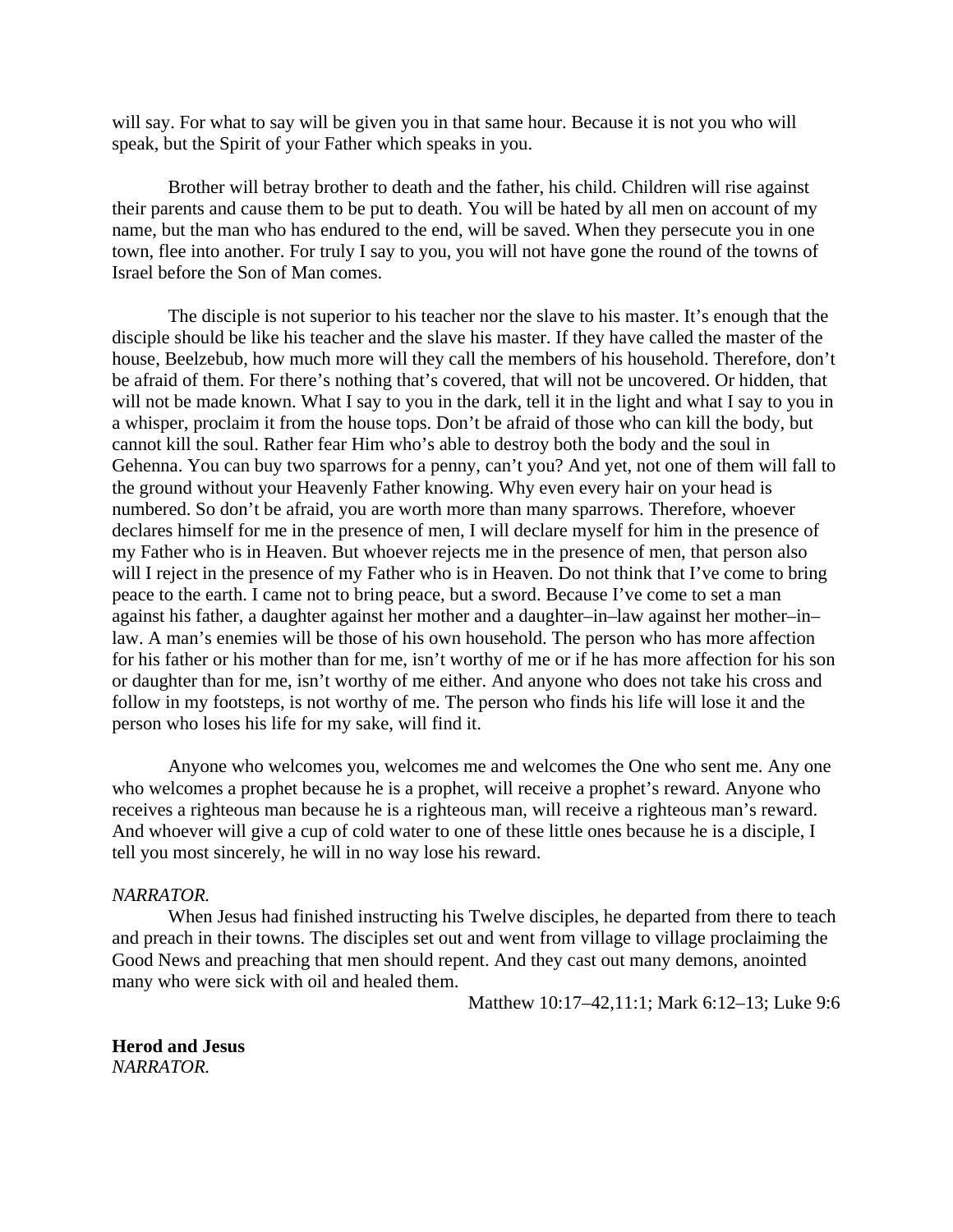At that time, Herod the Tetrarch had heard about the reputation of Jesus and all the things that were being done by him, for by now his name was well known. But Herod was perplexed, because some of the people were saying; "John the Baptist has risen from the dead," others that Elijah had reappeared saying, "He is Elijah," and still others that one of the ancient prophets had risen again, "He is a prophet, like the prophets we used to have." When Herod heard this he said:

#### *HEROD.*

John, I had his head cut off, so who's this I'm hearing all these reports about?

#### *NARRATOR.*

And he said to his servants:

#### *HEROD.*

This is John the Baptist, he's risen from the dead, that's why miraculous powers are at work in him.

#### *NARRATOR.*

And Herod wanted to see him.

Matthew 14:1,2; Mark 6:14–16; Luke 9:7–9

#### **John the Baptist Beheaded**

#### *NARRATOR.*

Now it was Herod himself who had previously given orders to have John arrested. He had him chained up and put in prison for the sake of his brother Philip's wife, Herodias, whom he had married. For John had said to Herod, "It is against the Law for you to marry your brother's wife and have her." As for Herodias, she was furious with John and would have killed him; but on account of Herod, she couldn't. Even when he would have put him to death, he feared the crowds, because they believed him to be a prophet. Herod was afraid of John and knew that he was a just and holy man. So he kept a watchful eye out for him and protected him.

However, an opportunity had arisen on Herod's birthday to have him killed. On the day Herod's birthday was celebrated, he gave a banquet for the nobles of his court, his high ranking military officers and leading figures in Galilee. During the festivities, the daughter of Herodias came in, danced for all the guests and proceeded to get Herod and all the people that sat with him at dinner aroused. The king then swore with an oath and said to the girl:

#### *HEROD.*

Ask me to give you anything you want and I'll give it to you. I'll give you anything you ask for, up to half of my kingdom.

#### *NARRATOR.*

She went out and said to her mother:

#### *GIRL.*

What should I ask for?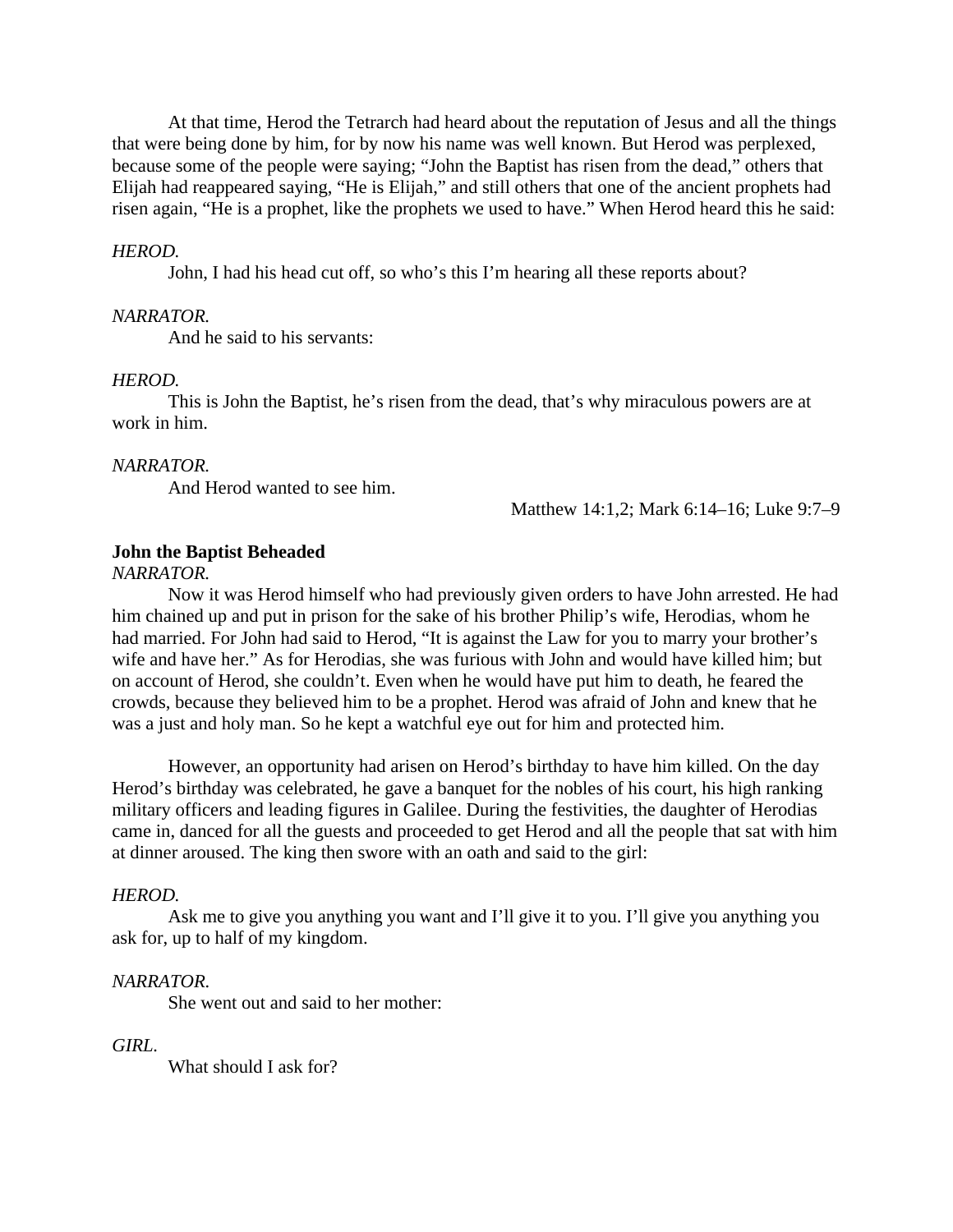### *HERODIAS.*

The head of John the Baptist!

#### *NARRATOR.*

So the girl hurried straight back to the king and made her request as she had been instructed by her mother.

#### *GIRL.*

I want you to give me the head of John the Baptist, right here and now on a plate!

#### *NARRATOR.*

The king was deeply distressed, but on account of all the promises that he had made in front of everyone that were sitting with him at dinner, he couldn't back down from fulfilling her request. He then commanded it be given her. The king immediately sent for the executioner and ordered that John's head be brought to her. The executioner went to the prison and beheaded John there and his head was brought back on a platter and given to the girl, who in turn took it to her mother and gave it to her. When John's disciples heard what had happened; they came, took up the body, laid it in a tomb and buried it and went and told Jesus what had happened.

Matthew 14:3–12; Mark 6:17–29

#### **First Miracle of the Loaves, The**

### *NARRATOR.*

The apostles returned and rejoined Jesus. They gave him an accounting of all their activities, what they had done and what they had taught. Now when Jesus heard the news from John's disciples about his death, he said to his apostles:

### *JESUS.*

You must get away to some quiet place by yourselves for a while and rest.

### *NARRATOR.*

He said this because there were so many people coming and going that the apostles didn't even have time to eat. So taking them with him, they left in a boat for the other side of the Sea of Galilee, which is also called the Sea of Tiberias, and withdrew into a quiet place belonging to the city of Bethsaida where they could be by themselves. But many people saw them going and knowing him, many guessed where they were heading. When the crowds found out they went after him.

From every town they all hurried on foot to the place and reached it before them. So as he stepped ashore, he saw the great crowd waiting for him there. He was moved with compassion for them, because they were like sheep without a shepherd. He welcomed them and spoke to them about the Kingdom of God. He began to teach them many things and healed those who were sick and need of healing. And a large crowd followed him, impressed by the signs he gave healing those who were diseased. Climbing up the hillside, Jesus sat down there with his disciples, it was shortly before the Jewish feast of Passover. Now when the day began to wear away and it was late afternoon, the Twelve approached Jesus and said: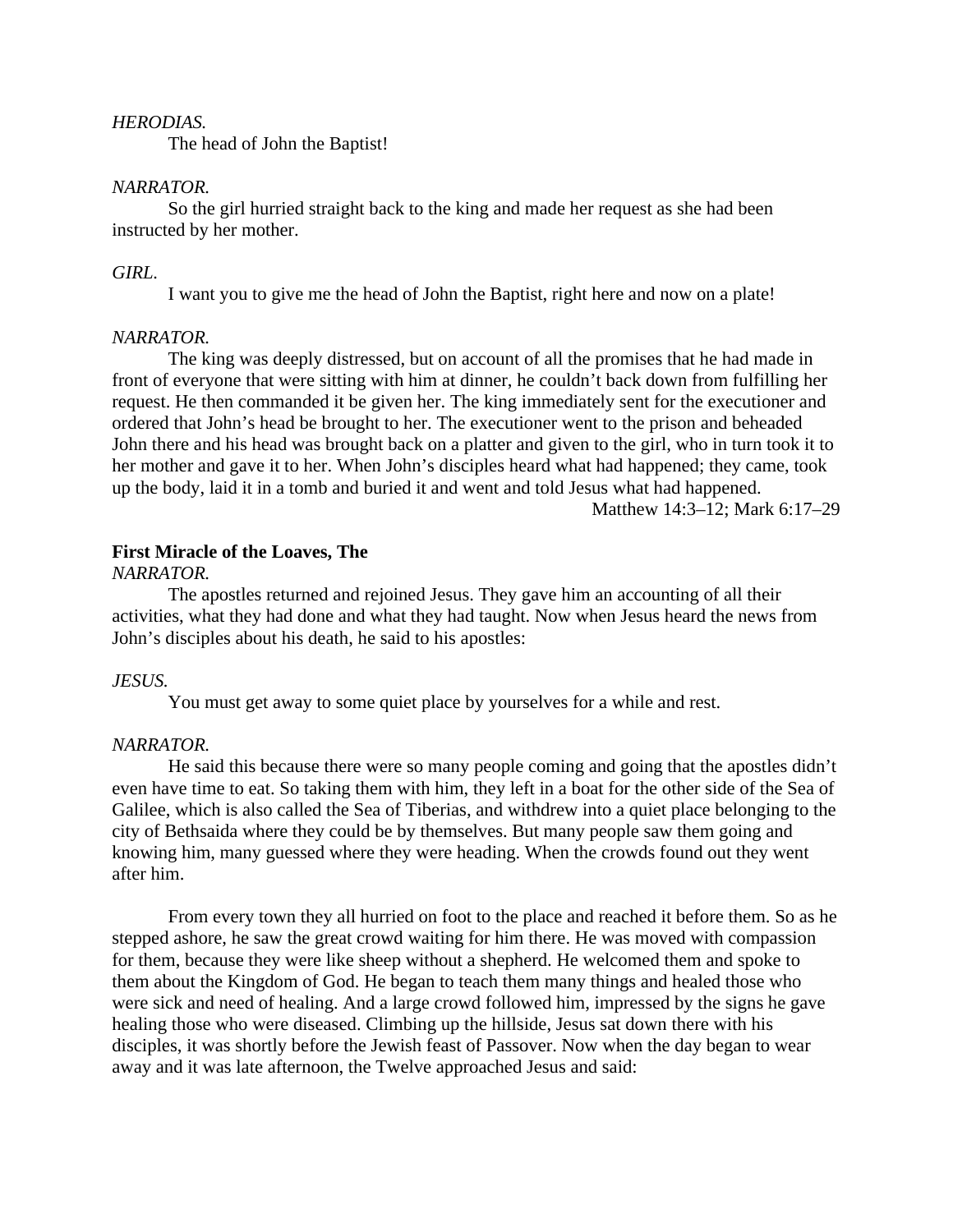## *DISCIPLES.*

It's getting late and this place is desolate, send the crowds away so that they can go to the neighboring villages and farms to find lodgings and provisions for themselves. They don't have anything to eat.

## *JESUS.*

They don't have to go. Give them something to eat.

## *DISCIPLES.*

Do you want us to go and buy two hundred denarii worth of bread and give it to them?

### *NARRATOR.*

Looking up, Jesus saw the crowds coming towards him and said to Philip:

### *JESUS.*

Where can we buy some bread for these people to eat?

### *NARRATOR.*

He said this only to test Philip, because Jesus himself knew exactly what he was going to do.

### *PHILIP.*

Two hundred denarii worth of bread isn't even enough for them to even have a small piece each.

## *JESUS.*

How many loaves do you have? Go and see.

### *NARRATOR.*

When they found out, one of his disciples, Andrew; Simon Peter's brother said to him:

### *ANDREW.*

There's a small boy here who has five barley loaves and two small fish, but what is that between so many, unless we go ourselves and buy food for these people. We have no more than five loaves and two fish.

### *JESUS.*

Bring them to me.

## *NARRATOR.*

Now there was plenty of green grass there and instructing his disciples said:

### *JESUS.*

Make the people sit down. Have the men sit down in companies of fifty.

### *NARRATOR.*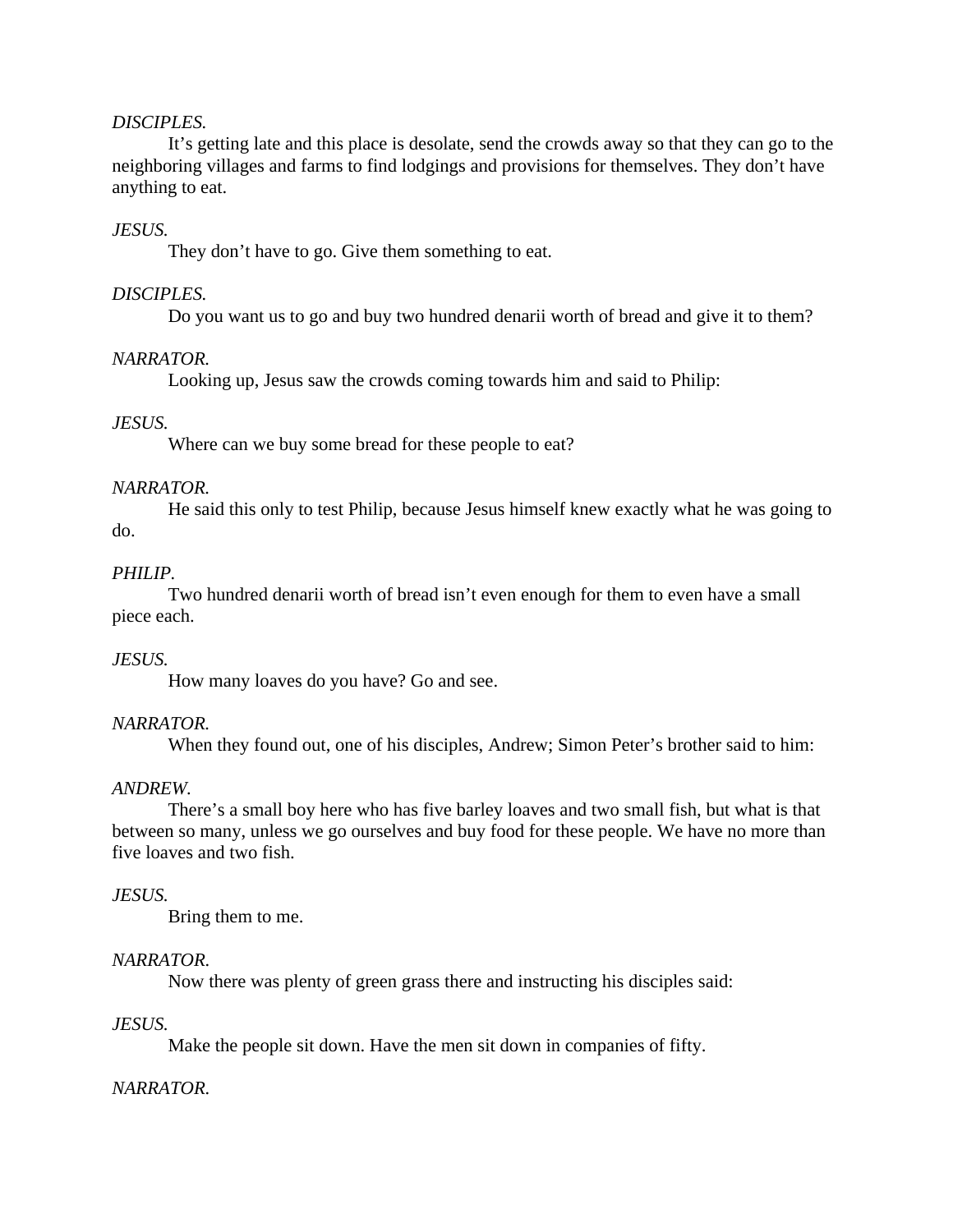They did what Jesus had instructed them to do and made them all sit down on the grass. The people sat down on the grass in squares of hundreds and fifties, the men alone numbered about five-thousand. Jesus took the five loaves and looking to heaven, gave thanks. He broke the loaves and gave the loaves to his disciples who in turn handed them out to the crowds who were sitting down. He likewise did the same with the fish and divided the two fish among them all, giving out as much as they wanted and everyone ate. When they had all they wanted and were filled, he said to his disciples:

#### *JESUS.*

Gather up all the pieces that are left over, so that nothing gets wasted.

#### *NARRATOR.*

So they gathered up all the pieces that were left over after everyone had eaten and filled twelve baskets with the fragments of the five barley loaves and the fish. Those who had eaten numbered about five-thousand men to say nothing of the woman and the children. The people, when they had seen this sign Jesus had given said:

## *PEOPLE.*

This really is the prophet who is to come into the world.

### *NARRATOR.*

Jesus, perceived that they were about to come and take him by force and make him king, immediately compelled his disciples to get into the boat and go ahead of him to Bethsaida, on the other side, while he personally would send the crowds away.

Matthew 14:13–21; Mark 6:30–44; Luke 9:10–17; John 6:1–15...

#### **Jesus Walks on the Water**

*NARRATOR.*

The disciples went down to the shore of the lake, got into the boat and went over the lake towards Capernaum. After sending the crowds away, Jesus went off again into the hills by himself to pray. Evening had arrived and he was by himself and had still not rejoined his disciples who were on the lake. The wind was strong, the sea was getting rough and by now, the boat was far in the midst of the lake being tossed about in the heavy sea. He could see that they were worn out from rowing, for the wind was against them. About the fourth watch of the night and after they had rowed three or four miles, Jesus came towards them, walking on the lake. He would have passed by them, but when the disciples saw him coming towards the boat, walking on the lake, they were terrified. Crying out in fear, they said:

#### *DISCIPLES.*

It is a spirit!

#### *NARRATOR.*

Immediately, Jesus talked with them and said:

#### *JESUS.*

Be of good cheer and take courage, it is I. Don't worry or be afraid.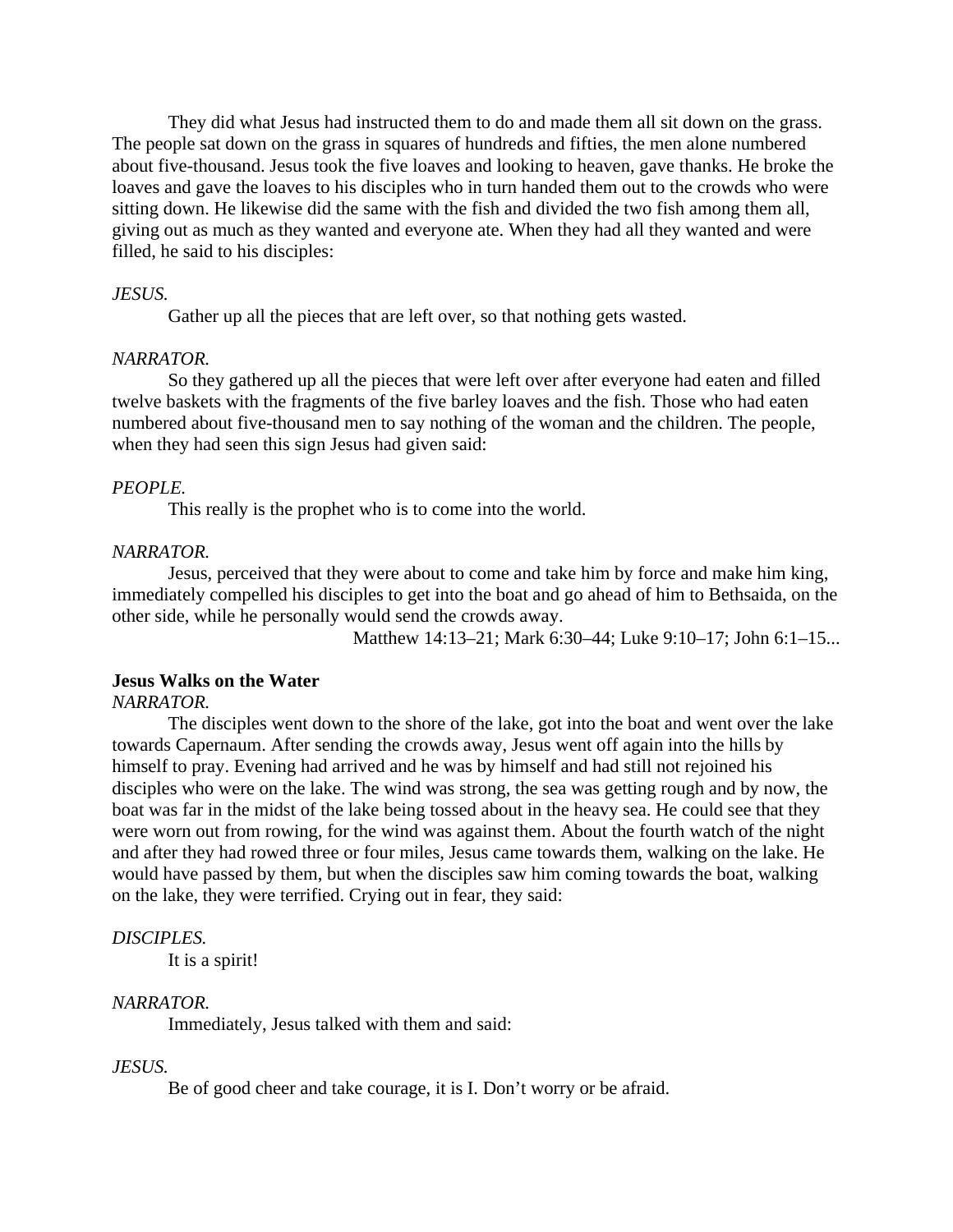### *NARRATOR.*

Peter answered him and said:

## *PETER.*

Lord if it's you, tell me to come to you across the water.

## *JESUS.*

Come.

### *NARRATOR.*

Peter got out of the boat and started walking towards Jesus across the water. But as soon as he felt the force of the wind, he got frightened and began to sink, crying out:

### *PETER.*

Lord, save me!

### *NARRATOR.*

Jesus immediately stretched out his hand, caught him and said to him:

## *JESUS.*

Man of little faith, why did you doubt?

## *NARRATOR.*

The men, then willingly received both of them back into the boat. As soon as he boarded the boat, the wind dropped and the boat immediately reached the shore at the place where they had been heading. The men that were in the boat came and bowed down before him and said:

### *MEN.*

You are truly the Son of God.

### *NARRATOR.*

The men were utterly and completely amazed beyond measure and wondered. Because their heart was hardened, they had not seen the significance of the miracle of the loaves. Matthew 14:22–33; Mark 6:45–52; John 6:...15–21

### **Cures at Gennesaret**

### *NARRATOR.*

When they had made the crossing, they came to land at Gennesaret and tied up there. No sooner had they stepped out of the boat, than the people recognized him. When the local men found out he was there, they ran and spread the news throughout the whole region round about and hurrying through all the countryside, they brought to him all those who were sick. They began to carry all those who were sick on stretchers to wherever they heard he was. Wherever he went; to village or towns or farms, they would lay the sick in the open places and streets, begging him to let them touch even the fringe of his garment. And as many as touched him, were completely healed.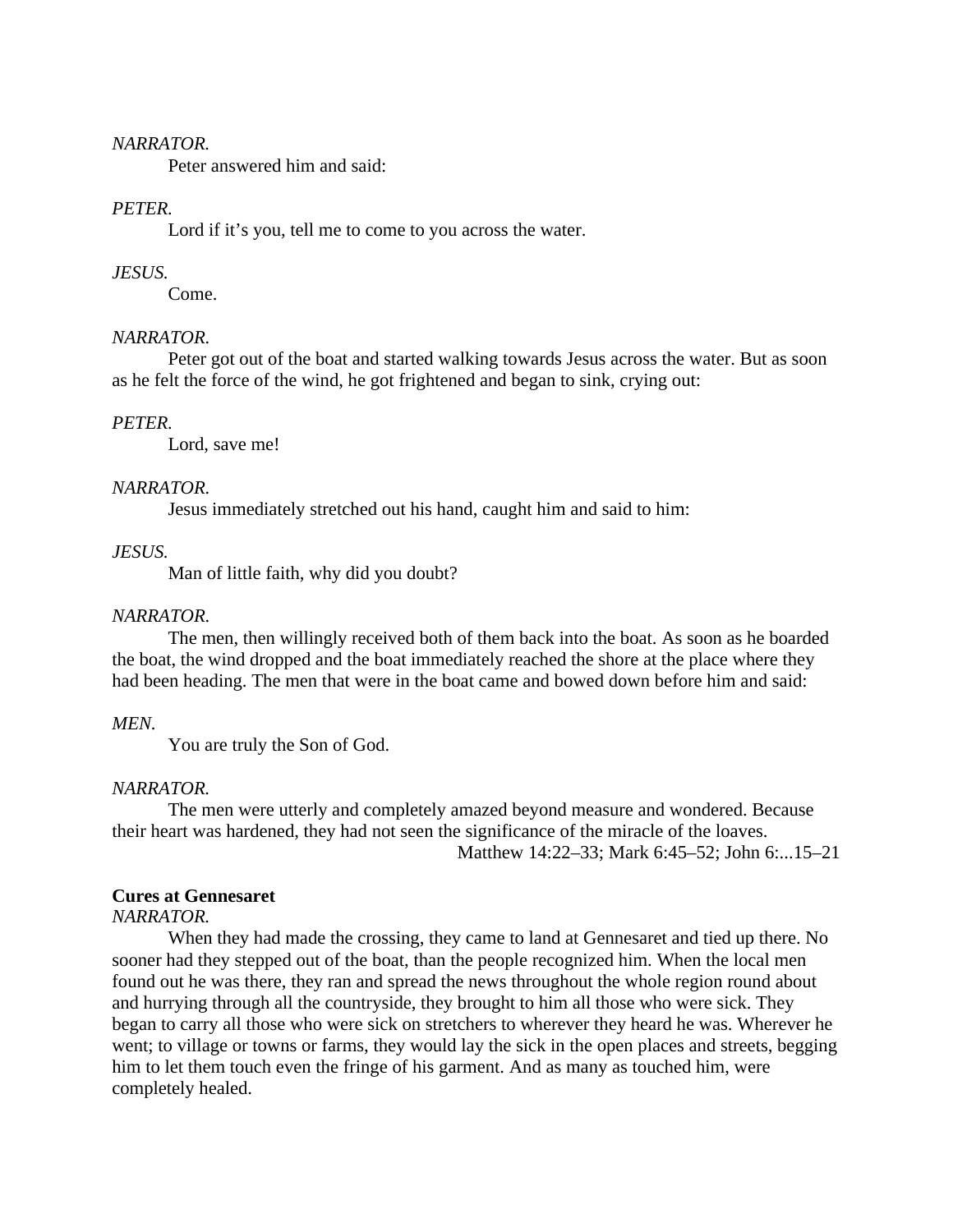# **Discourse in the Capernaum Synagogue, The**

## *NARRATOR.*

The next day after they had landed at Gennesaret, the people who had stayed on the other side of the lake saw that only one boat had been there and that Jesus had not boarded the boat with his disciples, but that his disciples had set off by themselves. However, other boats that had put in from Tiberias landed near the place where the Lord had given thanks and the bread was eaten. When the people saw that neither Jesus nor his disciples were there, they boarded the boats from Tiberias and crossed to Capernaum to look for Jesus. When they found him, on the other side of the lake, they said to him:

## *PEOPLE.*

Rabbi, when did you come here?

## *JESUS.*

I tell you most sincerely, you're not looking for me because you've seen the signs, but because you ate the bread and were filled. Don't work for food that can't last, but work for the food that endures to eternal life, which the Son of Man will give to you. For on him, God the Father has set his seal.

## *PEOPLE.*

What do we have to do to be able to labor in the work of God?

## *JESUS.*

This is God's work, that you believe in the One whom he has sent.

## *PEOPLE.*

Then what sign will you show us so that we can see it and believe you? What work will you do? Our fathers did eat manna in the wilderness as it is written;

*"He gave them bread from Heaven to eat."* – Psalm 78:24

## *JESUS.*

I tell you most sincerely, Moses did not give you bread from heaven, but my Father. It is He who gives you the true bread from Heaven. For the bread of God is the one who comes down from Heaven and gives life to the world.

## *PEOPLE.*

Lord, always give us this bread.

## *JESUS.*

I am the bread of life, the person who comes to me will never hunger, the person who believes on me will never thirst. But as I have said to you, that you also have seen me, but you still don't believe. Everything that the Father has given me, will come to me, and whoever comes to me, I will in no way turn him away. Because I have come from Heaven, not to do my own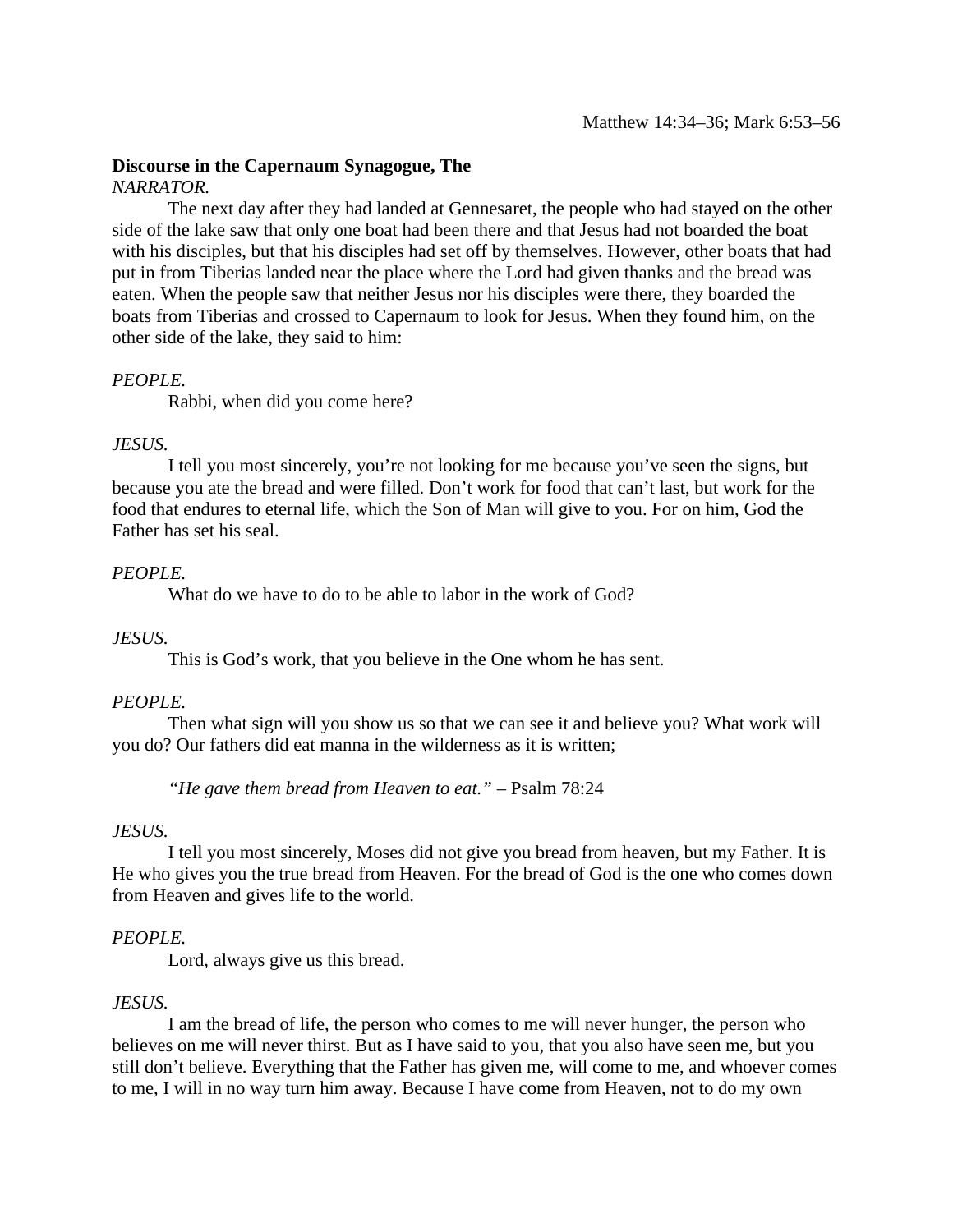will, but to do the will of the one who sent me. Now the will of the Father who has sent me is that I should lose nothing of all that He has given me, but that I should raise it up again on the Last Day. And this is the will of Him who sent me; that everyone who sees the Son and believes on him may have everlasting life and that I will raise him up on the Last Day.

## *NARRATOR.*

Meanwhile, the Jews were complaining to each other about Jesus, because he had said, "I am the bread of life that came down from Heaven."

## *JEWS.*

Isn't this Jesus, Joseph's son? We know his father and mother, so how can he say "I came down from Heaven?"

## *NARRATOR.*

Jesus said in reply:

## *JESUS.*

Stop grumbling among yourselves!. No one can come to me unless he is drawn by the Father who sent me, and I will raise him up at the Last Day. It is written in the prophets:

*"And they will all be taught by God."* – Isaiah 54:13; Jeremiah 31:33

Therefore, every man who has heard and has learned of the Father, comes to me. Not that any man has seen the Father, except the one who is of God, he has seen the Father. I tell you most sincerely, everyone who believes on me has everlasting life. I am the bread of life. Your father's did eat manna in the wilderness and they are dead, but this is the bread that comes down from Heaven, that a man may eat of it and not die. I am the living bread that came down from Heaven. If anyone eats this bread, he will live forever. The bread that I will give is my flesh which I will give for the life of the world.

# *NARRATOR.*

The Jews then started arguing among themselves.

## *JEWS.*

How can this man give us his flesh to eat?

# *JESUS.*

I tell you most sincerely, unless you eat the flesh of the Son of Man and drink his blood, you have no life in you. Whoever eats my flesh and drinks my blood has eternal life and I will raise him up on the last day. For my flesh is real food and my blood real drink. The person who eats my flesh and drinks my blood lives in me and I in him. As the Living Father has sent me and I draw life from the Father, so whoever eats me, even he will draw life from me. This is the bread which came from Heaven. Not like the bread your ancestors ate and are dead. Anyone who eats of this bread will live forever.

## *NARRATOR.*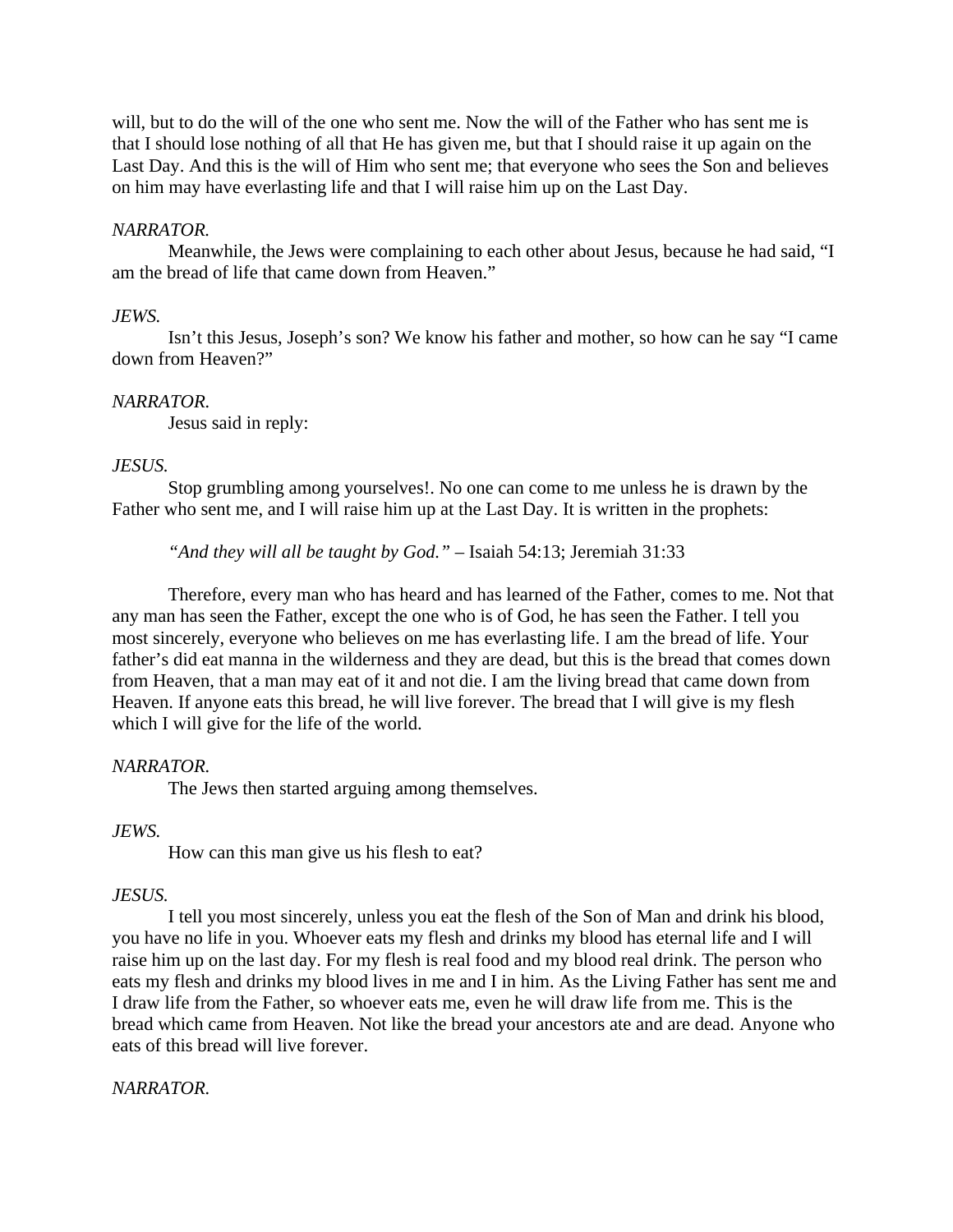He said these things in the synagogue as he taught in Capernaum. Many of his disciples when they had heard these things said:

## *DISCIPLE.*

What he is saying is intolerable speech, how could anyone accept it?

## *NARRATOR.*

Jesus knew in himself that his disciples were complaining about what he had said.

## *JESUS.*

Does this stumble you? What if you were to see the Son of Man ascend to where he was before? It is the Spirit that gives life, the flesh offers nothing at all. The words I speak to you are spirit and are life. But there are some of you who don't believe.

## *NARRATOR.*

For Jesus knew from the beginning the ones who did not believe and who it was who was going to betray him.

## *JESUS.*

This is why I said to you that no one can come to me, unless my Father had given it to him to do so.

## *NARRATOR.*

From that point on, many of his disciples left him and no longer walked with him. Jesus then said to the Twelve:

## *JESUS.*

Are you going to leave me also?

# *NARRATOR.*

Simon Peter replied:

## *PETER.*

Lord, who would we go to? You have the words of eternal life. We believe and are sure that you are the Christ, the Son of the living God.

## *JESUS.*

Haven't I chosen you Twelve, yet one of you is a slanderer.

## *NARRATOR.*

He was speaking of Judas Iscariot, the son of Simon. For he was the one out of the Twelve who was going to betray him.

John 6:22–71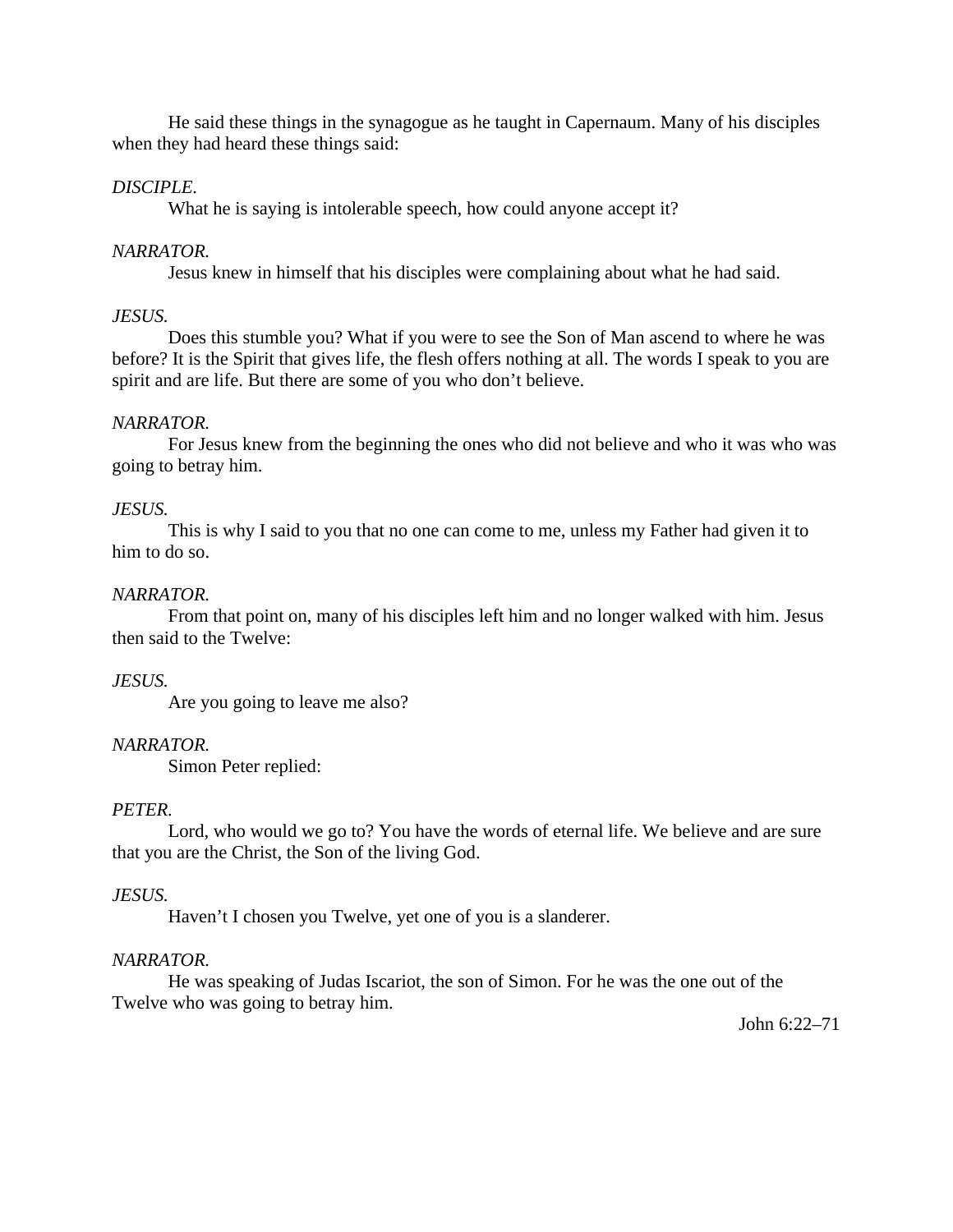# Chapter Eight

# **Disbelief Of Jesus' Brothers, The**

## *NARRATOR.*

After these things, Jesus remained in Galilee. He could not stay in Judaea because the Jews were out to kill him. As the Jewish Feast of Tabernacles was drawing near, his brothers said to him:

## *BROTHERS.*

Why don't you leave this place and go into Judaea so that your disciples can see the works that you are doing. Nobody does anything in secret if he's personally interested in being publicly recognized. If you're going to do these things, let the whole world see what you're doing.

## *NARRATOR.*

For not even his brothers believed in him.

### *JESUS.*

The season for me has not yet arrived and it is not the time. But your time and season are always at hand. The world can't hate you, but it does hate me, because I give the testimony about it, that the things that are done in it are evil. You go up to the festival; but as for me, the season when my time has fully ripened is still to come.

## *NARRATOR.*

Having said this to them, his brothers left and went up to the festival while he stayed behind in Galilee. However, when they had departed for the festival, then he also went up to the festival but did so quite discretely, not drawing attention to himself. At the festival, the Jews were on the lookout for him.

John 7:1–11...

# **Feast of Tabernacles at Jerusalem, The**

*JEWS.*

Where is he?

# *NARRATOR.*

There was much murmuring among the people concerning him. Some said:

## *PEOPLE.*

He's a good man...

## *NARRATOR.*

Others said:

## *PEOPLE.*

No, he's leading the people astray.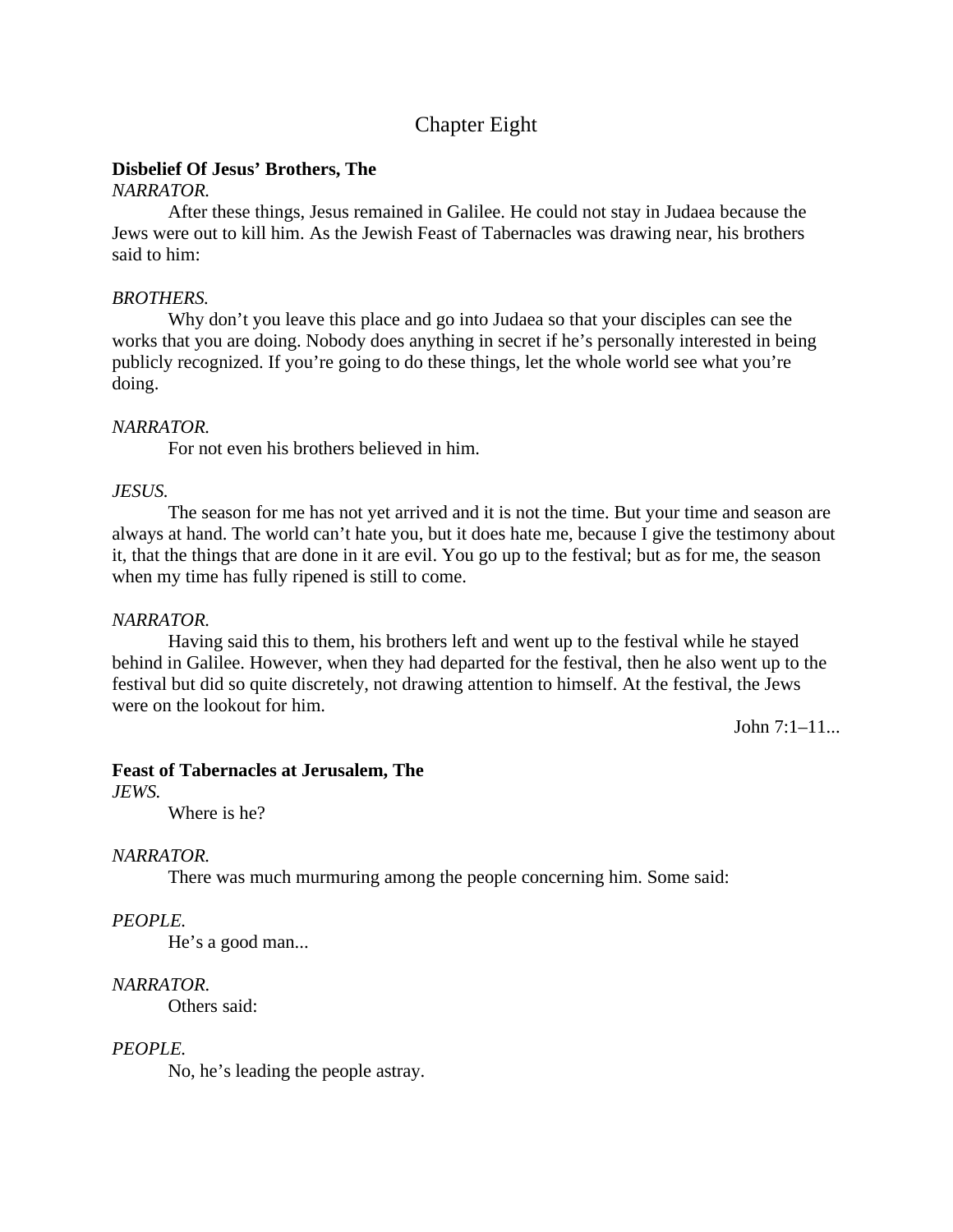### *NARRATOR.*

However, no one spoke openly about him for fear of the Jews. Now when the feast was about half over, Jesus went up into the Temple and taught. The Jews were astonished and said:

## *JEWS.*

How can this man read. He's never been taught?

### *JESUS.*

My teaching is not mine, but comes from the one who sent me. If anyone is prepared to do His will, he will know of the teaching, whether it originates of God or whether I speak of myself. When a man speaks of himself, he is seeking his own glory (honor). But when he is working for the honor of the one who sent him, then he is sincere and no unrighteousness is in him. Didn't Moses give you the Law? And yet none of you keep the Law? Why are you going around trying to kill me?

## *PEOPLE.*

You have a demon, who's going around trying to kill you?

### *JESUS.*

I've done one work and you all marvel. Moses ordered you to practice circumcision not because it was Moses', but originated with the patriarchs, and you circumcise a man on the Sabbath Day. If a man is circumcised on the Sabbath Day in order that the law of Moses shouldn't be broken, why are you angry at me, because I made a man whole and complete on the Sabbath Day? Don't judge according to appearances, but let your judgement be according to what is right.

### *NARRATOR.*

Then some of the people in Jerusalem said:

## *PEOPLE.*

Isn't this the man they want to kill? But look how boldly he speaks out and they don't say anything at all to him. Do the authorities know in fact that this is the very Christ? But we know this man and where he came from. However, when the Christ appears, no one will know where he comes from.

### *NARRATOR.*

Then as Jesus taught in the Temple he cried out:

### *JESUS.*

Yes, you know me and yes, you know where I came from. Yet, I haven't come of myself, but He that sent me, whom you don't know, is true. But I know Him, because I have come from Him and it was He who sent me.

### *NARRATOR.*

They would have arrested him then; but, no one laid a hand on him, because his time had not yet come. And many of the people believed in (on) him.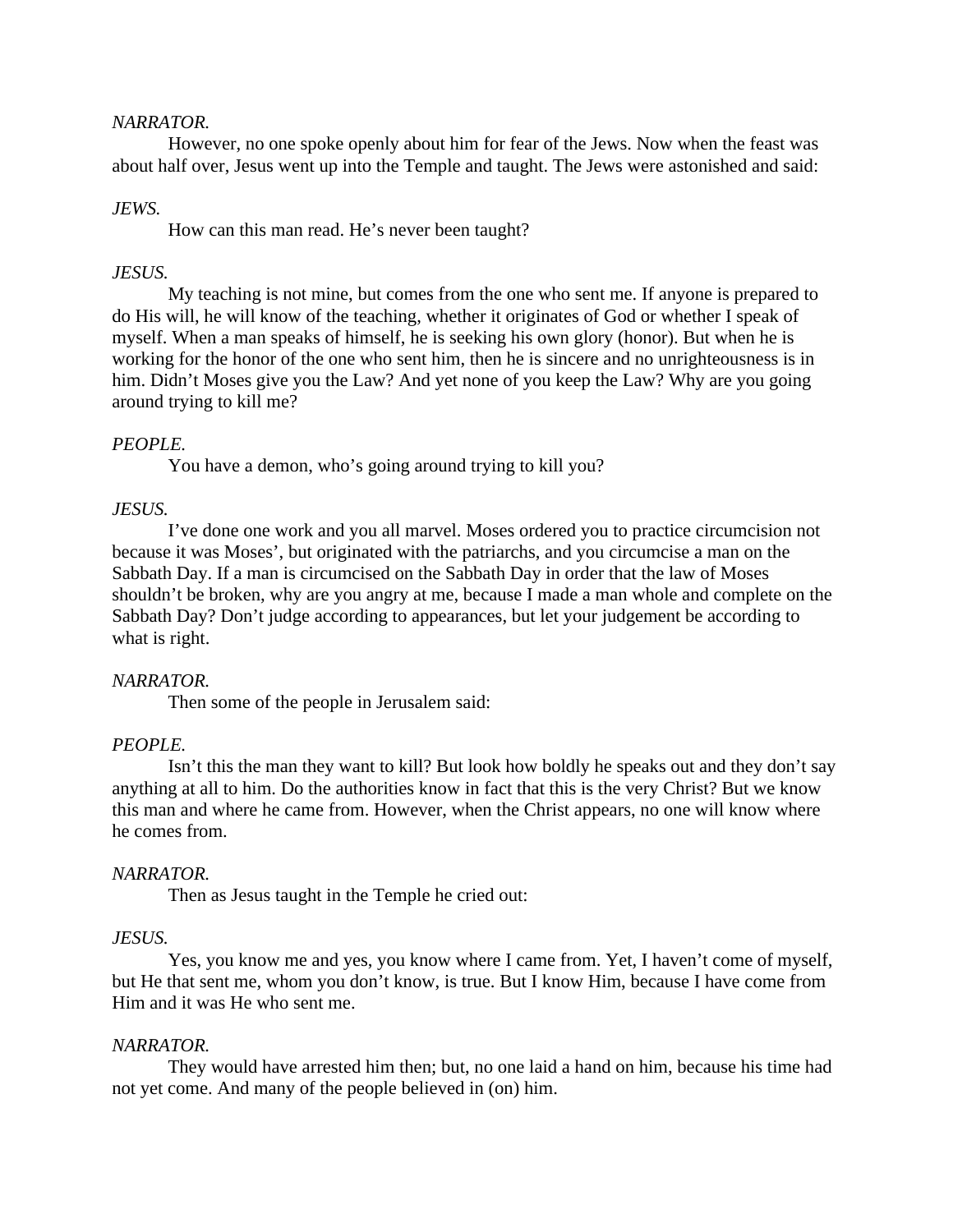## *PEOPLE.*

When the Christ comes, will he give more signs than this man has done?

### *NARRATOR.*

The Pharisees heard what the people were saying about him. So they and the Chief Priests sent the Temple police to arrest him. Jesus said to them:

### *JESUS.*

I'm only going to be with you for a little while longer, then I will go back to the one who sent me. You will look for me and will not be able to find me. Where I am, there you cannot come.

## *NARRATOR.*

Then the Jews spoke among themselves:

### *JEWS.*

Where is he going to go that we won't be able to find him? Is he going to go to the people who are dispersed among the Greeks? What did he mean by saying, "You will look for me and will not find me. Where I am, you cannot come!"

## *NARRATOR.*

On the last and greatest day of the feast, Jesus stood and cried out:

## *JESUS.*

If any man is thirsty, let him come to me and drink. Whoever believes in me, let him drink. For as the scripture says; "Out of his breast shall flow rivers of living water."

### *NARRATOR.*

He was speaking of the Spirit which those who believed in him were to receive. At the time this occurred, the Holy Spirit had not yet been given because Jesus had not yet been glorified. Many of the people who had heard this said:

### *PEOPLE.*

For a certainty, this is the Prophet... This is the Christ... Will the Christ be from Galilee?... Doesn't the scripture say that the Christ would be a descendant of David and come from the town of Bethlehem, where David was?

### *NARRATOR.*

So there was a division among the people because of him. Some of them would have liked to have him arrested, but no one laid a hand on him. When the Temple police went back to the Chief Priests and Pharisees they were questioned by them:

### *PHARISEES/PRIESTS.*

Haven't you brought him?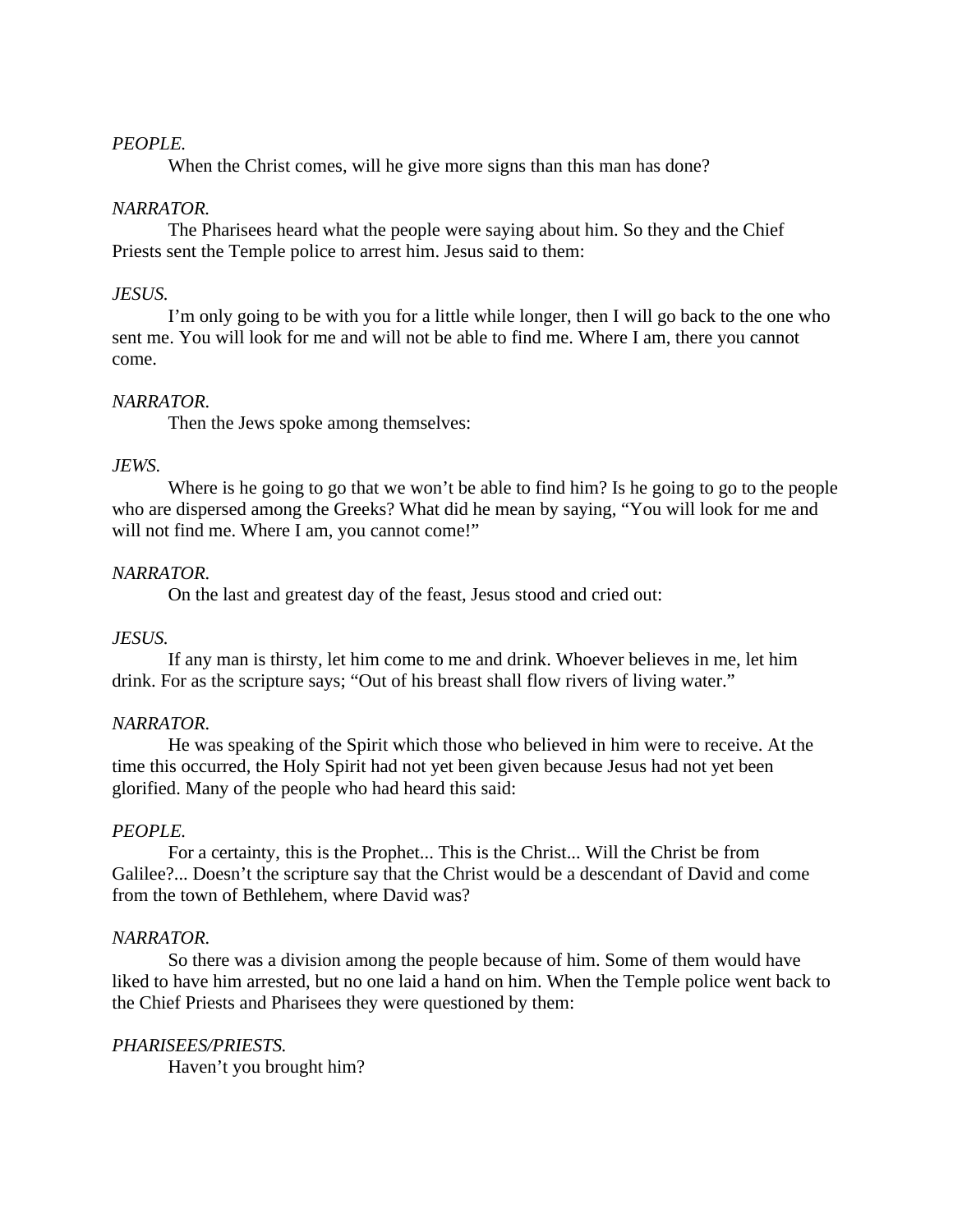#### *POLICE.*

There's never been a man who spoke like him!

## *PHARISEES.*

Have you also been deceived? Have any of the authorities or any of the Pharisees believed in him? These people don't know anything about the Law, they're damned!

#### *NARRATOR.*

One of them, Nicodemus, who had previously gone to Jesus by night, said to them:

#### *NICODEMUS.*

Does our law judge a man before it hears him and finds out what he is doing?

### *PHARISEES.*

Are you from Galilee also? Look into this matter and see for yourself, there are no prophets to come out of Galilee.

### *NARRATOR.*

And every man went back to his home.

John 7:...11–53

## **Woman Accused of Adultery, The**

#### *NARRATOR.*

Jesus, went to the Mount of Olives. Early in the morning, he again went into the Temple and all the people came up to him. He sat down and taught them. The Scribes and the Pharisees brought a woman to him who had been caught committing adultery. They had her put right in the middle of the group he was speaking to and said to him:

#### *SCRIBES/PHARISEES.*

Master, this woman was caught in the very act of committing adultery. Now in the law, Moses commanded us that a person like this should be stoned. But what do you say?

#### *NARRATOR.*

They asked him this in order to put him to a test, looking for something they could use against him. Jesus bent down and started writing with his finger on the ground. When they persisted in questioning him, he looked up and said to them:

#### *JESUS.*

The one among you who is without sin, let him throw the first stone at her.

#### *NARRATOR.*

He again bent down and wrote on the ground. When they heard what he had said and each one being convicted by his own conscience went out, one by one, beginning with the eldest and leaving until there was no one left except Jesus and the woman who was standing in their midst. When Jesus looked up and saw no one but the woman, he said to her: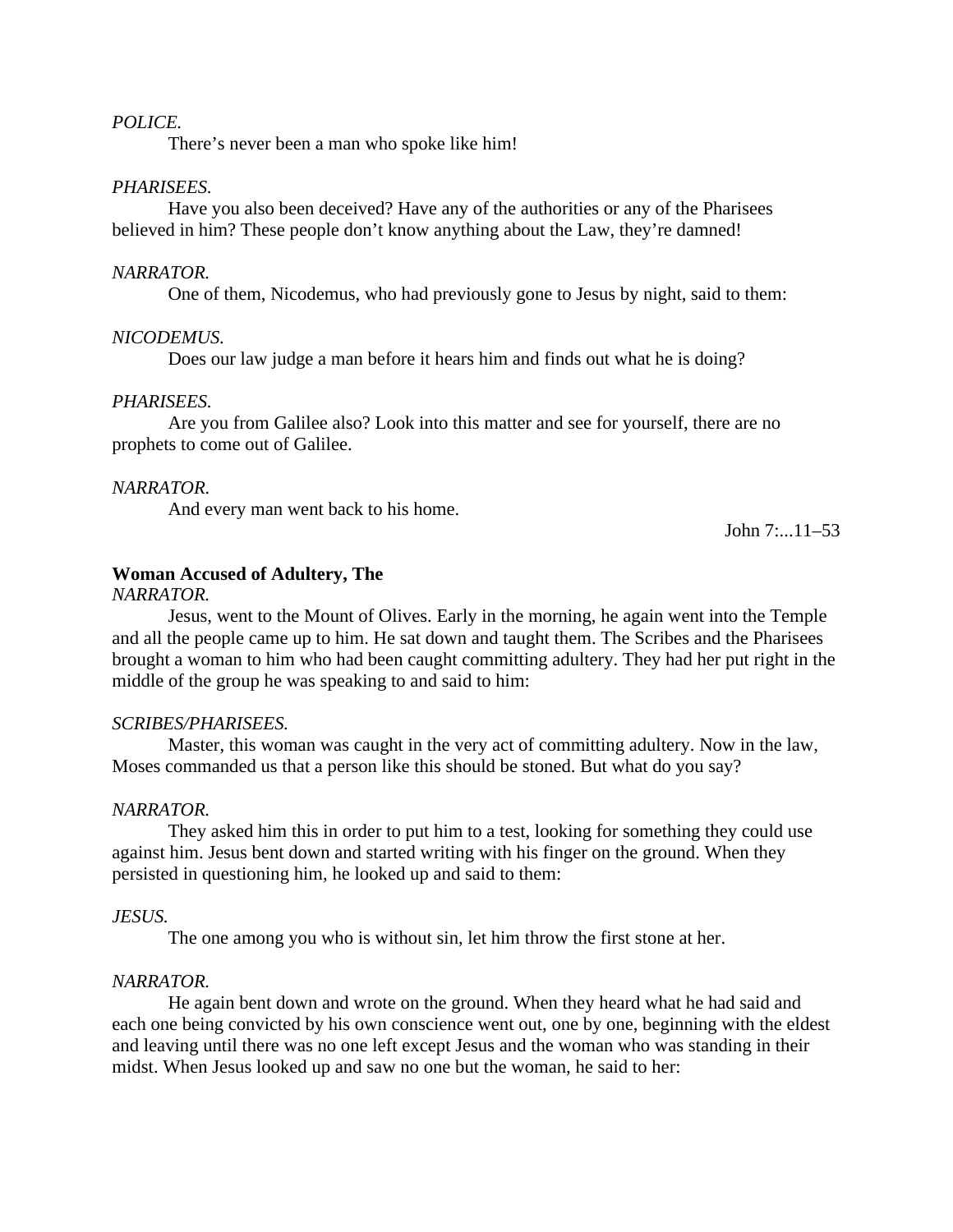#### *JESUS.*

Woman, where are the ones who are accusing you? Has no one condemned you.

### *WOMAN.*

No one, Lord.

### *JESUS.*

Neither do I condemn you. Go and sin no more.

### *NARRATOR.*

Jesus then spoke again to the people around him:

### *JESUS.*

I am the Light of the World, anyone who follows me will not walk in darkness but will have the Light of Life.

John 8:1–12

## **Testimony of Jesus, The**

*NARRATOR.*

The Pharisees upon hearing this said:

## *PHARISEES.*

You're testifying on your own behalf, your testimony is not valid!

## *JESUS.* [to the Pharisees]

It is true that I testify on my own behalf, nevertheless my testimony is still valid. For I know where I came from and where I am going. But you don't know where I've come from or where I'm going. You judge by human standards, I judge no man. And yet if I judge, my judgement is true, because I am not alone, the Father who sent me is with me. It is also written in your law that the testimony of two witnesses is valid. I am the one that gives testimony of myself and the Father, who sent me, is my witness also.

### *PHARISEES.*

Where is your father?

### *JESUS.*

You don't know me, nor do you know my Father. If you had known me, you would have known my Father also.

## *NARRATOR.*

Jesus spoke these words in the Treasury while he was teaching in the Temple. No one arrested him, because his time had not yet come.

John 8:13–20

### **Unbelieving Jews are Warned, The** *NARRATOR.*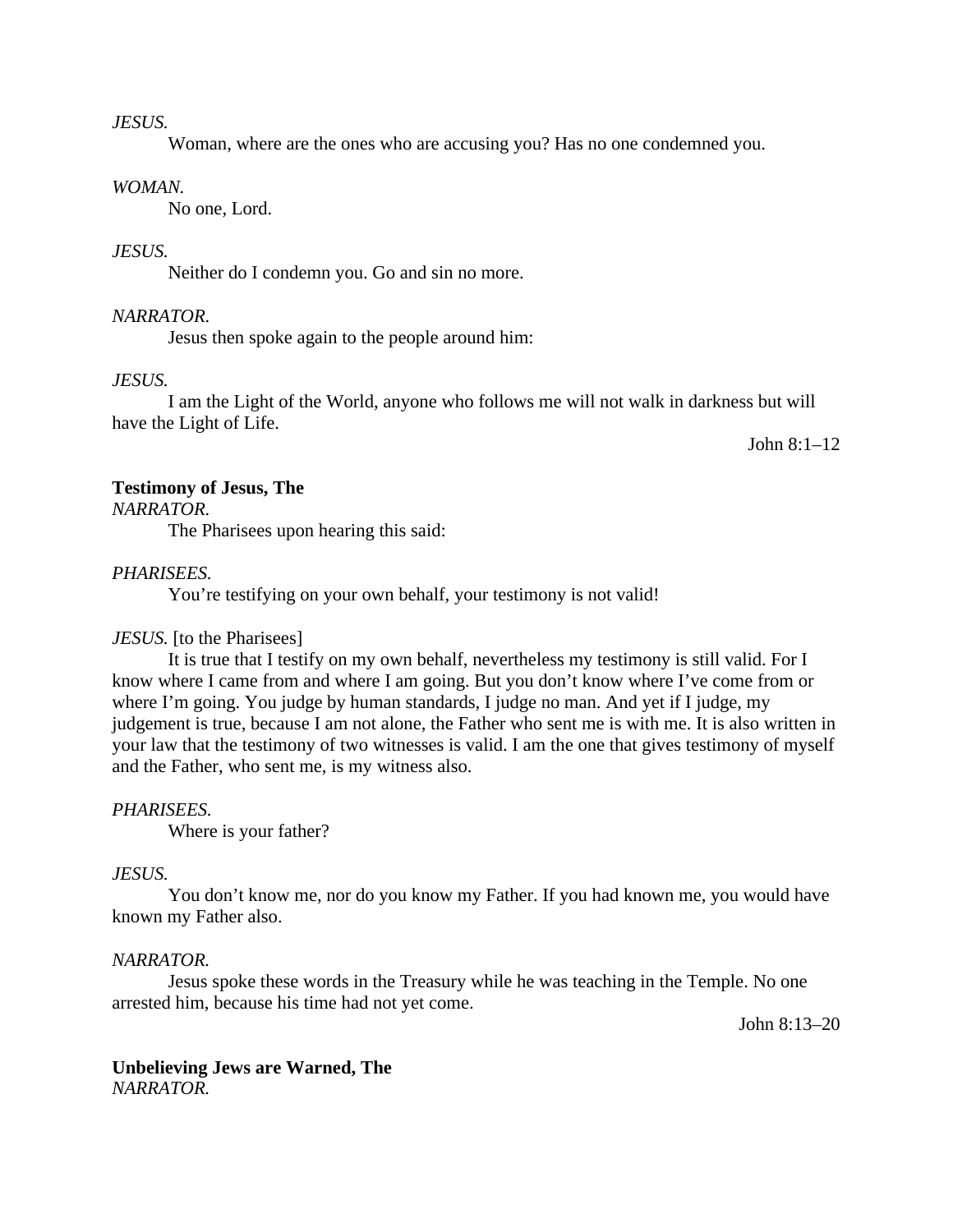Jesus again said to them:

## *JESUS.*

I am going away, and you will look for me and you will die in your sins. Where I am going, you cannot come.

# *JEWS.*

Is he going to kill himself, is that why he said; "Where I'm going you cannot come?"

## *JESUS.*

You are from below, I am from above. You are of this world, I am not of this world. That is why I said to you, "you will die in your sins." Because if you don't believe that I am he, you will die in your sins!

## *JEWS.*

Who are you?

## *JESUS.*

Even the same that I told you from the beginning. I have many things to say and condemn about you, but the One who sent me is truthful and I speak to the world those things that I have heard from Him.

## *NARRATOR.*

They did not understand that he was speaking to them about the Father.

## *JESUS.*

When you have lifted up the Son of Man, then you will know that I am he and that I do nothing of myself, but as the Father has taught me, I speak these things. The One who sent me is with me. The Father hasn't left me alone, for I always do those things that please Him.

## *NARRATOR.*

As he spoke these words, many believed in him.

John 8:21–30

## **Children Of Abraham, The**

*NARRATOR.*

Jesus then said to the Jews who believed in him:

## *JESUS.*

If you make your home in my word, then you are indeed my disciples. You will know the truth and the truth will set you free.

## *JEWS.*

We are descendants of Abraham and were never slaves of anyone, what do you mean, "you will be made free?"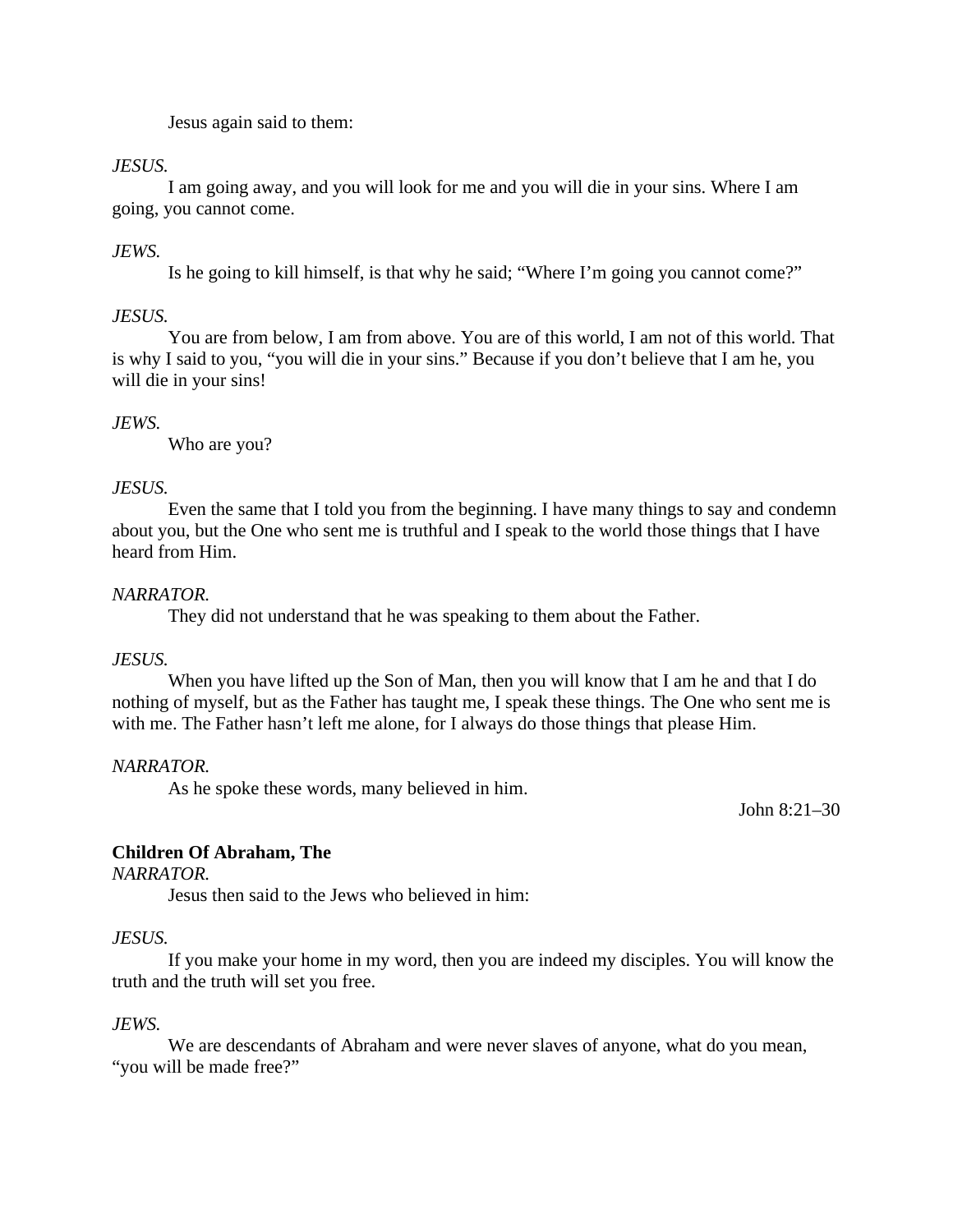### *JESUS.*

I tell you most sincerely, everyone who commits a sin is a slave of sin. Now a slave is not guaranteed a place in the house forever, but the son's place is always there. So if the son would grant you your freedom, you would indeed be free. I know you are descendants of Abraham, but in spite of that, you want to kill me because my word does not have a place in you. I speak about the things I have seen with my Father and you do the things you have seen with your father.

## *JEWS.*

Abraham is our father.

### *JESUS.*

If you were Abraham's children, you would do the things Abraham did. But now, you want to kill me, a man who has told you the truth, and this truth I have heard from God. Abraham didn't do this, you do the things your father has done.

### *JEWS.*

We weren't born of fornication, we have one father, and that is God!

### *JESUS.*

If God were your Father you would love me, because I proceeded from and came from God. Neither did I come because I wanted to, but He sent me. Why don't you understand what I'm saying, is it because you can't even hear my words...you are from your father the devil and the lusts of your father, you will do. He was a murderer from the beginning and did not abide in the truth because there was no truth in him. When he speaks a lie, he speaks of his own, because he is a liar and the father of it and because I tell you the truth, you don't believe me. Which of you convict me of sin? If I speak the truth, why don't you believe me. The person who is of God, hears God's words, you can't hear the words because you are not of God.

### *JEWS.*

Are we not correct in saying that you are a Samaritan and possessed by a devil?

### *JESUS.*

I am not possessed by a devil! No, I honor my Father and you dishonor me. I don't seek my own glory. There is someone who takes care of that and is the judge of it. I tell you most sincerely, whoever keeps my word will never see death.

### *JEWS.*

Now we know you are possessed! Abraham and the prophets are dead and yet you say, "If a man keeps my word, he will never taste death." Are you greater than our father Abraham, who is dead...and the prophets, who are dead? Who are you claiming to be?

### *JESUS.*

If I honor myself, my honor is nothing. It is my Father who honors me, the one of whom you say, "He is your God." Yet, you have not known Him. But I know Him! And if I were to say, I don't know Him, I would be a liar just like yourselves. But I do know Him and faithfully keep His word. Your father Abraham rejoiced to see my day and he saw it and was glad.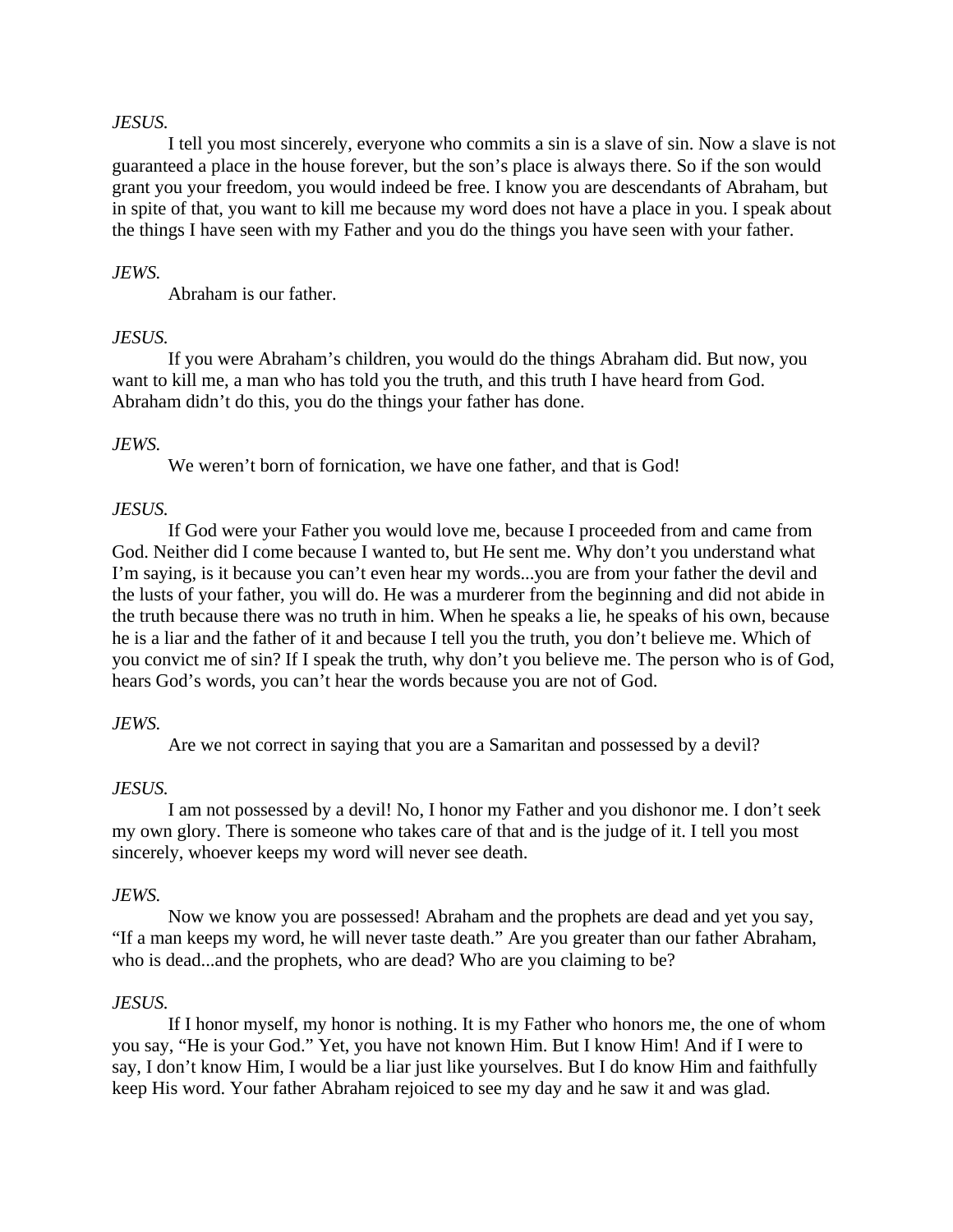### *JEWS.*

You aren't even fifty years old and you've seen Abraham?

### *JESUS.*

I tell you most sincerely, before Abraham was, I am.

### *NARRATOR.*

At this, they picked up stones to throw at him, but Jesus hid himself and passed by them, going right through their midst and left the Temple.

John 8:31–59

## **Blind Man is Cured, The**

## *NARRATOR.*

As he went along, he saw a man who had been born blind from birth. His disciples asked him:

### *DISCIPLES.*

Rabbi, who sinned, this man or his parents?

### *JESUS.*

Neither this man nor his parents sinned, but that the works of God might be displayed in him. While it is still day, I must do the works that I was sent by Him to do. The night is coming when no man can work. As long as I am in the world, I am the light of the world.

### *NARRATOR.*

After he had spoken, he spat on the ground and made a paste with the spittle. He then smeared the clay on the eyes of the blind man and said; "Go and wash in the pool of Siloam" (a name which means – sent). So the man went off and washed and was able to see. His neighbors and people who had previously seen him and knew he was blind said:

## *PEOPLE.*

Isn't this the man who used to sit and beg?... Yes, it's the same man... No, it only looks like him.

## *BLIND MAN.*

I am the one who was blind.

## *PEOPLE.*

How then did you get your sight?

### *BLIND MAN.*

A man named Jesus made clay, smeared it on my eyes and said; "Go to the pool of Siloam and wash." I went, washed and I was given my sight!

### *PEOPLE.*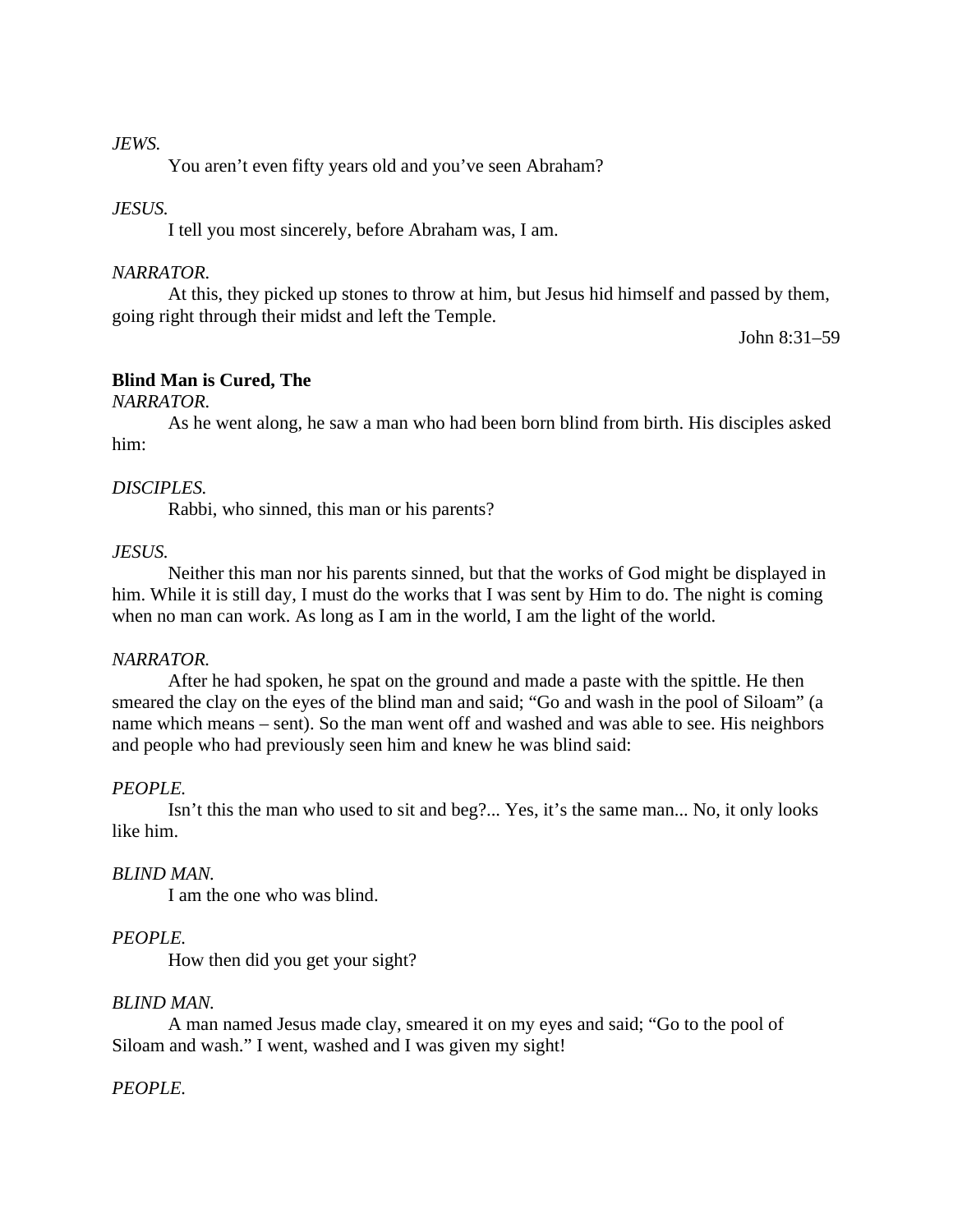### Where is he?

#### *BLIND MAN.*

I don't know.

### *NARRATOR.*

They brought the man who had been blind to the Pharisees. It had been on a Sabbath Day that Jesus made the paste and opened the man's eyes. The Pharisees also asked him how he had received his sight.

### *BLIND MAN.*

He put a clay paste on my eyes, I washed and I now can see.

### *PHARISEES.*

This man can't be from God, he doesn't keep the Sabbath... How can a man who's a sinner produce signs like this?

### *NARRATOR.*

And there was a division among them.

### *PHARISEES.*

Since you were the one he gave sight to, what do you have to say?

### *BLIND MAN.*

He is a prophet!

### *NARRATOR.*

However, the Jews wouldn't believe that the man who now could see had been born blind until they verified that he had been born blind by directly questioning his parents. Calling his parents they asked:

### *JEWS.*

Is this your son, whom you say was born blind? How is it that he can see now?

### *PARENTS.*

We know this is our son and that he was born blind. The reason he's able to see now, we don't know. He's old enough, ask him, he can speak for himself.

### *NARRATOR.*

His parents spoke like this because they feared the Jews. Previously, the Jews agreed that anyone who would acknowledge that Jesus was the Christ would be expelled from the Synagogue. That's why the parents said, "He's old enough, ask him." Again, they called the man who had been blind and said to him:

### *JEWS.*

Give God the praise, we know this man is a sinner.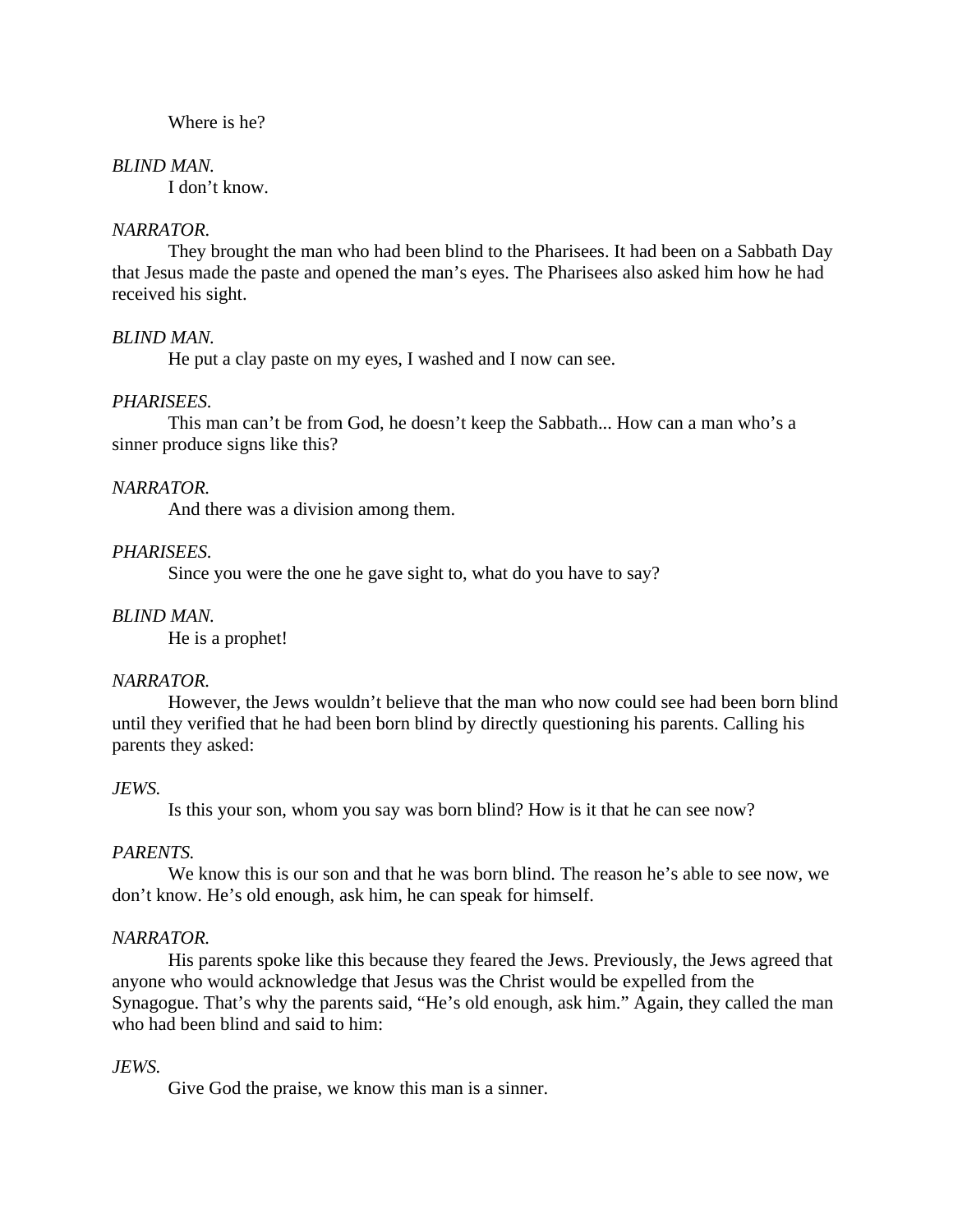### *BLIND MAN.*

Whether he's a sinner or not. I don't know. I do know however that I was blind and now I can see.

## *JEWS.*

What did he do to you? How did he open your eyes?

## *BLIND MAN.*

I've told you already, but you wouldn't listen. Why do you want to hear what happened again? Do you also want to become his disciples?

## *JEWS.* [angrily]

You are his disciple, but we are disciples of Moses. But as for this man, we don't know where he comes from.

### *BLIND MAN.*

This is a wonderful [marvelous] thing that's happened, he opened my eyes and you don't know where he comes from? We know that God doesn't listen to sinners. But anyone who worships God and does His will, this person he will listen to. Since the beginning of the world, it has never been heard of, that a man opened the eyes of someone who had been born blind. If this man wasn't from God, he could not do anything.

### *JEWS.*

You were completely born in sins and you're teaching us.

### *NARRATOR.*

The Jews drove the blind man out. When Jesus heard that they had thrown the man out, he went and found the man and said:

## *JESUS.*

Do you believe in the Son of Man?

### *BLIND MAN.*

Who is he Lord, so that I might believe in him?

### *JESUS.*

You are looking at him and it is he who is speaking to you.

## *BLIND MAN.*

Lord, I believe.

### *NARRATOR.*

And he worshipped him.

## *JESUS.*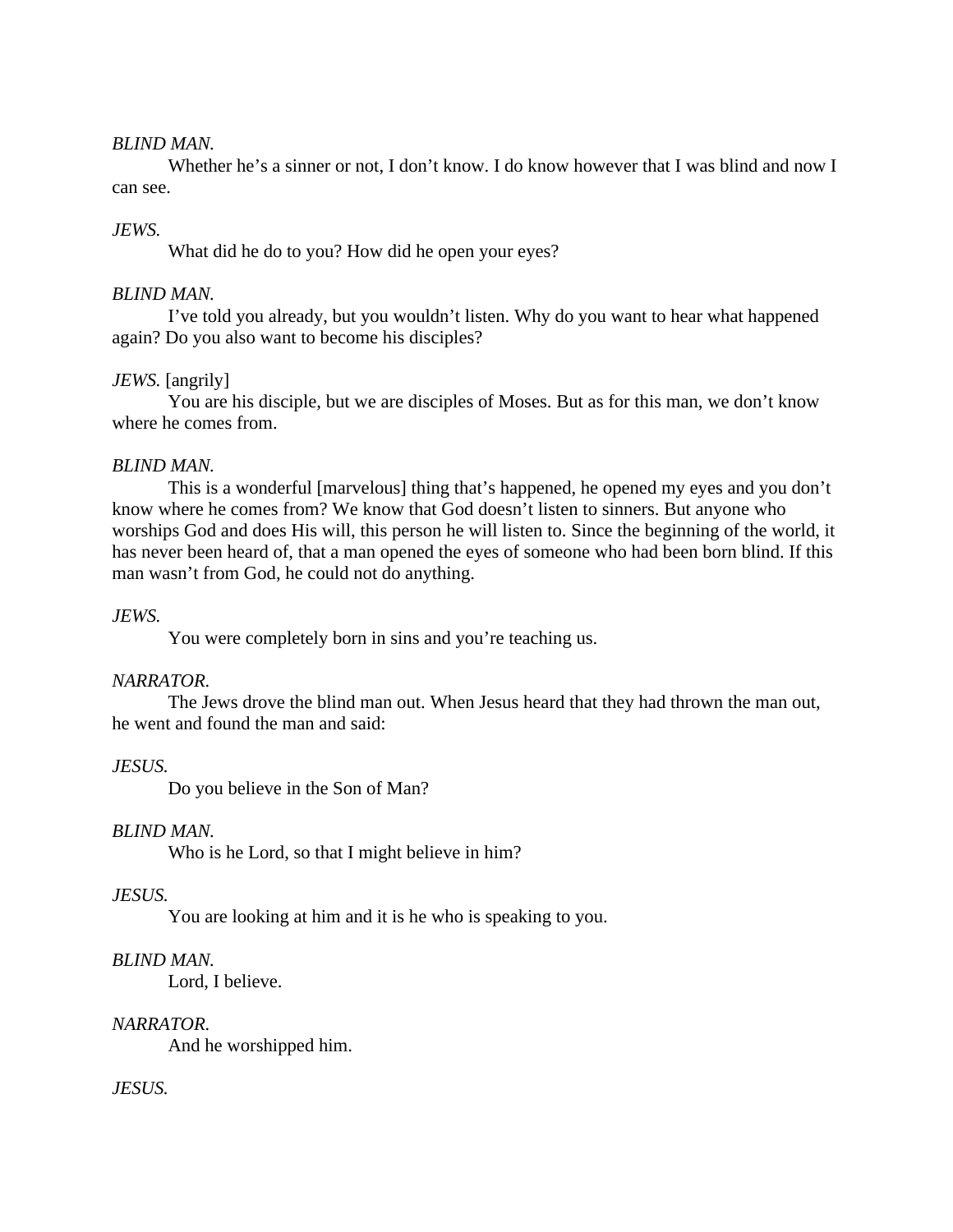It is for judgement that I've come into the world, so that those who cannot see, might see and those with sight, might be made blind.

### *NARRATOR.*

Some of the Pharisees who were with him heard these words and said to Jesus:

## *PHARISEES.*

Are we also blind?

## *JESUS.*

If you were blind, you would have no sin, but because you say, "we see," your sin remains.

John 9:1–41

## **Good Shepherd, The**

*JESUS.*

I tell you most sincerely, anyone who does not enter the sheepfold through the gate, but climbs up some other way is a thief and a robber. The one who enters the sheepfold by the gate is the shepherd of the sheep. To him, the gatekeeper opens the gate. The sheep hear the shepherd's voice and he calls his own sheep by name and leads them out. When he has brought out his own sheep, he goes ahead of them and the sheep follow him because they know his voice. They won't follow a stranger, but will run away from him because they don't recognize the stranger's voice.

### *NARRATOR.*

Jesus spoke this parable to them, but they did not understand the meaning of the things he was speaking to them about. So Jesus spoke to them again and said:

### *JESUS.*

I tell you most sincerely, I am the gate of the sheepfold. All others who have come before me are thieves and robbers, but the sheep do not hear them. I am the gate, anyone who enters in through me will be saved and will go in and out and find pasture. The thief comes only to steal, to kill and destroy. I have come in order that they might have life and that they might have it more abundantly. I am the good shepherd and the good shepherd lays down his life for his sheep. But the hired man, since he is not the shepherd and the sheep don't belong to him, when he sees the wolf coming, leaves the sheep and runs away. The wolf catches them and scatters the sheep. The hired man runs away because he is a hired man and doesn't care for the sheep.

I am the good shepherd, I know my sheep and my sheep know me. Just as the Father knows me, even so, I know the Father and I lay down my life for the sheep. I have other sheep which are not of this fold, these also I must lead. They will hear my voice and there will be one fold, one shepherd. That is why my Father loves me, because I lay down my life in order that I might take it up again. No man takes it from me, but I lay it down of my own free will. I have the power to lay it down and I have the power to take it up again. This directive I have been given by my Father.

### *NARRATOR.*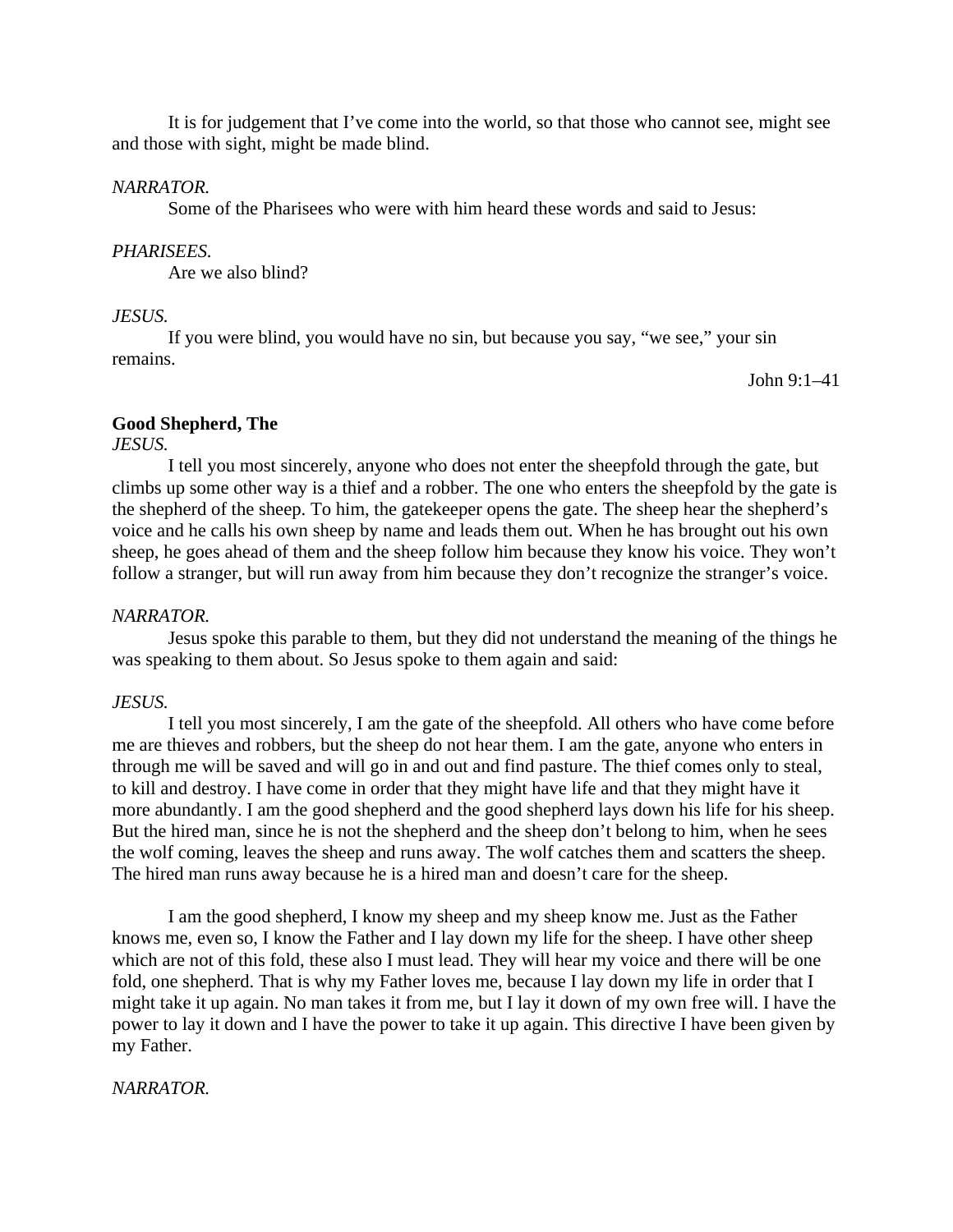Again, there arouse a division among the Jews on account of the things he had spoken. Many of them said:

## *JEWS.*

He's possessed with a demon and is mad, why do you listen to him?...These aren't the words of a man possessed by a demon! Can a demon open the eyes of the blind?

John 10:1–21

## **Feast of Dedication, The**

### *NARRATOR.*

It was now winter and the Feast of Dedication, Jesus was at the Temple in Jerusalem. As he was walking in the Portico of Solomon, the Jews gathered around him and questioned him:

### *JEWS.*

How long are you going to keep us in suspense? If you're the Christ, tell us straight out [plainly]!

### *JESUS.*

I have told you, but you didn't believe me. The works I do in my Father's name, they bear witness of me. But you don't believe, because you are not of my sheep. I know my sheep, they hear my voice and follow me. I give them everlasting life and they will never perish, neither will anyone pluck them out of my hand. My Father, who gave them to me, is greater than anyone, and no one is able to pluck them out of my Father's hand. The Father and I are one.

## *NARRATOR.*

At this, the Jews again picked up stones to stone him.

## *JESUS.*

I have shown you many good works from my Father, for which of those works are you stoning me?

### *JEWS.*

We aren't stoning you for a good work, but for blasphemy. You're only a man and yet, you claim to be God!

### *JESUS.*

Isn't it written in your law, "I said, you are gods." If He called the ones to whom the Word of God came, "gods," then the scripture cannot be broken. Yet you say to him, the one whom the Father has sanctified (consecrated) and sent into the world, "You are blaspheming," and this because I said, "I am the Son of God." If I don't do the works of my Father, don't believe me. But if I do, even though you don't believe me; believe in the works; in order that you may know and believe that the Father is in me and I am in Him.

### *NARRATOR.*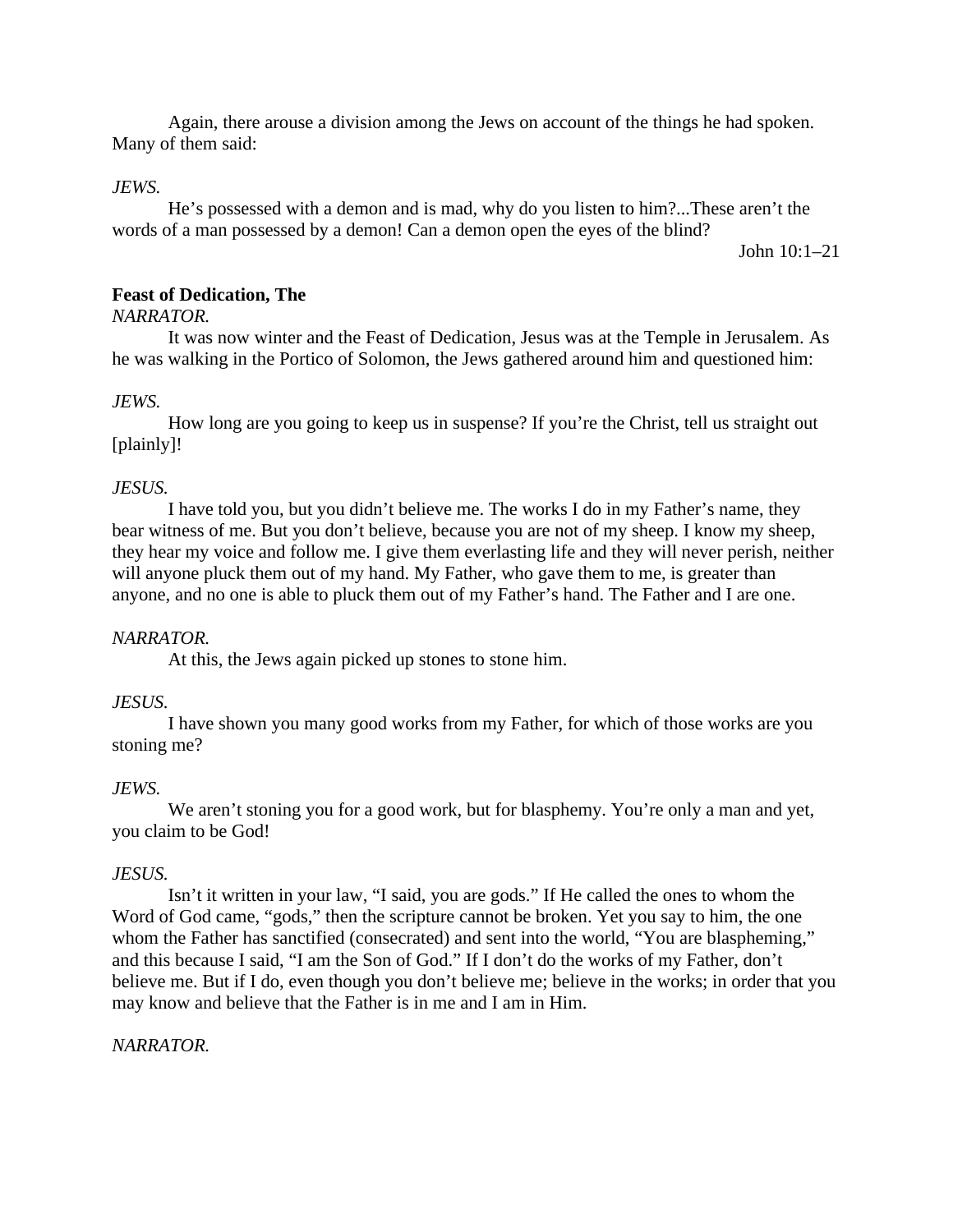At that, they again sought to arrest him, but he escaped out of their hands. Jesus left Jerusalem and again went to the far side of the Jordan, where John had first baptized and he stayed there. And many people came to him and said:

# *PEOPLE.*

John didn't perform any miracles, but all the things John told us about this man were true.

### *NARRATOR.*

Many believed on him there.

John 10:22–42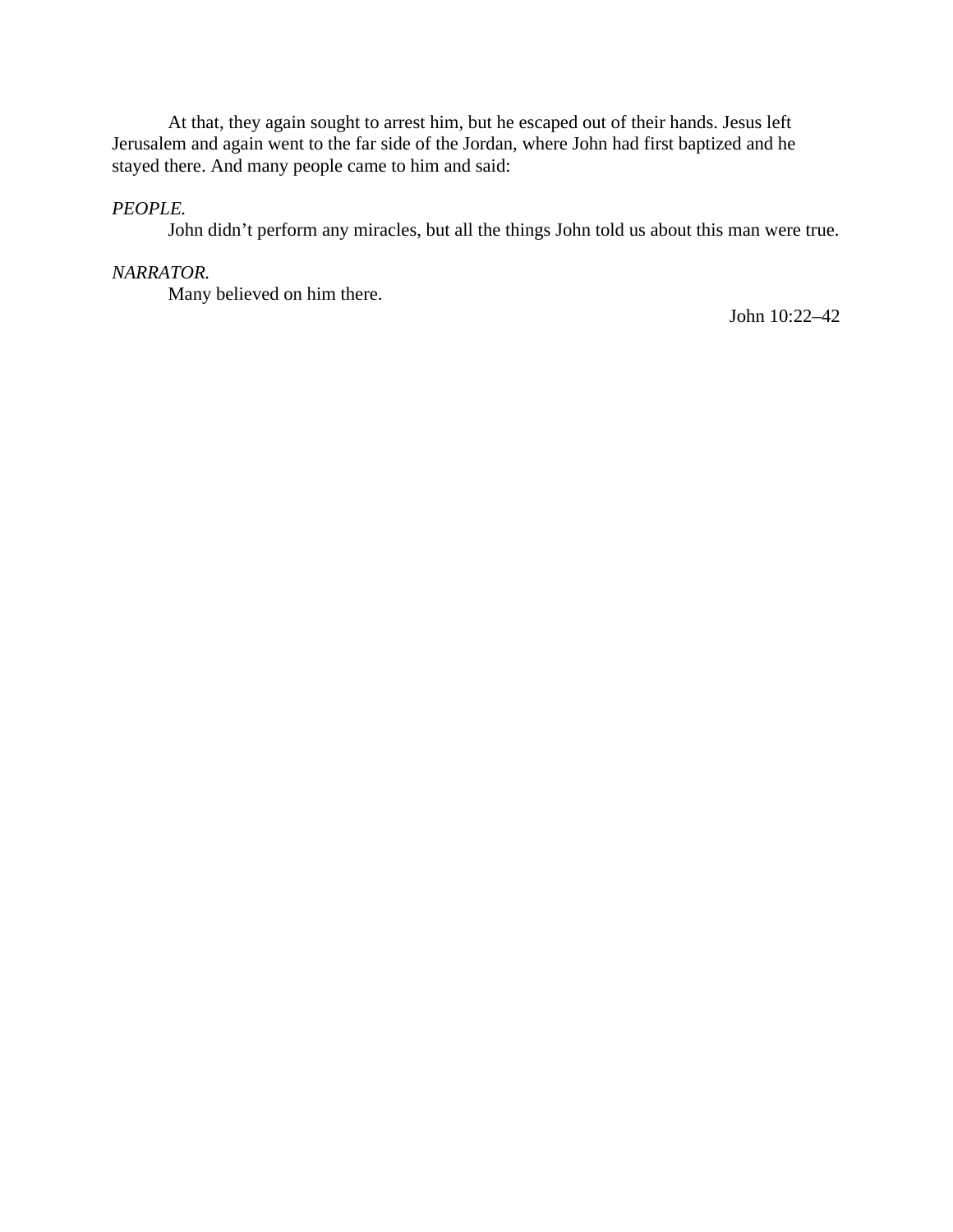# Chapter Nine

### **Traditions of the Pharisees, The**

## *NARRATOR.*

The Pharisees and some of the Scribes who had come from Jerusalem then came to Jesus and gathered around him. When they saw some of his disciples eating with unclean hands, that is to say without first washing them, they found fault. For the Pharisees and the Jews in general held fast to the tradition of the Elders and would not eat unless they first washed their arms right up to the elbow. Even when they came back from the marketplace, they would not eat anything unless it was washed first. There were many other things that they observed which had been handed down to them concerning the washing of cups, pots and bronze dishes. The Pharisees and the Scribes asked him:

### *PHARISEES/SCRIBES.*

Why do your disciples break away from the tradition of the Elders and not follow them? Your disciples eat their food without washing their hands.

### *JESUS.*

Why do you also break away from the commandment of God by your tradition? How rightly Isaiah prophesied about you hypocrites! As it is written:

*"This people honors me with their lips, but their heart is far from me. They worship me in vain because they teach the commandments of men as doctrines."* – Isaiah 29:13

You put aside the commandment of God and cling to the tradition of men, such as washing pots, cups and many other things like these things you do. How ingeniously you side step the commandment of God in order to preserve your own tradition. For God said by Moses, "Honor your father and your mother. Anyone who curses his father or his mother must be put to death." But you say, "If anyone says to his father or mother, anything I have that might have been used to help you is Corban" (i.e., that is an offering, dedicated to God). From that moment on he, is forbidden to do anything for his mother or father, he has gotten rid of his obligation to them. By your tradition that you have handed down, you have the made the word of God null and void. And there are many things you do like this.

Matthew 15:1–9; Mark 7:1–13

## **Things That Make a Man Unclean**

*NARRATOR.*

He called the people to him and said:

## *JESUS.*

Listen to me everyone of you and understand. There is nothing that can go into a man's mouth from the outside that will make that person unclean. It is the things that come out of a man's mouth that make him unclean. If anyone has ears to hear, let him listen!

*NARRATOR.*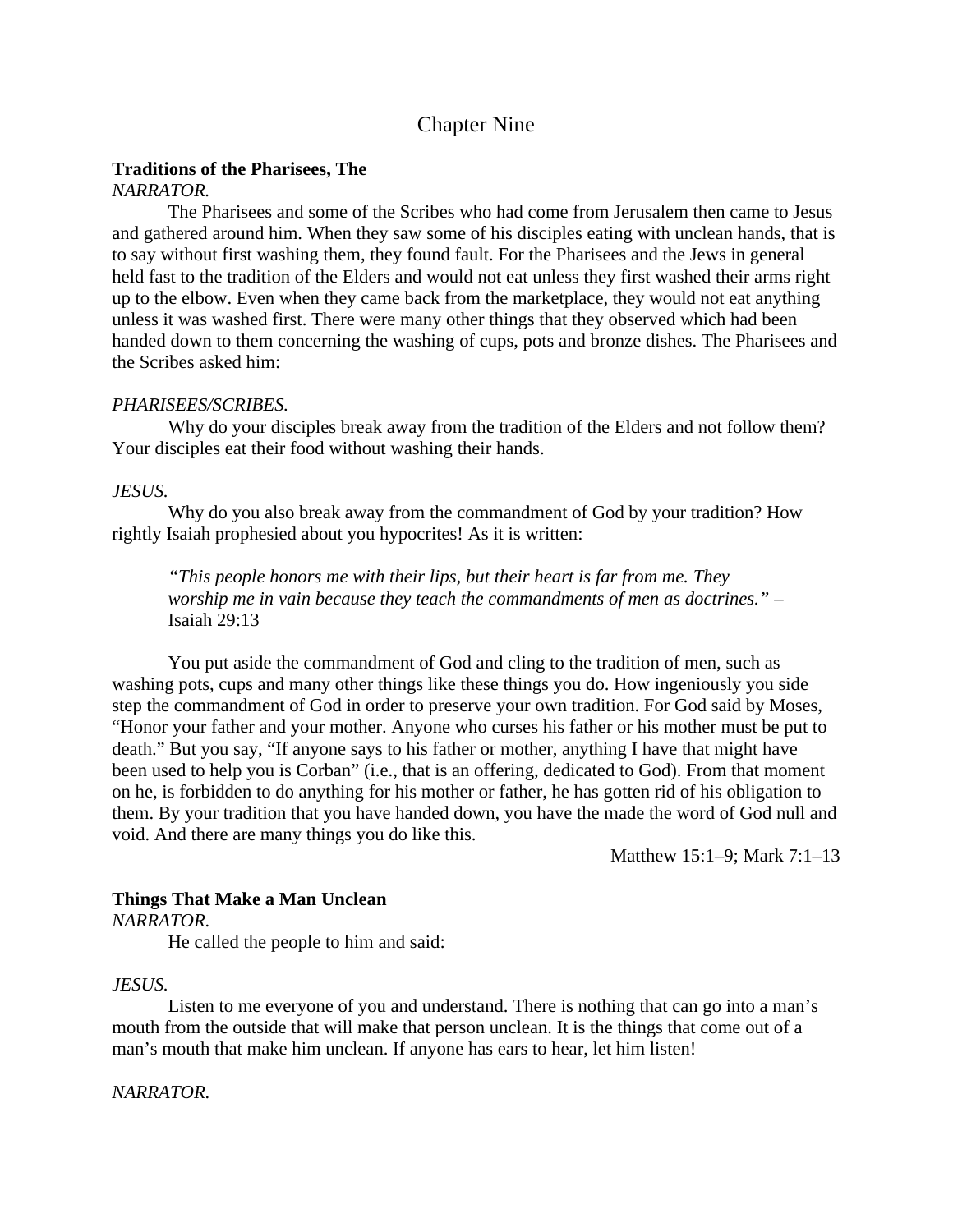When Jesus had left the people and gone back into the house, his disciples came to him and said:

## *DISCIPLES.*

Do you know that the Pharisees were offended by what you said?

## *JESUS.*

Any plant, which my Father has not planted, will be pulled up it's roots. Leave them alone, they're blind leaders leading blind men. If the blind lead the blind, both will fall into a ditch.

### *NARRATOR.*

The disciples then questioned him about the parable and Peter asked him:

### *PETER.*

Explain this parable to us.

## *JESUS.*

Is it still that hard for you to understand now? Don't you comprehend that whatever enters a man's mouth from the outside cannot make a man unclean. It doesn't go into the heart, but into the stomach and then out into the toilet [thus making all food (meats) clean–MK]. But those things that come out of the mouth, come from and out of the heart, they make a man unclean. Because from within, out of the heart of men come evil thoughts, adulteries, fornications, murders, thefts, greed for more things, wickedness, deception, unrestrained immoral behavior, an eye looking for trouble, perjury, blasphemies against God, pride, and foolishness. These are the things that make a man unclean and they come from inside the man. But to eat food with unclean hands, that does not defile a man.

Matthew 15:10–20; Mark 7:14–23

## **Daughter of the Cananite Woman Healed, The**

### *NARRATOR.*

Jesus then went from that place and withdrew to the borders of Tyre and Sidon. There he entered a house, but did not want his presence there [in the area] to be known. Nevertheless, his being there could not be hidden. A woman from Canaan who lived in that district had a young daughter who was possessed by a demon. When the woman heard that Jesus was there, she went to him and pleaded to have the demon cast out of her daughter. Coming to Jesus, she cried out:

### *WOMAN.*

Sir, Son of David, have mercy on me, my daughter is possessed by a demon and is in great torment.

## *NARRATOR.*

But Jesus didn't even say a word. His disciples came and said:

### *DISCIPLES.*

Let her have what she's asking for, because she's shouting after us.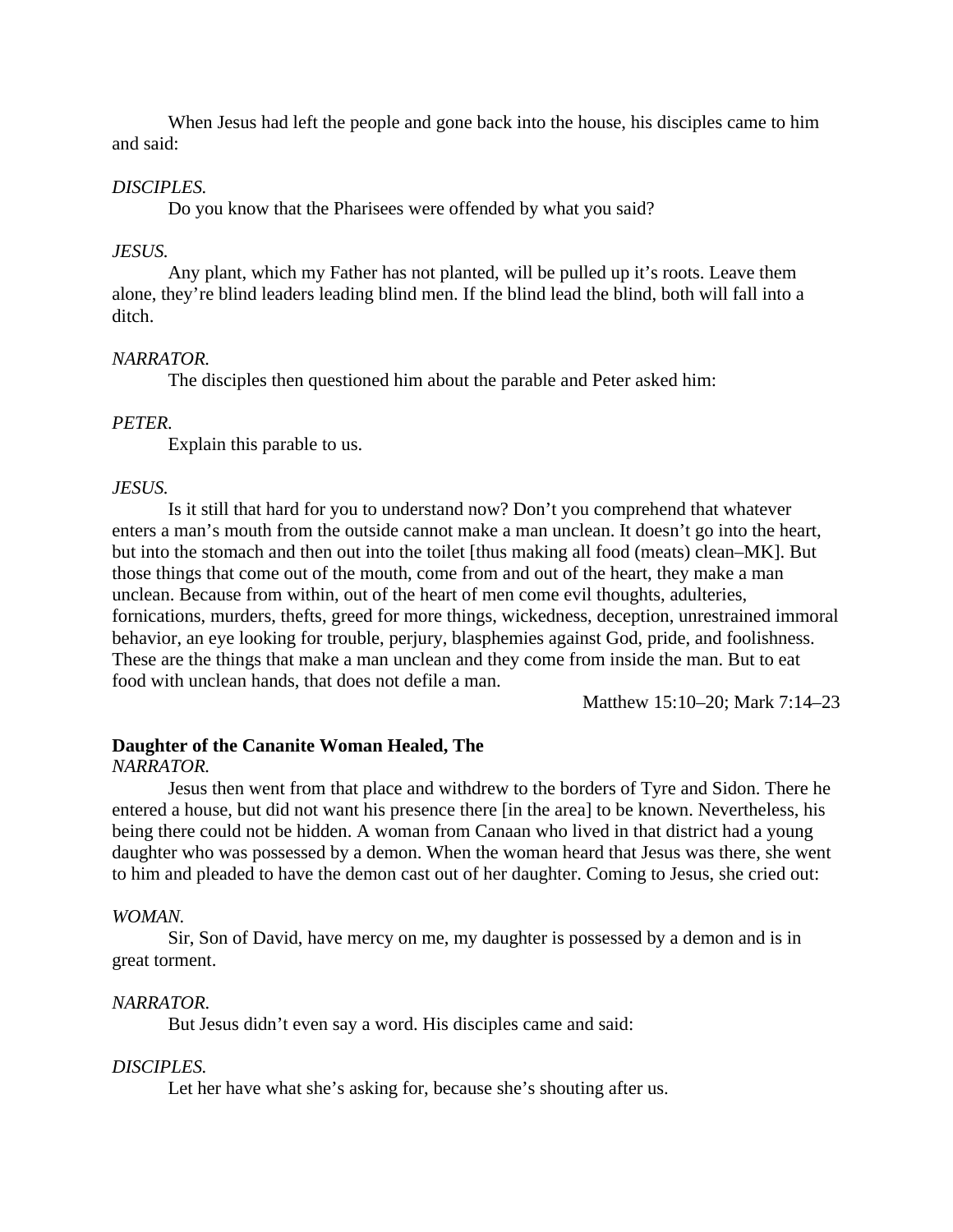### *JESUS.*

I have only been sent to the lost sheep of the house of Israel.

## *NARRATOR.*

The woman was a Greek and by nationality a Syrophoenician. She came to him, fell at his feet and worshipped him saying:

### *WOMAN.*

Lord, help me!

### *JESUS.*

The children should be fed first. It is not proper to take the children's food and throw it to the dogs of the house.

### *WOMAN.*

Yes Lord, what you say is true. Yet even the dogs under their master's table eat the children's scraps that fall from the table.

### *JESUS.*

Woman, you have great faith; let it be as you have requested. For saying what you have, go home, the demon has gone out of your daughter.

## *NARRATOR.*

From that moment on, her daughter was well again. When the woman arrived at her house she found her daughter lying on the bed and the demon gone.

Matthew 15:21–28; Mark 7:24–30

## **Deaf Man is Healed, The**

*NARRATOR.*

Jesus went from there and left the borders of Tyre and went right through the region of the Decapolis by way of Sidon, heading towards the Sea of Galilee. They brought him a man who had a speech impediment and was deaf. They implored him to put his hand on him. Jesus took the man aside, away from the crowds and put his fingers in his ears and touched his tongue with his spittle. Looking up to heaven he sighed and said to the man: "Ephphatha!" (i.e., be opened). Immediately his ears were opened and the ligament of his tongue was loosened and the man was able to speak clearly. Jesus ordered them not to tell anyone, but the more he insisted, the more widely they published it. Their astonishment was beyond measure and said:

## *PEOPLE.*

He has done all things well, he made both the deaf able to hear and the dumb able to speak.

Mark 7:31–37

### **Jesus Cures the Crowds Near the Lake** *NARRATOR.*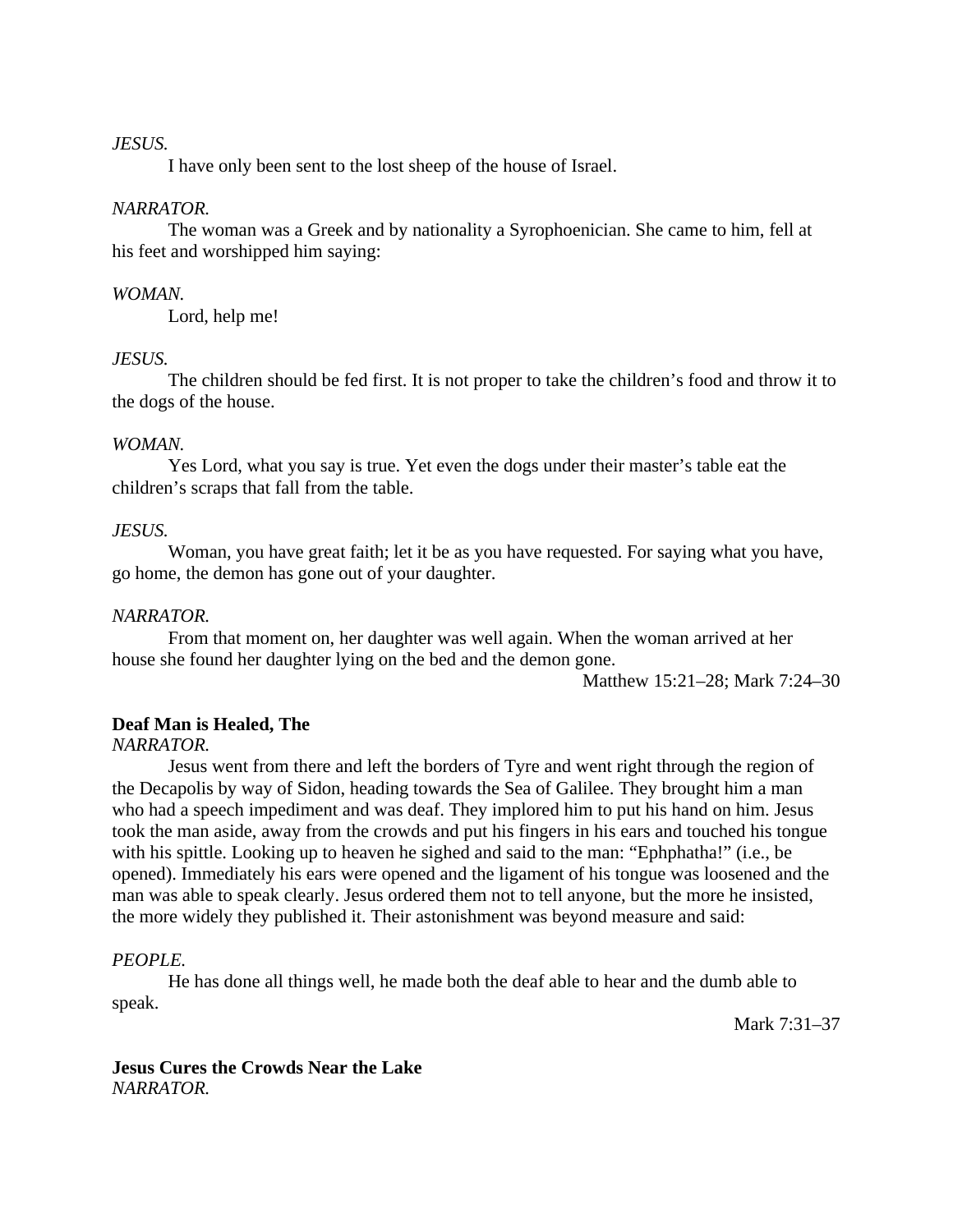He reached the shores of the Sea of Galilee and went up into the hills. As he sat there, large crowds came to him bringing those who were lame, blind, unable to speak, crippled and many others. They put them down at Jesus' feet and he cured them. The crowds were astonished when they saw those who couldn't speak, speaking; those who were crippled, made whole again; the lame walking and the blind, seeing; and the people praised the God of Israel.

Matthew 15:29–31

## **Second Miracle of the Loaves, The**

#### *NARRATOR.*

Now the great crowd that had gathered during these days had nothing to eat. Jesus called his disciples to him and said to them:

#### *JESUS.*

I feel sorry for all these people, they've stayed with me for three days and don't have anything to eat. If I send them away to their homes hungry, they might collapse on the way. Some of them have traveled a great distance.

### *DISCIPLES.*

Where can anyone get enough bread to feed all these people, here in this deserted place?

#### *JESUS.*

How many loaves do you have?

#### *DISCIPLES.*

Seven and a few small fish.

#### *NARRATOR.*

He instructed the crowd to sit down on the ground. He took the seven loaves, gave thanks, broke them and gave them to his disciples to distribute and they distributed the bread among the people. The few small fish they had he also blessed and directed the disciples to distribute them also among the people. So all the people ate all they wanted and were filled. And they collected seven baskets of scraps that had been left over and eaten. Now there had been about four-thousand men that had eaten, to say nothing of the women and the children. Jesus sent them away, got into the boat with his disciples and came to the coasts of Magdala, the region of Dalmanutha.

Matthew 15:32–39; Mark 8:1–10

#### **Pharisees Ask for a Sign, The**

*NARRATOR.*

And it occurred that the Pharisees and the Sadducees came up to him. They began to question him and put him to a test, asking him to show them a sign from heaven.

#### *JESUS.*

When it's evening you say, "It will be fair weather, because the sky is red. And in the morning, it will be a bad day today, because the sky is red and overcast." Oh you hypocrites! You can read the face of the sky, but you can't read the signs of the times. (sighing deeply in his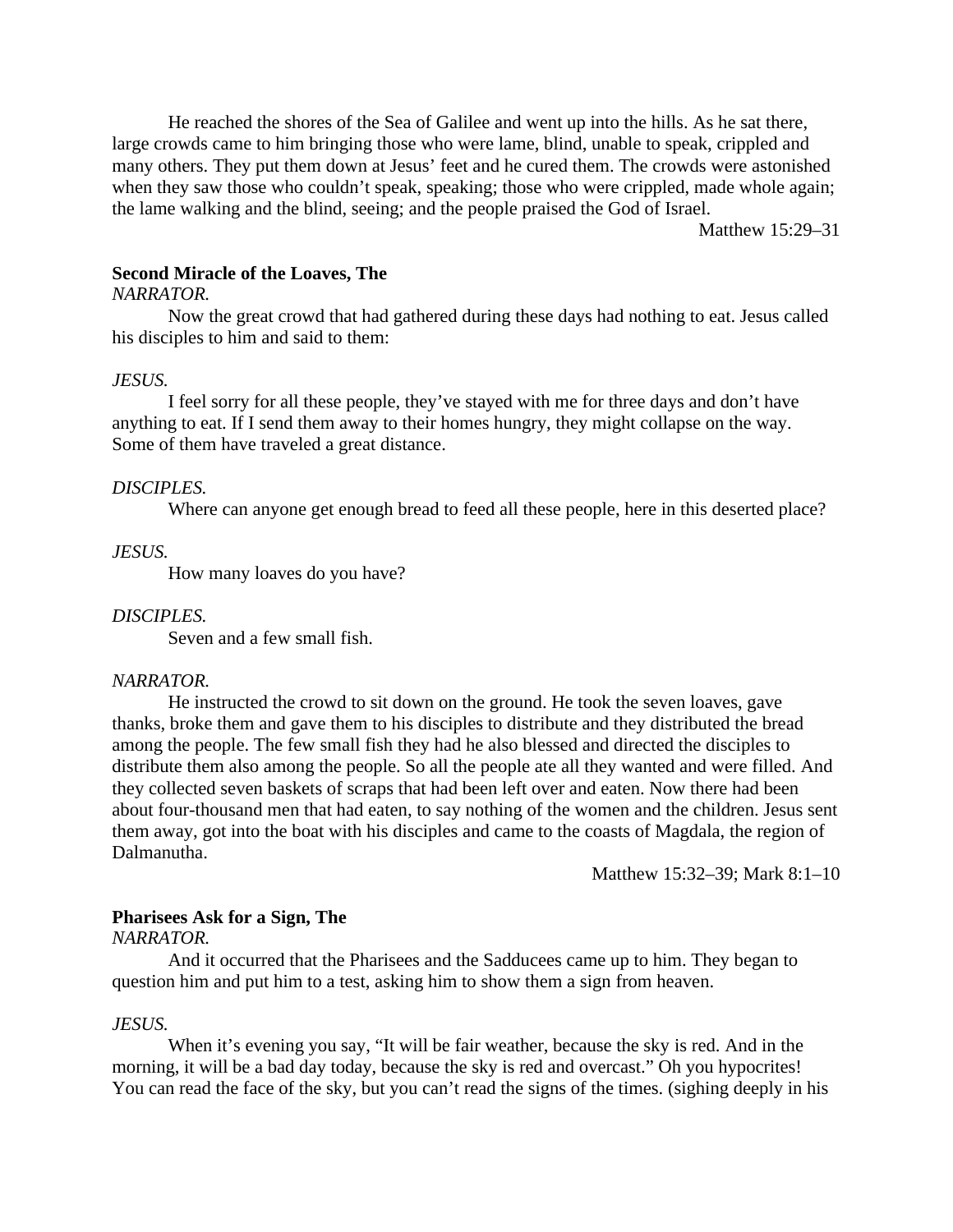spirit) Why does this generation look for a sign? A wicked and adulterous generation looks for a sign. I tell you most sincerely, there will not be a sign given to this generation except the sign of the prophet Jonah.

## *NARRATOR.*

And he left them, boarded the boat again and embarked for the other side.

Matthew 16:1–4; Mark 8:11–13

### **Yeast of the Pharisees and Sadducees, The**

*NARRATOR.*

The disciples, having crossed to the other shore, had forgotten to take any food with them and had only one loaf in the boat with them. Jesus warned them and said:

## *JESUS.*

Be on guard against the yeast of the Pharisees and Sadducees and the yeast of Herod.

### *NARRATOR.*

The disciples reasoned among themselves and said:

## *DISCIPLES.*

It's because we didn't bring any bread.

### *JESUS.*

Men of little faith, why are you talking among yourselves about not having any bread. Don't you understand yet, don't you have any perception, are your hearts still hardened? You have eyes, can't you see and you have ears, can't you hear? Don't you understand yet or remember when I broke the five loaves among the five-thousand? How many baskets of scraps did you take up?

## *DISCIPLES.*

**Twelve** 

## *JESUS.*

And when I broke the seven loaves among the four–thousand, how many baskets full of scraps did you take up?

## *DISCIPLES.*

Seven.

## *JESUS.*

How is it that you don't understand that when I spoke to you it was not concerning bread that you eat. What I said was that you should beware of the yeast of the Pharisees and the Sadducees.

## *NARRATOR.*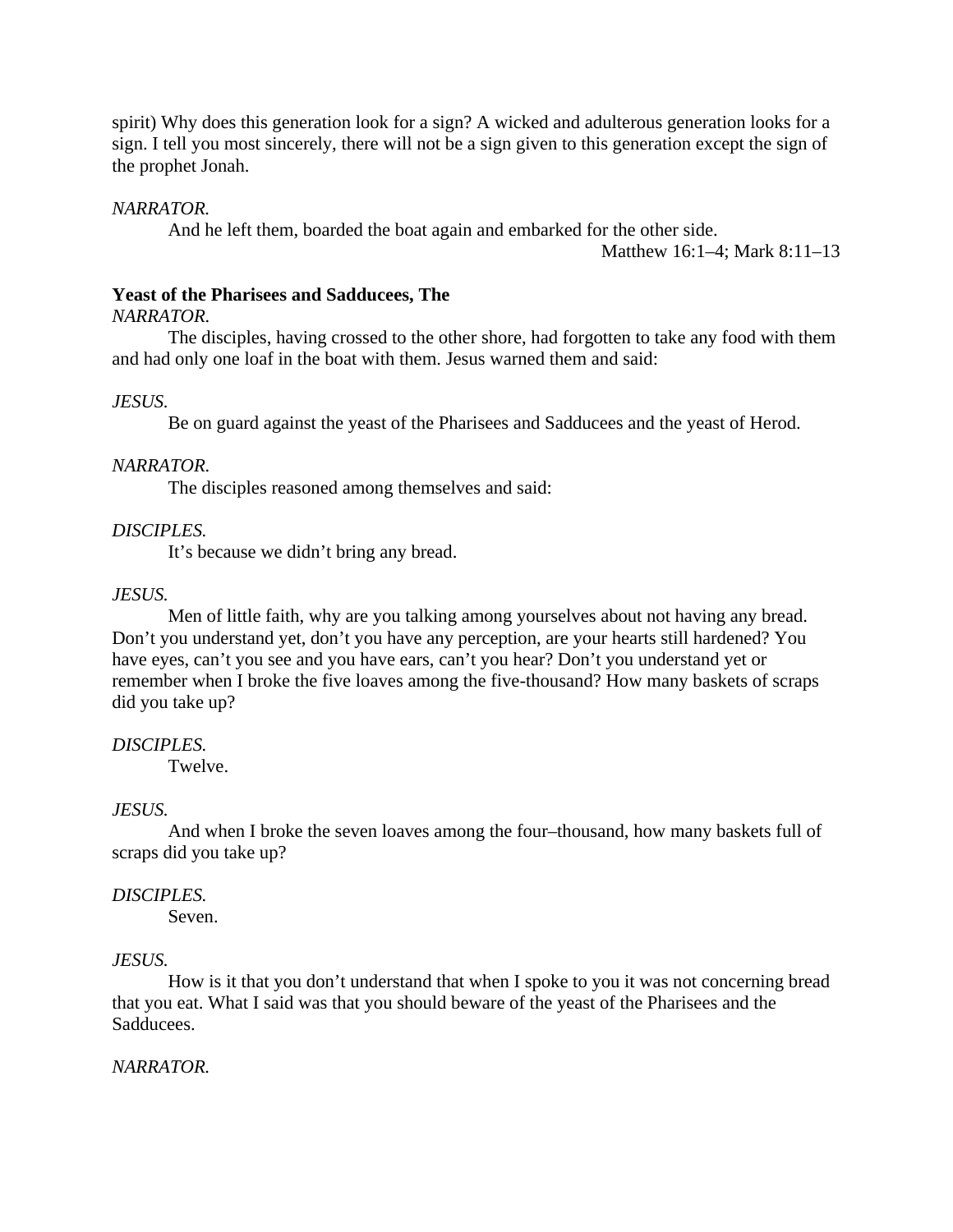They then understood that he was not warning them to be on guard against the yeast used in making bread, but against the teachings of the Pharisees and Sadducees.

Matthew 16:5–12; Mark 8:14–21

## **Cure of a Blind Man from Bethsaida**

### *NARRATOR.*

Jesus came to Bethsaida. There, some people brought a blind man to him and begged him to touch the man. He took the blind man by the hand and led him outside the village. Jesus put his spittle on the man's eyes, put his hands on him and asked it he could see anything. The man looked up and said:

### *MAN.*

I can see people, they look like trees, but they're walking around.

#### *NARRATOR.*

Jesus put his hands on the man's eyes again and his sight was restored. The man saw everyone clearly. He sent the man to his home saying:

### *JESUS.*

Don't go into the village and do not tell anyone from the village about what happened. Mark 8:22–26

## **Jesus Acknowledges to be the Christ**

### *NARRATOR.*

Jesus and his disciples left and went into the villages in the area around Caesarea Philippi. In the course of their travels; Jesus, praying by himself in his disciples presence, asked them:

#### *JESUS.*

Who do the people say the Son of Man is? Who do the people say that I am?

#### *DISCIPLES.*

Some say that you're John the Baptist... Others Elijah... Some of them say that you're Jeremiah or one of the old prophets come back to life.

#### *JESUS.*

But who do you say that I am?

#### *PETER.*

The Christ of God, you are the Christ, the Son of the Living God.

#### *JESUS.*

Simon, son of Jonah, you are a blessed man. Because flesh and blood did not reveal this to you, but my Father who is in Heaven. And I also say to you, you are Peter and on this rock I will build my church, and the gates of Hades (hell) will not be able to triumph over it. I will give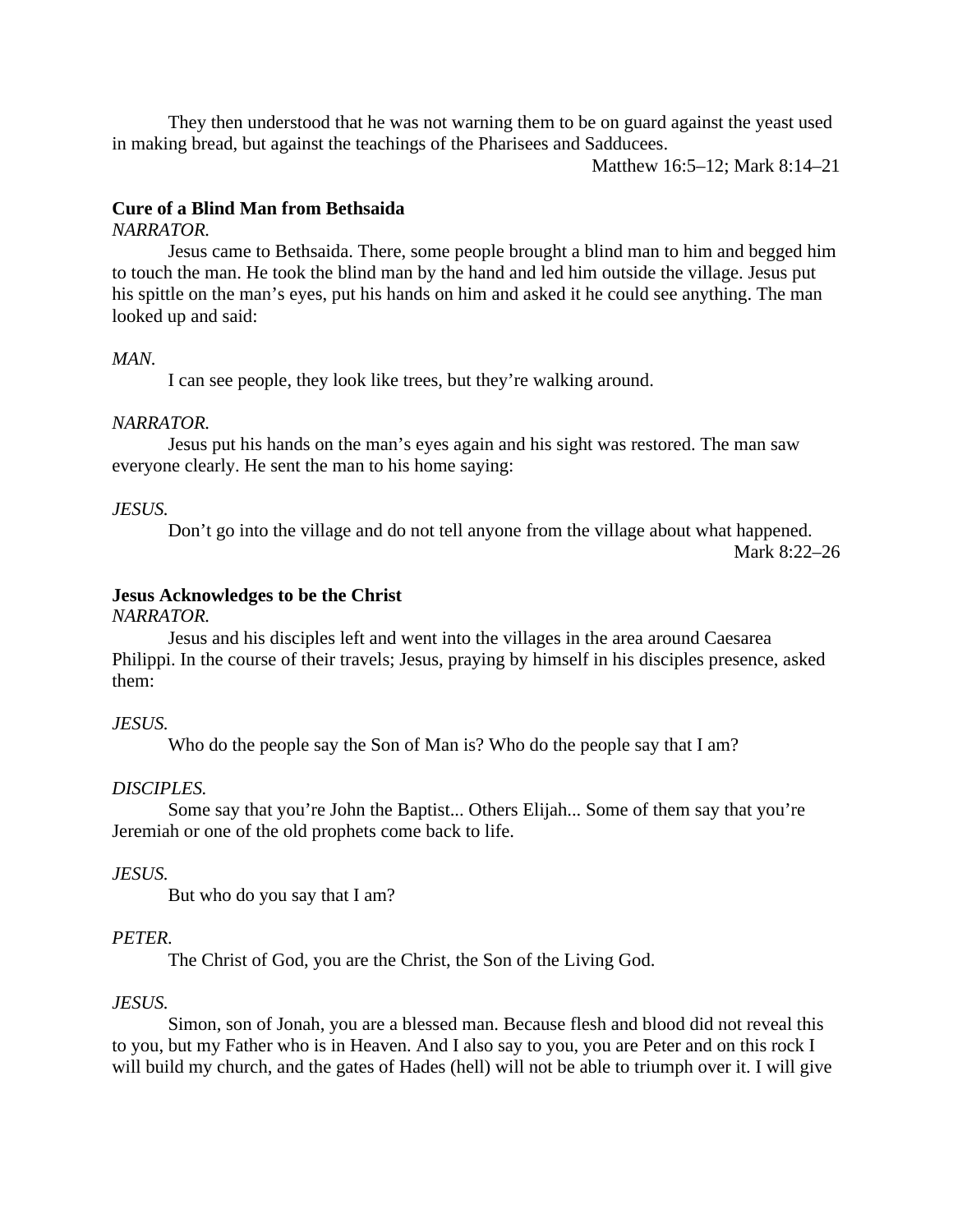to you the keys of the Kingdom of Heaven. Whatever you bind on earth, will be bound in Heaven. Whatever you loose on earth, will be loosed in Heaven.

### *NARRATOR.*

He then gave his disciples strict orders not to tell anyone anything about this, that he was the Christ.

Matthew 16:13–20; Mark 8;27–30; Luke 9:18–21

## **Carrying Your Own Cross**

### *NARRATOR.*

From that time on, Jesus began to reveal to his disciples that he must go into Jerusalem and suffer many things at the hands of the Elders, Chief Priests and Scribes.

### *JESUS.*

The Son of Man must suffer many things and be rejected by the Elders, Chief Priests and Scribes. He will be put to death and after three days, be raised again on the third day.

### *NARRATOR.*

He spoke these things quite openly. Peter then took Jesus aside and started to present and urge reasons in opposition to what had been said:

## *PETER.*

Heaven forbid it Lord! This won't happen to you.

### *NARRATOR.*

But when Jesus turned around and saw his disciples, he rebuked Peter and said:

## *JESUS.*

Get behind me Satan! You are an offence to me, because you are not entertaining the things that are of God, but those of men.

### *NARRATOR.*

Then Jesus called the people and his disciples to him and said:

### *JESUS.*

If anyone wants to be my follower, let him renounce himself, take up his cross daily and follow me. For anyone who wants to save his life, will lose it; but anyone who loses his life for my sake and for the sake of the Good News, will find it and the same will save it. What then will a man profit if he gains the whole world and ruins or loses his own life and himself. What would a man give in exchange for his life?

For anyone in this adulterous and sinful generation who is ashamed of me and my words, the Son of Man will be ashamed of him when he will come in his glory and in the glory of the Father with the Holy angels. For the Son of Man will come in the glory of his Father with His angels and will reward each person according to what they have done.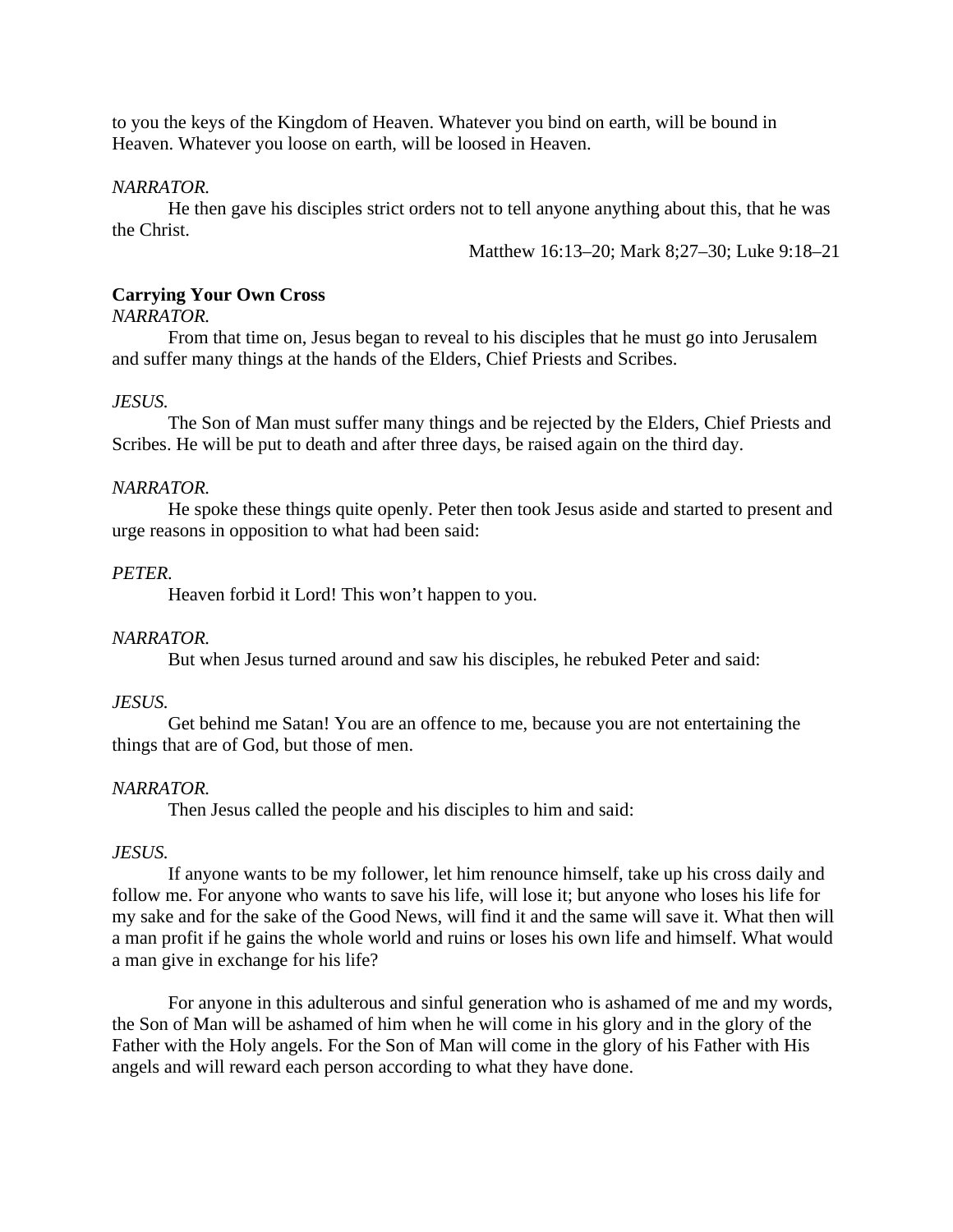I will tell you a truth and I tell you this most sincerely, that there are some standing here who will not taste of death until they have seen the Kingdom of God, coming with power and the Son of Man coming in his Kingdom.

Matthew 16:21–28; Mark 8:31–38, 9:1; Luke 9:22–27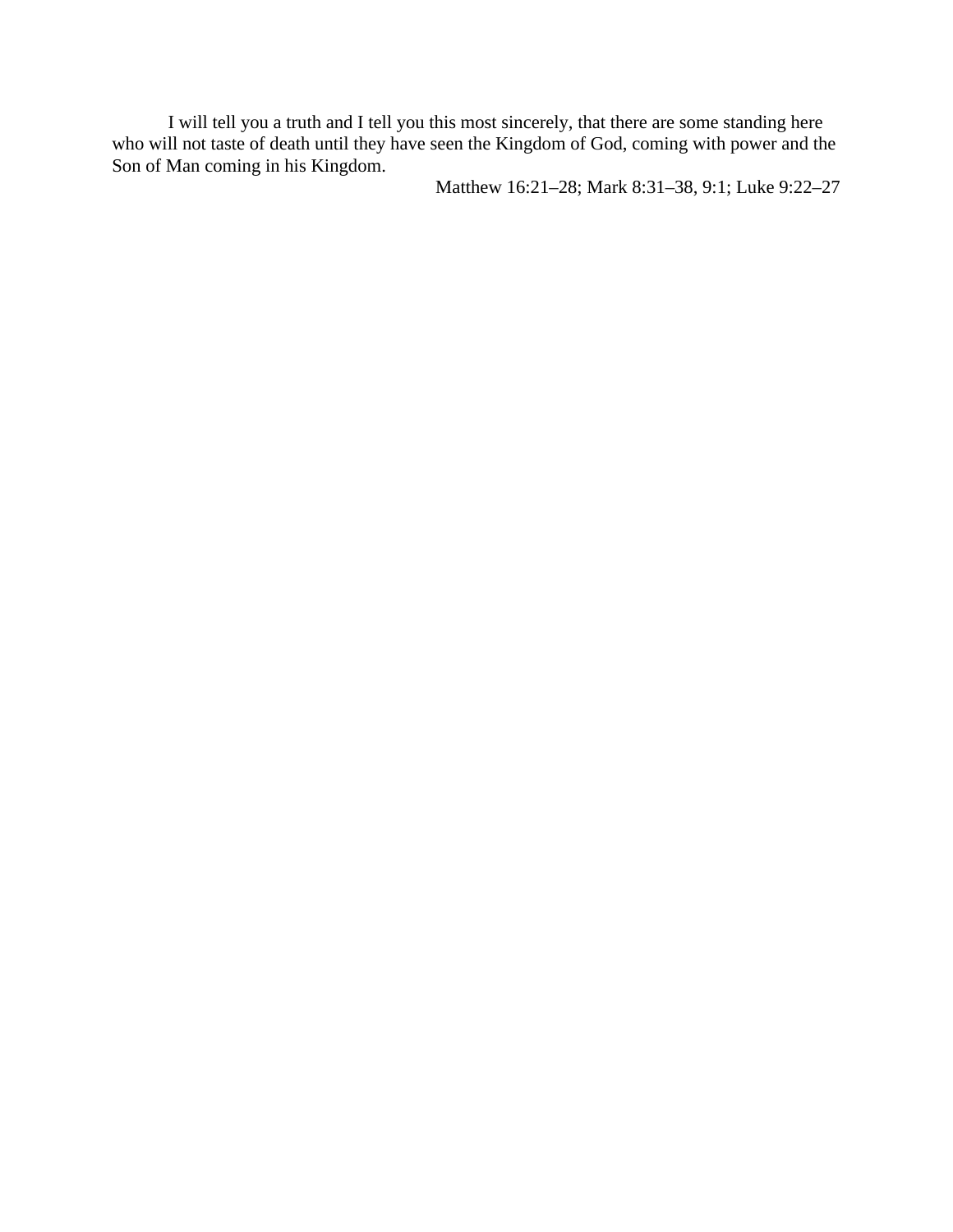# Chapter Ten

## **Transfiguration, The**

# *NARRATOR.*

Now about a week after Jesus had said these things, he took Peter, James and his brother John apart by themselves and led them up into a high mountain to pray. As he prayed, he underwent a metamorphosis in their presence. The appearance of his face was changed and it shone like the sun. His clothing became as white as light, shining. An intense white as the snow, glistening, whiter than any bleach on earth could make them. Suddenly, there appeared to them two men, Moses and Elijah appearing in glory. They talked with Jesus and spoke of his death which he was to accomplish in Jerusalem. Peter and his companions were heavy with sleep. When they woke up, they saw his glory and the two men that stood with him. And it occurred that as they were leaving him, Peter spoke to Jesus and said:

## *PETER.*

Master, Lord, it's wonderful for us to be here. If you want, let us make tents here. One for you, one for Moses, and one for Elijah.

### *NARRATOR.*

Jesus didn't know what to say. They were so [very] frightened and Peter just did not understand the meaning of his own words. While Peter was still speaking, a bright cloud came and enveloped them. As they entered the cloud, they were afraid. A voice came from out of the cloud and said:

*"This is my beloved Son in whom I am well pleased. Listen to him."*

When the disciples heard this, they fell on their faces, overcome with fear. After the voice had spoken, Jesus came up and touched them.

### *JESUS.*

Stand up and don't be afraid.

### *NARRATOR.*

Then suddenly, when they raised their eyes and looked around, they didn't see anyone with them except Jesus and he was alone. As they came down from the mountain, Jesus gave this order:

## *JESUS.*

Do not tell anyone about the vision you have seen until after the Son of Man has risen from the dead.

## *NARRATOR.*

The disciples kept what Jesus had said among themselves and did not tell anyone any of the things they had seen during those days, . However, among themselves they discussed what "rising from the dead" could mean. They asked him: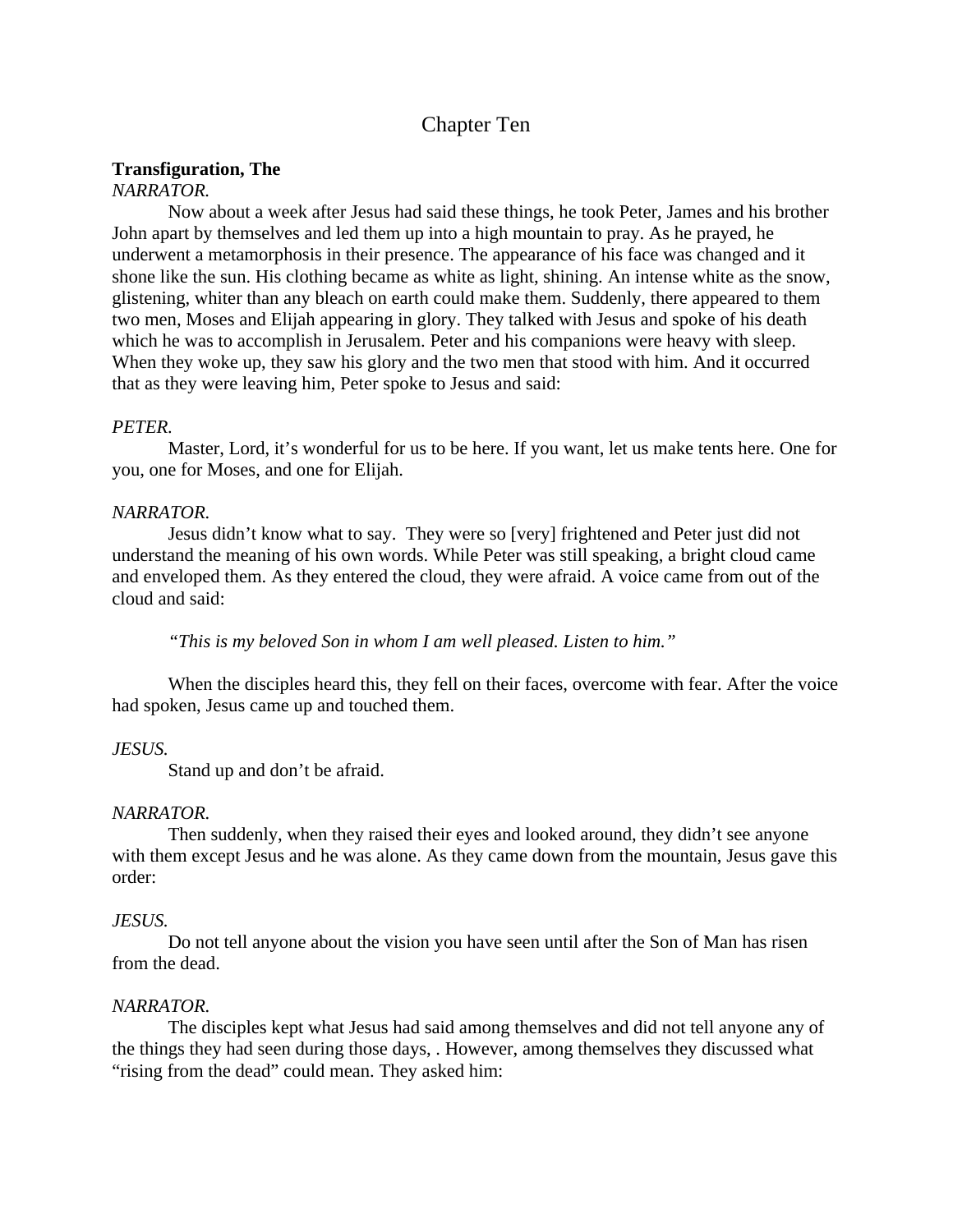### *DISCIPLES.*

Why then do the Scribes say that Elijah has to come first?

#### *JESUS.*

It is true that Elijah comes first to see that everything is once more as it should be. Yet, how is it that the scriptures say that the Son of Man must suffer many things and be treated with contempt? I tell you however, that Elijah has already come and they didn't recognize him but did to him whatever they wanted to, just as it is written of him. The Son of Man will also suffer similarly at their hands. The disciples then understood that he was speaking to them about John the Baptist.

Matthew 17:1–13; Mark 9:2–13; Luke 9:28–36

#### **Boy with Epilepsy, The**

### *NARRATOR.*

Now the next day, they came down from the mountain. Heading towards his disciples, he saw that a large crowd had gathered around them and that the Scribes were arguing with them. When the crowds saw Jesus, they were struck with amazement and ran up to greet him. When Jesus reached his disciples he asked the Scribes:

#### *JESUS.*

What are you arguing with them about?

#### *NARRATOR.*

Suddenly, a man in the crowd cried out:

### *MAN.*

Master, I beg you, look at my son, he's my only child!

#### *NARRATOR.*

The man then came up to Jesus, went down on his knees before him and said:

#### *MAN.*

Lord, have mercy on my son! He's crazy and suffers greatly. Master, I brought my son to you, there is a spirit of dumbness in him. Whenever the spirit takes hold of him, he will suddenly cry out and be thrown to the ground into convulsions. He foams at the mouth, grinds his teeth and goes rigid. It takes a while for it to leave the boy and when it does, he's exhausted. I brought him to your disciples and begged them to cast it out, but they couldn't cure him.

#### *JESUS.*

You faithless and perverse generation. How long will I be with you? How long must I put up with you? Bring your son here to me!

#### *NARRATOR.*

They brought the boy to Jesus. As he was moving towards him, the spirit saw him and immediately threw the boy into convulsions. The demon threw him to the ground and he lay there twisting (writhing) and foaming at the mouth.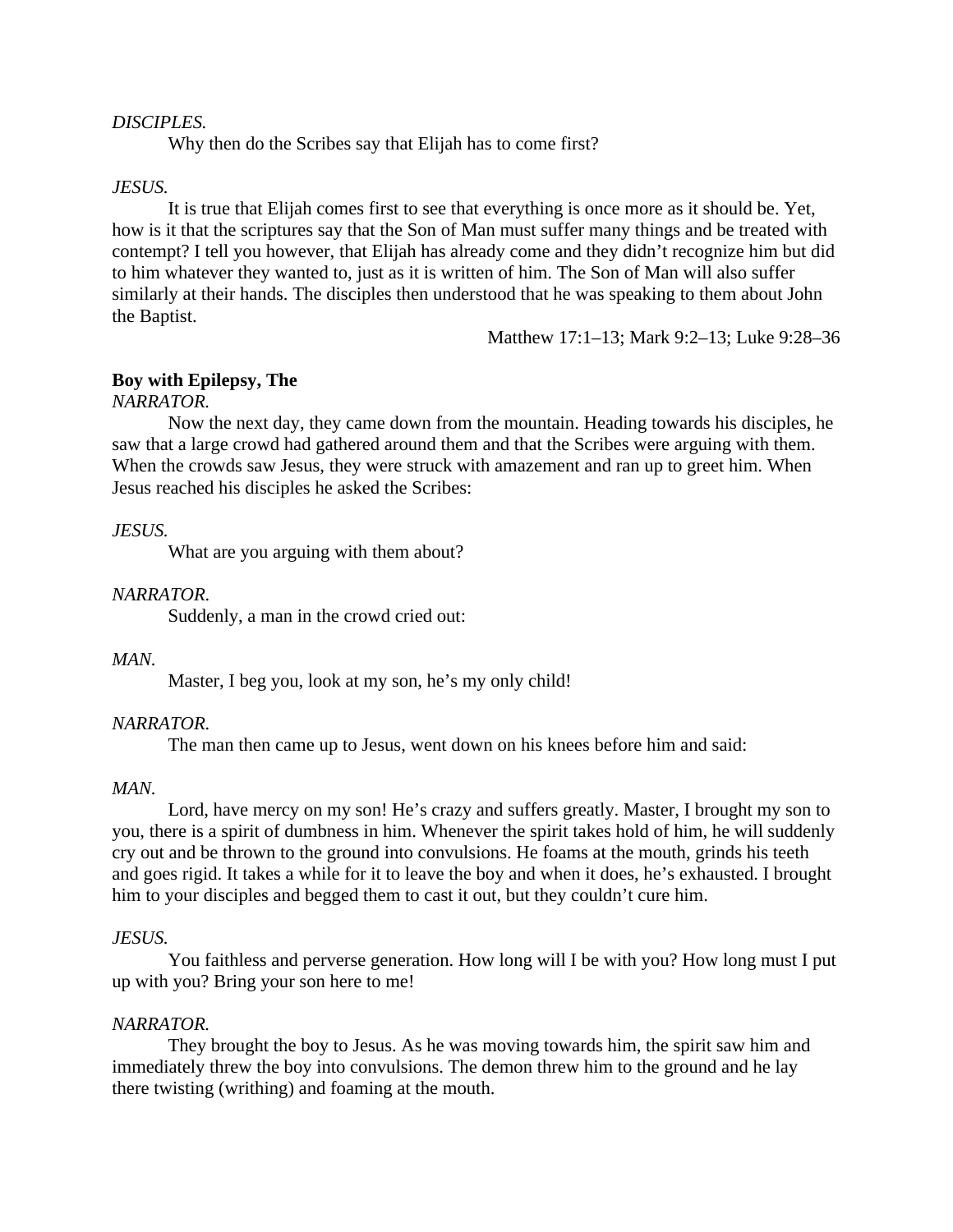### *JESUS.*

How long has this been happening to him?

## *MAN.*

Since he was a child. Many times it has thrown him into the fire and into the water in order to destroy him. But if you can do anything, take pity on us and help us.

### *JESUS.*

If you have faith, all things are possible to the person who has faith.

### *NARRATOR.*

Immediately the father of the child cried out and said with tears:

### *MAN.*

I have faith! Help me with the little faith I [that] have.

### *NARRATOR.*

When Jesus saw that the people were closing in around him, he rebuked the unclean spirit and said to him:

### *JESUS.*

Dumb and deaf spirit, I order you, come out of him and never enter him again.

### *NARRATOR.*

The spirit cried out, threw the boy into violent convulsions and came out of him. The boy lay there like a corpse and many of them said:

### *PEOPLE.*

He's dead!

## *NARRATOR.*

But Jesus took him by the hand and helped him up and he was able to stand. From that moment, the boy was cured. Jesus then gave him back to his father. The people were all amazed at the mighty power of God. Later, when he had gone into the house, his disciples came to Jesus privately and said:

### *DISCIPLE.*

Why weren't we able to cast it out?

### *JESUS.*

Because of your lack of faith. I tell you most sincerely, if you have faith the size of a mustard seed, you could say to this mountain, "move from here to that place over there," and it would move. Nothing will be impossible for you. This kind can only be driven out by prayer and fasting.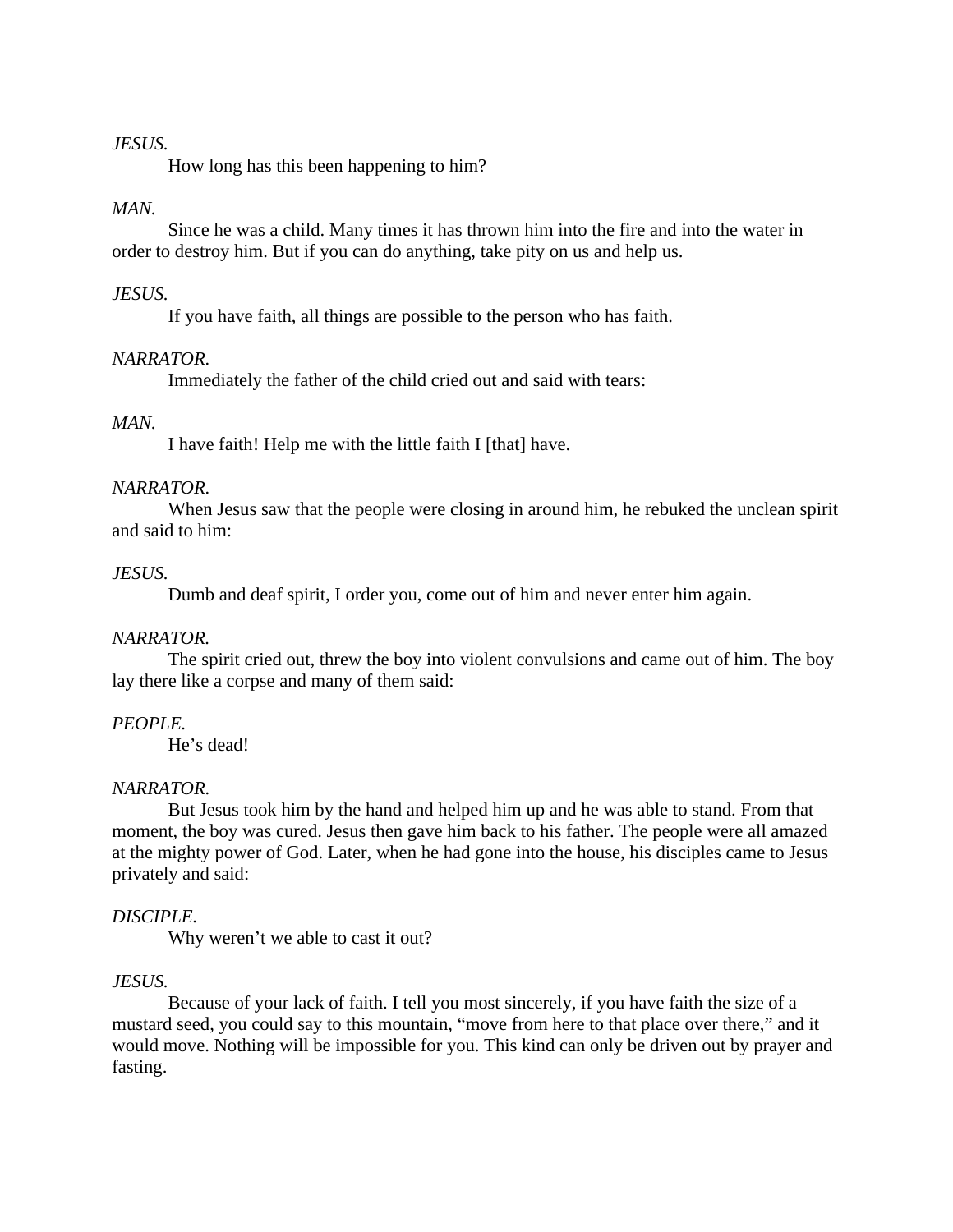### *NARRATOR.*

While everyone was in wonderment at all the things Jesus had done, he said to his disciples:

## *JESUS.*

Let these words sink down into your ears, the Son of man will be delivered into the hands of men.

## *NARRATOR.*

They left that place and made their way through Galilee. Jesus, however did not want anyone to know because he was teaching his disciples. While they were in Galilee, he said to his them:

## *JESUS.*

The Son of Man will be delivered and entrusted into the hands of men. They will kill him and after he has been killed, he will rise and be raised to life again.

## *NARRATOR.*

However, they did not understand what he was saying and the meaning of what was said was hidden from them. They were afraid to ask him what he meant and a great sadness came over them.

Matthew 17:14–23; Mark 9:14–32; Luke 9:37–45

## **Temple Tax Paid by Jesus and Peter, The**

### *NARRATOR.*

When they came to Capernaum, the collectors of the half–shekel Temple tax came to Peter and said:

## *COLLECTOR.*

Doesn't your master pay the half–shekel?

## *PETER.*

Yes.

## *NARRATOR.*

Peter went into the house, but before he could speak, Jesus said:

## *JESUS.*

Simon, what do you think? From whom do the kings of the earth take toll or tribute? From their own children or from foreigners?

## *PETER.*

From foreigners.

## *JESUS.*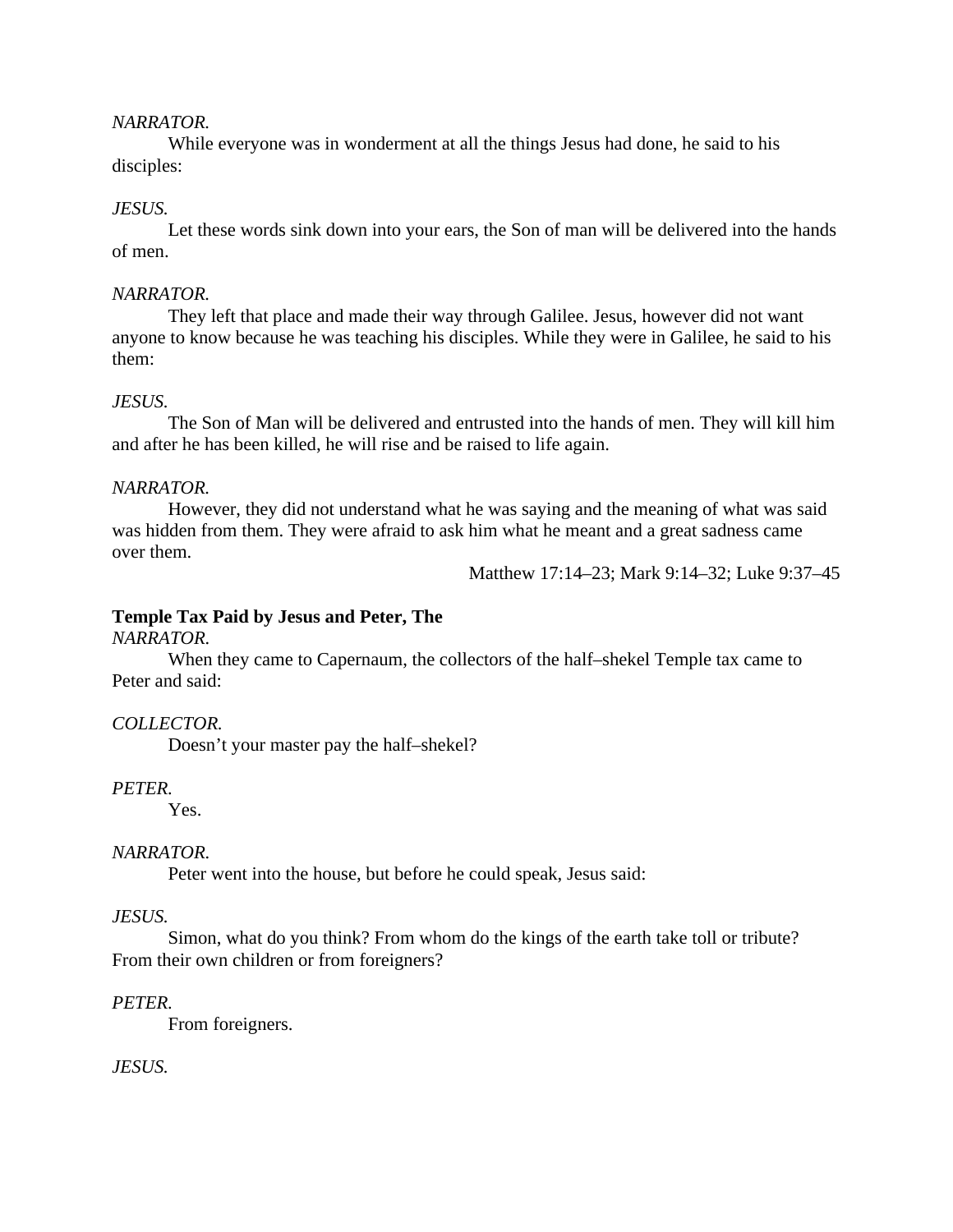If that's the case, then the children are exempt. Nevertheless, in order not to offend these people, go to the lake and cast a hook. Take the first fish you catch and when you have opened it's mouth you will find a shekel. Take it and give it to the collectors for me and [for] you.

Matthew 17:24–27

# **Who is the Greatest?**

# *NARRATOR.*

During those days, a reasoning arouse among the disciples as to who was the greatest. While in the house at Capernaum, he asked them:

# *JESUS.*

What were you arguing about on the road?

# *NARRATOR.*

They didn't say a word, because they had been arguing about who was the greatest. The disciples said to Jesus:

# *DISCIPLES.*

Who is the greatest in the Kingdom of Heaven?

# *NARRATOR.*

He sat down and called the Twelve to him and said:

# *JESUS.*

If anyone wants to be first, he must become the last of all and servant to all.

# *NARRATOR.*

Perceiving the thoughts of their heart, Jesus called a child to him and sat him by his side in front of them. Taking the child in his arms he said:

# *JESUS.*

I tell you most sincerely, unless you turn around and become like little children, you will not enter into the Kingdom of Heaven. And so, anyone who will humble himself like this little child, that one is greatest in the Kingdom of Heaven. Anyone who welcomes one of these little children in my name, welcomes me. Anyone who welcomes me, welcomes the One who sent me, for the one who is the least among all of you, this one is the greatest.

# *NARRATOR.*

John spoke up and said:

# *JOHN.*

Master, we saw a man casting out demons in your name, but he wasn't one of us so we tried to stop him.

# *JESUS.*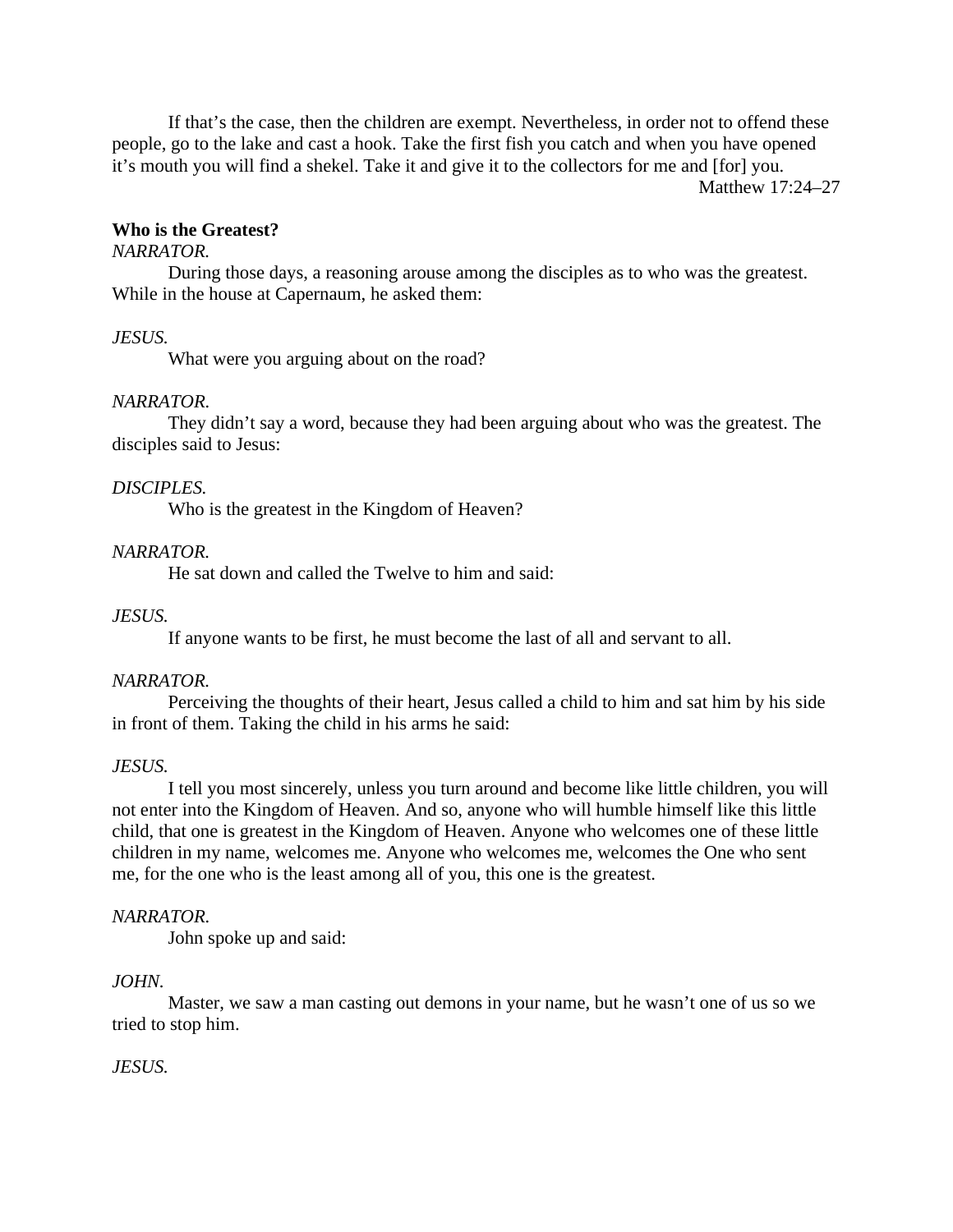Don't stop him. No one who works a miracle in my name is likely to speak evil of me. For anyone who is not against us, is for us and on our side.

Matthew 18:1–4; Mark 9:33–40; Luke 9:46–50

### **Leading Others to Sin**

*JESUS.*

Anyone who gives you a cup of water to drink in my name, because you belong to Christ, I tell you most sincerely, he will not lose his reward. But anyone who would entice one of these little ones, who believe in me, to sin; that person would be better off if a millstone were hung around his neck and he was thrown into the depths of the sea and drowned. Alas for the world because of the snares that are set. Indeed, there must be snares, but woe to the man by whom the snare is set.

And if your hand should cause you to sin, cut it off and throw it away from you! It's better for you to enter into life maimed, then to have two hands and go to Gehenna, into the fire that cannot be put out. Where their worm doesn't die and the fire never goes out.

And if your foot should cause you to sin, cut it off and throw it away from you! It's better for you to enter into life lame, than to have two feet and be thrown into everlasting fire. Where their worm doesn't die and the fire never goes out.

And if your eye should cause you to sin, tear it out and throw it away from you. It is better to enter into life with one eye than to have two eyes and be thrown into the fire of Gehenna. Where their worm doesn't die and the fire never goes out.

For every one will be salted with fire and every sacrifice will be salted with salt. Salt is good, but if the salt has become insipid, how can you season it again? Have salt in yourselves and have peace with one another.

See that you never despise one of these little ones, for I tell you, that in Heaven, their angels do always see the face of my Father, who is in Heaven.

Matthew 18:5–11; Mark 9:41–50

# **Parable of the Lost Sheep**

*JESUS.*

For the Son of Man has come to save those things which were lost. What do you think? If a man had a hundred sheep and one of them had gone astray, doesn't he leave the ninety–nine and go into the mountains and look for the one that had gone astray. I tell you most sincerely, if he should find it, he will rejoice more because of that sheep than for the ninety–nine that did not stray at all. Similarly, it is not the will of your Father who is in Heaven, that one of these little ones should perish.

Matthew 18:12–14

# **Correcting Your Brother**

*JESUS.*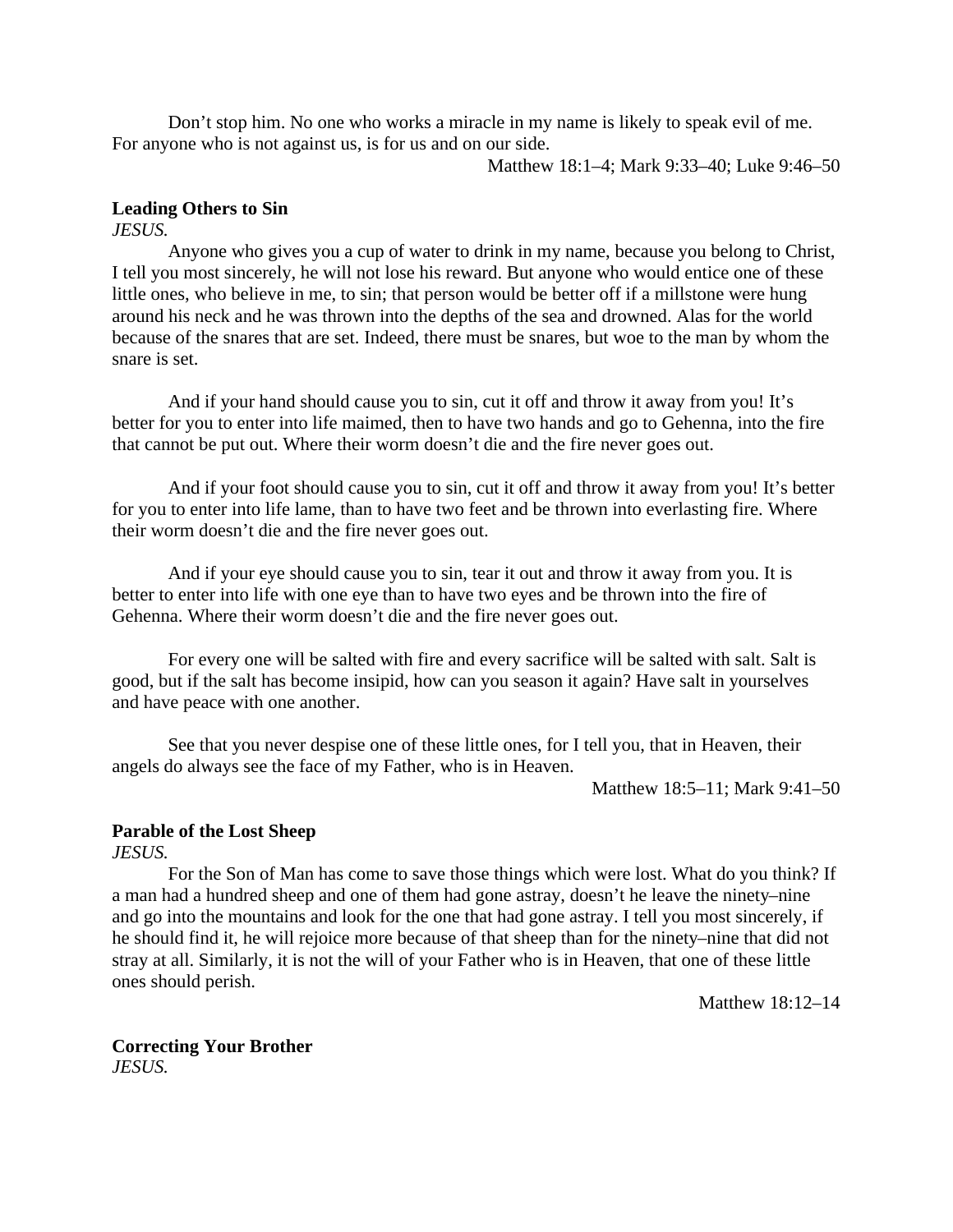Going further, if your brother trespasses against you, go and tell him what he had done privately, between you and him alone. If he listens to you, you have gained your brother. But if he will not hear you, then take one or two others with you in order that by the mouth of two or three witnesses every word may be established. But if he doesn't listen to them, tell it to the community. If he refuses to listen to them, treat him like a pagan or a tax collector.

I tell you most sincerely, whatever you bind on earth will be considered bound in Heaven, whatever you loose on earth will be considered loosed in Heaven. Once again I tell you most sincerely, that if two of you on earth agree in asking anything at all, it will be done for them by my Father who is in Heaven. Because where two or three are gathered together in my name, I will be there in the midst of them. Peter then went up to him and said:

#### *PETER.*

Lord, How many times do I have to forgive my brother when he does something wrong against me? As many as seven times?

#### *JESUS.*

I tell you, not seven times, but seventy times seven.!

Matthew 18:15–22

#### **Parable of the Unforgiving Debtor**

*JESUS.*

Therefore, the Kingdom of Heaven could be compared to a certain king who decided to settle his accounts with his servants. When he had begun to tally the accounts of his servants, one of them was brought to him who owed him ten–thousand talents. But on account of the fact that he did not have the means to repay the debt, his master ordered that he was to be sold along with his wife, children and all his possessions.

At this, the servant threw himself down, prostrated himself before him and said; "Master, have patience with me and I will pay you everything that I owe you." The servant's master was moved with compassion, let him go and discharged his debt. However, this servant went out and came upon one of his fellow servants, one who owed him one–hundred denarii. He grabbed him, seized him by his throat and said; "Pay me what you owe me!" His fellow servant fell down at his feet and begged him; "Have patience with me and I'll pay you back everything I owe you." But the other man would not accept his plea and went and had him thrown into prison until he was able to pay back the debt.

When his fellow servants saw what had happened, they were deeply disturbed. Going to their master, they told him everything that had transpired. The master then sent for the man and said to him; "You wicked servant! I cancelled all of the debt of yours because you appealed to me. Shouldn't you also have had compassion on your fellow servant even as I had pity on you?" His master was furious and handed him over to the torturers until he was able to pay back everything that was owed him.

This is also how my Heavenly Father will deal with you if you do not forgive everyone of your brothers their trespasses from your heart.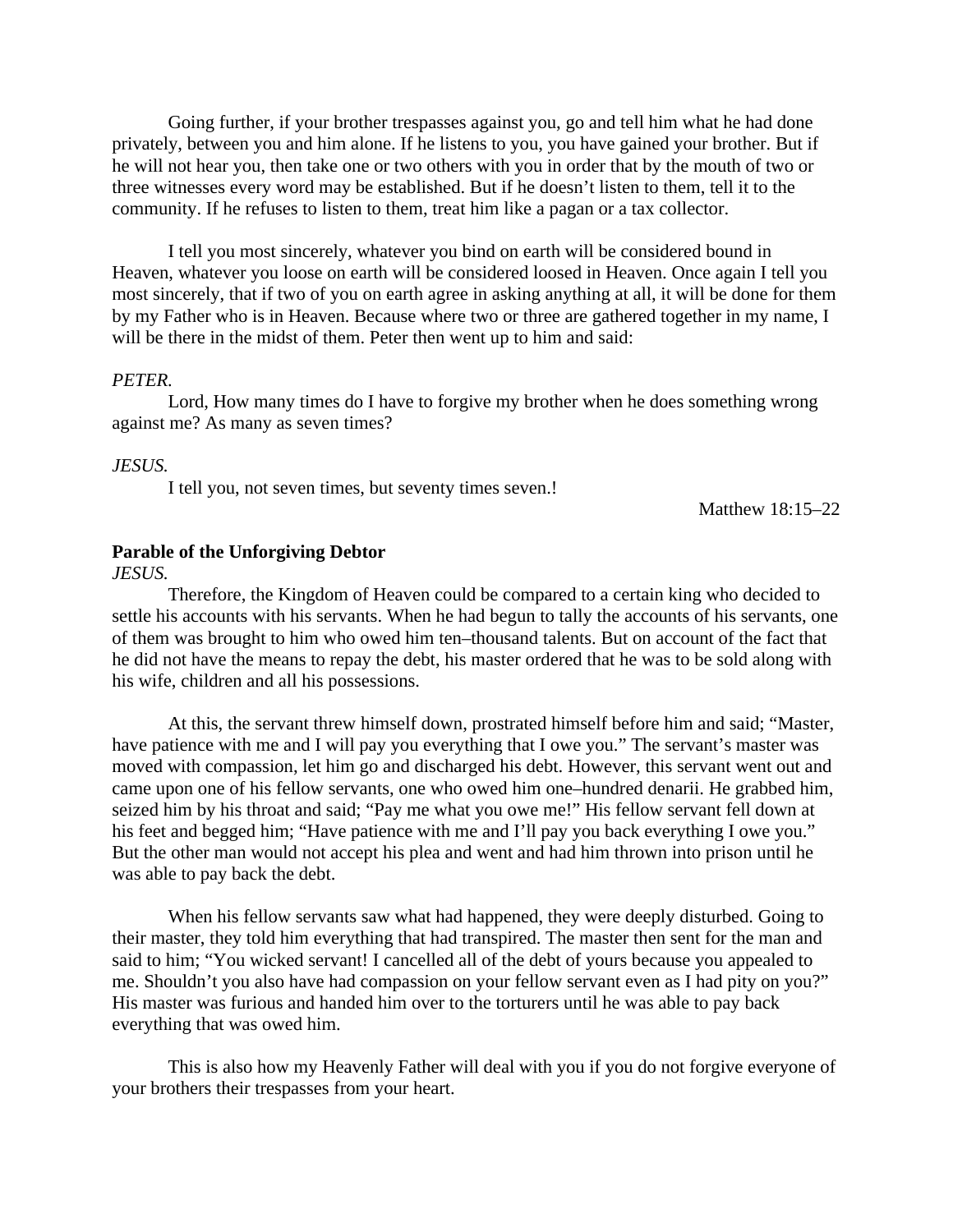When He had finished speaking, he left for Galilee.

Matthew 18:23–35, 19:1...; Mark 10:1...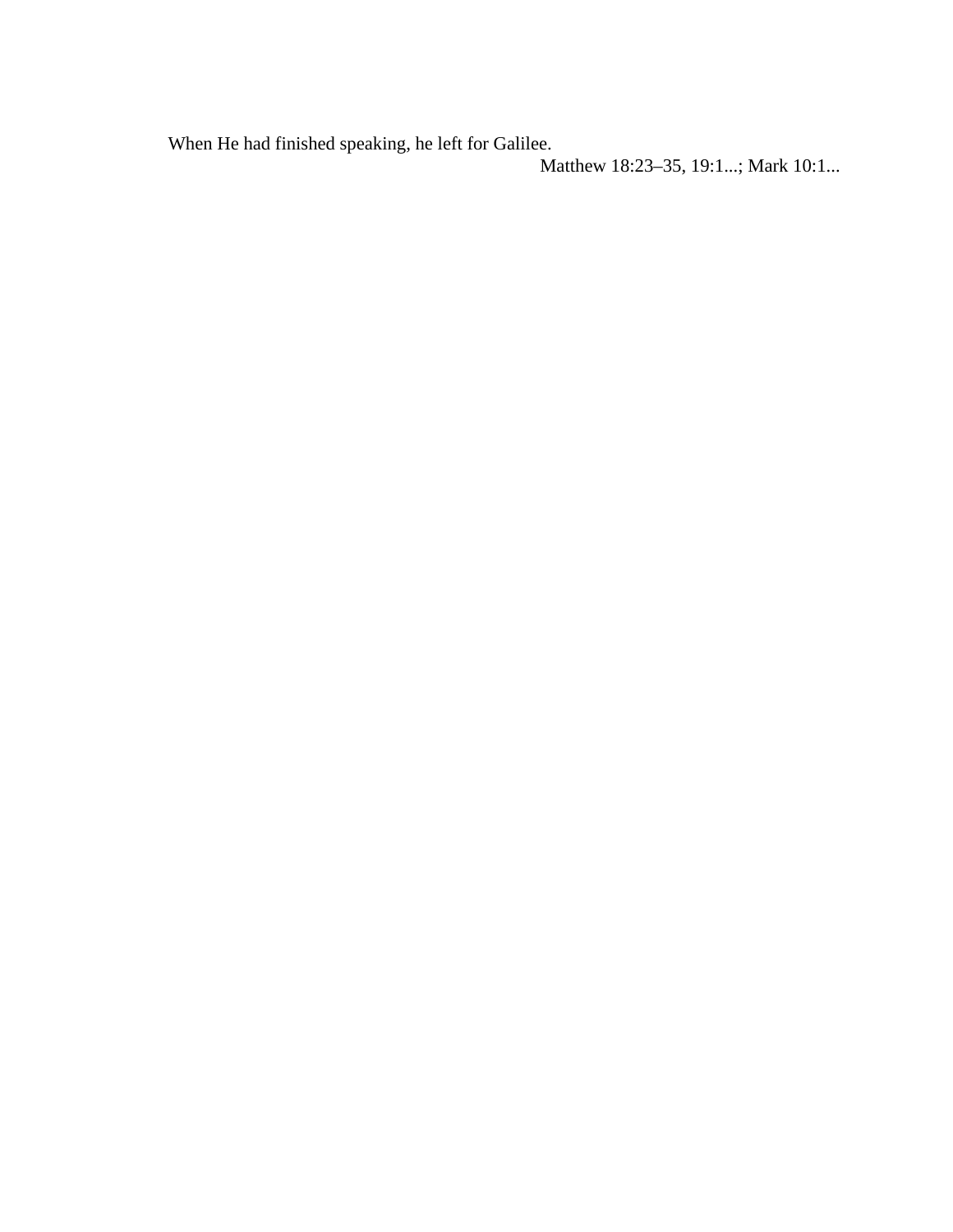# Chapter Eleven

# **Trek To Jerusalem Begins, The**

# *NARRATOR.*

And it occurred, that when the time came due for him to be taken up to Heaven, he resolutely set his face to go to Jerusalem and sent out messengers before him. The messengers left and went into a Samaritan village to make preparations for him. However, the people there would not receive him because he was only passing through on his journey to Jerusalem. When his disciples James and John saw this, they said:

# *JAMES/JOHN.*

Lord, do you want us to call down fire from heaven and consume them even as Elijah had done?

# *NARRATOR.*

But he turned and rebuked them:

# *JESUS.*

You don't know what sort of spirit you are of. For the Son of Man did not come to destroy men's lives, but to save them.

# *NARRATOR.*

They then went off to another village. And it occurred that when they were on the road, a man said to him:

# *1ST MAN.*

I'll follow you wherever you go.

# *JESUS.*

Foxes have holes and the birds of the air have nests, but the Son of Man has nowhere to lay his head.

# *NARRATOR.*

And he said to another:

# *JESUS.*

Follow me!

# *2ND MAN.*

Lord, permit me first to go and bury my father.

# *JESUS.*

Let the dead bury their dead, but you, go and preach the Kingdom of God.

# *NARRATOR.*

Another one also said to him: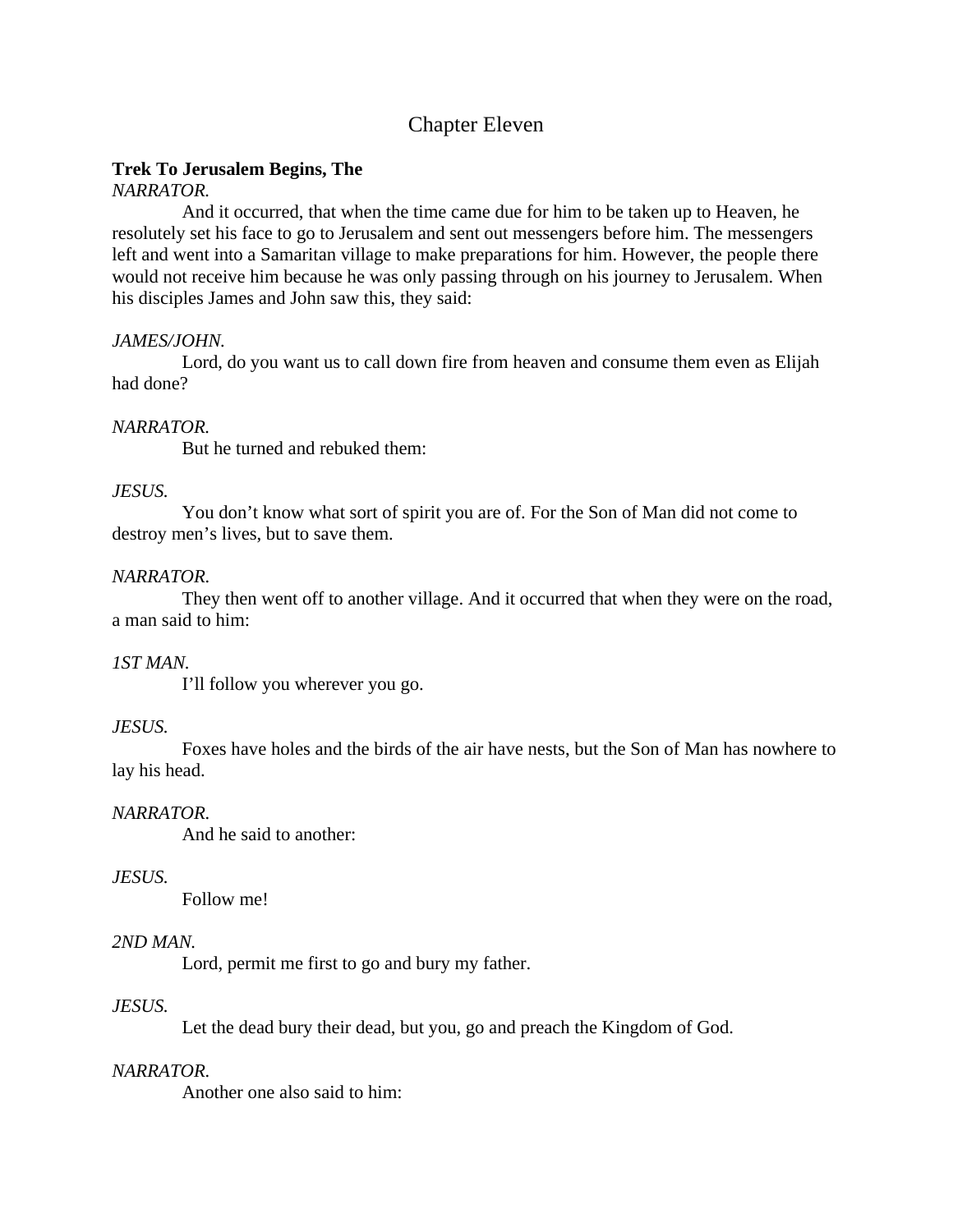# *3RD MAN.*

Lord, I'll follow you, but first let me say good–bye to the people who are at home in my house.

# *JESUS.*

No man, having put his hand to the plough is fit for the Kingdom of God if he looks back.

Luke 9:51–62

# **Seventy–Two Disciples Are Sent Out**

# *NARRATOR.*

The Lord then appointed seventy–two others and sent them out, in pairs, ahead of him into all the towns and places he himself was going to visit. He said to them:

# *JESUS.*

The harvest is truly great, but the laborers are few. Therefore, entreat the Lord of the harvest to send laborers into His harvest. Now, go your ways, but remember, I am sending you out like lambs among wolves. Do not carry a purse, or haversack, or sandals. Salute no one on the road. And whatever house you enter, let your first words be, "Peace to this house!" If a man of peace lives there, your peace will go and rest on him; if not, it will return to you. Stay in the same house, accepting whatever food and drink they have to offer you, for the laborer deserves his wages. Do not move from house to house. Whenever you go into a town where they make you welcome, eat what is set before you. Cure those in it who are sick, and say to them, "The kingdom of God is very near to you." But whenever you enter a town and they do not make you welcome, go out into its streets and say, "We wipe off the very dust of your city that clings to our feet, and leave it with you. Nevertheless, you can be sure of this: that the Kingdom of God is very near to you." But I say to you, that it will not go as hard with Sodom in that day as with that town. Anyone who listens to you, listens to me; anyone who rejects you, rejects me, and those who reject me, reject the One who sent me.

# *NARRATOR.*

The seventy–two returned again back rejoicing.

# *SEVENTY–TWO.*

Lord, even the demons submit themselves to us when we use your name.

#### *JESUS.*

I watched Satan fall like lightning from heaven. Yes, I have given you power to tread serpents and scorpions underfoot and over all the strength of the enemy; nothing shall ever hurt you. Nevertheless, do not rejoice because the spirits are subject to you; rather rejoice that your names are written in Heaven.

Luke 10:1–12, 16–20

**Jesus Rejoices** *NARRATOR.*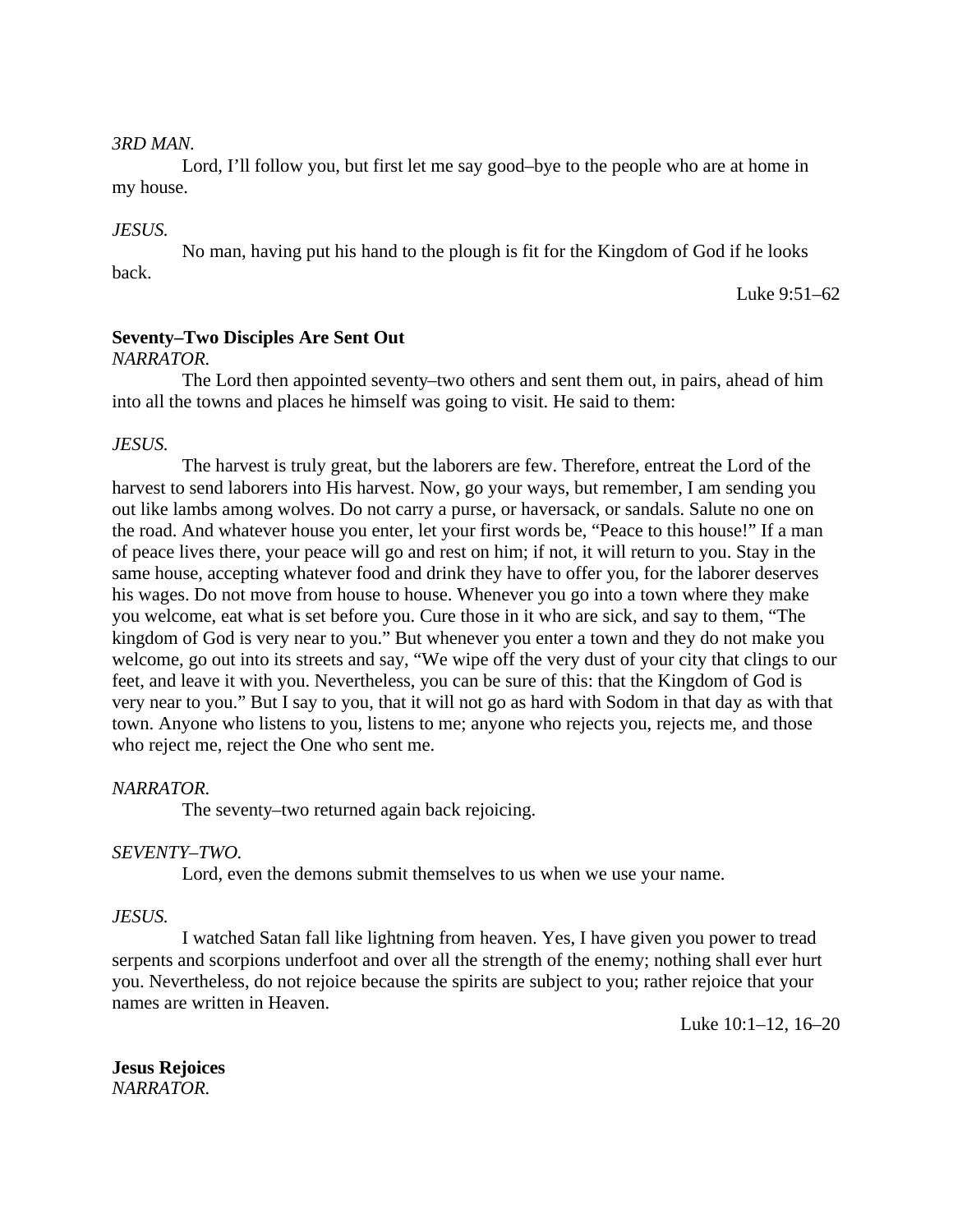It was then that Jesus rejoiced in spirit and said:

# *JESUS.*

I thank you Father, Lord of heaven and of earth, that you have hidden these things from the learned and the clever and have revealed them to mere children. Yes, Father, for this is what seemed good in your sight. My Father has entrusted everything to me. No man knows who the Son is except the Father. Just as no one knows who the Father is except the Son and those to whom the Son chooses to reveal Him.

# *NARRATOR.*

Then turning to his disciples he said to them privately:

# *JESUS.*

Happy are the eyes that see the things you are seeing. For I tell you that many prophets and kings wanted to see the things you see, and never saw them; to hear what those things you hear, and have never heard them. Come to me, all of you who labor and are over burdened and I will give you rest. Place my yoke on your shoulders and learn of me. For I am meek and humble in heart and you will find rest for your souls. For my yoke is easy and my burden is light.

Matthew 11:25–30; Luke 10:21–24

# **Good Samaritan, The**

*NARRATOR.*

Now a lawyer there stood up and trying to put Jesus to the test said:

# *LAWYER.*

Master, what do I have to do to gain eternal life?

# *JESUS.*

What is written in the Law? What do you read there?

# *LAWYER.*

*"You must love the Lord your God with all your heart and with all your soul and with all your strength and love your neighbor as yourself."* – Deuteronomy 6:5; Leviticus 19:18

# *JESUS.*

You have answered correctly, do this and you will live.

# *NARRATOR.*

But the man, anxious to justify himself, said to Jesus:

# *LAWYER.*

And who is my neighbor?

#### *JESUS.*

There was once a man, who, on his way from Jerusalem to Jericho, fell into the hands of robbers. They stripped him of all his clothes, beat him up and made off, leaving him half dead.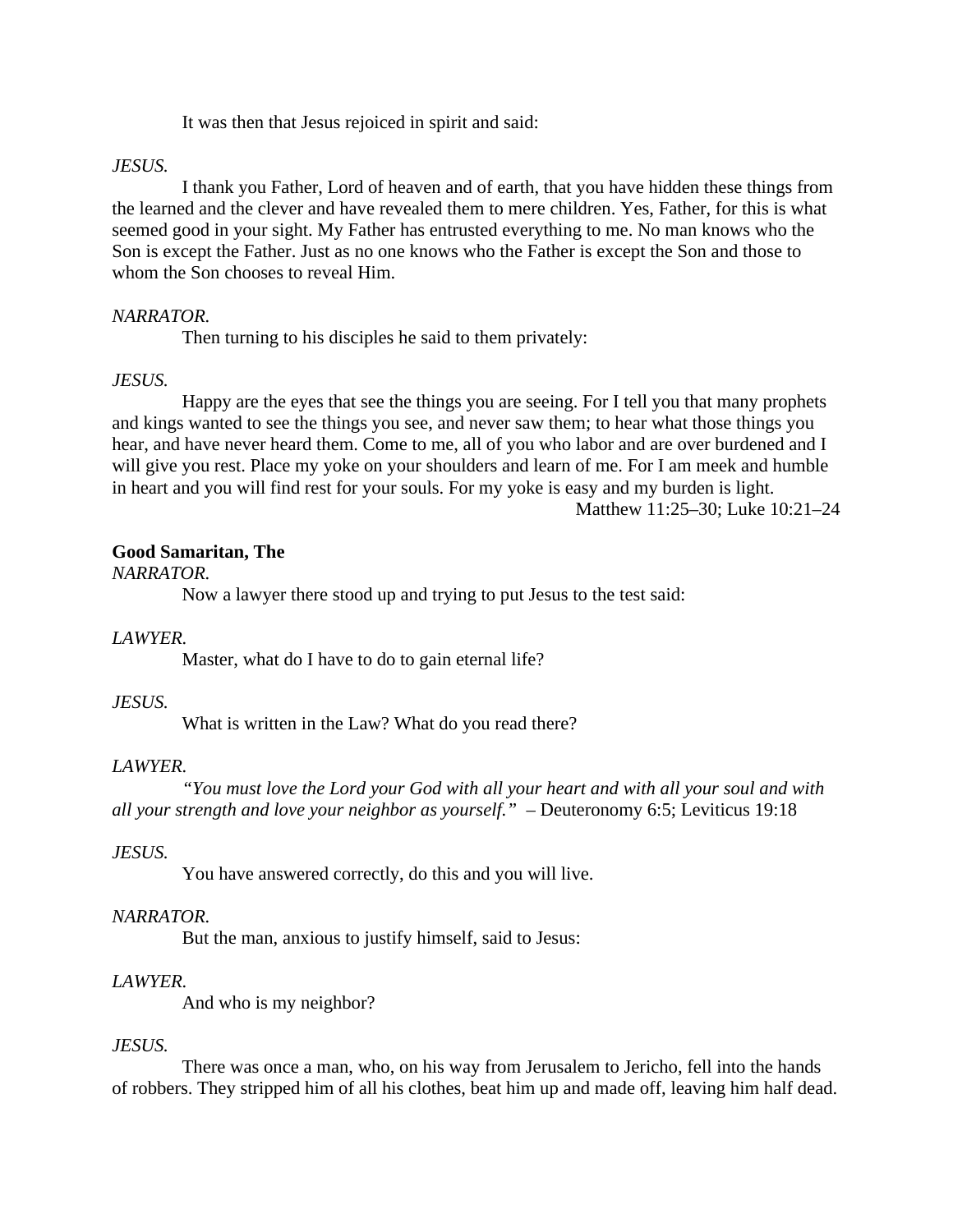Now a Priest happened to be traveling down the same road, but when he saw him, he passed by on the other side. And likewise, a Levite, when he came to that place and saw him, passed by on the other side of the road also.

However, a Samaritan, as he was walking, came to where the man was. When he saw him, he was moved with compassion for him. He went to him, bandaged up his wounds, and poured oil and wine on them. He then lifted him up and set him on his own beast, brought him to an inn and took care of him. The next day as he was leaving, he took out two denarii, handed them to the innkeeper and said to him, "Take care of him, if you spend anymore then what I've given you, I'll reimburse you on my way back." Which one of these three do you think was a neighbor to the man who fell among the robbers?

#### *LAWYER.*

The man that showed mercy on him.

#### *JESUS.*

Go and do the same yourself.

Luke 10:25–37

### **Martha and Mary**

*NARRATOR.*

Now it occurred in the course of their journey that he entered a village where a woman named Martha welcomed him into her home. Her sister Mary, sat at Jesus' feet and listened to his words while Martha was busy serving. Martha however, preoccupied with all the serving, came to Jesus and said:

#### *MARTHA.*

Lord, don't you care that my sister isn't helping me and has left all the serving to me? Please tell her to help me.

#### *JESUS.*

Martha, Martha, you're anxious and troubled about so many things. Only one thing is needed and Mary has picked the good part and this won't be taken away from her.

Luke 10:38–42

# **Persistence In Prayer**

#### *NARRATOR.*

Now it happened that Jesus was in a certain place praying. When he finished, one of his disciples said to him:

### *DISCIPLE.*

Lord, teach us to pray, just as John taught his disciples.

#### *JESUS.*

When you pray, say, Our Father, who is in Heaven, may your name be held holy. Your Kingdom come, your will be done, on earth as in Heaven. Give us day by day our daily bread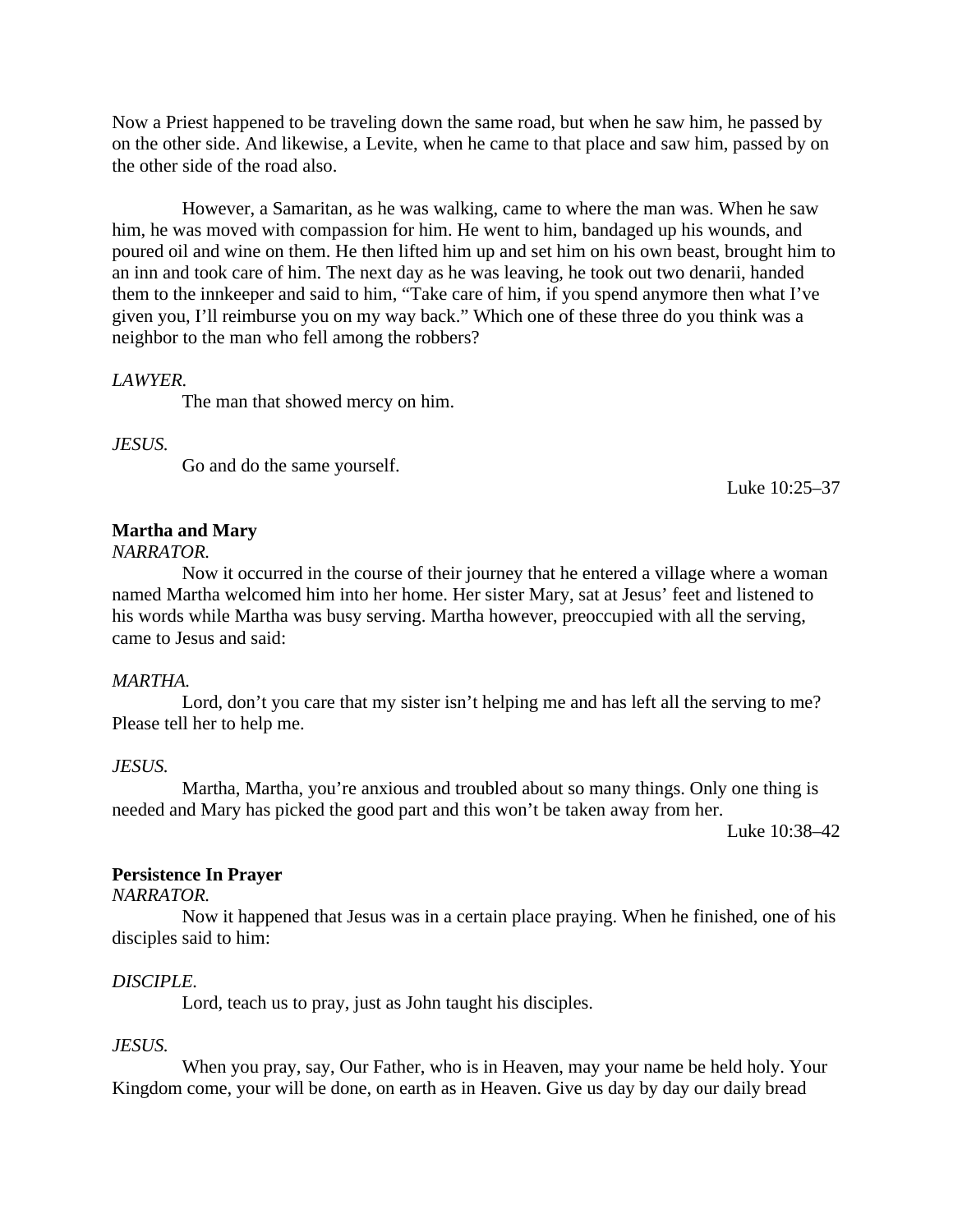and forgive us our sins, as we forgive all those who are indebted to us. Do not put us to the test, but deliver us from evil.

Suppose one of you has a friend and you go to him at midnight and say to him, "My friend, lend me three loaves. A friend of mine, who's on the road, unexpectedly dropped in on me and I don't have anything to offer him." The man in the house will then answer and say, "Don't bother me, my door's closed and my children are in bed with me. I can't get up to give it to you." I tell you, if he doesn't get up and give it to him because he's his friend, persistence will be enough to make him get out of bed and give his friend as many [loaves] as he needs.

So I say to you, ask and it will be given you, search and you will find, knock and the door will be opened to you. For everyone who asks, receives; everyone who searches, will find; and everyone who knocks will have the door opened to him. If a son would ask for bread from any of you who is a father, would you give him a stone? Or if he asked for a fish, would you give him a snake? Or if he asked for an egg, would you give him a scorpion? If you then, who are evil, know how to give your children what is good, how much more will your Heavenly Father give the Holy Spirit to those who ask Him.

Luke 11:1–13

# **Blasphemy Against the Holy Spirit**

*NARRATOR.*

And it occurred, that they brought a man to him who was blind and could not speak, and was possessed by a demon. Jesus cast out the demon, which was mute; and it left the man. The man who had been mute was cured and could speak and see. All the people were astounded and amazed and said, "Can this be the son of David?" When the Pharisees heard this they said: "It is only through Beelzebub, the prince of demons, that this man casts out devils." Others putting him to a test, asked for a sign (miracle) from heaven. But knowing what was in their thoughts, he said to them:

### *JESUS.*

Every kingdom divided against itself is heading for ruin, and no town or household can stand when it is divided against itself, it will collapse. This is also true with Satan. Now if Satan casts out Satan, he is divided against himself. So how can his kingdom stand, since you assert that is is through Beelzebub that I cast out devils. Now if it is through Beelzebub, as you say, that I cast out devils; through whom do you your own sons cast them out? Let them be your judges then.

Let me put it this way. How can anyone make his way into a strong man's house and burglarize his property unless he has first tied up the strong man? Only then can he burglarize his house. As long as the strong man, fully armed, guards his palace; his possessions are secure. But, when someone stronger than he is attacks and defeats him, the stronger [of the two] takes away all the weapons that [were] relied on and divides the spoil. He who is not for me, is against me. And he that does not gather, scatters.

And so I tell you, every one of men's sins and blasphemies will be forgiven. But the blasphemy against the Spirit will not be forgiven. Anyone who says a word against the Son of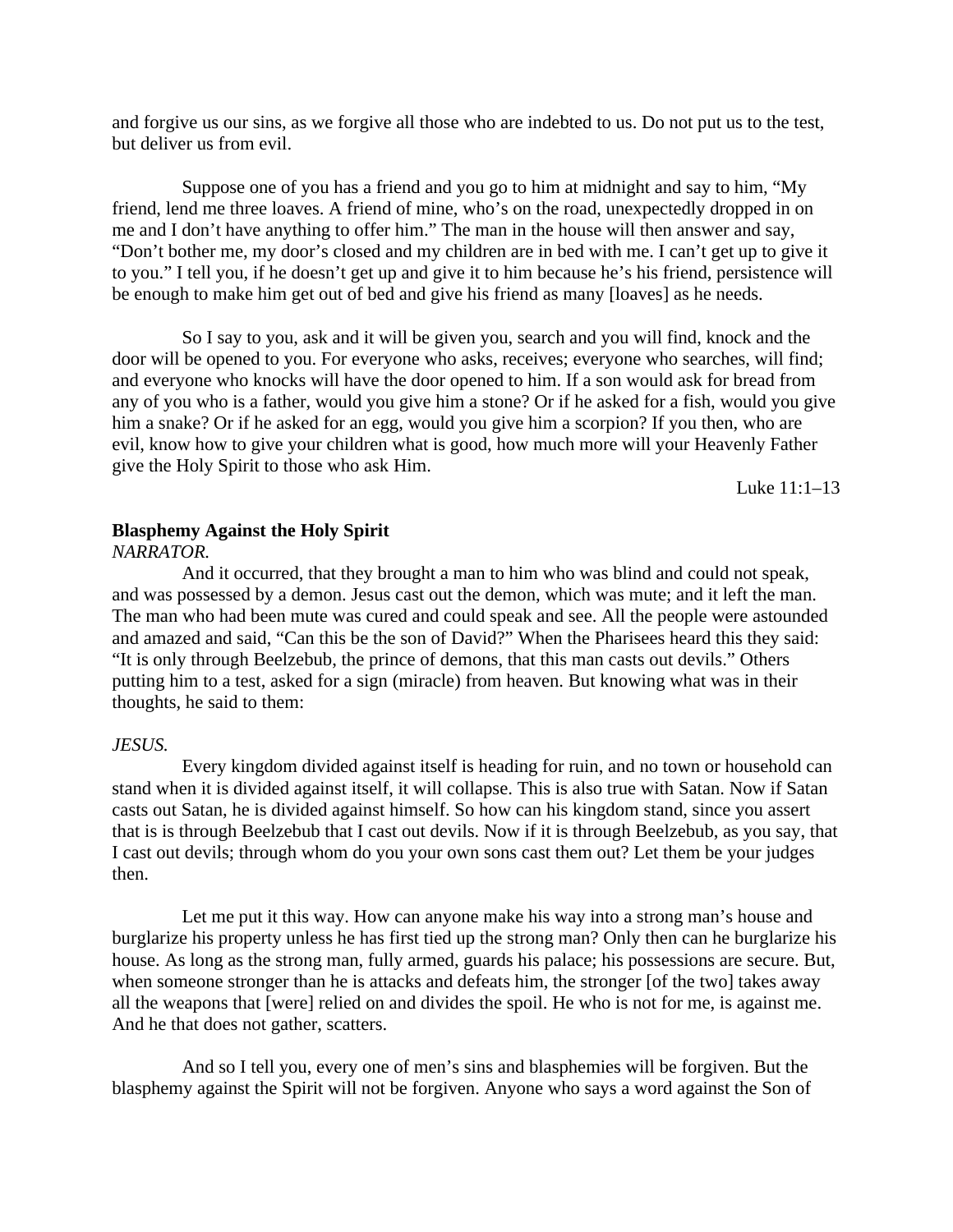Man will be forgiven, but anyone who speaks against the Holy Spirit will not be forgiven in this world or in the world to come.

Matthew 12:22–32; Luke 11:14–23

# **A Man Is Judged By His Words**

*JESUS.*

Make a tree sound and its fruit will be sound; make a tree rotten and its fruit will be rotten. For the tree can be recognized by its fruit. Brood of vipers; how can you, who are evil, speak good things? For out of the abundance of the heart, the mouth speaks. A good man, out of the good things stored in his heart, brings forth good things and an evil man, out of the bad things stored in his heart, brings forth bad things. So I tell you this, that for every malicious and baseless assertion (unfounded word) men speak, an accounting on the Day of Judgement will be required. For it is by your words that you will be acquitted and it is by your words that you will be condemned.

Matthew 12:33–37

# **Return of the Unclean Spirit**

*JESUS.*

When an unclean spirit goes out of a man, it wanders through waterless country looking for a place to rest. Not finding one it says, "I will return to the house that I came out of." On arriving, he finds it unoccupied, swept and straightened up. It then goes off and collects and brings seven other spirits more wicked than itself, and they go in and set up house there. The man ends up in a worse state than he was before. That is what will happen to this evil generation. Matthew 12:43–45; Luke 11:24–26

# **Truly Happy, The**

*NARRATOR.*

While he was speaking, a woman in the crowd raised her voice and said:

#### *WOMAN.*

Happy is the womb that bore you and the breasts you sucked!

*JESUS.*

Still happier are those who hear the word of God and keep it!

Luke 11:27–28

#### **Sign of Jonah, The**

*NARRATOR.*

The crowds got even bigger and some of the Scribes and Pharisees spoke up:

#### *SCRIBES/PHARISEES.*

Master, we would like to see a sign from you.

# *JESUS.*

It is an evil and unfaithful generation that asks for a sign. The only sign it will be given is the sign of the prophet Jonah. For just as Jonah became a sign to the Ninevites, so will the Son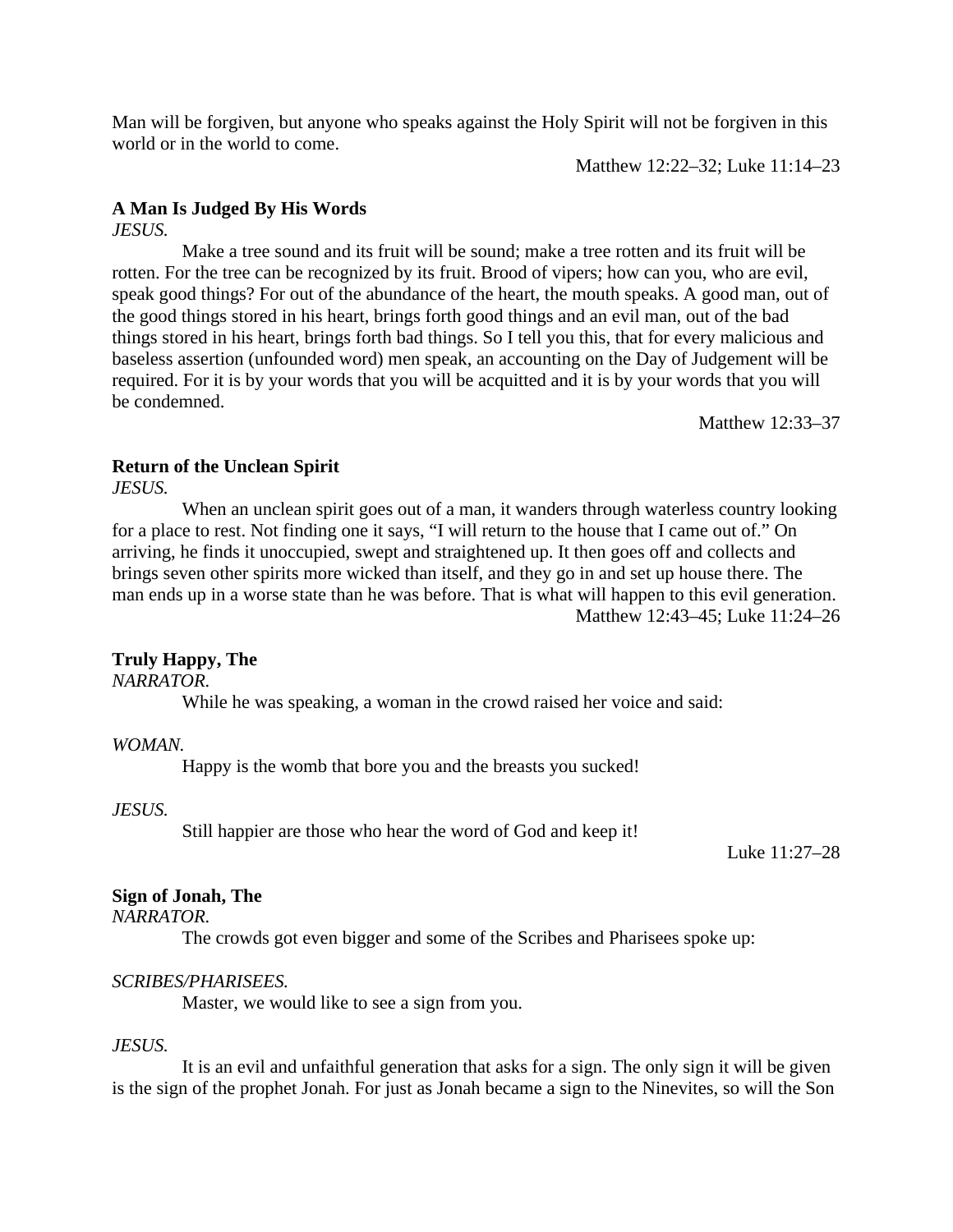of Man be to this generation. For as Jonah was in the belly of the whale for three days and three nights, so will the Son of Man be in the heart of the earth. On Judgement day, the men of Nineveh will stand up with this generation and condemn it, because when Jonah preached they repented; and there is something greater than Jonah here. On Judgement day, the Queen of the South will rise up with the men of this generation and condemn them. For she came from the ends of the earth to hear the wisdom of Solomon; and there is something greater than Solomon here.

Matthew 12:38–42; Luke 11:29–32

# **Parable of the Lamp, The**

*JESUS.*

No one lights a lamp and puts it in some hidden place or under a measuring cup, but places it in a lamp–stand so that people that come in may see the light. The lamp of the body is the eye. When your eye is clear, your whole body too is filled with light; but when it is diseased your body too will be filled with darkness. See to it then that the light which is inside you is not darkness. If therefore, your whole body is filled with light, with no trace of darkness, the whole will be full of light, as when the bright shining of a candle gives you light.

Luke 11:33–36

# **Pharisees and the Lawyers Attacked, The**

*NARRATOR.*

When he had just finished speaking, a Pharisee invited him to have dinner with him. He went in and sat down at the table to eat. The Pharisee saw this and was surprised that he had not first washed before dinner. The Lord said to him:

#### *JESUS.*

You Pharisees clean the outside of cup and the plate, while inwardly you are filled with extortion and wickedness. Fools, did not He who made the outside make the inside too? Instead, give alms from what you have and then indeed everything will be clean for you. But alas for you Pharisees! You tithe mint and rue and all sorts of garden herbs and overlook justice and the love of God! You should have practiced these, without leaving the others undone.

Alas for you Pharisees who like taking the front seats of honor in the synagogues and to be greeted with special regard in the markets!

Alas for you, because you are like the unmarked graves that men walk on without knowing that they are there!

#### *NARRATOR.*

A lawyer then spoke up:

#### *LAWYER.*

Master, when you speak like this you insult us also.

#### *JESUS.*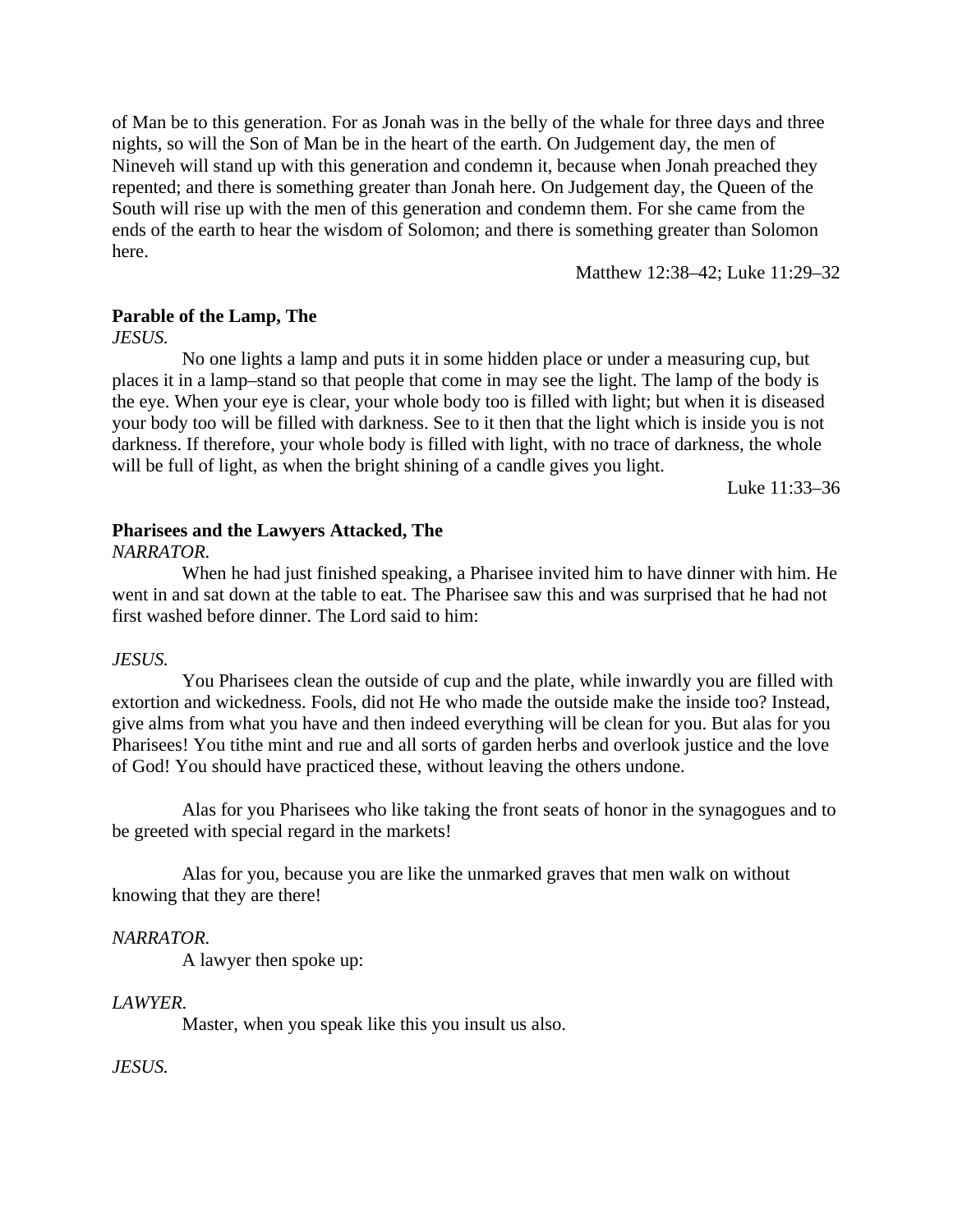Alas for you also, you lawyers! Because you load on men burdens that are hard to carry, burdens that you yourselves do not move a finger to lift.

Alas for you! You build the tombs of the prophets, the men whom your ancestors killed! You most certainly bear witness that you approve of what your ancestors did. They did the killing, you do the building. The Wisdom of God also said, "I will send them prophets and apostles." Some of them they will kill and persecute, so that the blood of all the prophets, which has been shed from the foundation of the world, may be required of this generation. From the blood of Abel, to the blood of Zechariah, who was murdered between the altar and the sanctuary. Yes, I tell you, this generation will have to answer for it all.

Alas for you lawyers! For you who have taken away the key of knowledge! You have not gone in yourselves, and those that were entering in, you have hindered.

#### *NARRATOR.*

As he said these things to them, the Scribes and the Pharisees began a furious attack on him and trying to provoke him on many subjects. Laying in wait for him, trying to catch him on something he said so that they might accuse him.

Luke 11:37–54

# **Open and Fearless Speech**

#### *NARRATOR.*

Meanwhile, an extremely large number of people had gathered together. So large in fact that they were treading on one another. Speaking to his disciples first he said:

#### *JESUS.*

Beware of the yeast of the Pharisees, which is hypocrisy. For there is nothing covered that will not be revealed; nothing hidden that will not be made clear. For this reason, whatever you have said in the darkness will be heard in the daylight, and what you have whispered in the ear in private chambers will be proclaimed from the housetops. I tell you my friends, Don't be afraid of those who kill the body and after that can do no more. But I will forewarn you whom you should fear. Fear him who, after he has killed, has the power to cast into Gehenna. Yes, I say to you, fear him! Can you not buy five sparrows for two pennies? And yet, not one is forgotten in God's sight. Why, even the very hairs on your head has been counted. Therefore, do not be afraid. You are more valuable than many sparrows. I tell you, if anyone openly declares himself for me in the presence of men, the Son of Man will declare himself for him in the presence of God's angels. But the man who disowns me in the presence of men will be disowned in the presence of God's angels. Everyone who says a word against the Son of Man will be forgiven, but the man who blasphemes against the Holy Spirit will not be forgiven. When they take you before the synagogues and the magistrates and the authorities, don't worry about how to defend yourself or what to say, because when that time comes, the Holy Spirit will teach you what you ought to say.

Luke 12:1–12

**Storing Up Possessions** *NARRATOR.*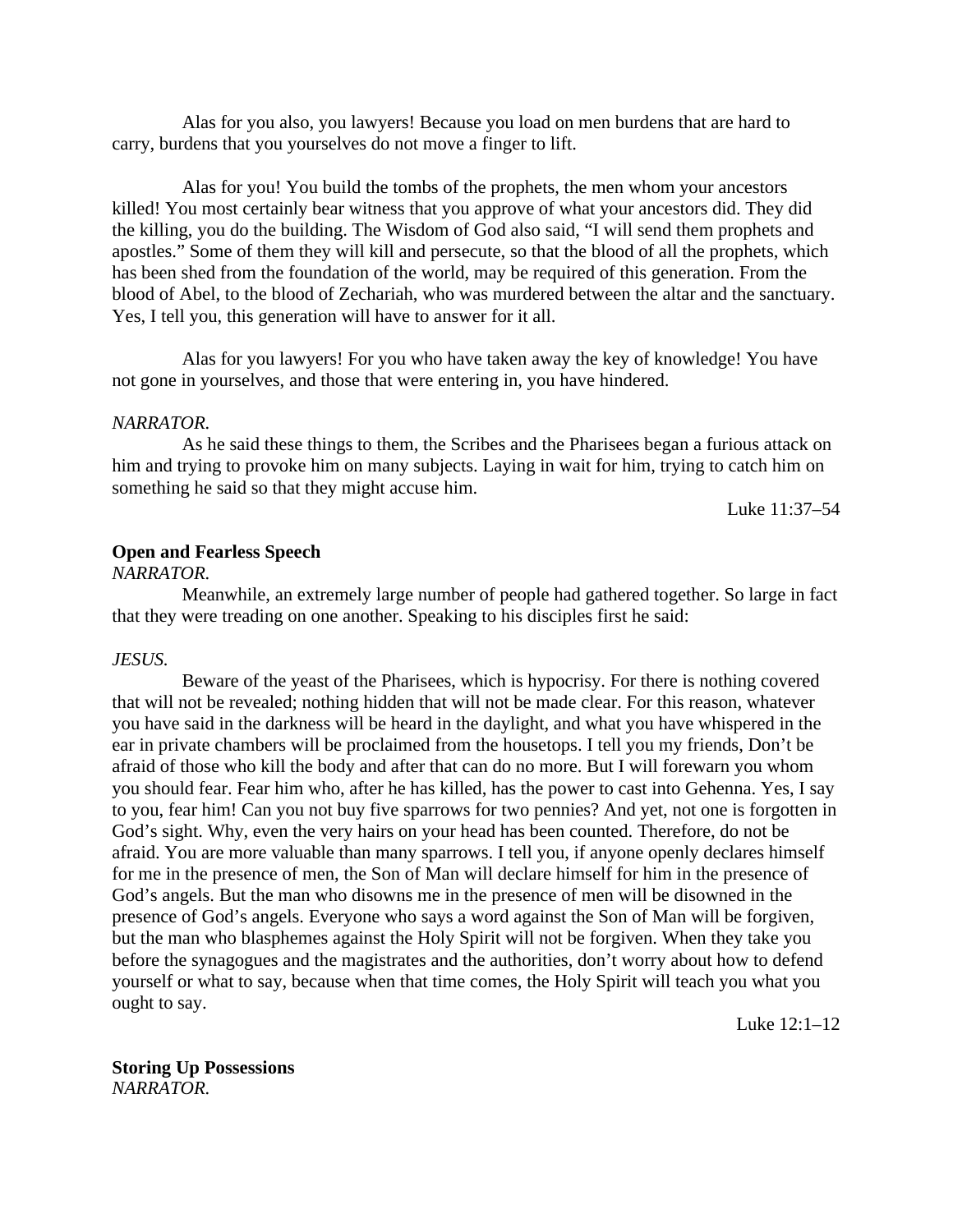A man in the crowd said to him:

#### *MAN.*

Master, speak to my brother so that he will divide the inheritance with me.

#### *JESUS.*

Man, who appointed me your judge, or the arbitrator of your claims? Watch, and be on your guard against covetousness of any kind, for a man's life is not made secure in the amount of things he owns. There was once a rich man whose land produced a very good harvest. The man said to himself, "What shall I do? I don't have enough room to store all my crops. This is what I'll do. I'll tear down my barns and build bigger ones, and store all my grain and my goods in them. Then I will say to myself; my soul, you have plenty of good things stored up for many years to come. Take things easy, eat, drink, have a good time." But God said to him, "You fool, tonight your very life will be required of you. All these things you have stored up, who will benefit from them now?" So it is with a man who stores up treasures for himself and does not make himself rich in the sight of God.

Luke 12:13–21

#### **Seek the Kingdom First**

*NARRATOR.*

He then said to his disciples:

# *JESUS.*

That is why I'm telling you not to worry about your life, what you're to eat, or about your body and the clothes you're going wear. For life means more than food, and the body more than clothing. Think of the ravens. They don't sow or reap; they don't have warehouses or barns; and yet God feeds them. And how much more are you worth than the birds! Can any of you, for all your worrying, add a single step to his life span? If the smallest things, therefore, are outside your control, why worry about the rest?

Consider the lilies and how they grow. They don't have to work or spin, and yet, I assure you that not even Solomon, in all his regalia was clothed like one of these. Now if that is how God clothes the grass, which is in the field today and tomorrow is thrown into the furnace, how much more will he look after you, you men of little faith! Therefore, don't strive after what you'll eat or what you'll drink or be in a worried state of mind. For all these things are the people in the world who don't know God striving after. Your Father well knows that you have need of these things. Instead of this, seek first the Kingdom of God and all these other things will be given you as well. Little flock, don't be afraid, for it has pleased your Father to give you the Kingdom. Sell the things you have and give alms. Provide for yourselves purses that won't wear out, treasure that will not fail you, in Heaven where no thief can reach it and no moth can destroy it. For where your treasure is, there will your heart be also.

Luke 12:22–34

**Faithful And Wise Servant, The** *JESUS.*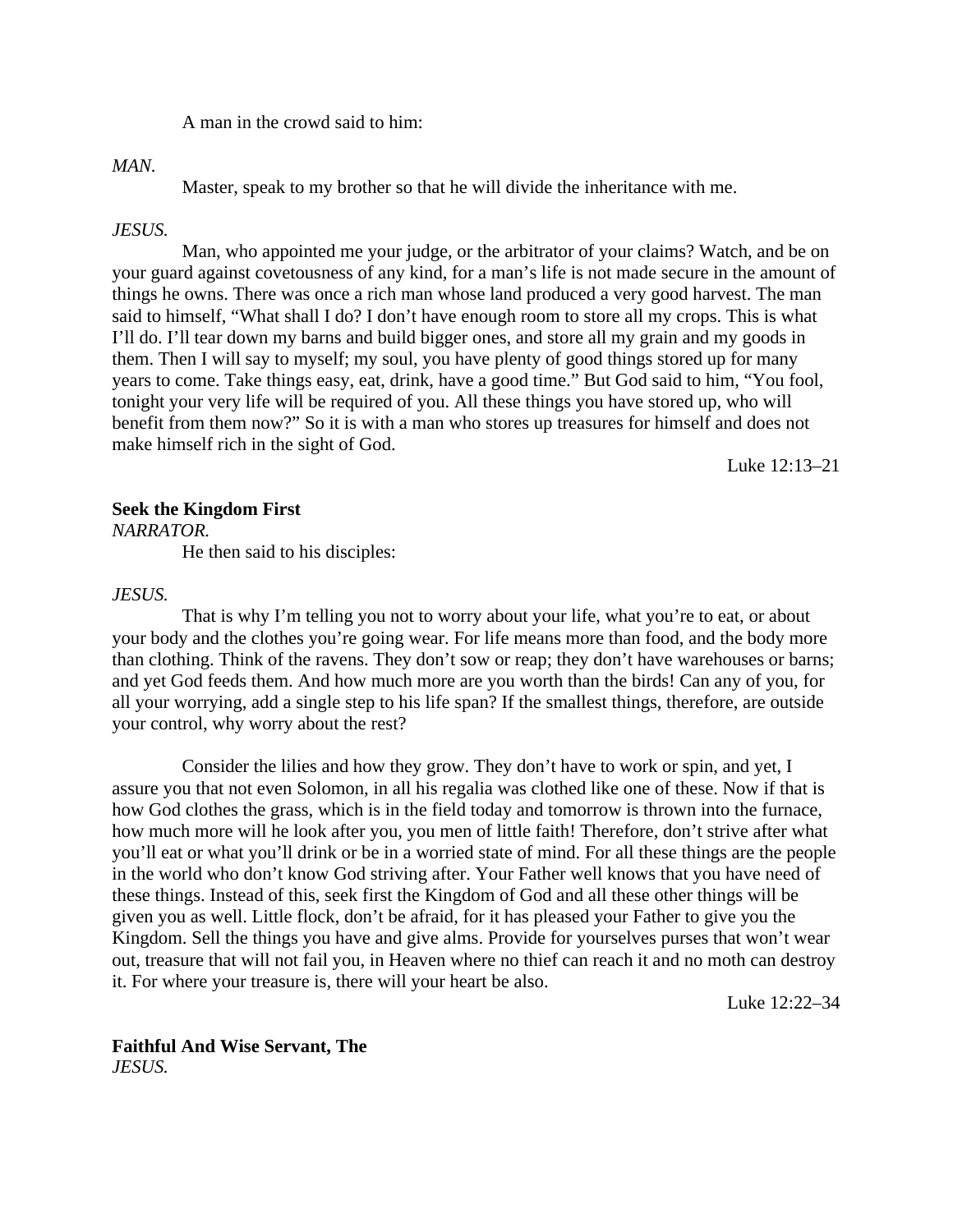See that you are dressed for action and have your lamps lit, like men waiting for their master's return from the wedding feast. Be ready to open the door as soon as he comes and knocks. Happy are those servants whom the master finds awake when he comes. I tell you most sincerely, he will put on an apron, sit them down at the table and wait on them. And if it may be in the second watch he comes, or in the third, happy are those servants if he finds them prepared. You may be quite sure of this, that if the householder had known at what hour the burglar would come, he would have watched and not allowed his house to be broken into. You too must therefore be prepared also, for the Son of Man is coming at an hour that you do not expect.

#### *PETER.*

Lord, do you mean this parable for us, or for everyone?

#### *JESUS.*

Who is the faithful and wise servant, the one whom his master will put in a position of authority over all his household, the one assigned to give them their allowance of food at the proper time? Happy that servant if upon his master's arrival finds him at this employment. I tell you truly, he will place him over everything he owns. But if that the servant says to himself, "My master won't be returning for a while" and begins to beat the menservants and the maids, eating and drinking and getting drunk. The master of that servant will come on a day he does not expect and at an hour he does not know. The master will cut him off and will give him his portion with the unbelievers. Now that servant knew what his master wanted, but had chosen to do what he himself wanted to do and had not followed his master's wishes. This servant will be beaten with very many strokes of the lash. However, the one who did not know, but did commit things worthy of punishment will receive fewer strokes. For the man to whom much is given, of that man will much be required. When men give much responsibility to a man, of that man will they require all the more.

Luke 12:35–48

### **Discernment Of The Times**

*JESUS.*

I have come to bring fire to the earth, and how I wish it was already blazing. But I have a baptism that I must be baptized with, and it weighs heavy on me until it is over! Do you suppose that I'm here to bring peace on earth? I tell you that I'm not, but rather division. For from this point onward there will five in a household divided: three against two and two against three; the father will be divided against the son, the son against father, the mother against daughter, the daughter against mother, the mother–in–law against daughter–in–law, the daughter–in–law against her mother–in–law.

#### *NARRATOR.*

And he also said to the people:

#### *JESUS.*

When you see a cloud rise out of the west you immediately say a shower is coming, and so it does. And when the wind is from the south you say it's going to be hot, and it is. Hypocrites, you know how to interpret the face of the sky and the earth, how is it that you're not able to discern this time? Why not judge for yourselves what's right? When you go to court with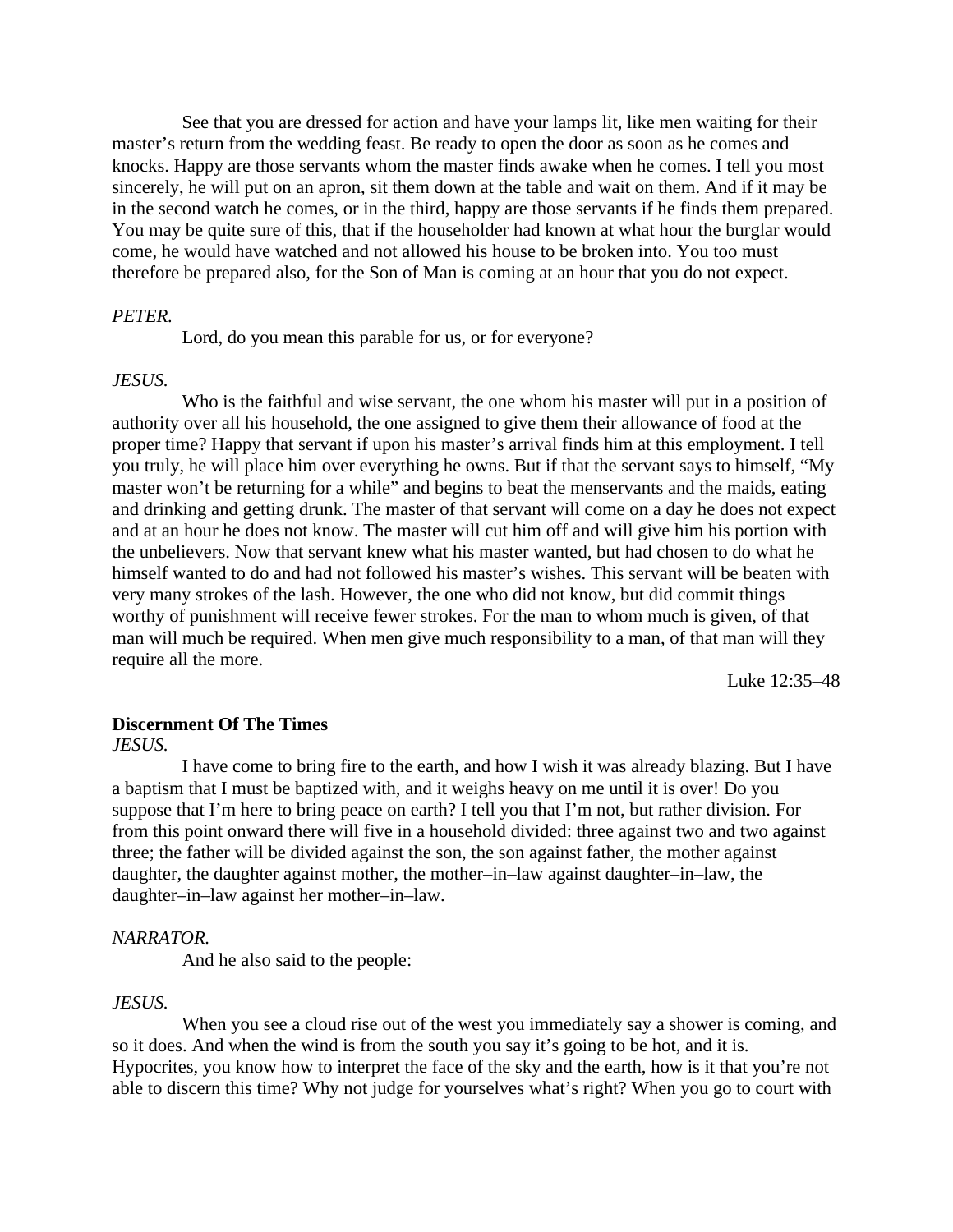your opponent, try to settle the matter with him while you're on the way there. Otherwise, he may drag you before the judge and the judge hand you over to the bailiff and the bailiff throws you into prison. I tell you, you will not get out from there until you have paid the very last penny. Luke 12:49–59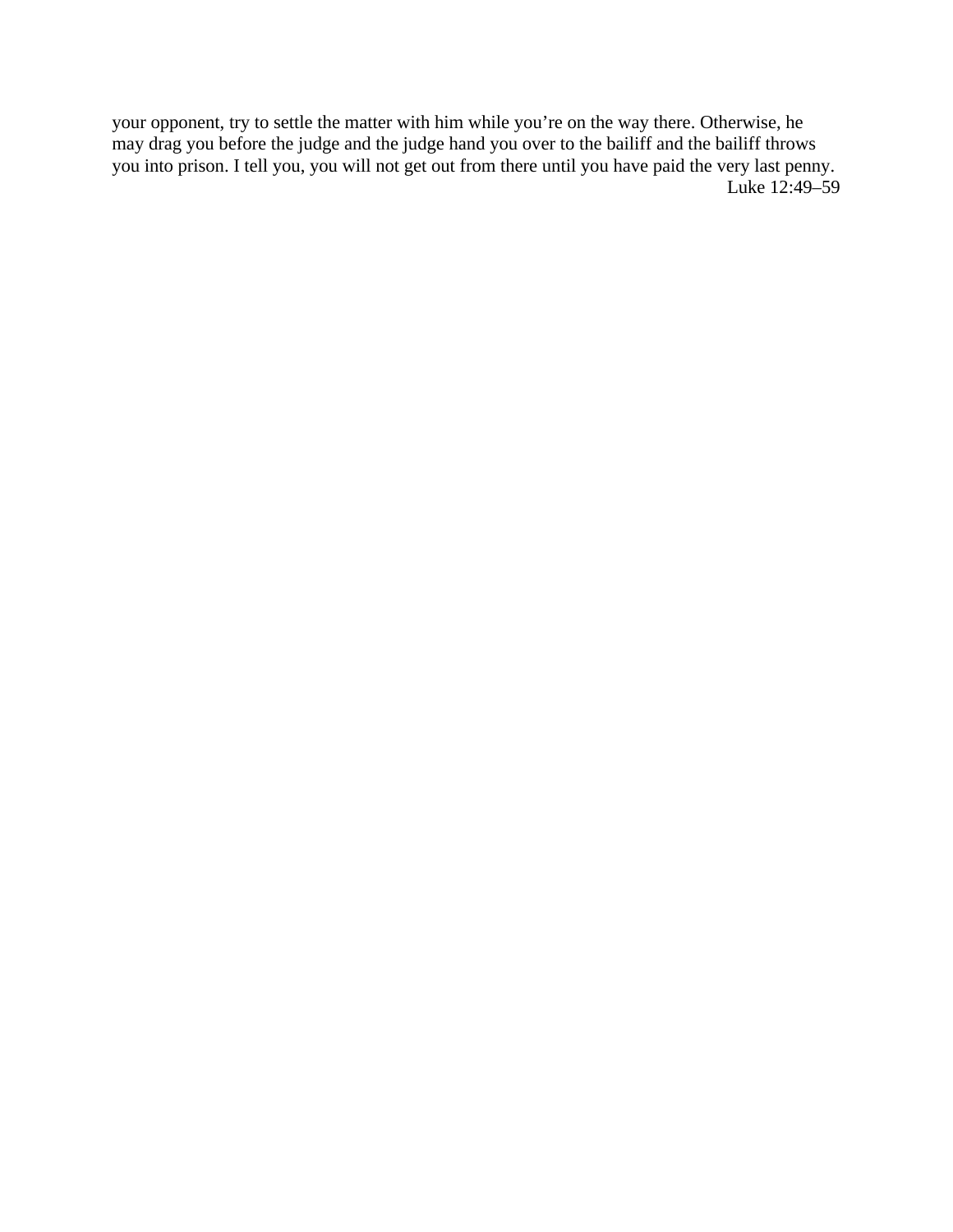# Chapter Twelve

# **Repentance**

# *NARRATOR.*

During that time, some people arrived and told Jesus about the Galileans whose blood Pilate had mingled with that of their sacrifices. At this he said to them:

### *JESUS.*

Do you suppose that these Galilean who suffered these things were greater sinners than any other Galilean? I tell you they were not! But unless you repent you will all perish as they did. Or those eighteen on whom the tower at Siloam fell and killed them? Do you think that they were greater sinners than all the other people who were living in Jerusalem? I tell you they were not! But unless you repent, you will all perish as they did.

Luke 13:1–5

# **Parable of the Barren Fig Tree**

*JESUS.*

There was once a man who had a fig tree planted in his vineyard. When he came looking for fruit on it he found that the fig tree had produced no fruit. He then went to the man who dressed the vineyard and said, "Look, for the past three years I've been coming to this fig tree expecting to find fruit, but it hasn't produced any. Cut it down, why should it take up space on the ground?" "Sir," the man replied "let it stay here one more year so that I can dig around it and fertilize it with manure. If the tree bears fruit next year, good. If it doesn't, then you can cut it down."

Luke 13:6–9

# **Crippled Woman is Healed, The**

*NARRATOR.*

One Sabbath day he was teaching in one of the synagogues and a woman was there who had a spirit of sickness for eighteen years. The woman was bent double over and was quite unable to stand upright. When Jesus saw her, he called her over to himself and said:

#### *JESUS.*

Woman, you are freed from your sickness.

#### *NARRATOR.*

Laying his hands on her, she immediately straightened up and glorified God. The synagogue official was indignant because Jesus had healed her on the Sabbath and said to the people there:

# *OFFICIAL.*

There are six days in which men are supposed to work. Come and be healed on one of those days and not on the Sabbath!

### *JESUS.*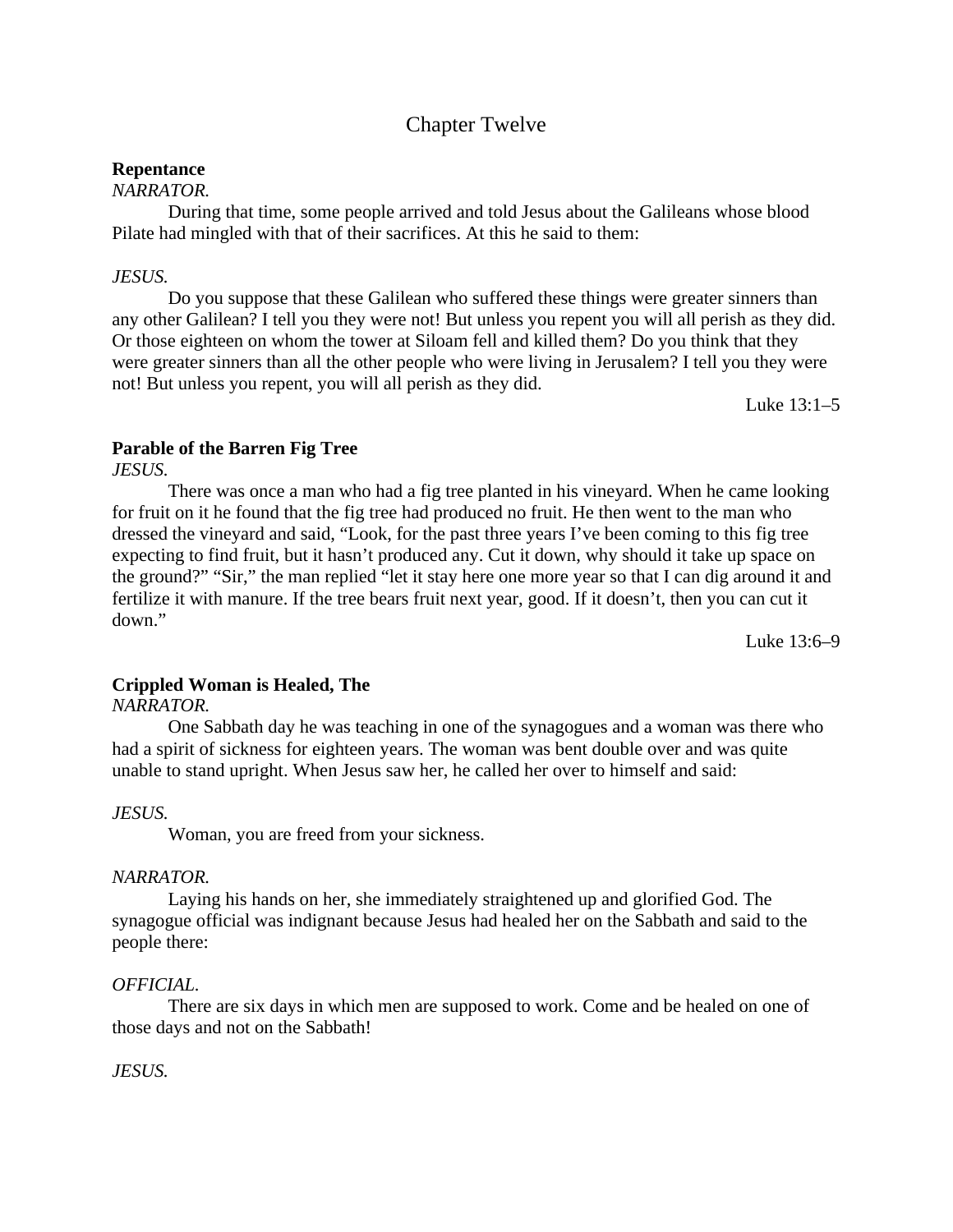You hypocrite! Is there one of you that does not untie his ox or his donkey from the manger and take it out for watering? Why shouldn't this woman, a daughter of Abraham, who Satan had bound for eighteen years be released from this bondage on the Sabbath Day?

#### *NARRATOR.*

When he had said these things, all his adversaries were ashamed, and all the people rejoiced for all the glorious things that were worked by him.

Luke 13:10–17

### **Who Will Be Saved?**

#### *NARRATOR.*

As he went through the cities and villages and taught, making his way to Jerusalem, someone asked him:

#### *PERSON.*

Lord, are there only a few who will be saved?

# *JESUS.*

Try your best to enter by the narrow gate, because I tell you, many will attempt to enter in, but will not be able to. Once the master of the house has gotten up and locked the door, you may find yourself outside, knocking on the door and saying: "Lord, Lord, open the door for us." But he will answer and say to you: "I don't know where you've come from." You will then find yourself saying: "We used to eat and drink in your company; you taught in our streets." But he will say: "I don't know who you are, get away from here you wicked men!" There will then be weeping and grinding of teeth when you see Abraham, Isaac, Jacob and all the prophets in the Kingdom of God and you yourselves expelled out.

Men will come from the East and from the West and from the North and from the South and will come and take their places in the Kingdom of God. Yes, there are those who are now last that will be first and those who are now first who will be last.

Luke 13:22–30

#### **Healing of the Man with Dropsy**

*NARRATOR.*

Now on a Sabbath Day, it occurred that Jesus had gone to the house of one of the leading Pharisees to have a meal; and they watched him closely. In front of him was a man with dropsy. Speaking to the Lawyers and the Pharisees he said:

#### *JESUS.*

Is it against the Law to heal on the Sabbath Day?

#### *NARRATOR.*

But they didn't say a word. He took the man, healed him and sent him away.

#### *JESUS.*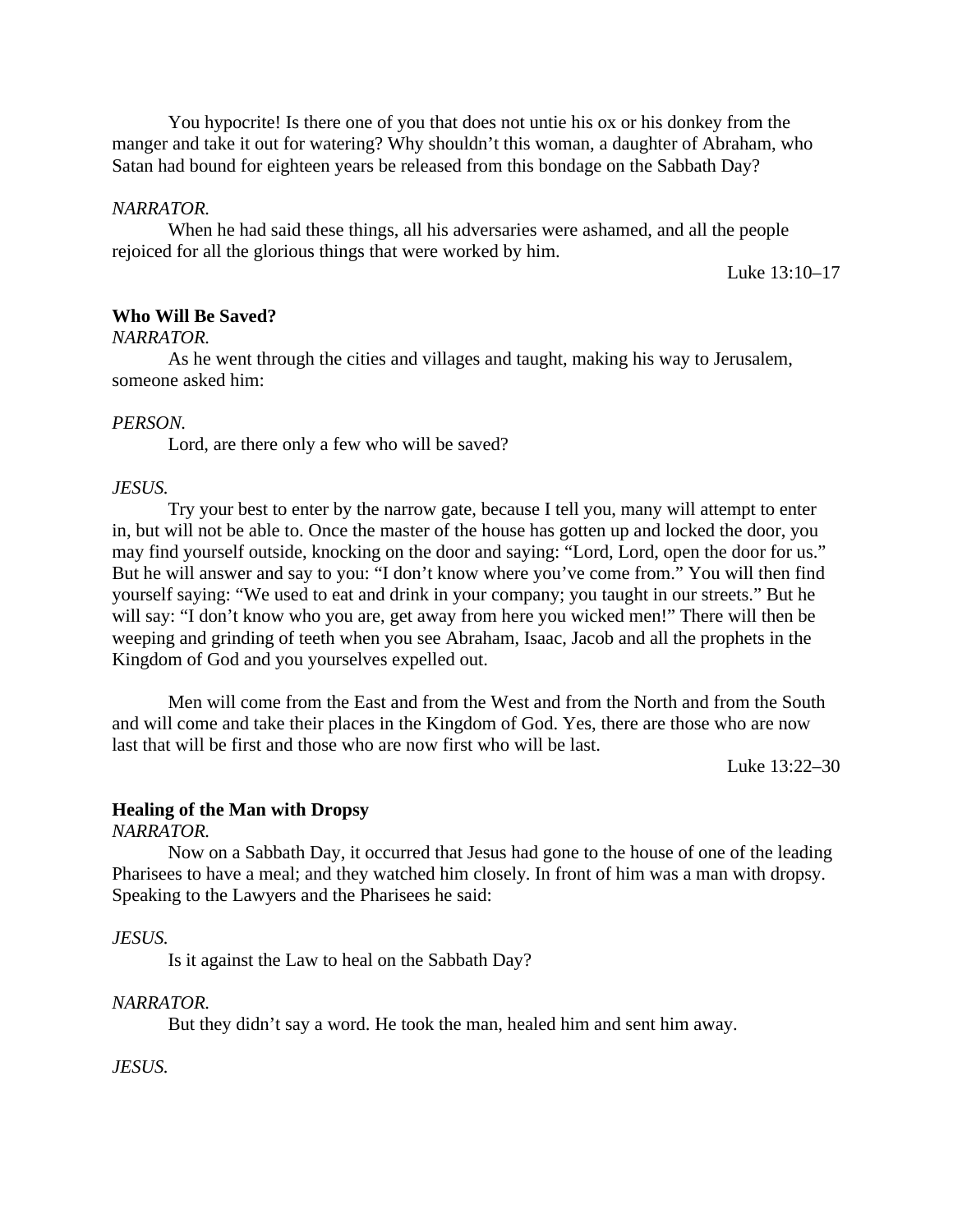Which one of you, if your son or your donkey falls into a well will not immediately pull him out on the Sabbath Day?

# *NARRATOR.*

But again, they could not answer his question. He then proceeded to tell the guests this parable, because he observed the manner in which they picked the places of honor:

# *JESUS.*

When someone invites you to a wedding celebration, do not take your seat in the place of honor. It just may be that a more distinguished person than you may have been invited and the person that invited both of you will come up to you and say; "Give this man your seat." And then, to your embarrassment, you will have to go and take the lowest place.

When you are invited, go and take your seat in the lowest place, so that when your host comes, he might say to you; "My friend, move up higher." In that way, everyone with you at the table will see you honored. For everyone who exalts himself will be humbled and everyone who humbles himself will be exalted.

When you give a lunch or dinner, don't call your friends, brothers, relatives or wealthy neighbors, otherwise they might invite you again in order to repay you for your invitation. But when you throw a party, invite the poor, the lame and the blind and you will be blessed. For these cannot repay you, but you will be repaid when the virtuous are resurrected.

# *NARRATOR.*

On hearing this, one of those who sat at the dinner table with him said:

#### *MAN.*

Happy is the person who will eat bread in the Kingdom of God.

# *JESUS.*

There was a man who made a great banquet and invited many people. When it was time to eat, he sent his servant to all those who had been invited to say; "Come along, everything is ready now." But each one of them in harmony began to make excuses. The first one said; "I just brought a piece of land and I must go and see it, please convey my apologies and have me excused." Another one said; "I just brought five pair of oxen and I have to go and try them out, please except my apologies and have me excused." Still another one said; "I just got married and therefore I can't come." So that servant returned and reported to his master all that had happened.

The householder, in a rage, said to his servant; "Go out immediately into the streets and alleys of the city and bring here the poor, the lame, crippled and the blind." The servant said; "It has been done as you requested and there is still room." The master then said to his servant; "Go out into the open roads and behind the hedgerows that separate the fields and urge anyone you find to come in, so that my house may be full. For I tell you, that not one of those men who were invited will taste of my dinner."

Luke 14:1–24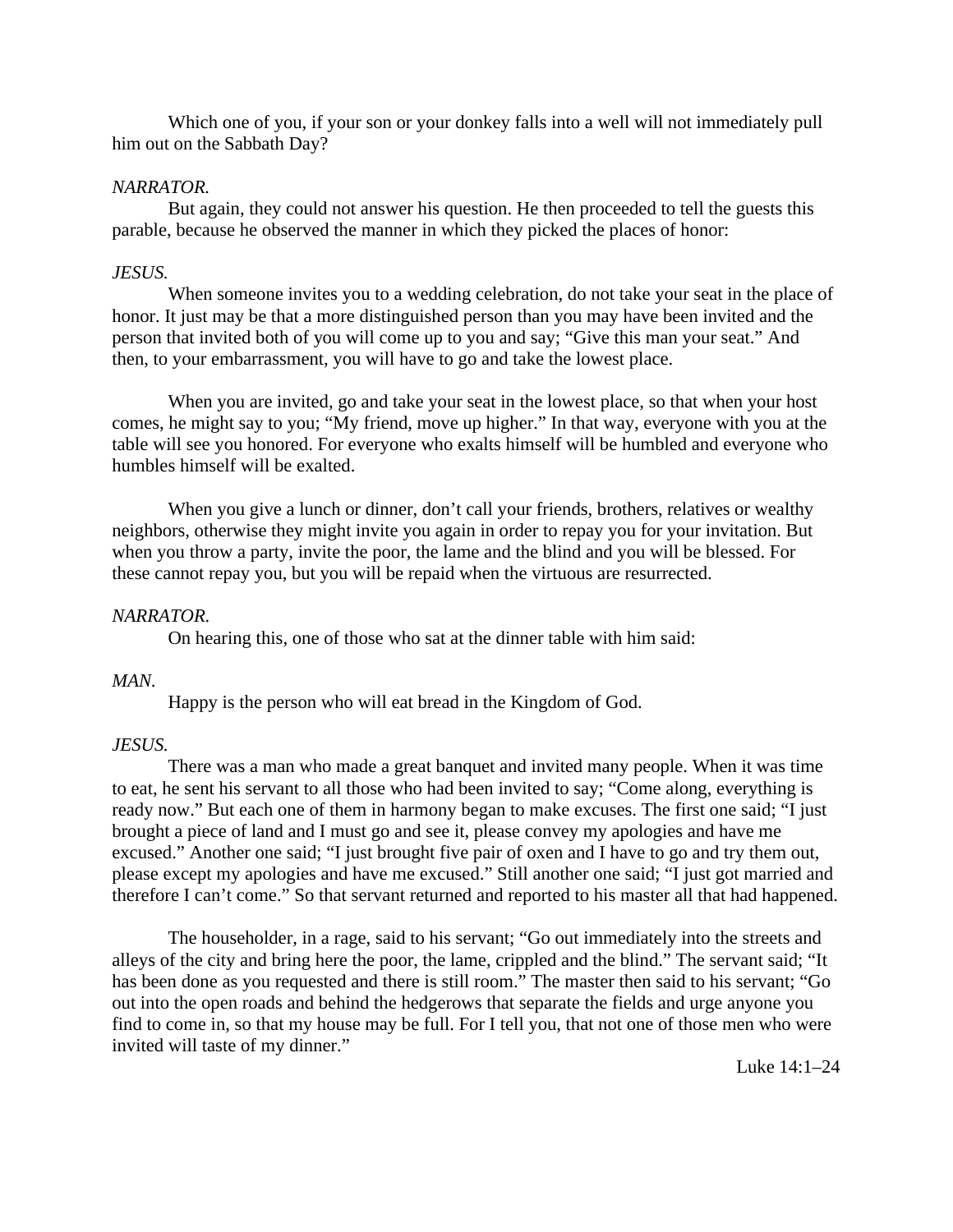### **Renouncing All That One Has**

*NARRATOR.*

Now great crowds accompanied him on his way. Turning to them he said:

#### *JESUS.*

If anyone comes to me and does not hate his father, mother, wife, children, brothers, sisters, yes also even his own life, cannot be my disciple. And anyone who does not carry his own cross and come after me, cannot be my disciple. For which one of you here, intending to build a tower, would not first sit down and calculate how much it would cost to finish in order to see whether or not you have enough funds to complete the project. Otherwise, you might find that after you had laid the foundation, you didn't have enough money to complete the tower. The people that saw this began to ridicule him and said; "This man started to build and was not able to finish."

Or what king, going to war against another king, would not sit down first and consult with his advisors whether or not he would be able to stand up with his ten–thousand men against the other king with an army of twenty–thousand men. Otherwise, while the other king was still a long way off, he would send ambassadors to sue for peace. So in the same manner, none of you who will not give up all that he has can be my disciple. Salt is a useful thing. But if the salt loses its taste, how can it regain its' flavor. It is neither good for soil or manure, people throw it out. Anyone who has ears to hear, let him hear.

Luke 14:25–35

#### **Lost Sheep, The**

#### *NARRATOR.*

Meanwhile, the tax collectors and the sinners drew near to him in order to hear what he had to say. Complaining, the Pharisees and the Scribes said:

#### *PHARISEES/SCRIBES.*

This man welcomes sinners and eats with them.

#### *NARRATOR.*

And he spoke this parable to them:

#### *JESUS.*

What man among you, if you had a hundred sheep and one of them was missing, would not leave the ninety–nine in the wilderness and go after the one that was lost until he found it? And when he does find it, he would joyfully take it on his shoulders. When he returns home, he would then call all his friends and neighbors together and say to them; "Rejoice with me, for I found my sheep that was lost." In the same way, I tell you there will be more rejoicing in heaven over one sinner that repents than over ninety–nine virtuous men who have no need of repentance.

Or again, what woman with ten pieces of silver (drachma), if she loses one, would not light a lamp, sweep the house and diligently search until she finds it? When she has found it, she calls her friends and neighbors together and says; "Rejoice with me, I have found the drachma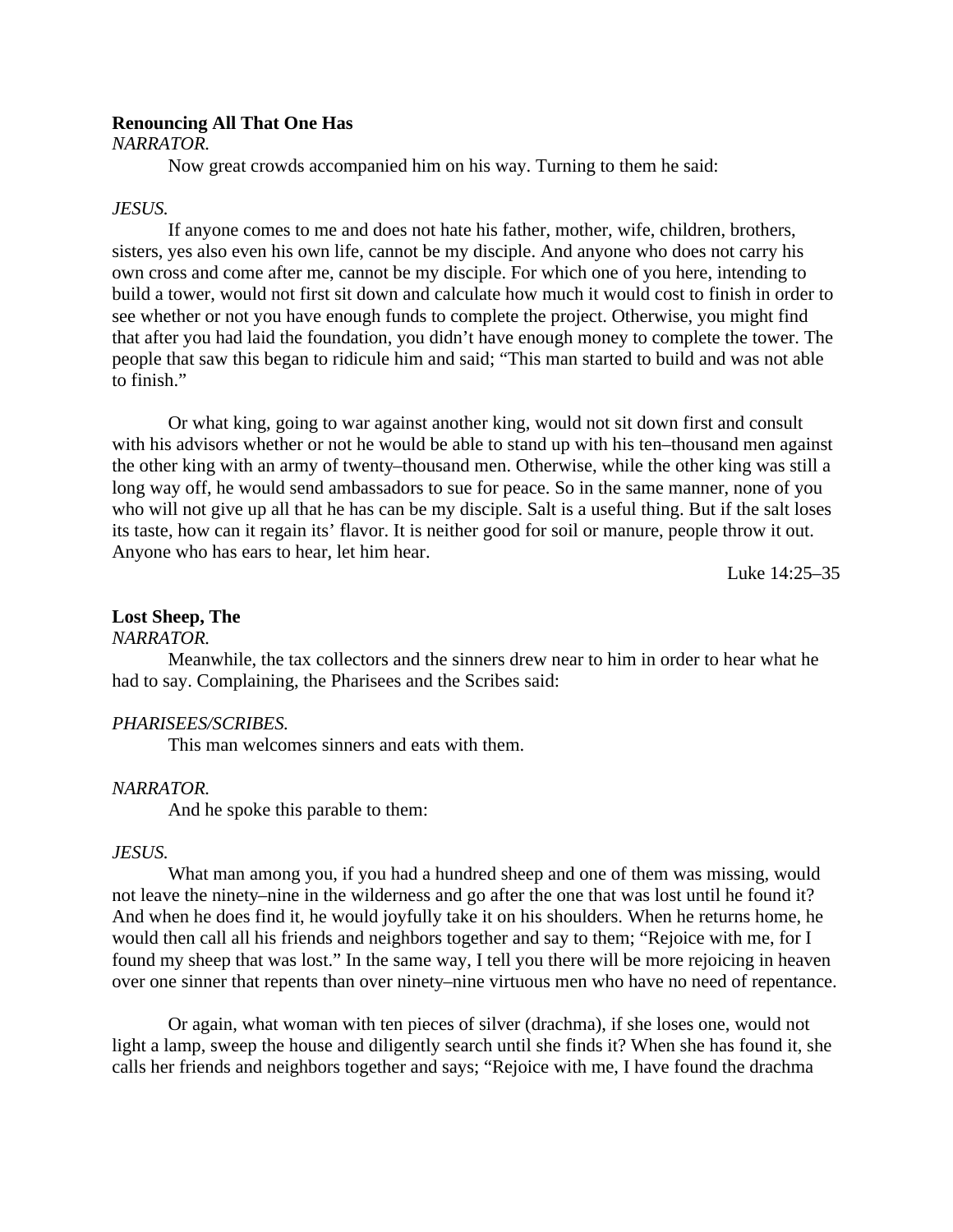that I had lost." Likewise, I tell you, there is rejoicing among the angels of God over one sinner who repents.

Luke 15:1–10

# **Prodigal Son, The**

### *JESUS.*

There was once a man who had two sons. The youngest son said to his father: "Father, let me have the portion of the estate that I would inherit some day." So the Father divided the property between the two sons. Not many days later, the youngest son gathered everything he had and traveled to a distant land. When he got there, he proceeded to waste all that he owned in a life of unrestrained excess. When he had expended all his resources, there arose a severe famine in that land and he began to be in need. He then hired himself out to one of the local people and was put to work on the man's farm slopping the hogs. He would have willingly filled his belly with the husks the pigs were eating, but no one offered him anything. When he finally came to his senses he said, "How many of my father's hired servants have enough food and even food to spare and here I am, starving to death. I'm going to get out of here and go to my father and say to him, Father, I've sinned against Heaven and against you. I'm not worthy to be called you son anymore. Treat me as one of your hired servants."

So he got up and went to his father. While he was still a long way off, his father saw him and was moved with compassion. Running to him, he hugged him and tenderly kissed him. The son then said to him, "Father, I've sinned against Heaven and against you. I'm no longer worthy to be called your son." But the father said to his servants; "Bring out the best robe and put it on him, put a ring on his finger and sandals on his feet. Bring the fatted calf here and slaughter it. Let's have a feast and a celebration, because this my son who was dead, has come back to life again. He was lost, but has now been found."

Now the older son was in the field. As he was on his way back home and got closer to the house, he could hear music and dancing. Calling one of the servants he asked him what was going on. The servant replied, "Your brother has come back. Your father has killed the fatted calf because he got his son back safe and sound." The oldest son was angry and wouldn't go in. So his father went out and tried to persuade him to come in, but the older son said to his father, "Look, I've worked for you all these years and I never once disobeyed what you wanted me to do and you never gave me even a baby goat so that I could have a little party with my friends. But as soon as he came home, this son who had wasted his entire inheritance living with whores, for him, you killed the fatted calf."

The father replied, "Son, you are always with me, everything I have is yours. However, it was only right that we should celebrate and be happy, because your younger brother who was dead, has come back to life. He was lost, but has now been found."

Luke 15:11–32

**Crafty Manager, The** *NARRATOR.* He also said to his disciples: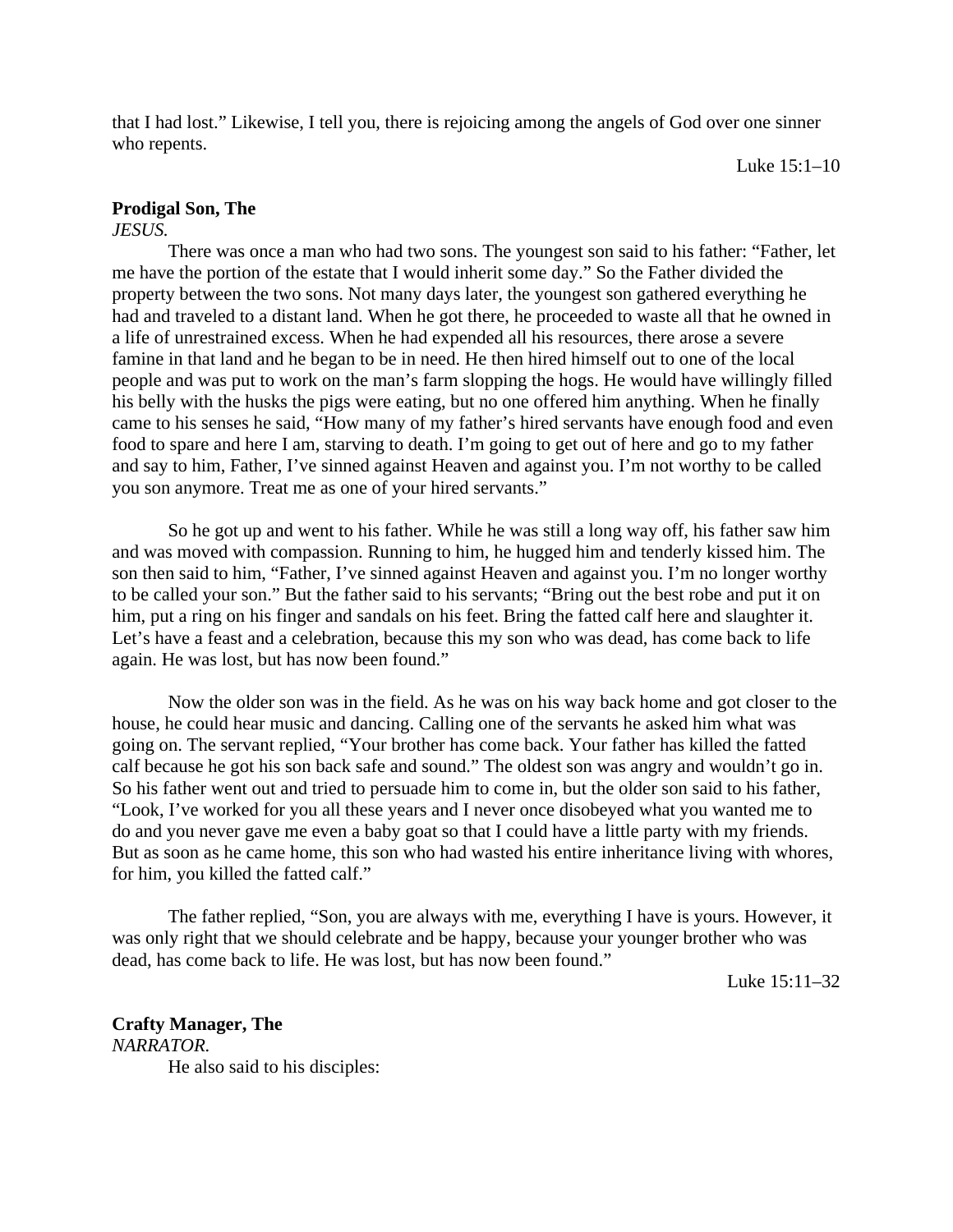#### *JESUS.*

There was a wealthy man who hired a man to oversee and manage his holdings. It was related to the wealthy man that his manager had been wasteful with his property. Calling the man to him he said, "What is this I'm hearing about you? I want a complete accounting of your activities, your services are no longer needed." The manager said to himself, "What am I going to do now, I've just been fired by my employer? I can't do construction work and I'm too ashamed to beg. I know what I'll do to make sure that when I'm dismissed from my position, there will be some to welcome me into their homes."

He then proceeded to contact, one by one, all the people who owed money to his master. To the first creditor he said, "How much do you owe my master?" "One hundred measures of oil" was the reply. The manager said, "Here, take your original note; sit right down and write another one for fifty." To another creditor he said, "And how much do you owe?" "One hundred measures of wheat" was the reply. The manager said, "Here, take your original note and write one for eighty." The master praised the dishonest steward for his astuteness. For the children of this world are more astute in dealing with their own kind than are the children of light.

Is it your intent to make friends for yourselves with money acquired through dishonest practices, so that when you die, they will welcome you into the tents of eternity? The man who is honest in the small matters, is also honest in the large ones; and the man who is dishonest in the little things, is also dishonest in the major ones. If you haven't even been able to handle unrighteous money properly, who will commit to your trust the genuine riches? If you haven't been honest in handling that which belongs to another person, who will give you what is your very own. No servant can be the slave of two masters: for he will either hate the one and love other, or else he will be loyal to the one and despise the other. You cannot serve both God and money.

#### *NARRATOR.*

The Pharisees, who loved money, heard all these things and ridiculed [laughed at] him.

### *JESUS.*

You are the very ones who pass yourselves off as virtuous before men, but God knows your hearts. For the things that are highly esteemed among men are loathsome in the sight of God.

Luke 16:1–15

#### **Law Remains, The**

*JESUS.*

Up until the time of John, the Law and the Prophets were your guides. Since then, the Kingdom of God is being preached, and every man is trying to force his way into it. It is easier for heaven and earth to disappear than for one little stroke to drop out of the Law.

Luke 16:16,17

### **Lazarus and the Rich Man** *JESUS.*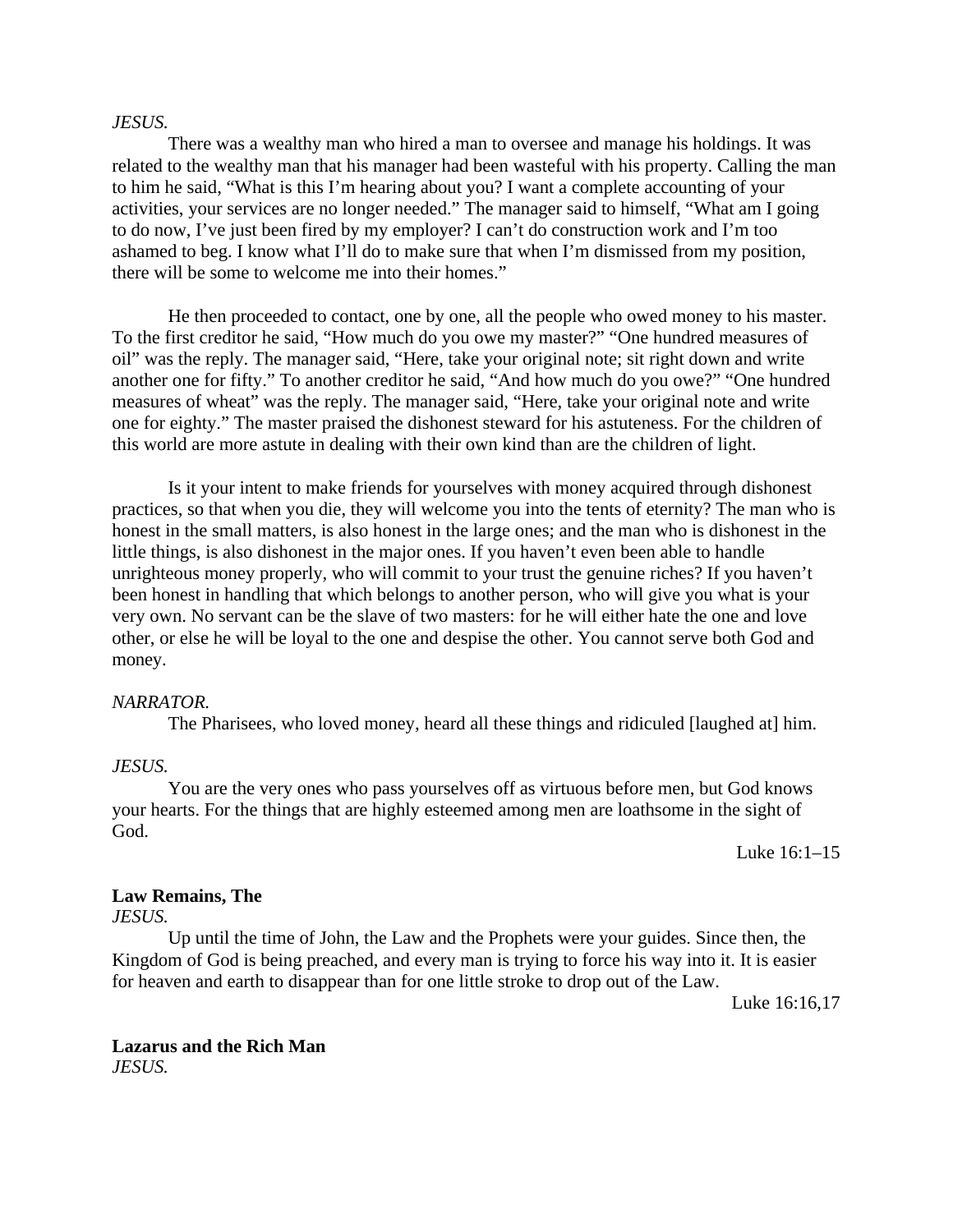There was a particular wealthy man who used to dress in purple and fine linen and had sumptuous meals every day. At the man's gate, a poor man named Lazarus lay there, covered with sores. As he lay there, he longed for the crumbs that dropped from the wealthy man's table, even the dogs would come up and lick his open wounds. Eventually, the poor man died and was carried away by the angels to the bosom of Abraham.

The rich man also died and was buried. From the grave and in torment, he looked up and saw Abraham a long way off with Lazarus in his bosom. He cried out and said, "Father Abraham, have mercy on me and send Lazarus to dip the tip of his finger in some water and cool my tongue, for I am in agony in this flame." But Abraham replied, "My son, remember that during your lifetime, good things came your way; just as bad things came the way of Lazarus. Now he is being comforted here while you are in agony. But besides all this: there is a great chasm placed between us so that anyone who wanted to cross from here to where you are cannot, neither can anyone cross from where you are to us." The wealthy man replied, "Father, Then I beg you, send Lazarus to my father's house and my five brothers, so that he may warn them, lest they also may come to this place of torment." Abraham said to him, "They have Moses and the prophets, let them listen to them." "No, father Abraham," said the rich man "but if someone went to them from the dead, they will repent." Then Abraham said to him, "If they will not listen to Moses or to the prophets, they will neither listen or be convinced even if someone should rise from the dead."

Luke 16:19–31

#### **Entrapping Others**

*JESUS.*

It is inevitable that there will be things that will stumble you and entrap you. But woe to the man who places the snares there and sets out to entrap you. That man would be better off to be thrown into the sea with a millstone hung around his neck, than to have him lead astray a single one of these little ones, so watch yourselves!

Luke 17:1–3

#### **Forgiving Your Brother**

*JESUS.* [to his disciples]

If your brother does something wrong against you, tell him what he did to you and how it affected you, if he's sorry, forgive him. And if he wrongs you seven times a day and seven times a day comes back to you and says, "I'm sorry," you must forgive him.

Luke 17:4

# **Power of Faith, The**

*APOSTLES.* [to Jesus] Increase our faith.

*JESUS.*

If you had faith the size of a mustard seed, you could say to this mulberry tree, "Pluck yourself up by the root and plant yourself in the sea," and it would obey you.

Luke 17:5,6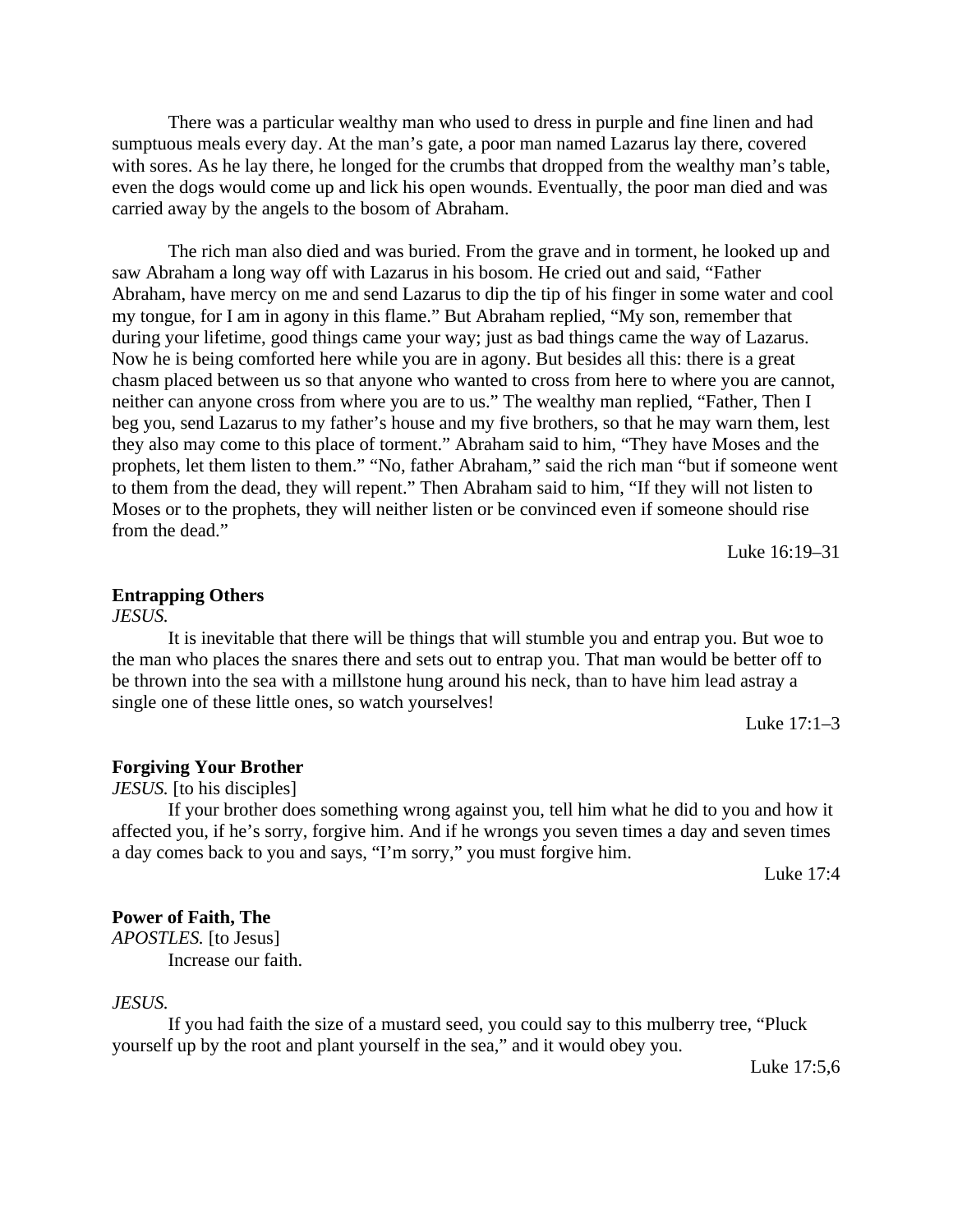#### **Being Humble Servants**

#### *JESUS.*

Which one of you who has a servant that was plowing or minding sheep, would eventually say to him when he returned from the fields, "Come and sit down have your meal right now?" Would he not be more likely to say, "Get my dinner ready and set the table; clean yourself up and wait on me until I have finished eating and drinking. After I'm finished, you may eat and drink?" Must he be grateful to the servant for doing what he was told, I think not? So likewise with you: when you have finished all the things that you were directed to do, you should say, "We are merely servants: we have done no more than what we were supposed to do."

Luke 17:7–10

#### **Ten Lepers, The**

### *NARRATOR.*

As Jesus was on the way to Jerusalem, he traveled along the border between Samaria and Galilee. As he entered one of the villages, ten lepers came to meet him. Keeping themselves at a distance, they stood there and called to him:

#### *LEPERS.*

Jesus! Master! Have mercy on us!

#### *NARRATOR.*

When he saw them he said:

#### *JESUS.*

Go and show yourselves to the priests.

#### *NARRATOR.*

Now it occurred that as they went their way, they were cleansed. One of the lepers, a Samaritan, when he found himself cured, turned back and started praising God at the top of his voice. Going to Jesus, the man fell on his face at his feet and thanked him.

#### *JESUS.*

Weren't there ten of you that were made clean? The other nine, where are they? It appears that no one has come back to give praise to God, except this foreigner. Stand up and go on your way. Your faith has made you whole.

Luke 17:11–19

### **Kingdom Comes Without Notice, The**

#### *NARRATOR.*

Now the Pharisees demanded that Jesus tell them when the Kingdom of God was to come, in reply he said:

#### *JESUS.*

The Kingdom of God comes without being noticed (observation). Neither will anyone be able to say, "Look, here it is, or look, there is!" For you must know that the kingdom of God is among you.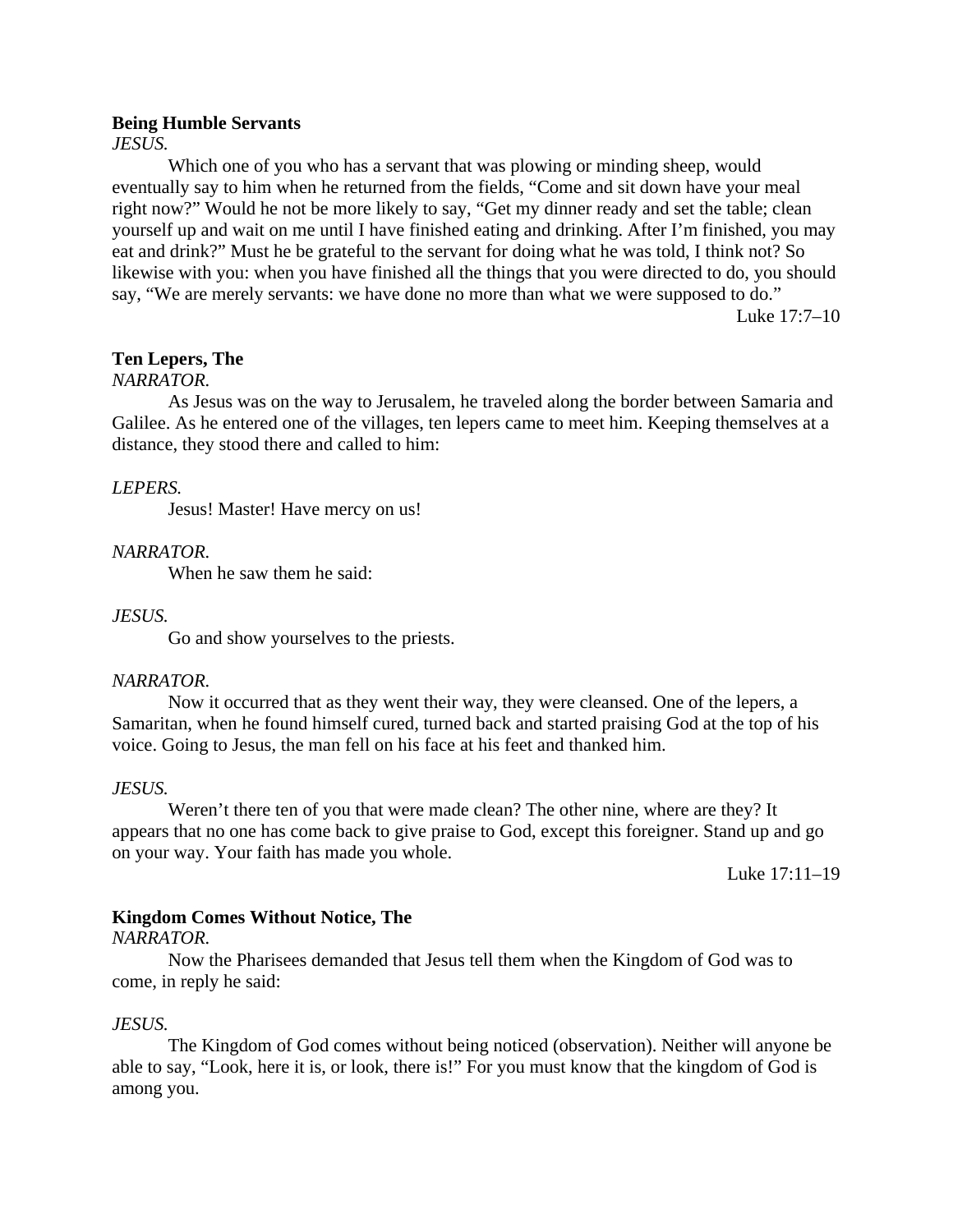# **Days of the Son of Man, The**

*NARRATOR.*

He said to the disciples:

# *JESUS.*

A time will come when you will long to see one of the days of the Son of Man and you will not see it. They will say to you, "Look there!" or, "Look here!" Don't go after them or follow them. For just as the lightning when it flashes from one part of the sky also illuminates the other part, so will be the Son of Man when his day arrives. But first he must suffer many things and be rejected by this generation.

For as it was in the days of Noah, so will it also be in the days of the Son of Man. People were eating, they were drinking, marrying wives and being given in marriage, right up until the day that Noah went into the ark, and the Flood came and destroyed them all. It will be the same as it was in Lot's day. People were eating, they were drinking, they brought and sold, they planted and they built. But on the same day that Lot left Sodom, it rained fire and sulfur from heaven and it destroyed them all. It will be the same as this when the day comes for the Son of Man to be revealed.

When that day comes, the person on the housetop, with his possessions in the house, must not come down to collect them, nor must anyone in the fields turn back either. Remember Lot's wife! Anyone who will try to save his life will lose it and anyone who will lose his life will preserve it. I tell you, on that night there will be two in one bed: one will be taken and the other left. Two will be grinding together, the one will be taken and the other left. Two will be in the field, the one will be taken and the other left.

#### *NARRATOR.*

The disciples interrupted.

# *DISCIPLES.*

Where, Lord?

#### *JESUS.*

Wherever the body is, there will the vultures be gathered together.

Luke 17:22–37

# **Widow and the Judge, The**

*NARRATOR.*

He then told them a parable about the need to pray continually and never lose heart.

#### *JESUS.*

There was in a certain town a judge and this judge neither feared God or respected any man. In that same town there was a widow and she went to him and said, "I want justice from you against my enemy!" For a long time he refused, but at last he said to himself, "Even though I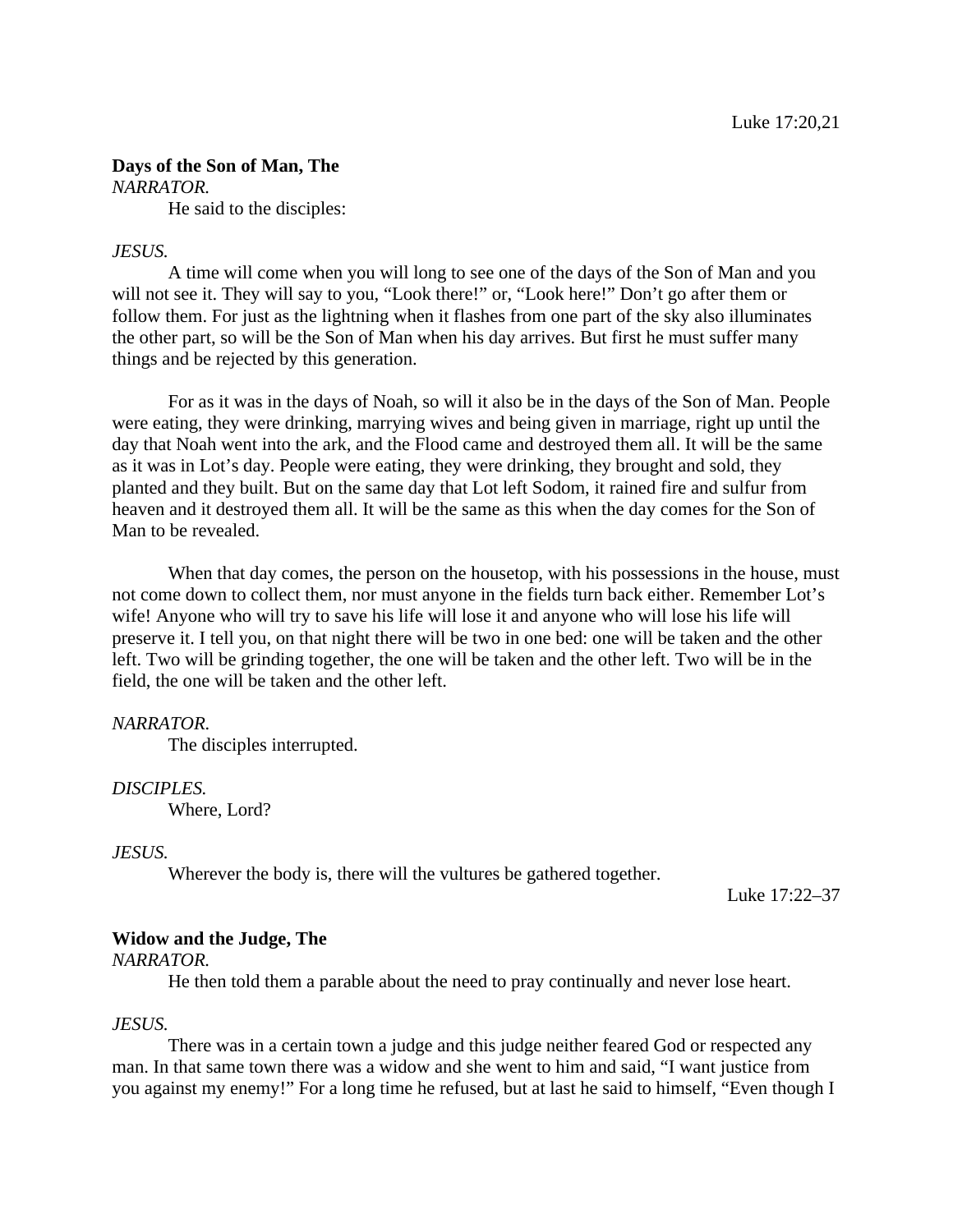don't fear God or respect any man, nevertheless, because she has persisted, I will give this woman her just rights. If I don't, she will keep coming and that will wear me out." Did you notice what the unjust judge has to say? Will not God see that justice is realized for his own chosen who cry out to Him day and night, even though he delays in helping them? I promise you, He will see that justice done to them, and done speedily. But when the Son of Man comes, will he find any faith on earth?

Luke 18:1–8

# **Tax Collector and the Pharisee, The**

#### *NARRATOR.*

He spoke the following parable to some people who trusted in themselves that they were righteous and despised everyone else.

#### *JESUS.*

Two men went up to the Temple to pray, the one a Pharisee, the other a tax collector. The Pharisee stood there and said this prayer to himself, "I thank you God, that I am not like other men are, extortioners; unjust, adulterers and like this tax collector here. I fast twice a week; I pay tithes on all I get." The tax collector stood some distance away and would not even dare to raise his eyes to heaven; but he beat his breast and said, "God, be merciful to me, a sinner." I tell you that this man, went home again forgiven; the other did not. For everyone who exalts himself will be humbled, but the man who humbles himself will be exalted.'

Luke 18:9–14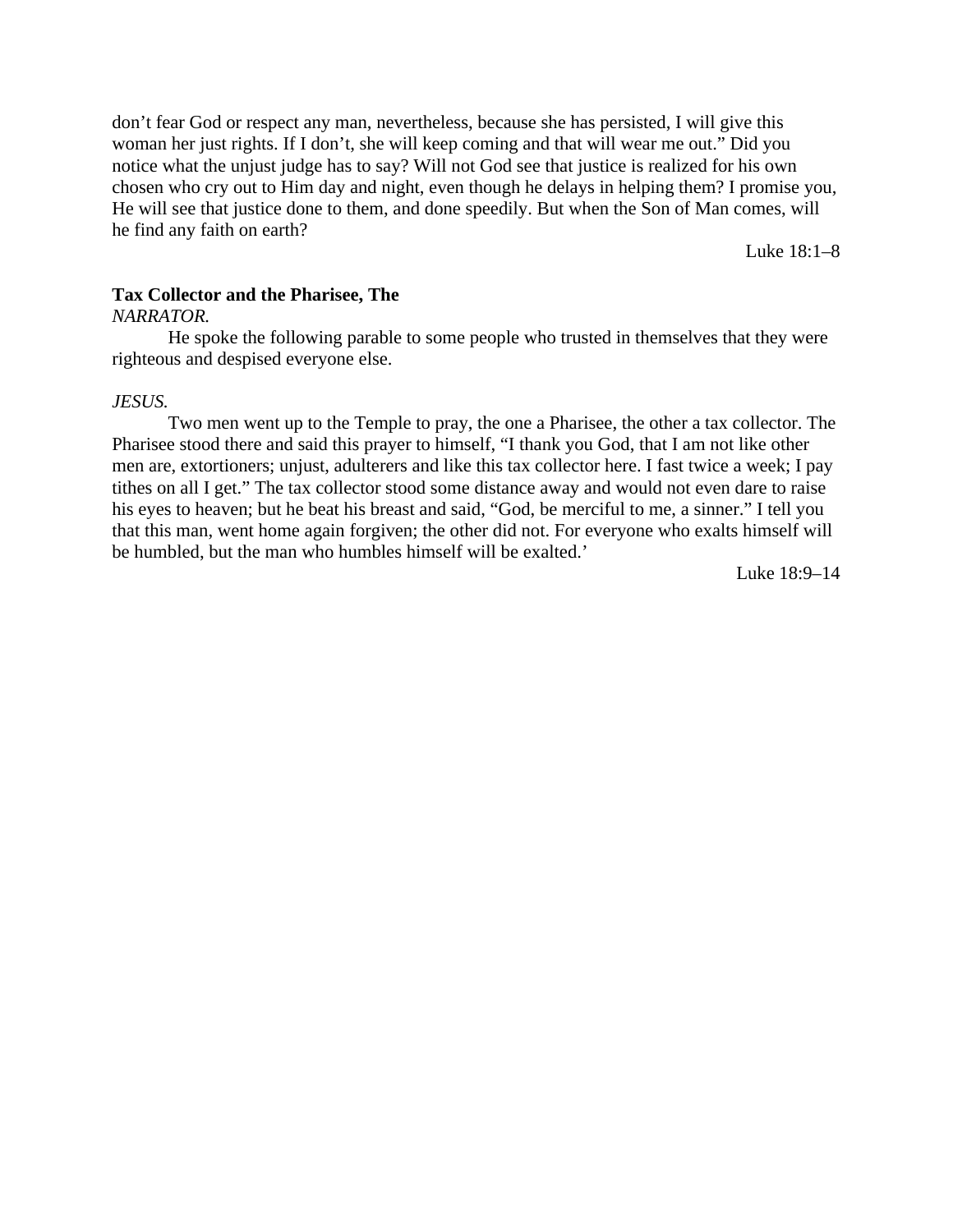# Chapter Thirteen

# **Question of Divorce, The**

# *NARRATOR.*

When Jesus had finished what he wanted to say, he departed from Galilee and came to the coasts of Judaea on the far side of the Jordan. And again, large crowds followed him and again, he healed them and taught them, as was his custom. Some Pharisees also came to him and trying to put him to the test said:

# *PHARISEES.*

Is it against the Law for a man to divorce his wife for any reason?

# *JESUS.*

What does Moses command you?

# *PHARISEES.*

Moses allows us to draw up a writ of dismissal and so to divorce.

# *JESUS.*

Haven't you read that at the beginning of creation He that made them, made them male and female and that He said; *"This is why a man must leave his father and mother and join himself to his wife and the two will be one flesh"* [Genesis 2:24]. Therefore, they are two no longer, but one body. So then, whatever God has joined together, let no man enter in and separate.

# *PHARISEES.*

Then why did Moses command that divorce papers be issued and permit her to be divorced?

# *JESUS.*

It was because you were so unteachable that Moses went along with you and permitted you to divorce your wives. But it was not like this from the beginning. I tell you, the man who divorces his wife, and I am not speaking in the case of fornication, and marries another, is guilty of adultery against her. And the man who marries a woman divorced by her husband commits adultery. And if a woman divorces her husband and marries another she is also guilty of adultery.

# *NARRATOR.*

Back in the house, his disciples questioned him again about this and said to him:

# *DISCIPLES.*

If that is how things are between a man and his wife, it's not a good idea to get married.

# *JESUS.*

It's not everyone who can accept what I've said, but only to those whom it's been given. For there are some eunuchs who were born that way from their mother's womb. And there are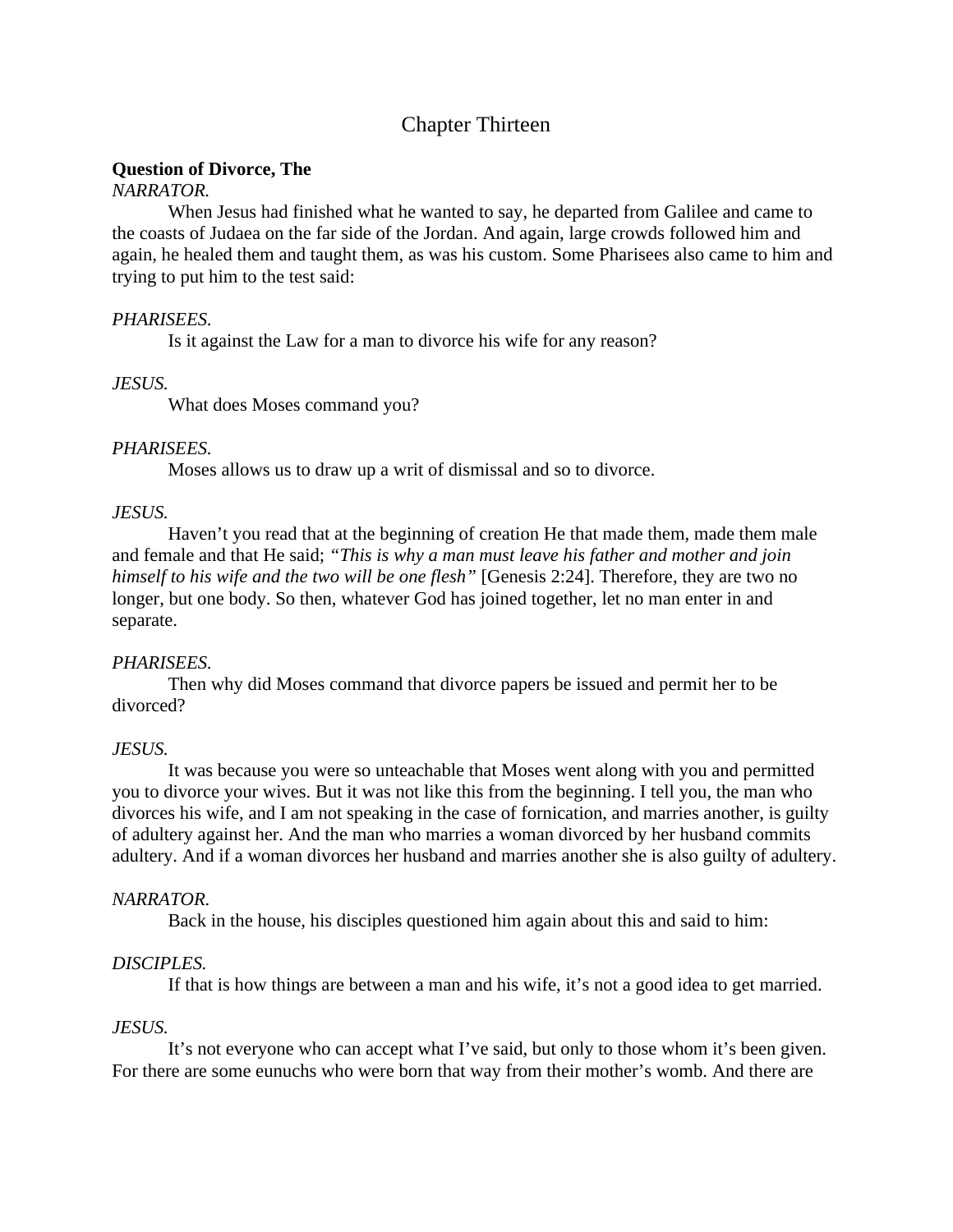some eunuchs made so by men and there are eunuchs who have made themselves eunuchs for the sake of the Kingdom of Heaven. The person who is able to accept this, let him accept it. Matthew 19:...1–12; Mark 10:...1–12; Luke 16:18

# **Jesus and the Children**

#### *NARRATOR.*

People were even bringing little children to him so that he would touch them and lay his hands on them, and say a prayer. But when the disciples saw this, they reprimanded them and sent them away. But when Jesus saw this, he was indignant and called the children to him and said to the disciples:

# *JESUS.*

Let the little children alone, and don't stop them from coming to me. For it is to such as these that the Kingdom of God belongs. I tell you most sincerely, anyone who does not welcome the Kingdom of God as a little child will never enter it.

# *NARRATOR.*

He then laid his hands on them, gave them his blessing and went on his way.

Matthew 19:13–15; Mark 10:13–16; Luke 18:15–17

# **Rich Young Man, The**

# *NARRATOR.*

As he set out and was on the road a man, a member of one of the leading families ran up to him, knelt before him and asked this question:

# *YOUNG MAN.*

Good Master, what must I do to possess and inherit eternal life?

#### *JESUS.*

Why do you call me good? There is no one good except one and that one is God alone. But if you desire to enter into life, keep the commandments.

# *YOUNG MAN.*

Which?

#### *JESUS.*

You know the commandments: *"You must not kill; you must not commit adultery; you must not steal; you must not bring false witness, you must not defraud; honor your father and mother; and, you must love your neighbor as yourself."* – Deuteronomy 5:16-20

# *YOUNG MAN.*

I have kept all these from my youth until now. What more do I need to do?'

#### *NARRATOR.*

When Jesus heard this, he looked steadily at him and loved him: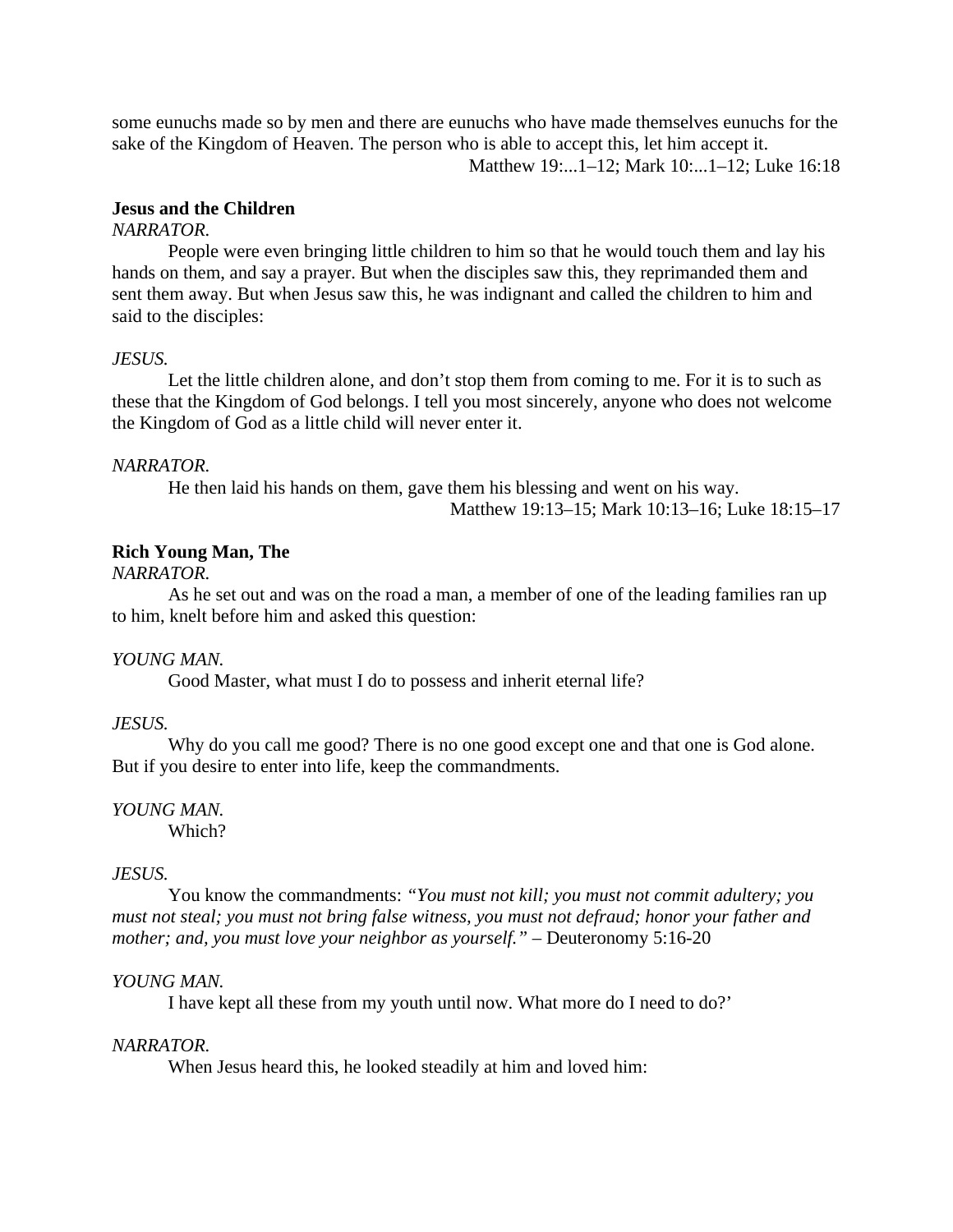# *JESUS.*

There is still one thing you lack. If you wish to be perfect, go and sell everything you own and distribute the money to the poor and you will have treasure in heaven. Then come, and follow me.

# *NARRATOR.*

But when the young man heard these words his face fell and he went away filled with sadness, for he was a very wealthy man and had many possessions.

Matthew 19:16–22; Mark 10:17–22; Luke 18:18–23

# **Danger of Riches, The**

*NARRATOR.*

Jesus looked around, looked at the man and then said to his disciples:

# *JESUS.*

How hard is it for those who have riches to enter the Kingdom of God. I tell you most sincerely, it will be very hard for a rich man to enter the Kingdom of Heaven.

# *NARRATOR.*

The disciples were astounded at these words, but Jesus insisted:

# *JESUS.*

My Children, how hard is it for a person who is rich and trusts in his riches to enter the Kingdom of God! I will tell you again, it is easier for a camel to pass through *the eye of a [the] needle* than for a rich man to enter the Kingdom of Heaven.

#### *NARRATOR.*

They were more astonished than ever.

# *DISCIPLES. [To each other]*

In that case, who can be saved then?

#### *NARRATOR.*

Looking at them he said:

# *JESUS.*

For men, this is impossible; but not for God, because everything is possible for God. Things that are impossible for men, are possible for God.

Matthew 19:23–26; Mark 10:23–27; Luke 18:24–27

# **Reward of Those Following Christ, The**

*PETER.*

What about us? We've left everything and have followed you. What are we to have then?

#### *JESUS.*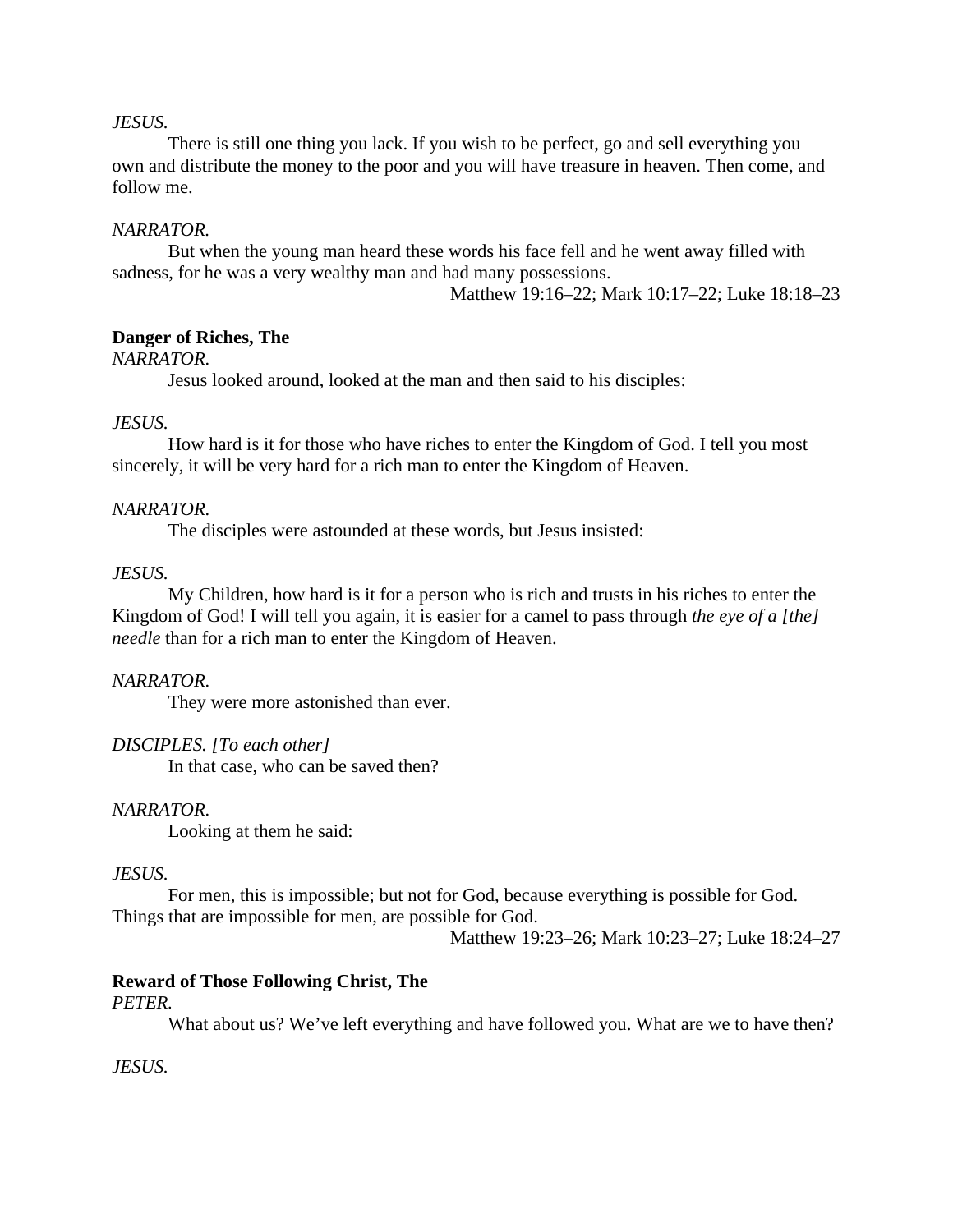I tell you most sincerely, in the regeneration, when everything is made new and the Son of Man sits on his throne of glory, you will also sit on twelve thrones to judge the twelve tribes of Israel. There is no one who has left house; wife, brothers, sisters, father, mother, children or land for the sake of my name, the Kingdom of God and the Gospel that will not be given repayment a hundred times over, houses; brothers, sisters, mothers, children and land–not with out persecutions–now in this present time, and in the world to come, also inherit eternal life.

Matthew 19:27–29; Mark 10:28–30; Luke 18:28–30

# **Parable of the Vineyard Laborers**

*JESUS.*

Many who are first will be last, and the last, first. For the Kingdom of Heaven is like a property owner who went out at daybreak to hire workers for his vineyard. When he had made an agreement with the workers for one denarius a day, he sent them to his vineyard. At around nine o'clock he went out and saw others standing idle in the market place and said to them, "You, go to my vineyard also and I will give you a fair wage." So they went. Around twelve noon and again at around three o'clock he went out and did the same. Then at around five o'clock he went out and found some more men standing around, and said to them, "Why have you been standing idle here all day?" "Because no one's hired us," they answered. He said to them, "You also go into my vineyard."

That evening, the owner of the vineyard said to his paymaster, "Call the workers in and pay them their wages, start with the men who arrived last and end with those who were first." When the men who were hired around five o'clock came forward, they each received one denarius. Now when the men who had been hired first and had been working all day came forward, they expected to receive more, but they also received one denarius each. They took it, but started complaining to owner of the property. "The men who came last?" they said, "only worked one hour, and you've treated them the same as us, even though we had the burden of the day's work and worked all day in the scorching heat." The property owner answered one of them and said, "My friend, I'm not being unjust to you; didn't we agree that you would be paid one denarius? Take what you've earned and go. Don't I have the right to do what ever I want to do with what's mine, or are you jealous, because I am generous?" In this manner the last will be first, and the first, last.

Matthew 19:30–20:1–16; Mark 10:31

# **Jesus Clarifies His Death**

*NARRATOR.*

Now they were on the road on the way up to Jerusalem and Jesus was walking on ahead of them. They were in a daze, and as they followed they were afraid. Jesus again took the twelve aside and began to tell them what was going to happen to him.

#### *JESUS.*

Now we are going up to Jerusalem, and everything that has been written through the prophets about the Son of Man is to come true. The Son of Man is about to be handed over to the Chief Priests and the Scribes. They will condemn him to death and will hand him over to a people who don't believe in God. They will mock him, mistreat him, spit on him. And when they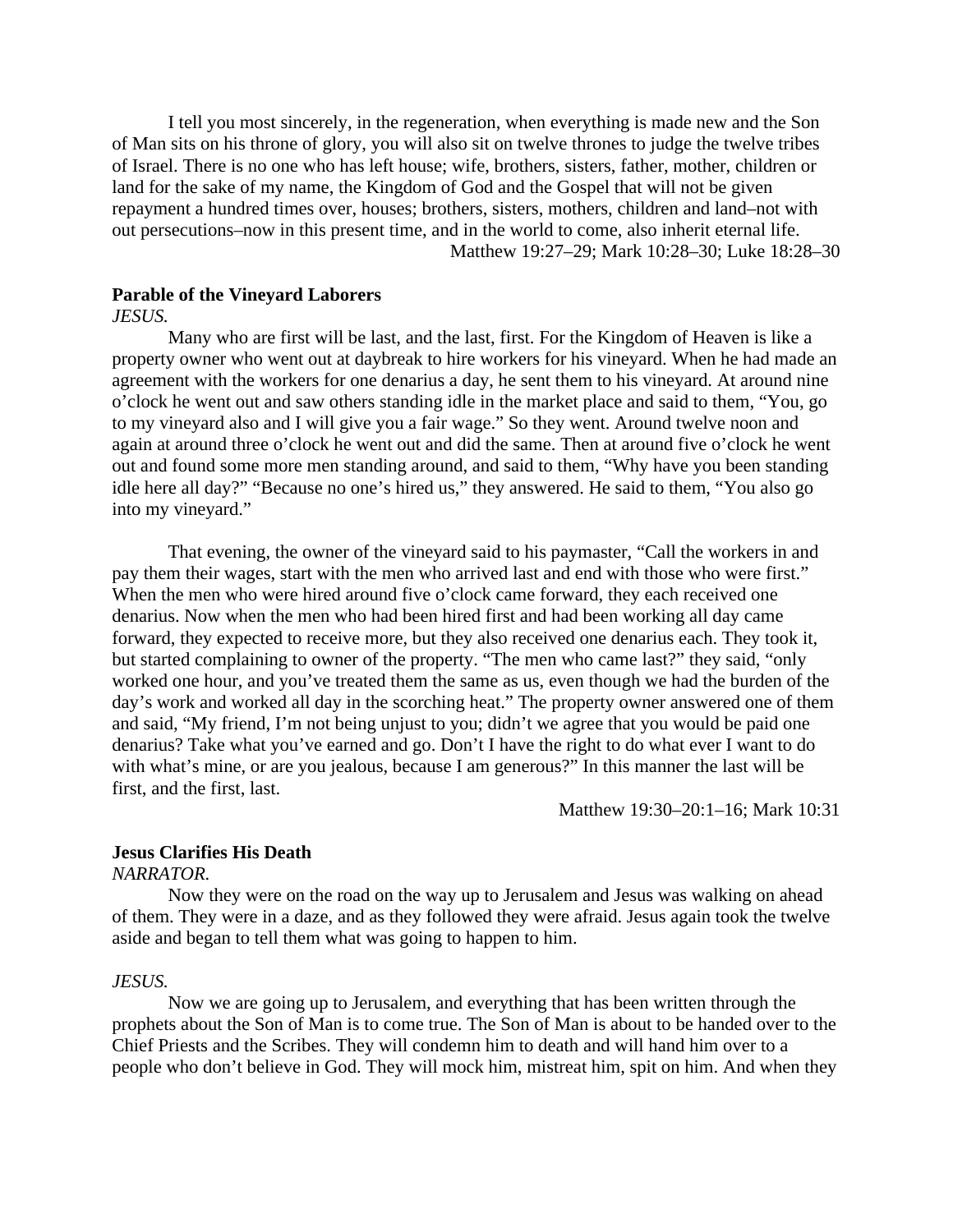have whipped him, they will crucify him and put him to death. After three days he will rise again.

# *NARRATOR.*

But they couldn't make any sense of what he said. The meaning of the words he spoke was hidden to them and they had no idea what it meant.

Matthew 20:17–19; Mark 10:32–34; Luke 18:31–34

# **James and John Make Their Request**

# *NARRATOR.*

The mother of Zebedee's sons then came to Jesus with her sons to make a request of him and bowed low. James and John said to him:

# *JAMES/JOHN.*

Master, we'd like to ask you to do us a favor.

# *JESUS.*

What is it that you would you like me to do for you?

# *MOTHER.*

Promise that these, my two sons may sit one at your right hand and the other at your left in your kingdom.

# *JAMES/JOHN.*

Allow us to sit one at your right hand and the other at your left in your glory.

#### *JESUS.*

You don't know what you are asking. Are you able to drink the cup that I'm going to drink or be baptized with the baptism with which I must be baptized?

#### *JAMES/JOHN.*

We're able!

#### *JESUS.*

The cup that I must drink you will indeed drink, and the baptism with which I must be baptized, you will be baptized. But as for the seats on my right hand and my left, these aren't mine to give; they belong to those whom my Father has prepared them for.

#### *NARRATOR.*

When the other ten heard this, they began to feel resentment for the two brothers James and John. Jesus called them to him and said to them:

#### *JESUS.*

You know that among the people who don't believe in God, their so–called rulers lord it over them, and their great men make their authority felt. But this is not how it should be among you. No, anyone who wants to become great among you must become your servant, and anyone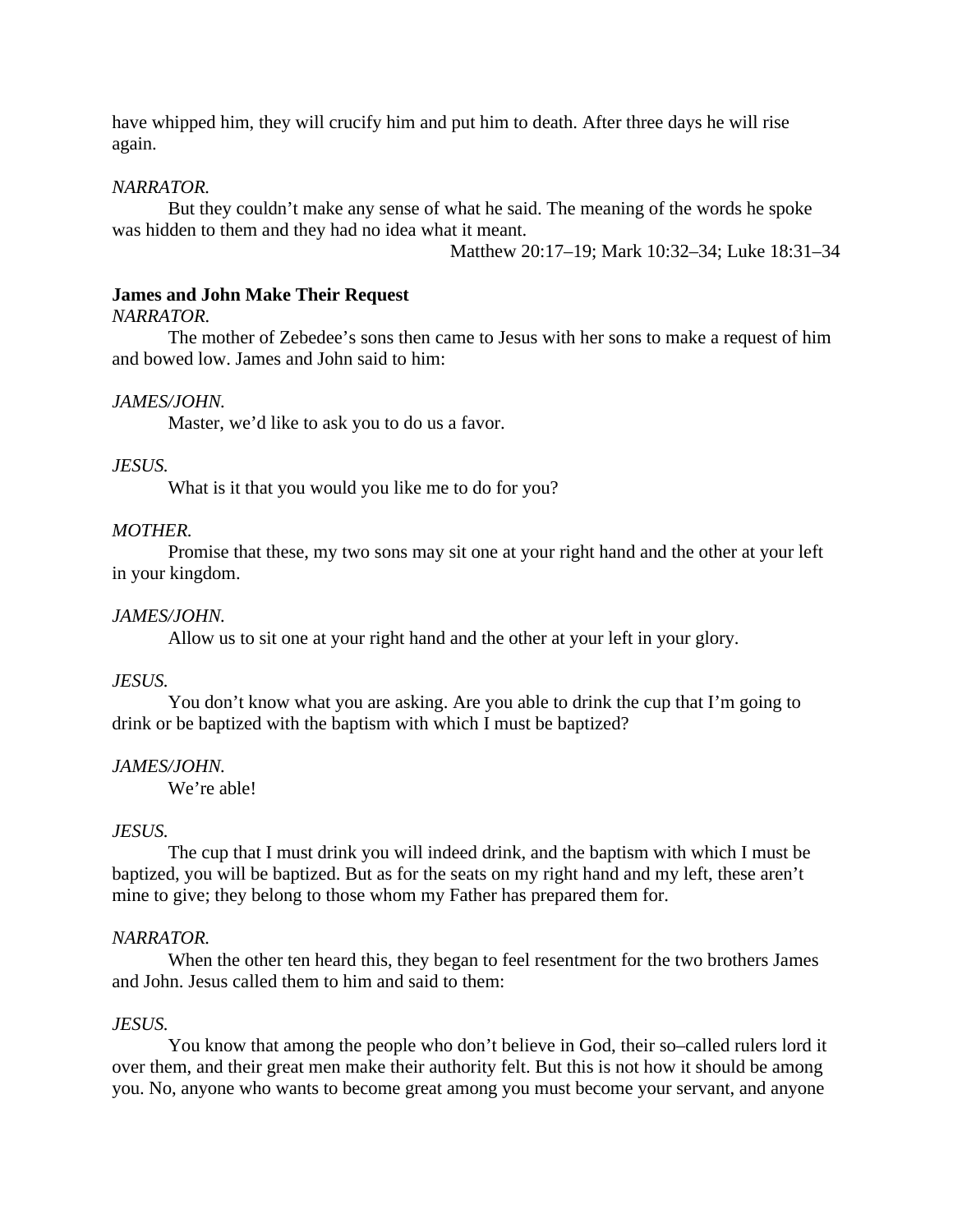who wants to be first among you must be slave to everyone else. For the Son of Man himself did not come to be served but to serve and to give his life as a ransom for many.

Matthew 20:20–28; Mark 10:35–45

# **Zacchaeus**

# *NARRATOR.*

He entered Jericho. He was going through the town when a man whose name was Zacchaeus appeared. Zacchaeus, who was one of the senior tax collectors and a wealthy man wanted to see what kind of man Jesus was, but he was too short and could not see him for the crowd. Running ahead, he climbed a sycamore tree to catch a glimpse of Jesus who was going to pass by that way. When Jesus reached the spot he looked up and said to him:

# *JESUS.*

Zacchaeus, hurry up and come down, because I must stay at your house today.

#### *NARRATOR.*

He hurried down and welcomed him joyfully. When they saw what had happened, they all started complaining.

#### *PEOPLE.*

He's going to stay at a sinner's house!

# *NARRATOR.*

Zacchaeus stood there and said to the Lord:

# *ZACCHAEUS.*

Look, sir, I give half of my property to the poor, and if I have cheated anybody I pay him back four times the amount.

#### *JESUS.* [to Zacchaeus]

Today salvation has come to this house, because this man also is a son of Abraham; for the Son of Man has come to seek out and save what was lost.

Luke 19:1–10

# **Parable Of The Pounds**

*NARRATOR.*

While the people were listening to this he went on to tell a parable. As Jesus was near Jerusalem and they imagined that the Kingdom of God was going to show itself then and there. Because of this he said:

#### *JESUS.*

There was a man of noble birth who went to a distant country to receive for himself a kingdom and then to return afterwards. The man summoned his ten servants, gave them each one pound and said, "Use this money to do business with until I get back." But the citizens of the country that he was going to be made king of hated the man and sent a messenger to follow him with this word, "We do not want this man to be king over us." Now it occurred that when he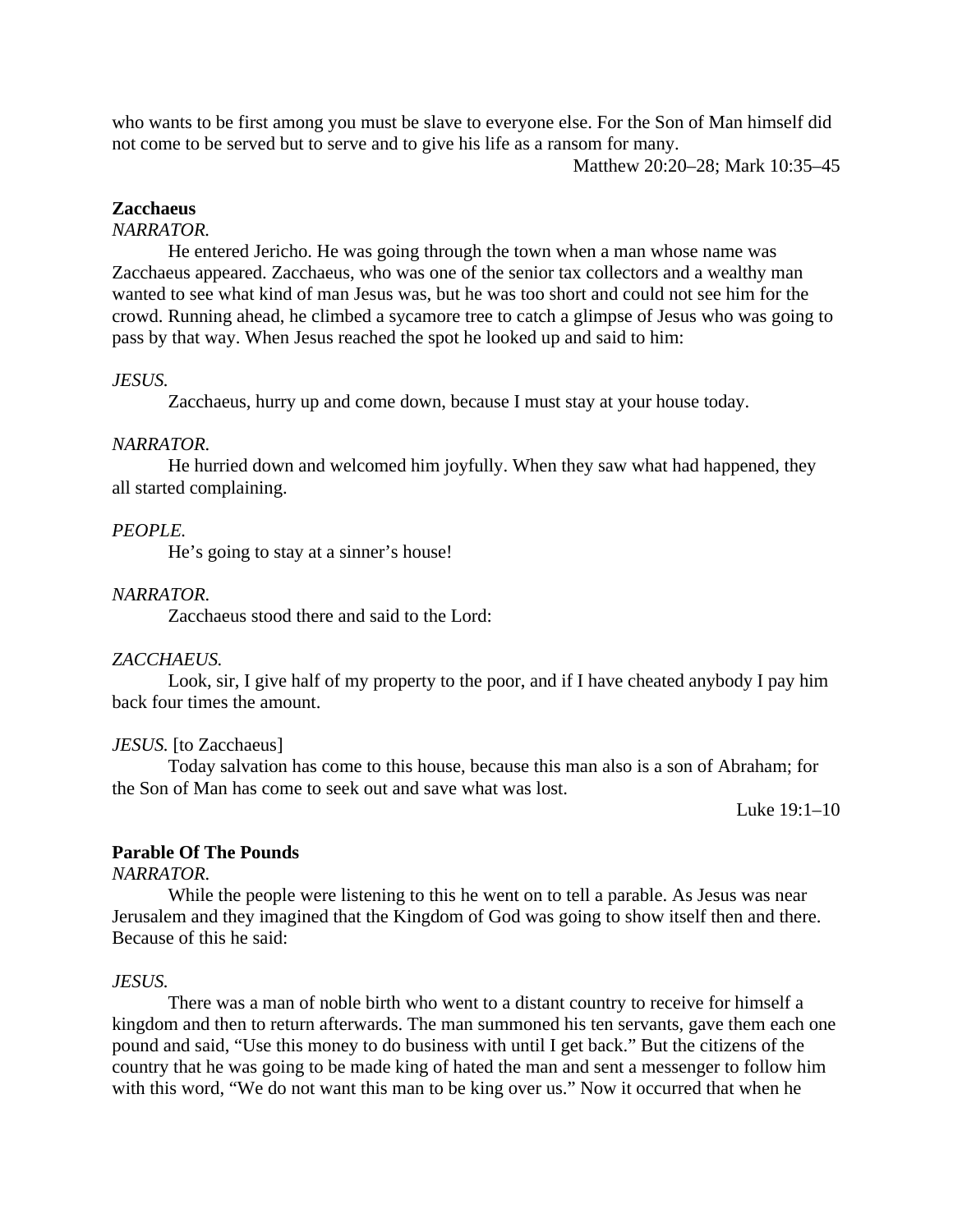returned, having received his appointment as king, he sent for those servants to whom he had given the money, to find out how much profit each one had made. The first one came in and said, "Sir, your one pound has earned you ten." "Well done, you are a good servant," he replied. "Because you have proved yourself faithful in a very small thing, you now have authority over ten cities." The second one came in and said, "Sir, your one pound has earned you five." To this one he also said, "You now are in charge of five cities."

Another one came and said, "Sir, here is your pound. I put it away safely in a piece of linen because I was afraid of you, for you are an exacting man: you pick up what you have not put down and reap what you have not sown." "You wicked servant!" he said, "From the words out of your own mouth will I condemn you. You know that I am an exacting man, picking up what I have not put down and reaping what I have not sown? Then why didn't you put my money in the bank? On my return I could have drawn it out with interest?" And he said to those standing by, "Take the pound from him and give it to the man who has ten pounds." And they said to him, "But sir, he has ten pounds..." I tell you, to everyone who has, more will be given; but from the man who has not, even what he has will be taken away. Now as for my enemies who did not want me for their king, bring them here and execute them in my presence.

Luke 19:11–27

# **Bartimaeus, The Blind Man**

*NARRATOR.*

As he was leaving Jericho with his disciples and a large crowd; a blind man named Bartimaeus, the son of Timaeus, was sitting at the side of the road begging. When the blind man heard the crowd going past he asked what it was all about. They told him that Jesus the Nazarene was passing by. When he heard that it was Jesus, he began to shout:

#### *BLIND MAN.*

Lord! Jesus, Son of David, have mercy on me.

#### *NARRATOR.*

The people in front scolded him and told him to keep quiet, but he shouted all the louder:

#### *BLIND MAN.*

Lord! Have mercy on me, Son of David.

#### *NARRATOR.*

Jesus stopped and ordered them to bring the man to him.

#### *JESUS.*

Call him here.

#### *NARRATOR.*

So they called the blind man and said:

#### *DISCIPLES.*

Courage (be of good comfort)! Get up, he wants to see you.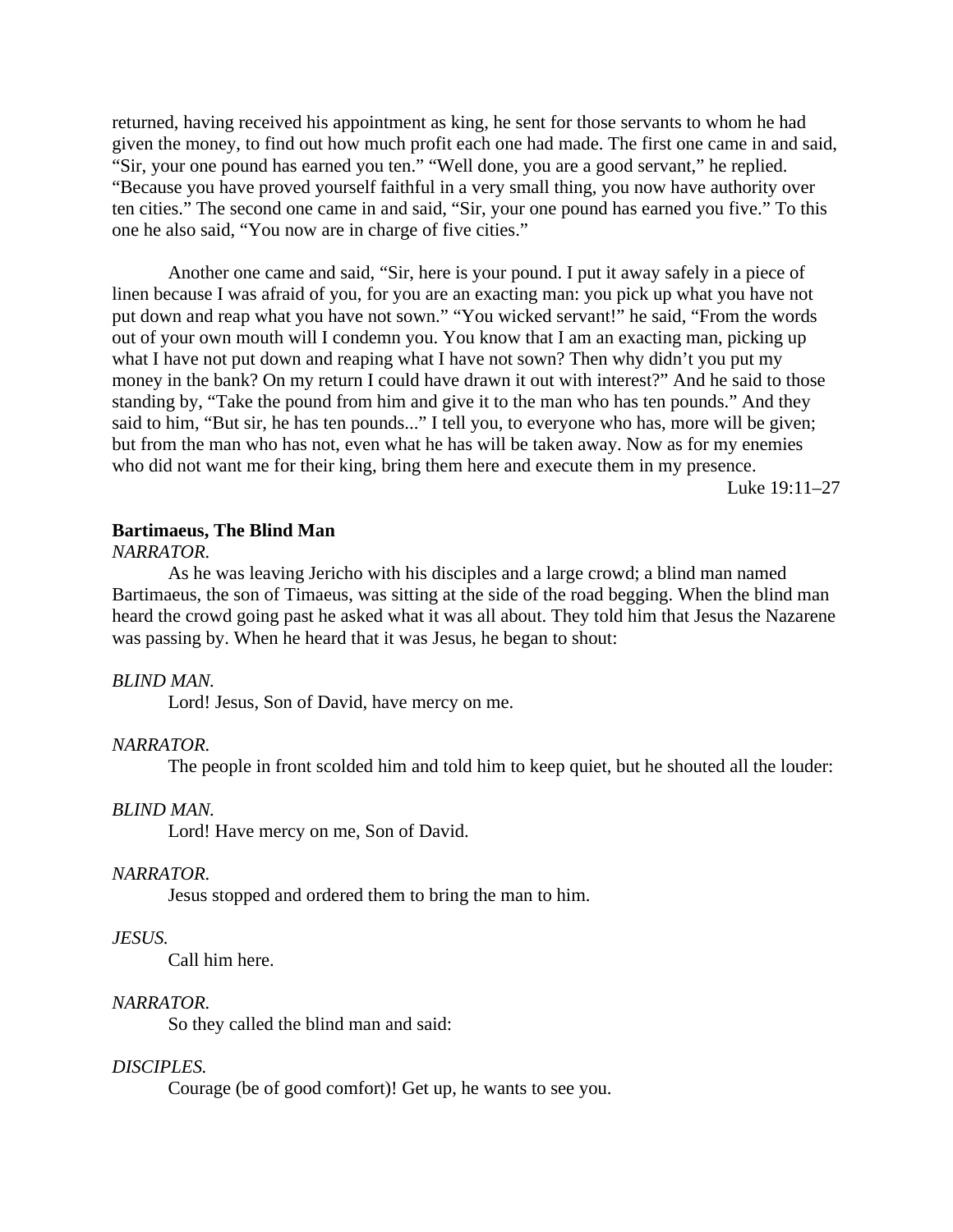### *NARRATOR.*

The blind man threw off his cloak, jumped up and went to Jesus. When he came up Jesus asked him:

# *JESUS.*

What do you want me to do for you?

# *BLIND MAN.*

Rabbuni, Master, let me be able to see.

# *NARRATOR.*

Jesus felt pity for him and touched his eyes.

### *JESUS.*

Receive your sight. Go, your faith has saved you.

# *NARRATOR.*

Instantly his sight returned and he followed Jesus along the road praising God. All the people who saw it gave praise to God for what had happened.

Matthew 20:29–34; Mark 10:46–52; Luke 18:35–43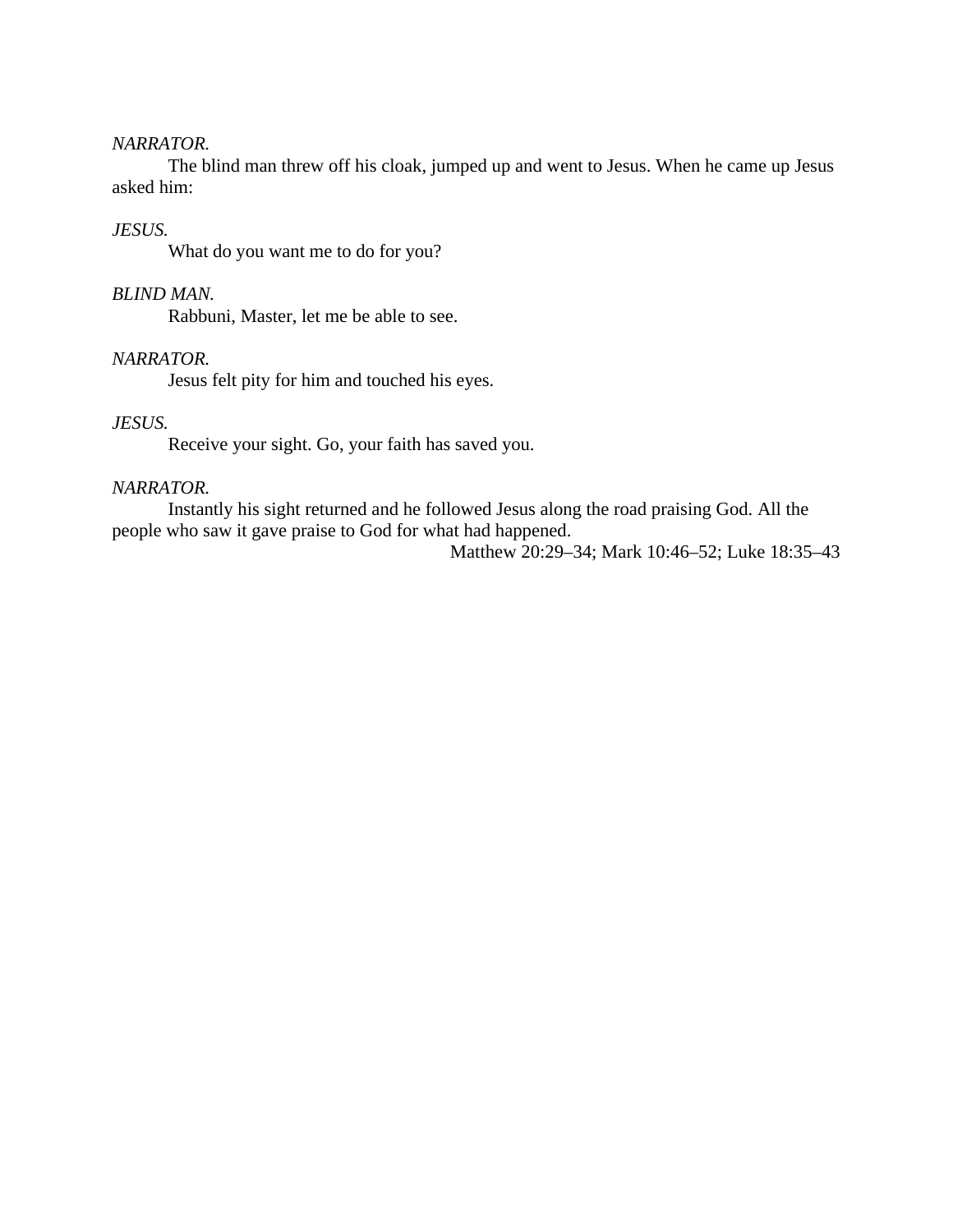# Chapter Fourteen

# **Resurrection of Lazarus, The**

# *NARRATOR.*

Now there was a man who was sick named Lazarus from Bethany, the town of Mary and her sister Martha. It was this Mary who had anointed the Lord with ointment and wiped his feet with her hair. It was her brother Lazarus who was sick. The sisters sent word to him and said:

#### *MESSENGER.*

Lord, the man whom you love is sick.

#### *NARRATOR.*

When Jesus heard this is said:

#### *JESUS.*

This sickness will not result in death, but for the glory of God in order that the Son of Man might be glorified by means of it.

### *NARRATOR.*

Now Jesus loved Martha and her sister and Lazarus. When Jesus heard the news that Lazarus was ill, he stayed where he was residing for another two days. After the two days, he said to his disciples:

#### *JESUS.*

Let's go into Judaea again.

#### *NARRATOR.*

The disciples said to him:

#### *DISCIPLES.*

Master, the Jews lately have tried to stone you. Why do you want to back go there again?

#### *JESUS.*

Are there not twelve hours in the day? If a man walks in the day, he will not stumble because he sees the light of this world. But if a man walks in the night, he stumbles because there is no light in him.

#### *NARRATOR.*

These things he said and afterwards he said to them:

# *JESUS.*

Our friend Lazarus is sleeping, but I am going so that I may wake him from his sleep.

#### *DISCIPLES.*

Lord, if he's asleep, he'll be all right.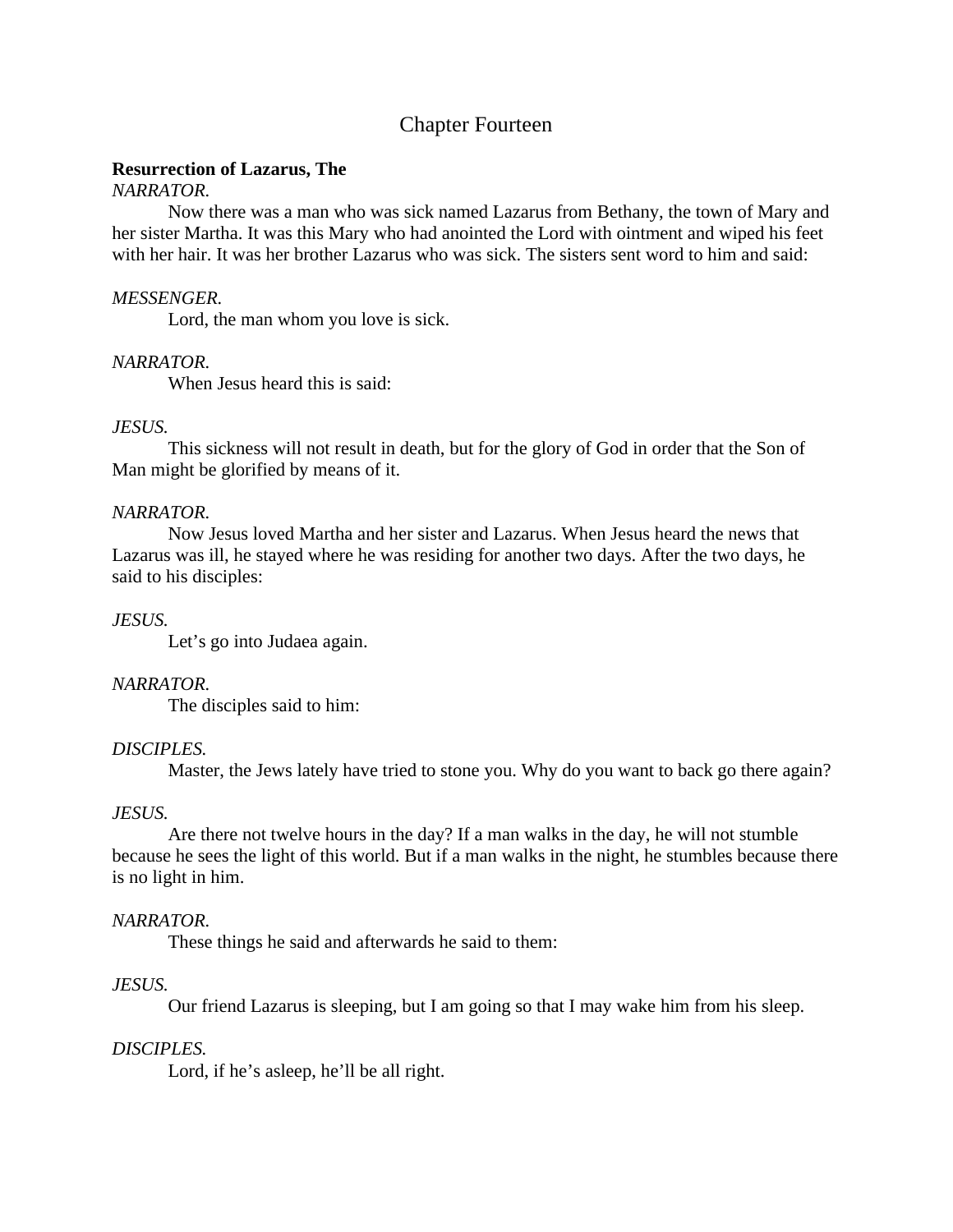# *NARRATOR.*

However, Jesus was speaking of his death. But they thought that he had spoken about Lazarus taking a rest in sleep. Jesus then said to them plainly:

# *JESUS.*

Lazarus is dead! I am happy for your sakes that I was not there in order for you to believe. Nevertheless, let us go to him.

# *NARRATOR.*

Then Thomas, who was called Didymus [the twin] said to his fellow disciples:

# *THOMAS.*

Let's also go so that we may die with him. When Jesus came to where Lazarus was, he found out that he had been laid in the grave for four days already. Now Bethany was close to Jerusalem, about two miles. Many of the Jews came to Martha and Mary to console them about their brother. As soon as Martha heard that Jesus was coming, she went out and met him; Mary however, remained in the house. When she came to Jesus she said:

# *MARTHA.*

Lord, if you had been here, my brother would not have died. But I know, that even now, whatever you would ask of God, He will give it to you.

# *JESUS.*

You brother will rise again.

# *MARTHA.*

I know he'll rise again in the resurrection at the last day.

# *JESUS.*

I am the resurrection and the life. Whoever believes in me will live, even though he were dead. And anyone who is alive and believes in me will never die. Do you believe this?

# *MARTHA.*

Yes Lord, I believe that you are the Christ, the Son of God, the one who was to come into the world.

# *NARRATOR.*

After she had said this, she went home and called her sister Mary aside in private and said:

# *MARTHA.*

The Master has arrived and he wants to see you.

# *NARRATOR.*

As soon as she heard this, she quickly got up and came to him. When Mary arrived at Jesus' location and saw him, she fell down at his feet and said to him: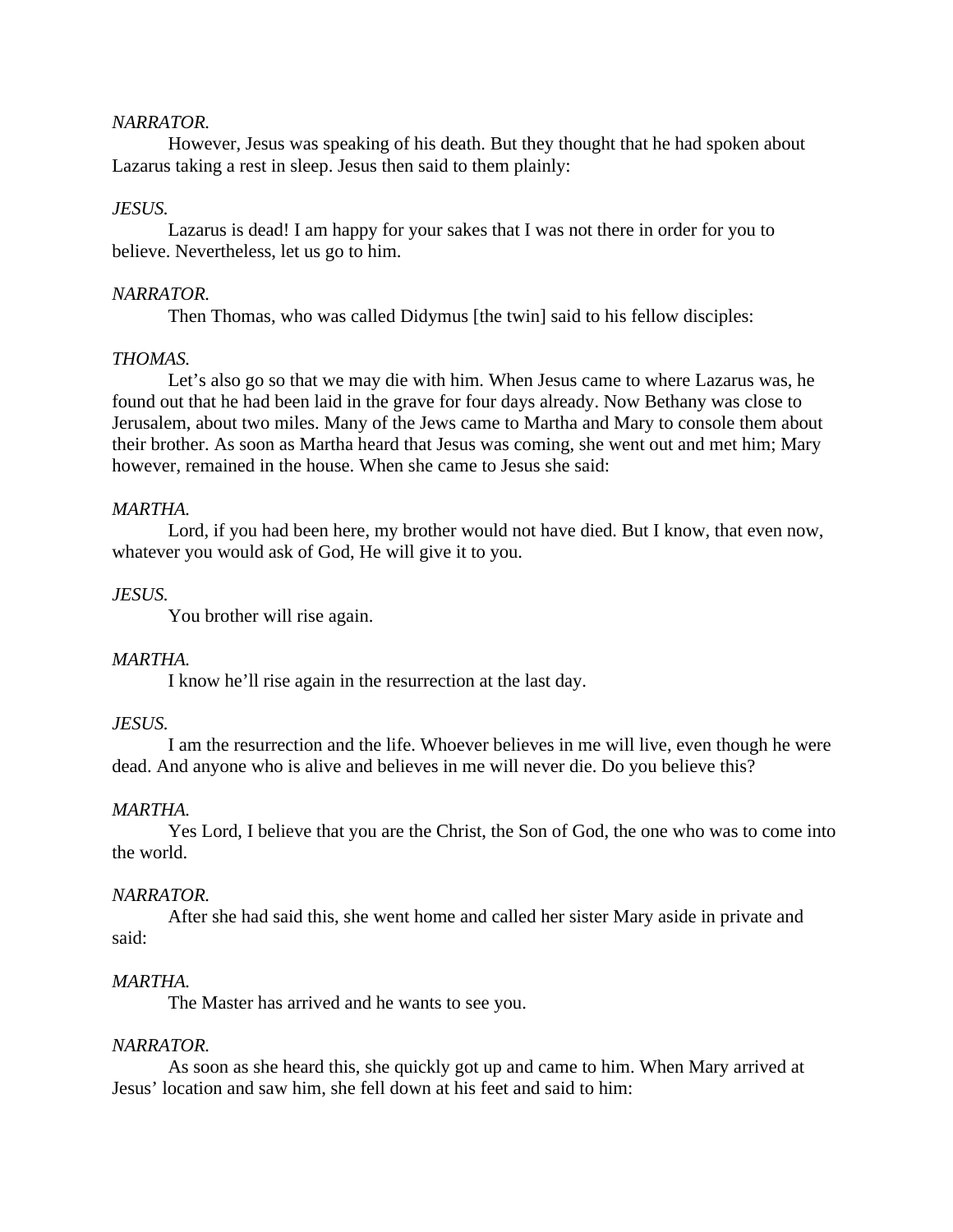### *MARY.*

Lord, if you had been here, my brother would not have died.

# *NARRATOR.*

When Jesus saw her weeping and the Jews; who had accompanied her, weeping also, he groaned in his spirit and was troubled.

# *JESUS.*

Where did you lay him?

# *JEWS.*

Lord, come and see.

# *NARRATOR.*

Jesus wept and the Jews said:

# *JEWS.*

Look how much he loved him!

# *NARRATOR.*

Some of them said:

# *JEWS.*

Couldn't have this man, who opened the eyes of the blind, have prevented this man from dying?

# *NARRATOR.*

Jesus groaning in himself again came to the grave. It was a cave and a stone lay over it.

# *JESUS.*

Take away the stone.

### *NARRATOR.*

Martha, the sister of the dead man said to Jesus:

#### *MARTHA.*

Lord, by now he will smell, for he has been dead for four days.

# *JESUS.*

Didn't I tell you that if you would believe, you would see the Glory of God?

#### *NARRATOR.*

They then took the stone away from the entrance to the cave where the dead man was laid. Jesus lifted his eyes up and said: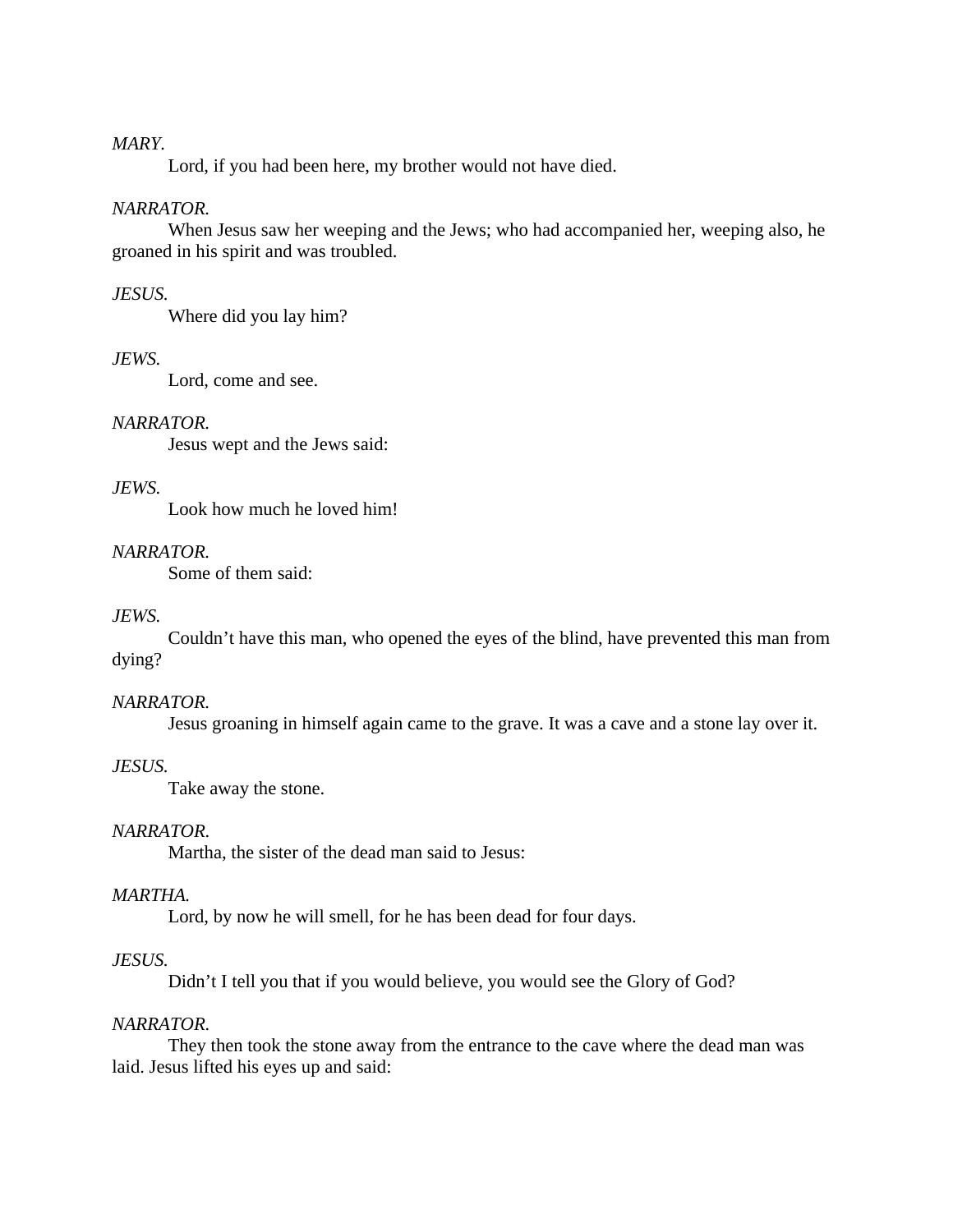### *JESUS.*

Father, I thank you that you have heard me. I know that you always hear me, but on account of the people who are standing here I said it, so that they might believe that you have sent me.

#### *NARRATOR.*

When he had said this, he cried out with a loud voice:

*JESUS.*

Lazarus, come out!

#### *NARRATOR.*

The man who was dead came out, bound hand and foot with the grave cloths and his face covered with a napkin. Jesus said to them:

#### *JESUS.*

Unwrap him and let him go.

John 11:1–44

# **Leaders Plot to Kill Jesus, The**

*NARRATOR.*

At seeing these things, many of the Jews who had come to Mary, believed on him. However, some of them went to the Pharisees and told them about the things Jesus had done. The Chief Priests and the Pharisees gathered together and convened a council.

### *PRIESTS.*

What are we going to do, this man has performed many miracles? If we leave him alone, everyone will believe in him. The Romans will then come and take away both our positions and our nation.

#### *NARRATOR.*

One of them, whose name was Caiaphas, being the High Priest for that year said to them:

### *CAIAPHAS.*

You don't know anything at all! Haven't you considered that it is better for our people that one man should die in order that the whole nation not be destroyed.

#### *NARRATOR.*

He spoke this not of himself, but because he was the High Priest that year. He in fact prophesied that Jesus was going to die for that nation. Not for that nation only, but that he was going to gather together in one the children of God that were scattered abroad. From that day onward, they plotted together for a means to put Jesus to death. Because of this, Jesus did not openly walk among the Jews, but went from there to Ephraim, a village near the desert and stayed there with his disciples. The Jewish Passover was drawing near and many of the people from the surrounding area went up to Jerusalem to purify themselves. Looking out for Jesus they said to one another as they stood about in the Temple: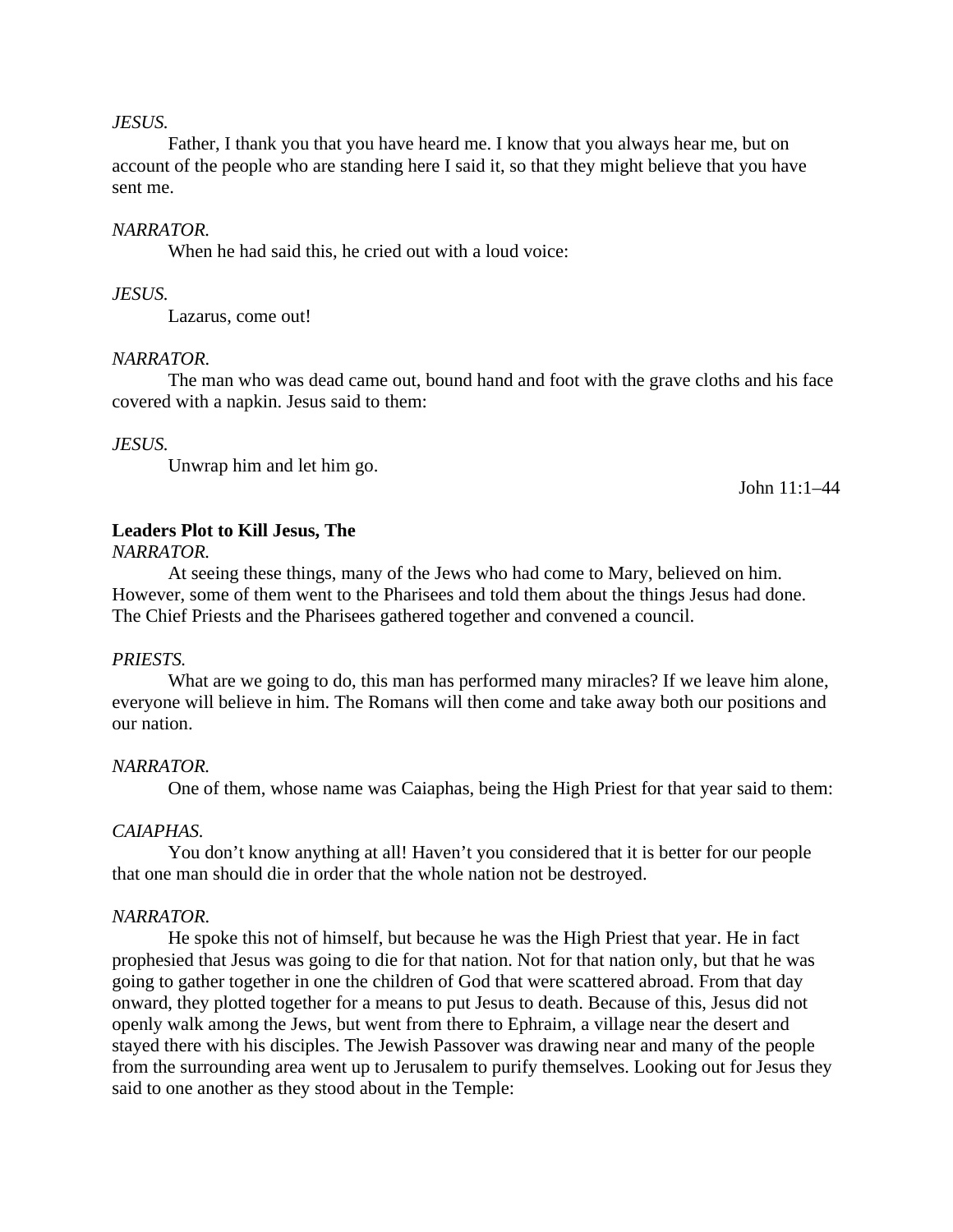# *PEOPLE.*

What do you think? Will he come to the festival or not?

### *NARRATOR.*

The Chief Priests and Pharisees had given their orders: "Anyone who has knowledge concerning the whereabouts of Jesus, must inform them so that they could arrest him."

John 11:45–57

# **Jesus is Anointed at Bethany**

### *NARRATOR.*

Six days before the Passover, Jesus went to Bethany, where Lazarus was, who had died and whom had been raised from the dead. There they gave a dinner for him in the house of Simon the leper. Martha waited on them and Lazarus was among those who sat at the table with him. While they were eating, Mary came in with an alabaster jar of very costly ointment, pure nard. She broke the jar and poured the ointment on Jesus' head and anointed his feet, wiping them with her hair as he reclined at the table. The house was full of the scent of the ointment. When the disciples and some of the others who were there saw this they said to one another in indignation:

### *DISCIPLES.*

For what purpose was this ointment wasted?

#### *NARRATOR.*

One of his disciples, Judas Iscariot who was Simon's son and the man who was to betray Jesus spoke up:

### *JUDAS.*

This ointment could have been sold for over three hundred denarii. Why wasn't it sold and the money given to the poor.

#### *NARRATOR.*

The people then started talking against her. Now Judas had said this, not because he was concerned about the poor, but because he was a thief. He was also in charge of the common fund and used to help himself to the contributions. But Jesus, knowing what was happening said:

#### *JESUS.*

Let her alone, why are you making problems for her? What she has done for me is indeed a good work! It was for the day of my burial that she kept this scent. You will always have the poor with you and you can be kind to them whenever you want to, but you will not always have me. She has done what was in her power to do. She has come beforehand to anoint my body and prepare it for burial. I tell you most sincerely, wherever this good news is proclaimed throughout the world, what she has done will be told also, in remembrance of her.

### *NARRATOR.*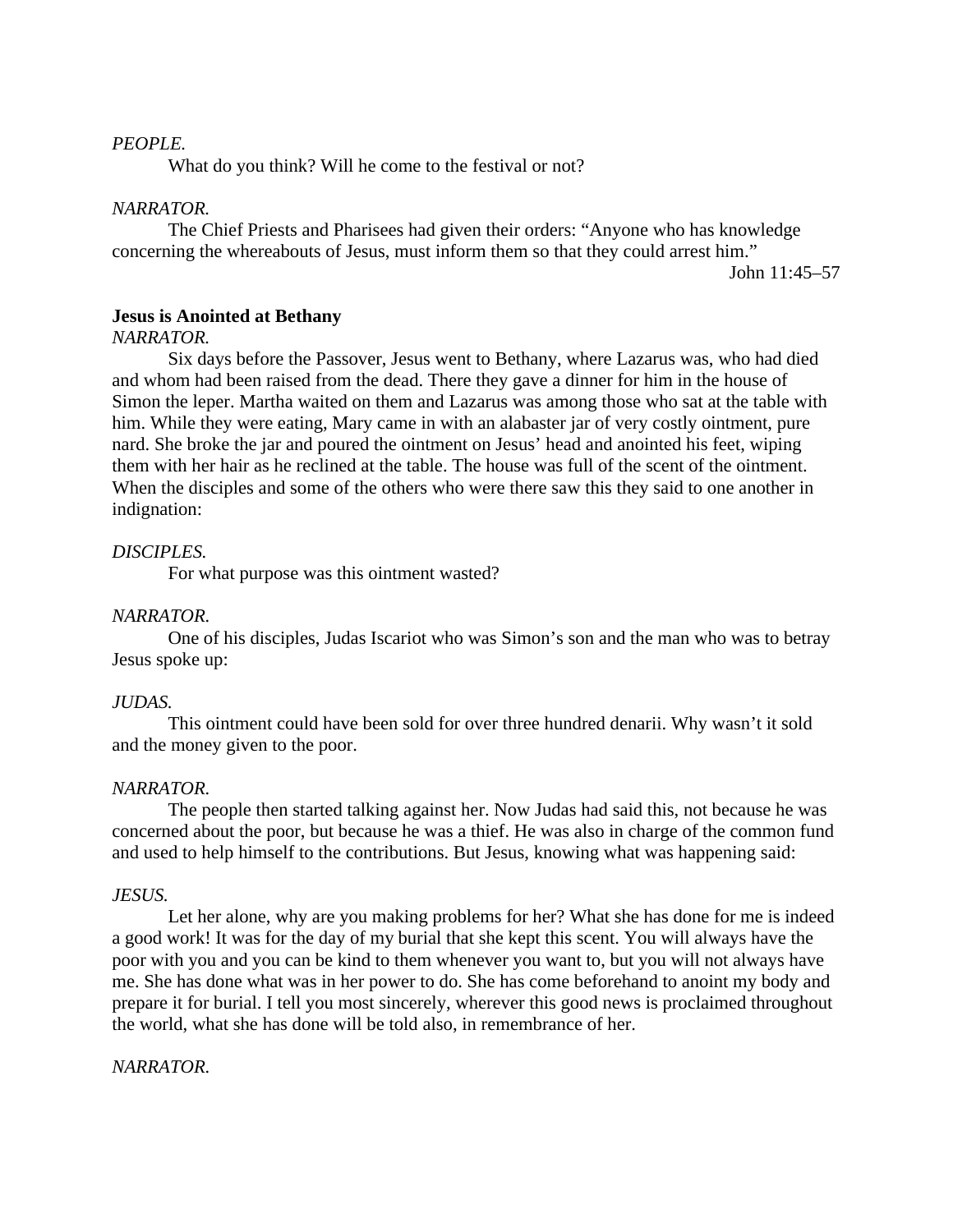A large number of Jews had heard that he was there and came, not only on account of Jesus but also to see Lazarus whom he had raised from the dead. Because of this, the Chief Priests decided to kill Lazarus as well, since it was on his account that many of the Jews were leaving them and believing in Jesus. When he had said these things he left and went ahead, going up to Jerusalem.

Matthew 26:6–13; Mark 14:3–9; Luke 19:28; John 12:1–11

### **Jesus Enters Jerusalem**

#### *NARRATOR.*

The next day when they approached Jerusalem, in sight of Bethphage and Bethany, on the Mount of Olives, as it was called; Jesus sent two of his disciples and said to them:

### *JESUS.*

Go into to the village facing you and as soon as you enter it you will find the colt of a donkey that no one has ever ridden tied up there. Untie it and bring the colt to me. If anyone says to you, "What are you doing? Why are you untying the colt?" You are to say this; "The master needs him for a while, but he will send the colt back when he is finished."

#### *NARRATOR.*

The disciples went off and found everything just as he had told them. They found a colt tied outside a door where the two roads met. As they were untying the colt, some men standing there, of whom one was its' owner said:

#### *OWNER.*

What are you doing untying that colt?

### *DISCIPLES.*

The master needs it!

#### *NARRATOR.*

The men let them go and [the disciples] took the colt to Jesus. The disciples threw their garments over the colt's back and helped Jesus onto it and he sat on the garments. This was to fulfill the prophecy in Zechariah:

*"Rejoice greatly, Oh daughter of Zion. Shout with gladness, Oh daughter of Jerusalem! Look, your King comes to you. He is victorious, he is triumphant. He is humble and riding on a donkey, on a colt, the foal of a donkey."* – Zechariah 9:9

At first, these things were not understood by his disciples. But after Jesus had been glorified, they remembered that these things had been written about him and that this was in fact how they had received him. As he moved on; many, many people spread their cloaks on the road, others cut down branches off the trees and spread them on the road like a carpet. As he approached the downward slope of the Mount of Olives, the whole group of disciples joyfully began to rejoice and praise God at the top of their voices for all the mighty works they had seen.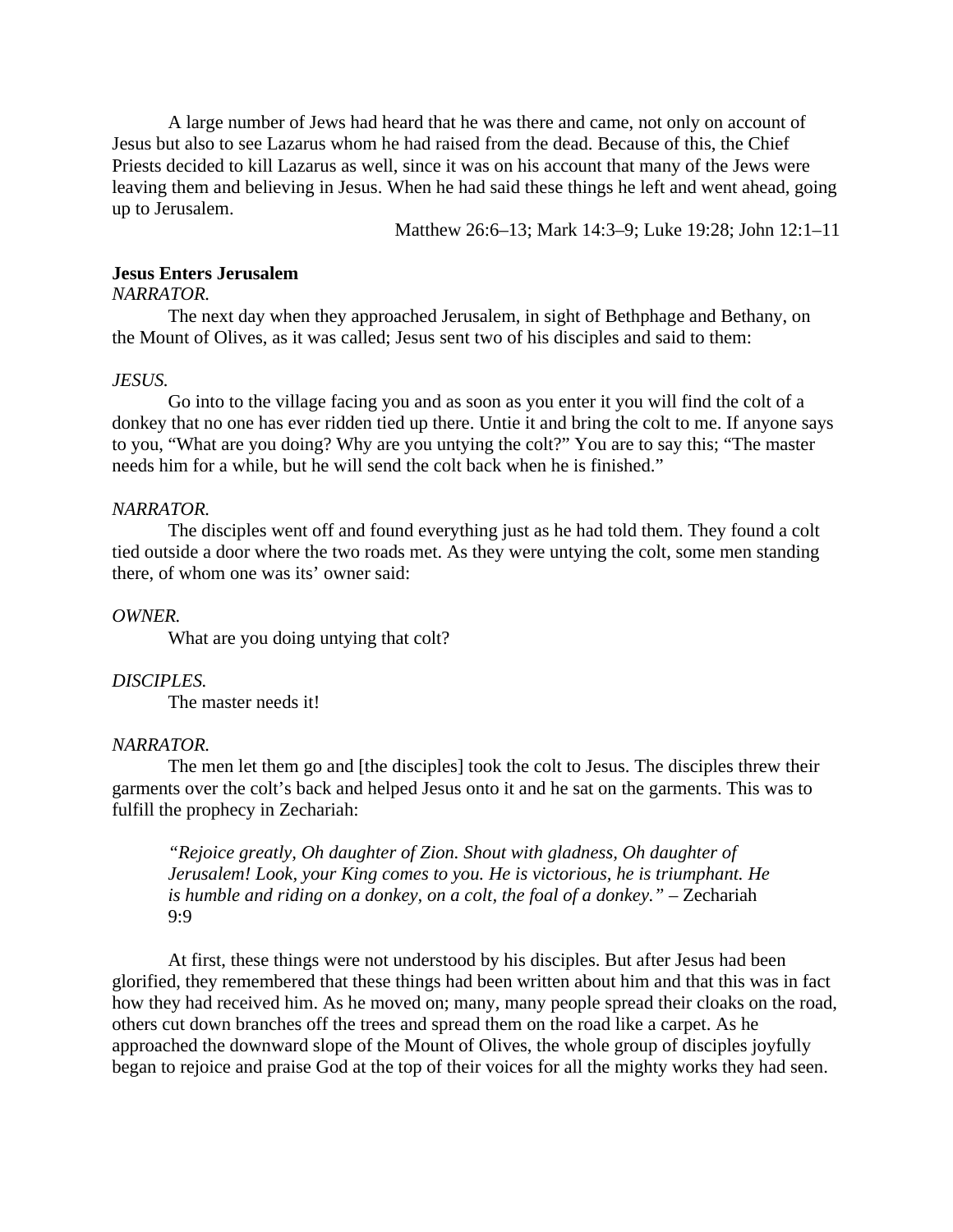### *DISCIPLES.*

Blessed be the King who comes in the name of the Lord! Peace in heaven and glory in the highest heavens!

### *NARRATOR.*

When the crowds who had come up for the festival heard that Jesus was on his way to Jerusalem, they took branches of palm and went out to meet him. The crowds who went in front of him and the crowds who followed him were all shouting:

#### *CROWDS.*

Hosanna to the Son of David... Hosanna... Blessings on him who comes in the name of the Lord...Blessed is the Kingdom of our father David...Blessings on the King of Israel who comes in the name of the Lord...Hosanna in the highest heavens! – Psalm 118:26

#### *NARRATOR.*

Some of the Pharisees who were among the crowd said to him:

#### *PHARISEES.*

Master, tell your disciples to stop!

#### *JESUS.*

I tell you, that if they were to keep silent the stones would start to cry out.

#### *NARRATOR.*

As Jesus approached and was in sight of the city he wept over it and said:

#### *JESUS.*

If you had only known, only you. If you had even at least realized today, your day, the things that are yours for your peace. But now, they are hidden from your eyes. For the days will come upon you when your enemies will raise fortifications all around you and encircle you and hem you in on every side. They will level you and dash your children inside your walls to the ground and they will not leave one stone standing on another within you. All of this, because you did not know the time of your inspection.

#### *NARRATOR.*

All who had been with him when he called Lazarus out of his tomb and raised him from the dead gave witness to what had happened and what they had seen. It was also on account of this that the crowds came out to meet him because they had heard that he had given this sign. The Pharisees then said to one another:

#### *PHARISEES.*

You see, there is nothing you can do! Look, the whole world is running after him!

#### *NARRATOR.*

When he entered Jerusalem, the whole city was in an uproar.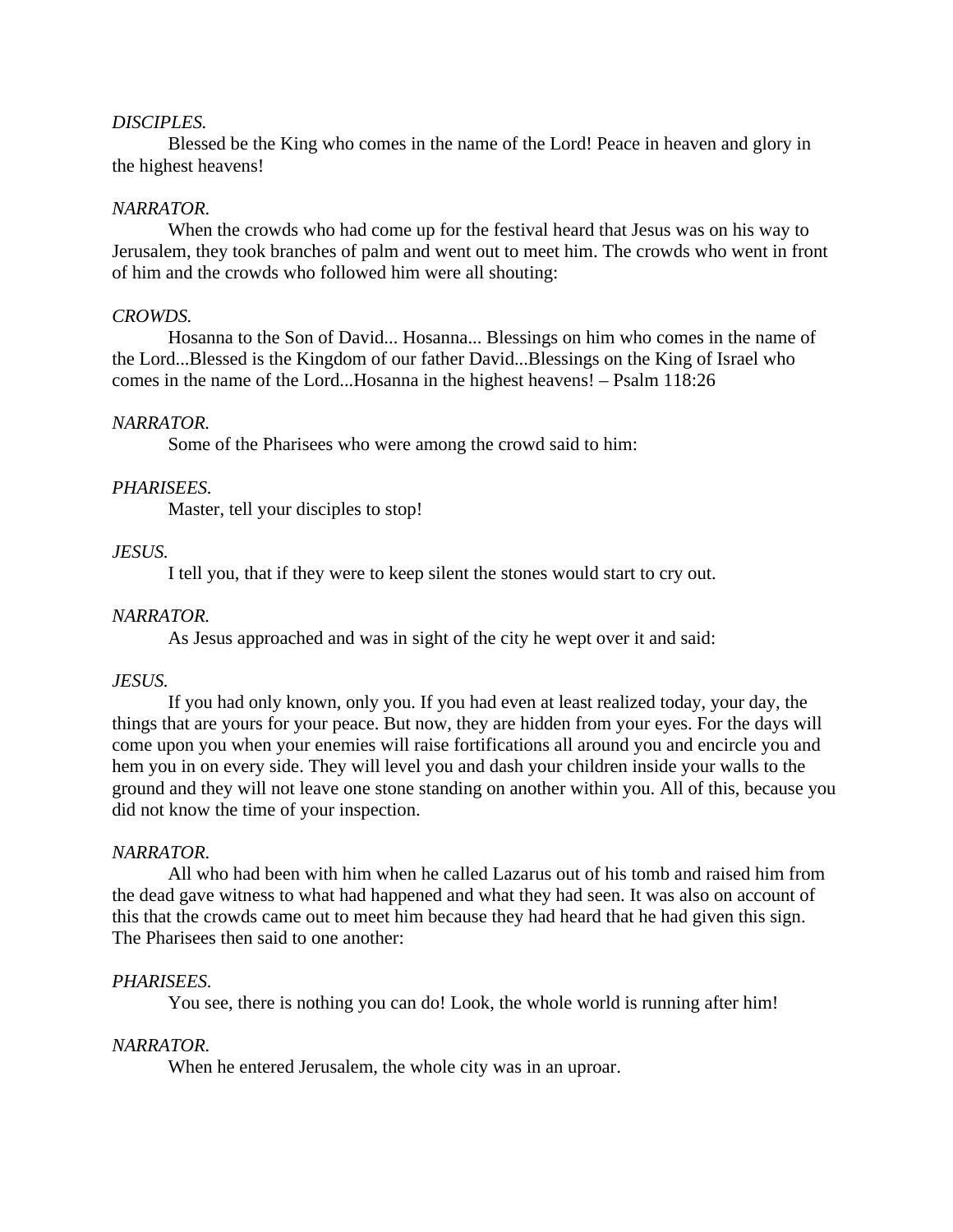# *PEOPLE.*

Who is this?

# *CROWDS.*

This is the prophet Jesus from Nazareth in Galilee.

### *NARRATOR.*

Jesus proceeded to the Temple and looked all around at the situation, but as it was now late, he went to Bethany with the twelve.

Matthew 21:1–11; Mark 11:1–11; Luke 19:29–44; John 12:12–19

# **Walking in the Light**

# *NARRATOR.*

There were also at the Festival some Greeks who had gone up to Jerusalem to worship. Approaching Philip, who came from Bethsaida in Galilee, they made a request to him:

#### *GREEKS.*

Sir, we would like to see Jesus.

#### *NARRATOR.*

Philip then went to tell Andrew and together, Andrew and Philip went to tell Jesus. He replied and said to them:

#### *JESUS.*

The hour has now arrived for the Son of Man to be glorified. I tell you most sincerely, unless a grain of wheat falls to the ground and dies, it will remain only a single grain. But if it does die, it will yield a rich harvest. Anyone who loves his life will lose it; anyone who hates his life in this world will keep it unto eternal life. If a man serves me, he must follow me. Wherever I am, my servant will be there also. If anyone serves me, my Father will honor him. Now my soul is troubled and what can I say, "Father save me from this hour?" It was for this very reason that I have come to this hour. Father, glorify you name!

#### *NARRATOR.*

And there came a voice from heaven saying:

*"I have both glorified it and will glorify it again."*

People who were standing there and who heard this said, "It was a clap of thunder." Others said, "It was an angel speaking to him." Jesus replied:

#### *JESUS.*

It was not for my sake that this voice came, but for yours. Now is the judgment of this world. Now is the prince of this world to be cast out. And I, if I will be lifted up from the earth, I will draw all men to myself.

#### *NARRATOR.*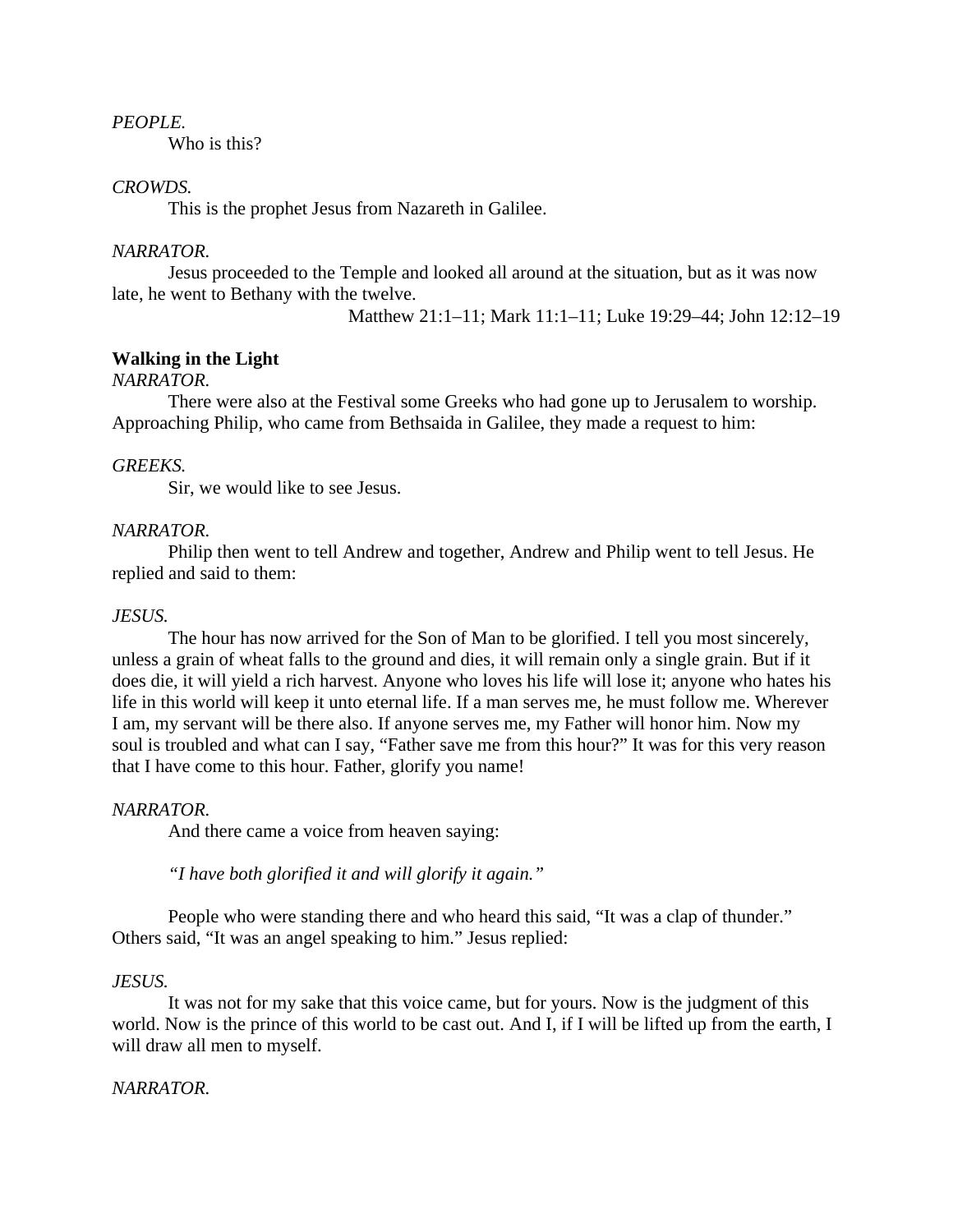By these words he indicated the manner in which he was going to die. The crowds replied:

#### *CROWDS.*

We have heard out of the Law that Christ will remain forever. So how can you say, "The Son of Man must be lifted up?" Who is this Son of Man?

#### *JESUS.*

The light will be with you only a little while longer. Walk, while you have the light or the darkness will overtake you. He that walks in the dark does not know where he is going. While you still have the light, believe in the light and you will become sons of light.

#### *NARRATOR.*

Having said this, Jesus left them and hid himself from them.

John 12:20–36

# **Unbelief of the Jews, The**

*NARRATOR.*

Although he had worked so many miracles (signs) in their presence, they still refused to believe in him. This was to fulfill the words of the prophet Isaiah when he said:

*"Lord, who could believe what we have heard said, and to whom has the arm of the Lord been revealed?"* – Isaiah 53:1

Yes, they were not able to believe because as Isaiah further said:

*"He has blinded their eyes and hardened their heart so that they would not see*  with their eyes, or understand with their heart and be converted and I should heal *them."* – Isaiah 6:9

These things Isaiah said when he saw his glory and spoke of him. Nevertheless, there were many who did believe in him, even among the chief rulers. But because of the fear of the Pharisees and fear of being expelled from the synagogue, they did not admit to it. For they loved the praise of men more than the praise of God. Jesus cried and said:

### *JESUS.*

Whoever believes in me, believes not in me but in the One who sent me. And anyone who sees me, sees Him that sent me. I have come as a light to the world so that anyone who believes in me need not live in the darkness any longer. If any man hears my words and does not believe them, it is not I who will judge him. Because I did not come to judge the world, but to save the world. The person that rejects me and does not receive my words has one that judges him and that one is the word that I have spoken. This will be his judge on the last day. For what I have spoken, I have not spoken of myself. But the Father who sent me, He gave me a commandment; what I should say and what I should speak. And I know that His commandment means everlasting life. I therefore speak even as the Father said to me, so I speak.

John 12:37–50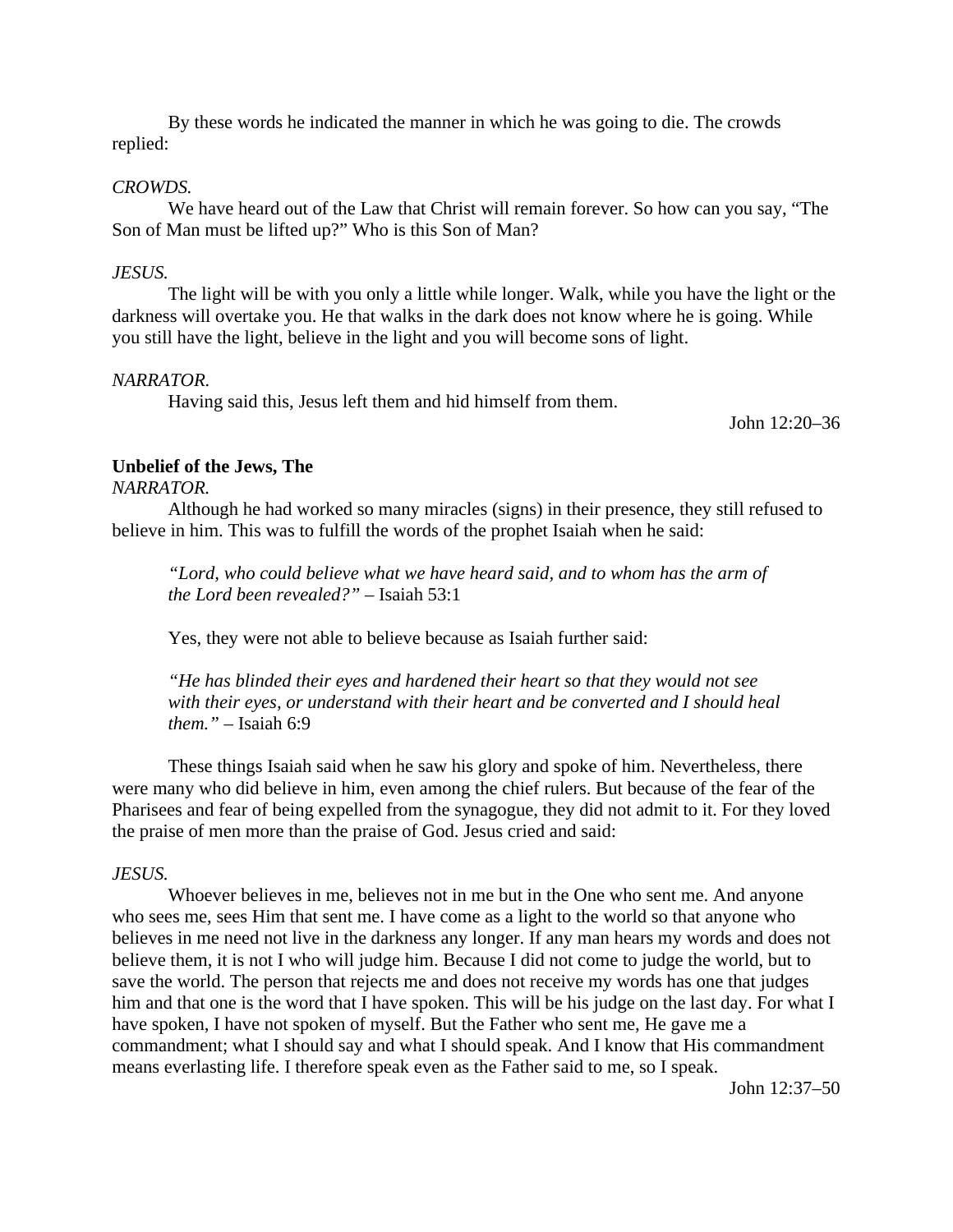# **Barren Fig Tree, The**

# *NARRATOR.*

The next day, in the early morning, as they were leaving Bethany and were returning to Jerusalem, he felt hungry. On the way, he saw a fig tree in the distance with leaves. He went up to the tree to see if there could be any fruit on it. When he came up to it he found nothing on it but leaves; because it was not yet the season for figs. He said the fig tree:

# *JESUS.*

May you never bear fruit again from this time onward, no one will ever eat fruit from you again.

# *DISCIPLES.*

His disciples heard him say this and at that instant the fig tree withered.

Matthew 21:18,19; Mark 11:12–14

# **Temple Merchants, The**

*NARRATOR.*

They reached Jerusalem and Jesus went into the Temple of God and began driving out all the merchants who were buying and selling there. He overturned the tables of the money changers and the chairs of those who were selling pigeons. Nor would he allow anyone to carry any equipment through the Temple. And he taught them and said:

# *JESUS.*

Is it not written:

*"My house will be called by all the nations the house of prayer."* – Isaiah 56:7; Jeremiah 7:11

But you have turned it into a den of thieves.

# *NARRATOR.*

The Scribes and Chief Priests heard this. Every day he would teach in the Temple and they were afraid of him because the people were carried away by the things he taught and hung on his every word. So the Chief Priests and the Scribes, along with the support of the leading citizens, proceeded to find a way to destroy him, but they did not see how they could accomplish it. And the blind and lame came to him in the Temple and he cured them. When the Chief Priests and Scribes saw the wonderful things he was doing and heard the children crying out in the Temple, "Hosanna to the Son of David!" they became indignant and said:

# *PRIESTS/SCRIBES.*

Do you hear what they're saying?

# *JESUS.*

Yes, haven't you ever read, *"that out of the mouths of children and babies at the breasts has your praise been made perfect."* – Psalm 8:2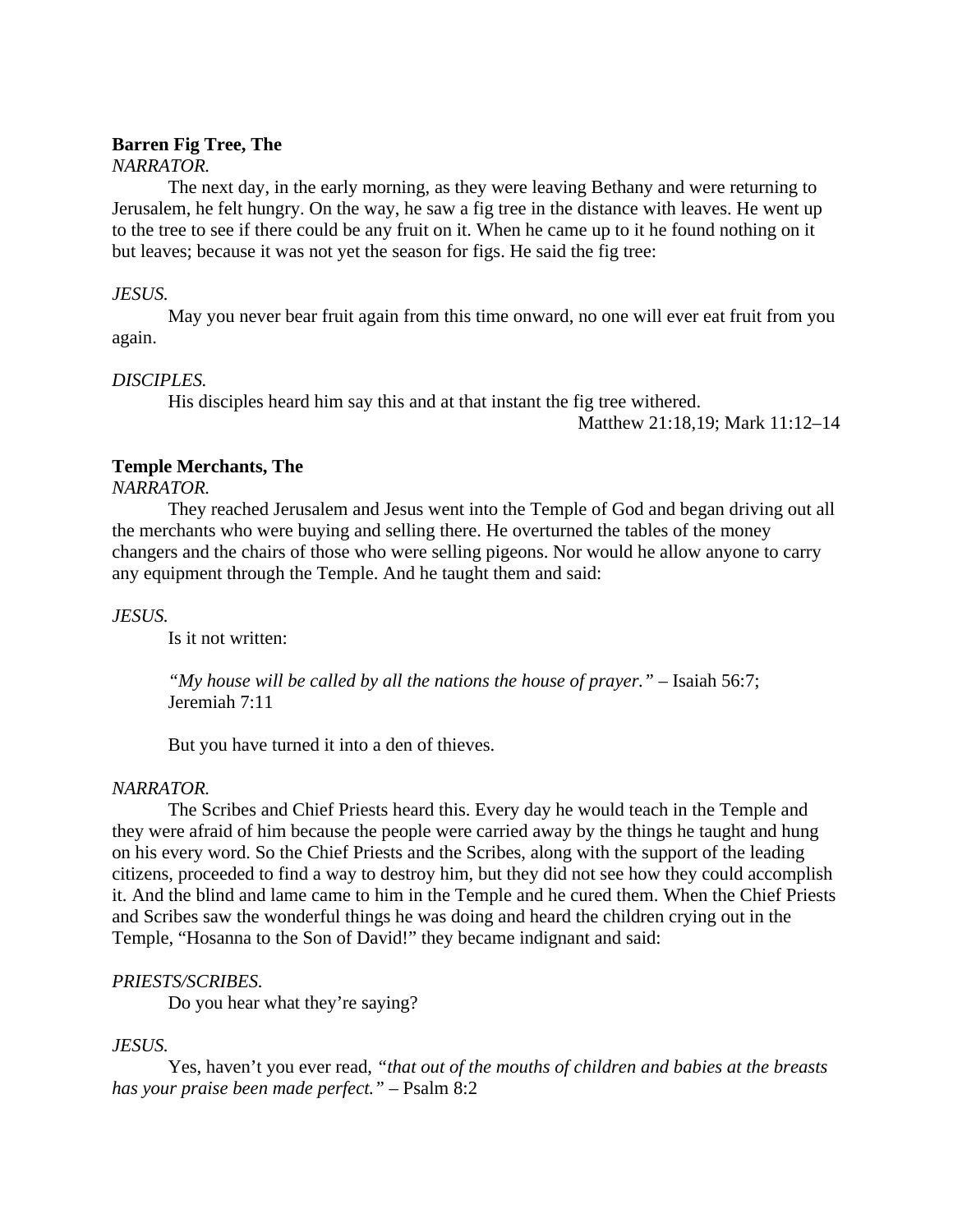#### *NARRATOR.*

With that he left them and as it was evening he went out of the city to Bethany where he stayed for the night.

Matthew 21:12–17; Mark 11:15–19; Luke 19:45–48

### **Withered Fig Tree, The**

### *NARRATOR.*

The next morning, as they passed by, the disciples saw the fig tree withered to the roots and were astonished at how quickly it had withered away. Remembering what had happened, Peter said to Jesus:

#### *PETER.*

Rabbi, look! The fig tree you cursed has withered away.

# *JESUS.*

Have faith in God. I tell you most sincerely, if anyone should say to this mountain, "Get up and throw yourself into the sea" and has no doubt in his heart but believes and has faith that the things which have been asked for will occur, he will have whatsoever he has asked for. Therefore I tell you, whatever things you desire and pray for, believe that you have them already and you will have them. And when you stand in prayer, forgive whatever you have against anyone, in order that your Father who is in heaven may forgive your trespasses also. Matthew 21:20–22; Mark 11:20–26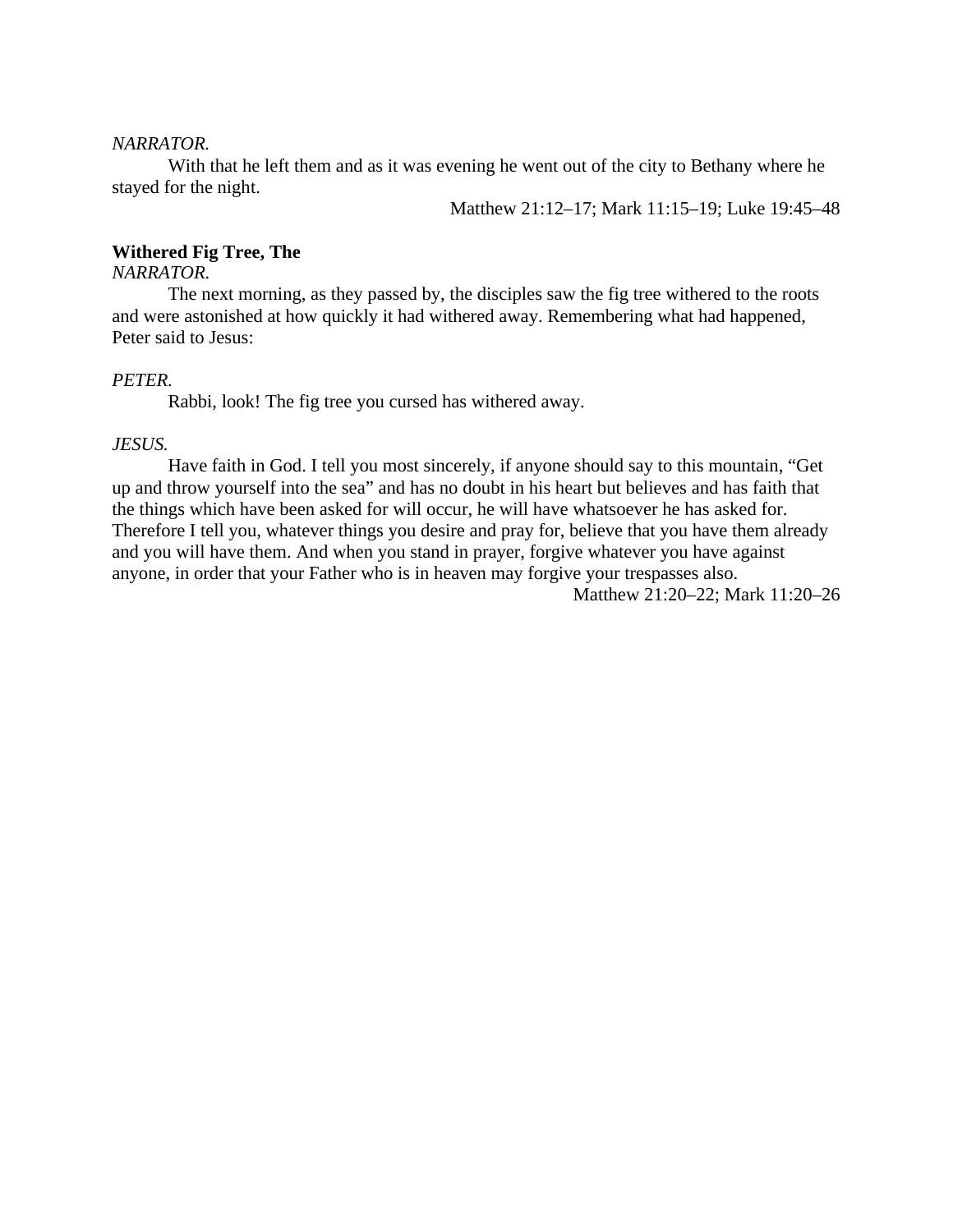# Chapter Fifteen

# **Authority of Jesus is Questioned, The**

# *NARRATOR.*

They came to Jerusalem again, and as Jesus was walking in the Temple, teaching the people and proclaiming the good news, the Chief Priests and the Scribes came up together along with the Elders of the people and spoke to him as he taught.

# *GROUP.*

Tell us, by what authority do you do all these things...who is that gave you this authority?

# *JESUS.*

And I, will ask you a question, only one, and if you tell me the answer to it, I will tell you by what authority I do these things. The baptism of John, where did it originate? Was it from heaven, or from man? Give me your answer.

# *GROUP.* [Discussing it among themselves]

If we say it is from heaven, he'll say, "Then why didn't you believe him?" And if we dare to say it is from man, we will have the people to contend with and we fear them. They will stone us, for they are convinced that John was a real prophet...We can't tell where it came from.

# *JESUS.*

Then neither will I tell you by what authority I do these things.

Matthew 21:23–27; Mark 11:27–33; Luke 20:1–8

# **Parable of the Two Sons**

*JESUS.*

But, what's your opinion on this? A man had two sons. Going to the first son he said, "Son, I want you to go to work today in my vineyard." The son answered and said, "I don't want to go," but after thinking about it, he changed his mind and went to the his father's vineyards. The man then went to his second son and asked him also to work in his vineyards for the day. The second son answered, "Sir, I'll go," but he never went. Which of the two sons did their father's will?

# *GROUP.*

The first.

# *JESUS.*

I tell you most sincerely, tax collectors and prostitutes are going into the Kingdom of God before you. For John came to you, a pattern of true righteousness, but you didn't believe him. And yet, the tax collectors and prostitutes did believe him. Even after you had seen that, you refused to change your thinking and repent so that you might believe in him.

Matthew 21:28–32

**Parable of the Vineyard** *JESUS.*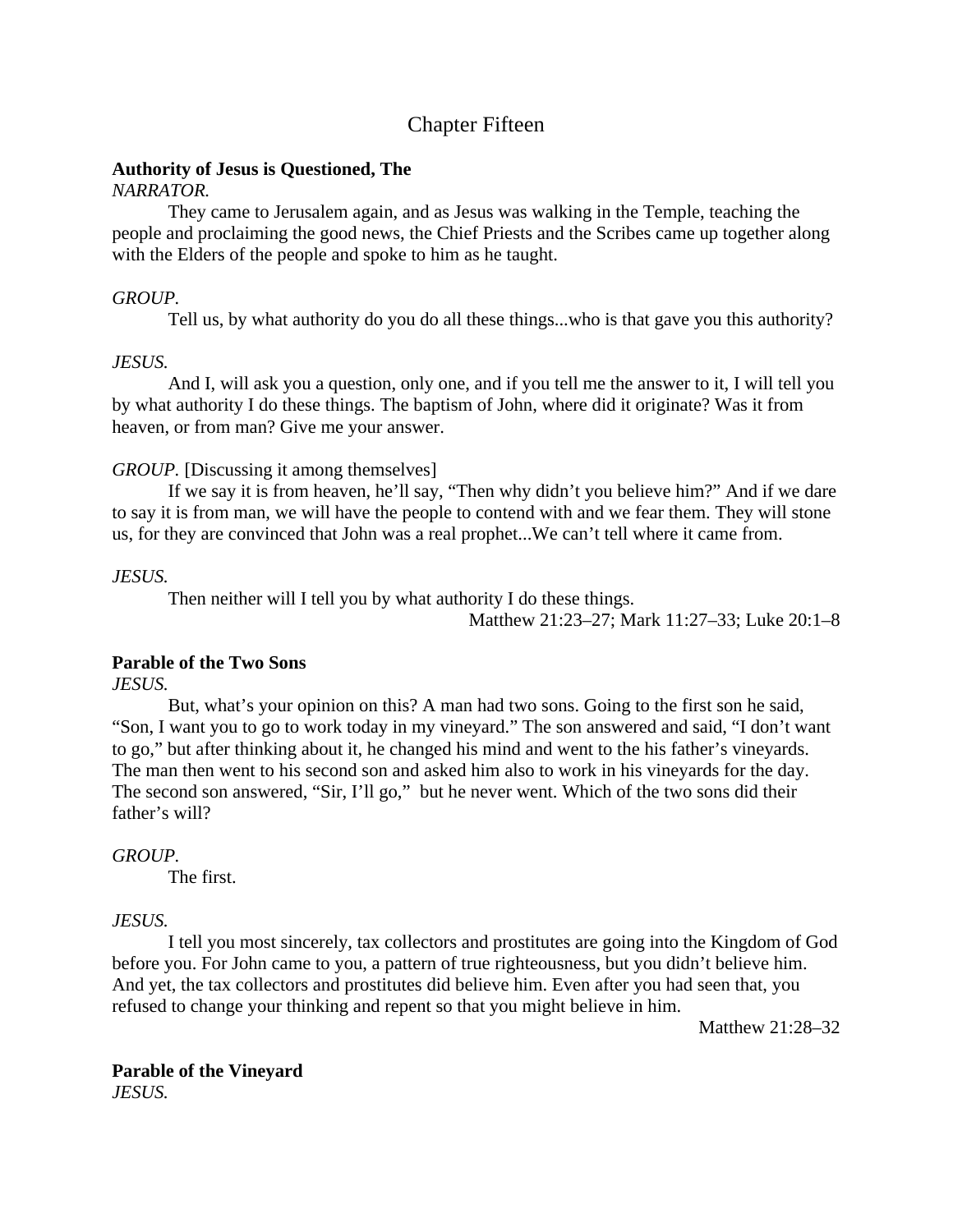Here is another parable. There was a man who owned some land and decided to plant a vineyard. He fenced it in, dug out a trough for the winepress and built a tower. He then leased the operation out to some farmers and went away to a far off country. When the time for the harvesting of the fruit drew near, he sent some of his servants to the tenants in order to collect his share of the produce from the vineyard. But the tenants seized his servants, beat them up and sent them away empty–handed.

But he persevered and sent some more of his servants to them; this time they stoned them, wounding them in the head. Treating them shamefully, they sent them away empty– handed.

The owner still persevered and sent a third set of servants, more than the first. This time they killed some of them, beat the rest up and threw them out.

Finally the owner of the vineyard said, "What am I going to do? I know! I'll send my beloved son. Perhaps they will respect my son." But when the tenants saw the son, they put their heads together and said, "This is the heir." They said, "Come on, let's kill him and take the inheritance that was his for ourselves." So they seized him, threw him out of the vineyard and killed him.

Now what do you think the owner of the vineyard is going to do to those men when he comes?

#### *GROUP.*

Well, he'll put those wicked men to a horrible death and lease the vineyard to other tenants who will deliver the produce to him when the season for the harvesting of the grapes arrives.

#### *JESUS.*

He will come and destroy those tenants and give the vineyard to others.

#### *GROUP.*

God forbid!

# *JESUS.* [Looking hard at them]

Then what does this text of the scriptures mean:

*"The stone that was rejected by the builders, this same stone became the keystone. Whoever trips on this stone will be broken, but on whomever this stone will fall, it will grind him to powder. This was the Lord's doing and it is wonderful to see?"* – Psalm 118:22–33

I tell you then, that the kingdom of God will be taken from you and given to a people bringing forth the fruits thereof.

#### *NARRATOR.*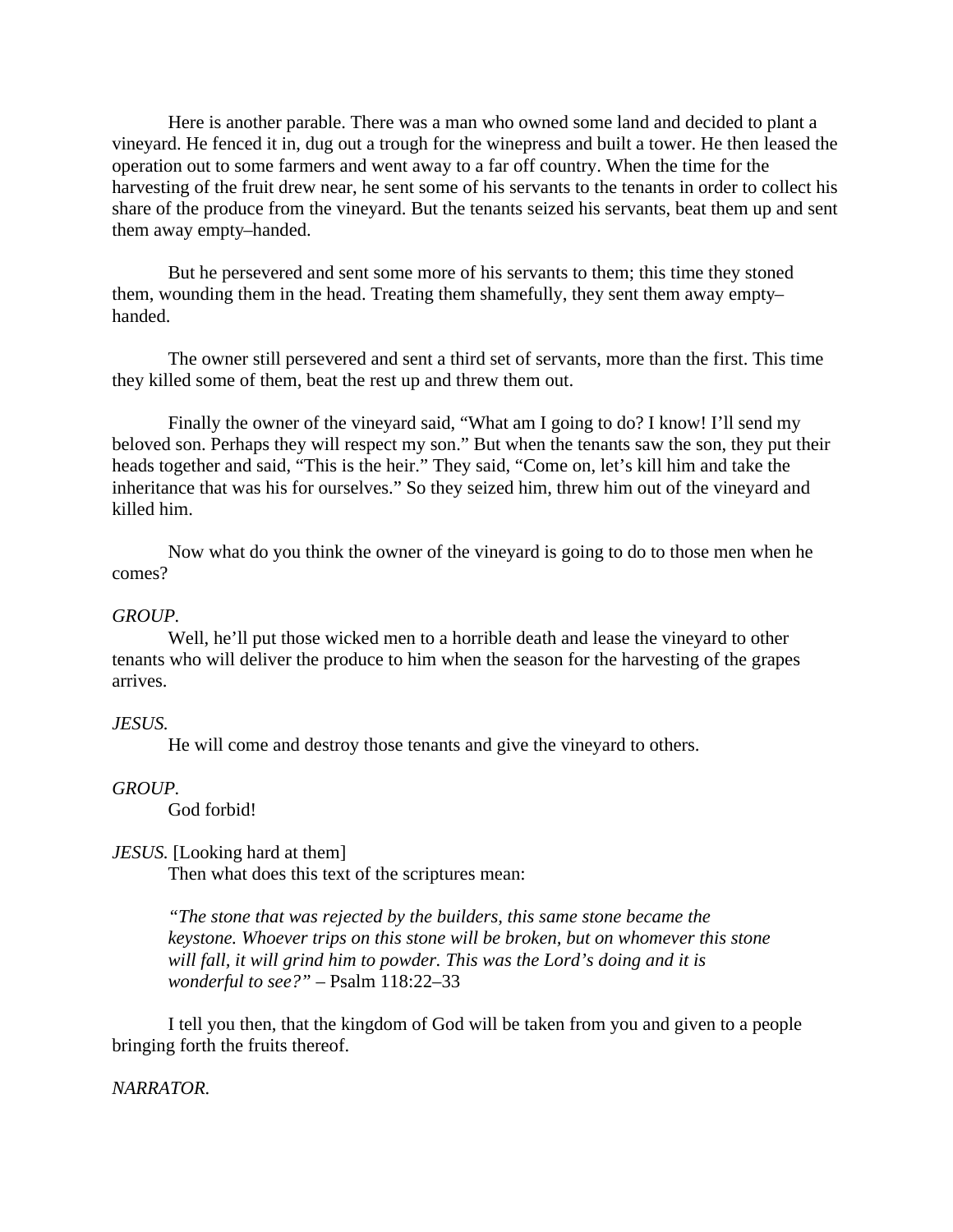When they heard this parable, the Chief Priests and the Scribes realized he was speaking about them. Even so, they would have liked to arrest him, but they were afraid of the crowds, who looked on him as a prophet. Jesus again began to speak to them in parables.

Matthew 21:33–46, 22:1; Mark 12:1–12; Luke 20:9–19

# **Parable of the Wedding Feast**

# *JESUS.*

The Kingdom of Heaven may be compared to a king who gave a feast for his son's wedding. He sent his servants to call those who had been invited, but they declined the invitation and would not come. Once more he sent some more servants. Tell those who have been invited; "Look, I have prepared my banquet; my oxen and fattened cattle have been slaughtered and everything is ready. Come to the wedding." But they made light of the invitation and went their separate ways. One went off to his farm, another to his business, and the rest seized his servants, maltreated them and killed them.

When the king heard what had happened, he was furious. Dispatching his troops, he destroyed those murderers and burnt their town. He then said to his servants, "The wedding is ready; but those who were invited were not worthy. Go through the streets of the town and invite everyone you can find to the wedding." These servants then went into the streets and gathered together everyone they could find, bad and good alike; and the wedding hall was filled with guests.

When the king came in to look at the guests he noticed one man who was not wearing a wedding garment, and said to him, "My friend, how did you get in here without a wedding garment?" The man was speechless. The king then said to the attendants, "Bind him hand and foot and throw him out into the dark, where there will be weeping and grinding of teeth." For many are called, but few are chosen.

Matthew 22:2–14

# **Paying Taxes**

#### *NARRATOR.*

At this point, the Scribes and the Pharisees left. The Pharisees went and discussed among themselves how they could use what he said to entrap him. Watching him, they sent their disciples and the Herodians to Jesus and waited for their opportunity. These men, posed as devote men of the Law, were to find something in what he said that they could use as cause that would enable them to hand him over to the jurisdiction and authority of the governor. Going to him, they put this question:

#### *DISCIPLES of the PHARISEES and the HERODIANS.*

Master, we know you're an honest man. You say and teach what is right. You're not afraid of anyone, because a man's rank means nothing to you; you favor no one, but teach the way of God in truth and in all honesty. What is your opinion? Under God's Law, are we allowed to pay taxes to Caesar or not? Should we pay it or not?

#### *NARRATOR.*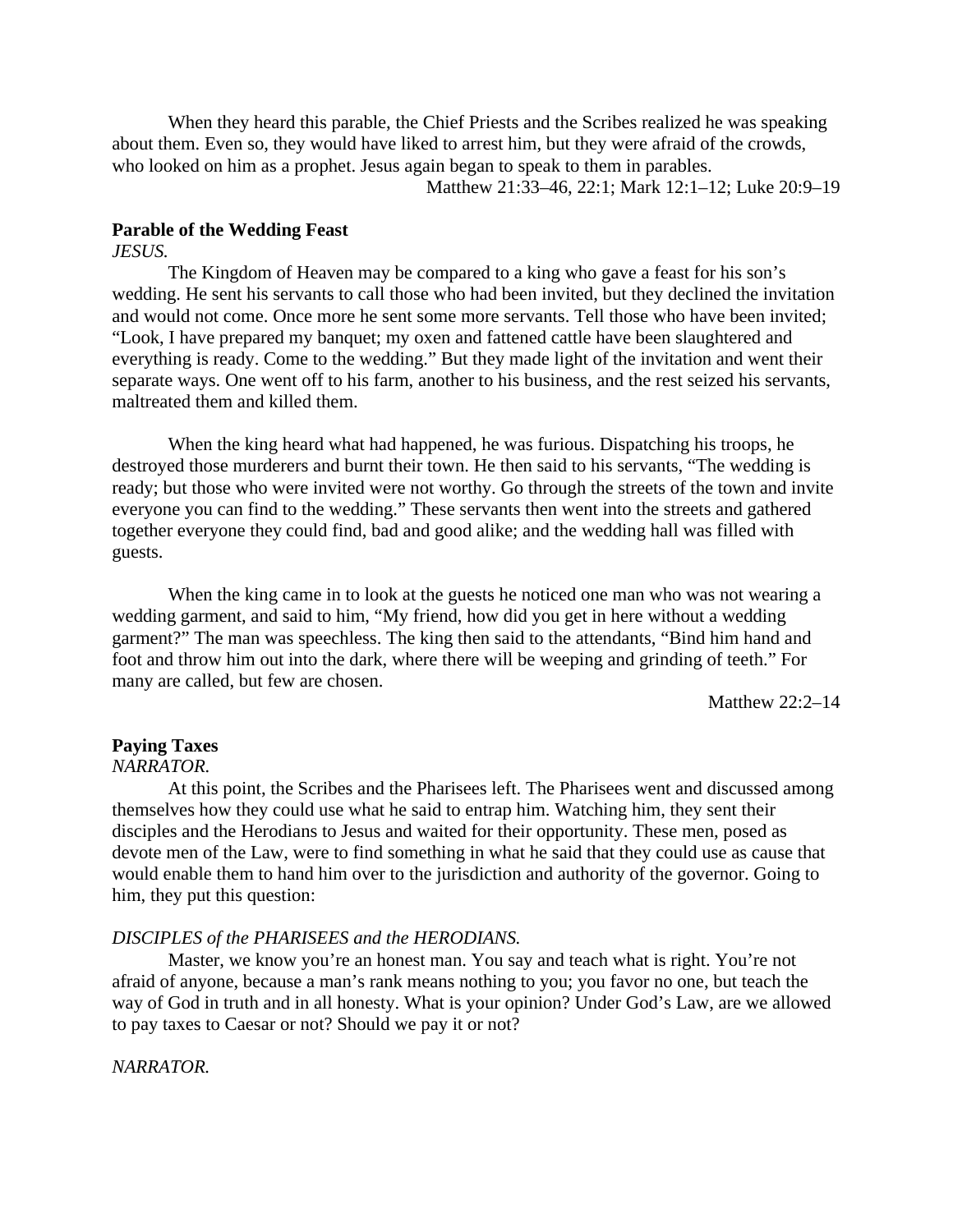But Jesus,, aware of their malice and cunning and seeing through their hypocrisy said to them:

# *JESUS.*

You hypocrites! Why are you trying to set this trap for me? Show me the money you pay taxes with, hand me a denarius and let me see it!

### *NARRATOR.*

They handed him a denarius and he said:

# *JESUS.*

Whose head is on this coin and whose name is on it?

#### *DISCIPLES of the PHARISEES and the HERODIANS.* Caesar's?

# *JESUS.*

Very well then, give back to Caesar what belongs to Caesar and to God what belongs to God.

# *NARRATOR.*

As a result, they were unable to find fault with anything he had to say in public. His answer took them by surprise and they were silenced. So the Chief Priests and the Scribes left him alone and went away.

Matthew 22:15–22; Mark 12:13–17; Luke 20:20–26

# **Resurrection of the Dead, The**

*NARRATOR.*

The same day some Sadducees, who deny that there is a resurrection, came to Jesus and put this question to him:

### *SADDUCEES.*

Master, Moses wrote to us and said; "If a man who is married dies and leaves his wife without giving her any children, the brother of the deceased man is supposed to marry his sister– in–law in order to raise up children for his brother." Now we had a matter involving seven brothers. The first; married a wife, died without children, and left his wife to his brother. The second brother married her and he likewise died without having any children. The same thing happened with the third and likewise to the rest of the seven, they married her but left her childless. Finally the woman herself died. Now in the resurrection when they rise again, which one of the seven bothers will be her husband, since they were all married to her at one time or another during her lifetime?

### *JESUS.*

Is it because you do not understand the scriptures or the power of God that you're reasoning is so faulty. The children of this world take wives and husbands, but those men and women who are judged worthy of a place in the other world and in the resurrection from the dead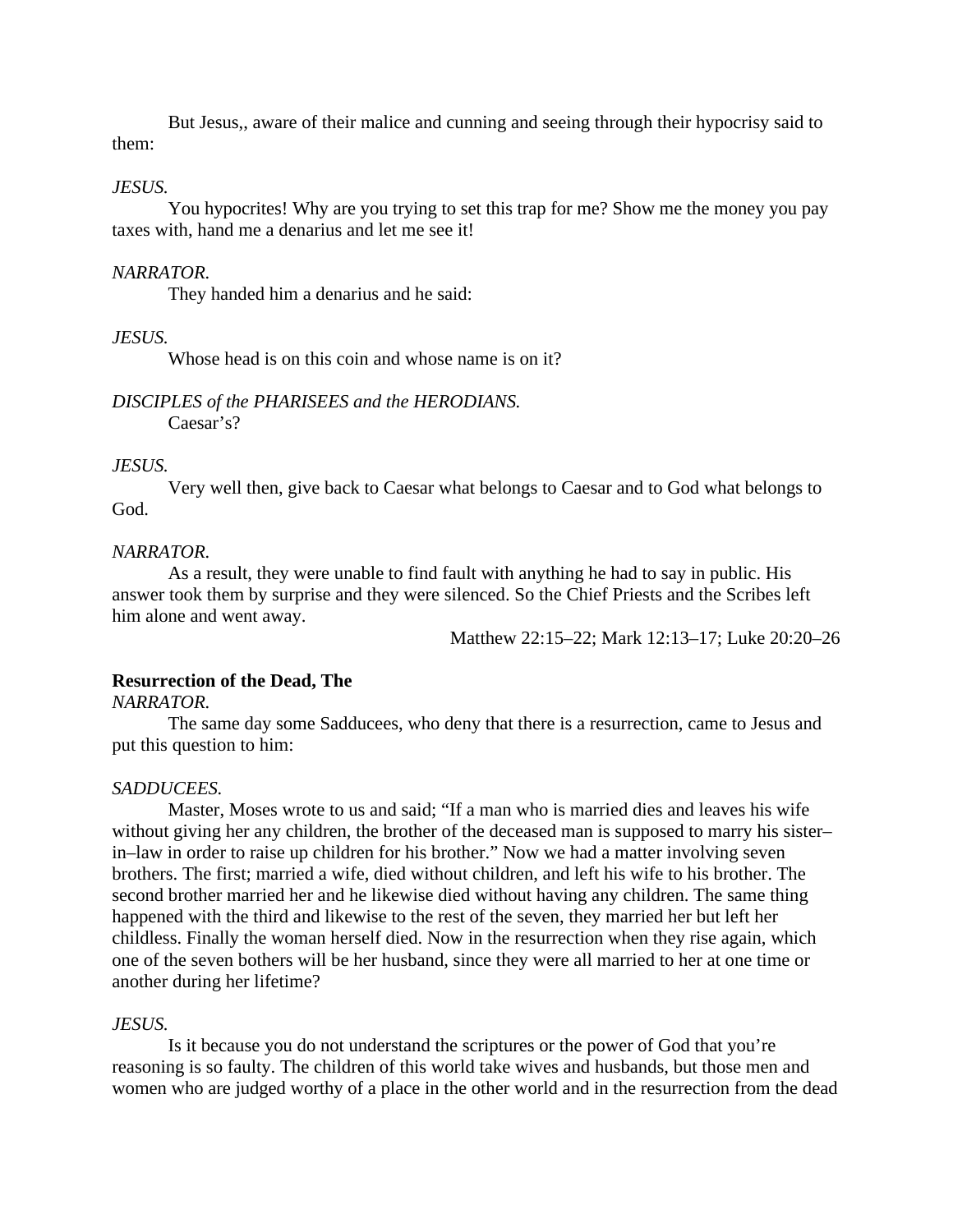will neither marry nor be given in marriage when they rise from the dead because they can no longer die. They are like the angels in heaven. Being children of the resurrection, they are sons of God.

Now as for the resurrection of the dead, Moses himself wrote that the dead rise again. Haven't you never read in the book of Moses, in the passage about the bush, what God himself said to you. God spoke to him and said: *"I am the God of Abraham, the God of Isaac and the God of Jacob?"* (Exodus 3:6). Now he is God, not of the dead, but of the living. You are therefore making a very serious error; for to Him all men are in fact alive.

#### *NARRATOR.*

His teaching made a deep impression on all the people who had heard it. Matthew 22:23–33; Mark 12:18–27; Luke 20:27–38

### **Greatest Commandment, The**

# *NARRATOR.*

When the Pharisees heard that he had silenced the Sadducees, they got together. One of them, a Scribe who was a lawyer, having heard them debate with the Sadducees and had observed how well Jesus had answered them, came up to Jesus and in an attempt to disconcert him, put a question to him and said:

### *SCRIBE 1.*

Which is the first and greatest of all the commandments?

#### *JESUS.*

This is the first: *"Hear, Oh Israel, the Lord our God is one Lord! And you must love the Lord your God with all your heart and with all your being and with all your mind and with all your strength*" (Deuteronomy 6:4–5). This is the first and greatest commandment. The second is this: "You must love your neighbor as yourself" (Leviticus 19:18). There is no greater than these. On these two commandments hang the whole Law and the Prophets.

#### *NARRATOR.*

Some Scribes then spoke up and said:

### *SCRIBES.*

Well put, Master!

#### *SCRIBE 1.*

What you have said is true! Because there is only one God, and there is no other but Him. And to love Him with all your heart, with all your mind, with all your being and with all your strength, and to love your neighbor as yourself, these are far more important than any burnt offerings or sacrifices!

### *NARRATOR.*

When Jesus saw how wisely he had spoken, he said: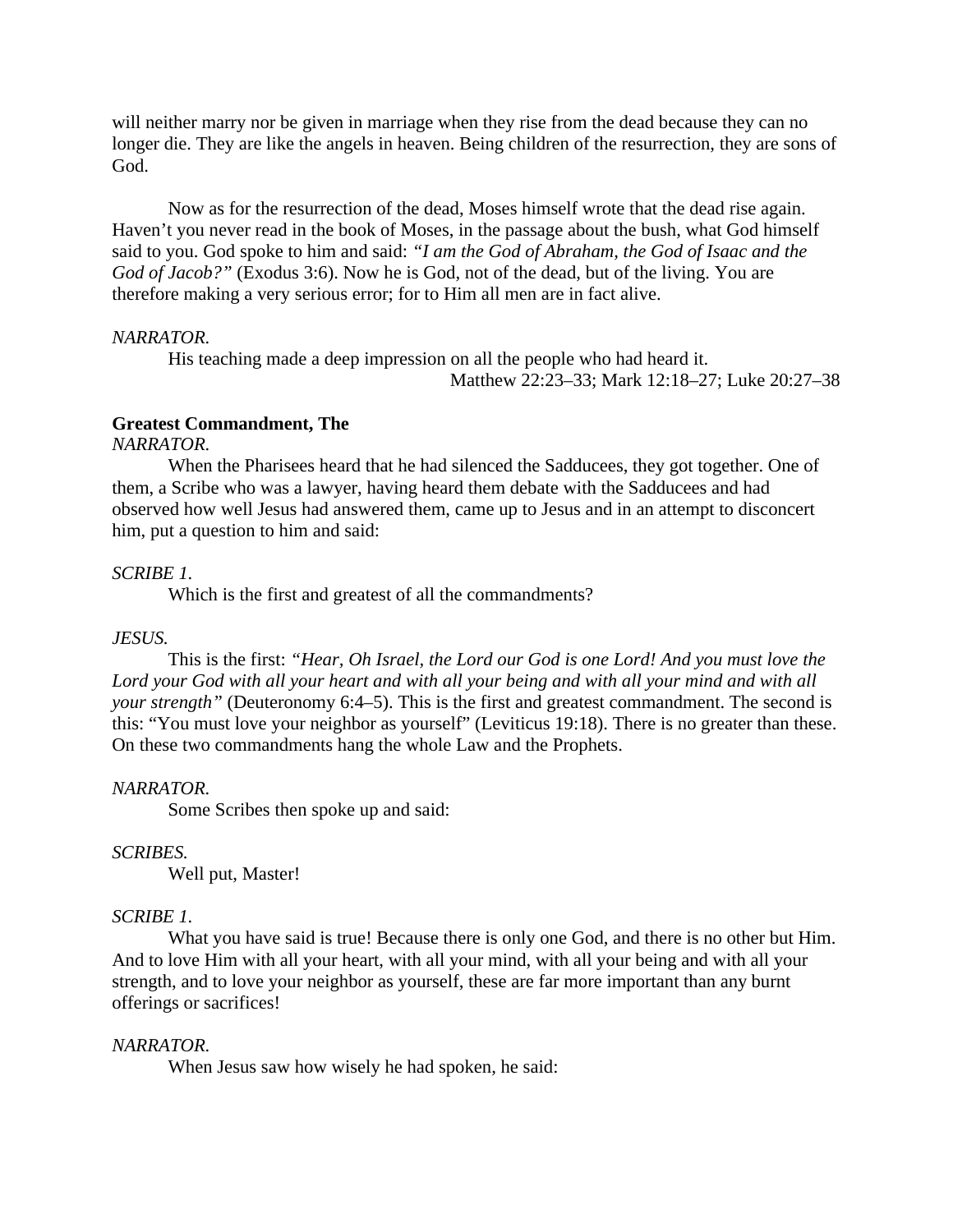### *JESUS.*

You are not far from the Kingdom of God.

#### *NARRATOR.*

After that, no one dared question him anymore.

Matthew 22:34–40; Mark 12:28–34; Luke 20:39,40

# **David's Lord**

# *NARRATOR.*

While the Pharisees were gathered around, Jesus put this question to them:

# *JESUS.*

How can the Scribes maintain that the Christ is the son of David? What is your opinion about the Christ? Whose son is he?

#### *SCRIBES.*

David's son!

#### *JESUS.*

Then how is it that David, moved by Spirit, calls him Lord, where David himself says in the Psalms:

*"The Lord said to my Lord: Sit at my right hand and I will put your enemies under your feet."* – Psalm 110:1

If David himself can call him Lord, in what way then can he be his son?'

# *NARRATOR.*

Not one could think of anything to say in reply. The great majority of the people heard this with delight and from that day no one dared to ask him any further questions or to question him anymore.

Matthew 22:41–46; Mark 12:35–37; Luke 20:41–44

# **Scribes And Pharisees Condemned, The**

*NARRATOR.*

Jesus, then addressing the people and his disciples:

# *JESUS.*

The Scribes and the Pharisees occupy the seat of Moses. You must therefore do what they tell you and listen to what they say; but do not be guided by what they do; since they do not practice what they preach. They tie up heavy burdens and lay them on men's shoulders, but will they lift a finger to move them? Not they!

### *NARRATOR.*

While all the people were listening he said to the disciples: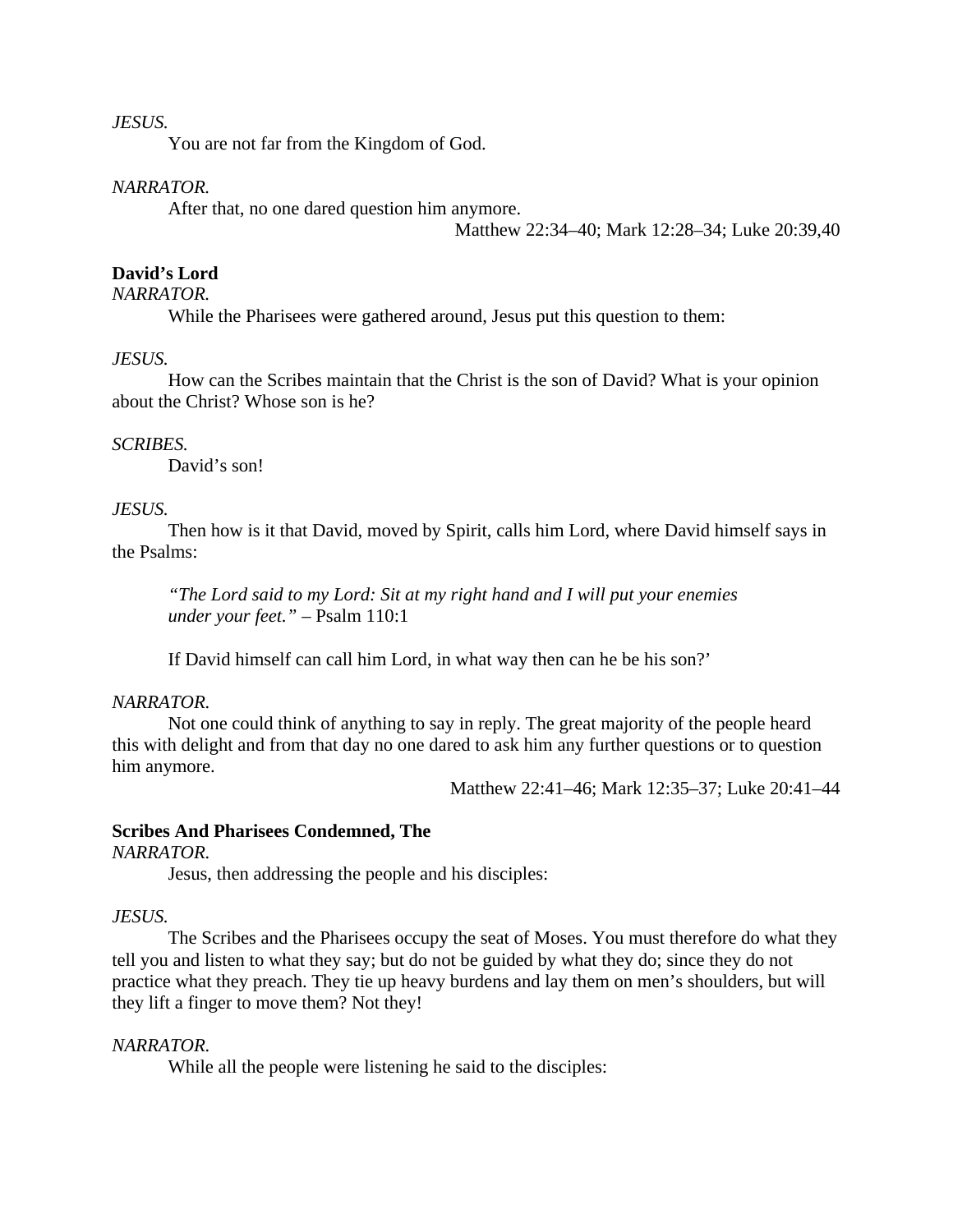#### *JESUS.*

Beware of the Scribes, everything they do is done to attract attention; like wearing broader phylacteries, longer tassels and walking about in long robes, like wanting to take the place of honor at banquets and the front seats in the synagogues. They love being greeted with special honor in the market squares and having people call them Rabbi. These are the men who swallow the property of widows, while making a show of lengthy prayers. These, will receive a greater damnation.

You, however, must not allow yourselves to be called Rabbi, since you have only one master, and you are all brothers. You must call no one on earth your father, since you have only one father, and He is in Heaven. Nor must you allow yourselves to be called teachers, for you have only one teacher, the Christ, the greatest among you must be your servant. Anyone who exalts himself will be humbled, and anyone who humbles himself will be exalted.

Matthew 23:1–12; Mark 12:38–40; Luke 20:45–47

# **Further Condemnation of the Scribes And Pharisees**

*JESUS.*

Alas for you, Scribes and Pharisees, you hypocrites!

You shut up the Kingdom of Heaven in men's faces. For not only are you personally not going in, but you prevent those who are on their way in from entering.

Alas for you, Scribes and Pharisees, you hypocrites!

You devour the property of widows even though you make a display with lengthy prayers. Because of this you will receive the greater damnation.

Alas for you, Scribes and Pharisees, you hypocrites!

You will travel over land and sea to convert one person and and once he has been converted, you make him twice the child of Gehenna as you are.

Alas for you, blind guides because you say: "If a man swears by the Temple, it is nothing." But if a man swears by the gold of the Temple, he is bound.

Foolish and blind men! Which is greater, the gold or the Temple that makes the gold sacred? You also say that if a man swears by the alter, it is nothing. But if a man swears by the offering that is on the alter, he is bound.

Foolish and blind men! Which is of greater worth, the offering or the alter that makes the offering sacred. Therefore, when a man swears by the alter, he is swearing by that and by everything on it. And when a man swears by the Temple, he is swearing by that and by the One who dwells in it. And when a man swears by heaven, he is swearing by the throne of God and by the One who is seated there.

Alas for you, Scribes and Pharisees, you hypocrites!

You do pay your tithe for even the most insignificant plants, mint, dill and cumin. But you neglect the weightier matters of the law – justice, mercy, and faith! These you should have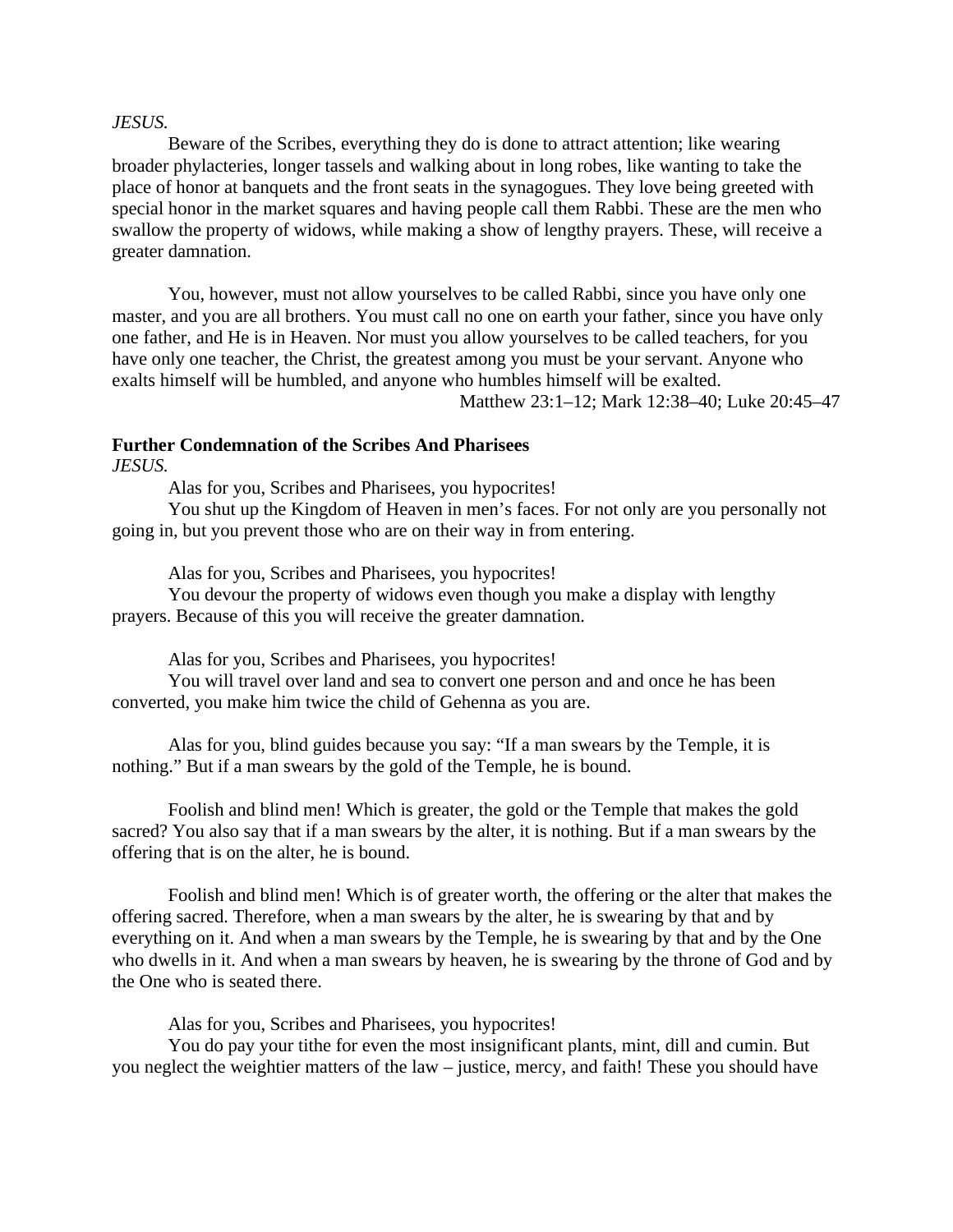practiced without neglecting the others. You blind guides! You strain out a gnat and swallow a camel.

Alas for you, Scribes and Pharisees, you hypocrites!

You clean the outside of cup and dish, but leave the inside full of extortion and excesses (intemperance). Blind Pharisee! Clean the inside of cup and dish first so that the outside of them may be clean as well.

Alas for you, Scribes and Pharisees, you hypocrites!

You who are like whitewashed tombs that appear beautiful on the outside, but inside are full of dead men's bones and every kind of corruption. In the same way, you outwardly appear to others as righteous men, but inside you are full of hypocrisy and lawlessness.

Alas for you, Scribes and Pharisees, you hypocrites!

You build tombs for the prophets and decorate the sepulchres of holy men. And you say, "If we had lived in the days of our forefathers, we would not have joined them in shedding the blood of the prophets."

Therefore, your own testimony bears witness against you. You are the sons of those who murdered the prophets. Finish off the work you fathers began! Serpents, brood of vipers! How can you escape being condemned to Gehenna. Because of this, I send prophets, wise men and Scribes to you. Some of them you will slaughter and crucify. Some you will scourge in your synagogues and persecute from city to city. And so, you will bring upon yourselves the blood of every holy man that has been shed upon the earth. From the blood of righteous Abel to the blood of Zechariah, the son of Barachiah, whom you murdered between the sanctuary and the alter. I say to you most seriously, all of this will recoil on this generation.

Matthew 23:13–36

# **Message to Herod, The**

*NARRATOR.*

The same day, some Pharisees came to him and said:

#### *PHARISEES.*

You better get out of here and leave this place, or else Herod will kill you.

## *JESUS.*

You may go and tell that fox this message: "Observe, that I cast out devils and perform cures today and tomorrow and on the third day I will attain my end." Nevertheless, I must walk today and tomorrow and the day following for it would not be right for a prophet to die outside of Jerusalem.

Luke 13:31–33

#### **Jerusalem Admonished**

*JESUS.*

Oh Jerusalem, Jerusalem! You who have killed the prophets, stoned the ones who were sent to you. How often I have longed to gather your children together, as a hen gathers her brood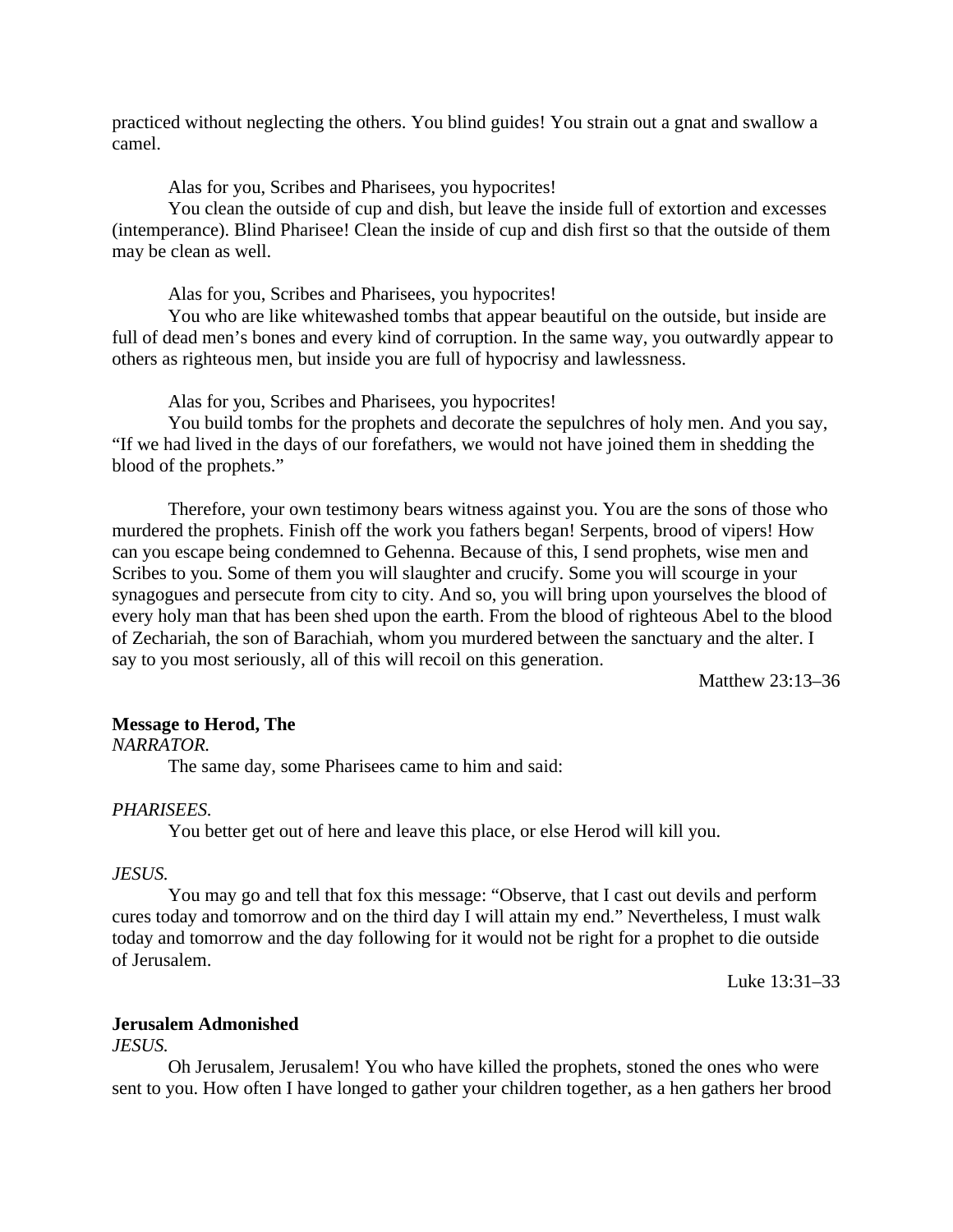under her wings and you refused. So be it! Look, your house is left to you desolate. I promise, you will not see me until the time comes when you will say; *"Blessed is he that comes in the name of the Lord!"* – Psalm 118:26

Matthew 23:37–39; Luke 13:34–35

# **Widows Mite, The**

# *NARRATOR.*

He sat down opposite the treasury and as he looked up he saw people putting money (offerings) into the treasury, and many of the rich put in a great deal. He then happened to notice a poverty–stricken widow putting in two small coins, the equivalent of a penny. He called his disciples and said to them:

# *JESUS.*

I tell you most sincerely, this poor widow has put in more than any of them who have contributed to the treasury; for these have all contributed money they had left over, but she from the little she had has put in all she possesses, all she had to live on.

Mark 12:41–44; Luke 21:1–4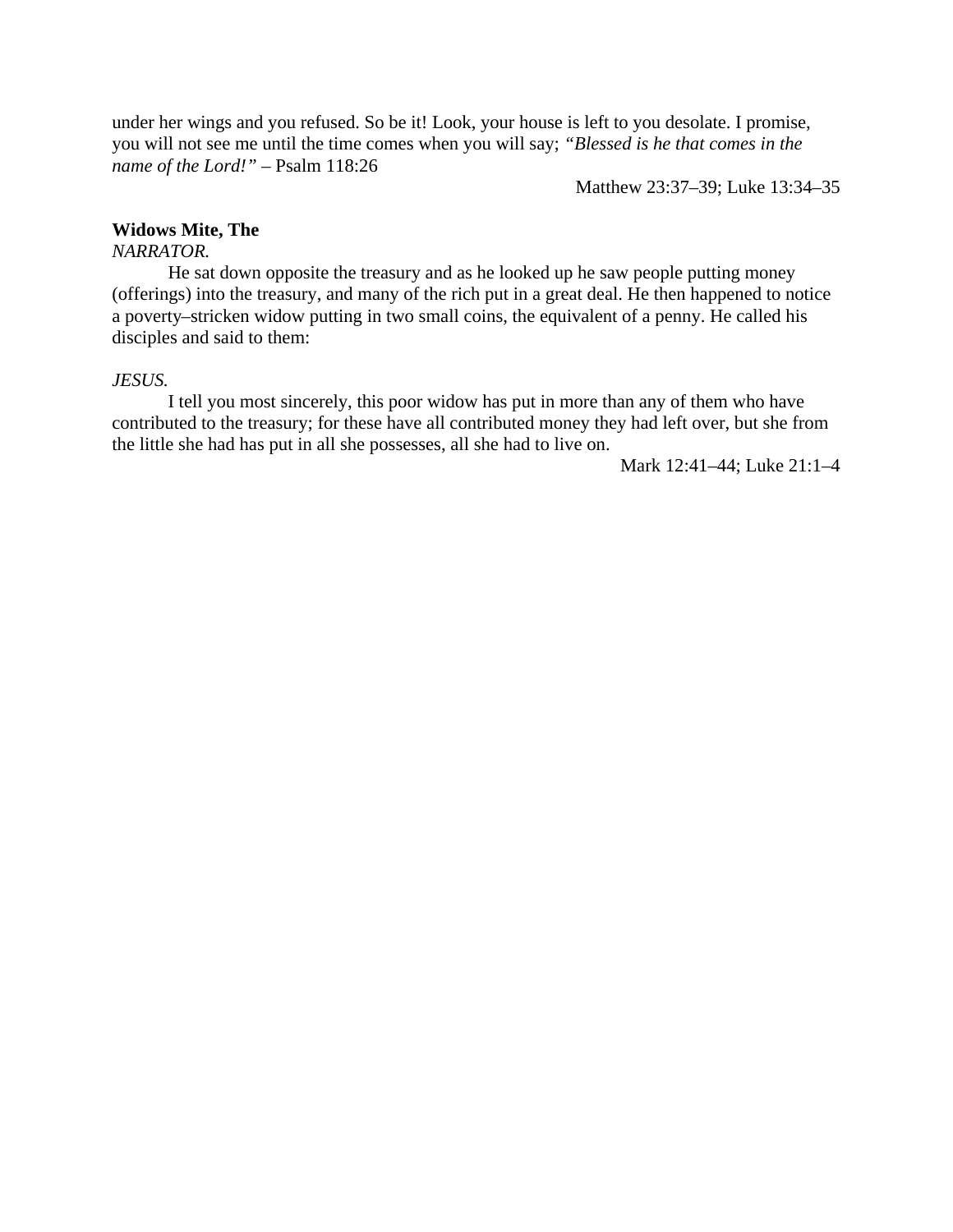# Chapter Sixteen

### **Destruction of the Temple, The**

# *NARRATOR.*

Jesus [got up] and [started] to leave the Temple with his disciples. Now the disciples had been talking about the Temple, remarking how it was decorated with fine stonework and votive offerings. Coming up to Jesus in an attempt to draw his attention to the Temple buildings, one of his disciples said to him:

# *DISCIPLE.*

Look at the size of these stones! Master, look at the size of these buildings!

# *JESUS.*

You see all these great buildings? All these things that you are staring at now, the time will come when not a single stone will be left on another, everything will be destroyed!

# *NARRATOR.*

[Later] while sitting on the Mount of Olives facing the Temple; Peter, James, John and Andrew came up to Jesus privately and questioned him:

# *PETER, JAMES, JOHN and ANDREW.*

Master, tell us; when is this going to happen?...What sign will there be that all this is about to take place and be fulfilled?... What will be the sign of your coming and of the end of the world?

Matthew 24:1–3; Mark 13:1–4; Luke 21:5–7

# **Beginning of the Birthpangs, The**

*NARRATOR.*

Jesus then began to tell them:

### *JESUS.*

Be careful that you are not deceived by anyone because many will come using my name saying; "The time is near at hand" and claim, "I am the Christ, I am he." They will deceive many, refuse to join them! You will hear of wars, revolutions and rumors of wars; do not be alarmed or frightened, these are things that must occur, but the end will not be yet. For nation will fight against nation and kingdom against kingdom. There will be great earthquakes, famines and plagues in one place after another. There will be fearful sights and great signs from heaven. These are only the beginning of the birthpangs. Be on you guard!

But prior to all of this occurring; men will seize you and persecute you. They will hand you over to the Sanhedrin and to the synagogues, where you will be beaten. They will imprison you and hand you over to be tortured and put to death. You will be hated by all the nations and be brought before kings and governors on account of my name and that will be your opportunity to bear witness before them since the Good News must be proclaimed to the nations first.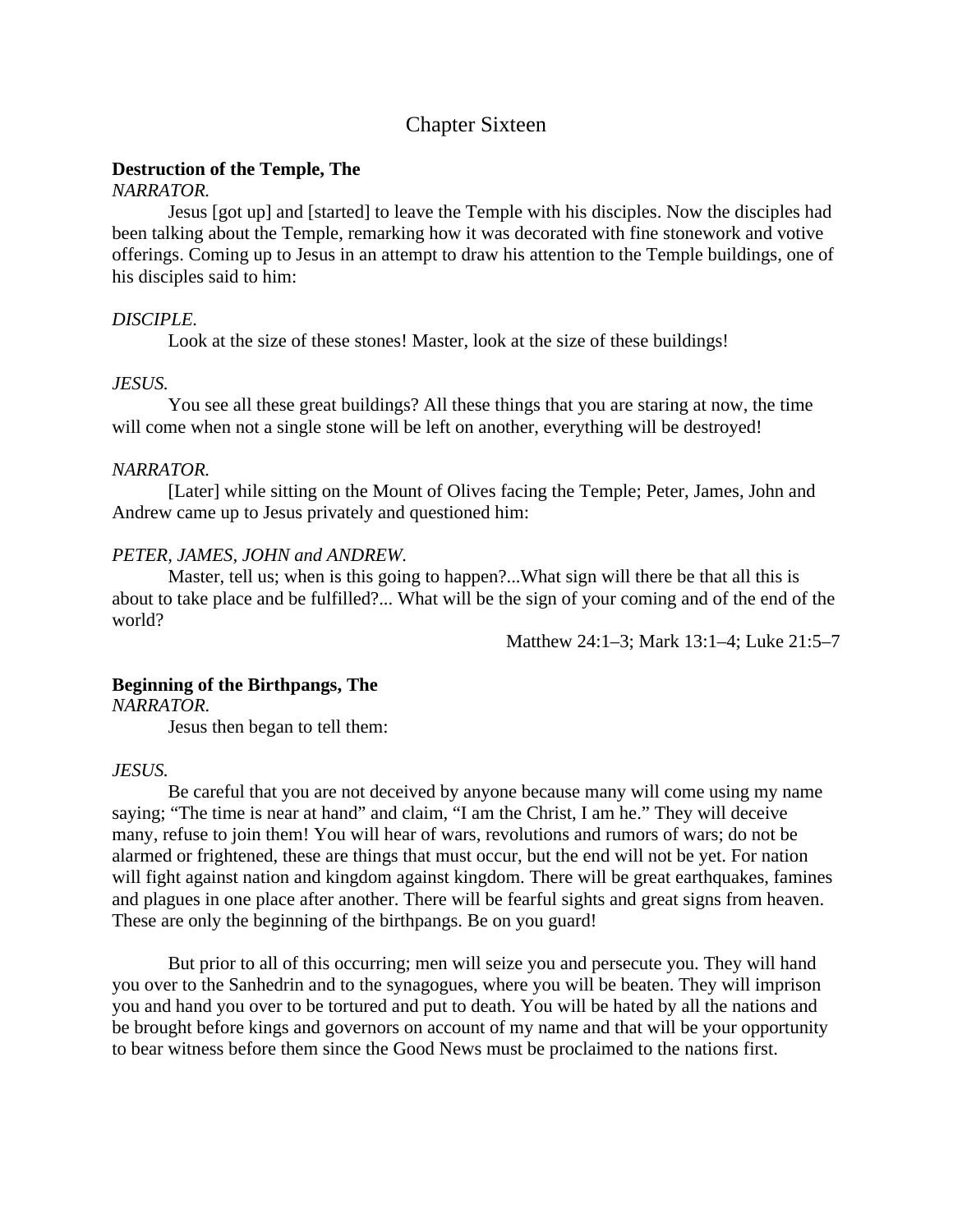And when they lead you away to be handed over, do not worry about what you are going to say beforehand. Settle it in your hearts that you are not to prepare your defense in advance. I myself will give you an eloquence and a wisdom that none of your opponents will be able to resist or contradict. Instead, say whatever is given to you when the time comes, because it will not be you speaking, but the Holy Spirit. You will be hated by all the nations on account of my name. Many will then fall away and betray one another and hate one another. You will be betrayed even by parents and brothers, relations and friends and some of you will be put to death.

Brother will betray brother to death and the father his child. Children will rise against their parents and have them put to death. You will be hated by all men on account of my name, but not a hair of your head will be lost. By your endurance, you will win your lives.

Many false prophets will arise and mislead many and with the increase of crime (lawlessness), the love in the majority of people will grow cold, but the man who stands firm to the end will be saved. And the Good News of the Kingdom will be preached to the whole world as a witness to all the nations and then, the end will come.

Matthew 24:4–14; Mark 13:5–13; Luke 21:8–19

### **Great Tribulation of Jerusalem, The**

*JESUS.*

When you see Jerusalem surrounded by armies, you must realize that she will soon be laid desolate. And when you see the disastrous abomination of which the prophet Daniel spoke, set up in the Holy place, where it ought not to be (let the reader understand), then those in Judaea must escape to the mountains. Those in the city must leave it and those in the country districts must not take refuge in it. If a man is on the housetop, he must not come down and go into the house to collect any of his belongings. If a man is in the fields, he must not turn back to fetch his jacket, for this is the time of vengeance when all that scripture says must be fulfilled.

Alas for those with child or with babies at the breast when those days come. Pray that you will not have to escape in winter or on a Sabbath. For great misery will descend on the land and wrath on this people. They will fall by the edge of the sword and be led captive into every pagan country. And Jerusalem will be trampled on by the pagans until the age of the pagans is completely over. For in those days, there will be great distress such as, until now, has been equaled since the beginning, when God created the world, there never has been nor ever will be again. And if the time had not been shortened (opt. by the Lord), no one would have survived. But He did shorten that time for the sake of the elect, for those whom He had chosen.

Matthew 24:15–22; Mark 13:14–20; Luke 21:20–24

# **Coming of the Son of Man, The**

*JESUS.*

And if anyone says to you then, "look here is the Christ" or "Look, he's there," do not believe it!. For false Christs and false prophets will arise and produce great signs and portents enough to even deceive the chosen, if that were possible. You must therefore be on your guard, I have forewarned you of everything. If then they say to you, "look, he is in the desert," do not go there or "look, he is in some secret location," do not believe it! For as the lightning, when it strikes in the East illuminates the sky even to the West, so will be the coming of the Son of Man.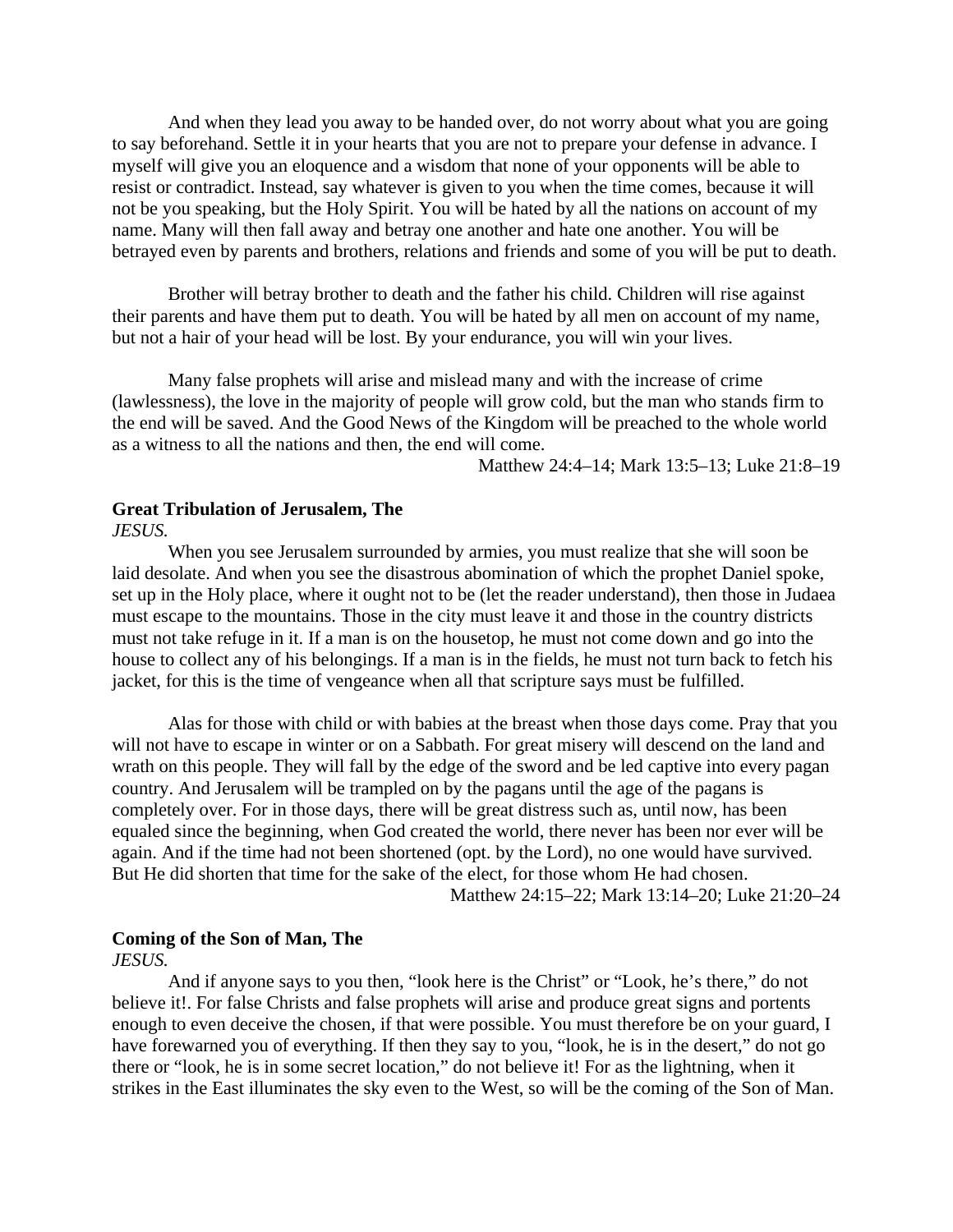Wherever the corpse is, there will the vultures gather together.

Immediately after the distress of those days, there will be signs in the sun and moon and stars. The sun will be darkened, the moon will lose its brightness and from the sky, the stars will fall come falling from heaven. On the earth, the nations will be in distress, bewildered by the roaring of the oceans and its' waves. And men, as a result of anticipating the things that are coming upon the earth will faint out of fear for the powers that are in heaven will be shaken. And then, the sign of the Son of Man will appear in heaven and all the peoples of the earth will beat their breasts and they will see the Son of Man coming in the clouds of heaven with great power and great glory. He will then send his angels, with a loud trumpet, to gather his chosen from the four winds; from one end of heaven to the other, from the ends of the earth to the ends of heaven. When these things begin to take place, lift up your heads and look up because your liberation is near at hand.

Matthew 24:23–31; Mark 13:21–27; Luke 21:25–28

### **Parable of the Fig Tree**

*JESUS.*

Look at the fig tree and indeed all the trees. As soon as their twigs grow tender and you see them bud, and their leaves come out, you know that summer is near. So with you, when you see all these things occurring, know that the Kingdom of God is near and that He is near at the very gates. I tell you most sincerely, before this generation has passed away, all these things will have taken place. Heaven and earth will pass away, but my words will never pass away. But as for the day and hour, no one knows it! Neither the angels of Heaven, nor the Son, no one, but only the Father.

Matthew 24:32–36; Mark 13:28–32; Luke 21:29–33

#### **Remain on the Alert**

*JESUS.*

Watch yourselves at all times for fear that your hearts become weighed down with overeating and drinking, drunkenness and the cares of this life and that day arrives without your notice. For like a snare, it will come down on everyone living on the face of the earth. Stay awake, praying constantly that you are strong enough to escape all these things that are going to happen and to stand erect, with confidence before the Son of Man.

Luke 21:34–36

For as it was in the days of Noah, so will the be coming of the Son of Man. In those days before the flood, people were eating and drinking, marrying and being given in marriage right up until the day that Noah entered into the ark. They suspected nothing at all until the flood came and swept them all away. So it will be when the Son of Man comes. At that time, two men will be in the fields; one will be taken and the other left. Two woman will be at the millstone grinding; one will be taken and the other left. Therefore, be on the lookout, because you do not know the hour that your master is coming. But you can be quite sure of this, that if the head of the house had known at what time of the night the thief was going to arrive, he would have stayed awake and would not have permitted anyone to break through the wall of his house. Therefore, you also must be ready, because at an hour that you do not expect, the Son of Man is coming.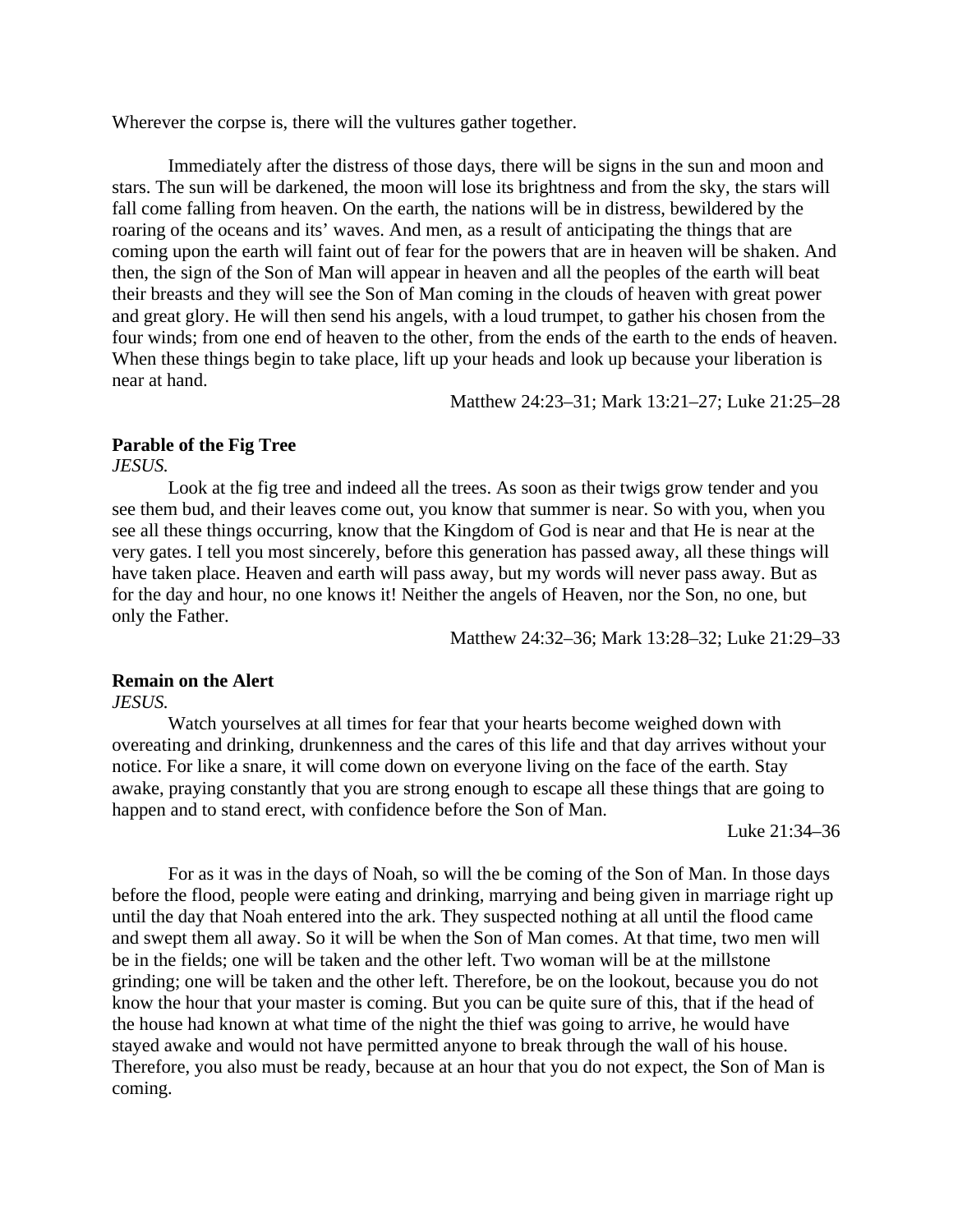Be on your guard, watch and pray because you do not know when the time will come. It is like a man taking a journey to a far off land leaving his house and placing his servants in charge, each having his own duties to perform and has instructed the doorkeeper to keep watch. So be on the alert, because you do not know when the master of the house is returning; in the evening, at midnight, when the cock crows or in the morning. He must not find you sleeping if he arrives unexpectedly. And what I say to you, I say to all. Keep on the watch!

Mark 13:33–37

# **Faithful and Wise Servant, The**

*JESUS.*

Who then is a faithful and wise servant, whom his master has put in charge of his household, to give them their food at the proper time. Happy is that servant if his master, when he arrives, finds him at the work he was assigned to do. I tell you most sincerely, he will place that servant over all of his possessions. But if that servant is dishonest and says to himself, "My master is taking his time and won't be here for a while," and begins to beat his fellow servants and to eat and drink with drunkards. His master, on a day that he does not expect and at an hour he does not know, will come and cut him off and appoint that servant his portion with the hypocrites, where there will be weeping and grinding of teeth.

Matthew 24:45–51

### **Parable of the Ten Bridesmaids**

*JESUS.*

Then, the Kingdom of Heaven will be like this: Ten bridesmaids took their lamps and went to the bridegroom. Five of them were wise and five of them were foolish. The five that were foolish took only their lamps, but did not bring any extra oil for their lamps. The five that were wise not only carried their lamps, but extra flasks of oil for their lamps. When the bridegroom was late, they all grew drowsy and fell asleep. At midnight, a cry went out: "Look, the bridegroom is coming, go out and meet him!" The bridesmaids got up and trimmed their lamps. The foolish bridesmaids then said to the wise bridesmaids, "Let us have some of your oil, because our lamps have gone out." But the wise bridesmaids replied and said, "We can't, there may not be enough for us and for you. You better go to those who sell the oil and buy some for yourselves." While they were off buying more oil, the bridegroom arrived. Those who were ready went into the wedding hall and the door was shut. Later, the other bridesmaids returned and cried, "Lord, lord, open the door to us." But he replied, "I tell you most sincerely, I do not know you." So stay awake, because you do not know either the day or the hour when the Son of Man will come!

Matthew 25:1–13

### **Parable of the Talents**

*JESUS.*

The Kingdom of Heaven could be compared to a man who was travelling to a far off land and summoned his servants and entrusted his property to them. To one he gave five talents, to another two, and another one, each man in proportion to his ability. He then set out on his journey. The man who had received the five talents went out and traded them and made five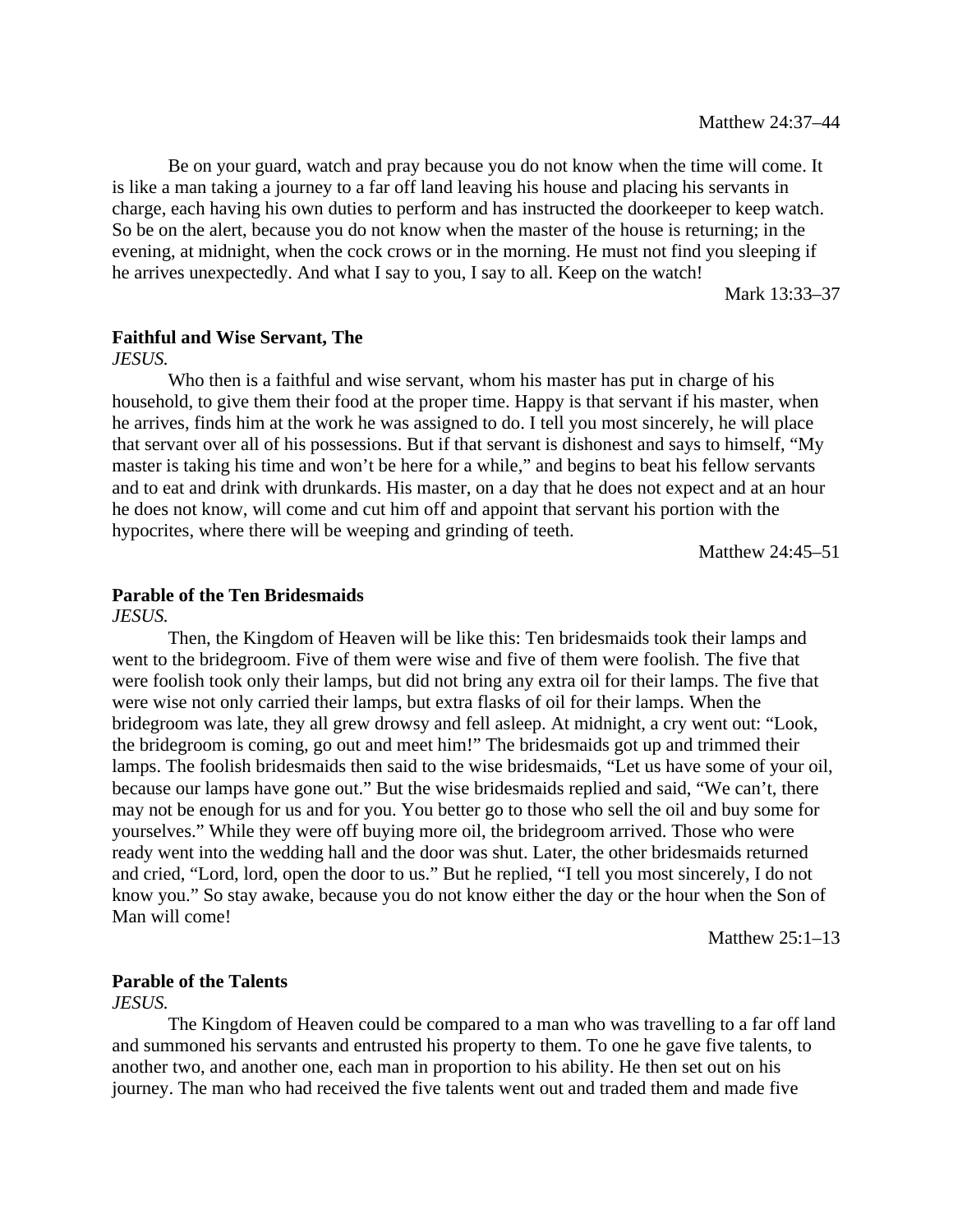more. Likewise, the man who had received the two talents made an additional two. But the man who had received the one talent went out, dug a hole in the ground and buried his master's money.

After a long time had passed, the master of the servants returned and went through his accounts with them. The man who had received five talents came forward with an additional five talents. "Sir, you entrusted me with five talents and look, I have added five more to the ones I had been given." His master then said, "Well done, good and faithful servant! You have proved yourself trustworthy in small matters, I will entrust you with greater. Come, join in your master's joy." Likewise, the man who had received the two talents come forward and said, "Sir, you entrusted me with two talents and look, I have added two more to the ones I had been given." His master then said to him, "Well done, good and faithful servant! You have proved yourself trustworthy in small matters, I will entrust you with greater. Come, join in your master's joy."

Finally, the man who had received the one talent came forward and said, "Sir, because I know that you're a hard man, reaping where you haven't sown and gathering where you haven't scattered, I was afraid. So I went out and buried your talent in the ground. Here, take what you had given me back." His master then said to him in reply, "You wicked and lazy servant! So you knew that I reap where I have not sowed and gather where I have not scattered! You should have taken my money and deposited it with the bankers, so that when I returned, I would have had my money back with interest. Take the talent from him and give it to the man with the ten talents."

For to every one who has, more will be given and he will have an abundance. But from the man who has not, even what he has will be taken away. "Throw this good–for–nothing servant out into the darkness." There, there will be weeping and grinding of teeth.

Matthew 25:14–30

### **Separating of Mankind, The**

#### *JESUS.*

When the Son of man comes in his glory and all the holy angels with him; then, he will sit on the throne of his glory and all the nations will be gathered and brought before him. He will then separate them, one from another, just as a shepherd separates the sheep from the goats. He will place the sheep on his right hand and the goats on his left. Then the King will say to those on his right hand; "Come, blessed of my Father, inherit the kingdom that was prepared for you from the foundation of the world. For I was hungry and you gave me food. I was thirsty and you gave me drink. I was a stranger and you took me in, naked and you clothed me. I was sick and you visited me. I was in prison and came to see me."

The righteous will then reply, "Lord, when did we see you hungry and feed you or thirsty and gave you something to drink? When did we see you as a stranger and took you in or naked and clothed you? Or when did we see you sick or in prison and went to visit you?" The King will reply and say to them, "I tell you most sincerely, in so far as you have done it to the least of these my brothers, you have done it to me." He will then also say to those on his left hand, "Depart from me you cursed into the everlasting fire prepared for the devil and his angels. For I was hungry and you did not feed me. I was thirsty and you gave me nothing to drink. I was a stranger and you did not take me in, naked and you did not clothe me, sick or in prison and you did not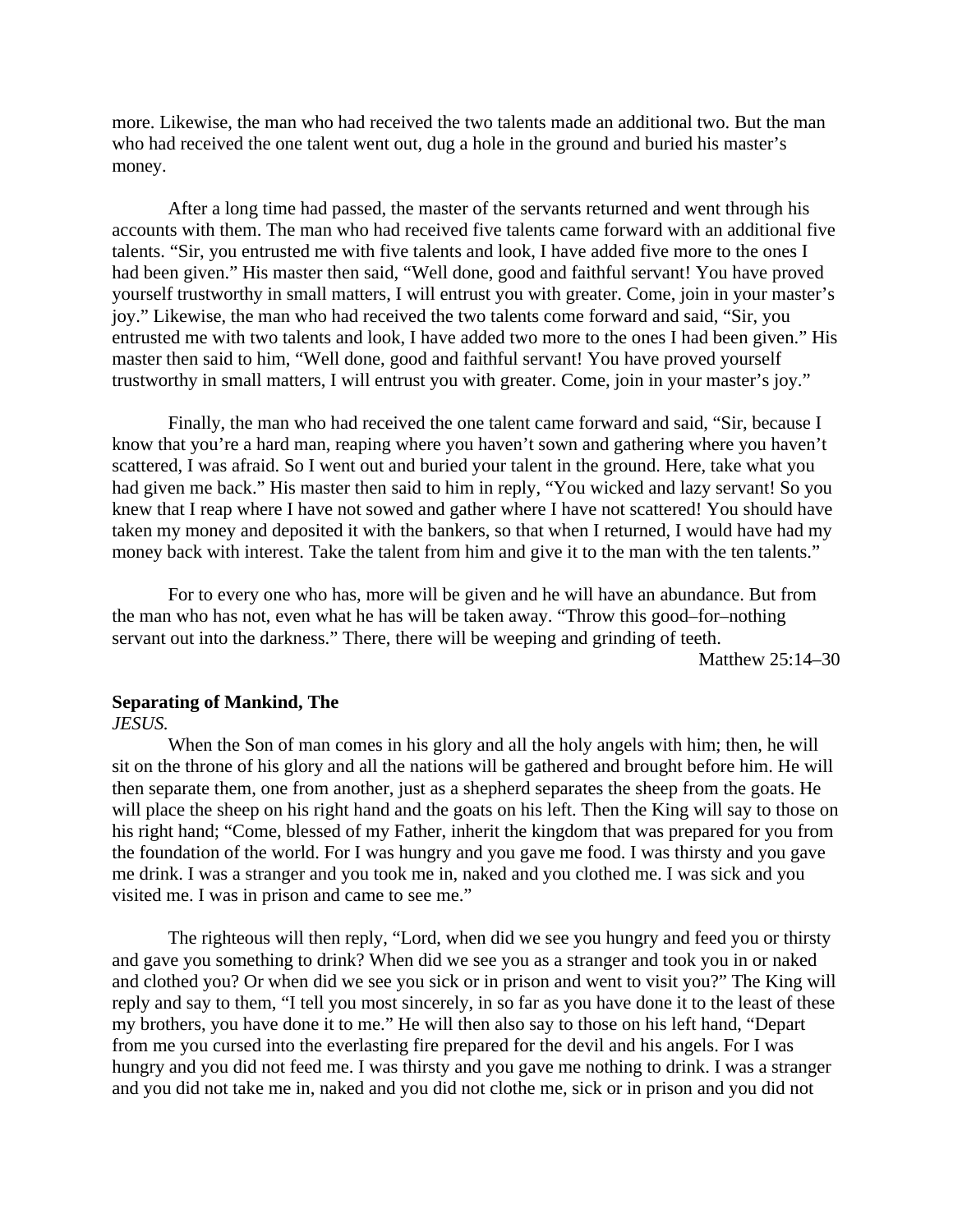visit me." They will then answer Him and say, "Lord, when did we see you hungry, or thirsty, or a stranger, or naked, or sick, or in prison and did not minister to you?"

He will then answer them and say, "I tell you most sincerely, in so far as you did not do it to one of the least of these, you did not do it to me." And they will go away into everlasting punishment and the righteous, into eternal life.

Matthew 25:31–46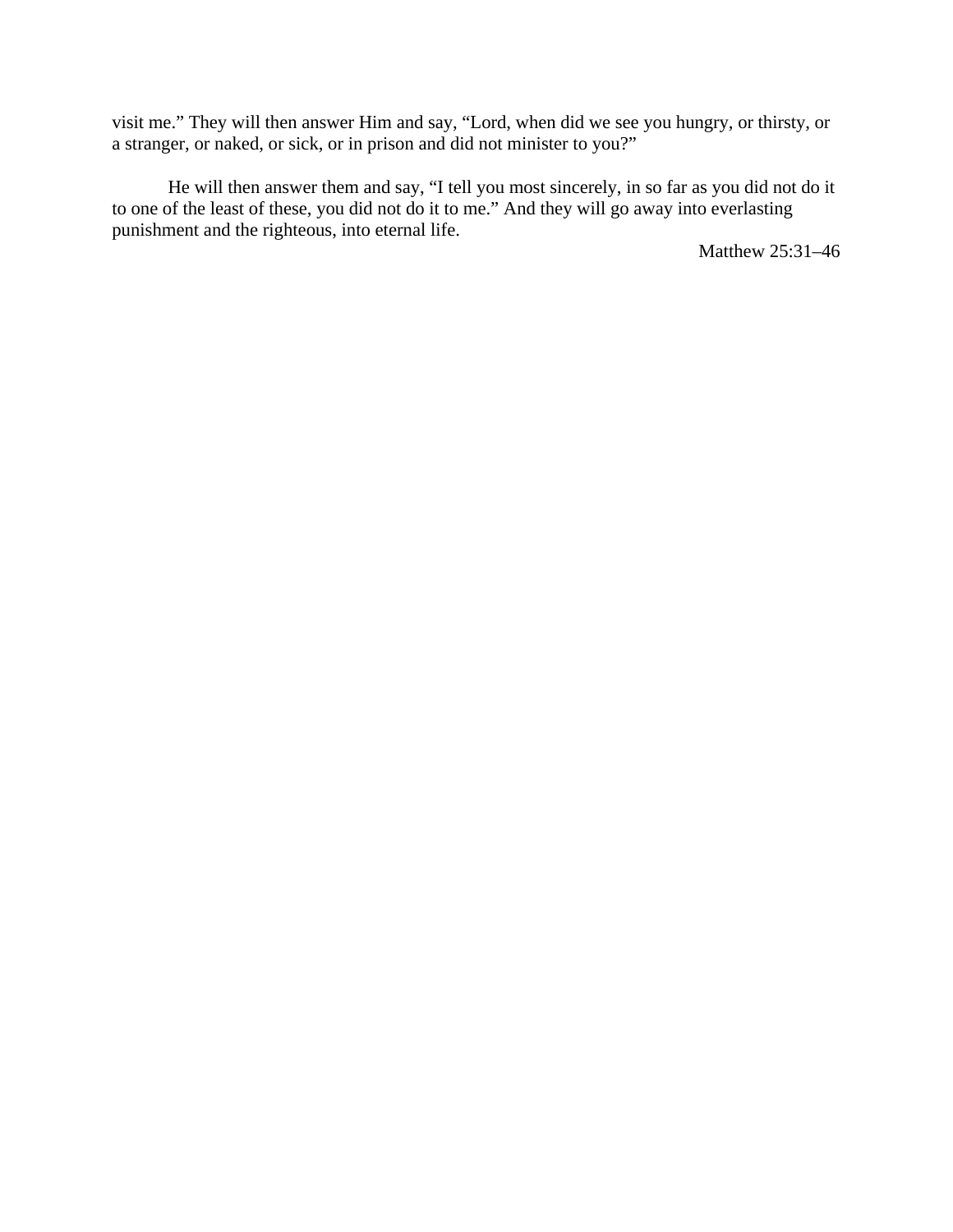# Chapter Seventeen

# **Conspiracy Against Jesus, The**

*NARRATOR.*

When Jesus had finished all he wanted to say, he spoke to his disciples saying:

# *JESUS.*

As you know, it will be Passover in two days' time and the Son of Man will betrayed and handed over to be crucified.

# *NARRATOR.*

During the daytime Jesus would be in the Temple teaching and from early morning, the people would gather around him in the Temple to listen to him. But the nights, he would spend on the hill called the Mount of Olives.

It was two days before the Feast of Unleavened Bread, called the Passover, and the Chief Priests, Scribes and the Elders of the people assembled in the palace of the high priest, Caiaphas, to make plans to arrest Jesus by some deception and have him put to death, for they feared the people. They said however:

# *CHIEF PRIESTS, SCRIBES and ELDERS.*

It must not be during the Passover celebration or there will be a riot among the people, there must be no disturbance among the people.

Matthew 26:1–5; Mark 14:1,2; Luke 21:37–22:2

# **Judas Betrays Jesus**

*NARRATOR.*

Satan then entered into Judas, surnamed Iscariot who was numbered among the twelve. He went to the Chief Priests and the officers of the guard to discuss a scheme for handing Jesus over to them. Approaching the Chief Priests with an offer he said:

### *JUDAS.*

What will you give me if I will deliver him to you?

# *NARRATOR.*

They were delighted to hear it and agreed to give him a sum of money. Judas accepted and they paid him thirty silver pieces. From that moment on Judas looked for an opportunity and a way of betraying him to them without the people knowing.

Matthew 26:14–16; Mark 14:10,11; Luke 22:3–6

# **Preparation for the Passover**

*NARRATOR.*

Now the first day of the Unleavened Bread came round, the day on which the Passover Lamb had to be sacrificed. The disciples came to Jesus and said:

*DISCIPLES.*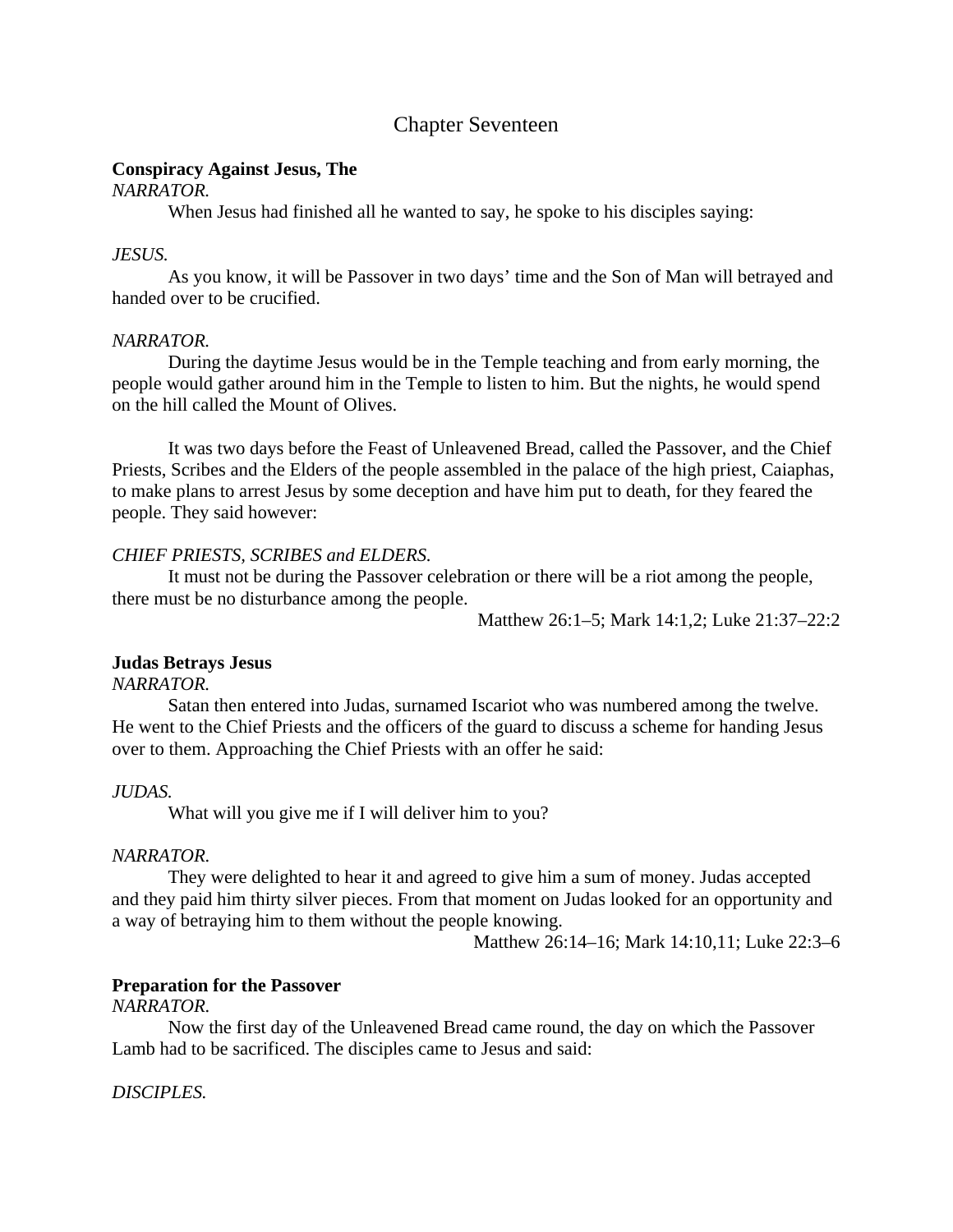Where do you want us to go and make the preparations for you to eat the Passover?

# *NARRATOR.*

So he sent two of his disciples, Peter and John, saying to them:

# *JESUS.*

Go and make preparations for us to eat the Passover.

# *PETER/JOHN.*

Where do you want us to prepare it?

### *JESUS.*

Listen, when you have entered into the city you meet a man carrying a pitcher of water. Follow him into the house and tell the owner of the house which he enters, "The Master says this to you: 'My time is near. It is in your house that I am keeping the Passover with my disciples. Where is the dining room in which I can keep the Passover with them?'" The man will show you a large upper room furnished with couches all prepared. Make the preparations for us there.

# *NARRATOR.*

The disciples set out and did what Jesus had told them to do. They went into the city and found everything as he had told them and they prepared the Passover.

Matthew 26:17–19; Mark 14:12–16; Luke 22:7–13

# **Last Supper, The**

# *NARRATOR.*

It was before the festival of the Passover and Jesus knew that the hour had come for him to pass from this world to the Father, having loved his own who were in the world and he loved them right unto the end. When the evening came, he arrived with the Twelve. When the hour came, he took his place at the table and the twelve Apostles with him and said:

### *JESUS.*

I have longed to eat this Passover with you before I suffer; because I tell you, I will not eat it again until it is fulfilled in the Kingdom of God.

# *NARRATOR.*

Then taking a cup, he gave thanks and said:

### *JESUS.*

Take this and share it among yourselves. I tell you, I will not drink of the fruit of the vine until the Kingdom of God shall come.

### *NARRATOR.*

Now as they were eating, Jesus took some bread and when he had given thanks and said the blessing he broke it and gave it to the disciples saying:

# *JESUS.*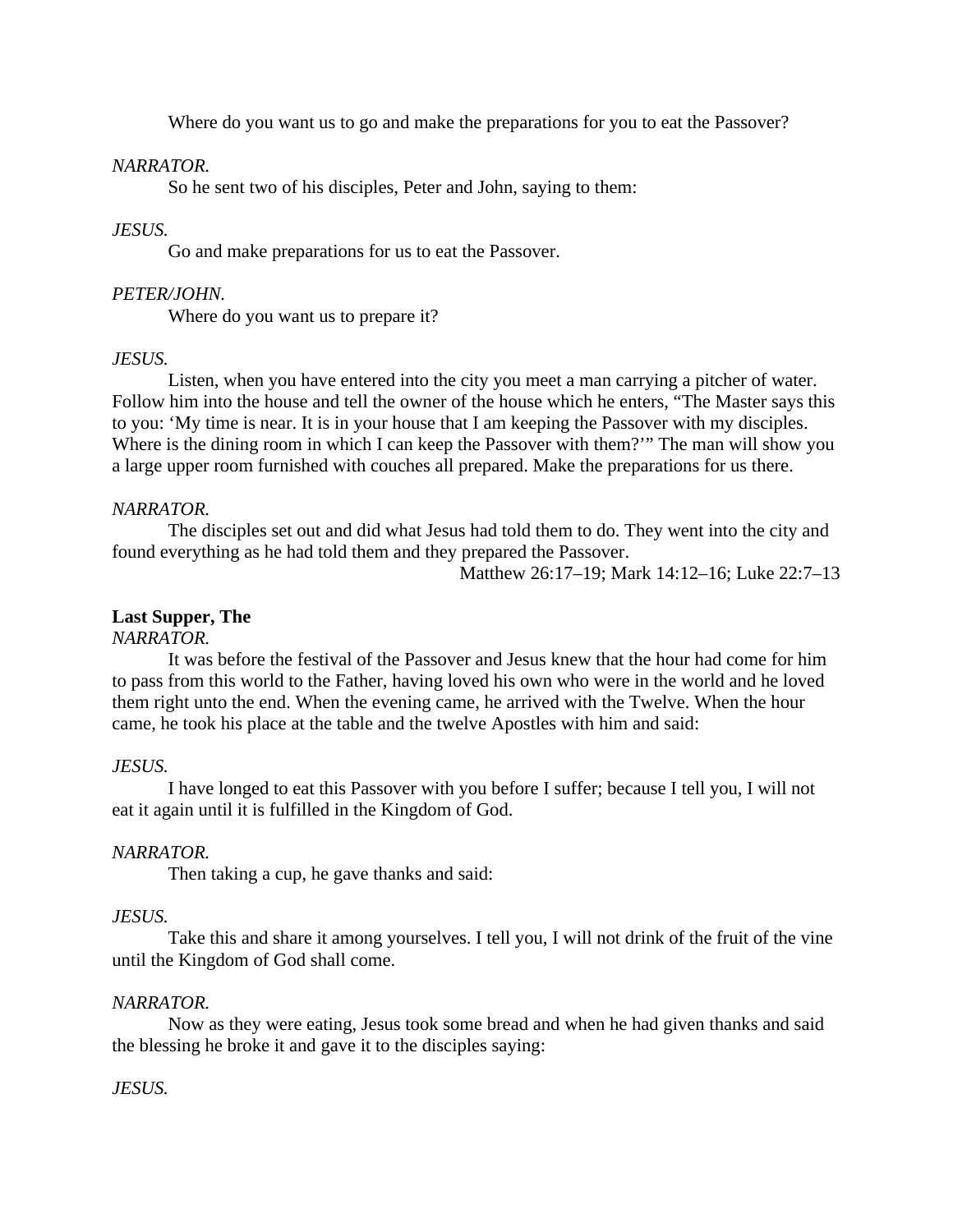Take it and eat, this is my body which will be given for you; do this as a memorial of me.

# *NARRATOR.*

He did the same with the cup after supper. He took a cup and when he had returned thanks he gave it to them.

# *JESUS.*

Drink all of you from this. For this is my blood, the blood of the New Covenant, which is to be poured out for many for the forgiveness of sins. This cup is the new covenant in my blood which will be poured out for you. But I say to you most sincerely, I will not drink from this fruit of the vine from this point onward until that day when I drink it new with you in the Kingdom of my Father.

# *NARRATOR.*

And they all drank from it.

Matthew 26:26–29; Mark 14:22–25; Luke 22:14–20; John 13:1

# **Jesus Washes the Feet of the Disciples**

# *NARRATOR.*

A dispute had arouse among the Twelve as to which one of them should be considered the greatest. They were at supper and the devil had already put it into the heart of Judas Iscariot, son of Simon, to betray him. Jesus knew that the Father had given everything into his hands and that he had come from God and was returning to God. He got up from the table and removing his outer garment took a towel and wrapped it around his waist. He then poured water into a basin and began to wash the feet of his disciples and to wipe them with the towel he was wearing. He came to Simon Peter, who said to him:

# *PETER.*

Lord, are you going to wash my feet?

# *JESUS.*

What I am doing now, you don't understand, but you will understand later.

### *PETER.*

You will never wash my feet!

# *JESUS.*

If I don't wash you, you can have nothing in common with me.

# *PETER.*

Lord, wash not only my feet, but also my hands and my head as well!

# *JESUS.*

One who has taken a bath needs only to have his feet washed to be clean all over. You are clean, but not all of you are.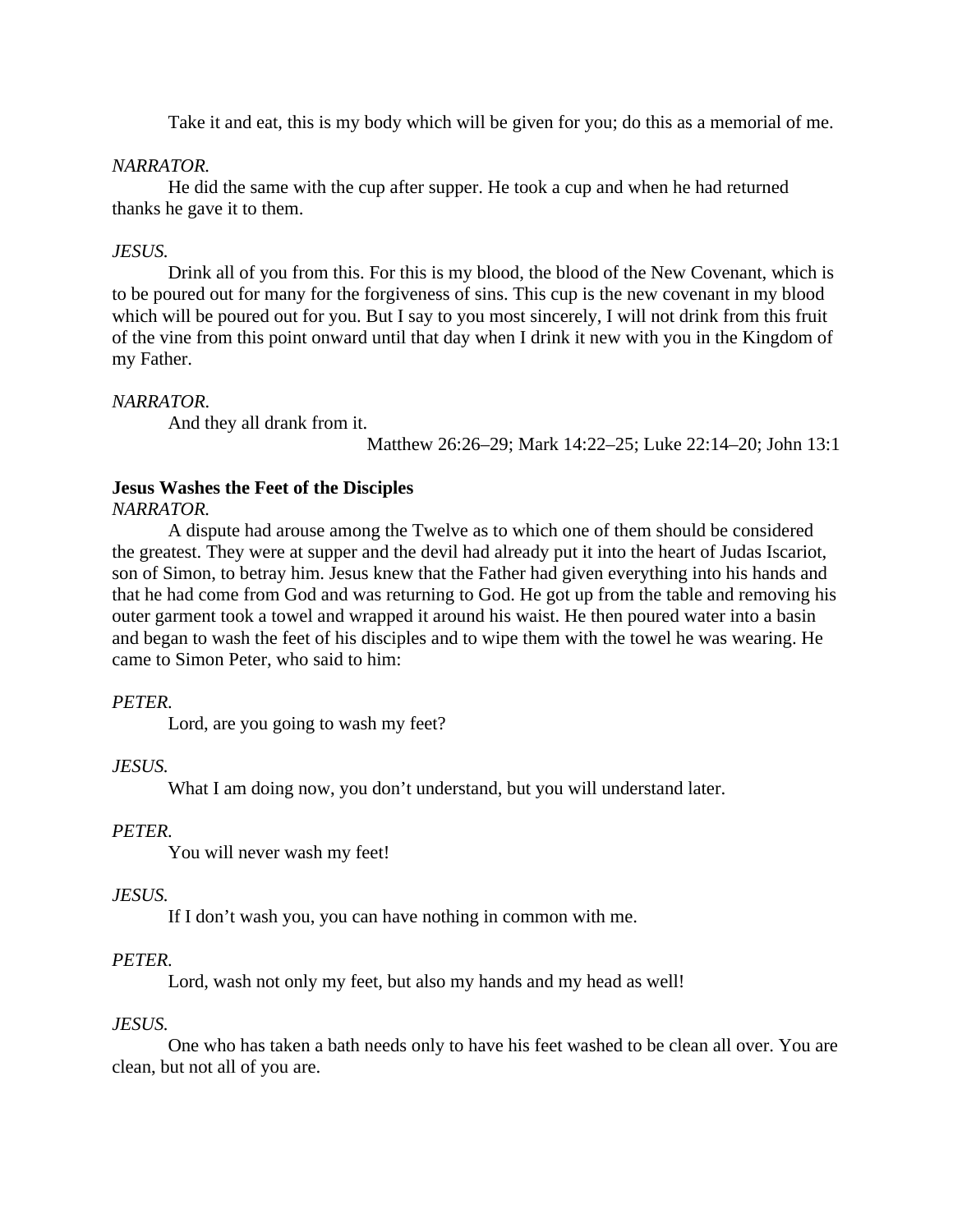#### *NARRATOR.*

He knew who was going to betray him, that was why he said: "You are not all clean." When he had washed their feet and put his clothes on again, he went back to the table and sat down.

#### *JESUS.*

Among the Gentiles it is the kings who rule over them and those who exercise authority over them are called "workers of good." This must not happen with you. No, he that is greatest among you, let him be as if he were the youngest and he that is leader, let him be as if he were the one who serves. For who is greater, the one who sits at the table or the one who serves? Isn't it the one who sits at the table? Yet here am I among you as one who serves. Do you understand what I've done to you? You call me Master and Lord and you speak correctly, for so I am. If I then, the Lord and Master have washed your feet, you also should wash one another's feet. I have given you an example so that you should do as I have done to you. I tell you most sincerely, the servant is not greater than his master, neither is a messenger greater than the man who sent him.

If you understand these things, happy are you if you do them. I am not speaking about all of you. I know the ones I have chosen, but what scripture says must be fulfilled: "One who eats bread with me has lifted up his heel against me." I tell you this now, before it happens, so that when it does happen you may believe that I am He. I tell you most sincerely, whoever welcomes the one I send, welcomes me and he who welcomes, me welcomes the one who sent me. Luke 22:24–27; John 13:2–20

### **Satan Enters Judas**

### *NARRATOR.*

Having said this, Jesus was troubled in spirit and declared:

#### *JESUS.*

I tell you most sincerely, one of you who eats with me will betray me. The hand of the man who betrays me is with me on the table.

#### *NARRATOR.*

The disciples looked at one another, wondering which one of them he meant. They were greatly distressed and started asking him one by one:

#### *DISCIPLE 1.*

Is it me?

# *DISCIPLE 2.*

Am I the one?

#### *JESUS.*

It is one of the twelve, the one who dips his hand with me in the dish, this same one will betray me. The Son of Man indeed is going as it was determined, as the scriptures say he will,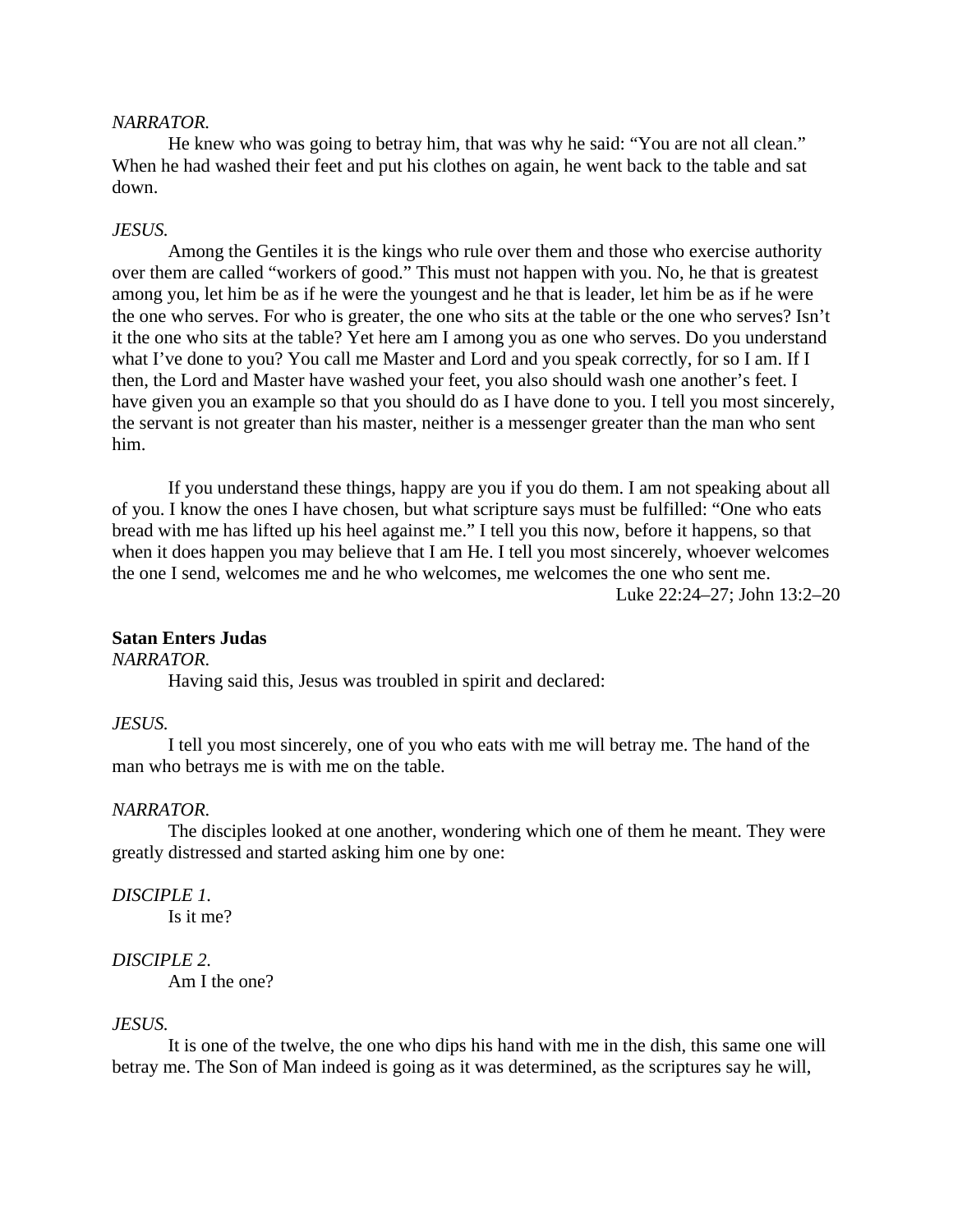but alas for that man by whom the Son of Man is betrayed. It would have been better for that man if he had never been born.

# *NARRATOR.*

Then Judas, who was to betray him, asked:

# *JUDAS.*

Rabbi, is it I?

# *JESUS.*

You, have said it!

# *NARRATOR.*

And they began to ask each other which of them it could be who was to do this thing. Now there was leaning on Jesus' bosom one of the disciples whom he loved. Simon Peter got the attention of this disciple so that he could ask Jesus who it was he was speaking about. Leaning back on Jesus' breast he said:

# *JOHN.*

Lord, who is it?

# *JESUS.*

It is the one to whom I give the piece of bread that I shall dip in the dish.

# *NARRATOR.*

He dipped the piece of bread in the dish and gave it to Judas Iscariot, son of Simon. At that instant, after Judas had taken the bread, Satan entered him. Jesus then said:

# *JESUS.*

What you are about to do, do quickly.

# *NARRATOR.*

None of the others at the table understood the reason he had said this to him since Judas had charge of the common fund and some of them thought Jesus was telling him, "Buy what we need for the festival or that he should give something to the poor." As soon as Judas had taken the piece of bread he went out and night had fallen. When he had gone Jesus said:

# *JESUS.*

Now is the Son of Man glorified and in him God has been glorified. If God has been glorified in him, God will also glorify him in Himself and will glorify him very soon. Matthew 26:20–25; Mark 14:17–21; Luke 22:21–23; John 13:21–32

# **Reward Promised to the Disciples**

*JESUS.*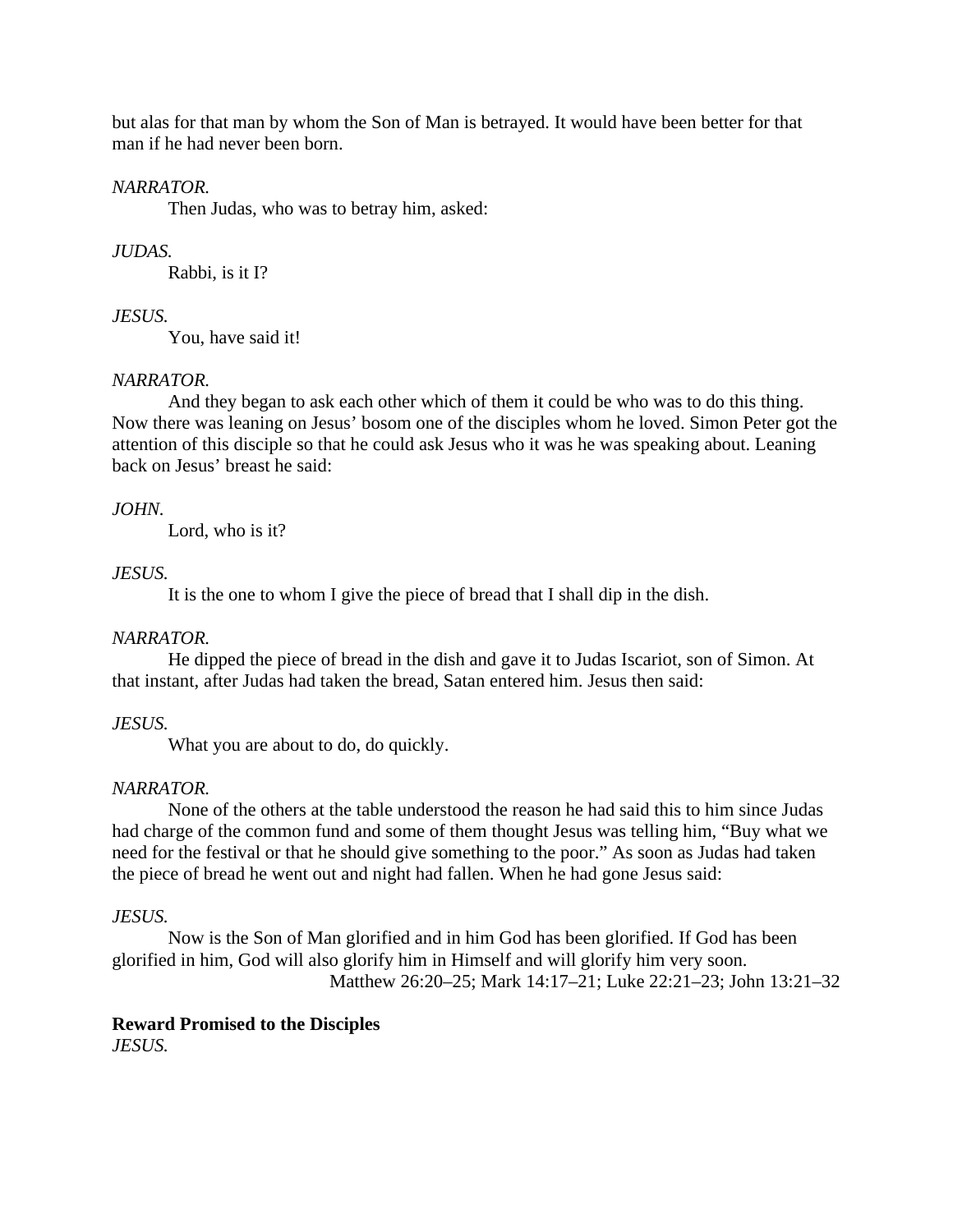You are the men who have faithfully stood by me in all my trails and now I confer a kingdom on you, just as my Father conferred a kingdom on me, that you may eat and drink at my table in my kingdom. And you will sit on thrones to judge the twelve tribes of Israel.

Luke 22:28–30

# **Farewell Discourses**

# *JESUS.*

Little children, it is only a little while longer that I am able to be with you. You will look for me and as I told the Jews, where I am going, you cannot come. So now I say to you, a new commandment I am giving you: That you love one another as I have loved you, you also must love one another. By this all men will know that you are my disciples, if you have love for one another.

# *NARRATOR.*

Simon Peter said to him:

# *PETER.*

Where are you going?

# *JESUS.*

Where I am going, you cannot follow me now, but you will follow me later.

# *PETER.*

Lord, why can't I follow you now? I will lay down my life for your sake.

# *JESUS.*

Will you lay down your life for my sake? I tell you most sincerely, the cock will not crow until you have denied me three times. Do not let your hearts be troubled. You believe in God, believe in me also. In my Father's household are many residences, if it were not so I would have told you. I am going now to prepare a place for you and after I have gone and prepared a place for you, I will come again and receive you unto my self; so that where I am, there you may be also. You know where I am going and you know the way.

# *THOMAS.*

Lord, we don't know where you're going, so how can we know the way?

### *JESUS.*

I am the way, the truth and the life. No one can come to the Father except through me. If you had known me, you should have known my Father also. From this moment, you know Him and have seen Him.

# *PHILIP.*

Lord, show us the Father and then we will be satisfied.

### *JESUS.*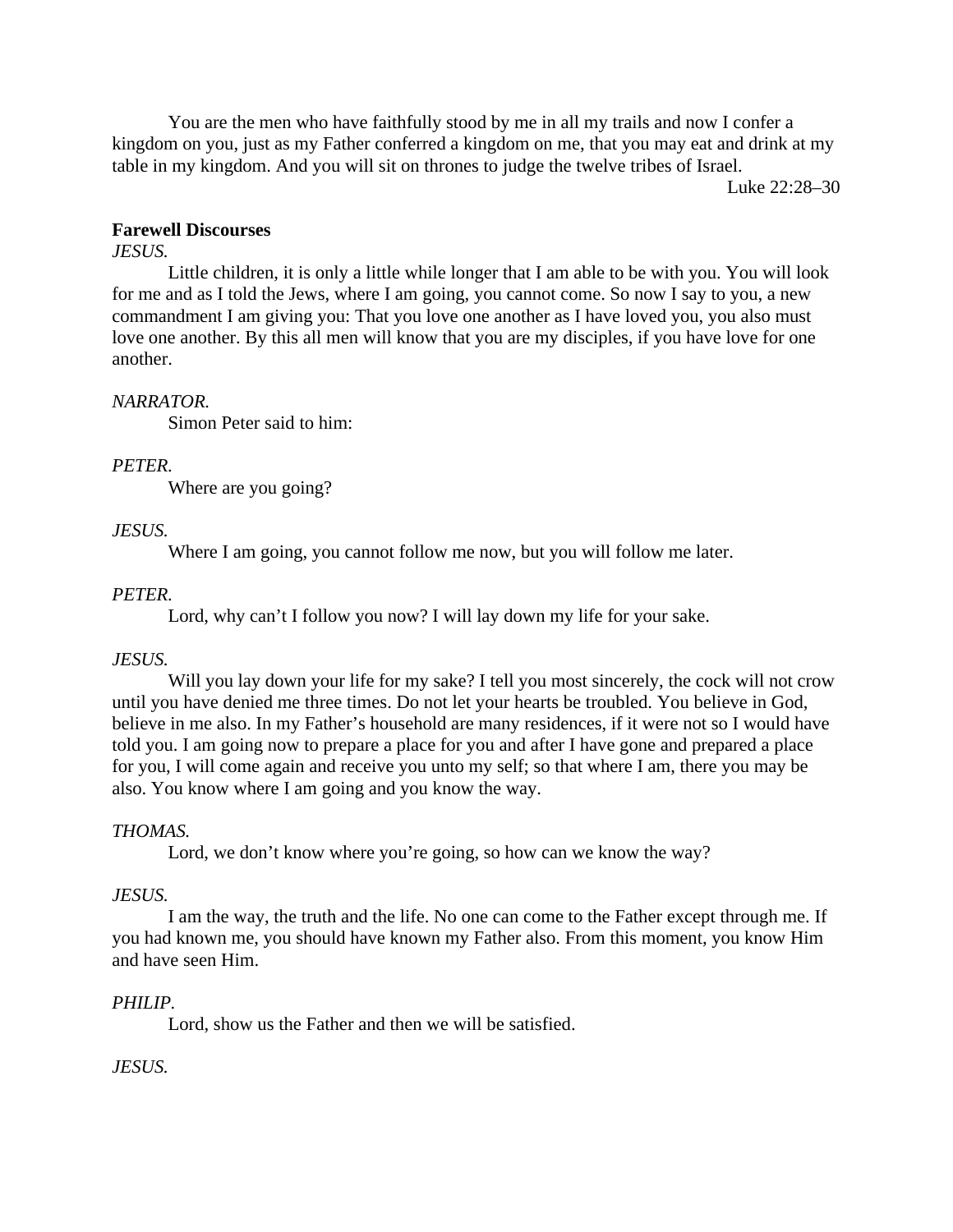Have I been with you all this time Philip, and you still don't know me? He that has seen me, has seen the Father, so why so you say, "Show us the Father?" Do you believe that I am in the Father and the Father is in me? The words I say to you I do not speak as from myself. It is the Father that lives in me, he does the works. Believe me that I am in the Father and the Father is in me, or else believe me on the evidence of the works, if for no other reason. I tell most sincerely, whoever believes in me, the works I do he will do also and greater works than these will he do, because I am going to my Father. Whatever you will ask in my name, that will I do, so that the Father may be glorified in the Son. If you will ask for anything in my name, I will do it.

If you love me, keep my commandments. And I will entreat the Father and he will give you another intercessor to be with you forever, that Spirit of truth whom the world cannot receive because it doesn't see him or know him, but you know him because he lives in you and will be with you. I will not leave you orphans, I will come to you. In a short time the world will no longer see me, but you will see me, because I live and you will live also. In that day you will know that I am in the Father and you in me and I in you. Anyone who has my commandments and keeps them will be one who loves me and anyone who loves me will be loved of my Father and I shall love him and show myself to him.

#### *NARRATOR.*

Judas, not Judas Iscariot, said to him:

# *JUDAS.*

Lord, How is it that you will show yourself to us and not to the world?

#### *JESUS.*

If a man loves me, he will keep my words and my Father will love him and we will come to Him and make our home with Him. The man who does not love me does not keep my words. The word which you hear is not mine, but the Father's who sent me. I have said these things to you while I am still with you; but the intercessor, which is the Holy Spirit, who the Father will send in my name, he will teach you all things and will bring to remembrance everything I have said to you.

Peace I leave with you, my peace I give to you and I don't give it to you the way the world gives. Don't let your hearts be troubled, neither let it be afraid. You heard me say, I am going away and will come again to you. If you loved me, you would rejoice because I said that I am going to the Father. For my Father is greater than I am. I have told you this now before it happens, so that when it does happen you may believe. From here on I will not talk much with you because the prince of this world is on his way and he has no power over me, but that the world must know that I love the Father and that I am doing exactly what the Father told me to do. Get up, let's go from here.

John 13:33–14:31

### **True Vine, The**

#### *JESUS.*

I am the true vine and my Father is the vinedresser. Every branch in me that does not bear fruit He prunes so that it may bear more fruit. By means of the word I have spoken to you, you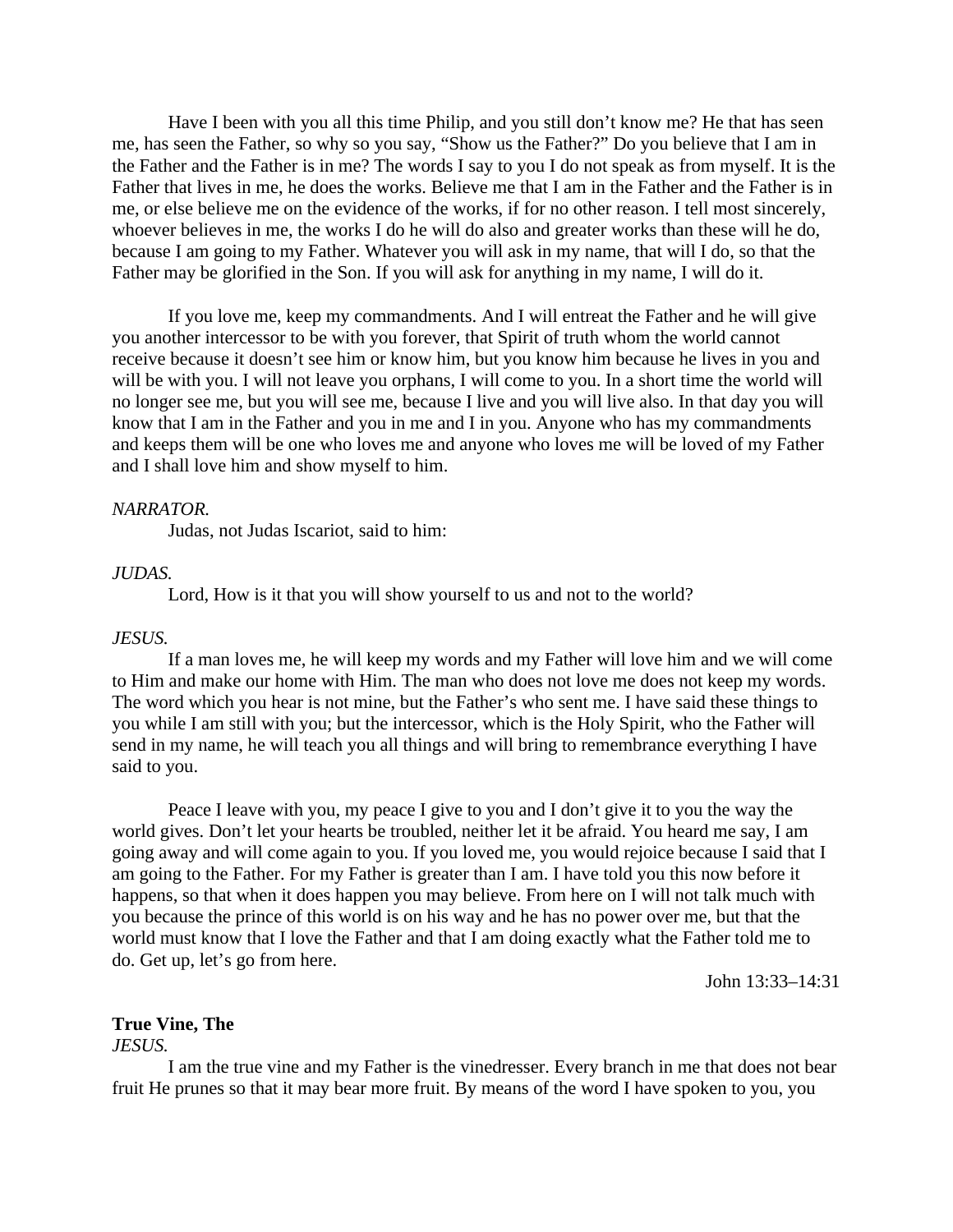are pruned already. Remain in me as I remain in you. Just as a branch cannot bear fruit all by itself, but must remain part of the vine, neither can you bear fruit unless you remain in me. I am the vine, you are the branches. Whoever remains in me and I in him, this one bears much fruit; for cut off from me you can do nothing. If a man does not remain in me, he is like a branch that has been thrown away and withers. Men gather these branches and throw them into the fire and they are burned up. If you remain in me and my words remain in you, you will ask what you will and it will be done for you.

It is in this way that my Father is glorified, that you should bear much fruit and so prove that you are my disciples. As the Father has loved me, so have I loved you. Remain in my love. If you keep my commandments you will remain in my love, just as I have kept my Father's commandments and remain in His love. I have told you these things so that my joy may remain in you and that your joy may be complete.

This is my commandment: that you love one another as I have loved you. A man can have no greater love than this: that a man lay down his life for his friends. You are my friends, if you do all the things that I command you. From here on, I shall not call you servants, because a servant does not know what his master is doing. But I have call you friends, because all the things that I have heard from my Father I have made known to you. You have not chosen me, but I have chosen you and commissioned you to go and bear fruit, fruit that will last, so that whatever you ask of my Father in my name, He may give you. These things I command you, that you love one another.

John 15:1–17

### **Hatred of the World Towards Jesus**

*JESUS.*

If the world hates you, you know that it hated me before it hated you. If you were of the world, the world would love you as its' own, but because you are not of the world, but I have chosen you out of the world, therefore the world hates you. Remember the words I said to you: "A servant is not greater than his master." If they have persecuted me, they will also persecute you. If they have kept my word, they will keep yours as well. But they will do all these things to you on account of my name, because they do not know the one who sent me.

If I had not come and spoken to them, they would be blameless; but as it is, they have seen and hated both me and my Father. But all this has happened in order that the word written in their law might be fulfilled: "They hated me for no reason." When the intercessor comes, whom I will send to you from the Father, even the Spirit of Truth which proceeds from the Father, he will testify of me. And you will also bear witness, because you have been with me from the beginning. I have told you all these things so that you will not be shaken. They will expel you from the synagogues, yes the time is coming when anyone who kills you will think that he is doing a service for God. They will do these things to you because they have neither known the Father nor myself. But I have told you all these things, so that when the time comes, you may remember that I had told you of them.

John 15:18–27; 16:1–4...

#### **Spirit of Truth to Be Sent, The**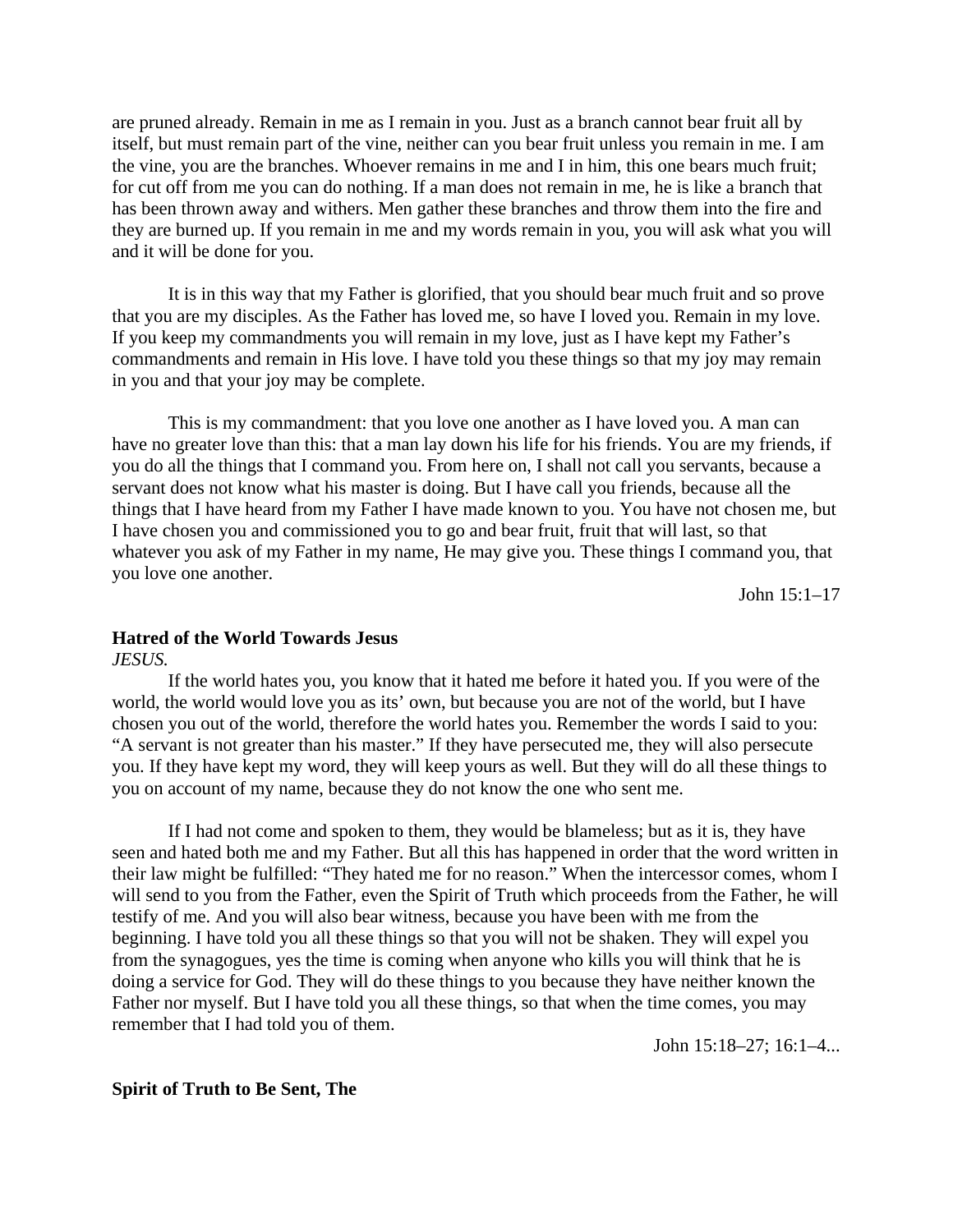#### *JESUS.*

I did not tell you these things from the beginning, because I was with you; but now I am going to the one who sent me. None of you have asked me, "Where are you going?" But because I have said these things to you, sorrow has filled you heart. Nevertheless, I tell you the truth; it is for you own good that I am going because unless I go, the Intercessor will not come to you; but if I do go, I will send him to you. And when he comes, he will reprove the world regarding sin and righteousness and judgement.

Regarding sin; because they did not believe in me. Regarding righteousness; because I am going to my Father and you will see me no more. Regarding judgement; because the prince of this world has already been judged. I still have many things to say to you, but you cannot bear them now. However when he, the Spirit of truth has come, he will guide you into all truth. For he will not speak of himself, but will speak only what he has heard and he will show you things to come. He will glorify me, for he will receive from what is mine and will show it to you. All things the Father has are mine; this is why I said; "He will receive from what is mine and will show it to you."

John 16:...4–15

### **Jesus Has Conquered the World**

#### *JESUS.*

In a short time you will no longer see me and then in a short time you will see me again, because I am going to the Father.

#### *NARRATOR.*

Then some of his disciples said to one another:

#### *DISCIPLES.*

What is this that he is saying to us: "In a short time you will no longer see me and then a short time later you will see me again, because I am going to the Father." What does he mean when he says: "A short time?" We don't understand what he's talking about.

#### *NARRATOR.*

Jesus knew that they wanted to question him, so he said:

#### *JESUS.*

Are you asking one another what I meant by saying: "In a short time you will no longer see me, and then a short time later you will see me again." I tell you most sincerely, you will weep and wail while the world rejoices. You will be sorrowful, but you sorrow will be turned into joy. A women when she is in labor suffers, because her time has come. But as soon as she has given birth to the child she forgets the anguish in her joy, because a man has been born into the world. So it is with you; you are sad now, but I will see you again and your hearts will rejoice and your joy, no man can take from you. When that day comes, you will not ask me any questions. I tell you most solemnly, anything you ask from the Father in my name, He will give you.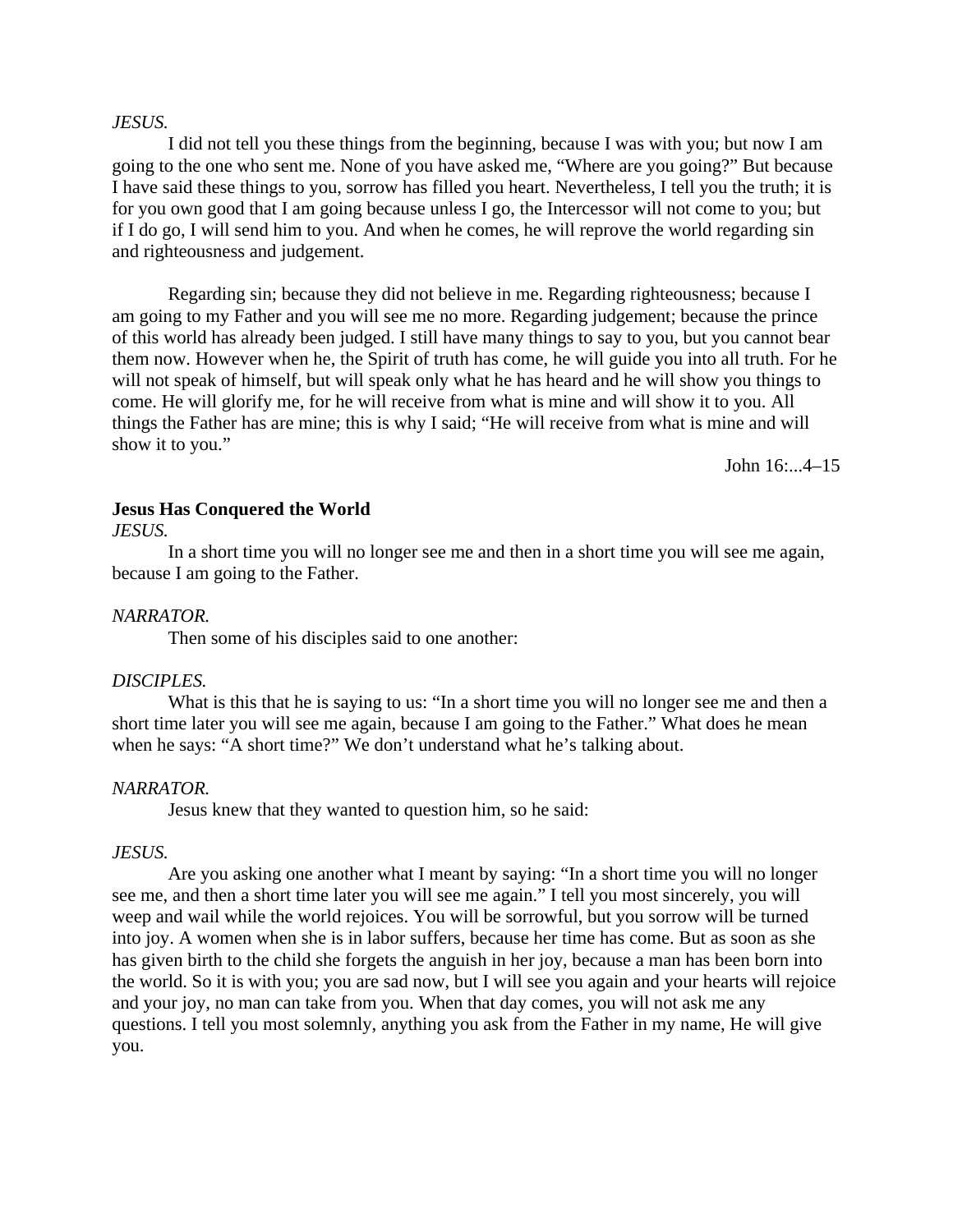Until now you have not asked for anything in my name. Ask and you will receive so that your joy may be complete. I have been telling you all these things in parables; but the time is coming when I will no longer speak to you in parables but will tell you about the Father in plain words. When that day comes, you will ask in my name and I am not saying that I will entreat the Father for you, because the Father Himself loves you for loving me and believing that I came from God. I came from the Father and have come into the world and now I leave the world and go to the Father.

### *DISCIPLES.*

Now you are speaking plainly and not using proverbs. Now we are sure that you know everything and do not have to wait for anyone to question you. Because of this we believe that you have come from God.

#### *JESUS.*

Do you believe at last! Listen, the hour is coming, in fact it has already come when you will be scattered every man to his own way and you will leave me alone. And yet I am not alone, because the Father is with me. These things I have told you so that in me you might have peace. In the world you will have trouble, but cheer up, I have conquered the world.

John 16:16–33

#### **Prayer of Christ, The**

*NARRATOR.*

After saying these things, Jesus lifted up his eyes to heaven and said:

#### *JESUS.*

Father, the hour has come, glorify your son so that your son may glorify you. As you have given him power over all flesh that he should give eternal life to as many as you have given him. And eternal life is this: that they might know you, the only true God, and Jesus Christ whom you have sent. I have glorified you on earth and have finished the work that you gave me to do.

And now, Oh Father, glorify me with yourself, with the glory I had with you before the world was. I have made your name known to the men you gave me out of the world. They were yours and you gave them to me, and they have kept your word. Now they know that all the things you have given me are indeed form you, for I have given them the words you gave to me. They have received them and have known for a fact that I came from you and they have believed that you did send me. I pray for them; I am not praying for the world, but for those you have given me because they are yours.

All that I have is yours and all that you have is mine, and in them am I glorified. I am not in the world any longer and I am coming to you, but they are in the world. Holy Father, keep through your own name those you have given me, that they may be as one, as we are one. While I was with them in the world, I kept them in your name. Those you have given me, I have kept and none of them are lost, except for the son of destruction, that the scripture might be fulfilled. But now I am coming to you. While I am still in the world I say these things in order that they might have my joy completed in themselves. I have given them your word and the world has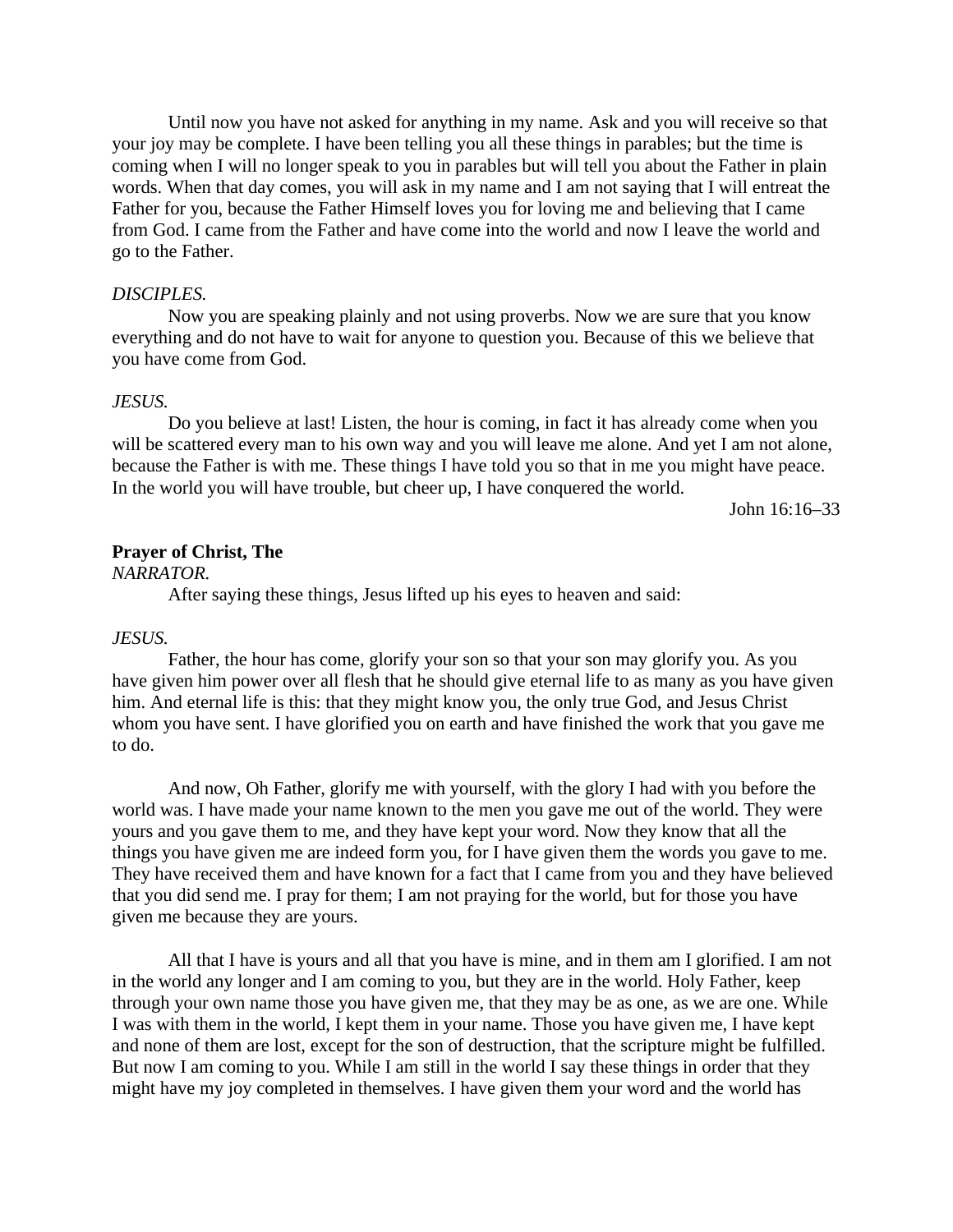hated them because they are not of the world even as I am not of the world. I am not asking you to take them out of the world, but that you should keep them from the evil one. They are not of the world, even as I am not of the world. Purify them through your truth, your word is truth. As you sent me into the world, I have also sent them into the world and for their sake I purify myself so that they also may be purified through the truth. I am not petitioning only for these, but also for those who will believe on me, through their word. May they all be one.

As you Father are in me and I in you, may they also be one in us so that the world may believe that it was you who has sent me. I have given them the glory which you gave to me, that they may be one even as we are one: I in them and you in me, that they may be made perfect in one, that the world will know that it was you who sent me and have loved them as you have loved me. Father, I also want those you have given me to be with me where I am, so that they may see my glory that you have given me because you loved me before the foundation of the world.

Oh Righteous Father, the world has not known you, but I have known you and these have known that you have sent me. I have made your name known to them and will continue to make it known, that the love with which you have loved me may be in them and I in them.

John 17:1–26

### **Peter's Denial Foretold**

#### *NARRATOR.*

After a psalm had been sung and he had said all these things, Jesus started to leave with his disciples following. Jesus then said to them:

### *JESUS.*

All of you will be caused to stumble because of me this night, for scripture says: *"I will strike the shepherd and the sheep of the flock will be scattered,"* (Zechariah 13:7) but after I have risen again, I will go before you to Galilee.

#### *NARRATOR.*

At this Peter said:

### *PETER.*

Even though all the rest shall be stumbled because of you, I will never be stumbled.

#### *JESUS.*

Simon, Simon; Satan, you must know, has desired to sift you all like wheat, but I have prayed for you, that your faith may not fail and once you have recovered, strengthen your brothers.

#### *PETER.*

Lord, I am ready to go with you both to prison and to death!

#### *JESUS.*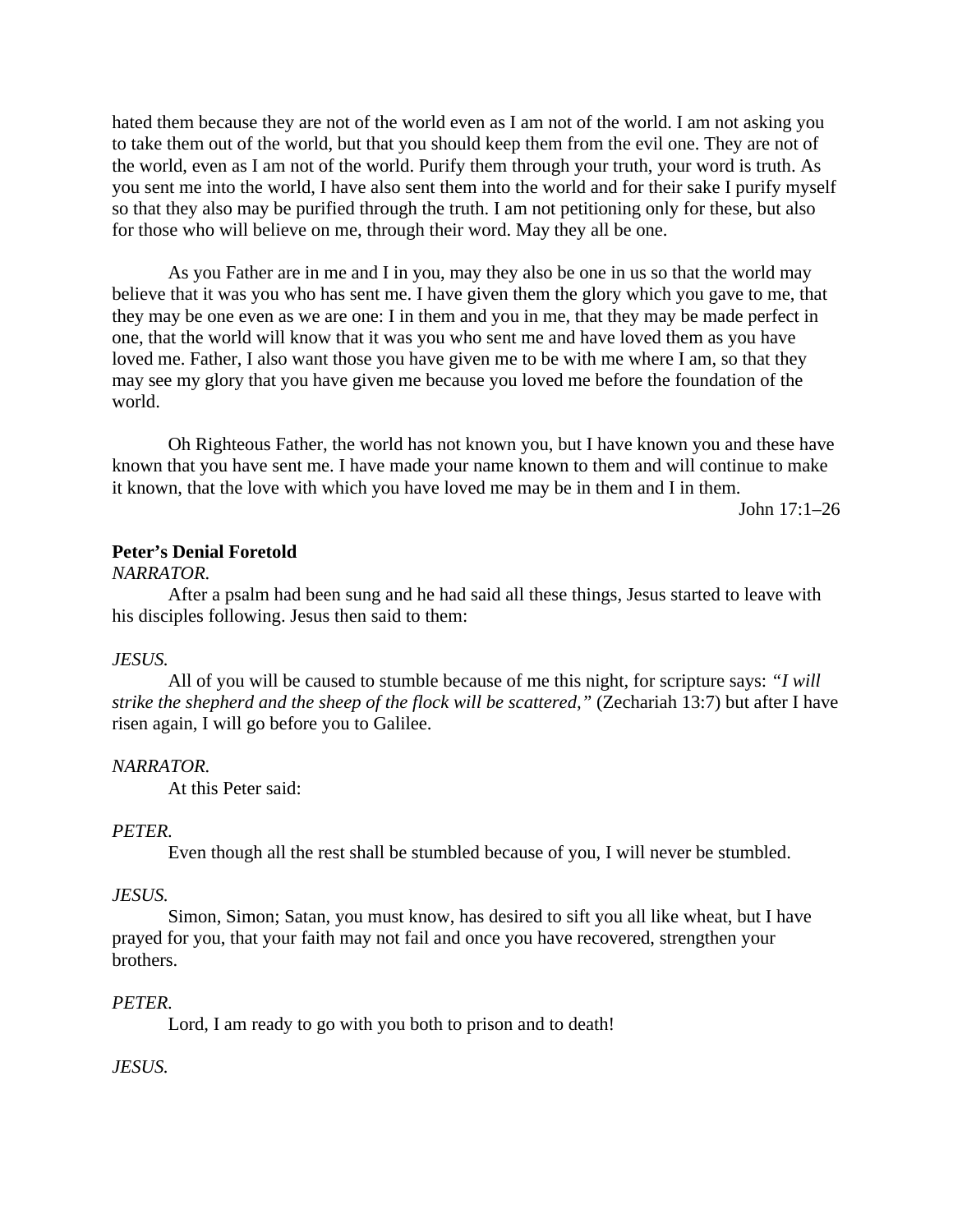Peter I tell you most sincerely; this day, even this very night before the cock crows twice, you will have denied three times that you even know me.

# *NARRATOR.*

But he repeated more earnestly:

# *PETER.*

Even if I have to die with you, I will never, in any way, deny that I know you.

# *NARRATOR.*

And all the disciples said the same.

Matthew 26:30–35; Mark 14:26–31; Luke 22:31–34

# **Preparation for the Arrest**

*NARRATOR.*

He said to them:

# *JESUS.*

When I sent you out without a money bag, food sack or sandals, were you in need of anything?

# *DISCIPLES.*

No.

# *JESUS.*

But now if you have a money bag, take it; if you have a food sack, do the same; if you don't have a sword, sell you cloak and buy one. For I tell you that this that is written must yet be fulfilled in me: *"He let himself be taken as a criminal"* (Isaiah 53:12). For what scripture said about me is even now reaching its fulfillment.

# *DISCIPLES.*

Lord, here are two swords.

### *JESUS.*

That's enough.

### *NARRATOR.*

And he came out and went his way as usual to the Mount of Olives with his disciples following.

Luke 22:35–39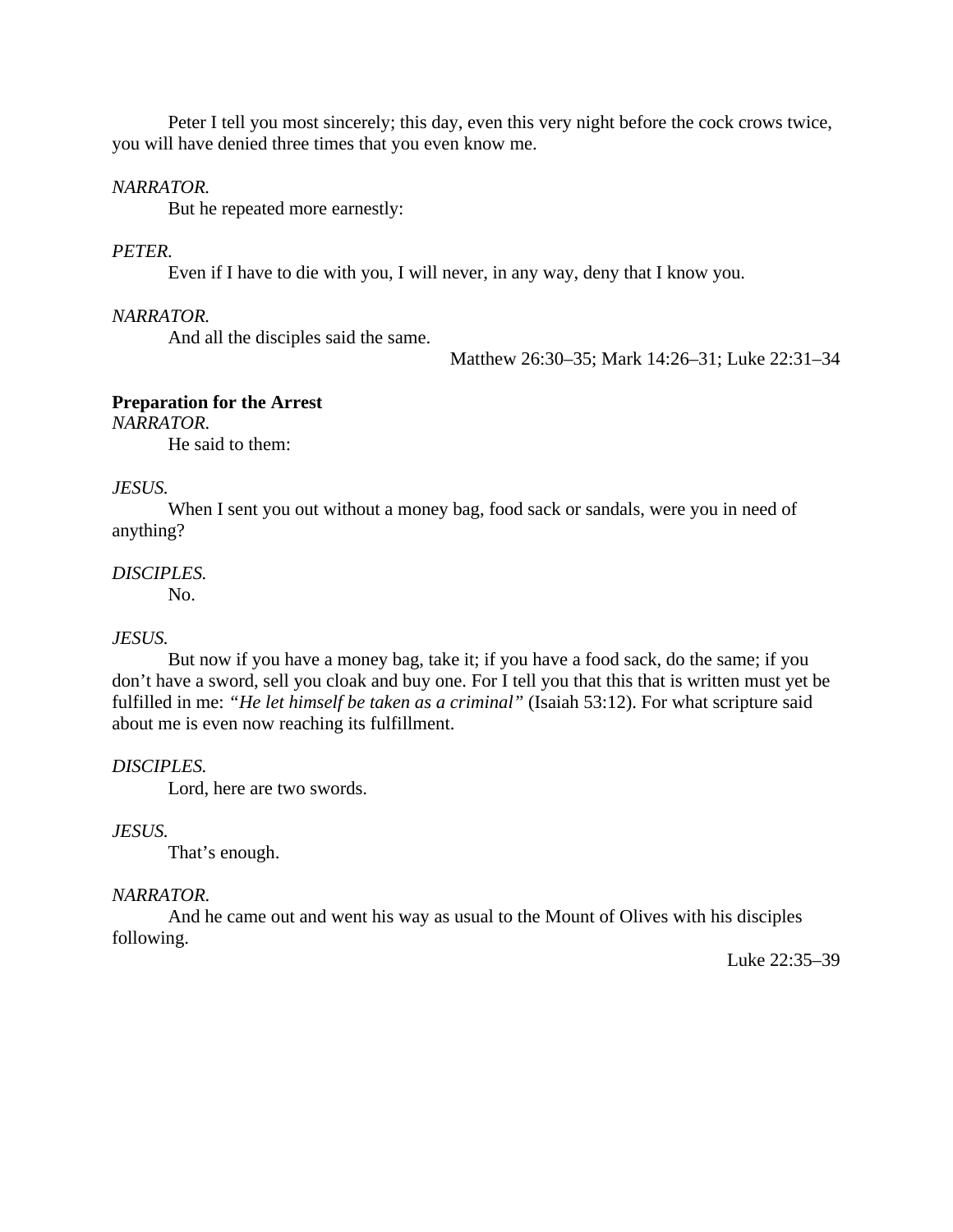# Chapter Eighteen

# **Garden Of Gethsemane, The**

# *NARRATOR.*

They crossed the Kedron Valley and came to an estate called Gethsemane and there was a garden there. When they reached the place, he went into it with his disciples and said to them:

# *JESUS.*

Stay here while I go over there to pray.

# *NARRATOR.*

He then took Peter and the two sons of Zebedee, James and John with him. A sudden fear, sadness and great distress came then over him and he said to them:

# *JESUS.*

My soul is sorrowful to the point of death, stay here and watch with me. Pray that you aren't put to the test.

# *NARRATOR.*

He then withdrew from them a little further, about a stone's throw. He threw himself to the ground and knelt. Falling to his face he prayed that if it were possible, this hour might pass him by.

# *JESUS.*

My Father, if it is possible, let this cup pass from me. Abba, Father; everything is possible for you. If you are willing, take this cup away from me. Nevertheless, let not my will but your will be done.

# *NARRATOR.*

An angel then appeared to him from heaven to strengthen him. In his anguish he prayed even more earnestly and sweat fell to the ground like great drops of blood. When he got up from prayer he came back to the disciples and found them sleeping from sheer grief.

# *JESUS.*

Why are you sleeping! Get up and pray not to be put to the test. Simon, are you asleep? Don't you have the strength to watch with me one hour? Watch and pray in the eventuality that you are put to the test. Indeed the spirit is willing, but the flesh is week.

# *NARRATOR.*

He went away a second time and prayed:

# *JESUS.*

My Father, if this cup cannot pass from me except that I drink it, let your will be done.

# *NARRATOR.*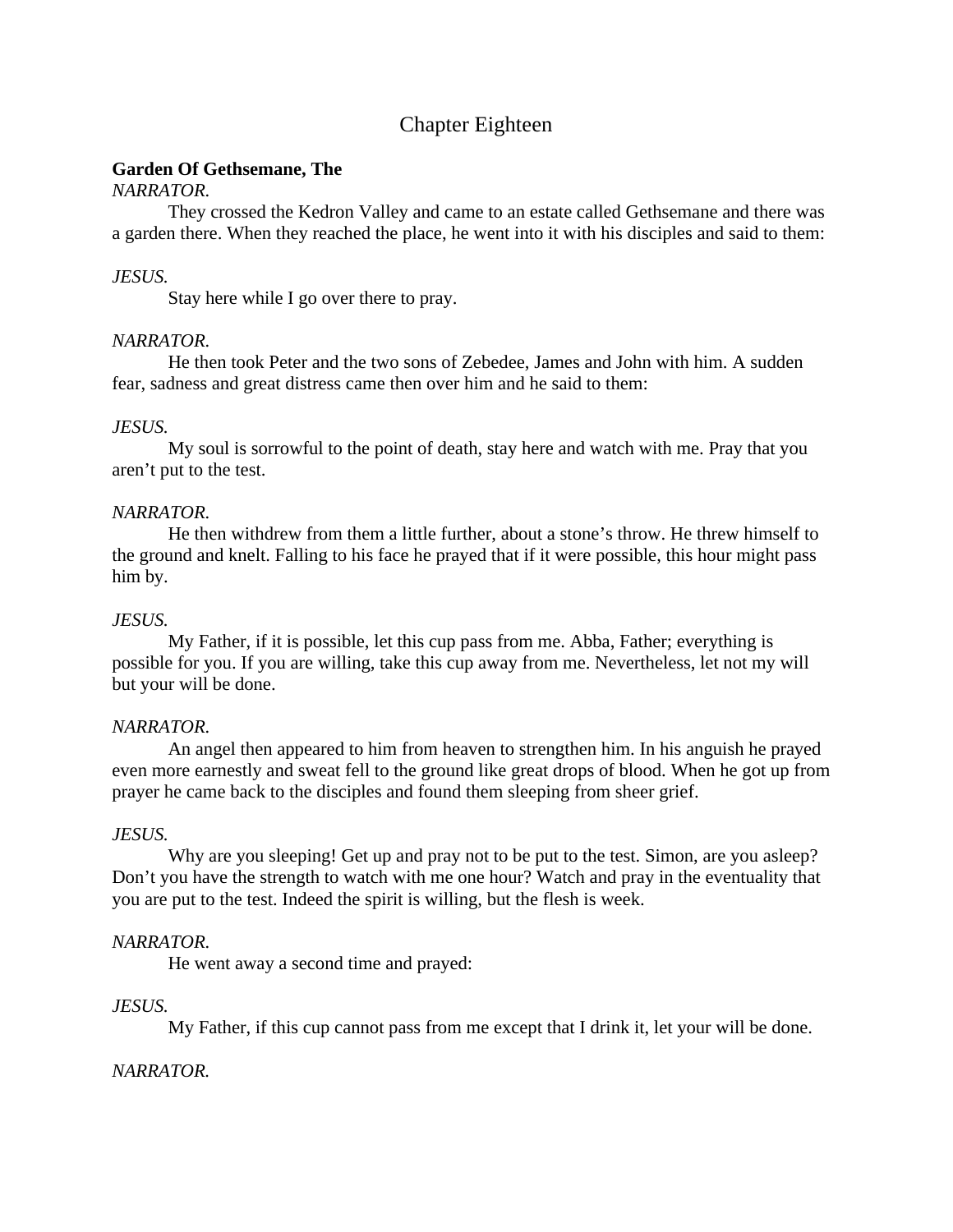He came back once more and found them sleeping for their eyes were very heavy and they could find no answer for him. Leaving them there, he went away and prayed for the third time, saying the same words. He then came back to the disciples a third time and said to them:

### *JESUS.*

You can sleep on now and take your rest. It is all over. Look, the hour has come and the Son of Man is to be betrayed into the hands of sinners. Get up and let's be going. Look, the man who betrays me is close at hand.

Matthew 26:36–46; Mark 14:32–42; Luke 22:40–46; John 18:1

### **Arrest Of Jesus, The**

### *NARRATOR.*

While he was still speaking, a large number of men appeared, armed with swords and clubs. At the head of them was the man called Judas, one of the twelve. Judas, who had betrayed him, knew the place well since Jesus had often met there with his disciples. Judas brought the cohort to this place together with a detachment of guards all with lanterns, torches and weapons. These had been sent with him by the Chief Priests, Pharisees, Scribes and the Elders of the people. Now Judas, who had betrayed him, had prearranged a signal for them.

### *JUDAS ISC.*

The one I kiss, he is the man. Take him into custody and see that he is well guarded when you lead him away.

### *NARRATOR.*

As soon as Judas arrived, he went right up to Jesus and said:

### *JUDAS ISC.*

Greetings, Rabbi.

### *NARRATOR.*

And he kissed him.

### *JESUS.*

Judas, are you betraying the Son of Man with a kiss? My friend, why did you come?

### *NARRATOR.*

Knowing everything that was going to happen to him, Jesus came forward and said:

### *JESUS.*

Who are you looking for?

### *COHORT.*

Jesus of Nazareth!

### *JESUS.*

I am he.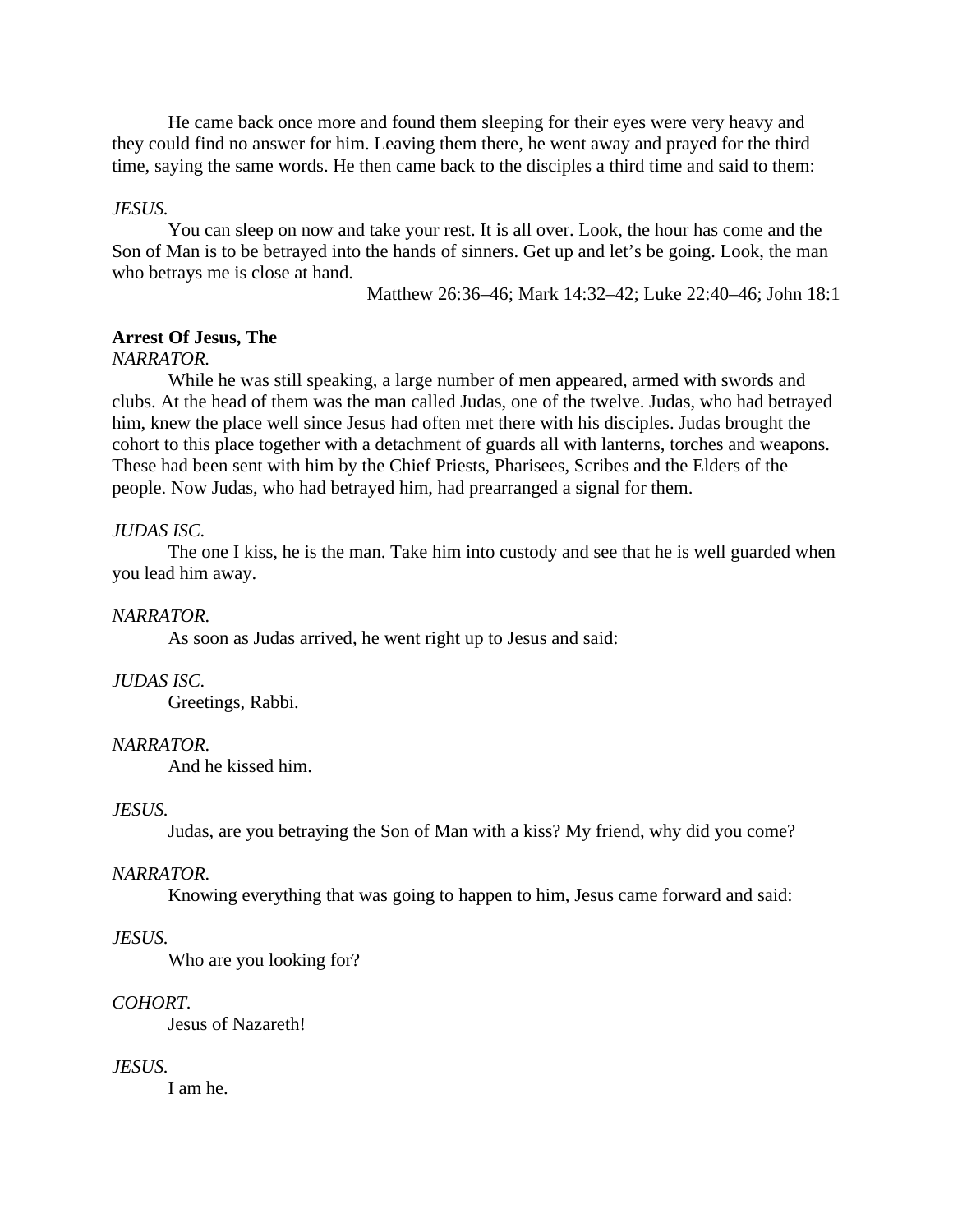### *NARRATOR.*

Judas, who had betrayed him, also stood with them. As soon as Jesus had said to them, "I am he," they went backward and fell to the ground. He asked them a second time:

### *JESUS.*

Who are you looking for?

### *COHORT.*

Jesus of Nazareth.

### *JESUS.*

I told you that I am he. If I am the one you are looking for, let these others go their own way.

### *NARRATOR.*

This was to fulfill the words he had spoken: "Not one of those you have given me have I lost." His followers seeing what was going to happen said:

### *DISCIPLES.*

Lord, shall we use our swords?

### *NARRATOR.*

The mob came forward, seized Jesus and took him into custody. At that, one of the followers of Jesus who carried a sword, Simon Peter, stretched out his hand, drew his sword and struck one of the High Priest's servant, wounding him by cutting off his right ear. The servants name was Malchus. But at this, Jesus spoke:

### *JESUS.*

Stop it! That will do.

### *NARRATOR.*

And touching the man's ear he healed him. Jesus then said to Peter:

### *JESUS.*

Put your sword back in its' sheath, for all who draw the sword will die by the sword. Don't you think that I could appeal to my Father and he would promptly send me more than twelve legions of angels to my defense. But then, how would the scriptures be fulfilled that say that this is the way it must be? Am I not to drink the cup that my Father has given me to drink?

### *NARRATOR.*

Then Jesus said to the crowds: the Chief Priests, Captains of the Temple guard and Elders who had come for him:

### *JESUS.*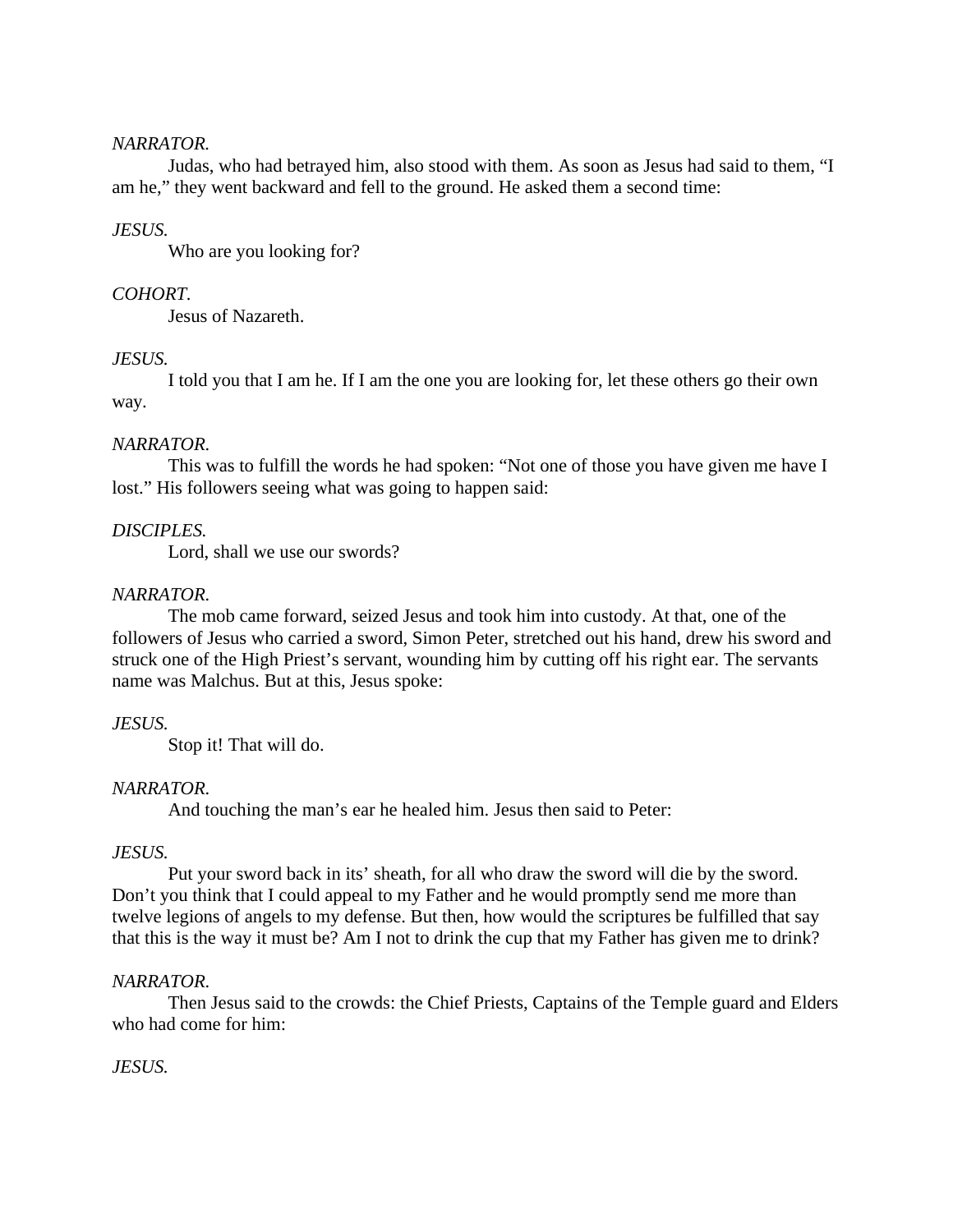Am I a thief that you had to set out to capture me with swords and clubs? When I sat among you teaching in the Temple day after day, you never moved to lay hands on me. But all this was done, in order that the scriptures of the prophets be fulfilled. This is your hour and the reign of darkness.

### *NARRATOR.*

Then all the disciples deserted him and ran away. However, there was a young man who followed him who had nothing on but a linen cloth wrapped around his naked body. The mob caught hold of him, but he left the cloth in their hands and ran away naked.

Matthew 26:47–56; Mark 14:43–52; Luke 22:47–53; John 18: 2–11

## **Peter's Denial**

#### *NARRATOR.*

The cohort, its' Captain and the Jewish guards seized Jesus and bound him. The men who had arrested Jesus led him off to Caiaphas, the High Priest for that year. They took him to the High Priest's house where the Chief Priests, Elders and Scribes were assembled. They took him first to Annas, because Annas was the father–in–law of Caiaphas. Now it was Caiaphas who had suggested to the Jews that it was better that one man die for the people. Simon Peter, with another disciple, followed Jesus at a distance. John (this disciple), who was known to the High Priest, went in with Jesus into the palace of the High Priest, but Peter stayed outside the door. So the other disciple, the one known to the High Priest, went in and spoke to the woman who was keeping the door and brought in Peter. He went into the High Priest's palace and sat down in the courtyard with the servants to see the end of what was going to happen.

Now it was cold and the servants and guards had lit a charcoal fire in the middle of the courtyard and were standing there warming themselves. Peter also stood there and warmed himself with the others. While Peter was down below in the courtyard sitting there by the fire, one of the High Priest's servant girls, the maid on duty at the door, came up and saw Peter warming himself there. She stared at him and said:

### *DOOR GIRL.*

Aren't you also one of this man's disciples? You were too with Jesus the Galilean, the man from Nazareth! This man was also with him.

#### *NARRATOR.*

But he denied it in front of them all.

#### *SIMON.*

I am not! Woman, I don't even know him. I don't understand what you're talking about!

#### *NARRATOR.*

And he went out and the cock crowed. Meanwhile, the High Priest interrogated Jesus about his disciples and his teachings.

#### *JESUS.*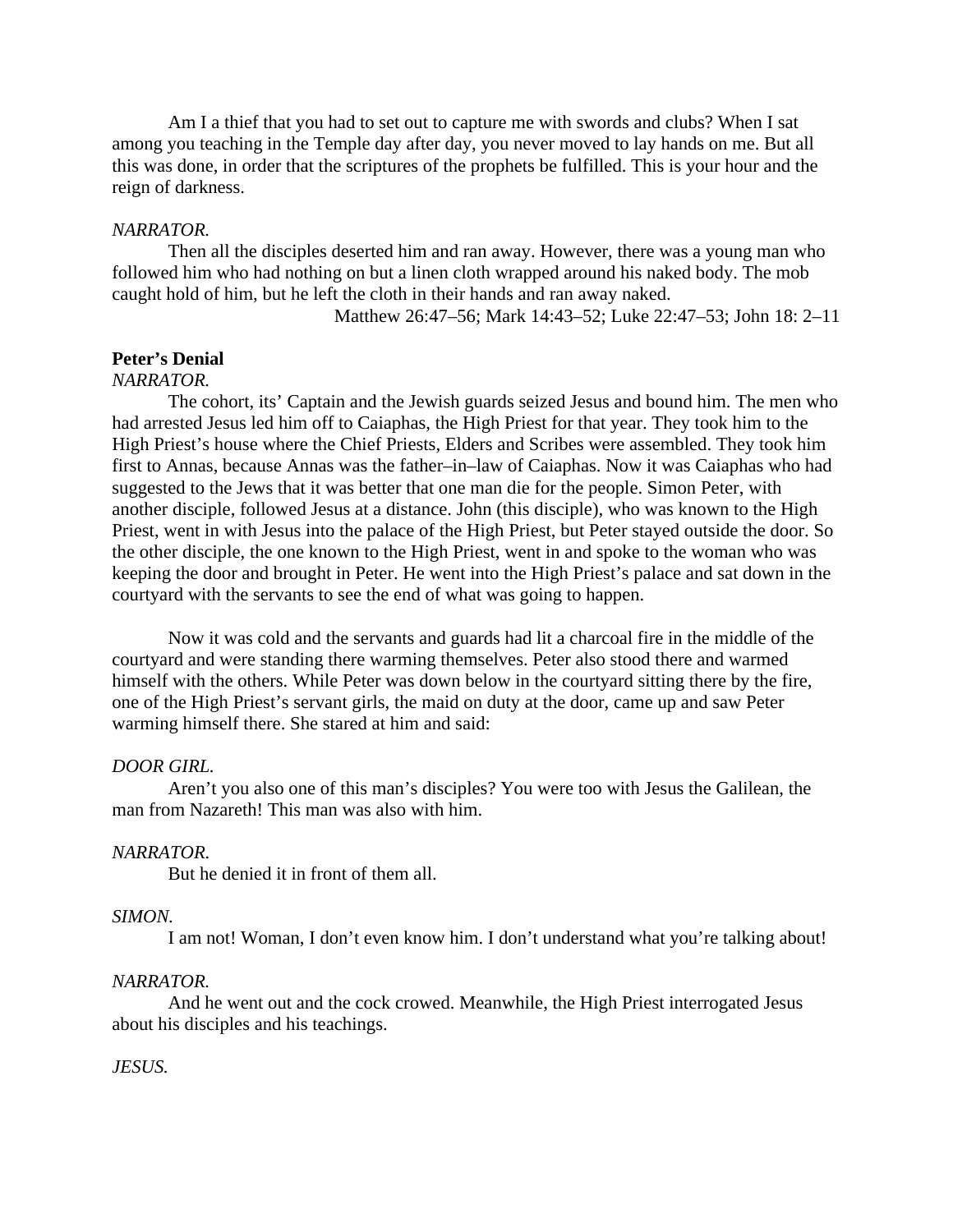I have spoken openly for all the world to hear. I have always taught in the synagogue and in the Temple where all the Jews meet together; I have said nothing in secret. But why are you asking me? Ask the people that heard me what I said to them.

#### *NARRATOR.*

When he had spoken in this way, one of the guards standing by struck Jesus with the palm of his hand and said:

#### *GUARD 1.*

Is that the way to answer the High Priest?

### *JESUS.*

If there is something wrong in what I said, point out what is wrong. But if there is no offence in it, why did you hit me?

#### *NARRATOR.*

Then Annas sent him, still bound, to Caiaphas the High Priest. Simon Peter again was standing by the fire when the servant girl, who stood duty at the door, saw him again and he went out to the gate of the forecourt. The servant girl again started telling the bystanders:

#### *DOOR GIRL.*

This man was with Jesus of Nazareth. This man is one of them. Aren't you also one of his disciples? You are another of them!

#### *NARRATOR.*

But Peter again, with an oath, denied it.

### *SIMON PETER.*

I am not my friend. I don't know the man.

### *NARRATOR.*

About an hour later, the bystanders themselves came up to Peter. One of the High Priest's servants, a relation of the man whose Peter had cut off said:

#### *RELATIVE.*

Didn't I see you in the garden with him?

#### *MAN 1.*

This man was certainly with him. You are one of them for sure. You're a Galilean! Your accent gives you away.

#### *NARRATOR.*

Again Peter denied it and started cursing and swearing.

#### *SIMON PETER.*

Man, I don't know what you're talking about! I don't know the man you're talking about.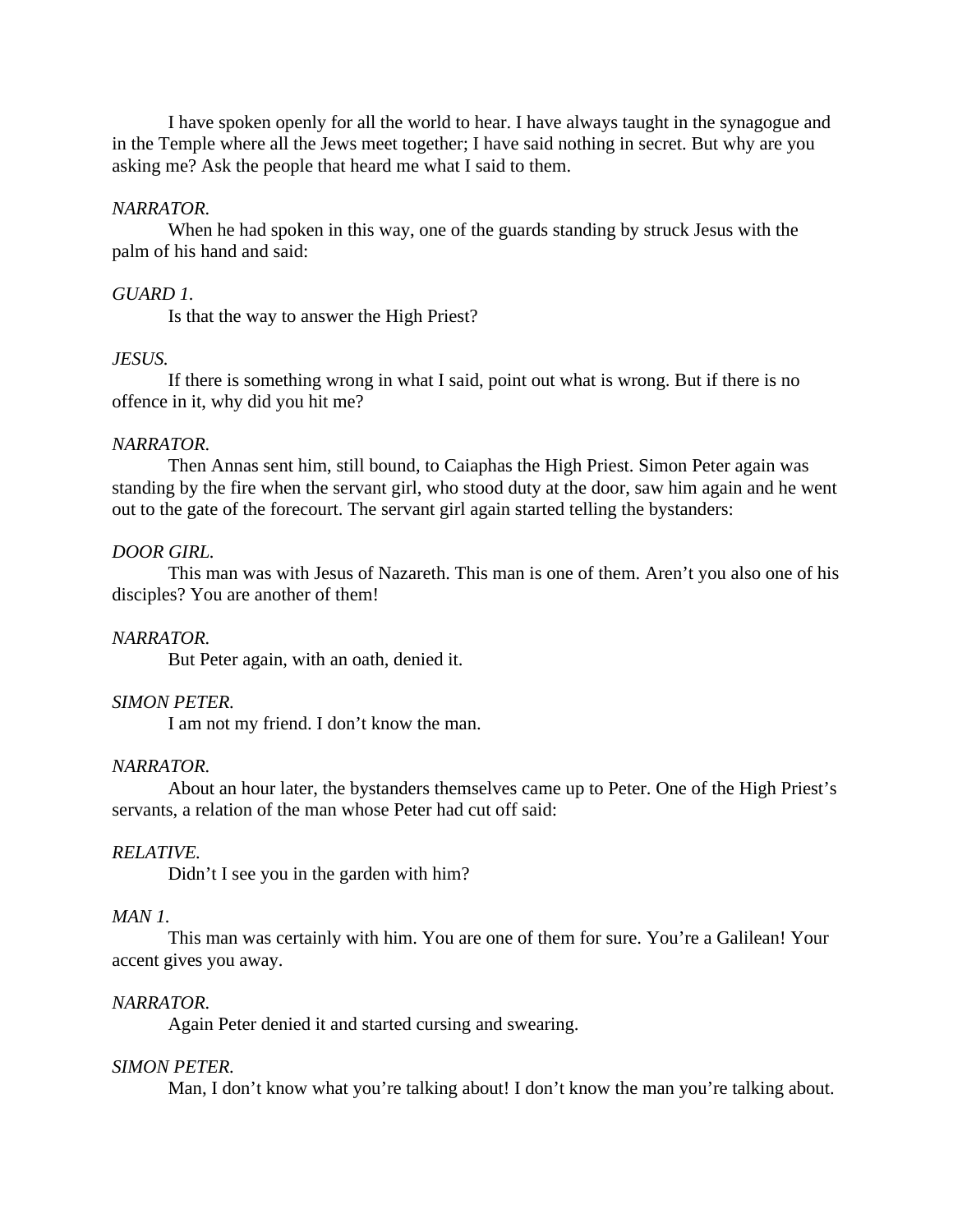#### *NARRATOR.*

At that instant while he was still speaking, the cock crowed for the second time. The Lord turned and looked straight at him and Peter remembered what the Lord had said to him. 'Before the cock crows today, you will have disowned me three times. And he burst into tears and went outside and wept bitterly.

Matthew 26:57,58;69–75; Mark 14:53,54;66–72; Luke 22:54–62; John 18:12–27

#### **Jesus Brought Before The Sanhedrin**

### *NARRATOR.*

When day broke, the Elders of the people, the Chief Priests and the Scribes came together and led Jesus into the Sanhedrin and said to him:

# *CHIEF PRIESTS, ELDERS and SCRIBES.*

Are you the Christ? Tell us!

### *JESUS.*

If I tell you, you won't believe me. And if I question you, you won't answer me or let me go. The time is coming when the Son of Man will sit on the right hand of the power of God.

#### *NARRATOR.*

Then they all asked:

# *CHIEF PRIESTS, ELDERS and SCRIBES.*

Are you then the Son of God?

### *JESUS.*

You say that I am.

### *CHIEF PRIESTS, ELDERS and SCRIBES.*

Why do we need any further testimony. We've heard it out of his own mouth.

#### *NARRATOR.*

Now the Chief Priests and the whole Sanhedrin were looking for testimony that could be used against Jesus in order to have him put to death, but they didn't find any. However, many did give false testimony against him, but their statements conflicted with each other. Finally there came two false witnesses who said:

#### *WITNESS 1.*

This man said, "I am able to destroy the Temple of God and to rebuild it in three days."

### *WITNESS 2.*

We heard him say, "I will destroy this Temple that is made with hands and within three days and I will build another made without hands."

### *NARRATOR.*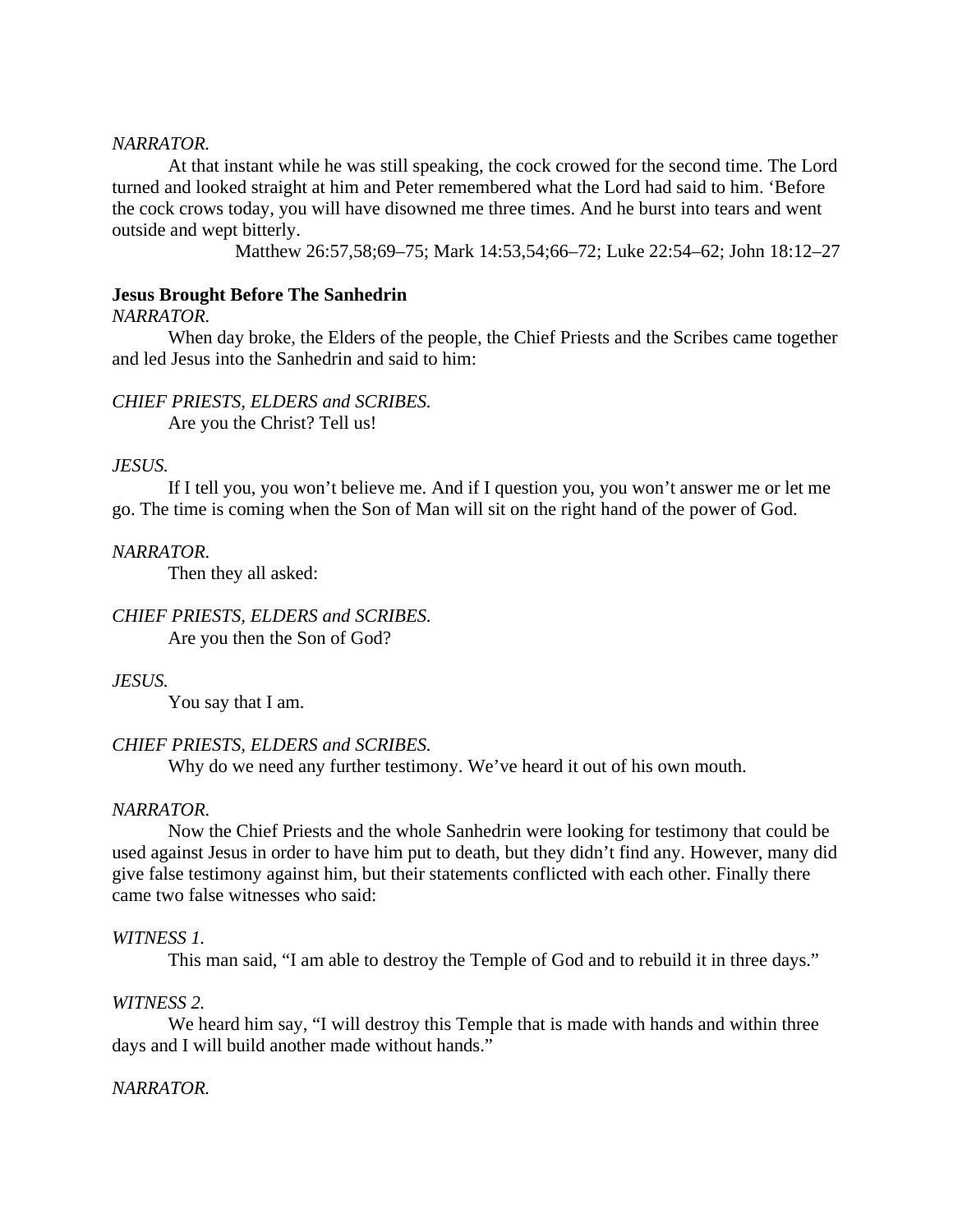But their testimony's also conflicted. The High Priest then stood before the whole assembly and said to Jesus:

### *HIGH PRIEST.*

Aren't you going to say anything? What is it that these men are testifying against you?

### *NARRATOR.*

But Jesus remained silent. Again the High Priest asked him and said:

### *HIGH PRIEST.*

I put you on an oath by the Living God to tell us whether you are the Christ, the Son of God, the Son of the Blessed One.

### *JESUS.*

You have said it, "I am!" Nevertheless I tell you, the time is coming when you will see the Son of Man sitting on the right hand of the power of God and coming in the clouds of heaven.

### *NARRATOR.*

At this the High Priest tore his robes and said:

### *HIGH PRIEST.*

He has blasphemed! What do we need any further witnesses now. We have heard it for ourselves from his own lips. There, now we have heard his blasphemy. What is your finding?

### *NARRATOR.*

And they all gave their verdict.

### *COUNCIL.*

He deserves the death sentence!

### *NARRATOR.*

The whole assembly then rose. Some of them began to spit in his face and hit him with their fists. The men who guarded Jesus mocked and beat him. And when they had blindfolded him they slapped him on the face, taunting him saying:

### *GUARDS.*

Prophesy to us, you Christ! Which one of us hit you?

### *NARRATOR.*

And they spoke many other blasphemous things against him and the servants struck him with the palm of their hands.

Matthew 26:59–68; Mark 14:55–65; Luke 22:63–23:1...

### **Jesus is Delivered to Pilate** *NARRATOR.*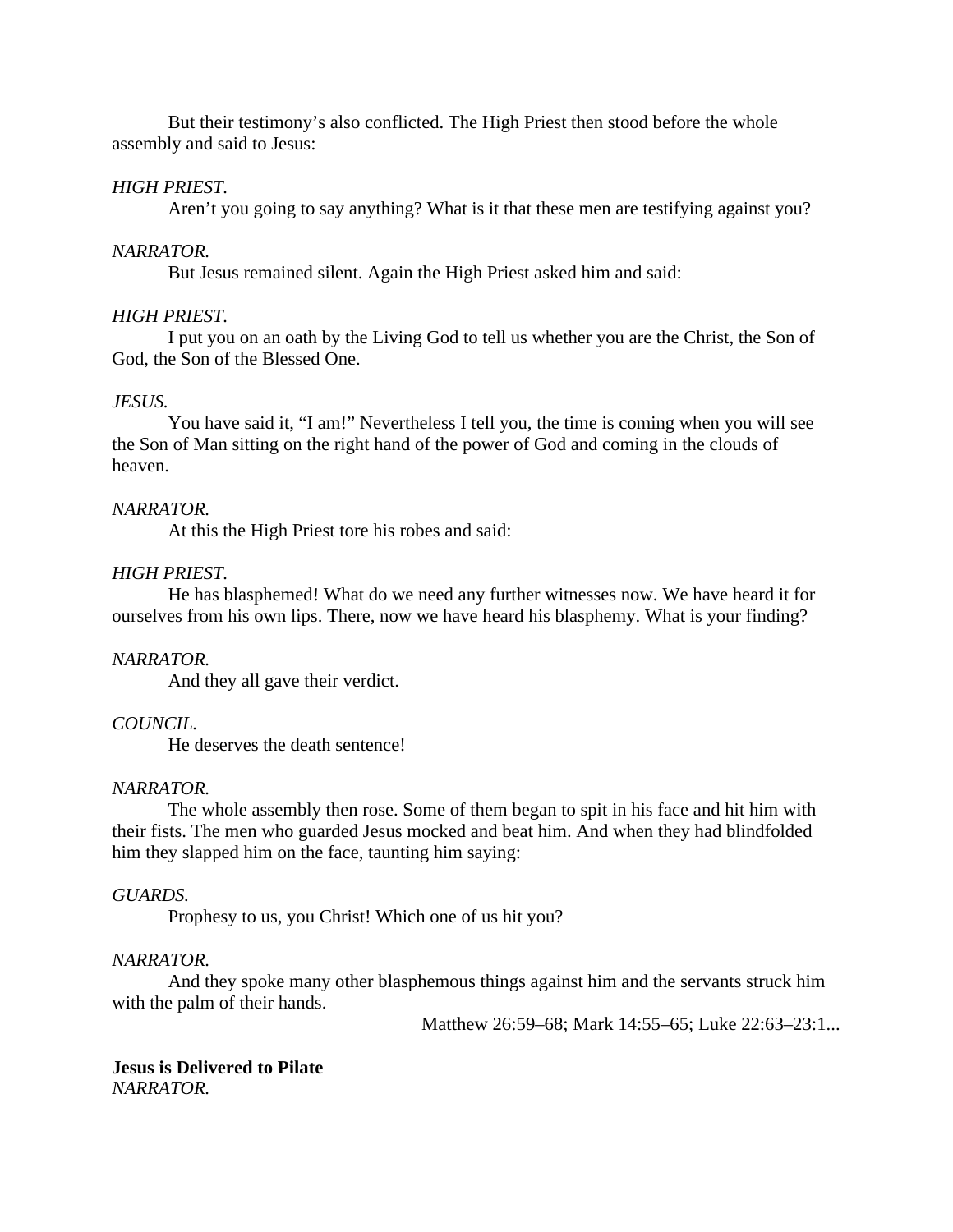When morning had come, all the Chief Priests had a meeting with the Elders, Scribes and the whole Sanhedrin to deliberate the plan to have Jesus put to death. They had him bound and led him from Caiaphas to deliver him to Pontius Pilate, the Roman governor. Then Judas, who had betrayed him, seeing that Jesus had been condemned, was filled with remorse and brought the thirty silver pieces back to the Chief Priests and Elders.

#### *JUDAS ISC.*

I have sinned. I have betrayed innocent blood.

### *CHIEF PRIESTS and ELDERS.*

What is that to us? That is your concern.

### *NARRATOR.*

He threw down the silver pieces in the Sanctuary, left and went and hung himself. The Chief Priests picked up the silver pieces and said:

#### *CHIEF PRIESTS.*

It is against the law to put this into the treasury; it is blood money.

#### *NARRATOR.*

So they discussed the matter and bought with the money a certain field where the clay was used by potters. This field, known as Potter's Field, was to be used as a cemetery to bury foreigners in. That is why the field is still called *the field of blood* to this day. The words of the prophet Jeremiah were then fulfilled:

*"And they took the thirty silver pieces, the price at which he was valued by the children of Israel, and they purchased a field from the potters, just as the Lord directed me."* – Zechariah 11:12-13

Matthew 27:1–10; Mark 15:1; Luke 23:...1

#### **Jesus Before Pilate**

#### *NARRATOR.*

Meanwhile, they had brought Jesus from Caiaphas to the Hall of Judgement, called the Praetorium, and Pilate, it was still morning. But the Jews did not go into the Praetorium themselves or else they would be defiled and not be able to eat the Passover. So Pilate came outside to them and said:

#### *PILATE.*

What charge do you bring against this man?

#### *JEWS.*

We found this man inciting our people to revolt, forbidding to give the tribute to Caesar and claiming that he himself is Christ, a king. If he weren't a criminal we wouldn't have brought him to you.

### *PILATE.*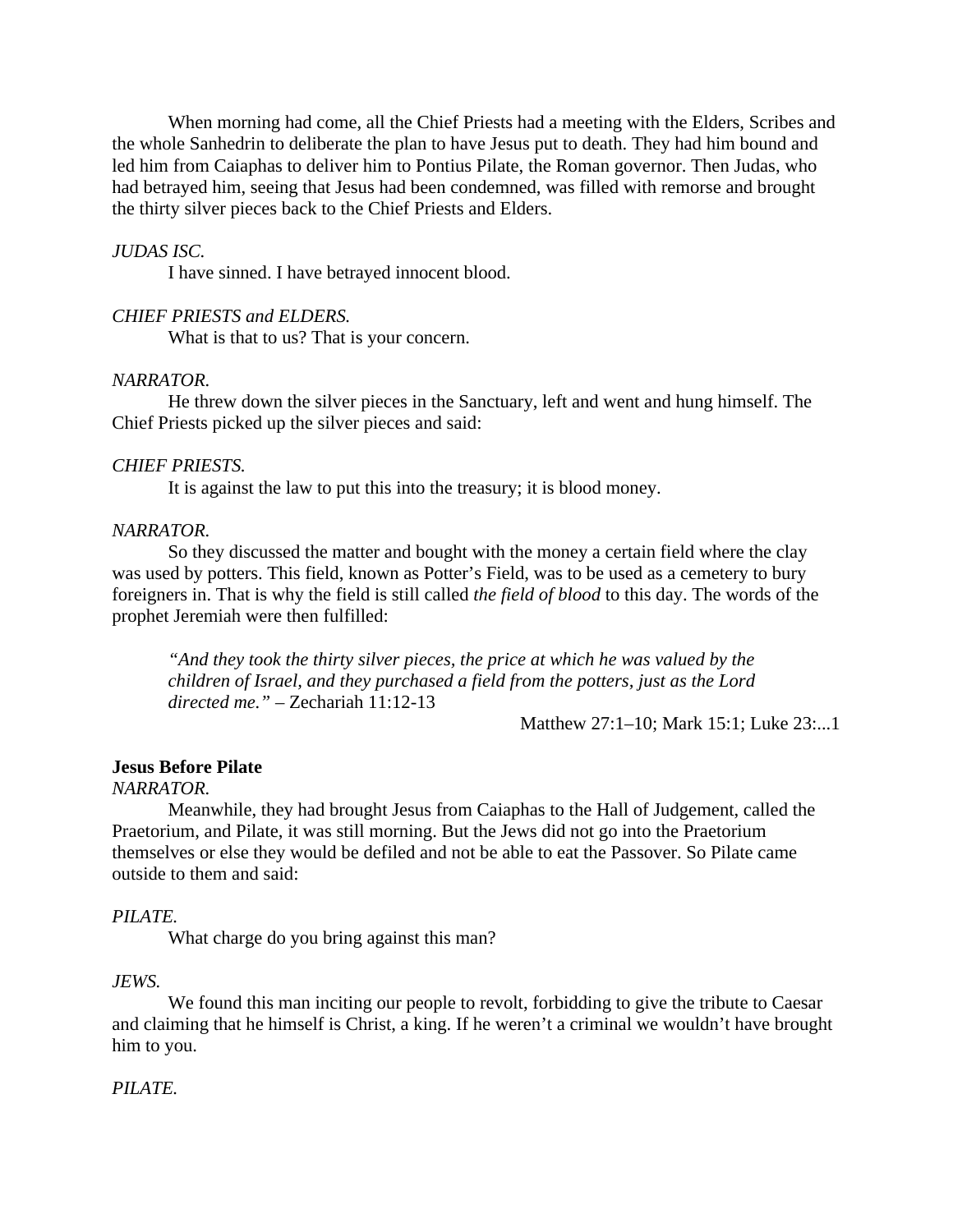Take him yourselves and try him by your own law.

## *JEWS.*

According to Roman law, we are not allowed to put a man to death by crucifixion.

## *NARRATOR.*

This was to fulfill the words Jesus had spoken indicating the way he was going to die. Pilate then went back into the Praetorium and called Jesus to him. As Jesus stood before the governor, Pilate put this question to him:

## *PILATE.*

Are you the king of the Jews?

## *JESUS.*

Do you ask this of your own accord or have others spoken to you about me?

## *PILATE.*

Am I a Jew? It is your own people and the Chief Priests who have handed you over to me. What have you done?

## *JESUS.*

My kingdom is not of this world; if my kingdom were of this world my followers would have fought to prevent my being my delivered into the hands of the Jews. But as it is, my kingdom is not from here.

## *PILATE.*

Are you a king then? Are you the King of the Jews?

## *JESUS.*

It is you who have said I am a king. Yes, I am a king. To this end I was born and for this cause I came into the world that I should bear witness to the truth; and all who are on the side of truth hear my voice.

## *PILATE.*

What is truth?

## *NARRATOR.*

And with that he went out again to Chief Priests and the crowds and said:

## *PILATE.*

I find no case against him.

## *NARRATOR.*

But they (the Jews) fiercely persisted:

## *JEWS.*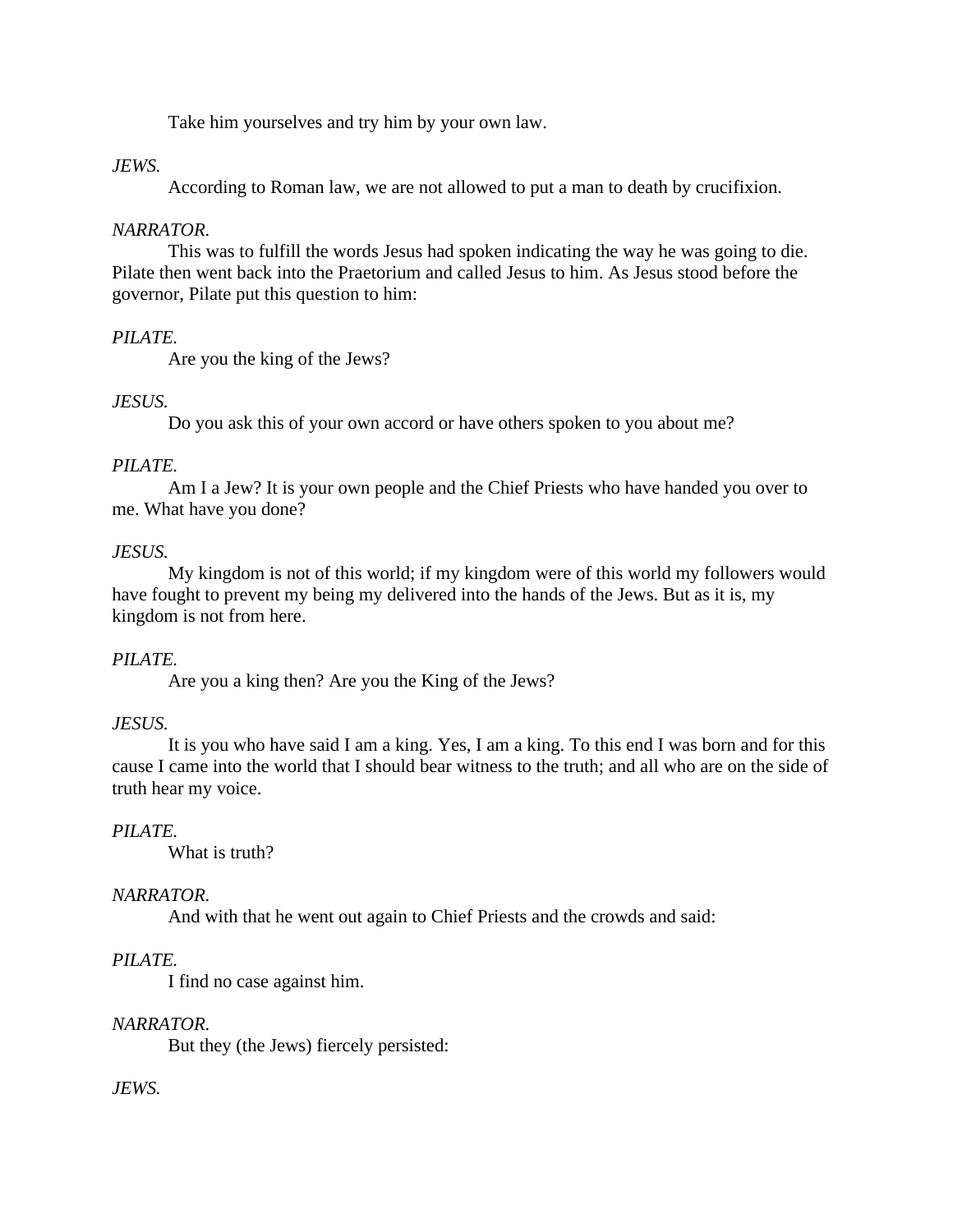He is inflaming the people with his teaching all over Judaea; it has come all the way from Galilee, where he started, down to here.

#### *NARRATOR.*

When Pilate heard this, he asked if the man were a Galilean and finding that he came under Herod's jurisdiction , he passed him over to Herod who was in Jerusalem at that time. Pilate then had Jesus taken away.

Matthew 27:11; Luke 23:2–7; John 18:28–38

### **Jesus Before Herod**

#### *NARRATOR.*

Now Herod was delighted to see Jesus as he had been waiting a long time to meet him. He had heard many things about him and hoped to see some miracle performed by Jesus. Herod questioned him at some length, but Jesus remained silent and didn't answer him. Meanwhile, the Chief Priests and the Scribes stood there, hurling accusations at Jesus. Then Herod, together with his guards, treated him with contempt and made fun of him. They put a rich cloak on him and sent him back to Pilate. Although Herod and Pilate had previously been enemies, they were reconciled that same day and became friends.

Luke 23:8–12

#### **Jesus Returned To Pilate**

### *NARRATOR.*

Pilate then called the Chief Priests and the leading men of the people and said to them:

#### *PILATE.*

You have brought this man to me as a political agitator, look, I have gone into the matter myself in your presence and have found no case against this man in respect to all the allegations you have brought against him. Neither has Herod, since he sent him back to us. But according to a custom of yours, I am under obligation to release one prisoner at the Passover. Would you like me then to release the King of the Jews. As you can see, the man has not done anything that deserves death. I will then, discipline him and release him.

#### *NARRATOR.*

And the cried out all to once.

### *CROWD.*

Away with him... release Barabbas to us!...not this man, but Barabbas!

#### *NARRATOR.*

Now Barabbas was a thief and had been thrown in prison for causing a riot in the city and for murder. Pilate, willing to release Jesus, spoke to them but they cried:

#### *CROWD.*

Crucify him, crucify him!

### *PILATE.*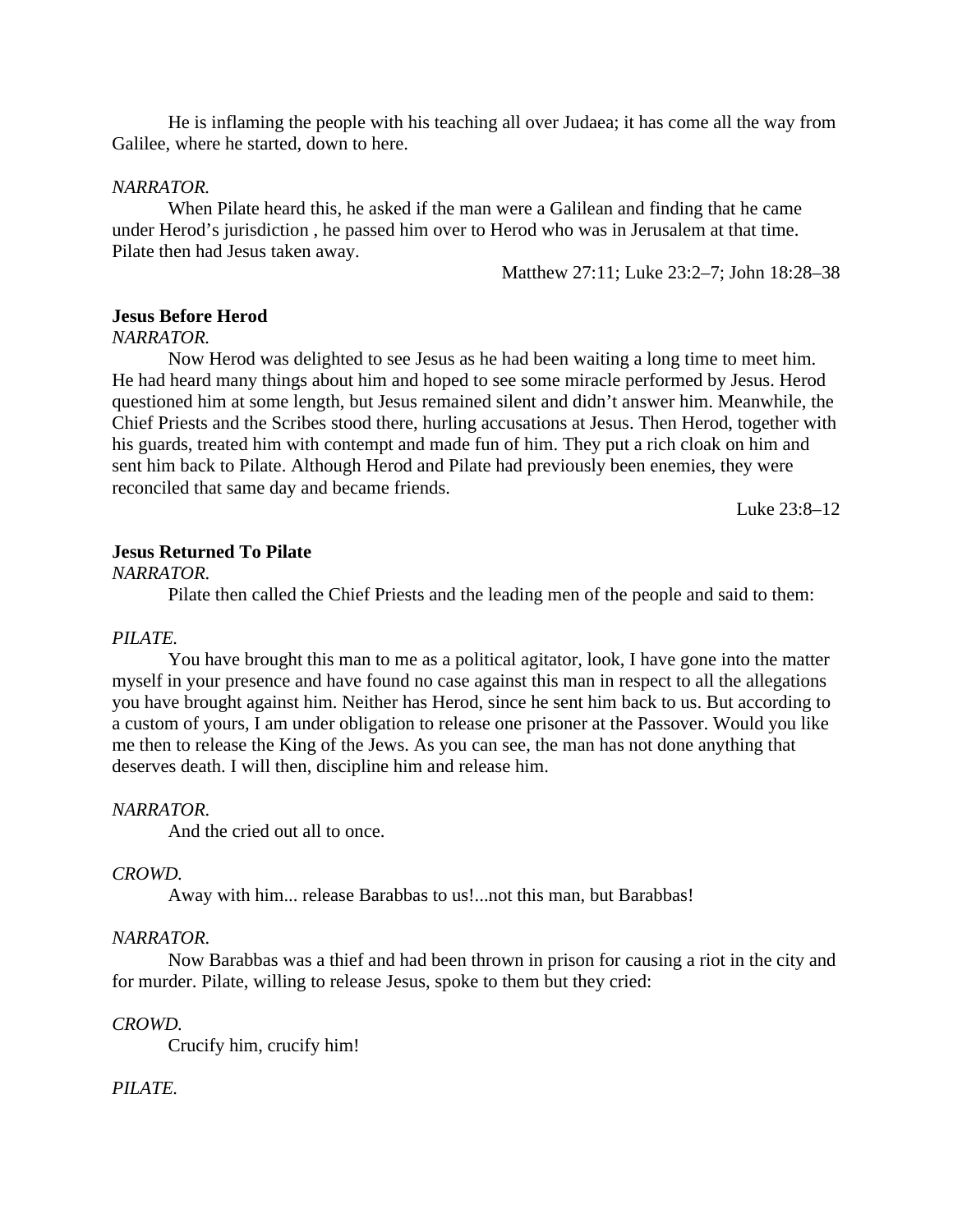Why, what evil has he done? I have found no reason to have him put to death. I will discipline him and let him go!

### *NARRATOR.*

But they kept on shouting at the top of their voices demanding that he should be crucified and the shouts of them and the Chief Priests were growing louder. Pilate then took Jesus and had him flogged. The governor's soldiers took Jesus with them into the inner part of the Palace, called the Praetorium. They called the whole cohort together and gathered around Jesus. They then stripped him and put a purple robe on him. And when they had braided some thorns into a crown, they put it on his head and placed a reed in his right hand. And the soldiers mocked Jesus and came up to him and saluted him saying:

### *GUARDS.*

Hail, King of the Jews!

### *NARRATOR.*

And they spit on him, slapped him with their hands and took a reed and struck him on the head with it. They also went down on their knees and pretended to worship him. Pilate then went out again and said to them:

### *PILATE.*

Look, I'm going to bring him out to you so that you know I don't find any fault in him.

### *NARRATOR.*

Jesus then came out wearing the crown of thorns and the purple robe.

### *PILATE.*

Look at the man!

### *NARRATOR.*

When they saw him, the Chief Priests and the guards shouted:

### *CHIEF PRIESTS and GUARDS.*

Crucify him, crucify him!

### *PILATE.*

You take him and crucify him. For I can find no fault in him.

### *NARRATOR.*

And the Chief Priests and the Elders brought many accusations against him.

### *JEWS.*

We have a law and according to that law he ought to die, because he has claimed to be the Son of God.

### *NARRATOR.*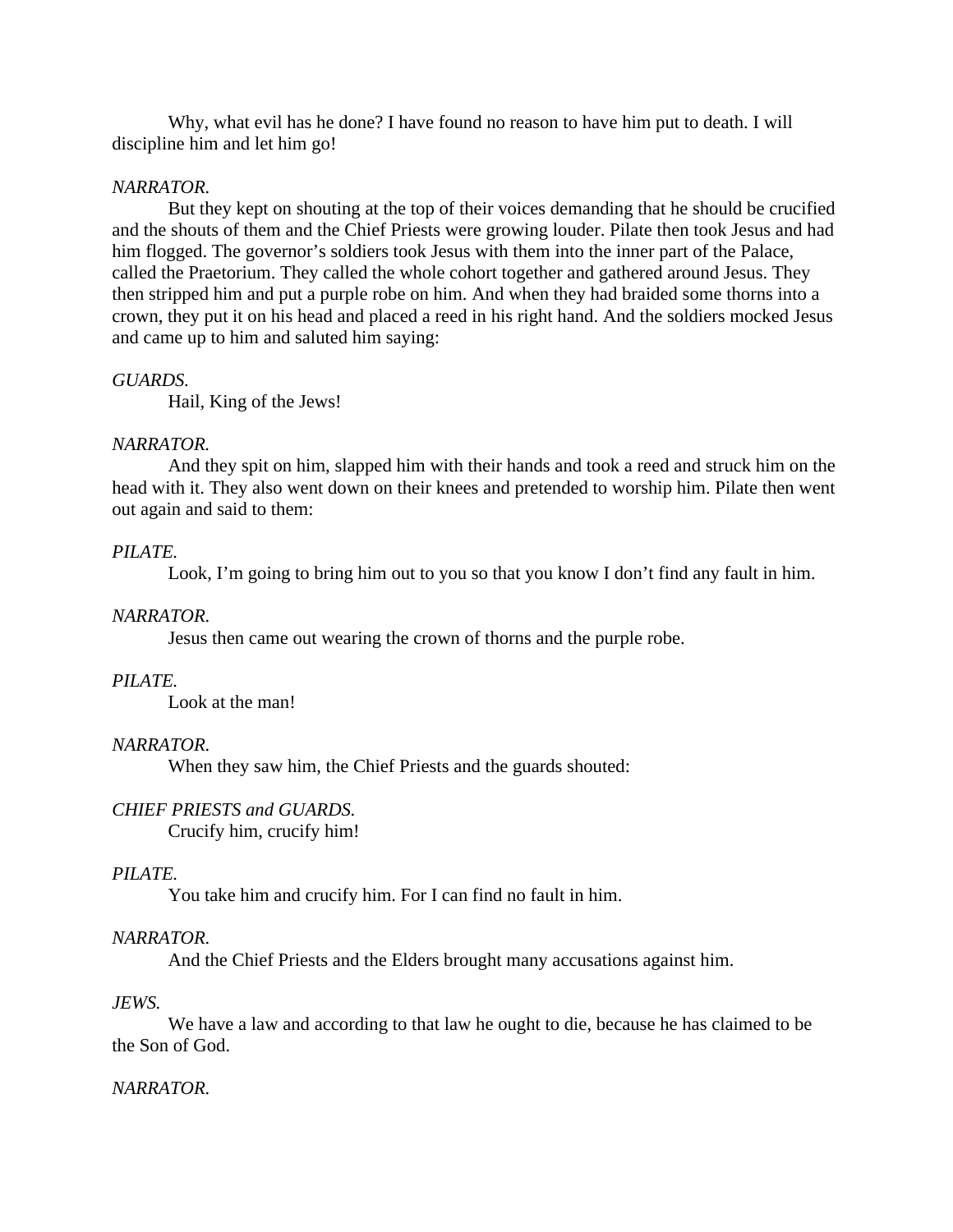When Pilate heard what they were saying, his fears increased. Reentering the Praetorium he said to Jesus:

## *PILATE.*

Don't you hear how many charges they have brought against you? Aren't you going to say anything?

## *NARRATOR.*

But to Pilate's complete amazement, Jesus didn't say a word.

## *PILATE.*

Where do you come from?

## *NARRATOR.*

But Jesus made no reply.

## *PILATE.*

Are you refusing to speak to me? Don't you know that I have the power to release you and I have the power to crucify you?

## *JESUS.*

You could have no power over me, unless it had been given you from above, that is why the one who handed me over to you has the greater guilt.

## *NARRATOR.*

From that moment on, Pilate was anxious to set Jesus free, but the Jews shouted:

## *JEWS.*

If you set this man free, you are no friend of Caesars'. Anyone who makes himself a king is defying Caesar.

## *NARRATOR.*

Hearing these words, Pilate brought Jesus out again and seated himself on the chair of judgement at a place called the Pavement, in Hebrew Gabbatha. Now it was the Passover Preparation day about noon. Pilate then said to the Jews:

## *PILATE.*

Here is you king.

## *JEWS.*

Take him away...Away with him...Crucify him!

## *PILATE.*

Do you want me to crucify your king?

## *JEWS.*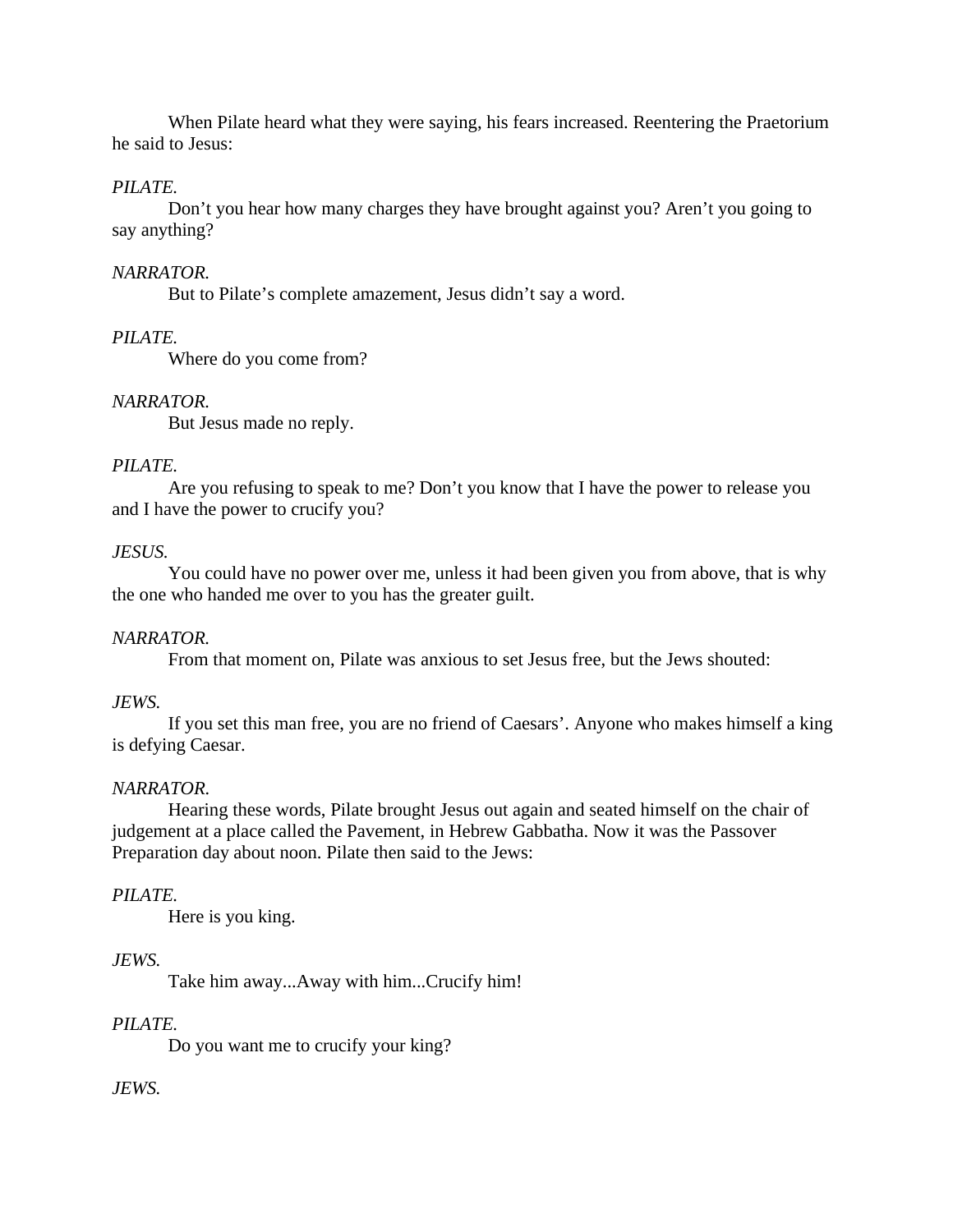## We have no king but Caesar!

## *NARRATOR.*

Now at the feast it was the governor's practice to release a prisoner for the people, anyone they asked for. He was therefore under obligation to release one man for them. Now there was at that time a notorious prisoner whose name was Barabbas. Barabbas was at this time bound in prison with the rioters who had committed murder during the insurrection. So when the crowd gathered to ask the customary favor, Pilate said to them:

## *PILATE.*

Who do you want me to release for you? Barabbas or Jesus who is called Christ? Do you want me to release for you the King of the Jews?

## *NARRATOR.*

For Pilate realized that they had delivered Jesus to him out of jealousy. And while he was sitting in the chair of Judgement, his wife sent him a message.

## *WIFE.*

Have nothing to do with that righteous man; I have been upset all day by a dream I had about him.

## *NARRATOR.*

But the Chief Priests and Elders persuaded the crowd to demand the release of Barabbas for them and to have Jesus executed. So the governor spoke and asked them:

## *PILATE.*

Which one of the two do you want me to release for you?

## *JEWS.*

Barabbas!

## *PILATE.*

But if I do that, what am I going to do with Jesus who is called Christ? What am I to do with the man you call king of the Jews.

## *JEWS.*

Let him be crucified!...crucify him!

## *PILATE.*

Why? What evil has he done?

## *NARRATOR.*

But they shouted all the louder:

## *JEWS.*

Let him be crucified...Crucify him!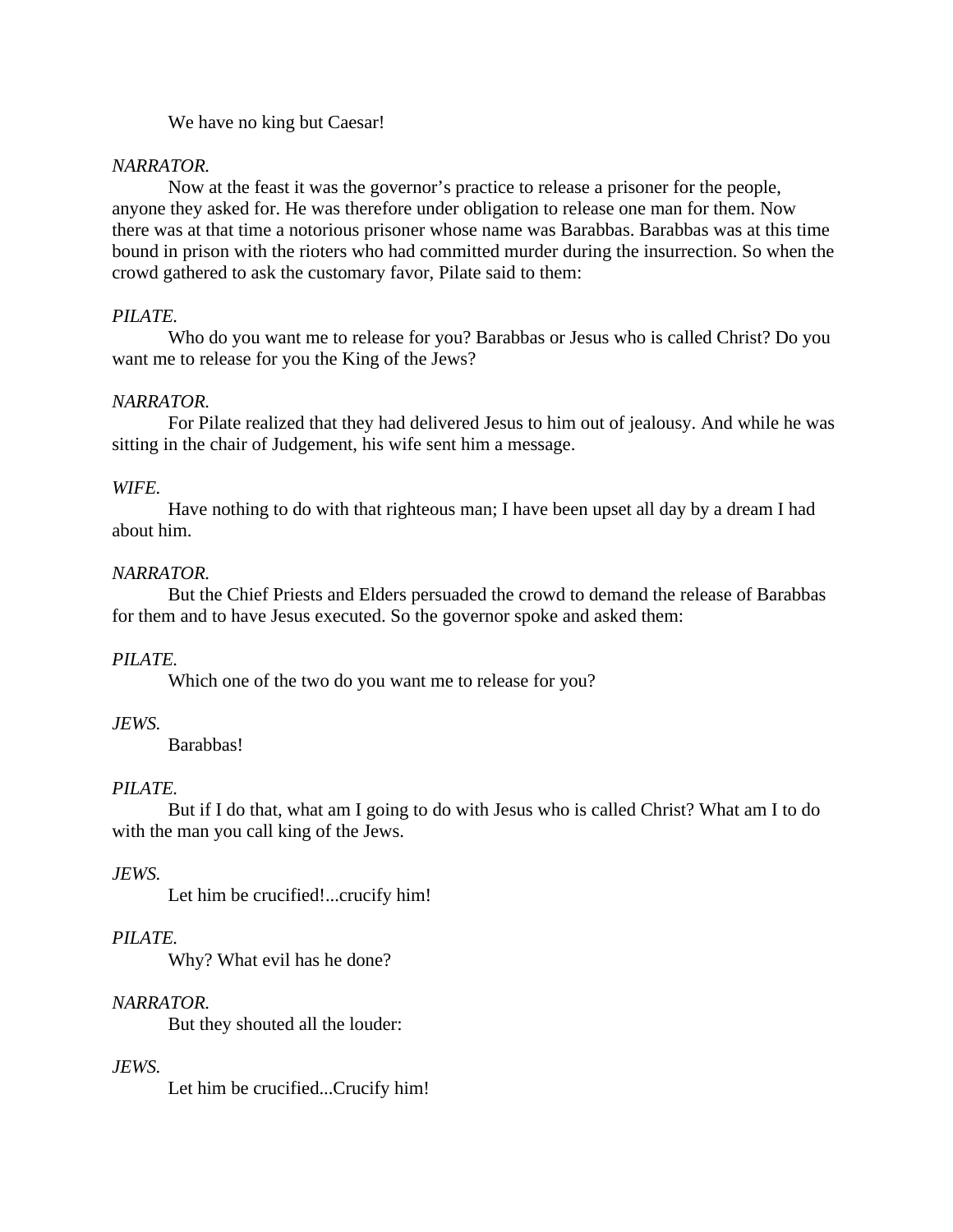### *NARRATOR.*

Pilate saw that he was making no impression and that in fact a riot was imminent. So he tool some water, washed his hands in front of the crowd and said:

### *PILATE.*

I am innocent of the blood of this righteous man. It is your concern!

### *NARRATOR.*

And all the people answered and said:

### *CROWD.*

His blood be on us and on our children.

### *NARRATOR.*

Pilate then gave his verdict: their demand was to be granted. So in the end Pilate, anxious to placate the crowd, released the man they asked for, Barabbas, who had been imprisoned for rioting and murder and handed Jesus over to them to deal with as they pleased. He released Barabbas to them, but Jesus, he had flogged and delivered him to them to be crucified. When the guards had finished mocking him, they took off the cloak and dressed him in his own clothes and led him away to be crucified.

Matthew 27:12–31; Mark 15:2–20; Luke 23:13–25; John 18:39–19:16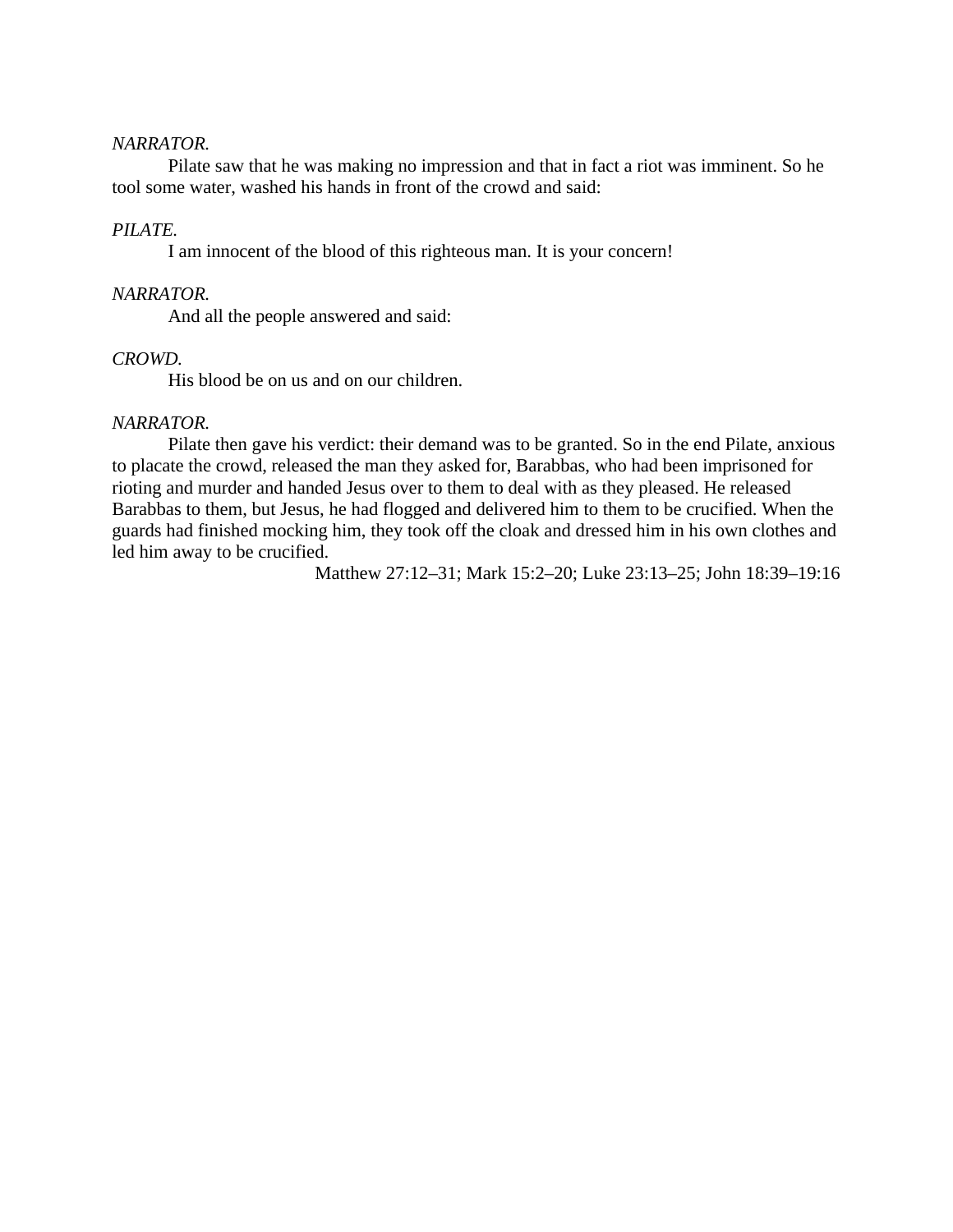## Chapter Nineteen

### **Crucifixion, The**

### *NARRATOR.*

Carrying his own stake, he went out of the city to a place, called the place of the skull, or as it was called in Hebrew, Golgotha. Now as they were on their way out and leading him away they compelled a passerby, named Simon of Cyrene, the father of Alexander and Rufus, who was coming in from the country and enlisted him to carry his stake. They put the stake on his shoulder and made him carry it behind Jesus. And a large crowd of people followed him that also included women, who mourned and lamented for him. But Jesus turned and said to them:

#### *JESUS.*

Daughters of Jerusalem, don't weep for me; weep rather for yourselves and for your children. Look, the days are coming when the people will say; "Happy are those who are barren and the womb's that have never borne, the breasts that have never given succor." Then they will say to the mountains, "Fall on us!" and to the hills, "Cover us!" For if men do these things to a green tree, what will happen to a withered [and dry] one.

### *NARRATOR.*

Now with him they were also leading two other criminals to be executed. When they reached the place called Calvary, the place of the Skull, they gave him wine to drink mixed with a narcotic, which when he tasted it, refused to drink. Then they crucified him there with the two other criminals, one on his right and the other on his left, with Jesus in the middle. And the scripture was fulfilled which said: *"He was counted among the criminals"* (Isaiah 53:12). And Jesus spoke saying:

#### *JESUS.*

Father, forgive them, because they don't know what they're doing.

### *NARRATOR.*

When the soldiers had finished crucifying him they took and divided his clothing into four parts, one for each soldier and cast lots to decide what each should take. His tunic however was seamless, woven in one piece from top to bottom, so they said to one another:

#### *SOLDIERS.*

Let's not tear it, instead let's cast lots to decide who's to have it.

### *NARRATOR.*

In this way the words of David, the prophet, was fulfilled: *"They divided my clothing among them and cast lots for my tunic"* (Psalm 22:18). It was the third hour when they crucified him. Pilate wrote a notice and had it affixed to the pole above his head. The charge read, "This is Jesus of Nazareth, the King of the Jews." This notice was read by many of the Jews as the place where Jesus was crucified was not far from the city and the writing was in Greek, Latin and Hebrew. So the Chief Priests of the Jews said to Pilate:

#### *CHIEF PRIESTS.*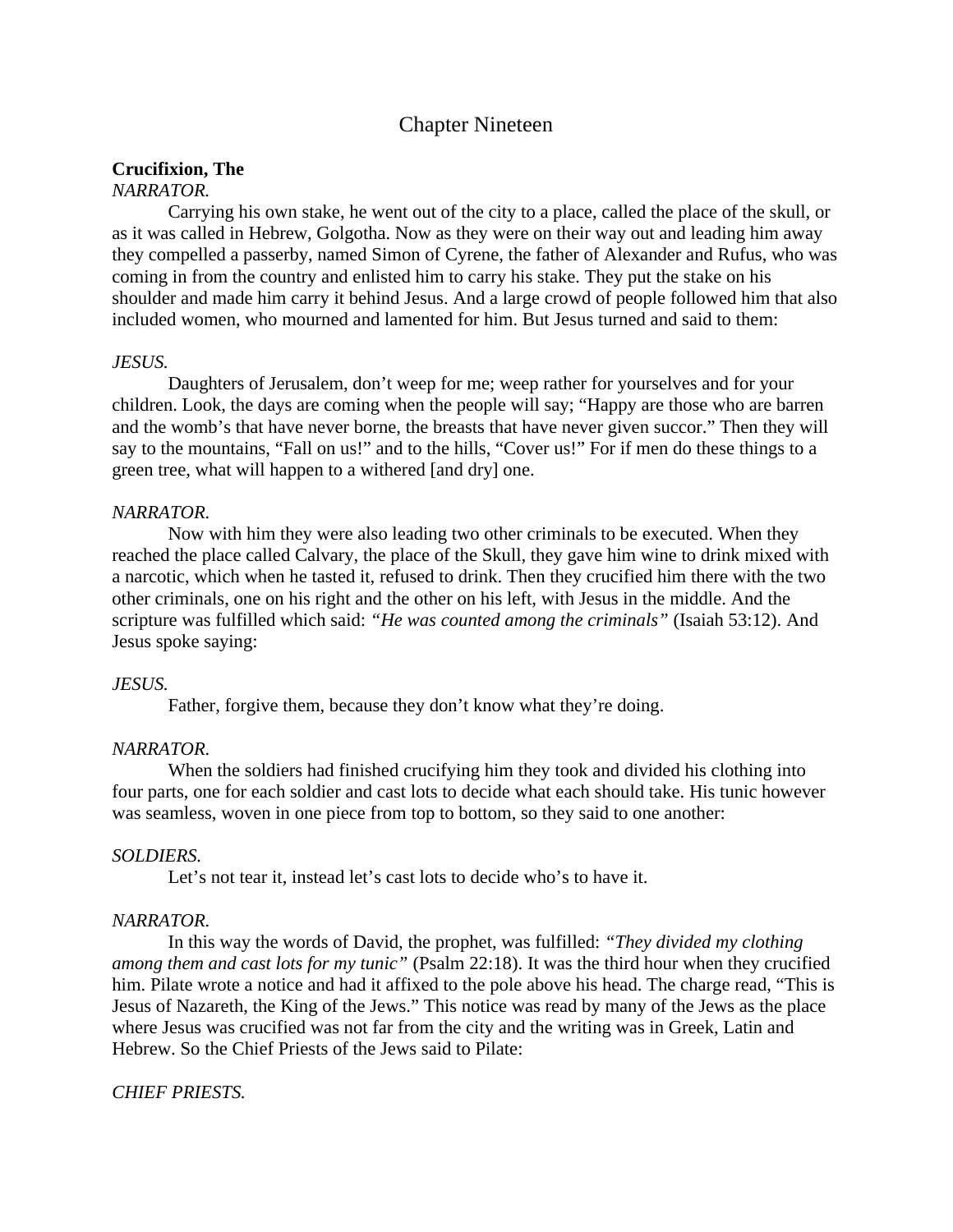You shouldn't have written "The King of the Jews."

#### *PILATE.*

But this man said: "I am the King of the Jews." What I written, I have written! Matthew 27:32–38; Mark 15:21–28; Luke 23:26–34,38; John 19:17–24

### **Jesus and His Mother**

### *NARRATOR.*

Near the stake stood Jesus' mother and his mother's sister, the wife of Clopas and Mary of Magdala. Seeing his mother and the disciple he loved standing near her, Jesus said to her:

#### *JESUS.*

Woman, behold your son!

#### *NARRATOR.*

Then to the disciple he said:

### *JESUS.*

Behold your mother.

#### *NARRATOR.*

And from that hour, the disciple made a place for her in his own home.

John 19:25–27

### **Jesus is Mocked**

*NARRATOR.*

Now the people that passed by jeered at him, shook their heads and said:

#### *PEOPLE.*

Aha, you who destroys the Temple and rebuilds it in three days, save yourself...If you're the Son of God, come down from the stake.

#### *NARRATOR.*

And people stood there watching. Likewise, the Chief Priests, Scribes and Elders stood there and mocked him themselves in the same way:

#### *CHIEF PRIESTS, SCRIBES and ELDERS.*

He saved others, but he can't save himself...Let him save himself if he is the Christ of God, the Chosen One...Let Christ, the King of Israel come down from the stake now for us to see it and we'll believe in him...If he is the King of Israel, let him come down from the stake and we'll believe him...He trusted in God, let Him deliver him now, if he'll have him, because he said: "I am the Son of God."

### *NARRATOR.*

The soldiers also mocked him. They came up, offered him vinegar and said: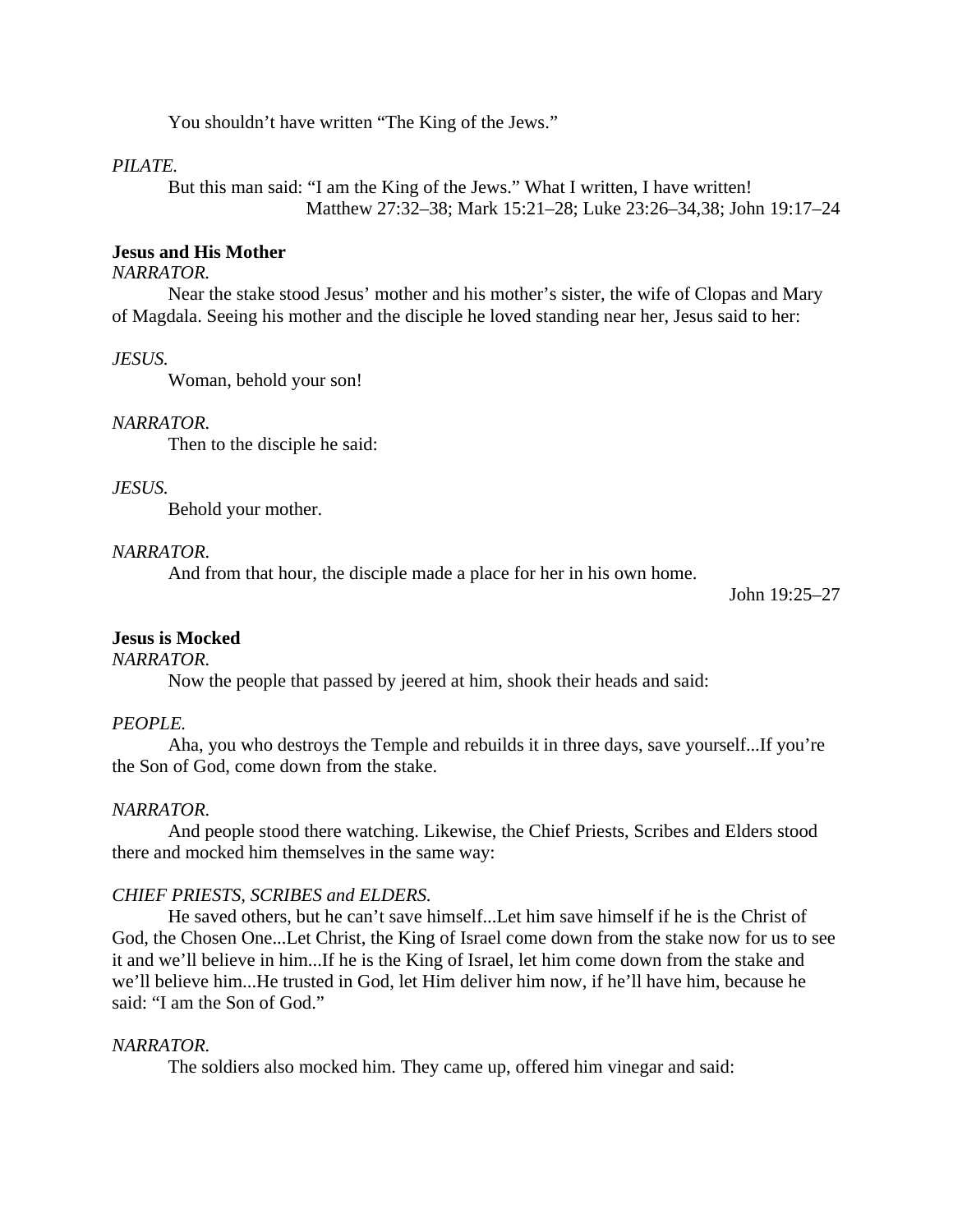### *SOLDIERS.*

If you are the King of the Jews, save yourself!

## *NARRATOR.*

Even the robbers who were crucified with him taunted him in the same way. Matthew 27: 39–44; Mark 15:29–32; Luke 23:35–37

### **Repentant Thief, The**

### *NARRATOR.*

One of the criminals hanging there also blasphemed him:

### *THIEF 1.*

If you are Christ, save yourself and us as well!

#### *NARRATOR.*

But the other criminal who had been crucified with Jesus, spoke up and rebuked him:

### *THIEF 2.*

Don't you fear God, seeing that you got the same sentence as he did, but we deserved it and we're getting the due reward for our actions. But this man has done nothing. Jesus, Lord, remember me when you come into your Kingdom.

#### *JESUS.*

Indeed, I promise you today, you will be with me in paradise.

Luke 23:39–43

### **Death of Jesus, The**

*NARRATOR.*

It was about the sixth hour and with the sun eclipsed, a darkness came over the whole land until the ninth hour. At the ninth hour Jesus cried out in a loud voice:

#### *JESUS.*

Eli (Eloi), Eli (Eloi), La–ma Sa–bach–tha–ni?

#### *NARRATOR.*

This means when interpreted; *"My God, My God, why have you forsaken me?"* (Psalm 31:5). When some of those who were standing there heard this, they said:

### *PEOPLE.*

Listen, this man is calling on Elijah.

#### *NARRATOR.*

After this, Jesus knew that all things were now accomplished and in order to fulfil scripture perfectly he said:

### *JESUS.*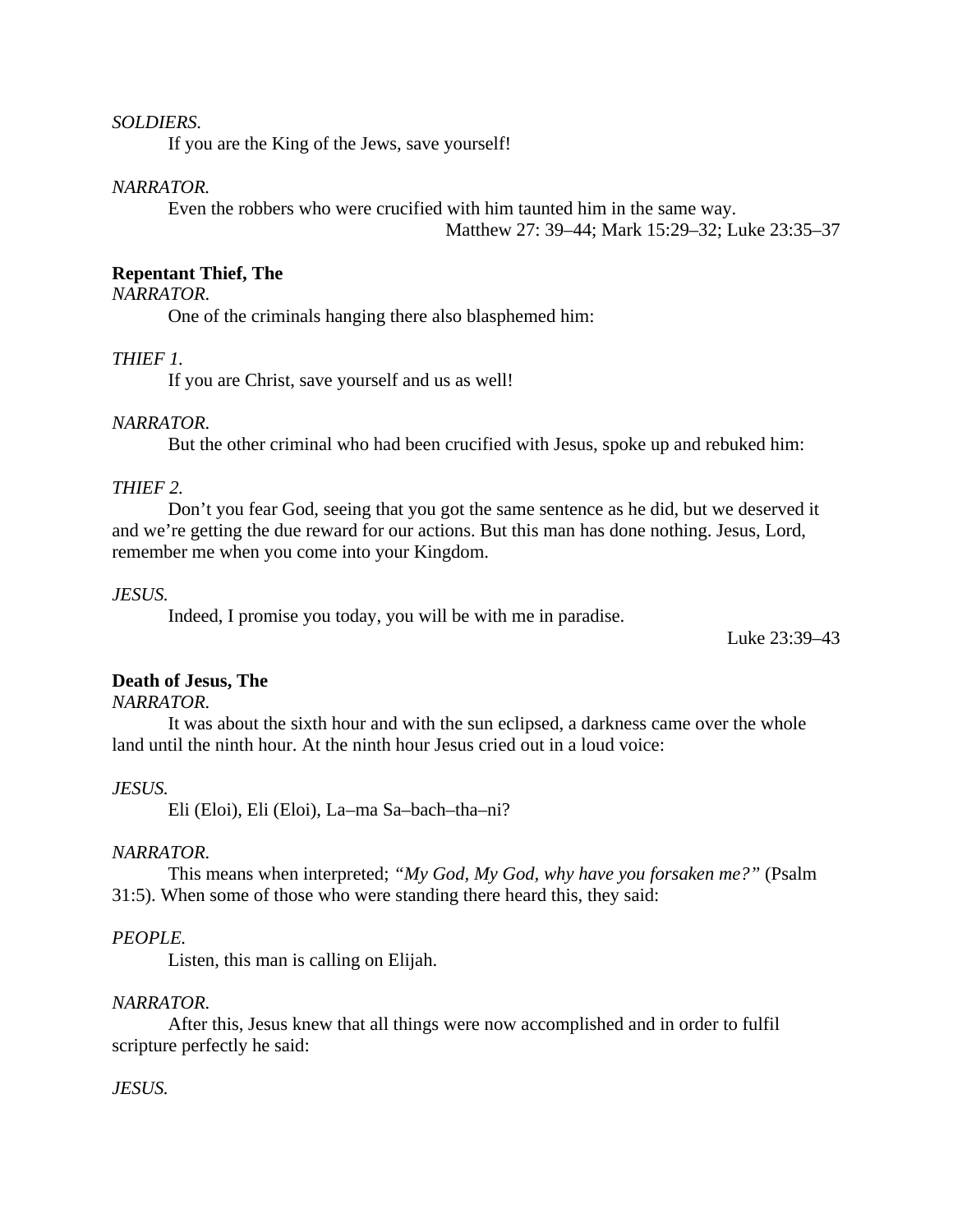*"I'm thirsty."* – Psalm 22:15

### *NARRATOR.*

A jar full of vinegar stood there and one of them ran quickly to get a sponge and dipped it in vinegar. Putting the sponge soaked in vinegar on a hyssop stick, they held it up to his mouth and gave it to him to drink. Then the rest of them said:

### *PEOPLE.*

Wait! Let's see if Elijah will come to take him down and save him.

### *NARRATOR.*

After Jesus had taken the vinegar he said:

### *JESUS.*

It is finished.

### *NARRATOR.*

But Jesus again crying out in a loud voice said:

### *JESUS.*

*"Father, into your hands I commit my spirit."* – Psalm 31:5

### *NARRATOR.*

With these words, he breathed his last breath and bowing his head he gave up his spirit. At that, the curtain that secluded the Most Holy in the Temple was torn in two from the top to the bottom, right down the middle. The earth quaked, the rocks split, the tombs opened and the bodies of many Holy men who were sleeping in death rose. These after his resurrection, came out of the tombs, entered the Holy City and appeared to a number of people. Meanwhile, the centurion, who was standing in front, together with the others guarding Jesus, had seen how he cried out and died, the earthquake and all that was taking place, and they were terrified and said:

### *GUARDS.*

This man was in truth the Son of God.

### *NARRATOR.*

And the centurion gave praise to God and said:

### *CENTURION.*

This was for certain a righteous man.

### *NARRATOR.*

And when all the people who had gathered for the spectacle saw what had happened, they went home beating their breasts. All of Jesus' friends stood at a distance. Many woman were there, also watching from a distance. These were the same woman who had followed Jesus from Galilee. Among them were Mary of Magdala, Mary who was the mother of James the younger and Joseph, Salome and the Mother of Zebedee's sons. These used to follow him and look after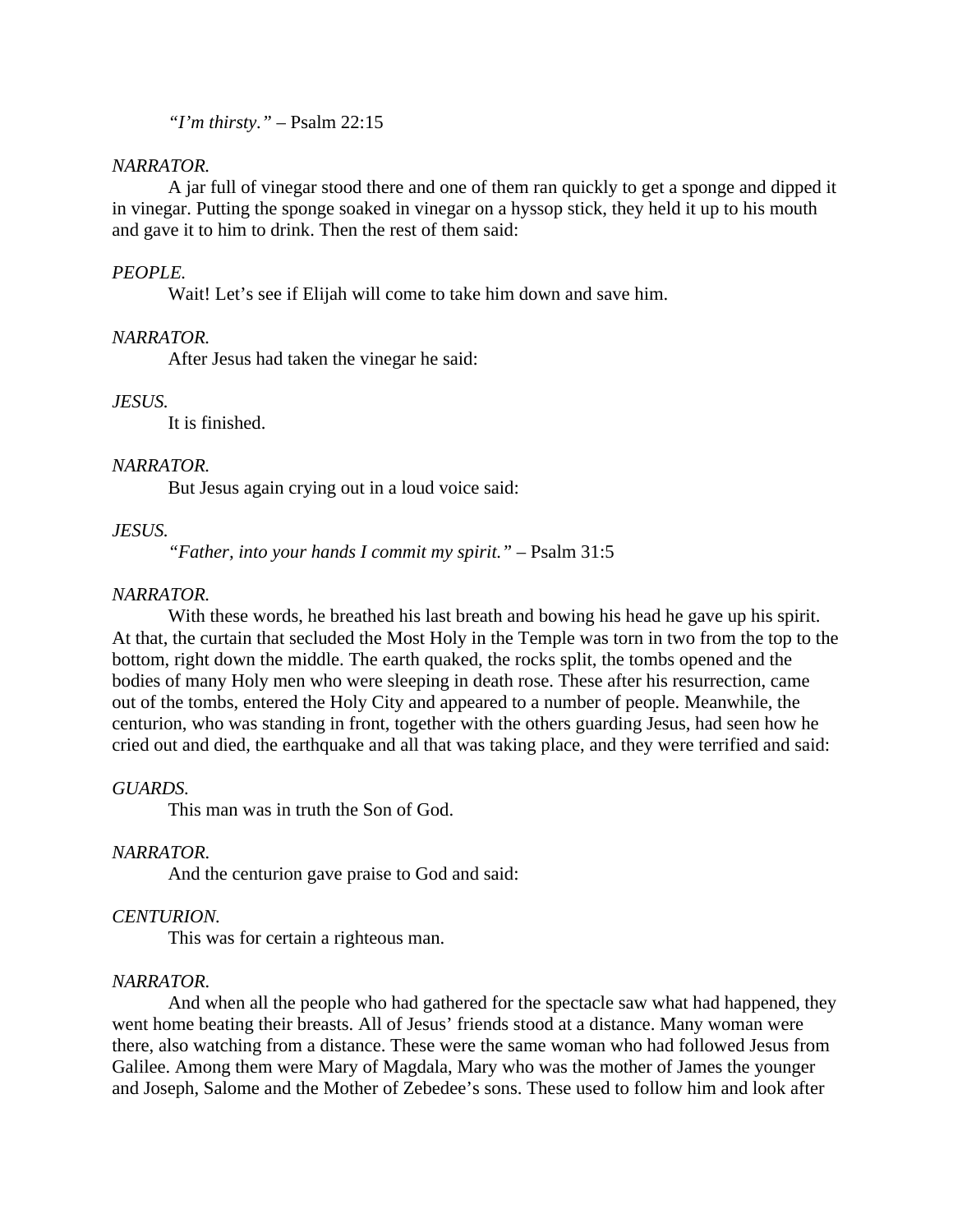him when he was in Galilee. There were also many other woman there who had come up with him to Jerusalem.

Matthew 27:45–56; Mark 15:33–44; Luke 23:44–49; John 19:28–30

### **Jesus is Pierced**

#### *NARRATOR.*

It was Preparation Day and in order to prevent the bodies remaining on the stake during the Sabbath, since that Sabbath was a High Day, the Jews requested that Pilate have their legs broken and the bodies taken away. Consequently, the soldiers came and broke the legs of the first man who had been crucified with Jesus and then the other. But when they came to Jesus and saw that he was already dead , they did not brake his legs. One of the soldiers however, pierced his side with a spear and immediately there came out blood and water. This is the evidence of one who saw it and his record is true. He knows that he speaks the truth so that you might believe as well. All this happened in order that the scripture should be fulfilled: *"Not one bone of his will be broken"* – (Exodus 12:46; Psalm 34:20) and again another scripture says: *"They will look upon the one whom they have pierced"* – Zechariah 12:10.

John 19:31–37

## **Burial, The**

### *NARRATOR.*

When evening had come, there arrived a rich and prominent member of the Council, an upright and just man named Joseph from the Jewish town of Arimathaea and he also waited for the Kingdom of God. He had not consented to what the Council had planned and carried out. Now Joseph of Arimathaea, who was a disciple of Jesus, though a secret one because he was afraid of the Jews, boldly went to Pilate and begged for the body of Jesus since it was the Preparation, the day before the Sabbath.

Pilate, astonished that Jesus should have died so soon, summoned the centurion and inquired if he was already dead. Having been assured this by the centurion, Pilate gave his permission and ordered it to be handed over and granted the corpse to Joseph. Joseph then came and took Jesus down from the stake.

Nicodemus came as well, the same one who had first come to Jesus by night and he brought a mixture of Myrrh and aloes weighing about a hundred pounds. They then took the body of Jesus and wrapped it with the spices in a clean shroud of linen cloths, following the Jewish burial custom.

Now in the place where he had been crucified there was a garden and in this garden there was a new tomb which had been hewn out of rock in which no one had yet been buried. Since it was the Jews' Preparation day and the Sabbath was imminent and the tomb was near at hand, Joseph laid the body of Jesus in his own new tomb. He then rolled a large stone against the entrance of the tomb and went away.

Meanwhile, the woman who had come from Galilee with Jesus were following behind. Mary of Magdala and the other Mary, the mother of Joseph were sitting opposite the sepulchre, watched and took note of the tomb where he had been laid and of the position of the body. They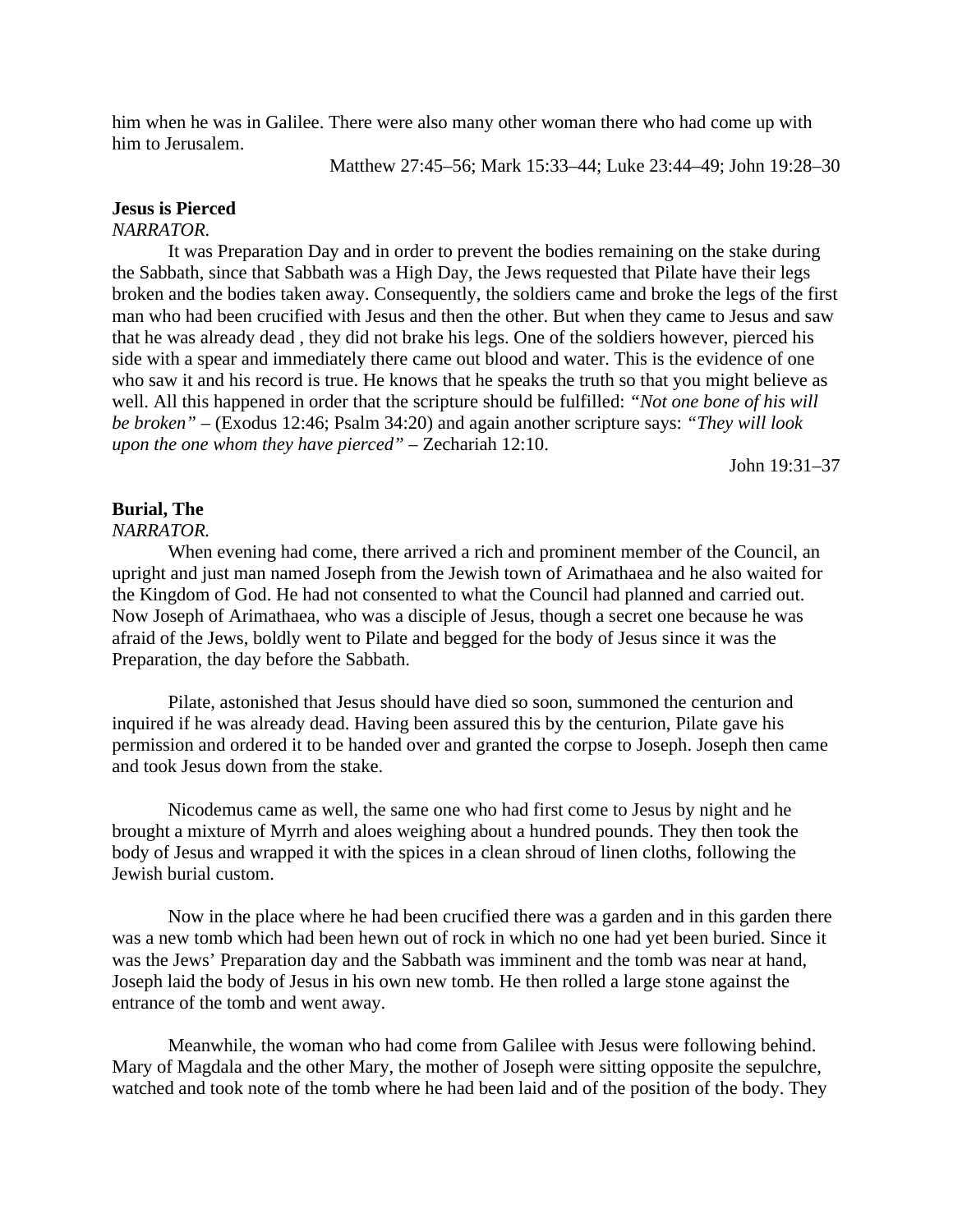then returned and prepared spices and ointments and rested on the Sabbath day according to the commandment.

Matthew 27:57–61; Mark 15:42–47; Luke 23:50–56; John 19:38–42

## **Guard at the Tomb, The**

### *NARRATOR.*

Now the next day that followed the Day of Preparation, the Chief Priests and the Pharisees came together and went to Pilate:

### *CHIEF PRIESTS and PHARISEES.*

Your Excellency, we recall that this imposter said while he was still alive; "After three days, I will rise again." Therefore, give the order to have the sepulchre kept secure until the third day, for fear that his disciples should come by night and steal him away and tell the people, "He has risen from the dead." This last piece of fraud would be worse than what went before.

### *PILATE.*

You may have your guard. Go and make it as secure as you can.

### *NARRATOR.*

So they went and made the sepulchre, sealing the stone and setting a watch.

Matthew 27:62–66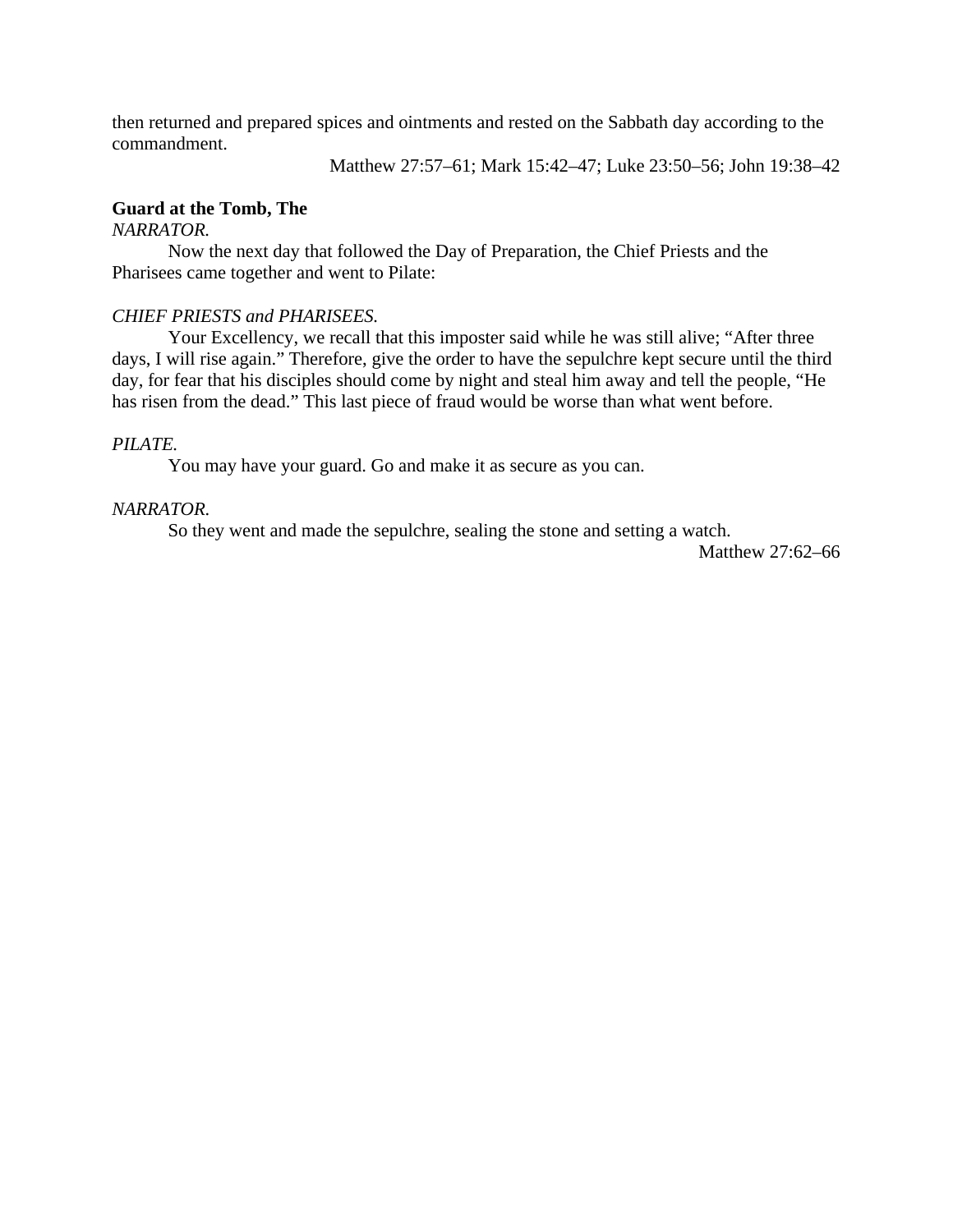## Chapter Twenty

### **Empty Tomb, The**

## *NARRATOR.*

When the Sabbath was over on the first day of the week, Mary of Magdala, Mary the mother of James, Salome and certain others brought spices to anoint him. And very early in the morning they went to the tomb with the spices they had prepared. The women had been saying to one another:

### *WOMAN.*

Who will roll away the stone for us from the entrance of the tomb?

## *NARRATOR.*

All at once there was a great earthquake, for the angel of the Lord, descended from heaven; came and rolled back the stone from the entrance of the tomb and sat on it. His face was like lightning and his robe white as snow. The guards were so shaken, so frightened, that they became like dead men. One of the women, Mary of Magdala, arrived at the tomb while it was still dark and seeing that the stone had been rolled back from the tomb, ran and came to Simon Peter and the other disciple, the one Jesus loved and said to them:

## *MARY OF MAGDALA.*

They've taken the Lord out of the tomb, and we don't know where they've put him.

## *NARRATOR.*

When the other women arrived at the tomb just as the sun was rising, they saw that the stone; which was very big, had already been rolled back away from the tomb. And on entering the tomb, they discovered that the body of the Lord Jesus was not there.

As they stood there not knowing what to think, two men in brilliant clothes suddenly appeared at their side and they were struck with amazement. Terrified, the women bowed their faces to the ground. Now one of them, a young man in a long white robe who was sitting on the right side said to them:

## *MAN 1.*

Don't be afraid. You're looking for Jesus of Nazareth, who was crucified.

## *MAN 2.*

Why are looking for the living among the dead.

## *MAN 1.*

He's not here, he has risen as he said he would. Come and see the place where they laid him.

## *MAN 2.*

See, here's the place where they laid him.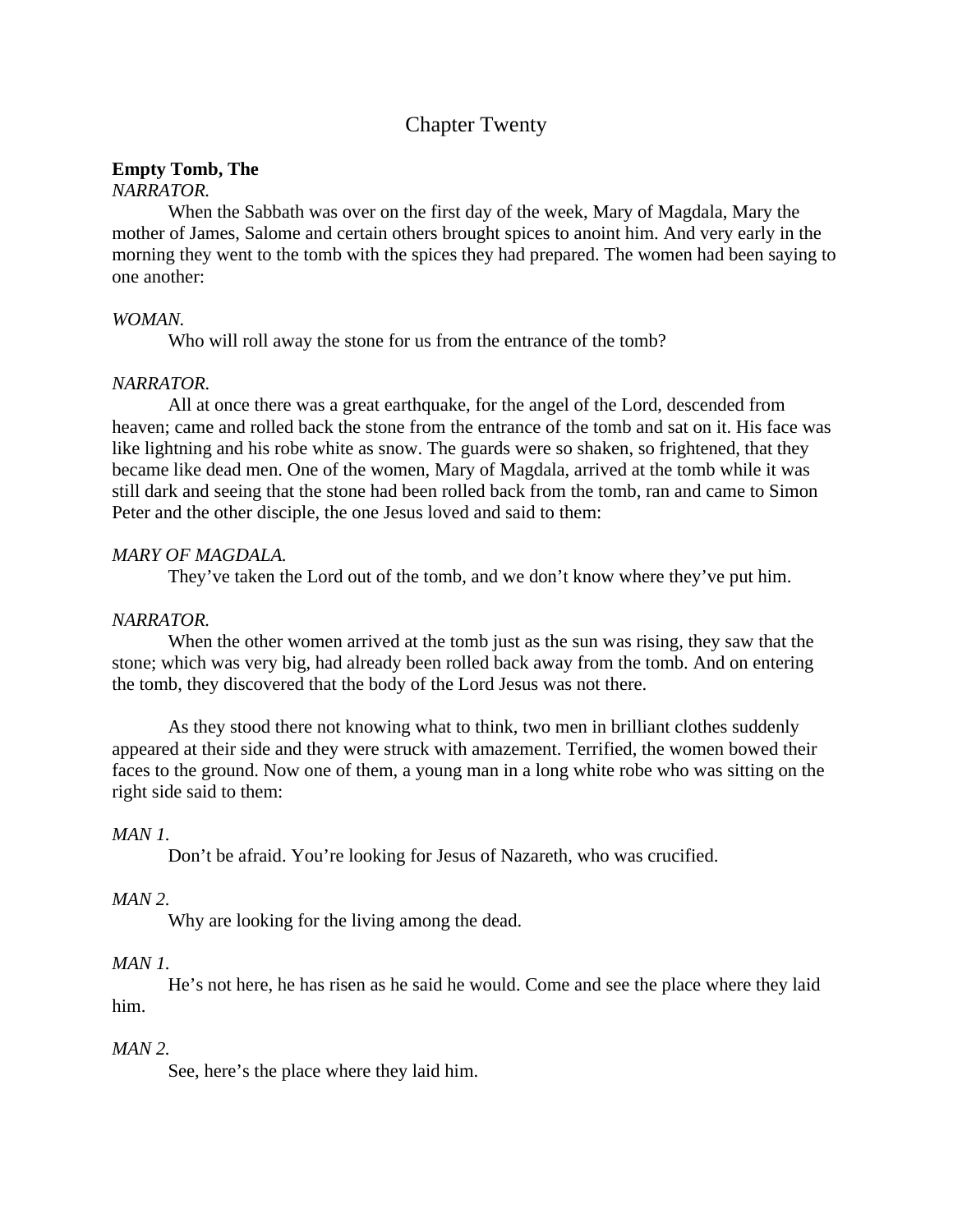## *MAN 1.*

Remember what he told you when he was still in Galilee; "that the Son of Man had to be handed over into the hands of sinful men and be crucified and rise again on the third day."

### *NARRATOR.*

And they remembered Jesus' words.

### *MAN 1.*

Now go quickly, tell his disciples and Peter, "He has risen from the dead and he is going before you to Galilee. It is there you will see him, just as he told you." Now I have told you.

### *NARRATOR.*

Filled with fear, awe and great joy the women came out and quickly ran away from the tomb because they were frightened out of their wits and ran to tell the disciples.

Having risen early in the morning on the first day of the week, he appeared first to Mary of Magdala, out of whom he had cast seven devils. Mary of Magdala, who had returned to the tomb after telling Peter and the other disciple that the tomb was empty, stood outside the tomb weeping. As she wept, she stooped down and looked into the tomb. And she saw two angels in white sitting, the one at the head and the other at the feet, where the body of Jesus had been placed. And they said to her:

### *ANGEL.*

Woman, why are you weeping?

### *MARY OF MAGDALA.*

Because they've taken away my Lord and I don't know where they've laid him.

### *NARRATOR.*

When she had said this, she turned back and saw Jesus standing there. But she didn't know it was Jesus.

### *JESUS.*

Woman, why are you weeping? Who are you looking for?

### *NARRATOR.*

Mary, supposing him to be the gardener said to him:

### *MARY OF MAGDALA.*

Sir, if you have taken him away, tell me where you have put him and I will go and remove him.

### *JESUS.*

Mary.

### *NARRATOR.*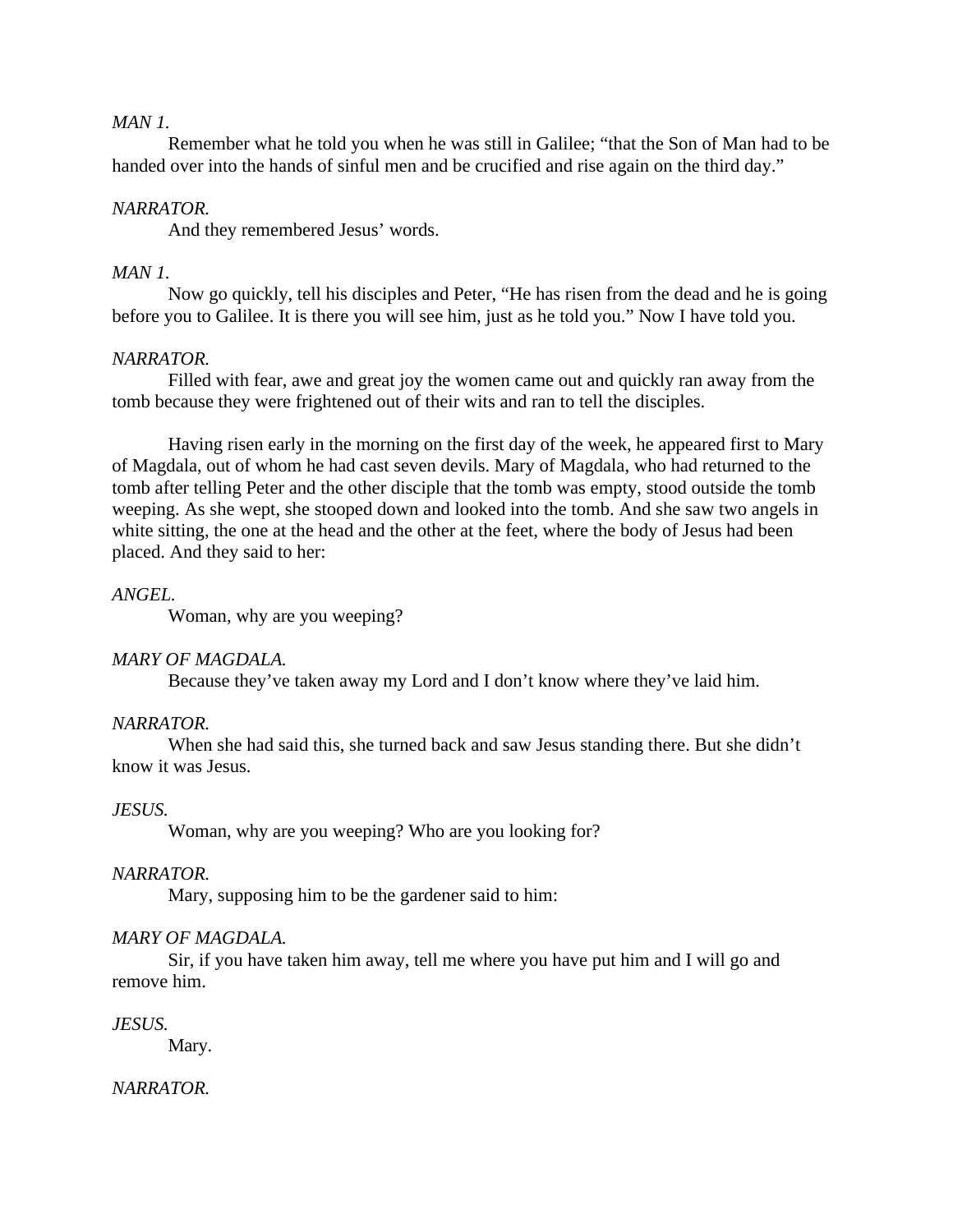She turned herself and said to him:

*MARY OF MAGDALA.* Rabbuni.

### *NARRATOR.*

Which is to say, Master.

### *JESUS.*

Don't touch me, because I have not ascended to My Father. But go to my brothers and say to them: "I ascend to my Father and your Father and to my God and your God."

### *NARRATOR.*

She then went to tell those who had been his companions what had transpired. When she arrived, they were weeping and mourning. She told them that she had seen him and had been with him and that he was alive. But they didn't believe her.

Now as Mary, the mother of James and Salome were on their way back from the tomb to tell the disciples what they had seen and heard: Jesus appeared to them and said:

#### *JESUS.*

Greetings!

### *NARRATOR.*

And the woman came up and falling down before him, clasped his feet and worshipped him.

### *JESUS.*

Don't be afraid, go tell my brothers that they should leave for Galilee and they will see me there.

#### *NARRATOR.*

When the women returned from the tomb they told all these things to the eleven and to all the others. The woman were Mary of Magdala, Joanna and Mary the mother of James. The other women with them also told the apostles, but their story seemed pure nonsense and they didn't believe them. Peter and the other disciple, the one Jesus loved, however went running to the tomb. They ran together, but the other disciple, running faster than Peter, reached the tomb first. Bending down and looking in, he saw the linen cloths lying on the ground, but did not go in.

Simon Peter, who was following; came up, bent down, saw the binding cloths but nothing else, went right into the tomb and saw the linen cloths on the ground. He also saw the cloth that had been over his head rolled up in a place by itself and not with the other linen cloths. Then the other disciple, who reached the tomb first, also went in and he saw and believed. For as yet they didn't understand the scripture, *"that he must rise from the dead."* The disciples then went back home again and Peter wondered in himself what was going to happen.

Matthew 28:1–10; Mark 16:1–11; Luke 24:1–12; John 20:1–18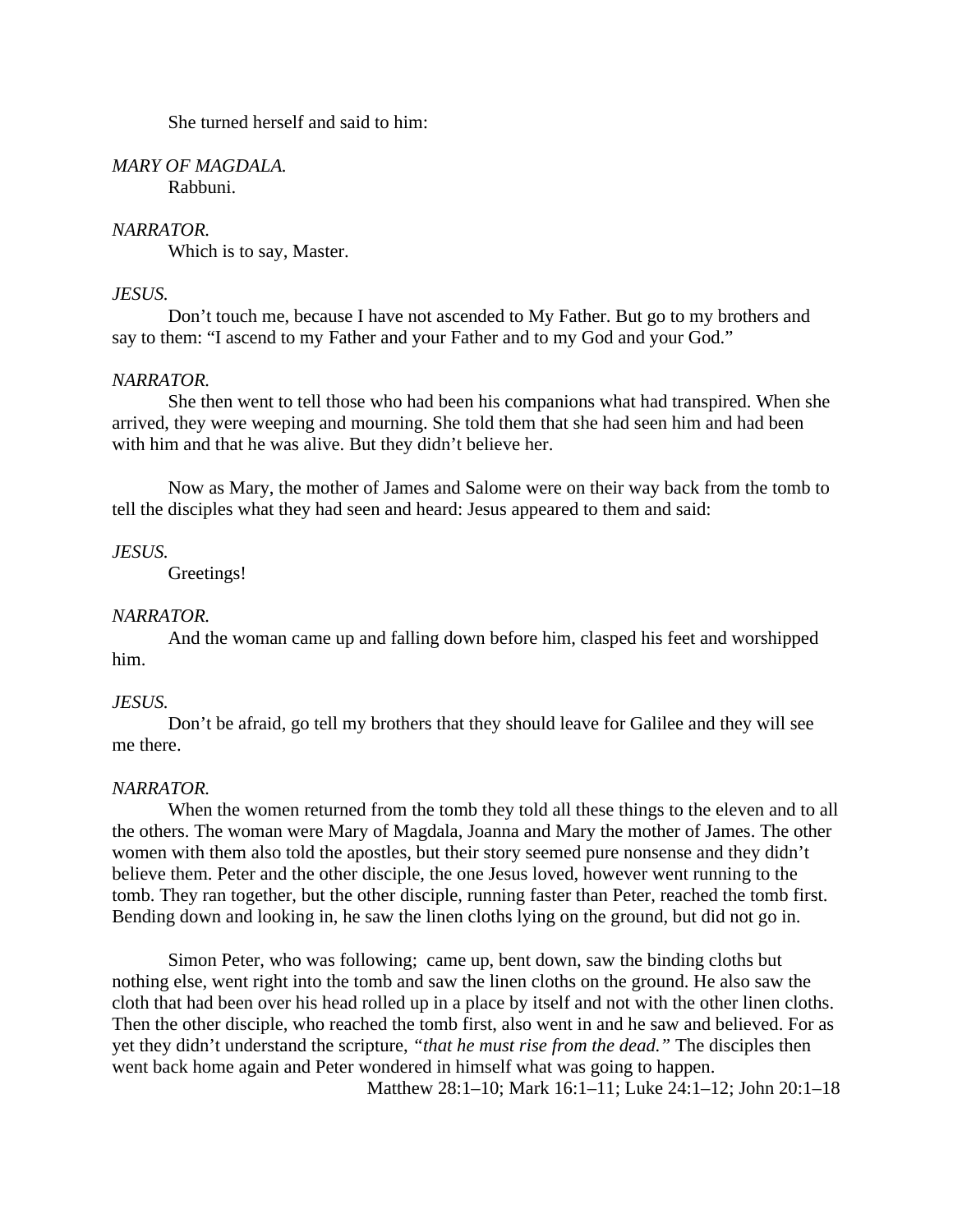### **Leaders Take Precautions, The**

### *NARRATOR.*

While they were on their way, some of the guards went into the city to tell the Chief Priests all the things that had occurred. They held a meeting with the Elders and after discussing the matter, gave the soldiers a large sum of money saying:

## *CHIEF PRIESTS and ELDERS.*

Say that his disciples came during the night and stole him away while we were sleeping. And if the governor should hear about this, we'll talk to him and persuade him so you don't get into trouble.

### *NARRATOR.*

So they took the money and carried out their instructions and to this day, this story is commonly reported among the Jews.

Matthew 28:11–15

## **Jesus Appears to Cleopas**

*NARRATOR.*

That very same day two of them were on their way into the country to a village called Emmaus, which was about seven miles from Jerusalem and they talked about all the things that had happened. And it occurred that as they were talking and reasoning together, Jesus himself came up and went with them, but his identity was hidden from their eyes and they didn't recognize him. And he said to them:

### *JESUS.*

What are you discussing between yourselves that's making you so sad while you walk?

### *NARRATOR.*

One of them, whose name was Cleopas answered him and said:

### *CLEOPAS.*

Are you only a stranger in Jerusalem and don't know the things that have happened there these last few days.?

### *JESUS.*

What things?

### *CLEOPAS and OTHERS.*

The things concerning Jesus of Nazareth who proved to be a great prophet by the things he said and did in the sight of God and all the people. And how the Chief Priests and our leaders handed him over to be sentenced and had him crucified. Our own hope had been that he would set Israel free and besides all of this, today is the third day since these things were done. And this isn't all, some woman from our group who were at the tomb early this morning have astounded us. When they didn't find his body they came back and told us that they had seen a vision of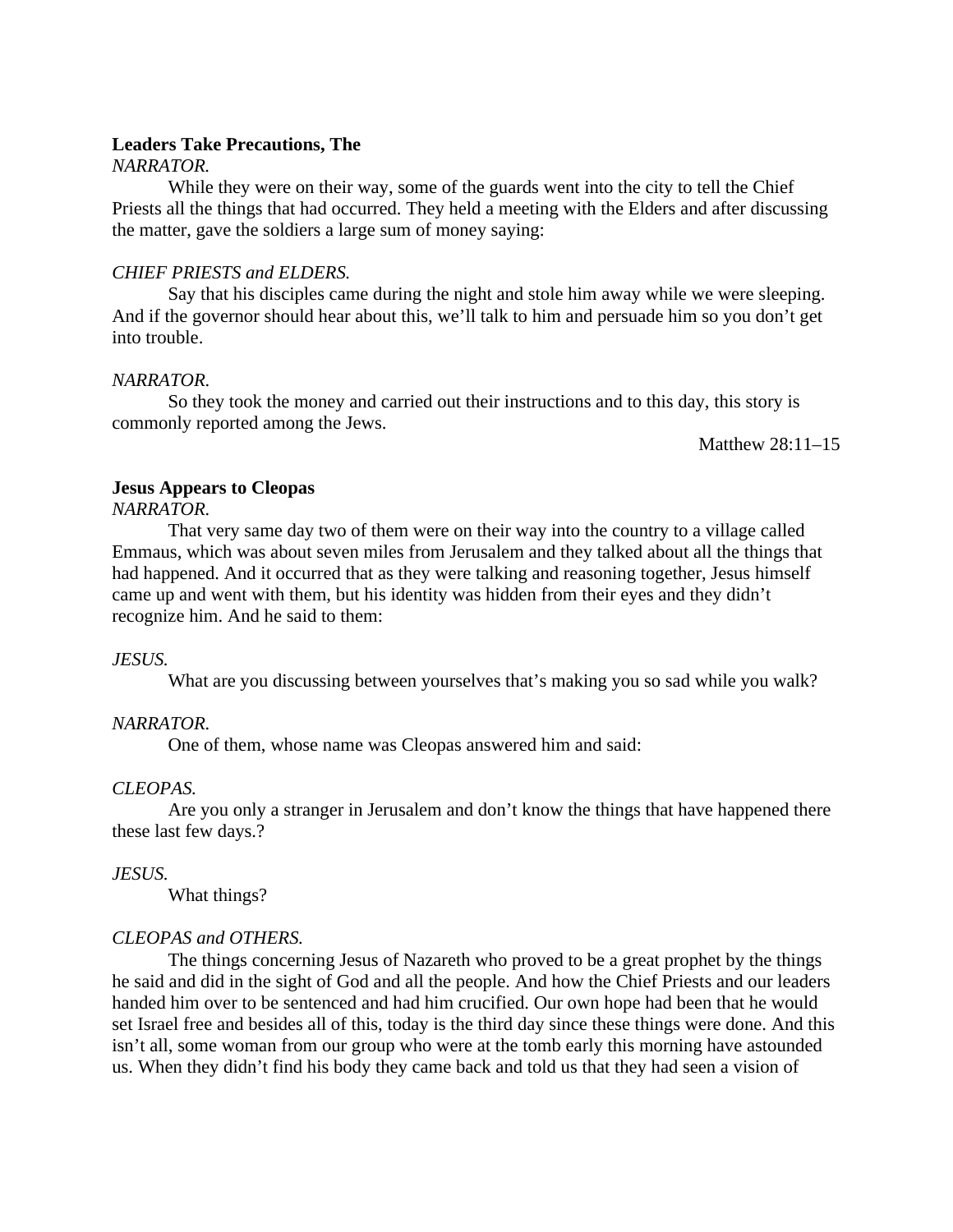Angels, which said that he was alive. Some of our friends who were with us also went to the tomb and found it exactly as the woman had said, but they didn't see him.

## *JESUS.*

You foolish men! So slow of heart to believe all that the prophets have spoken. Shouldn't have Christ suffered these things and so enter into his glory?

## *NARRATOR.*

Then beginning with Moses and all the prophets, he expounded to them about all the things in the scriptures that pertained to him. When they drew near to the village where they were going, he made out as if he was going further, but they pressed him to stay with them saying:

## *CLEOPAS and OTHERS.*

Stay with us, for it's getting towards evening and the day is almost over.

### *NARRATOR.*

So he went in and stayed with them. And it happened that as he sat at dinner with them, he took bread and blessed it, broke it and gave it to them. And their eyes were opened and they knew him, but he vanished out of their sight. And they said to one another:

## *CLEOPAS and OTHERS.*

Didn't our heart burn within us while he talked with us on the road and while he opened the scriptures to us? And they rose up that same hour, returned to Jerusalem to tell the others. Mark 16:12,13; Luke 24:13–33...

### **Jesus Appears to the Eleven**

## *NARRATOR.*

Now it was still the first day of the week in the evening when they arrived in Jerusalem and found the eleven gathered together at dinner with their companions. They told them what had happened, but they didn't believe them either. They said:

### *CLEOPAS.*

The Lord has for a fact risen and appeared to Simon.

### *NARRATOR.*

They then recounted what had happened on the road and how they had recognized him at the breaking of bread. Now the doors were shut where the disciples were assembled for fear of the Jews. As they were speaking, Jesus himself stood in the midst of them and said:

### *JESUS.*

Peace be with you.

### *NARRATOR.*

But they were terrified and frightened as they thought they were seeing a spirit. But he said: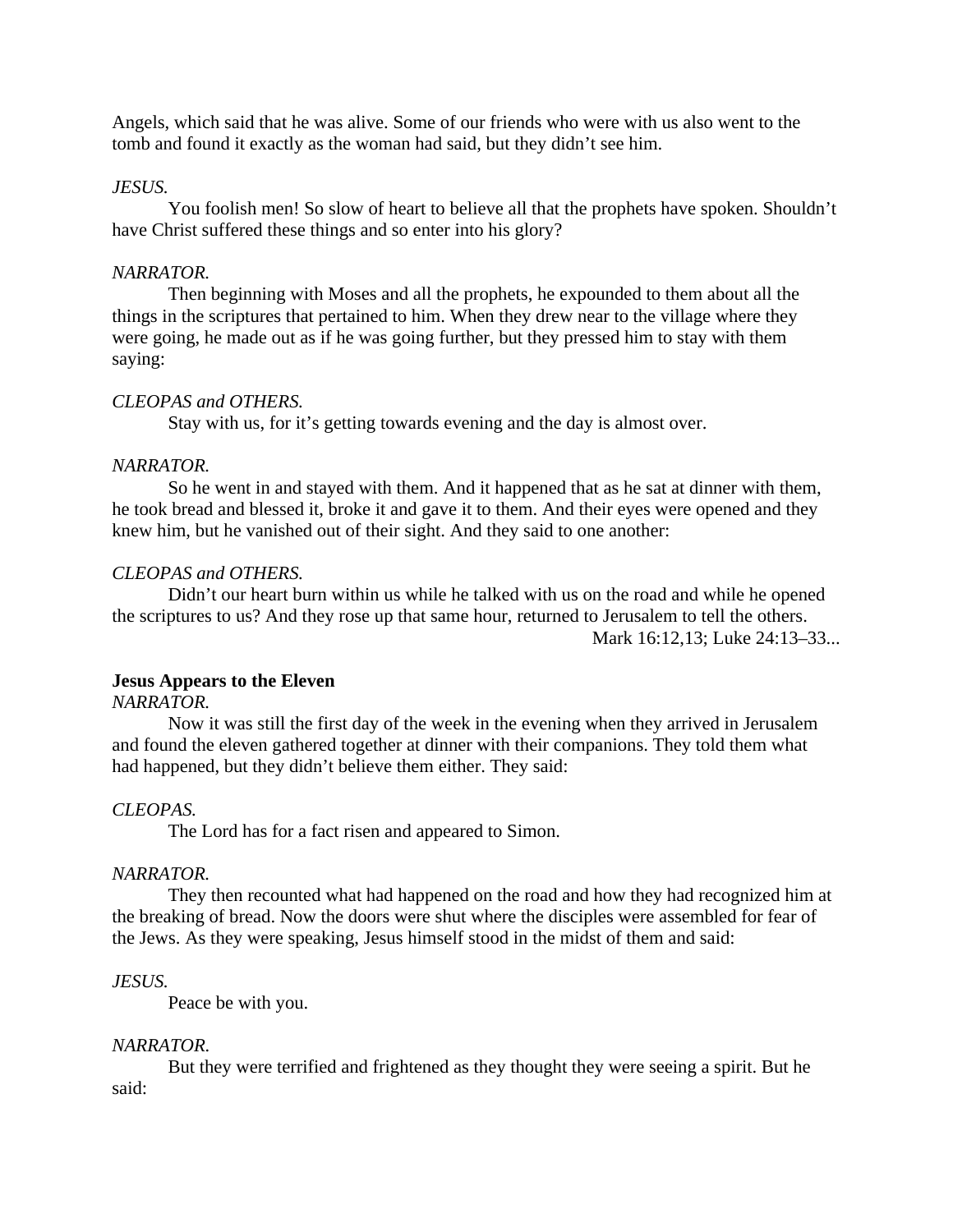### *JESUS.*

Why are you troubled and why are these doubts rising in your hearts? Look at my hands and my feet, yes, it is I indeed. Touch me and see for yourselves, a spirit has no flesh and bones, as you can see I have.

### *NARRATOR.*

And when he had said these things, he showed his hands and his side to them. Their joy was so great when they saw the Lord that they still couldn't believe it and they stood there dumbfounded. He then said to them:

### *JESUS.*

Have you anything to eat?

### *NARRATOR.*

They offered him a piece of grilled fish. He took it and ate before their eyes. Jesus reproached their unbelief and hardness of heart because they didn't believe the ones who had seen him after he was risen.

### *JESUS.*

These are the words which I had spoken to you while I was yet with you; that all things must be fulfilled that were written in the Law of Moses and in the prophets and in the Psalms concerning me.

### *NARRATOR.*

He then opened their understanding so that they might understand the scriptures.

### *JESUS.*

For it is written and because it is written it compelled Christ to suffer and to rise from the dead on the third day. And that repentance and forgiveness of sins should be preached in his name among all nations, beginning at Jerusalem. And you are witnesses of these things. Look, I send the promise of my Father upon you. Peace be with you, as my Father has sent me, even so I send you.

### *NARRATOR.*

When he had said this he breathed on them and said:

### *JESUS.*

Receive the Holy Spirit. For those sins you forgive, they are forgiven and for those whose sins you retain, they are retained. Go out into all the world and preach the Good News to every creature. He that believes and is baptized will be saved, but he that doesn't believe shall be condemned. These are the signs that will be associated with those who believe: They will cast out devils in my name, they will speak with new tongues, they will pick up snakes in their hands and if they drink any deadly poison, it will not hurt them, they will lay their hands on the sick and they will recover.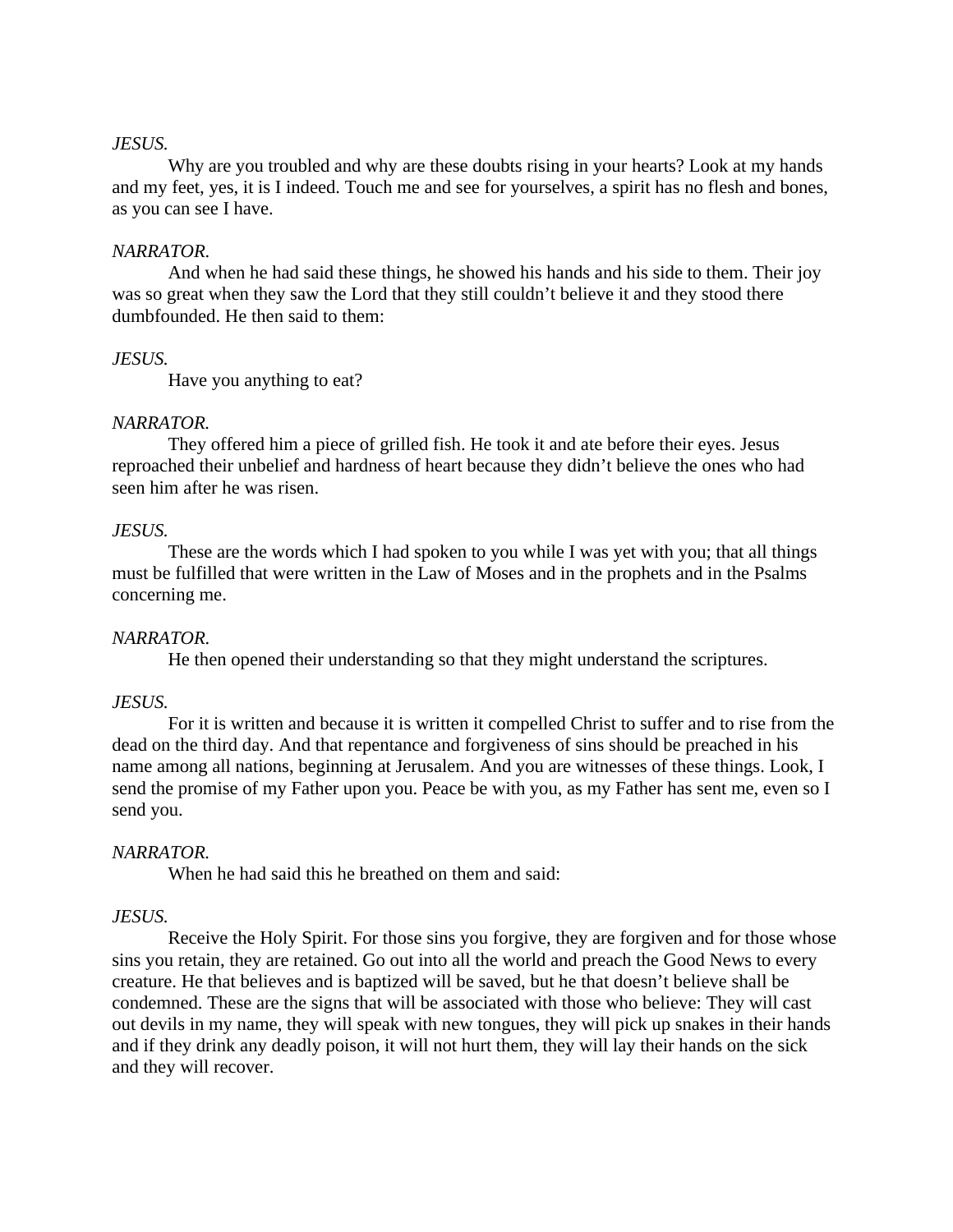### *NARRATOR.*

And Jesus led them out as far as the outskirts of Bethany. He lifted up his hands and blessed them. Now as he blessed them, he withdrew from them and was carried up to heaven. They worshipped him and then went back to Jerusalem full of joy and they continued in the Temple praising and blessing God. But Thomas called Didymus (the twin) who was one of the twelve was not with them when Jesus came. The other disciples therefore said to him:

#### *DISCIPLES.*

We have seen the Lord!

#### *THOMAS.*

Unless I see the holes that the nails made in his hands and can put my finger into the holes they made and thirst my hand into his side, I won't believe it!

#### *NARRATOR.*

Now eight days after he had been risen, the disciples were in the house again and Thomas was among them. The doors were closed, but Jesus came in and stood among them.

### *JESUS.*

Peace be with you.

### *NARRATOR.*

Then he said to Thomas:

#### *JESUS.*

Put your finger here. Look, here are my hands, put your hand out and put it into my side. Doubt no longer, but believe.

#### *THOMAS.*

My Lord and my God.

#### *JESUS.*

Thomas, because you have seen me, you have believed. Blessed are those who have not seen and yet believe.

### *NARRATOR.*

The eleven disciples set out for Galilee, to the mountain where Jesus had arranged to meet them. When they saw him, they fell down before him, though some hesitated. Jesus came up and spoke to them:

#### *JESUS.*

All authority had been given to me in heaven and on earth. Go you therefore and teach all nations, baptizing them in the name of the Father and of the Son and of the Holy Spirit. Teaching them to observe all the things whatsoever I have commanded you and know that I am with you always even to the end of time.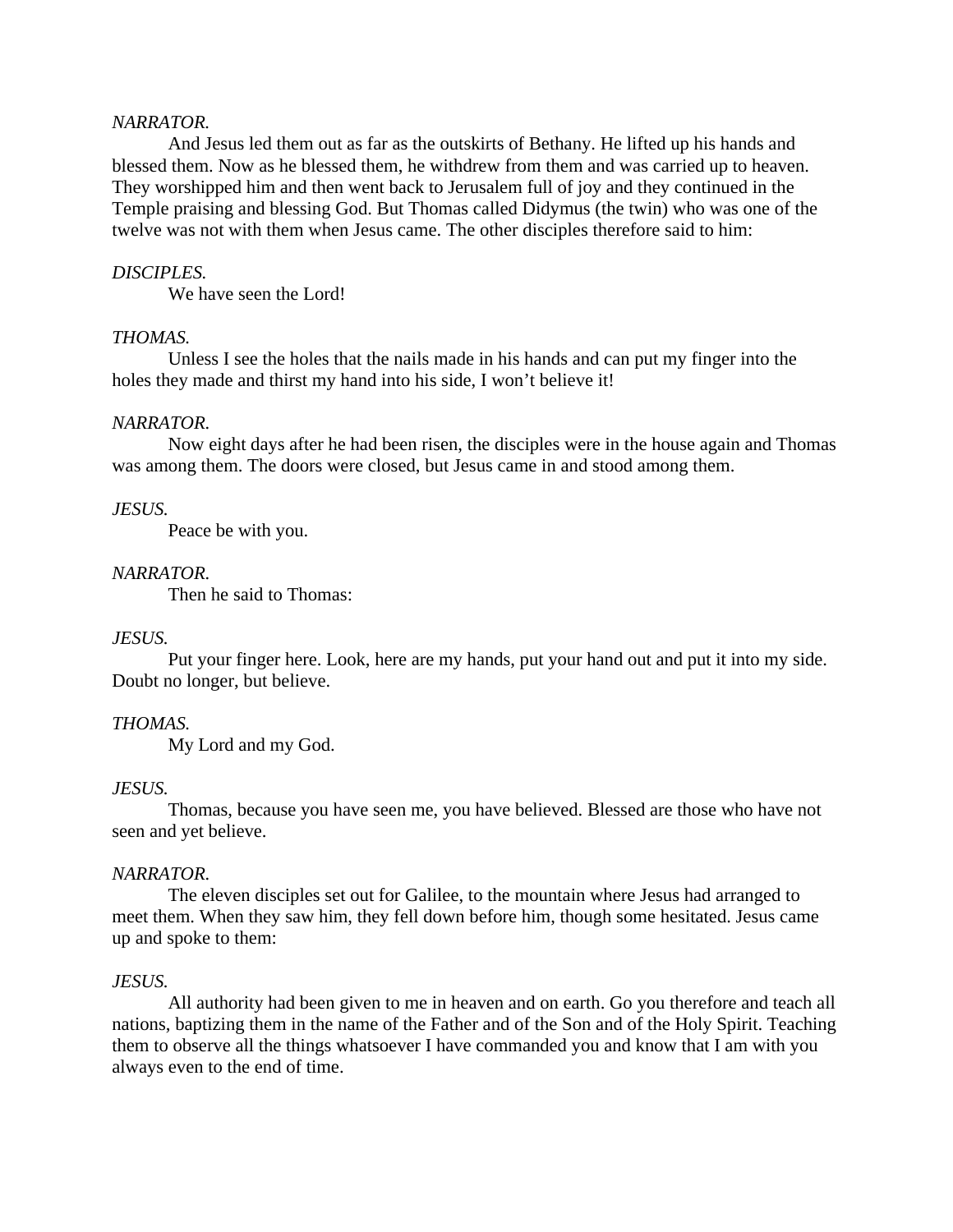### *NARRATOR.*

There were other signs that Jesus worked in the presence of his disciples which are not written in this book. But these are written in order that you might believe that Jesus is the Christ, the Son of God and that in believing you might have life through his name.

Matthew 28:16–20; Mark 16:14–19...; Luke 24:...33–53; John 20:19–31

#### **Compassion of Jesus, The**

### *NARRATOR.*

After these things Jesus showed himself again to the disciples by the Sea of Galilee and it occurred like this: Simon Peter, Thomas called the Twin, Nathanael from Cana in Galilee, the Sons of Zebedee and two more of his disciples were together. Simon Peter said:

#### *PETER.*

I'm going fishing.

### *OTHERS.*

We'll also go with you.

#### *NARRATOR.*

They went out and got into the boat, but they didn't catch anything that night. When morning had come, Jesus stood on the shore, but the disciples didn't know that it was Jesus. Jesus then said to them:

#### *JESUS.*

Friends, have you caught anything?

### *OTHERS.*

No.

### *JESUS.*

Cast the net out on the starboard side of the boat and you'll find something.

#### *NARRATOR.*

They dropped the net and caught so many fish that they couldn't haul it in. The disciple whom Jesus loved said to Peter:

#### *DISCIPLE.*

It's the Lord!

### *NARRATOR.*

Now when Peter, who had practically nothing on, heard that it was the Lord, he wrapped his fisherman's coat around him and jumped into the water. The other disciples came on in the boat as they weren't far from land. Being only about a one-hundred yards from shore, they dragged the net and the fish with them. As soon as they came ashore, they saw a charcoal fire with some fish cooking on it and some bread. Jesus then said to them: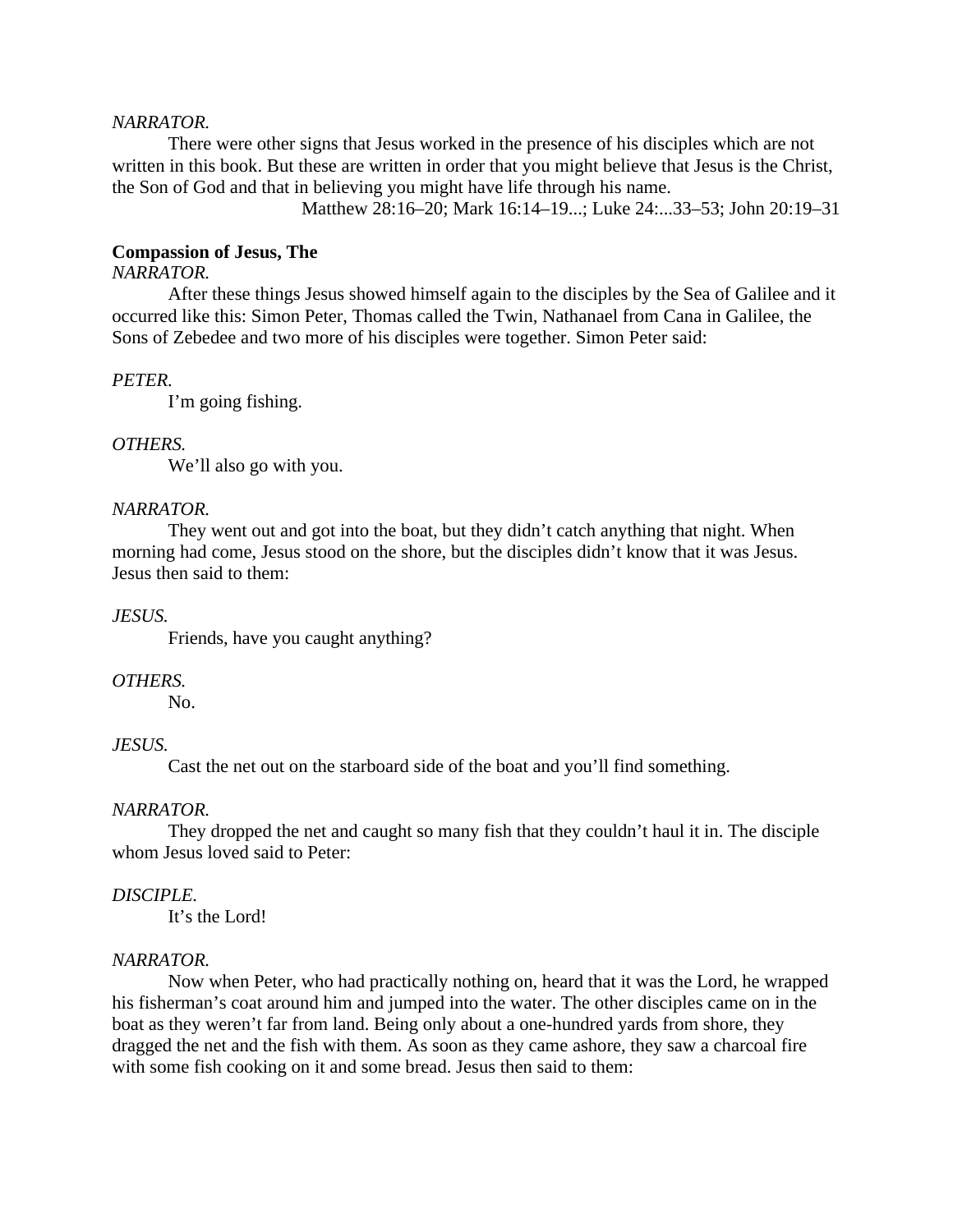### *JESUS.*

Bring some of the fish you've just caught.

### *NARRATOR.*

Simon Peter went back to the boat and dragged the net ashore full of big fish, one hundred and fifty three of them. And in spite of there being so many, the net was not broken. Jesus said:

### *JESUS.*

Come and have some breakfast.

### *NARRATOR.*

But none of the disciples asked; "Who are you?"; for they knew that it was the Lord. Jesus then stepped forward, took the bread and gave it to them. He then gave them some fish also. This was the third time that Jesus showed himself to his disciples after he was risen from the dead. When they had finished eating, Jesus said to Simon Peter:

### *JESUS.*

Simon, son of John, do you love me?

### *PETER.*

Yes Lord, you know that I love you!

### *JESUS.*

Feed my lambs. Simon, son of John, do you love me?

### *PETER.*

Yes Lord, you know that I love you!!

### *JESUS.*

Look after my sheep. Simon, son of John, do you love me?

### *NARRATOR.*

Peter was upset that he asked him a third time, "Do you love me?"

### *PETER.*

Lord, you know all things. You know that I love you!

### *JESUS.*

Feed my sheep. I tell you most solemnly, when you were young, you put on your own belt and walked wherever you wanted to, but when you grow old, you will stretch out your hands and another will put a belt round you and take you where you don't want to go.

### *NARRATOR.*

Jesus said this, indicating the kind of death by which Peter would give glory to God. When he had said this, he said to Peter: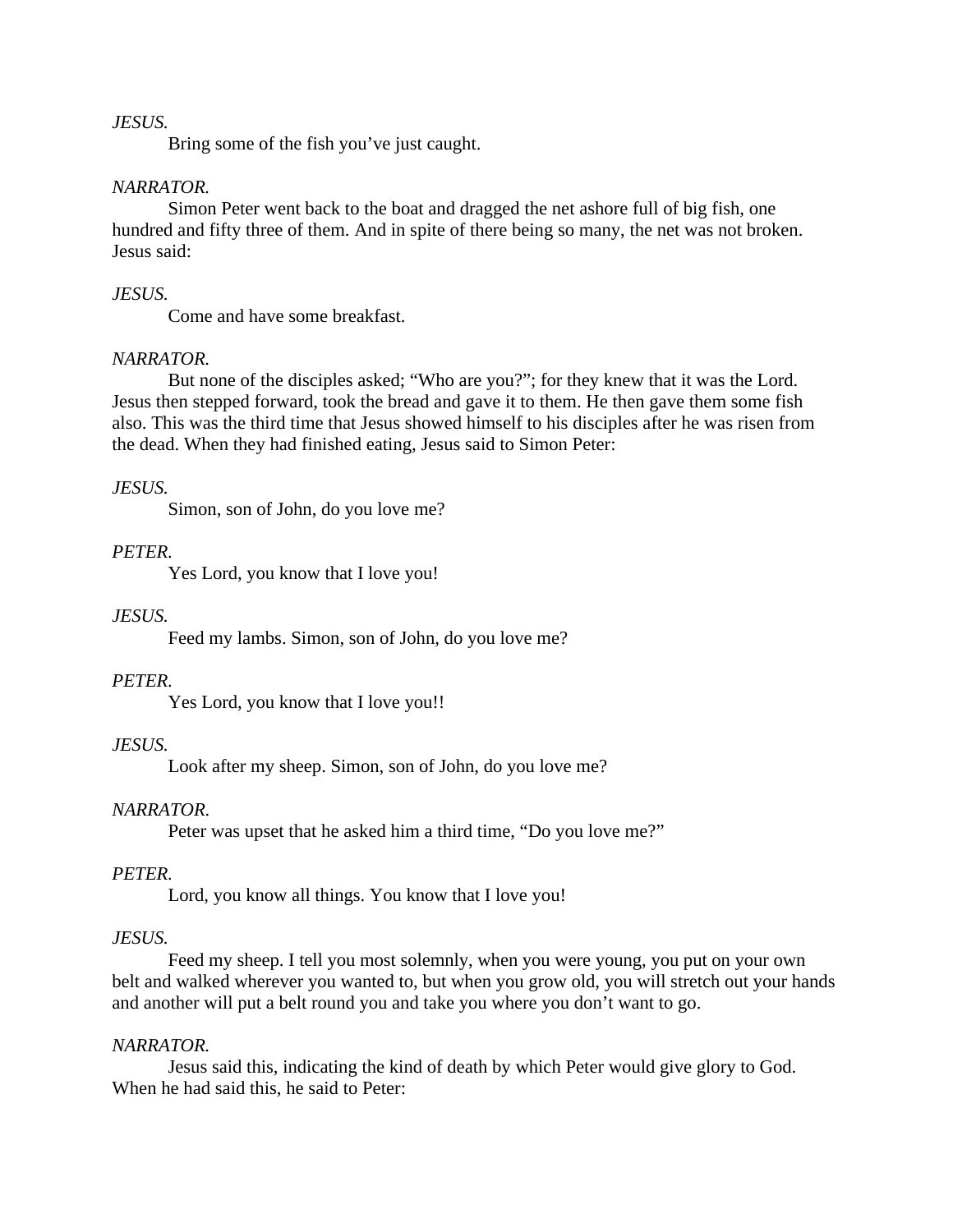### *JESUS.*

Follow me.

### *NARRATOR.*

Then Peter turned and saw the disciple Jesus loved following them; the one who had leaned on his breast at supper and said; "Lord, who is it that betrays you?" Peter seeing him said to Jesus:

## *PETER.*

What about him, Lord?

## *JESUS.*

If I want him to stay behind until I come, what does it concern you. You follow me!

## *NARRATOR.*

The rumor then went out among the brothers that this disciple would not die. Yet Jesus didn't say to him that he wouldn't die, but "If I want him to stay behind until I come, what does it concern you?" This is the disciple who vouches for these things and wrote these things and we know that his testimony is true. There are also many other things that Jesus did and if they all would have been written down, I suppose that even the world itself could not hold all the books that would have to be written. So then after the Lord had spoken to them, he was received up into heaven and sat on the right hand of God. And they went out and preached everywhere, the Lord working with them and confirming the word by the signs that accompanied it.

Amen.

Mark 16:...19,20; John 21:1–25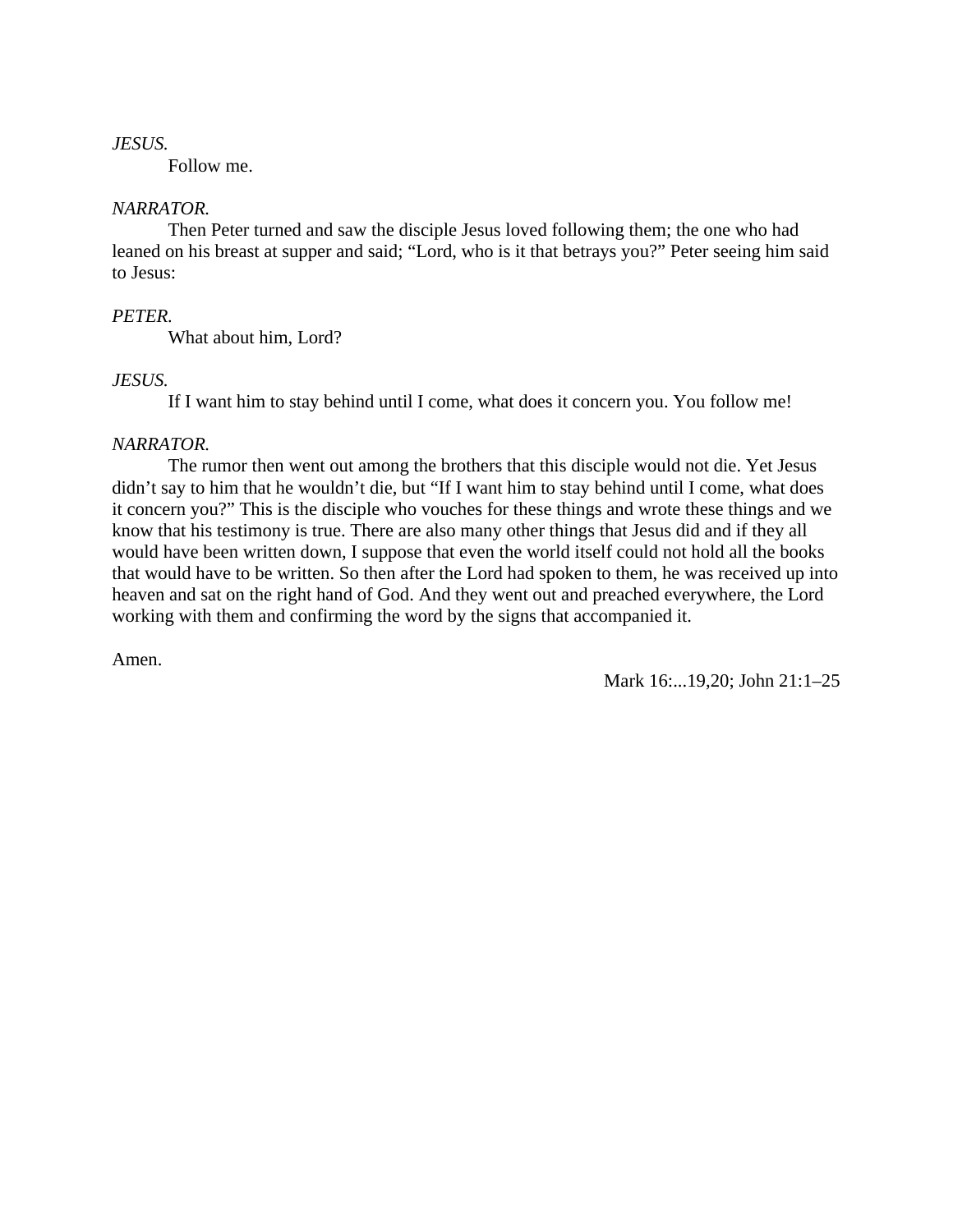### Index

A Man is Judged by His Words [MT 12:33-37] Appointment of the Twelve, The [MT 5:1..., 10:2-4; MK 3:13-19; LK 6:12-16] Arrest of Jesus, The [MT 26:47–56; MK 14:43–52; LK 22:47–53; JN 18:2–11] Authority of Jesus Questioned, The [MT 21:23-27; MK 11:27-33; LK 20:1-8] Baptism of Jesus, The [MT 3:13–17; MK 1: 9–11; LK 3:21,22] Barren Fig Tree, The [MT 21:18,19; MK 11:12-14] Bartimaeus, the Blind Man [MT 20:29-34; MK 10:46-52; LK 18:35-43] Beginning of the Birthpangs, The [MT 24:4–14; MK 13:5–13; LK 21:8–19] Being Humble Servants [LK 17:7-10] Birth of Jesus and the Visit of the Shepherds, The [LK 2:1-21] Birth of Jesus Foretold, The [LK 1:26–38] Birth of John the Baptist is Foretold, The [LK 1:5–25] Birth of John the Baptist, The [LK 1:57–80] Blasphemy Against the Holy Spirit [MT 12:22-32; LK 11:14-23] Blind Man is Cured, The [MK 9:1-41] Boy with Epilepsy, The [MT 17:14–23; MK 9:14–32; LK 9:37–45] Brothers and Mother of Jesus, The [MT 12:46–50; MK 3:31–35; LK 8:19–21] Burial, The [MT 27:57–61; MK 15:42–47; LK 23:50–56; JN 19:38–42] Call of Matthew Levi, The [MT 9:9; MK 2:13,14; LK 5:27,28] Calming of the Storm, The [MT 8:18–27; MK 4:35–41; LK 8:22–25] Carrying Your Own Cross [MT 16:21-28; MK 8:31-38, 9:1 LK 9:22-27] Centurion's Faith, The [MT 8:5-13; LK 7: ...1-10]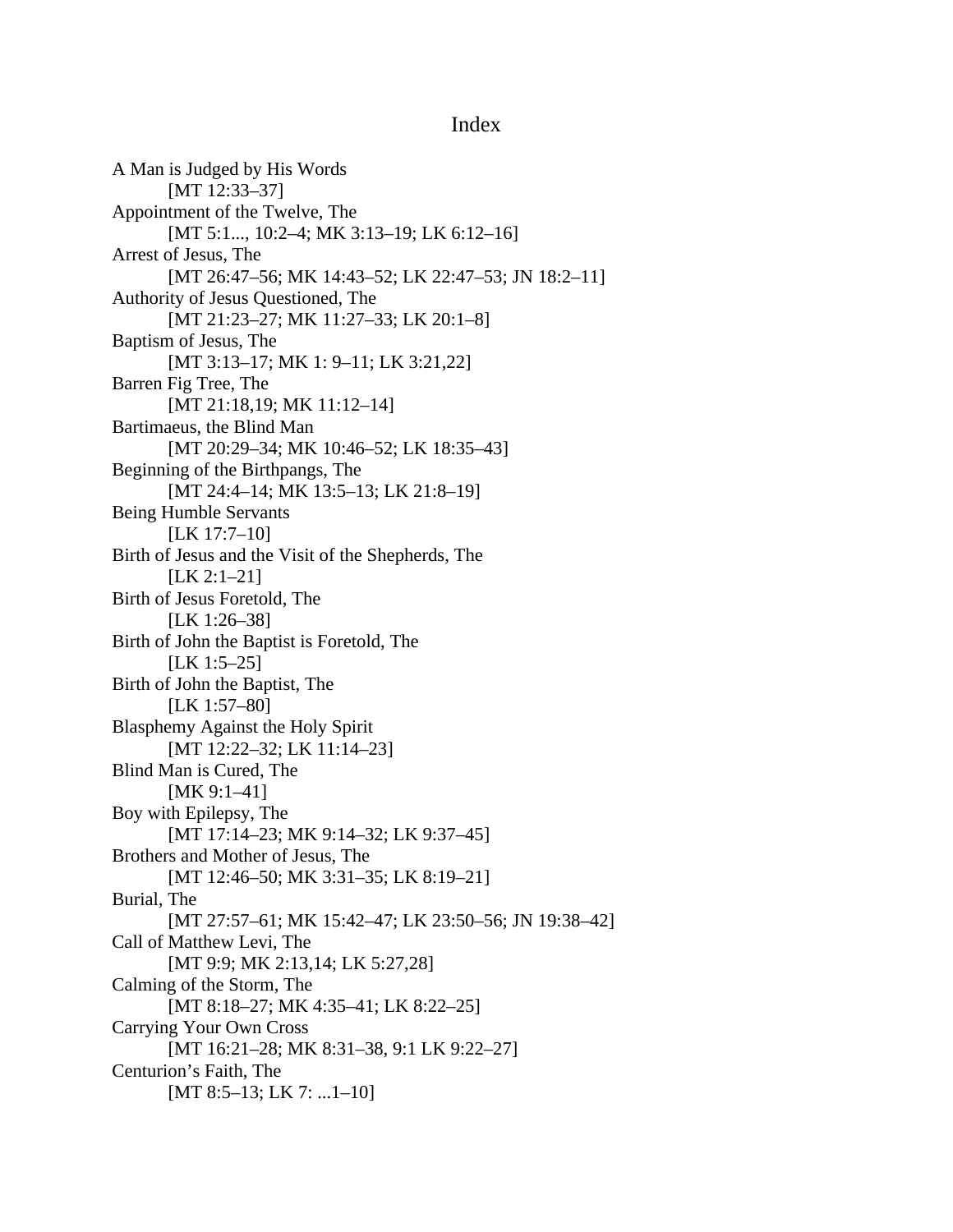Children of Abraham, The  $[JN 8:31-59]$ Coming of the Son of Man, The [MT 24:23-31; MK 13:21-27; LK 21:25-28] Compassion of Jesus, The [MK 16:...19,20; JN 21:1-25] Concern of Jesus' Relatives, The [MK 3:20-30] Conspiracy Against Jesus, The [MT 24:1–5; MK 14:1,2; LK 20:37–22:2] Correcting Your Brother [MT 18:15–22] Crafty Manager, The [LK 16:1-15] Crippled Woman Is Healed, The [LK 13:10-17] Crowds Follow Jesus, The [MT 4:24,25; MK 3:7-12] Crowds, The [LK 6:17-19] Crucifixion, The [MT 27:32-38; MK 15:21-28; LK 23:26-34, 23:38, JN 19:17-24] Cure of a Leper, The [MT 8:1–4; MK 1:40–45; LK 5:12–16] Cure of a Mute Possessed By A Demon [MT 9:32-38] Cure of a Paralyzed Man [MT 9:1–8; MK 2:1–12; LK 5:17–26] Cure of a Sick Man at the Pool of Bethzatha  $[JN 5:1-47]$ Cure of the Blindman from Bethsaida [MK 8:22–26] Cure of the Two Blind Men [MT 9:27-31] Cures at Gennesaret [MT 14:34–36; MK 6:53–56] Danger of Riches, The [MT 19:23-26; MK 10:23-27; LK 18:24-27] Daughter of the Cananite Woman Healed, The [MT 15:21-28; MK 7:24-30] David's Lord [MT 22:41-46; MK 12:35-37; LK 20:41-44] Days of the Son of Man, The [LK 17:22-37] Deaf Man is Healed, The [MK 7:31–37]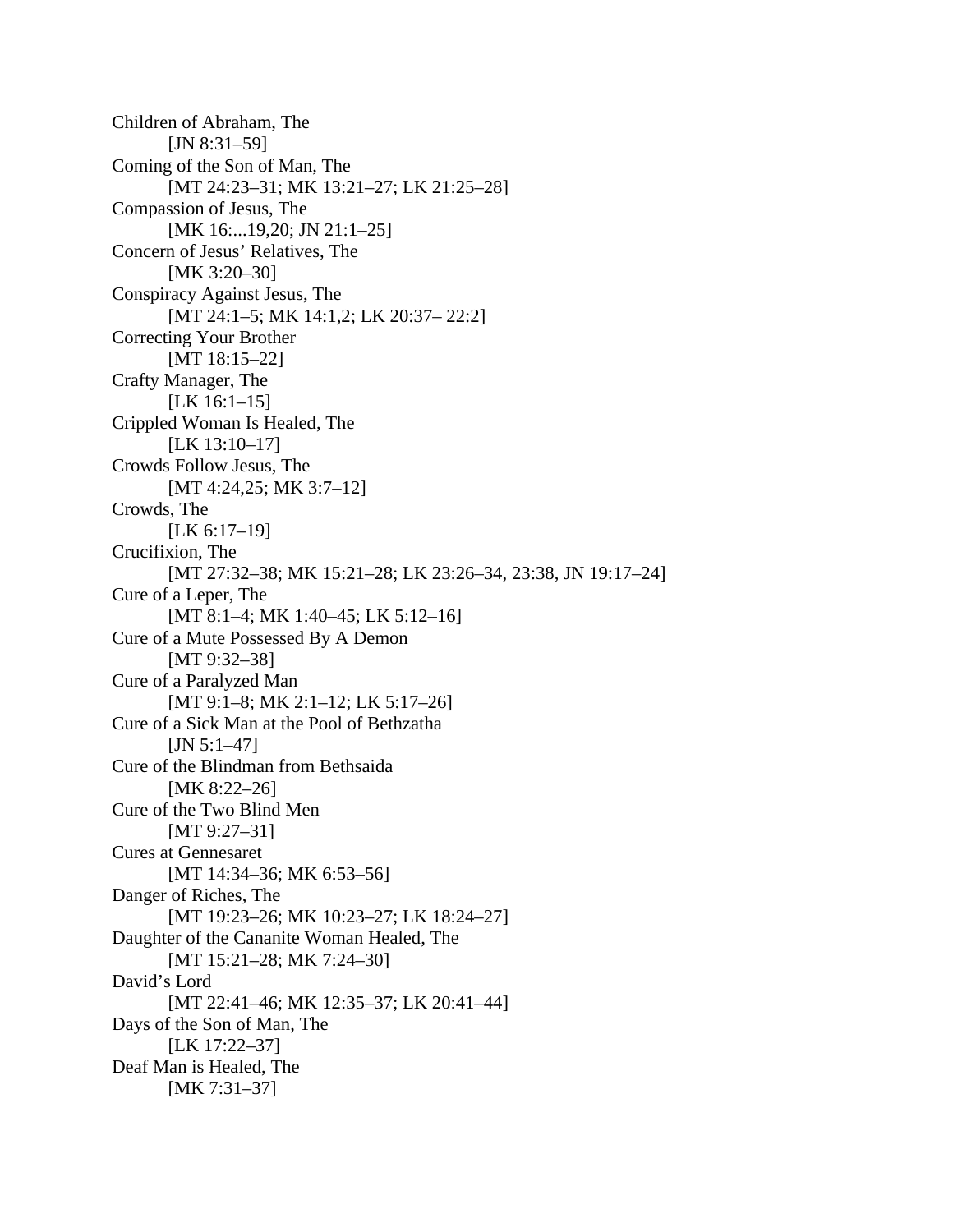Death of Jesus, The [MT 27:45–56; MK 15:33–44; LK 23:44–49; JN 19:28–30] Destruction of the Temple, The [MT 24:1–3; MK 13:1–4; LK 21:5–7] Disbelief of Jesus' Brothers, The  $[JN 7:1-11...]$ Discernment of the Times [LK 12:49-59] Disciples Instructions, The [MT 10:17-42, 11:1; MK 6:12,13; LK 9:6] Discourse in the Capernaum Synagogue, The [JN 6:22–71] Doing Good on the Sabbath [MT 12...9-14; MK 3:1-6; LK 6:6-11] Eating With Sinners [MT 9:10–13; MK 2:15–17; LK 5:29–32] Empty Tomb, The [MT 28:1-10; MK 16:1-11; LK 24:1-12; JN 20:1-18] Entrapping Others [LK 17:1–3] Explanation of the Parable of the Wheat [MT 13:36-43] Faithful and Wise Servant, The [MT 24:45–51] Faithful and Wise Servant. The [LK 12:35-48] Farewell Discourses [JN 13:33-14:31] Feast of Dedication, The [JN 10:22-42] Feast of Tabernacles at Jerusalem, The [JN 7:...11–53] First Miracle of the Loaves, The [MT 14:13-21; MK 6:30-44; LK 9:10-17; JN 6:1-15...] Flight Into Egypt and Return to Nazareth, The [MT 2:13-23; LK 2...39,40] Forgiving Your Brother [LK 17:4] Further Comparisons of the Kingdom [MT 13:44–53...; MK 4:33,34] Further Condemnation of the Scribes and Pharisees [MT 23:13-36] Garden of Gethsemane, The [MT 26:36-46; MK 14:32-42; LK 22:39-46; JN 18:1] Genealogy of Jesus According to Luke, The [LK 3:23–38]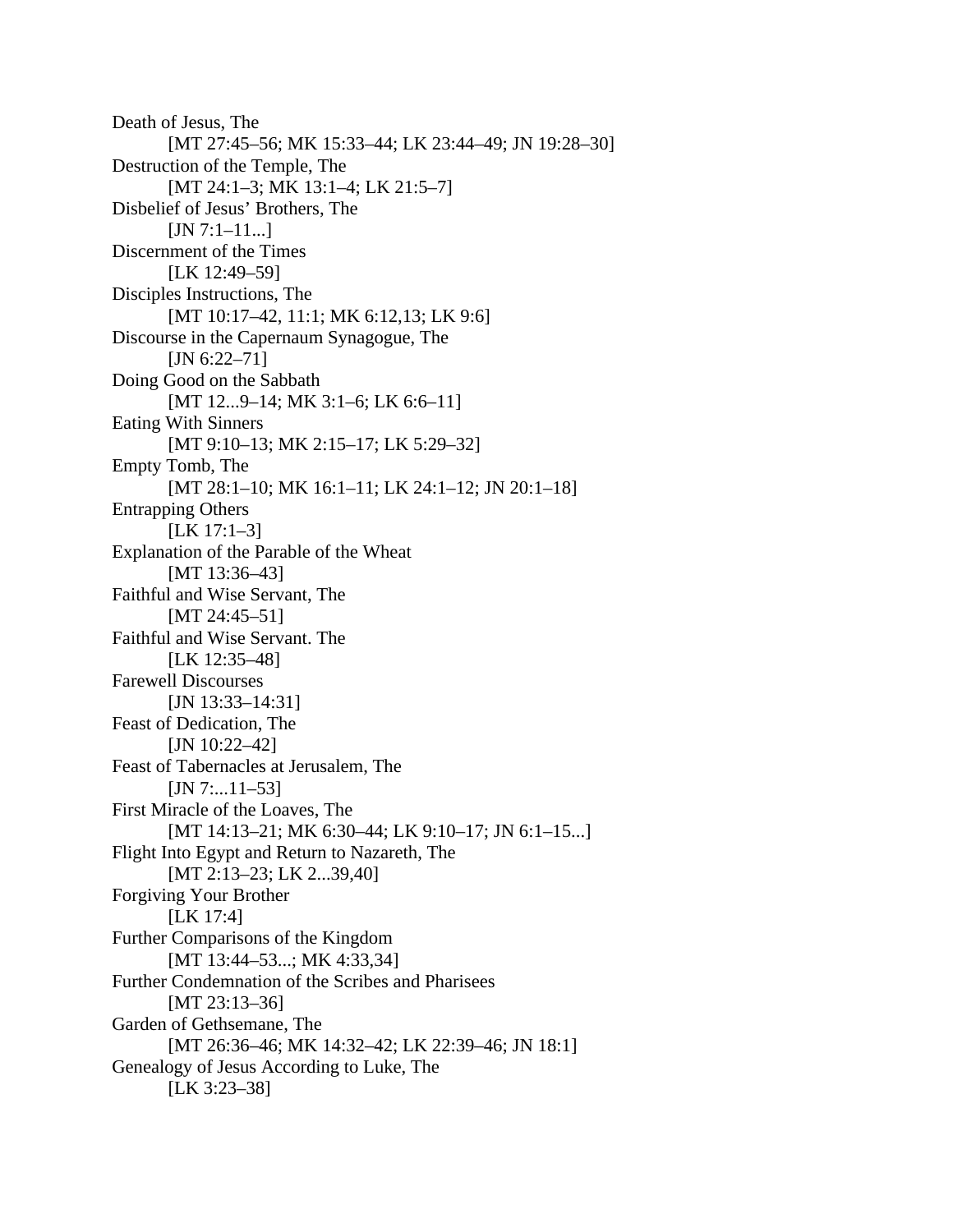Genealogy of Jesus According to Matthew, The [MT 1:1-17] Good Samaritan, The [LK 10:25–37] Good Shepherd, The [JN 10:1-21] Great Tribulation of Jerusalem, The [MT 24:15-22; MK 13:14-20; LK 21:20-24] Greatest Commandment, The [MT 22:34-40; MK 12:28-34; LK 20:39,40] Guard at the Tomb, The [MT 27:62–66] Hatred of the World Towards Jesus [JN 15:18-27, 16:1-4...] Healing of the Man with Dropsy [LK 14:1–24] Herod and Jesus [MT 14:1,2; MK 6:14-16; LK 9:7-9] James and John Make Their Request [MT 20:20–28; MK 10:35–45] Jerusalem Admonished [MT 23:37-39; LK 13:34,35] Jesus Acknowledges to be the Christ [MT 16:13-20; MK 8:27-30; LK 9:18-21] Jesus Among the Teachers [LK 2:41-52] Jesus and His Mother [JN 19:25–27] Jesus and the Children [MT 19:13-15; MK 10:13-16; LK 18:15-17] Jesus Appears To Cleopas [MK 16:12,13; LK 24:13-33...] Jesus Appears to the Eleven [MT 28:16-20; MK 16:14-19...; LK 24:...33-53; JN 20:19-31] Jesus at the Synagogue in Nazareth [LK 4:16-30] Jesus Before Herod [LK 23:8–12] Jesus Before Pilate [MT 27:11; LK 23:2-7; JN 18:28-38] Jesus Brought Before the Sanhedrin [MT 26:59–68; MK 14:55–65; LK 22:63–23:1...] Jesus Casts Out Legion [MT 8:28-34; MK 5:1-20; LK 8:26-39] Jesus Clarifies His Death [MT 20:17-19; MK 10:32-34; LK 18:31-34]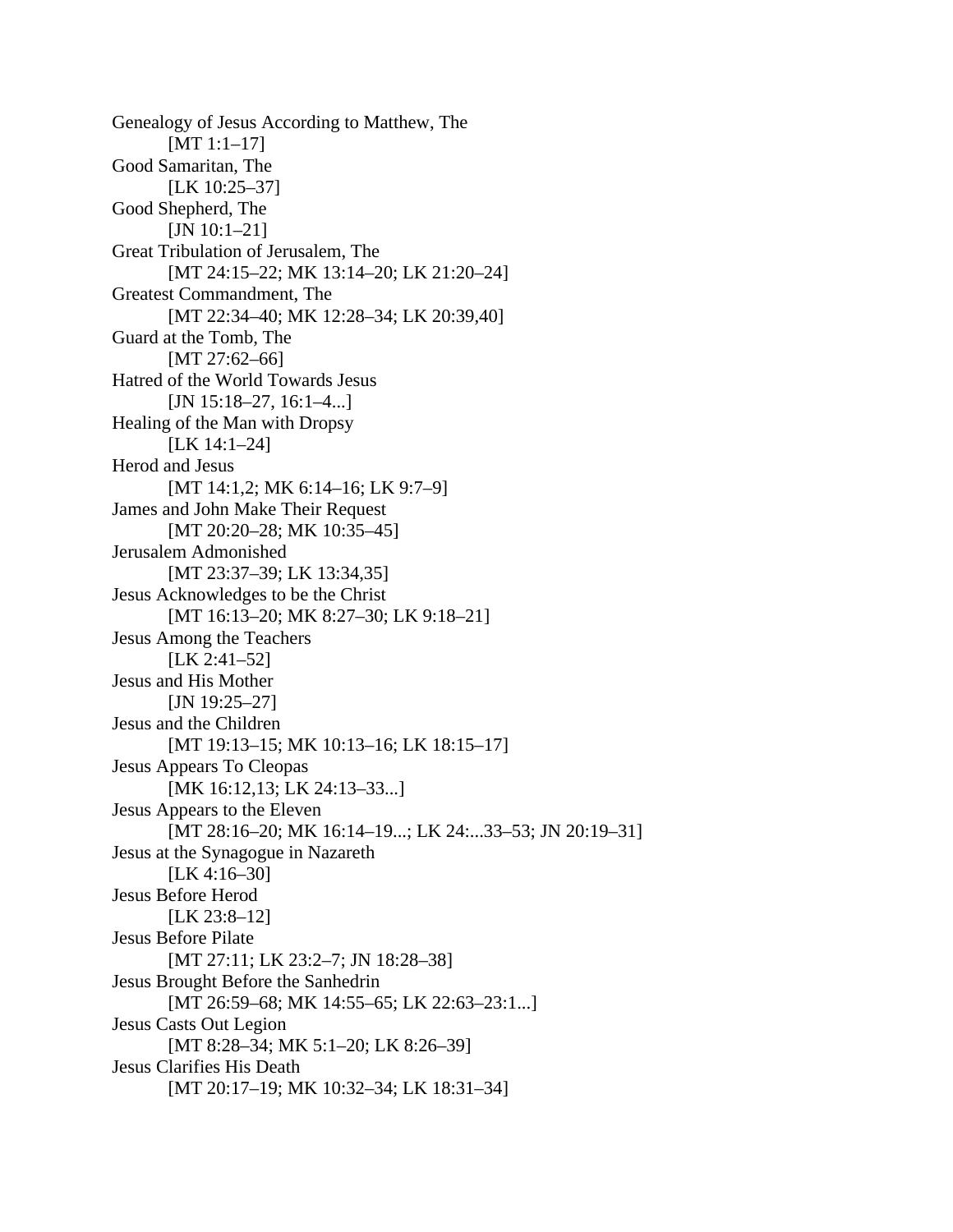Jesus Cures the Crowds Near the Lake [MT 15:29-31] Jesus Enters Jerusalem [MT 21:1-11; MK 11:1-11; LK 19:29-44; JN 12:12-19] Jesus Has Conquered the World [JN 16:16-33] Jesus Is Anointed at Bethany [MT 26:6-13; MK 14:3-9; LK 19:28; JN 12:1-11] Jesus is Delivered to Pilate [MT 27:1–10; MK 15:1; LK 23:...1] Jesus is Mocked [MT 27:39-44; MK 15:29-32; LK 23:35-37] Jesus is Pierced [JN 19:31–37] Jesus is Presented at the Temple [LK 2:22-39...] Jesus Leaves Capernaum and Travels Through Galilee [MT 4:23; MK 1:35-39; LK 4:42-44] Jesus Rejoices [MT 11:25–30; LK 10:21–24] Jesus Returned To Pilate [MT 27:12-13; MK 15:2-20; LK 23:13-25; JN 18:39-19:16] Jesus Returns to Galilee [MT 4:12–17; MK 1:14,15; LK 4:14,15] Jesus Returns To Nazareth [MT 13:...53–58; MK 6:1–6] Jesus Walks on the Water [MT 14:22-33; MK 6:45-52; JN 6:...15-21] Jesus Washes the Feet of the Disciples [LK 22:24–27; JN 13:2–20] John the Baptist Beheaded [MT 14:3-12; MK 6:17-29] John the Baptist is Imprisoned [LK 3:19,20] Judas Betrays Jesus [MT 26:14–16; MK 14:10,11; LK 22:3–6] Kingdom Comes Without Notice, The [LK 17:20,21] Lake Towns Refuse To Repent, The [MT 11:20-24; LK 10:13-15] Lamb of God, The [JN 1:35–51] Last Supper, The [MT 26:26-29; MK 14:22-25; LK 22:14-20; JN 13:1] Last Witness of John the Baptist, The [JN 3:22-26]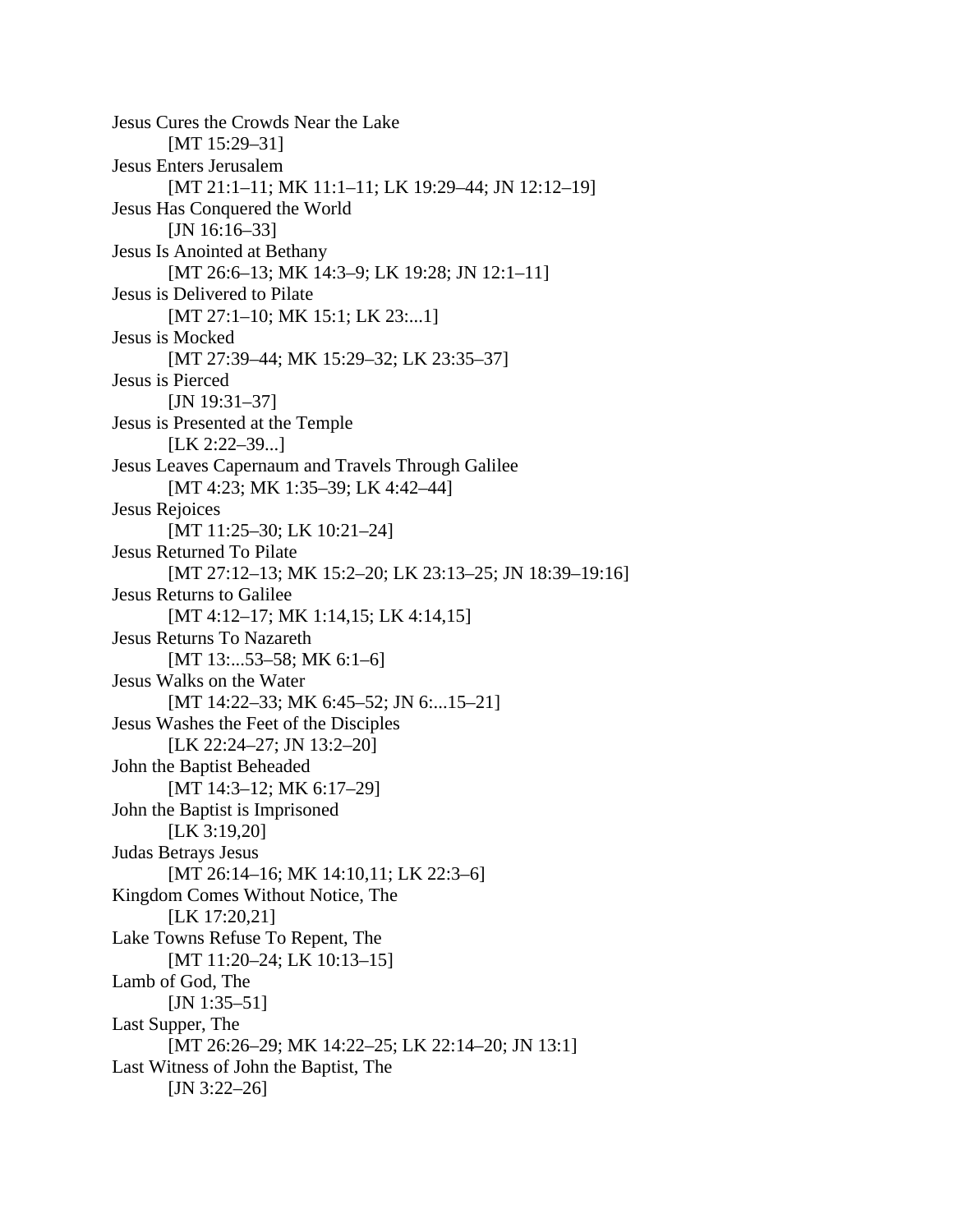Law Remains, The [LK 16:16,17] Lazarus and the Rich Man, [LK 16:19-31] Leaders Plot to Kill Jesus, The [JN 11:45–57] Leaders Take Precautions, The [MT 28:11-15] Leading Others To Sin [MT 18:5-11; MK 9:41-50] Lost Sheep, The [LK 15:1–10] Man Possessed by a Demon in Capernaum, The [MK 1:21–28; LK 4:31–37] Mary and Joseph [MT 1:18-25] Mary and Martha [LK 10:38–42] Mary Visits Elizabeth [LK 1:39-56] Message to Herod, The [LK 13:31–33] Money Changers at the Temple, The  $[JN 2:13-25]$ More Cures By Jesus [MT 8:16,17; MK 1:32-34; LK 4:40,41] More Parables of the Kingdom [MT 13:34,35; MK 4:21-29; LK 8:16-18] New Wine In Old Wineskins [MT 9:14-17; MK 2:18-22; LK 5:33-39] Nicodemus and Jesus  $[JN 3:1-21]$ Nobleman's Son is Cured, The [JN 4:43-54] Open and Fearless Speech [LK 12:1–12] Parable of the Barren Fig Tree [LK 13:6–9] Parable of the Fig Tree, The [MT 24:32-36; MK 13:28-32; LK 21:29-33] Parable of the Lamp, The [LK 11:33-36] Parable of the Lost Sheep [MT 18:12-14] Parable of the Mustard Seed [MT 13:31,32; MK 4:30-32; LK 13:18,19]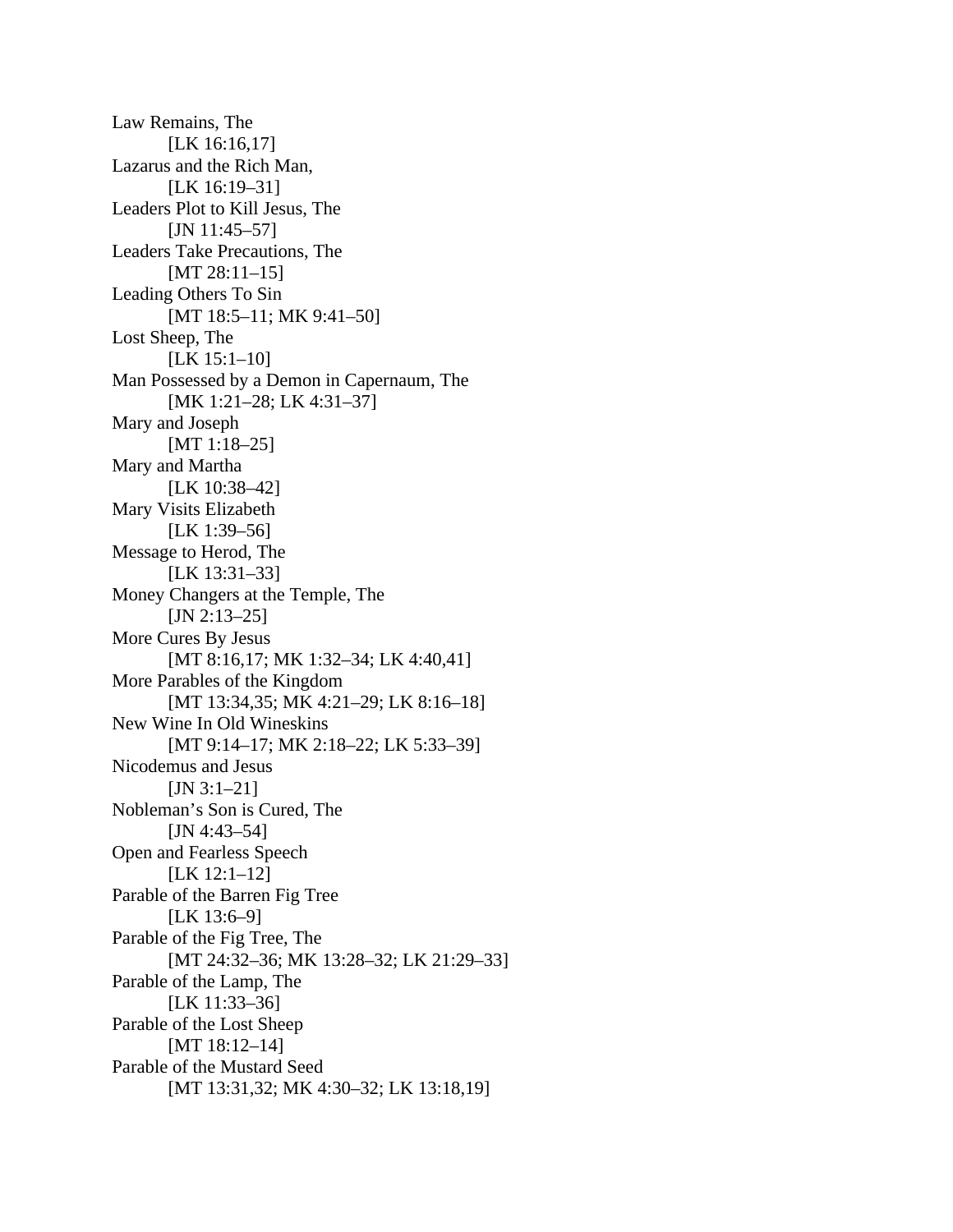Parable of the Pounds [LK 19:11-27] Parable of the Sower [MT 13:1-23; MK 4:1-20; LK 8:4-15] Parable of the Talents [MT 25:14-30] Parable of the Ten Bridesmaids [MT 25:1-13] Parable of the Two Sons [MT 21:28-32] Parable of the Unforgiving Debtor [MT 18:23-35, 19:1...; LK 10:1...] Parable of the Vineyard [MT 21:33-46, 22:1; MK 12:1-12; LK 20:9-19] Parable of the Vineyard Laborers [MT 19:30–20:1–16; MK 10:31] Parable of the Wedding Feast [MT 22:2-14] Parable of the Wheat and the Darnel [MT 13:24-30] Parable of the Yeast [MT 13:33; LK 13:20,21] Paying Taxes [MT 22:15–22; MK 12:13–17; LK 20:20–26] Persistence in Prayer [LK 11:1–13] Peter's Denial [MT 26:57,58, 26:69–75; MK 14:53–54,14:66–72; LK 22:54–62; JN 18:12–17] Peter's Denial Foretold [MT 26:30–35; MK 14:26–31; LK 22:31–34] Pharisees and the Lawyers Attacked, The [LK 11:37–54] Pharisees Ask for a Sign, The [MT 16:1–4; MK 8:11–13] Power of Faith, The [LK 17:5,6] Prayer of Christ, The [JN 17:1-26] Preaching of John the Baptist, The [MT 3:1-12; MK 1:1-8; LK 3:1-18] Preparation for the Arrest [LK 22:35–39] Preparation For the Passover [MT 26:17-19; MK 14:12-16; LK 22:7-13] Prodigal Son, The [LK 15:11–32]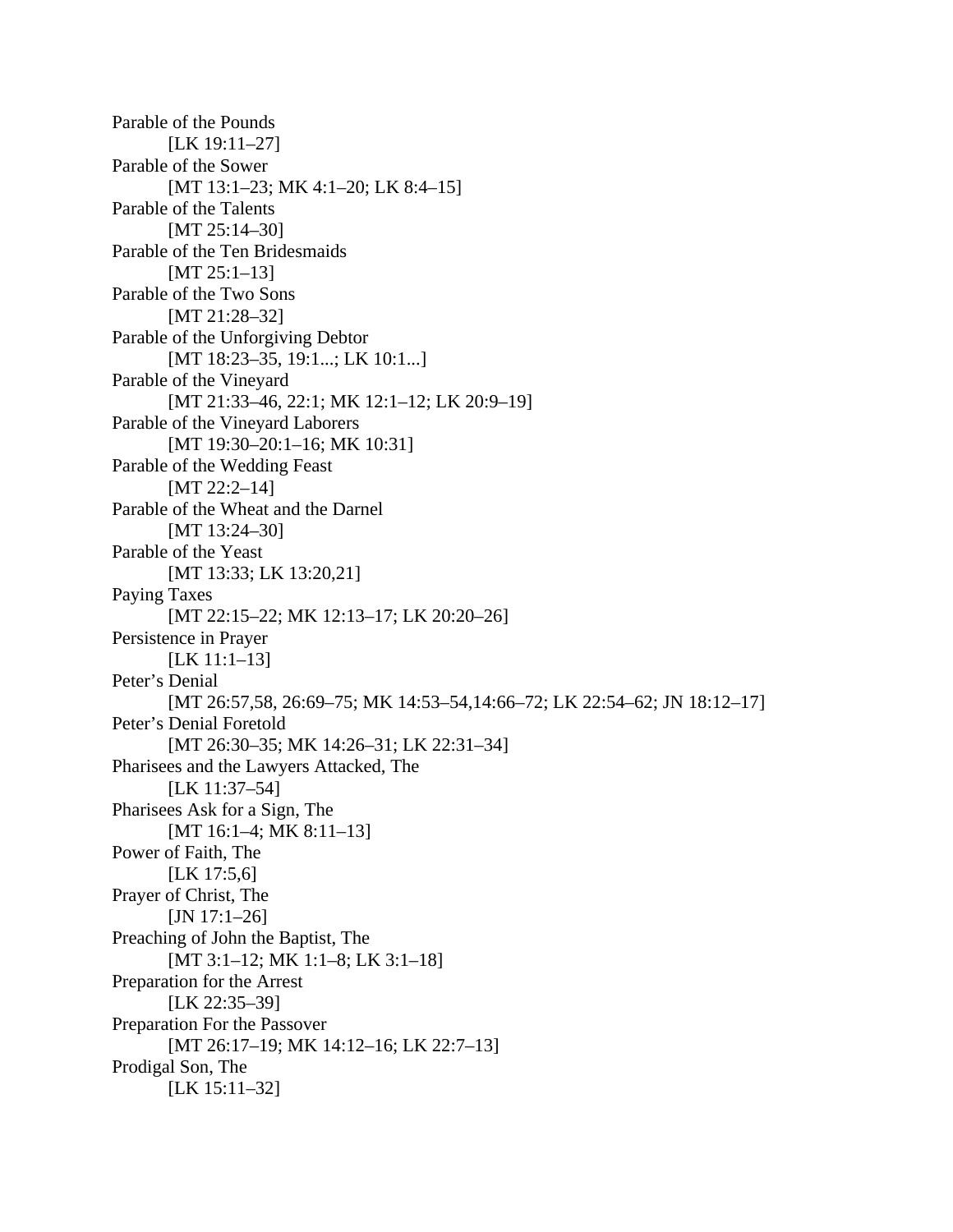Prophecy of Isaiah, The [MT 12:15–21] Question of Divorce, The [MT 19:...1-12; MK 10:...1-12; LK 16:18] Question of John the Baptist, The [MT 11:2-15; LK 7:18-30] Remain on the Alert [MT 24:37-44; MK 13:33-37; LK 21:34-36] Renouncing All That One Has [LK 14:25–35] Repentance  $[LK 13:1-5]$ Repentant Thief, The [LK 23:39–43] Resurrection of Lazarus, The [JN 11:1-44] Resurrection of the Dead, The [MT 22:23-33; MK 12:18-27; LK 20:27-38] Return of the Unclean Spirit [MT 12:43-45; LK 11:24-26] Reward of Those Following Christ [MT 19:27-30; MK 10:28-30; LK 18:28-30] Reward Promised To The Disciples [LK 22:28-30] Rich Young Man, The [MT 19:16-22; MK 10:17-22; LK 18:18-23] Sabbath Was Made for Man, The [MT 12:1–9...; MK 2:23–28, LK 6:1–5] Samaritan Woman at the Well, The  $[JN 4:1-42]$ Satan Enters Judas [MT 26:20–25, MK 14:17–21, LK 22:21–23, JN 13:21–32] Scribes and Pharisees Condemned, The [MT 23:1-12; MK 12:38-40; LK 20:45-47] Second Miracle of the Loaves, The [MT 15:32-39; MK 8:1-10] Seek the Kingdom First [LK 12:22-34] Separating of Mankind, The [MT 25:31-46] Sermon on the Mount, The [MT 5...1–48, 6:1–34, 7:1–29; LK 6:20–49, 7:1...] Seventy–Two Disciples Are Sent Out, The [LK 10: 1–12, 10:16–20] Sign of Jonah, The [MT 12:38-42; LK 11:29-32]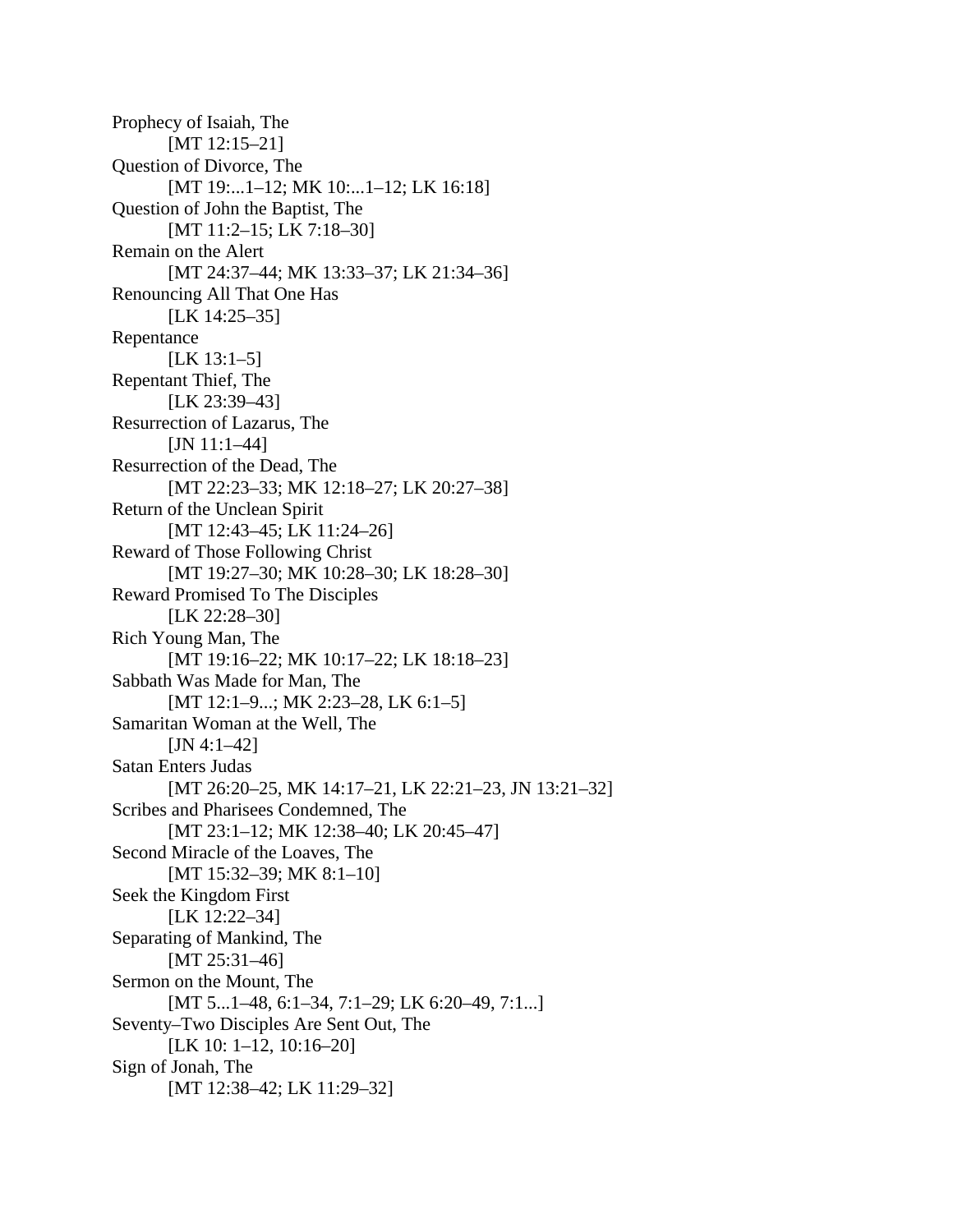Simon, Andrew, James and John Follow Jesus [MT 4:18-22; MK 1:16-20; LK 5:1-11] Simon's Mother–In–Law is Cured [MT 8:14,15; MK 1:29–31; LK 4:38,39] Spirit of Truth to be Sent, The [JN 16:...4-15] Storing Up Possessions [LK 12:13-21] Tax Collector and the Pharisee [LK 18:9–14] Temple Merchants, The [MT 21:12-17; MK 11:15-19; LK 19:45-48] Temple Tax Paid by Jesus and Peter, The [MT 17:24-27] Temptation in the Wilderness, The [MT 4: 1-11; MK 1:12-13; LK 4: 1-13] Ten Lepers, The [LK 17:11–19] Testimony of Jesus, The  $[JN 8:13-20]$ Things That Make a Man Clean [MT 15:10-20; MK 7:14-23] Traditions of the Pharisees, The [MT 15:1–9; MK 7:1–13] Transfiguration, The [MT 17:1-13; MK 9:2-13; LK 9:28-36] Trek to Jerusalem Begins, The [LK 9:51–62] True Vine, The [JN 15:1-17] Truly Happy, The [LK 11:27–28] Twelve Are Sent Out, The [MT 10:1, 10:5-16; MK 6:7-11; LK 9:1-5] Unbelief of the Jews, The [JN 12:37-50] Unbelieving Jews are Warned, The  $[JN 8:21-30]$ Visit of the Wisemen, The [MT 2: 1–12] Walking in the Light [JN 12:20-36] Wedding at Cana in Galilee, The  $[JN 2:1-12]$ Who is the Greatest? [MT 18:1-4; MK 9:33-40; LK 9:46-50]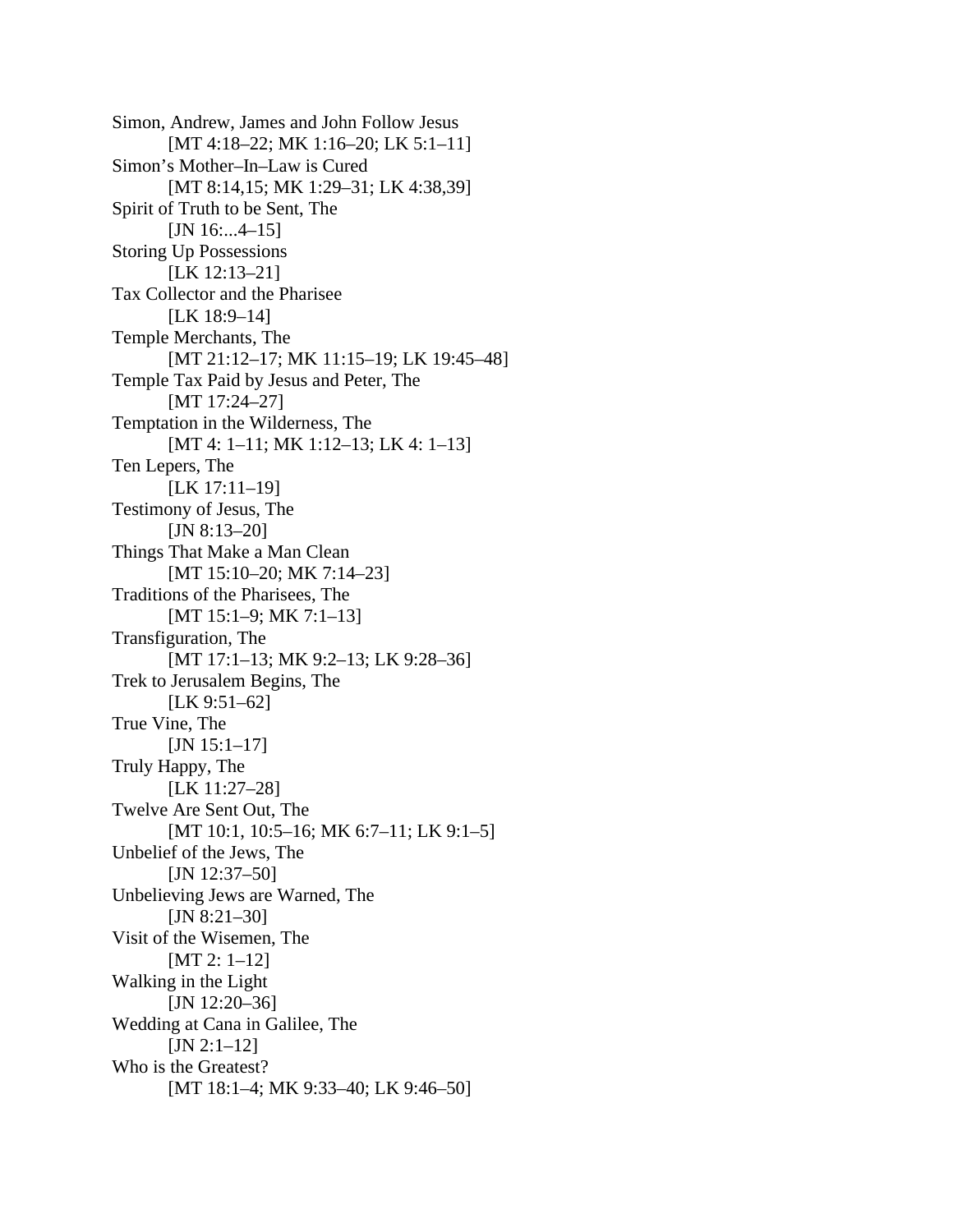Who Will Be Saved? [LK 13:22–30] Widow and the Judge, The [LK 18:1–8] Widow's Mite, The [MK 12:41–44; LK 21:1–4] Widow's Son is Restored to Life, The [LK 7:11–17] Withered Fig Tree, The [MT 21:20-22; MK 11:20-26] Witness of Jesus and John the Baptist Rejected, The [MT 11:16-19; LK 7:31-35] Witness of John the Baptist, The [JN 1:19-34] Woman Accused of Adultery, The  $[JN 8:1-12]$ Woman Who Accompanied Jesus, The  $[LK 8:1-3]$ Woman Who Touches Jesus' Cloak and The Daughter of Jairus, The [MT 9:18-26; MK 5:21-43; LK 8:40-56] Woman Who Was a Sinner, The [LK 7:36-50] Word, The  $[JN 1:1-5]$ Word, The (continued) [JN 1: 6–18] Yeast of the Pharisees and Sadducees, The [MT 16:5–12; MK 8:14–21] Zacchaeus [LK 19:1-10]